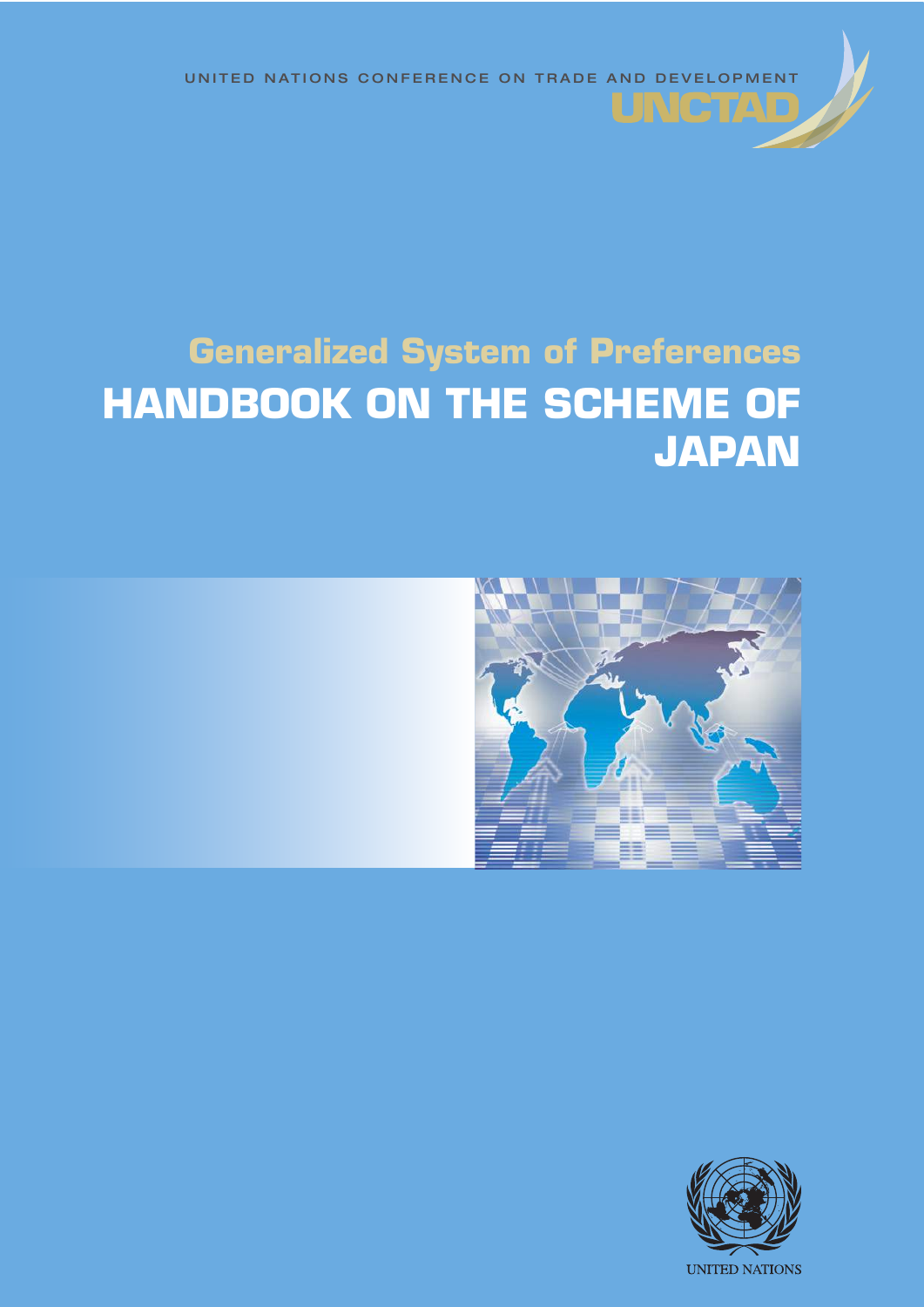UNITED NATIONS CONFERENCE ON TRADE AND DEVELOPMENT

CHAPTER IN A 1990 FOR THE RESIDENCE OF A 1990 FOR THE RESIDENCE OF A 1990 FOR THE RESIDENCE OF A 1990 FOR THE

# Generalized System of Preferences HANDBOOK ON THE SCHEME OF **JAPAN**



INCTA

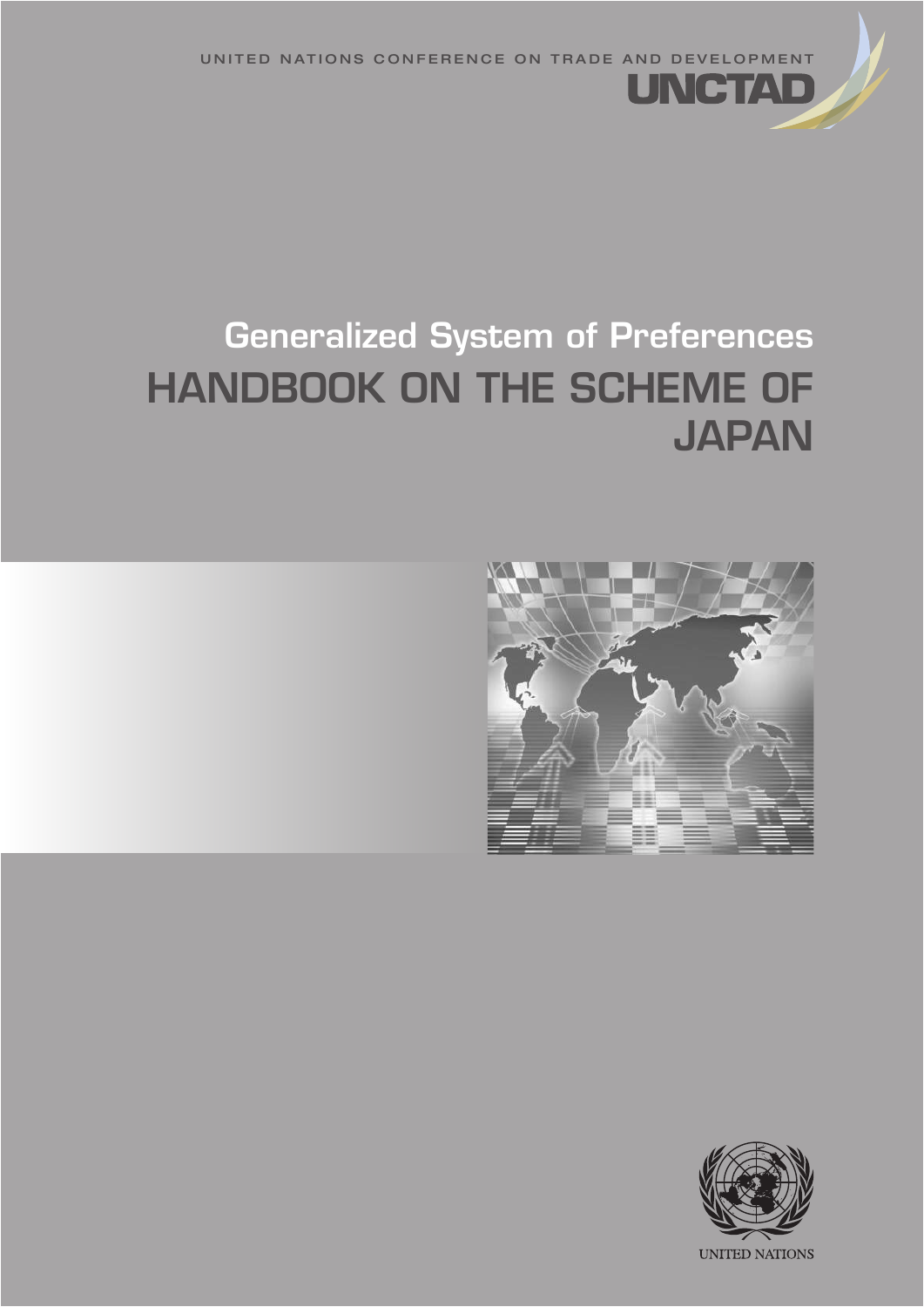## **DISCLAIMER**

The designations employed and the presentation of the material in this publication do not imply the expression of any opinion whatsoever on the part of the Secretariat of the United Nations concerning the legal status of any country, territory, city or area or of its authorities, or concerning the delimitation of its frontiers or boundaries.

Material in this publication may be freely quoted or reprinted, but acknowledgement is requested, together with a reference to the document number. A copy of the publication containing the quotation or reprint should be sent to the UNCTAD secretariat, Palais des Nations, 1211 Geneva 10, Switzerland.

#### UNCTAD/ITCD/TSB/Misc.42/Rev.4

Copyright © United Nations, 2011 All rights reserved. Printed in Switzerland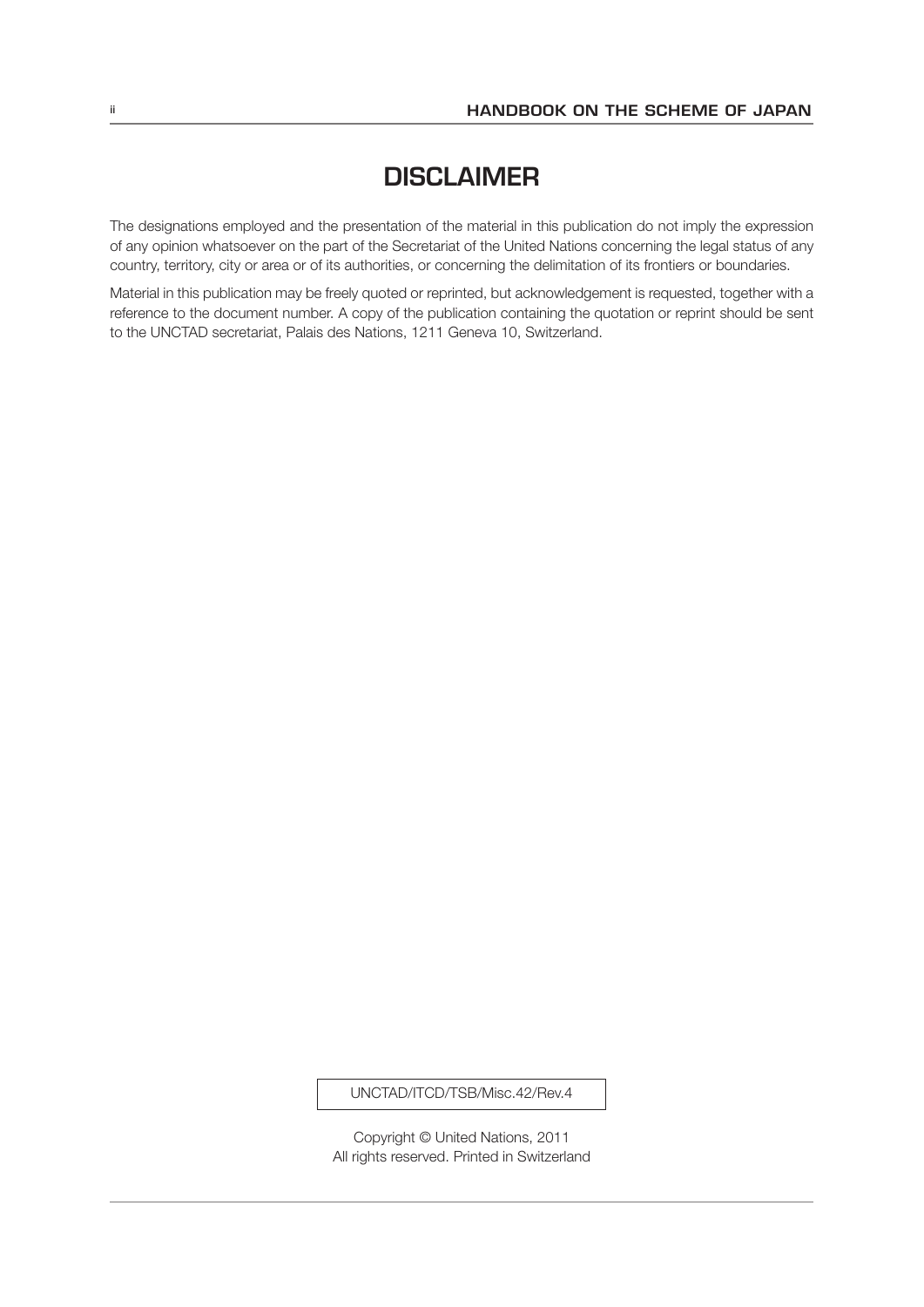# PREFACE

This handbook is a part of a series of publications aimed at helping exporters, producers and government officials to utilize the trade opportunities available under the various Generalized System of Preferences (GSP) schemes. The series comprises the following publications:

#### Publications in the Generalized System of Preferences series

- • Handbook on the Scheme of Australia (UNCTAD/ITCD/TSB/Misc.56)
- Handbook on the Scheme of the Bulgaria (UNCTAD/ITCD/TSB/Misc.67)
- Handbook on the Scheme of Canada (UNCTAD/ITCD/TSB/Misc.66)
- Handbook on the Scheme of the European Community (UNCTAD/ITCD/TSB/Misc.25/Rev.3)
- Handbook on the Scheme of Japan (Present volume)
- Handbook on the Scheme of New Zealand (UNCTAD/ITCD/TSB/Misc.48)
- Handbook on the Scheme of Norway (UNCTAD/ITCD/TSB/Misc.29/Rev.1)
- • Handbook on the Scheme of Switzerland (UNCTAD/ITCD/TSB/Misc.28/Rev.1)
- Handbook on the Scheme of Turkey (UNCTAD/ITCD/TSB/Misc.74)
- Handbook on the Scheme of the United States of America (UNCTAD/ITCD/TSB/Misc.58/Rev.2)
- List of GSP Beneficiaries (UNCTAD/ITCD/TSB/Misc.62/Rev.3)
- AGOA: A Preliminary Assessment (UNCTAD/ITCD/TSB/2003/1)
- • Quantifying the Benefits Obtained by Developing Countries from the GSP UNCTAD/ITCD/TSB/Misc.52)
- Trade Preferences for LDCs: An Early Assessment of Benefits and Possible Improvement (UNCTAD/ITCD/TSB/2003/8)

For further information on the Trade Negotiations and Commercial Diplomacy Branch and its activities, please contact:

Ms. Mina Mashayekhi Head, Trade Negotiations and Commercial Diplomacy Branch Division of International Trade in Goods and Services, and Commodities United Nations Conference on Trade and Development Palais des Nations CH 1211 Geneva 10, Switzerland Tel: +41 22 917 56 40 Fax: +41 22 917 00 44 E-mail: trade.negotiations@unctad.org www.unctad.org/tradenegotiations

These publications are also available from http://www.unctad.org/gsp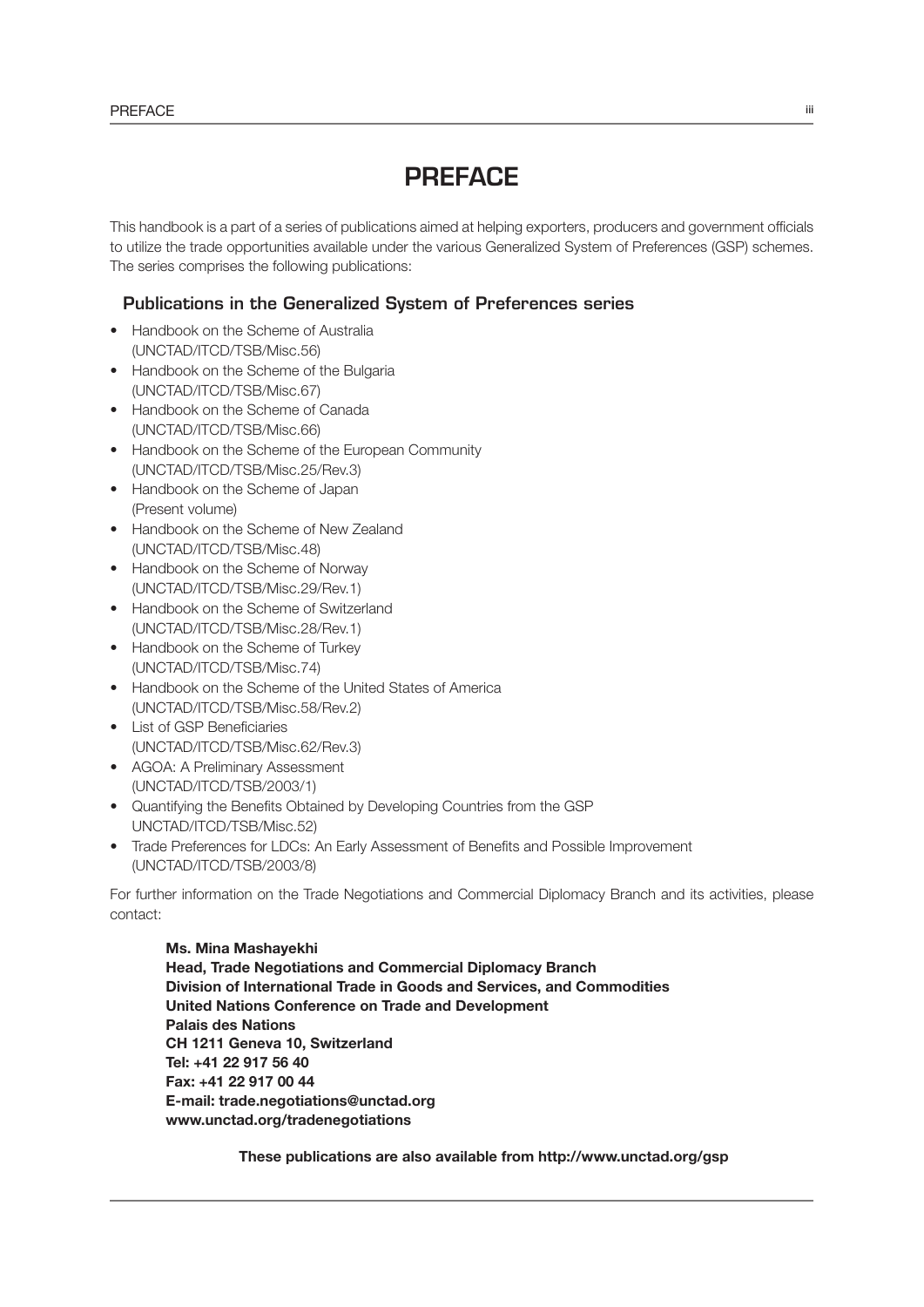# **NOTES**

This handbook has been prepared by the UNCTAD secretariat based on the information provided by the Ministry of Foreign Affairs of Japan. It provides a general explanation of Japan's scheme to allow officials and users responsible or involved in GSP issues to gain a better understanding of the scheme.

The handbook is based on the Temporary Tariff Measures Law, the Cabinet Order for Enforcement of the Temporary Tariff Measures Law and the Administrative Rule for Enforcement of the Temporary Tariff Measures Law. The original Japanese language versions of these texts are the sole authoritative versions in the event of a dispute.

The tariff item numbers used in this publication are in accordance with the nomenclature of the International Convention on the Harmonized Commodity Description and Coding System (Harmonized System (HS) number). The product descriptions found in the lists have been reformulated to help understanding. Readers may wish refer to the Customs Tariff Schedules of Japan, published by the Japan Tariff Association, for further information on tariff item numbers and descriptions of Japanese GSP-eligible products and other products.

Further information on the Japanese GSP scheme is available on the following Ministry of Foreign Affairs of Japan website: http://www.mofa.go.jp.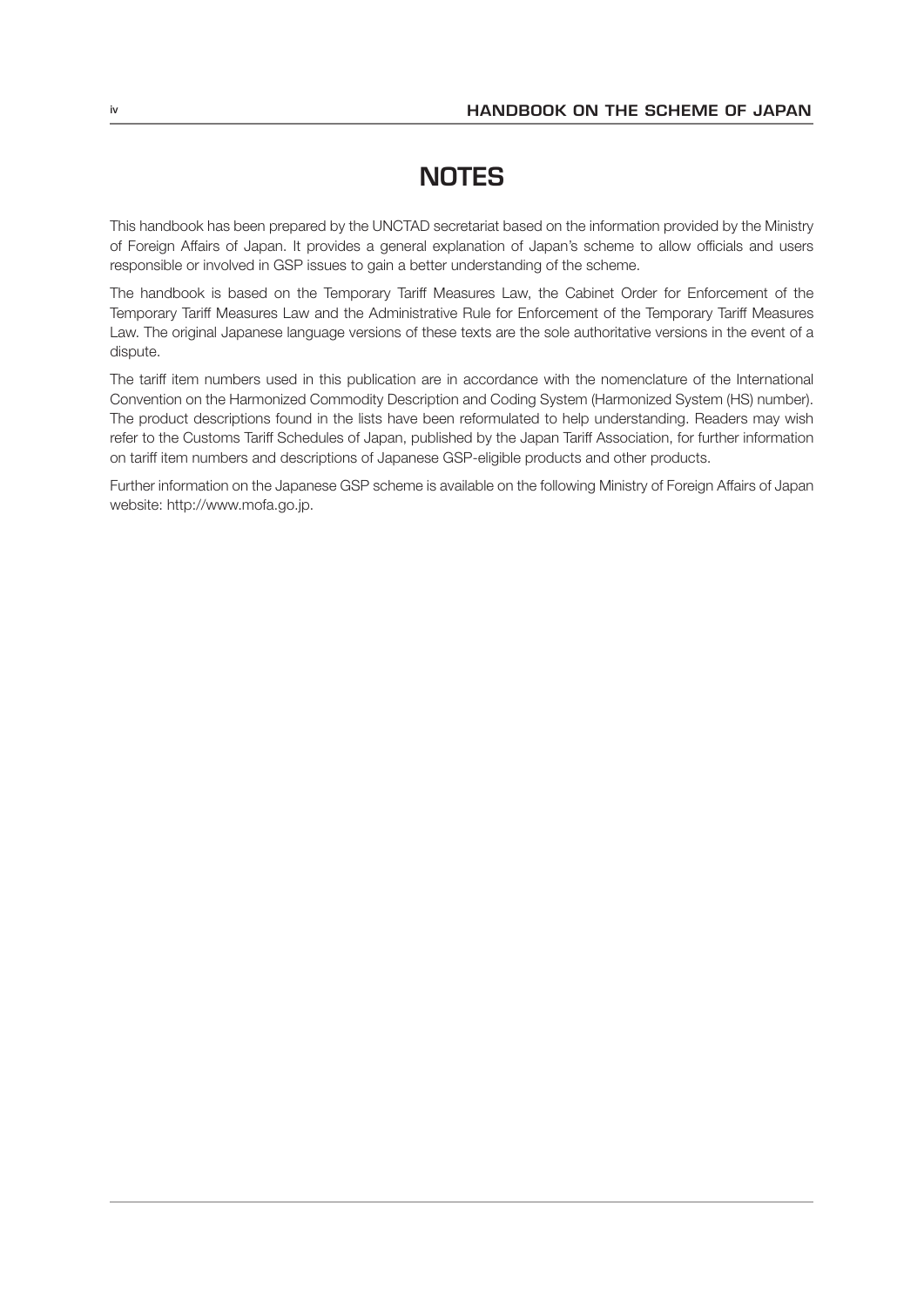# **CONTENTS**

#### **Annexes**

| Annex 5: List of processed products for which the condition for origin country acknowledgement        |  |
|-------------------------------------------------------------------------------------------------------|--|
|                                                                                                       |  |
| Annex 7: HS heading number of products which are exempted from documentary requirements  181          |  |
| Annex 8: Forms of documentary evidence:                                                               |  |
|                                                                                                       |  |
| 2. Certificate of materials imported from Japan and certificate of cumulative working/processing  188 |  |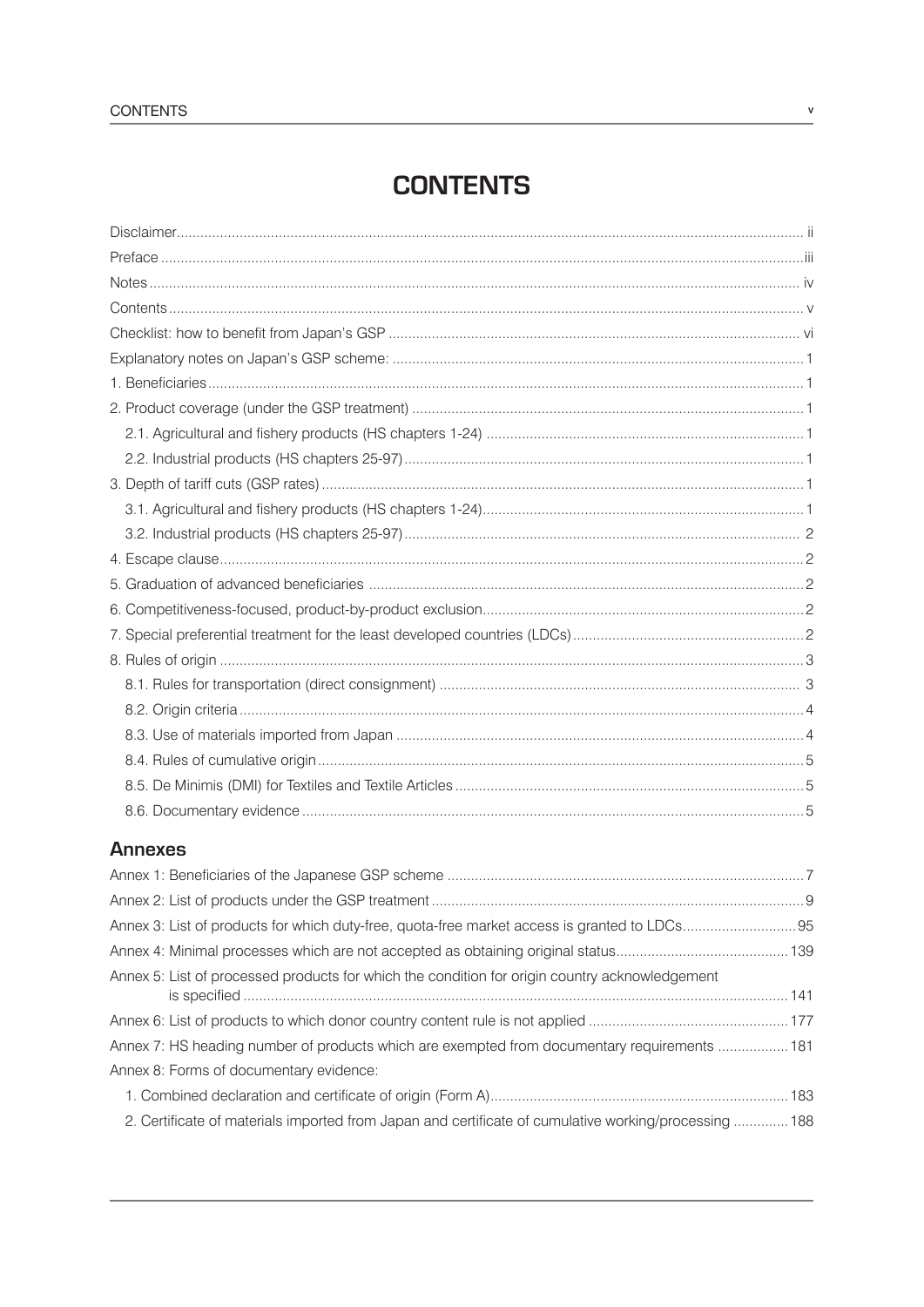#### **CHECKLIST: HOW TO BENEFIT FROM THE JAPANESE GSP**

#### Step 1: Establish the product's tariff classification

• You should establish the correct tariff classification (Tariff Item Number, HS-based) of the product intended for export to Japan.

#### Step 2: Check the product coverage

- • You should find out whether your product is eligible for preference under Japan's GSP scheme.
- • To do this, you should examine the product lists of the GSP scheme in relation to the precise tariff classification and product description.

#### Step 3: Assess the preferential margin

• If your product is eligible for preferential treatment under Japan's GSP scheme, you should assess the preferential margin to determine the price you can offer your buyer/importer.

#### Step 4: Comply with origin criteria

• You should ensure that your product complies with the origin criteria set by Japan. Each scheme lays down its own origin criteria.

#### Step 5: Check consignment conditions

• You must ensure that the consignment conditions specified are met.

#### Step 6: Prepare documentary evidence

• The GSP scheme requires the combined Declaration and Certificate of Origin Form A as documentary evidence. If necessary, additional certificates are also required.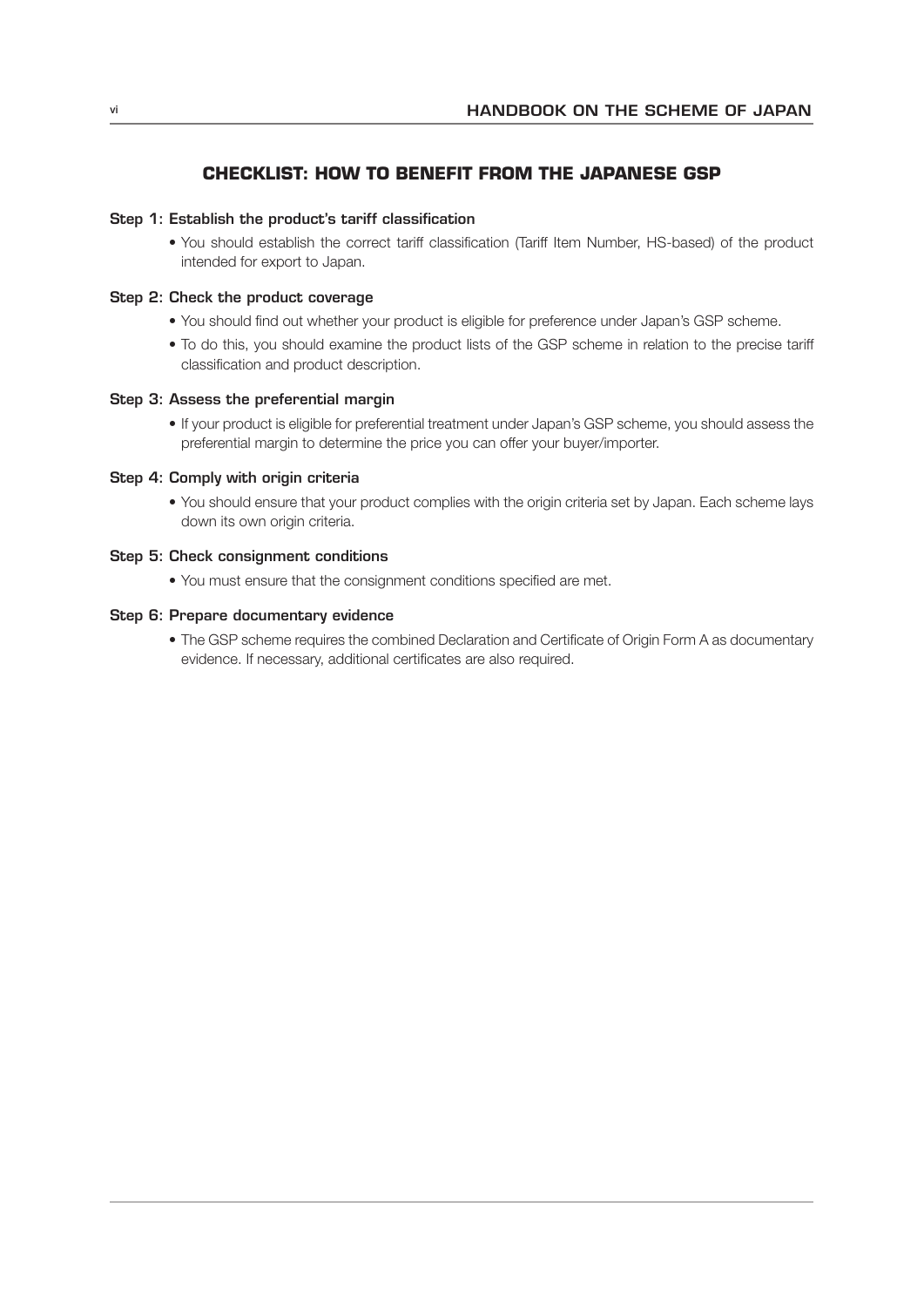#### **EXPLANATORY NOTES ON JAPAN'S GSP SCHEME**

The Generalized System of Preferences (GSP), based on the agreement reached at UNCTAD, aims at contributing to the economic development of developing countries. GSP provides benefits to developing countries by enabling qualified products to enter the markets of preference, thereby giving reduced or free rates of duty to developed countries.

Japan's GSP started on 1 August 1971 and is effective until 31 March 2021.

#### 1. Beneficiaries

Japan grants preferential tariff treatment under its GSP scheme to 137 developing countries and 14 territories (See Annex 1).

Beneficiaries are designated by Cabinet Order from countries/territories requesting for preferential treatment. The latter is subject to meeting the following criteria:

- The beneficiary country or the territory must have a developing economy.
- The territory must have its own tariff and trade system.
- The country or the territory wishes to receive preferential tariff treatment under the GSP scheme.
- The beneficiaries must be prescribed by a Cabinet Order as a country or a territory to which such preferences may appropriately be extended.
- Only beneficiary countries designated as least developed countries (LDCs) in the General Assembly of the United Nations are eligible for special preferential treatment for LDCs.

#### 2. Product coverage (under the GPT treatment)

#### 2.1. Agricultural and fishery products (HS chapters 1-24)

Japan grants General Preferential Tariff (GPT) treatment for selected agricultural and fishery products in 337 items (9-digit base, hereinafter the same).

#### 2.2. Industrial products (HS chapters 25-97)

Japan grants GSP treatment for selected industrial products in 3141 items.

For the comprehensive list of products covered under the GSP scheme, see Annex 2.

#### 3. Depth of tariff cuts (GSP rates)

#### 3.1. Agricultural and fishery products (HS chapters 1-24)

Various tariff reductions, including duty-free treatment, apply to certain agricultural and fishery products originating in developing country beneficiaries, except LDCs.

#### 3.2. Industrial products (HS chapters 25-97)

All industrial products are in principle given duty-free treatment while GSP rates on some sensitive items are 20, 40, 60 or 80 per cent of Most-Favoured-Nation (MFN) rates. (See Annex 3, List of products for which duty-free, quota-free market access is granted to LDCs.)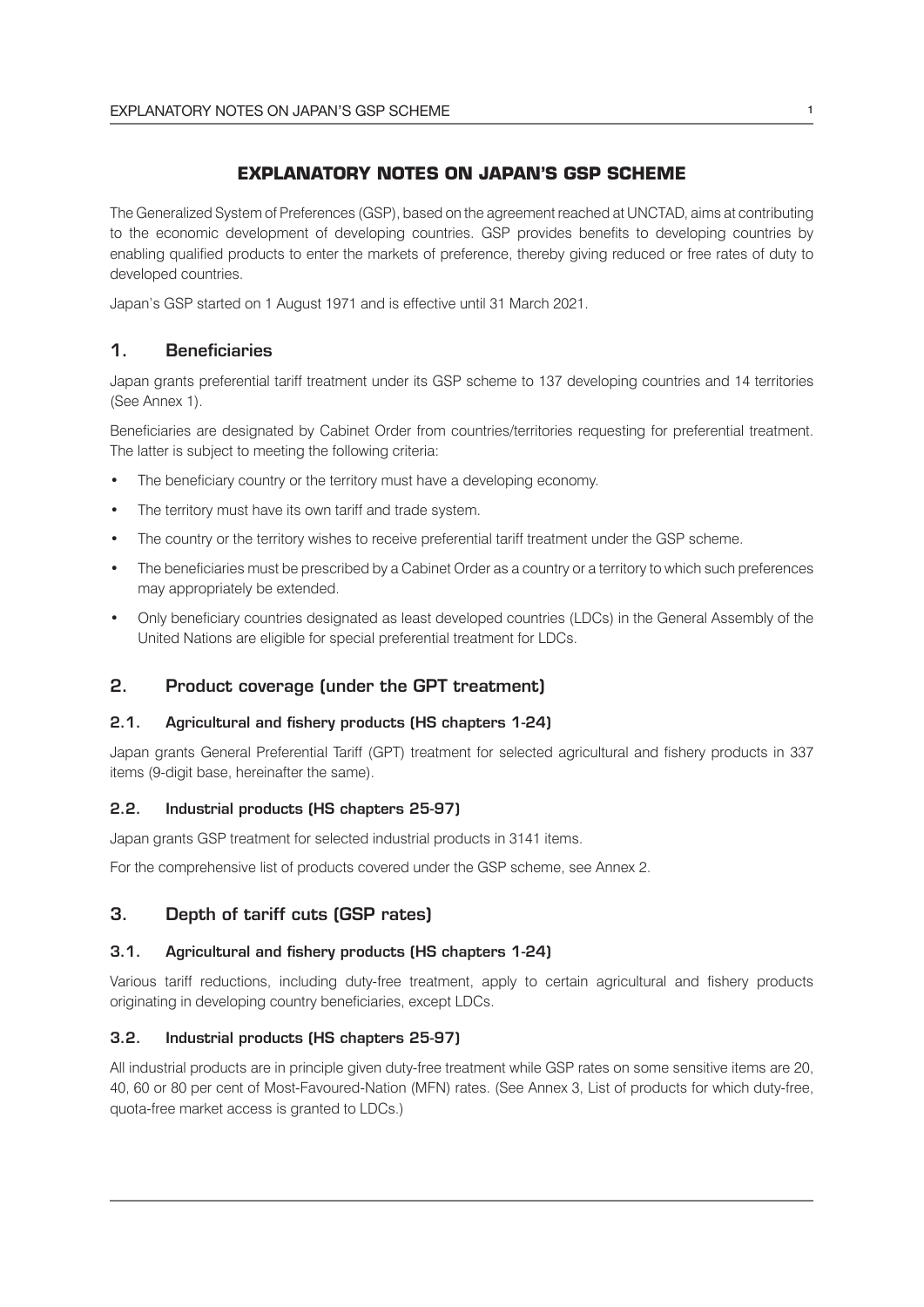#### 4. Escape clause

Where increased preferential imports of a product cause, or threaten to cause, damage to a domestic industry, preferential treatment on the product may be suspended temporarily.

#### 5. Graduation of advanced beneficiaries

Advanced beneficiaries are to be excluded from the list of GSP beneficiaries under the annual review. The "graduation" process begins with "partial graduation", if applicable, in order to mitigate its impact on "graduating" economies.

In cases of "partial graduation," a product of a beneficiary country or territory is to be excluded from the GSPtreatment product coverage if : the country or territory in question is classified as a high-income economy in the previous year's World Bank Atlas; if it is not in the World Bank Atlas, the country in question needs to have the same level of GNI (gross national income) per capita; and its exports of the product to Japan exceed 25 per cent of the world's exports of the product to Japan, and at the same time are more than one billion yen.

Each country or territory and product shall be reviewed every year. If any above conditions are not met, preferential tariff treatment shall be given.

Furthermore, starting from 1 April 2000, a beneficiary country or territory is to be excluded from the list of GSP beneficiaries if it is classified as a high-income economy in the World Bank Atlas for the previous three years in a row; in the event it is not in the World Bank Atlas, it needs to have the same level of GNI per capita.

When a country or territory which is not on the list of GSP beneficiaries is not classified as a high-income economy for three consecutive years, it shall be subject to the GSP scheme if it formulates a request to Japan to apply the GSP beneficiary status to it once again.

#### 6. Competitiveness-focused, product-by-product exclusion

Under the annual review, a product highly competitive in the Japanese market, of a developing beneficiary country or territory is excluded for three years from the GSP treatment product coverage, when the following criteria are met for the past three years on average: imports of a product from a developing beneficiary (except LDCs) to Japan in value term, account for more than 50 per cent of its import from the world to Japan, and at the same time amount to over one and a half billion yen.

Preferential tariff treatment shall be re-introduced for the products that would not meet the criteria above after exclusion.

#### 7. Special preferential treatment for least developed countries (LDCs)

Tariff-free and quota-free are special preferential treatment which are offered to the beneficial LDCs for all products under the GSP treatment and additional products for which preferences are granted only to LDCs. See Annex 3.

#### 8. Rules of origin

In order for goods exported from a preference-receiving country to be eligible for preferential tariff treatment, they must be recognized as originating in that country under the origin criteria of the Japanese GSP scheme, and transported to Japan in accordance with its rules for transportation.

#### 8.1. Rules for transportation (direct consignment)

This rule is to ensure that the goods retain their identity and are not manipulated or further processed in the course of shipment.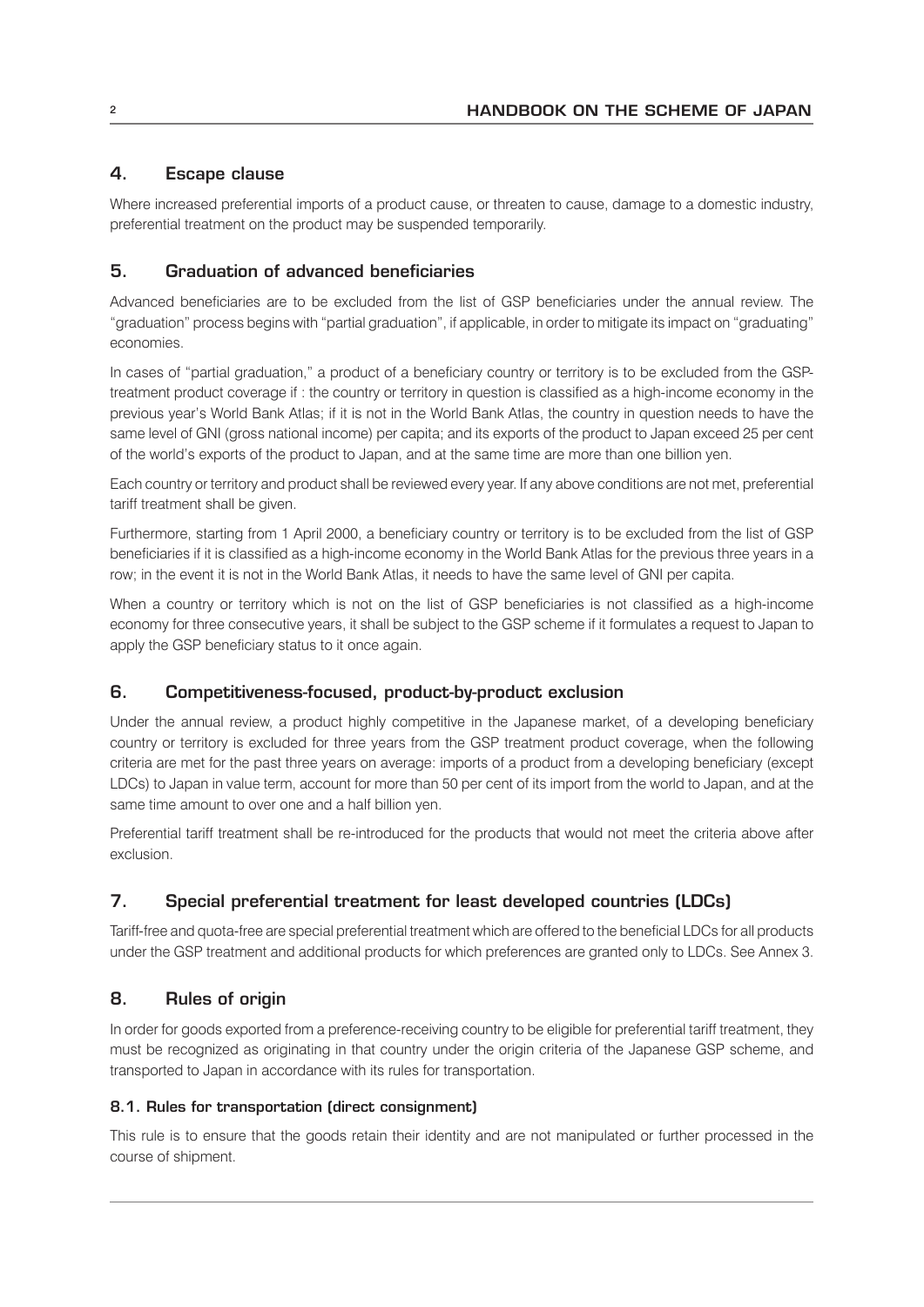- (i) In principle, the goods must be transported directly to Japan without passing through any territory other than the exporting preference-receiving country.
- (ii) However, with regard to goods transported to Japan through the territories of countries other than the exporting preference-receiving country, they are entitled to preferential treatment if:
	- (a) they have not undergone any operations in the transit countries other than trans-shipment or temporary storage exclusively on account of transport requirements; and
	- (b) the trans-shipment or temporary storage has been carried out in a bonded area or any other similar place, under the supervision of the customs authorities of those transit countries.
- (iii) With regard to goods exported from a preference-receiving country, for temporary storage or display at exhibitions, fairs and similar performances in another country, which have been exported by the person who has so exported the goods from another country to Japan, they are entitled to preferential treatment if:
	- (a) the transportation to Japan from the country where the exhibition (etc.) has been held falls under (i) or (ii) above; and
	- (b) the exhibition (etc.) has been held in a bonded area or any other similar place under the supervision of the Customs authorities of that country.

#### 8.2. Origin criteria

Goods are considered as originating in a preference-receiving country if they are wholly obtained in that country.

Goods which have been partially or completely produced from materials or parts imported from other countries, or of unknown origin, are considered as originating in a preference-receiving country if those materials or parts used have undergone sufficient working or processing in that country. As a general rule, working or processing operations will be considered sufficient when the resulting goods is classified under an HS tariff heading (4 digits), other than that covering each of the non-originating materials or parts used in the production.

However, there are two exceptions to this rule. One is that some working or processing will not be considered sufficient when working or processing is actually so simple even if there is a change in the HS heading (see Annex 4, Minimal processes which are not accepted as obtaining original status).

The other is that some goods which are required to satisfy the specific conditions in order to obtain originating status without a change in the HS heading (see Annex 5, List of processed products for which the condition for origin country acknowledgement is specified).

#### 8.3. Use of materials imported from Japan

In application of the origin criteria, the following special treatment will be given to the materials imported from Japan into a preference-receiving country and used in the production of goods to be later exported to Japan (this rule is known as the "Donor Country Content Rule"):

- (i) In the case of the goods produced in a preference-receiving country only from materials imported from Japan, or those produced in a preference-receiving country only from materials wholly obtained in the preference-receiving country and materials imported from Japan, such goods will be regarded as being wholly obtained in that country.
- (ii) Any goods exported from Japan which have been used as part of raw materials or components for the production of any goods produced other than those goods as provided for in the above-mentioned paragraph (i) shall be regarded as wholly obtained in that country.

However, with regard to some products obtained in a preference-receiving country (see Annex 6, List of processed products to which donor country content rule is not applied), special treatment will not be granted.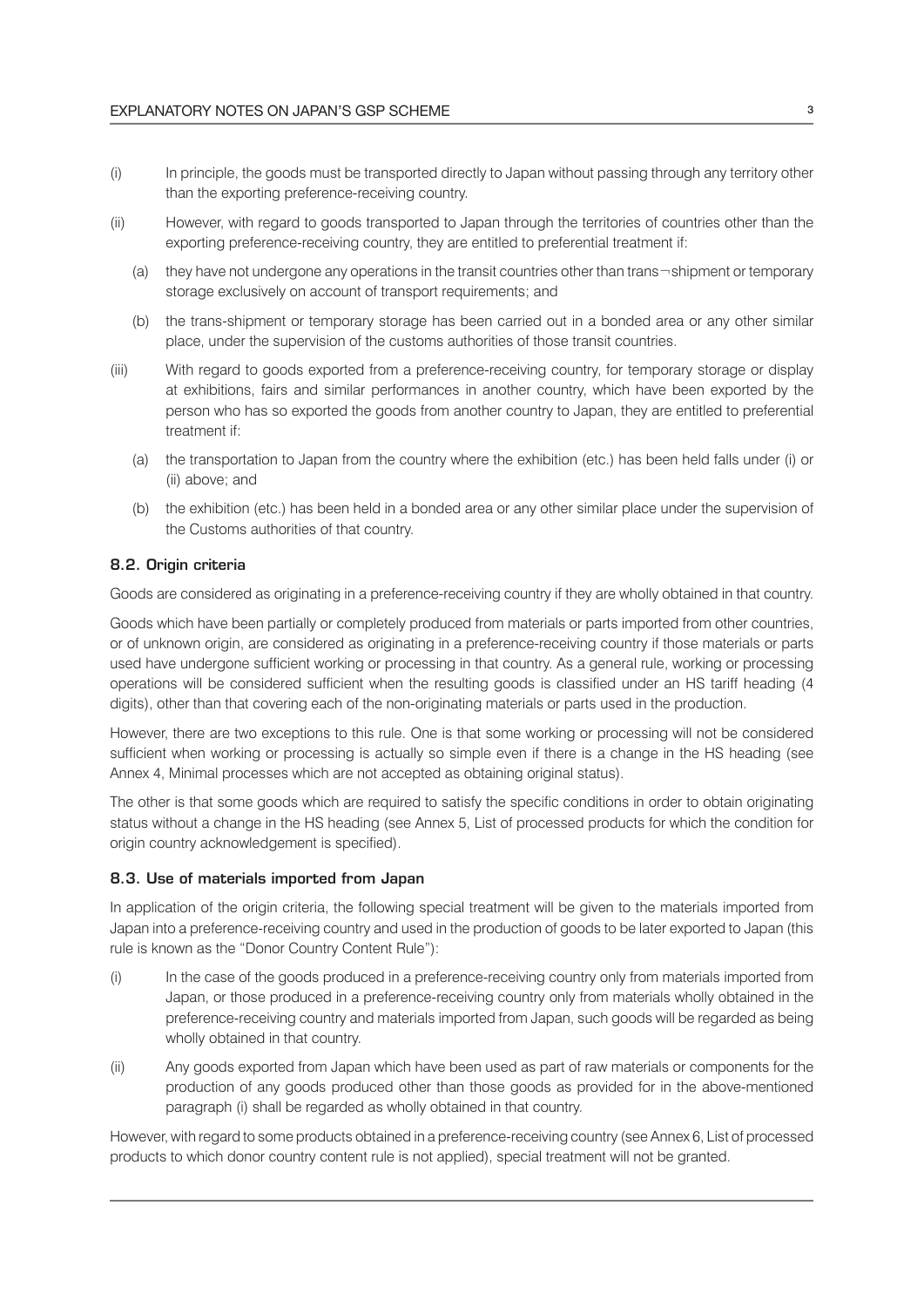#### 8.4. Rules of cumulative origin

In the case of the goods produced in Indonesia, Malaysia, the Philippines, Thailand and Viet Nam (hereinafter "the five countries"), the five countries are regarded as a single preference-receiving country for the purpose of applying the above-mentioned origin criteria and Preference-giving country content rule.

In detail, the five countries enjoy the following effects when applying the substantial manufacturing standards.

- (i) When calculating the rate of use of materials not originating in the five countries, the goods listed below are treated as having originated in the five countries.
	- (a) All raw materials consisting only of goods originating in the five countries.
	- (b) All raw materials consisting only of goods exported from Japan to the five countries.
	- (c) All raw materials consisting only of the goods prescribed in (a) and (b).
	- (d) If mixed with raw materials from other countries (with the exception of goods exported from Japan), the portion of the raw materials which conform to the provisions of (a) through (c).
- (ii) The goods are qualified to have originated in one of the countries when certain requirements related to the manner they were processed or manufactured are satisfied in all the countries involved in their production.

The origin of goods which are eligible for the preferential tariff treatment according to the rules of cumulative origin is the country that exports the goods to Japan.

To make use of cumulative origin system, Cumulative Working/processing Certificate should be presented to the Customs at the time of import declaration in addition to the Certificate of Origin Form A.

#### 8.5. De Minimis (DMI) for Textiles and Textile Articles

In application of the origin criteria, non-originating materials used in the production of a good classified under Chapters 50 through 63 of the Harmonized System that do not satisfy an applicable rule for the good shall be disregarded, provided that the totality of such non-originating materials does not exceed 10 per cent in weight of the good.

#### 8.6. Documentary evidence

- (i) Evidence relating to origin of goods:
	- (a) Documentary requirements for all goods to receive GSP treatment

 In order for goods to receive the preferential tariff treatment, a Certificate of Origin (combined declaration and certificate) Form A must be submitted to the Japanese Customs authorities on importation of the goods into Japan. The Certificate shall be issued by the customs authorities (or other competent government authorities of the exporting preference-receiving country or other bodies of that country, such as chambers of commerce, which are registered as the issuers by the Japanese customs authorities) upon application from the exporter when he exports the goods concerned. However, with regard to consignments of customs value not exceeding 200,000 Yen or goods whose origins are evident (see Annex 7, HS Heading number of products which are exempted from documentary requirements), this Certificate will not be required.

(b) Material imported from Japan

 When one or other of the special treatments under the "Preference-giving Country Content Rule" is sought in respect of goods to be exported from a preference-receiving country to Japan, a "Certificate of Materials Imported from Japan" issued by the same competent authorities issuing the Certificate of Origin (Form A) will be required to establish that the materials used in the production of the goods were originally imported from Japan into that country.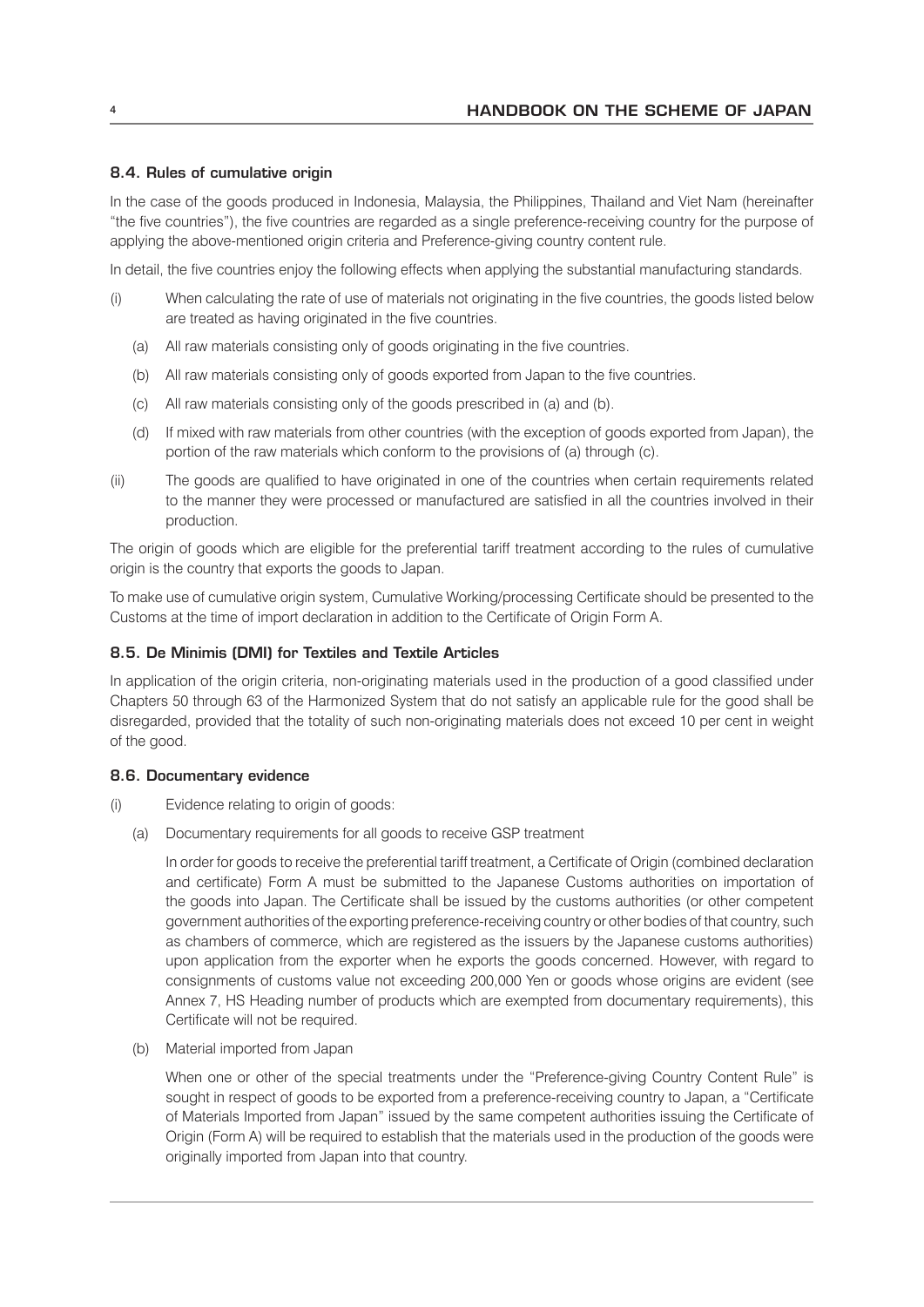(c) Cumulative origin

 When one or other of the special treatments under the Rules of Cumulative Origin is sought in respect of goods produced in one of the countries (Indonesia, Malaysia, the Philippines, Thailand and Viet Nam), a "Cumulative Working/Processing Certificate" must be submitted, on importation of the goods into Japan, to the Japanese customs authorities, together with a Certificate of Origin (Form A). The Cumulative Working/Processing Certificate shall be issued by the same authorities issuing the Certificate of Origin. The term reference number of the Cumulative Working/Processing Certificate must be entered in Box 4 ("For official use") of the Certificate of Origin.

(ii) Evidence relating to transport

 In the case of transportation coming under (ii) or (iii) of the above-mentioned rules for transportation, the following evidence is needed to establish that the transportation was in conformity with the conditions specified respectively:

- (a) a through bill of lading;
- (b) a certification by the Customs authorities or other government authorities of the transit countries; or
- (c) failing these, any other substantiating document deemed sufficient. However, with regard to consignments of Customs value not exceeding 200,000 Yen, this evidence will not be required.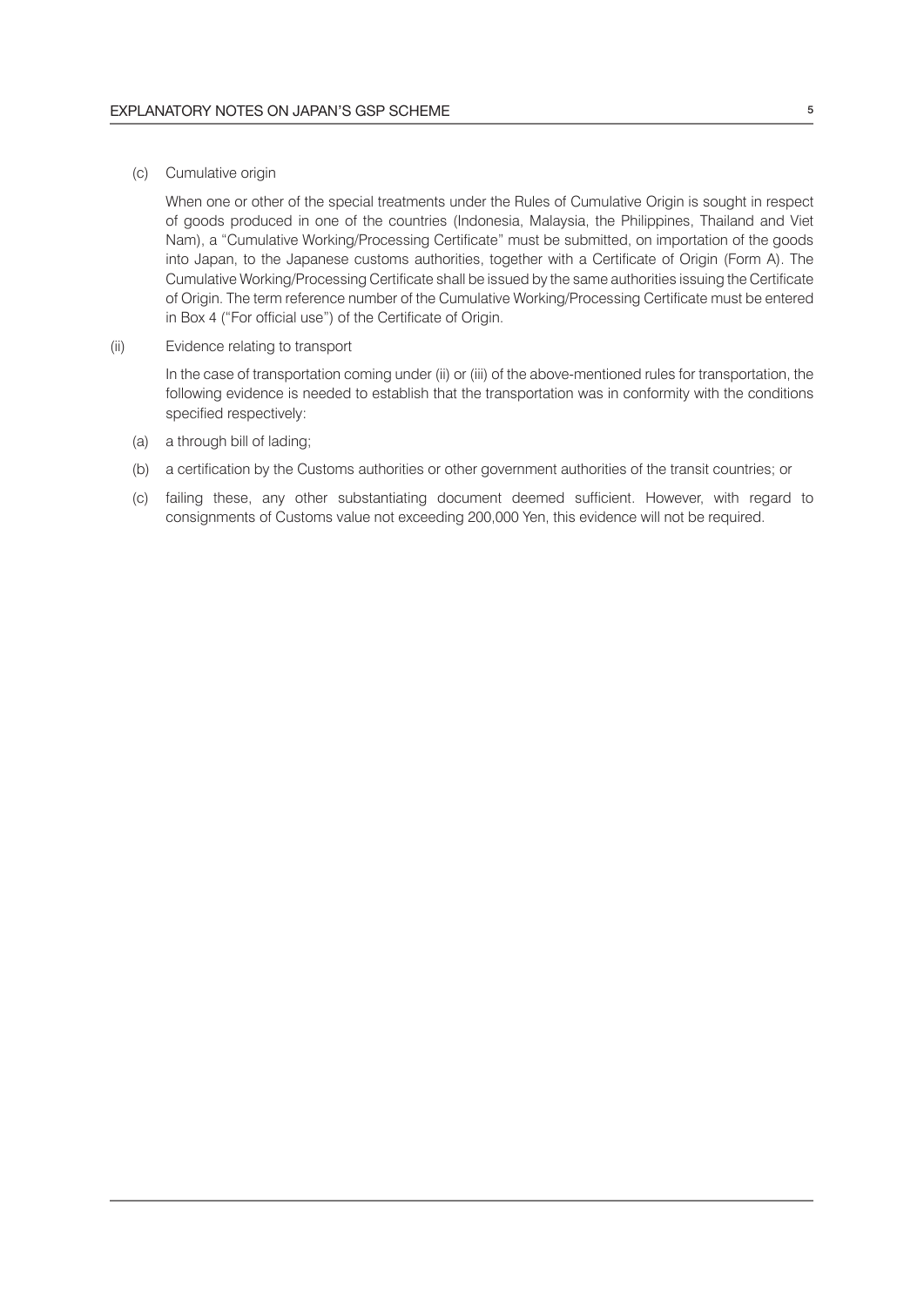### ANNEX 1

#### BENEFICIARIES OF THE JAPANESE GSP SCHEME (as of April 2011) (\*: least developed country)

Afghanistan\* Albania **Algeria** American Samoa Angola\* Antigua and Barbuda Argentina Armenia Azerbaijan Bangladesh\* Belarus Belize Benin\* Bhutan\* Bolivia, Plurinational State of Bosnia and Herzegovina Botswana Brazil British Anguila British Virgin Islands Burkina Faso\* Burundi\* Cambodia\* Cameroon Canary Islands Cape Verde Central African Republic\* Ceuta and Melilla Chad\* China (except for Hong Kong and Macao) Chile Colombia Comoros\* Congo Congo, Democratic Republic of\* Cook Islands Costa Rica Côte d'Ivoire

Croatia Diibouti\* Dominica Dominican Republic Ecuador Egypt El Salvador Equatorial Guinea\* Eritrea\* Ethiopia\* Falkland Islands (Malvinas) and Dependencies Fiji Gabon Gambia\* Georgia Ghana **Gibraltar** Grenada Guatemala Guinea\* Guinea-Bissau\* Guyana Haiti\* Honduras India Indonesia Iran, Islamic Republic of Iraq Jamaica Jordan Kazakhstan Kenya Kiribati\* Kyrgyzstan Lao People's Democratic Republic\* Lebanon Lesotho\* Liberia\*

Cuba

Libya Madagascar\* Malawi\* Malaysia Maldives Mali\* Marshall Islands Mauritania\* **Mauritius** Mexico Micronesia, Federated States of Moldova, Republic of Mongolia Montenegro **Montserrat Morocco** Mozambique\* Myanmar\* Namibia Nepal\* Nicaragua Niger\* **Nigeria** Niue Pakistan Palau Panama Papua New Guinea Paraguay Peru Philippines Rwanda\* Samoa\* Sao Tome and Principe\* Senegal\* Serbia Seychelles Sierra Leone\* Solomon Islands\* Somalia\*

South Africa Sri Lanka Saint Kitts and Nevis Saint Helena and Dependencies Saint Lucia Saint Vincent and the Grenadines Sudan\* Suriname Swaziland Syrian Arab Republic **Tajikistan** Tanzania, United Republic of\* **Thailand** The former Yugoslav Republic of Macedonia Timor-Leste\* Togo\* Tokelau Islands **Tonga Tunisia Turkey Turkmenistan** Turks and Caicos Islands Tuvalu\* Uganda\* Ukraine Uruguay Uzbekistan Vanuatu\* Venezuela, Bolivarian Republic of Viet-Nam West Bank and Gaza Strip Yemen\* Zambia\* Zimbabwe

*Note: Maldives was officially taken off the United Nations list of Least Developed Countries (LDCs) on 1 January 2011 and is excluded (graduated) from the List of LDC special beneficiaries under the Japan's scheme as from 1 July 2011.*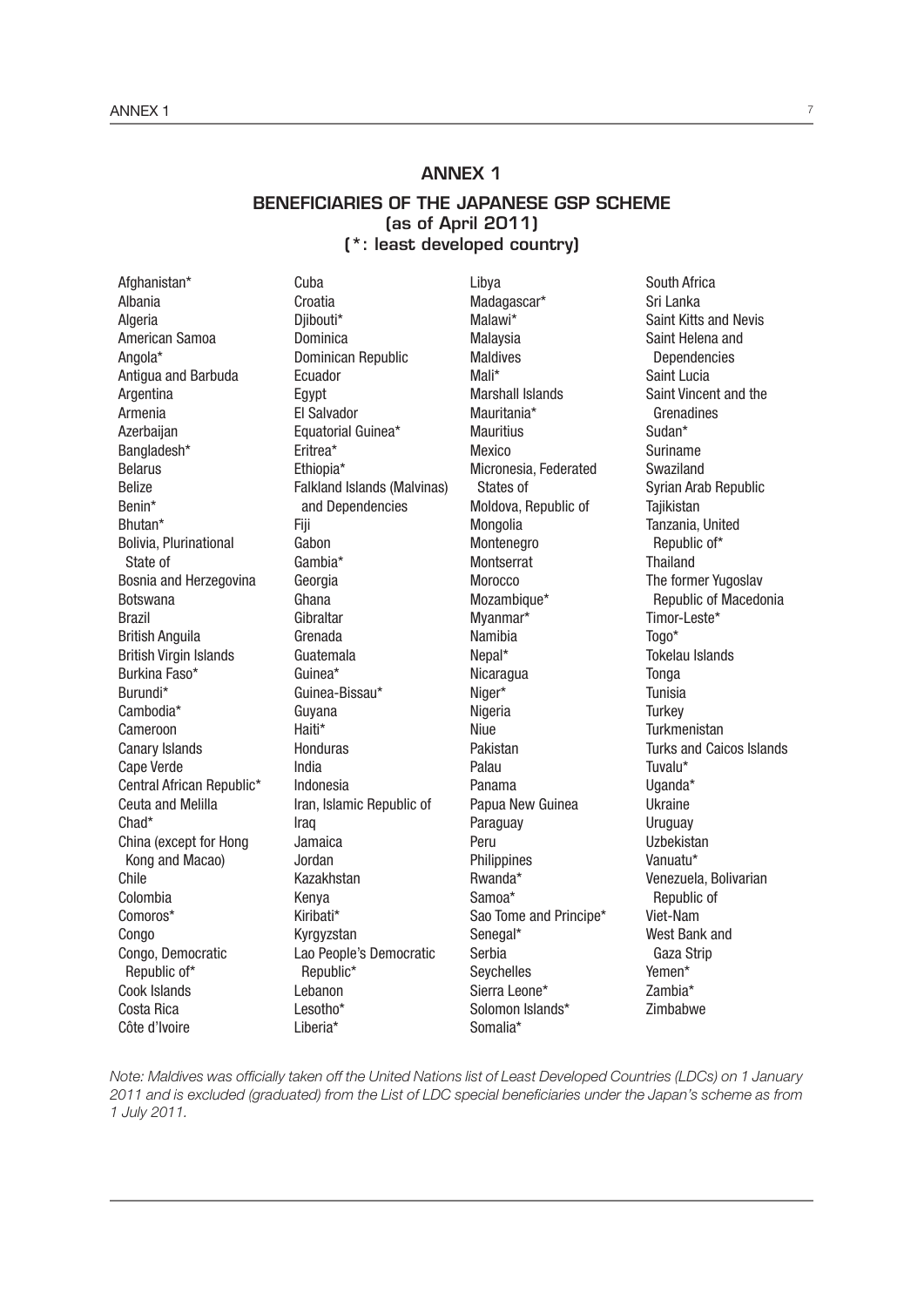### Annex 2 LIST OF PRODUCTS UNDER THE GSP TREATMENT (as of 1 April 2011)

| <b>HS</b> code | <b>MFN Rate</b> | <b>GSP Rate</b> |
|----------------|-----------------|-----------------|
| 020630091      | 8.50%           | 4.30%           |
| 020641090      | 8.50%           | 4.30%           |
| 020649091      | 8.50%           | 4.30%           |
| 020714100      | 3%              | free            |
| 020724000      | 3%              | free            |
| 020725000      | 3%              | free            |
| 020726000      | 3%              | free            |
| 020727100      | 3%              | free            |
| 020727200      | 3%              | free            |
| 020732200      | 9.60%           | 4.80%           |
| 020733100      | 9.60%           | 4.80%           |
| 020733200      | 9.60%           | 4.80%           |
| 020734000      | 3%              | free            |
| 020735200      | 9.60%           | 4.80%           |
| 020736100      | 3%              | free            |
| 020736210      | 9.60%           | 4.80%           |
| 020736220      | 9.60%           | 4.80%           |
| 020900000      | 6%              | 3%              |
| 030110020      | 1.70%           | free            |
| 030520090      | 2.80%           | free            |
| 030621200      | $5%$            | 4%              |
| 030622200      | 5%              | 4%              |
| 030623200      | $5%$            | 4%              |
| 030629210      | 5%              | 4%              |
| 030751000      | 7%              | $5%$            |
| 030759100      | 7%              | 5%              |
| 030799242      | 10%             | 9%              |
| 041000100      | 1.50%           | free            |
| 041000200      | $9\%$           | 4.50%           |
| 051000200      | 3%              | free            |
| 051191200      | 1.70%           | free            |
| 051199290      | 3.50%           | free            |
| 051199900      | 1.50%           | free            |
| 060410000      | 3%              | free            |
| 060491000      | 3%              | free            |
| 060499000      | 3%              | free            |
| 070110000      | 3%              | free            |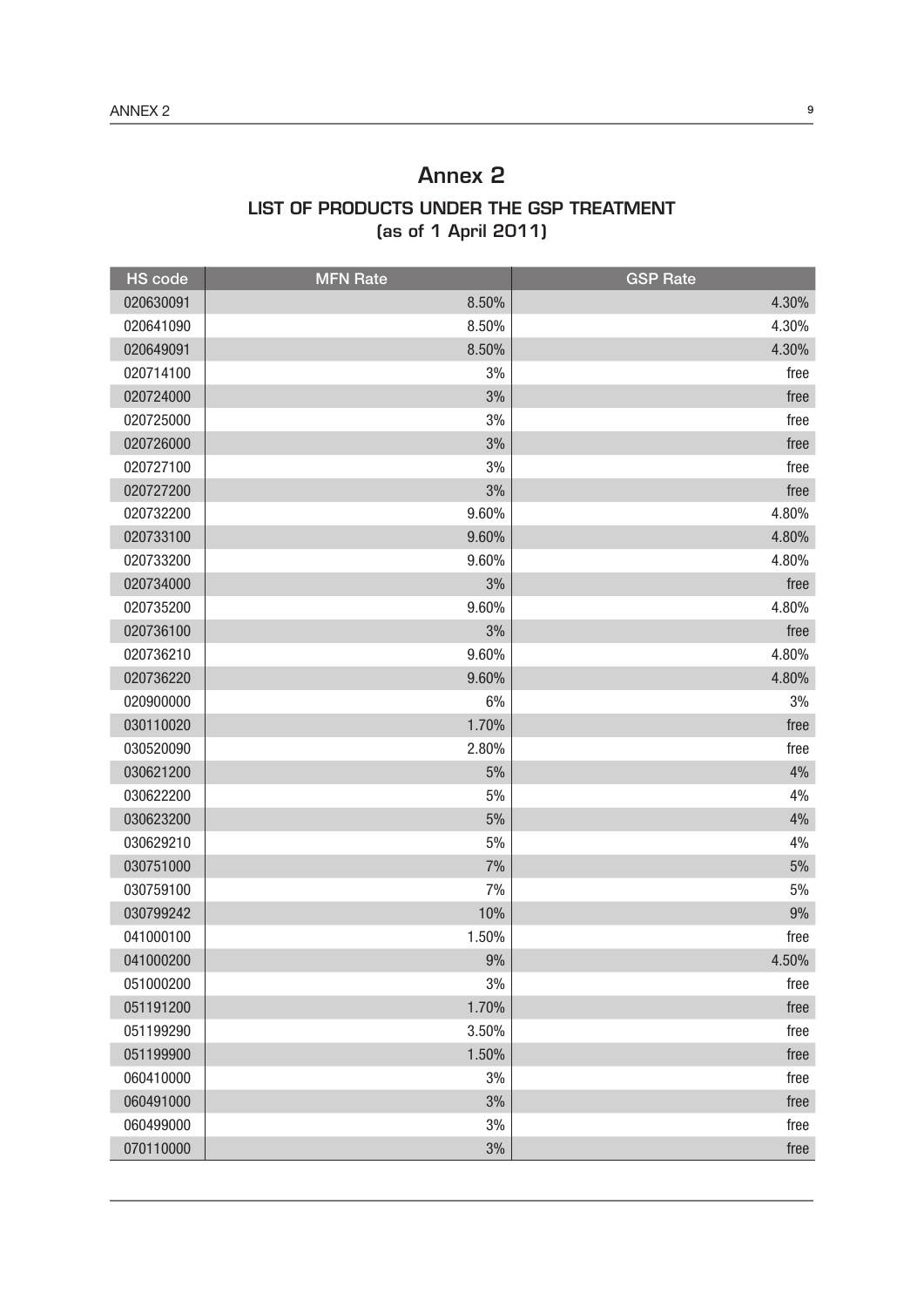| <b>HS</b> code | <b>MFN Rate</b> | <b>GSP Rate</b> |
|----------------|-----------------|-----------------|
| 070521000      | 3%              | 1.50%           |
| 070529000      | 3%              | 1.50%           |
| 070690010      | 2.50%           | free            |
| 070959011      | 3%              | free            |
| 070959012      | 3%              | free            |
| 070990092      | 3%              | 1.50%           |
| 071120000      | 9%              | 4.50%           |
| 071190094      | 9%              | 7.50%           |
| 071290010      | 9%              | 7.50%           |
| 071290050      | 12.80%          | 10%             |
| 071310211      | 6%              | 3%              |
| 071320020      | 8.50%           | 4.30%           |
| 071333210      | 6%              | 3%              |
| 071339210      | 6%              | 3%              |
| 071340020      | 8.50%           | 4.30%           |
| 071350210      | 6%              | 3%              |
| 071390210      | 6%              | 3%              |
| 080111000      | 3%              | free            |
| 080119000      | 3%              | free            |
| 080121000      | 3%              | free            |
| 080122000      | 3%              | free            |
| 080211200      | 2.40%           | free            |
| 080212200      | 2.40%           | free            |
| 080221000      | 6%              | free            |
| 080222000      | 6%              | free            |
| 080260000      | $5\%$           | 2.50%           |
| 080290300      | 4.50%           | free            |
| 080300100      | 20% or 25%      | 10% or 20%      |
| 080300200      | 3%              | tree            |
| 080420010      | 6%              | 3%              |
| 080420090      | $6\%$           | 3%              |
| 080440010      | 3%              | free            |
| 080440090      | 3%              | free            |
| 080450011      | 3%              | free            |
| 080450019      | 3%              | free            |
| 080450090      | 3%              | free            |
| 080620000      | 1.20%           | free            |
| 080720000      | 2%              | free            |
| 081020000      | 6%              | 3%              |
| 081040000      | 6%              | 3%              |
| 081060000      | $5\%$           | 2.50%           |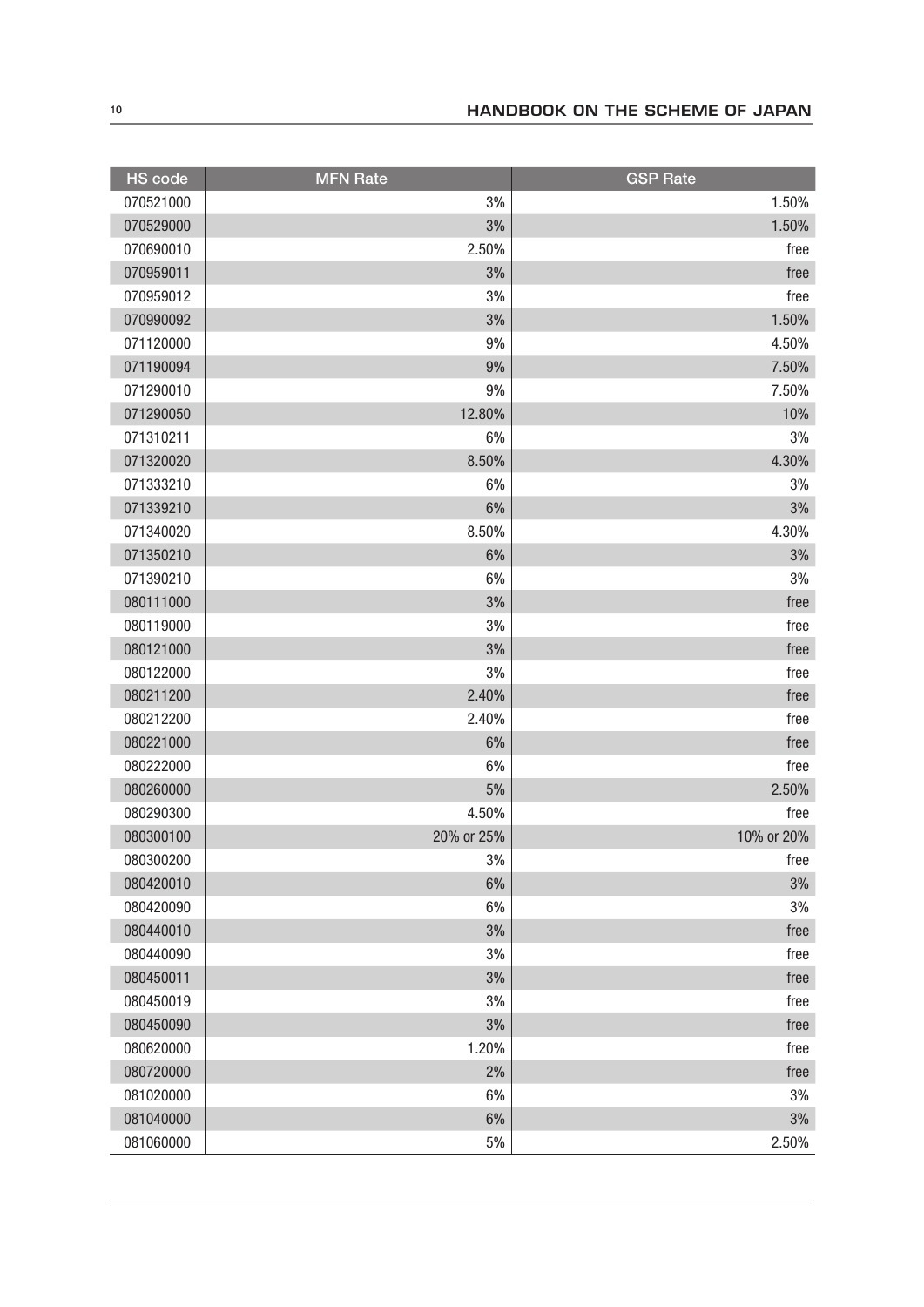| <b>HS</b> code | <b>MFN Rate</b> | <b>GSP Rate</b> |
|----------------|-----------------|-----------------|
| 081090210      | $5\%$           | 2.50%           |
| 081090291      | 6%              | 3%              |
| 081120100      | 9.60%           | 4.80%           |
| 081120200      | 6%              | 3%              |
| 081190120      | 12%             | 6%              |
| 081190130      | 9.60%           | 4.80%           |
| 081190140      | 13.80%          | 6.90%           |
| 081190220      | 7.20%           | 3.60%           |
| 081190230      | 6%              | $3\%$           |
| 081190280      | 12%             | 2%              |
| 081290420      | 12%             | $6\%$           |
| 081320000      | 2.40%           | free            |
| 081340010      | 9%              | 4.50%           |
| 081340021      | 7.50%           | 3.80%           |
| 081340023      | 9%              | 4.50%           |
| 081350010      | 6%              | 3%              |
| 081350090      | 12%             | 6%              |
| 081400000      | 1.50%           | free            |
| 090121000      | 12%             | 10%             |
| 090122000      | 12%             | 10%             |
| 090190200      | 12%             | free            |
| 090240210      | 3%              | 2.50%           |
| 090300000      | 12%             | 6%              |
| 090411100      | 3%              | free            |
| 090412100      | 3%              | free            |
| 090420100      | 6%              | free            |
| 090700100      | 3.60%           | free            |
| 090810100      | 3.60%           | free            |
| 090820100      | 3.60%           | free            |
| 090830100      | 3.60%           | free            |
| 090910100      | $6\%$           | free            |
| 090910220      | 3%              | free            |
| 090920100      | 6%              | free            |
| 090920220      | 3%              | free            |
| 090930100      | $6\%$           | free            |
| 090930220      | 3%              | free            |
| 090940100      | $6\%$           | free            |
| 090940220      | 3%              | free            |
| 090950100      | $6\%$           | free            |
| 090950220      | 3%              | free            |
| 091010210      | 5%              | free            |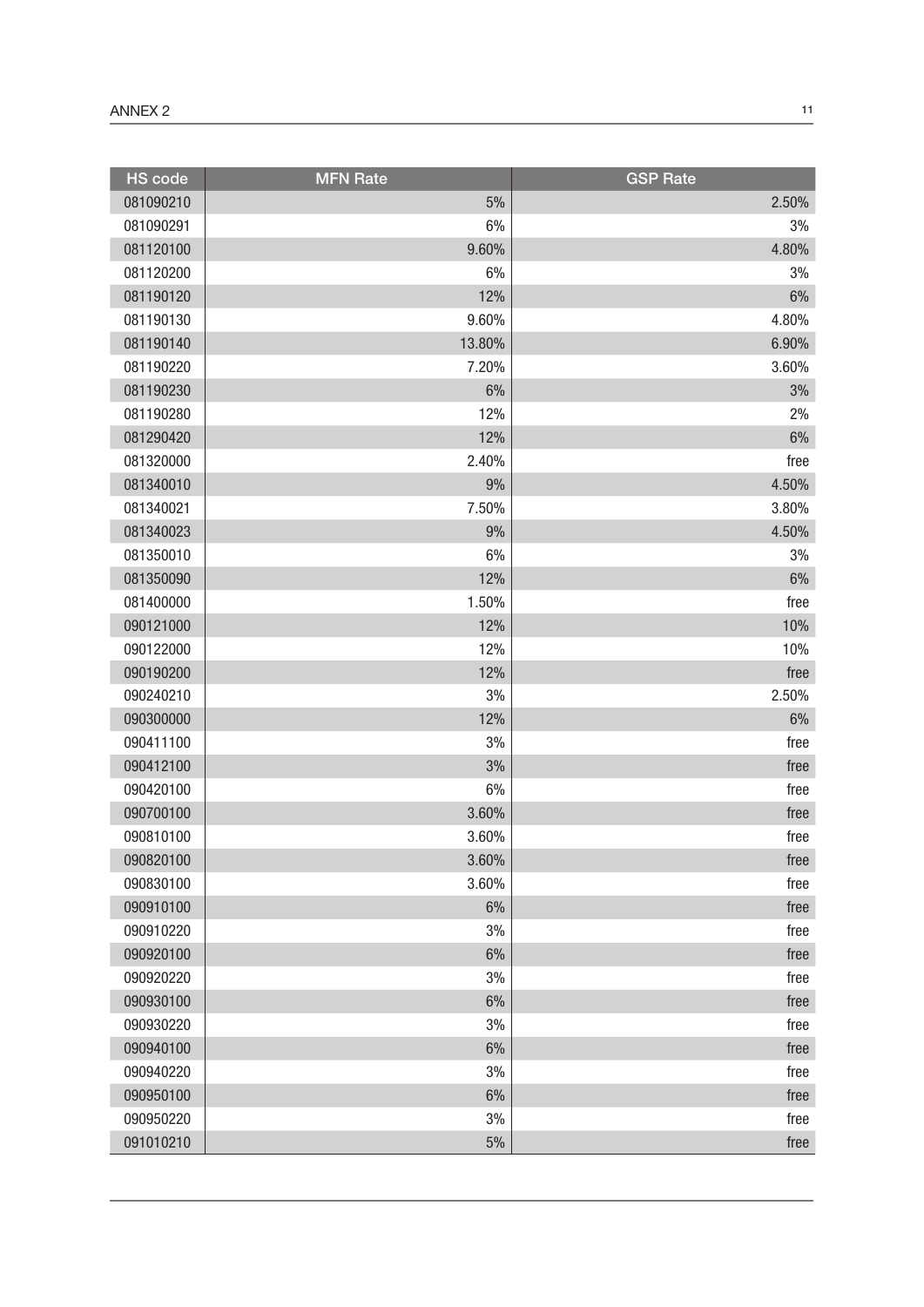| <b>HS code</b> | <b>MFN Rate</b> | <b>GSP</b> Rate |
|----------------|-----------------|-----------------|
| 091010231      | 2.50%           | free            |
| 091010239      | 2.50%           | free            |
| 091020100      | 3.60%           | free            |
| 091030100      | 3.60%           | free            |
| 091091100      | 3.60%           | free            |
| 091099200      | 7.20%           | 3.60%           |
| 091099911      | 3.60%           | free            |
| 091099919      | 3.60%           | free            |
| 100200021      | 4.20%           | free            |
| 100200029      | 4.20%           | free            |
| 100510020      | 9 yen/kg        | 4.50 yen/kg     |
| 100700099      | 3%              | free            |
| 100890099      | 3%              | free            |
| 110210000      | 15%             | 7.50%           |
| 110319300      | 17%             | 8.50%           |
| 110319400      | 12%             | 6%              |
| 110320200      | 12%             | 6%              |
| 110320600      | 17%             | 8.50%           |
| 110412000      | 12%             | $6\%$           |
| 110419300      | 17%             | 8.50%           |
| 110422000      | 12%             | 6%              |
| 120810000      | 4.20%           | free            |
| 120890000      | 4.20%           | free            |
| 121190700      | 12%             | free            |
| 121190910      | 2.50%           | free            |
| 121190920      | 3%              | free            |
| 121190990      | 2.50%           | free            |
| 121220131      | 10.50%          | $8\%$           |
| 121220211      | 3.50%           | free            |
| 121299200      | 9%              | 4.50%           |
| 121299910      | 3%              | free            |
| 121299990      | 3%              | free            |
| 130220000      | 3%              | free            |
| 140110000      | 8.50%           | $5\%$           |
| 140190210      | 3%              | free            |
| 140190290      | 3%              | free            |
| 140490300      | 6%              | free            |
| 140490410      | 3%              | free            |
| 140490491      | 6%              | free            |
| 140490492      | 6%              | free            |
| 140490499      | $6\%$           | $3\%$           |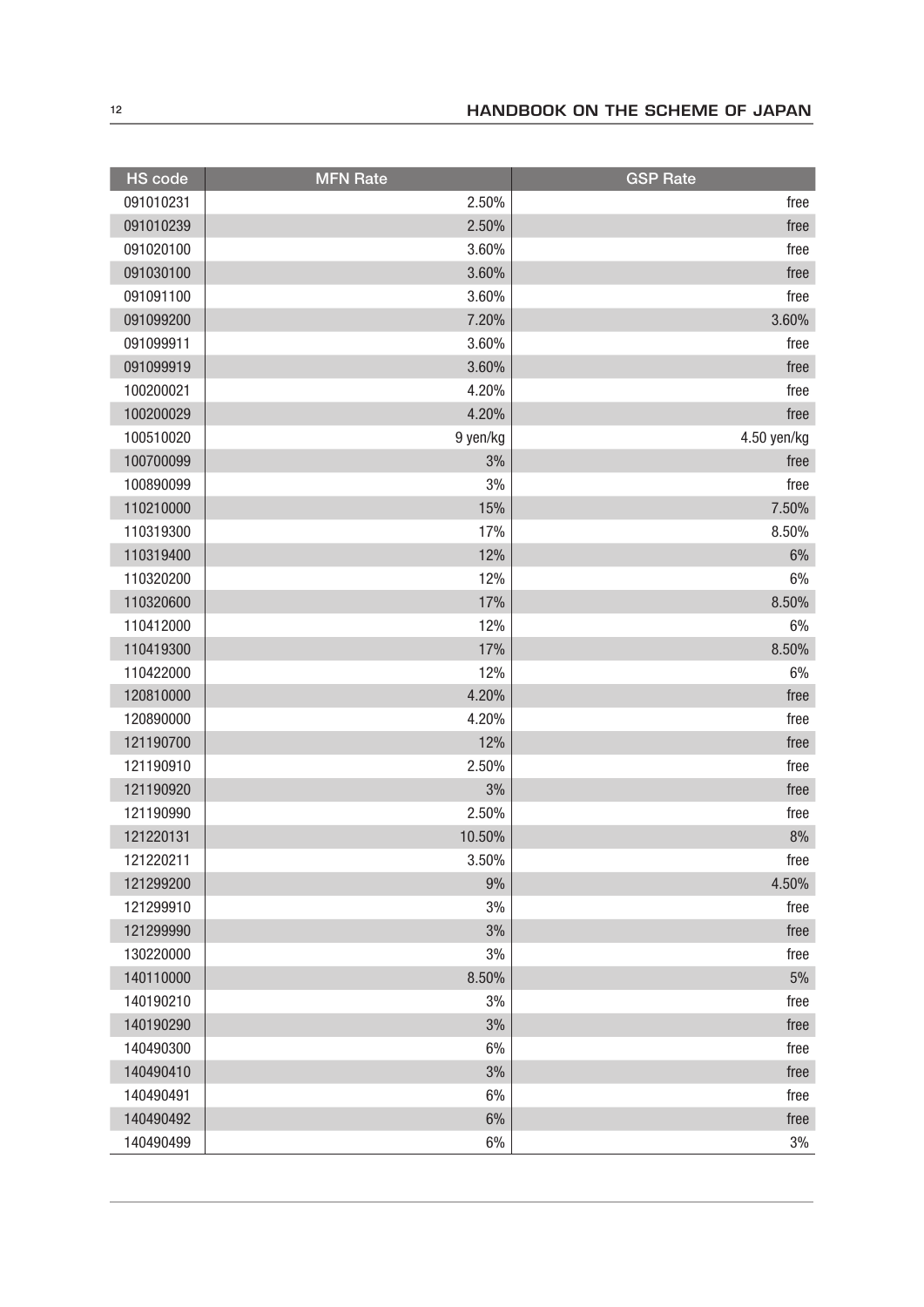| <b>HS</b> code | <b>MFN</b> Rate                           | <b>GSP Rate</b> |
|----------------|-------------------------------------------|-----------------|
| 150500100      | 1.20%                                     | free            |
| 151110000      | 3.50%                                     | free            |
| 151190010      | 2.50%                                     | free            |
| 151190090      | 3.50%                                     | free            |
| 151311000      | 4.5% or 5yen/kg, whichever is the greater | free            |
| 151319000      | 4.5% or 5yen/kg, whichever is the greater | free            |
| 151321100      | 4%                                        | free            |
| 151329100      | 4%                                        | free            |
| 151530000      | 4.50%                                     | free            |
| 151590410      | 8.50 yen/kg                               | 4.20 yen/kg     |
| 151610000      | 4%                                        | free            |
| 151620010      | 3.50%                                     | free            |
| 151620090      | 3.50%                                     | free            |
| 151790110      | 4%                                        | free            |
| 151790210      | 3.50%                                     | free            |
| 151800000      | 2.50%                                     | free            |
| 152000000      | 5%                                        | free            |
| 152190010      | 12.80%                                    | 6.40%           |
| 152190091      | 5.30%                                     | free            |
| 152190099      | 4.50%                                     | free            |
| 160220091      | 6%                                        | 3%              |
| 160231290      | 6%                                        | 3%              |
| 160290290      | 6%                                        | 3%              |
| 160300010      | 12%                                       | 6%              |
| 160300090      | 9.60%                                     | 6.40%           |
| 160411010      | 9.60%                                     | 7.20%           |
| 160412000      | 9.60%                                     | 7.20%           |
| 160413010      | 9.60%                                     | 7.20%           |
| 160413090      | 9.60%                                     | 7.20%           |
| 160414010      | 9.60%                                     | 6.40%           |
| 160414091      | 9.60%                                     | 7.20%           |
| 160414092      | 9.60%                                     | 7.20%           |
| 160414099      | 9.60%                                     | 7.20%           |
| 160415000      | 9.60%                                     | 7.20%           |
| 160416000      | 9.60%                                     | 7.20%           |
| 160419010      | 9.60%                                     | 7.20%           |
| 160419020      | 9.60%                                     | 7.20%           |
| 160419090      | 9.60%                                     | 7.20%           |
| 160420011      | 11%                                       | 9.60%           |
| 160420020      | 9.60%                                     | 7.20%           |
| 160430010      | 6.40%                                     | 4.80%           |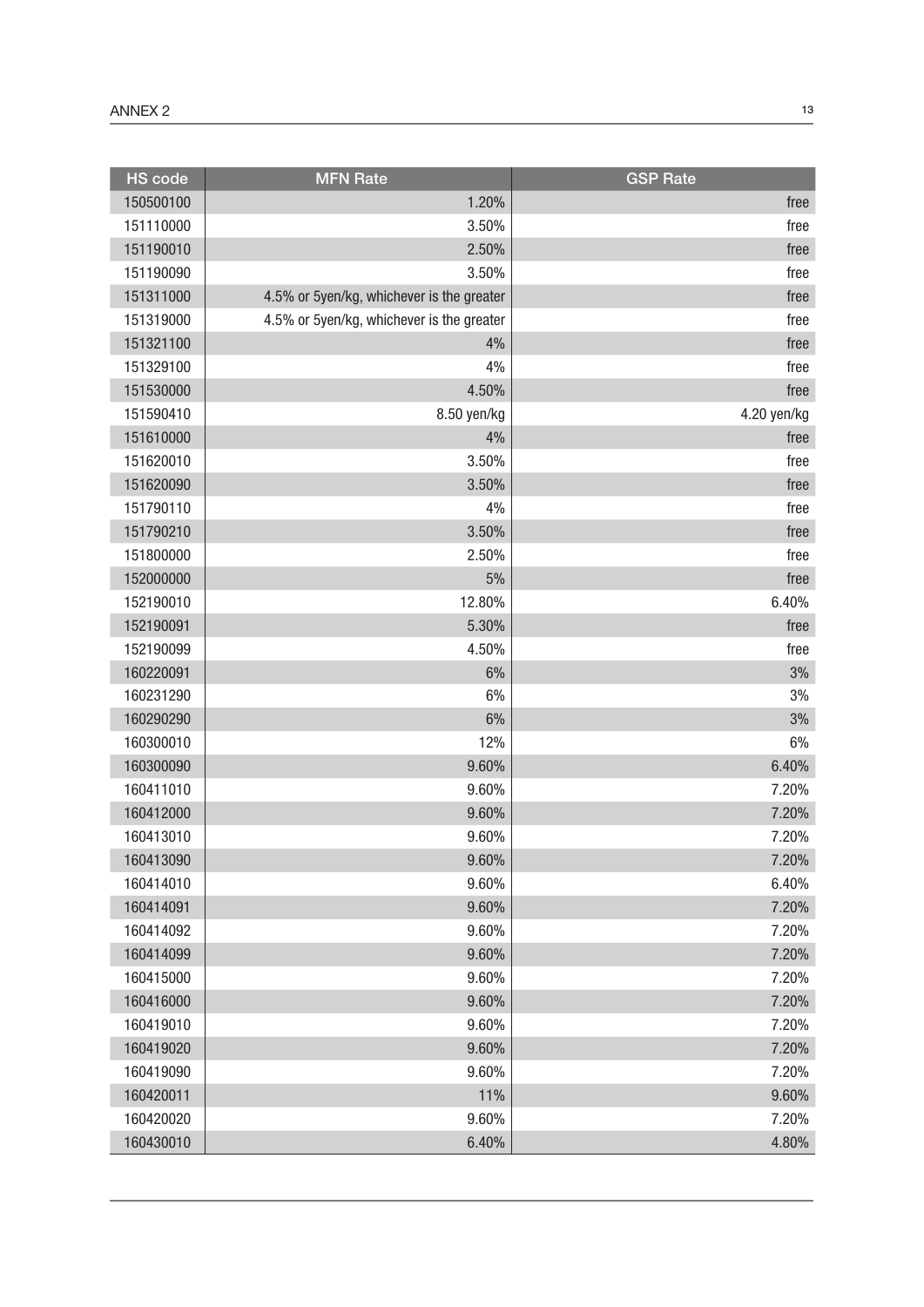| <b>HS code</b> | <b>MFN Rate</b> | <b>GSP Rate</b> |
|----------------|-----------------|-----------------|
| 160430090      | 6.40%           | 4.80%           |
| 160510021      | 9.60%           | 7.20%           |
| 160510029      | 9.60%           | 7.20%           |
| 160520011      | 4.80%           | 3.20%           |
| 160520019      | 4.80%           | 3.20%           |
| 160530010      | 4.80%           | 3.20%           |
| 160540011      | 4.80%           | 3.20%           |
| 160540200      | 9.60%           | 7.20%           |
| 160590190      | 6.70%           | 6.40%           |
| 160590211      | 10%             | 8%              |
| 160590212      | 10.50%          | 9%              |
| 160590213      | 10.50%          | 9%              |
| 160590220      | 10%             | 8%              |
| 160590290      | 9.60%           | 7.20%           |
| 160590293      | 9.60%           | 7.20%           |
| 160590294      | 9.60%           | 7.20%           |
| 160590295      | 9.60%           | 7.20%           |
| 160590299      | 9.60%           | 7.20%           |
| 170211000      | 8.50%           | 4.30%           |
| 170219000      | 8.50%           | 4.30%           |
| 170250000      | 9%              | free            |
| 180310000      | 5%              | 3.50%           |
| 180320000      | 10%             | 7%              |
| 180500000      | 12.90%          | 10.50%          |
| 180610200      | 15%             | 12.50%          |
| 180620290      | 21.30%          | 12.50%          |
| 180632220      | 21.30%          | 12.50%          |
| 180690220      | 21.30%          | 12.50%          |
| 190190230      | 9%              | 4.50%           |
| 190240000      | 24 yen/kg       | 12 yen/kg       |
| 190510000      | 9%              | 4.50%           |
| 190520000      | 18%             | $9\%$           |
| 190532000      | 18%             | 15%             |
| 190540000      | 9%              | 4.50%           |
| 190590313      | 24%             | 15%             |
| 190590319      | 25.50%          | 15%             |
| 190590329      | 21.30%          | 12.50%          |
| 200110100      | 15%             | 12%             |
| 200110200      | 12%             | 9%              |
| 200190110      | 7.50%           | 3.80%           |
| 200190140      | 15%             | 12%             |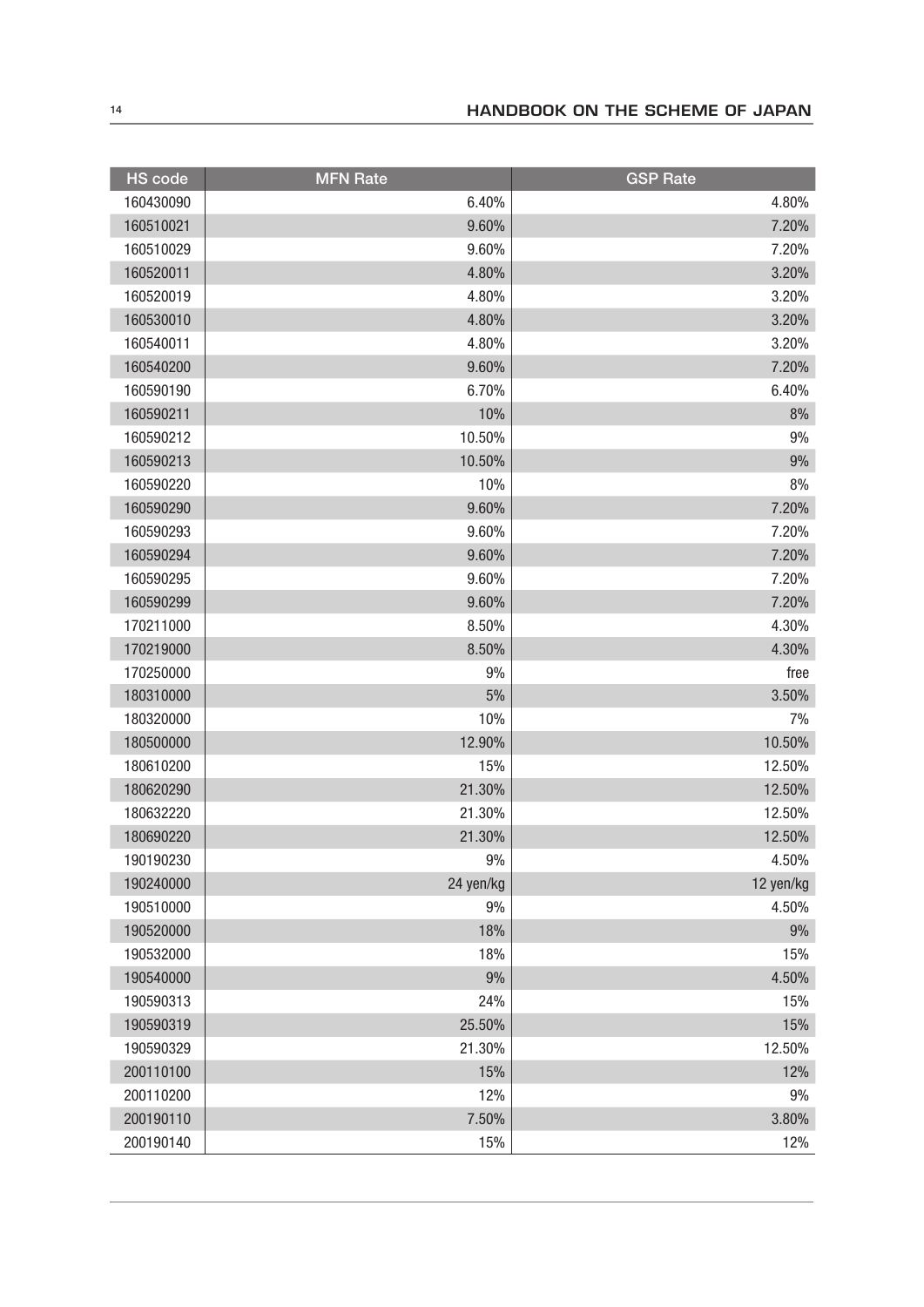| <b>HS</b> code | <b>MFN Rate</b> | <b>GSP Rate</b> |
|----------------|-----------------|-----------------|
| 200190210      | 6%              | 3%              |
| 200190220      | 6%              | 3%              |
| 200190240      | 15%             | 9%              |
| 200190250      | 12%             | 9%              |
| 200190290      | 12%             | 9%              |
| 200210000      | 9%              | 7.60%           |
| 200290290      | 9%              | 7.60%           |
| 200320010      | 9.60%           | 4.80%           |
| 200320020      | 10.50%          | 5.30%           |
| 200490240      | 15%             | 9%              |
| 200510200      | 12%             | 9.60%           |
| 200520210      | 12%             | 9.60%           |
| 200540211      | 12%             | 9.60%           |
| 200540212      | 15%             | 7.50%           |
| 200540222      | 13.60%          | 6.80%           |
| 200559210      | 12%             | 9.60%           |
| 200570010      | 5.40%           | 2.70%           |
| 200570020      | 9%              | 4.50%           |
| 200599211      | 15%             | 9%              |
| 200599230      | 12%             | 9.60%           |
| 200599919      | 12%             | 9.60%           |
| 200599991      | 10.50%          | 8%              |
| 200600021      | 18%             | 9%              |
| 200600029      | 18%             | 9%              |
| 200819110      | 21%             | 10.50%          |
| 200819191      | 11%             | 5.50%           |
| 200819192      | 11%             | 5.50%           |
| 200819211      | 10%             | 5%              |
| 200819219      | 10%             | 5%              |
| 200819221      | 5%              | 2.50%           |
| 200819222      | $5\%$           | 2.50%           |
| 200819223      | 5%              | 2.50%           |
| 200819224      | 10%             | 4%              |
| 200819225      | 10%             | 5%              |
| 200819227      | $5\%$           | 2.50%           |
| 200840219      | 15%             | 7.50%           |
| 200840299      | 10.80%          | 5.40%           |
| 200850210      | 12%             | 6%              |
| 200850290      | 12%             | 6%              |
| 200860290      | 12%             | 6%              |
| 200870211      | 17%             | 8.50%           |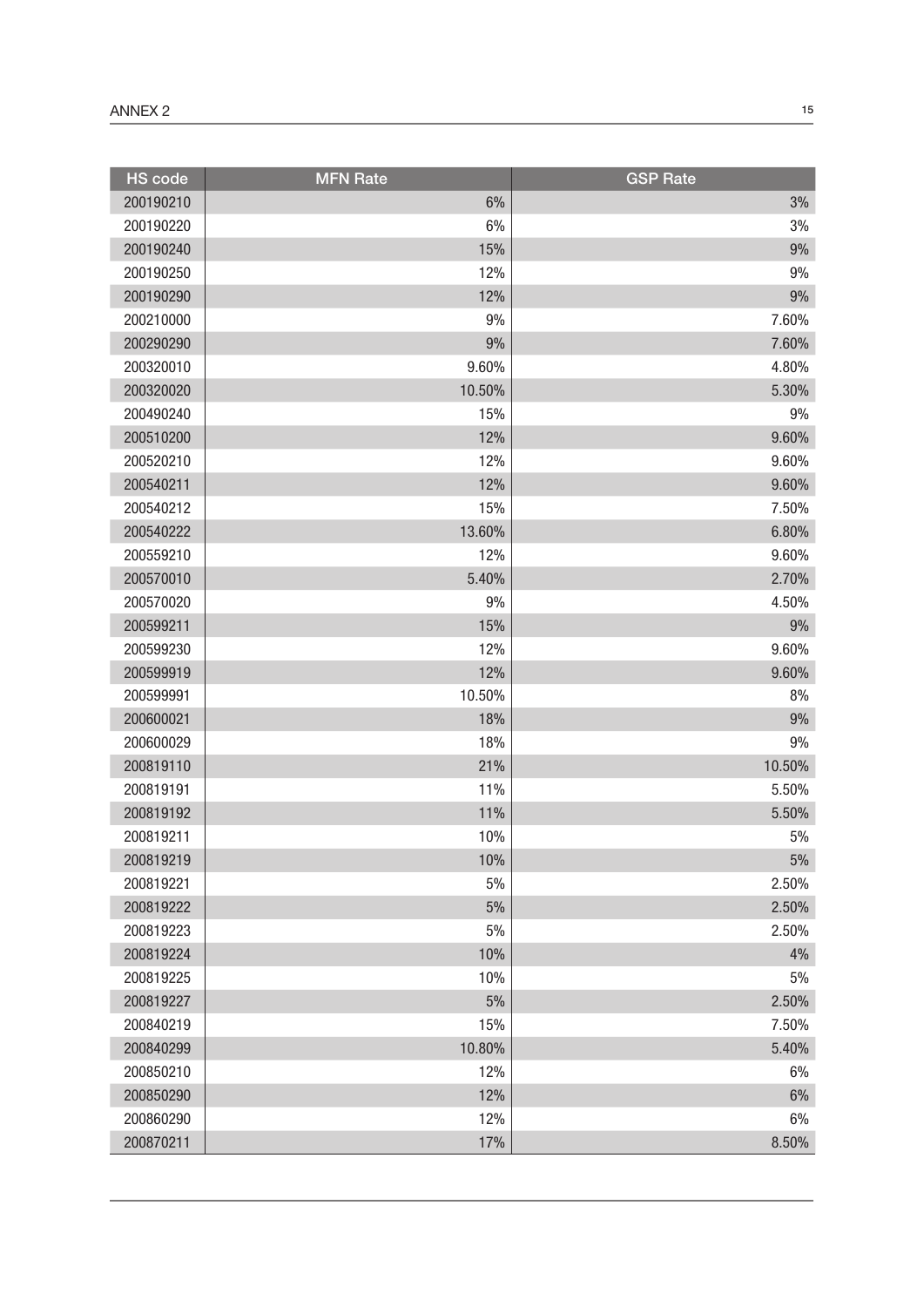| HS code   | <b>MFN Rate</b> | <b>GSP Rate</b> |
|-----------|-----------------|-----------------|
| 200870219 | 21.30%          | 10.70%          |
| 200891000 | 15%             | 7.50%           |
| 200892120 | 6%              | 3%              |
| 200899211 | 21%             | 10.50%          |
| 200899212 | 11%             | 5.50%           |
| 200899213 | 11%             | 5.50%           |
| 200899214 | 11%             | 5.50%           |
| 200899216 | 14%             | 7%              |
| 200899221 | 15%             | 7.50%           |
| 200899222 | 15%             | 7.50%           |
| 200899223 | 7.70%           | 3.90%           |
| 200899224 | 9.60%           | 4.80%           |
| 200899225 | 9.60%           | 4.80%           |
| 200899226 | 15%             | 7.50%           |
| 200899231 | 10%             | 5%              |
| 200899232 | 9%              | 4.50%           |
| 200899234 | 21.30%          | 2%              |
| 200899236 | 12%             | 2%              |
| 200980221 | 9%              | 7.60%           |
| 210111100 | 24%             | 15%             |
| 210111290 | 15%             | free            |
| 210112110 | 24%             | 15%             |
| 210112122 | 15%             | free            |
| 210120110 | 10%             | $5\%$           |
| 210130000 | 6%              | 3%              |
| 210210000 | 10.50%          | 10%             |
| 210220100 | 3.80%           | free            |
| 210230000 | 10.50%          | 5.30%           |
| 210310000 | 7.20%           | 6%              |
| 210390130 | 7.20%           | $6\%$           |
| 210390210 | 7.20%           | 3.60%           |
| 210390221 | 9.60%           | 4.80%           |
| 210420000 | 12%             | 6%              |
| 210690247 | 11%             | free            |
| 210690251 | 28%             | 20%             |
| 210690259 | 23.80%          | 20%             |
| 210690297 | 17.50%          | 10%             |
| 220110000 | 3%              | free            |
| 220300000 | free            | free            |
| 220410000 | 182 yen/l       | 145.60 yen/l    |
| 220429090 | 45 yen/l        | 24 yen/l        |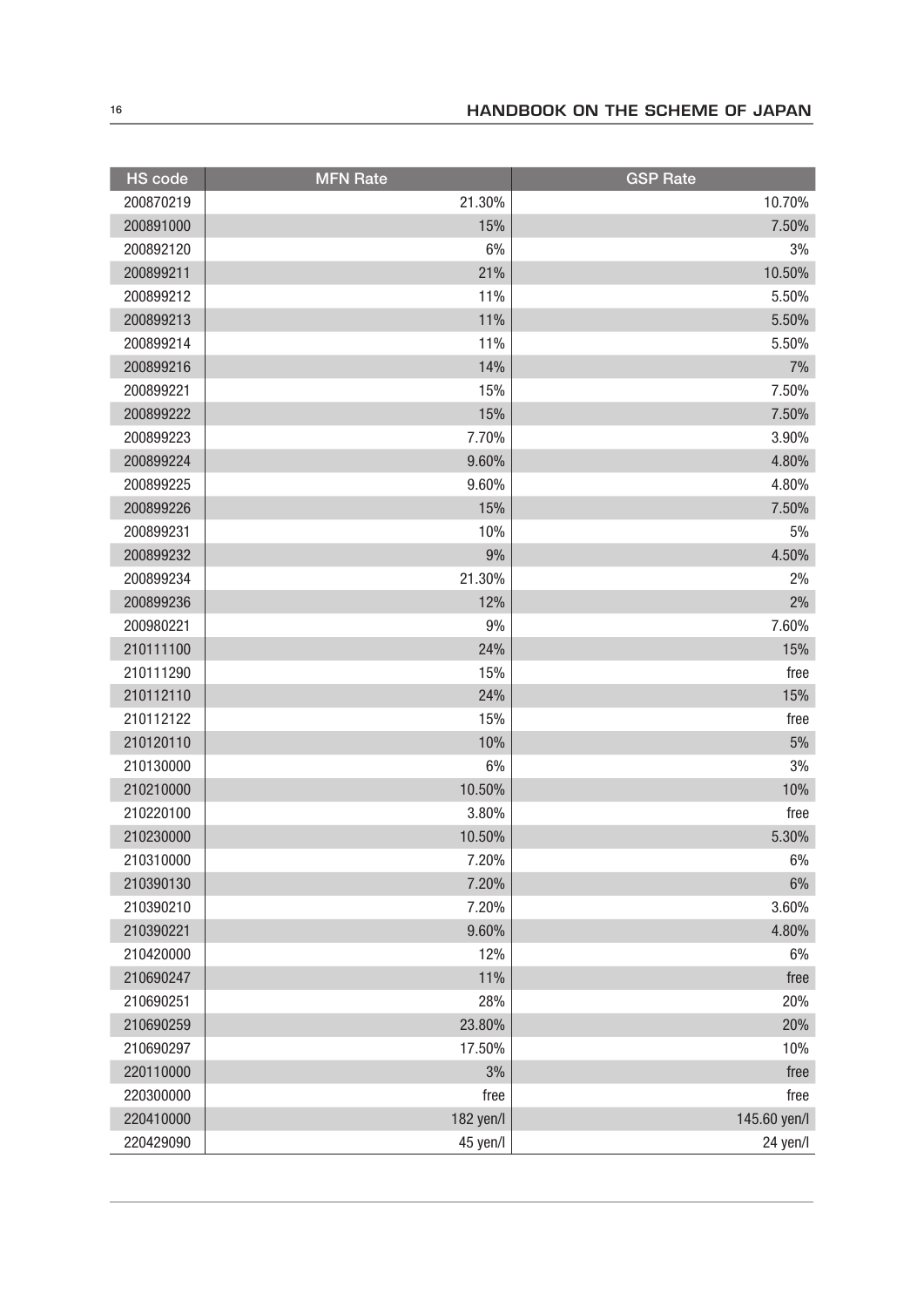| <b>HS code</b> | <b>MFN Rate</b> | <b>GSP Rate</b> |
|----------------|-----------------|-----------------|
| 220430200      | 45 yen/l        | free            |
| 220510000      | 69.30 yen/l     | 50.40 yen/l     |
| 220590200      | 69.30 yen/l     | 50.40 yen/l     |
| 220600210      | 70.40 yen/l     | free            |
| 220600229      | 42.40 yen/l     | 30.80 yen/l     |
| 220890123      | 82.50 yen/l     | 48 yen/l        |
| 220890129      | 16%             | 25.20 yen/l     |
| 220890220      | 70.40 yen/l     | free            |
| 220890240      | 88 yen/l        | free            |
| 220900000      | 7.50%           | 4.80%           |
| 230910099      | 36 yen/kg       | 18 yen/kg       |
| 230990110      | 3%              | free            |
| 230990190      | 3%              | free            |
| 250900000      | 1.40%           | free            |
| 251320000      | 1.10%           | free            |
| 252020090      | 2.50%           | free            |
| 252310000      | 2.20%           | free            |
| 252321000      | 2.20%           | free            |
| 252329000      | 2.20%           | free            |
| 252330000      | 2.20%           | free            |
| 252390000      | 2.20%           | free            |
| 270120000      | 3.90%           | free            |
| 270400010      | 3.20%           | free            |
| 270740000      | 2.50%           | free            |
| 271011900      | 3.30%           | free            |
| 271019210      | 3.30%           | free            |
| 271019291      | 3.30%           | free            |
| 271019293      | 3.30%           | free            |
| 271019299      | 3.30%           | free            |
| 271210000      | 2.50%           | free            |
| 271220000      | 2.70%           | free            |
| 271290000      | 2.70%           | free            |
| 271390100      | 3.90%           | free            |
| 280110000      | 2.50%           | free            |
| 280300000      | 3.90%           | free            |
| 280410000      | 3.30%           | free            |
| 280430000      | 3.30%           | free            |
| 280440000      | 3.30%           | free            |
| 280450000      | 3.30%           | free            |
| 280461200      | free            | free            |
| 280480000      | 3.30%           | free            |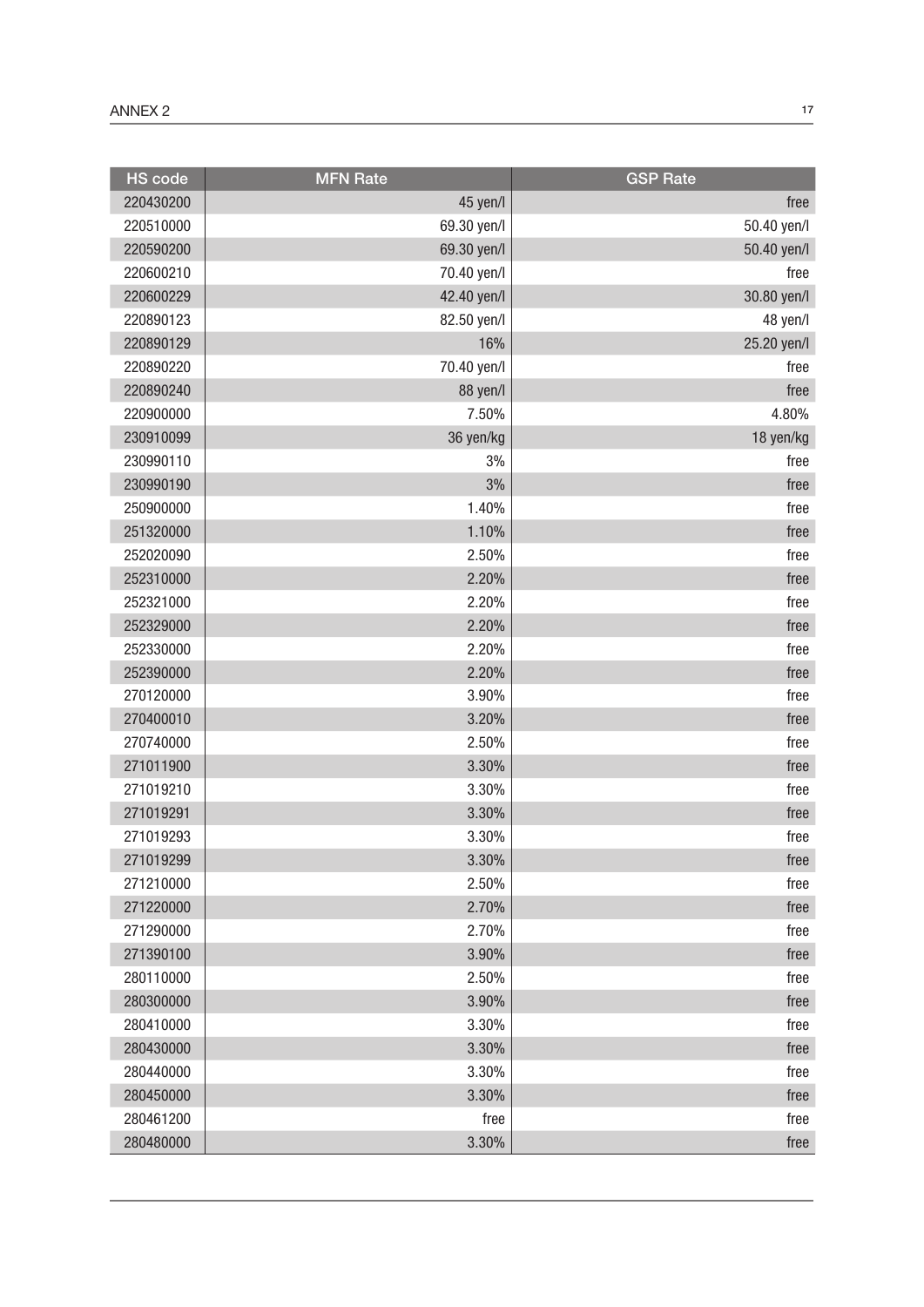| <b>HS</b> code | <b>MFN Rate</b>  | <b>GSP Rate</b> |
|----------------|------------------|-----------------|
| 280490000      | 3.90%            | free            |
| 280511000      | 3.90%            | free            |
| 280540000      | 5.40%            | free            |
| 280610000      | 2.50%            | free            |
| 280700000      | 2.50%            | free            |
| 280800000      | 2.50%            | free            |
| 280910000      | 3.30%            | free            |
| 280920000      | 3.30%            | free            |
| 281111000      | 3.30%            | free            |
| 281119100      | free             | free            |
| 281119910      | 3.30%            | free            |
| 281119990      | 3.30%            | free            |
| 281121000      | 3.30%            | free            |
| 281122000      | 3.30%            | free            |
| 281129900      | 3.60%            | free            |
| 281210010      | 3.30%            | free            |
| 281210020      | 3.30%            | free            |
| 281210030      | 3.30%            | free            |
| 281210040      | 3.30%            | free            |
| 281210050      | 3.30%            | free            |
| 281210060      | 3.30%            | free            |
| 281210070      | 3.30%            | free            |
| 281210090      | 3.30%            | free            |
| 281290000      | 3.30%            | free            |
| 281390000      | 3.30%            | free            |
| 281410000      | 2.50%            | free            |
| 281420000      | 2.50%            | free            |
| 281511000      | 5.30%            | free            |
| 281512000      | 5.30%            | <b>rree</b>     |
| 281520000      | 3.90%            | free            |
| 281530000      | 3.90%            | free            |
| 281610000      | 3.30%            | free            |
| 281640000      | $•3.3\%~(3.9\%)$ | free            |
| 281700000      | 4.30%            | free            |
| 281810010      | 3.30%            | free            |
| 281810090      | 3.30%            | free            |
| 281830000      | 3.30%            | free            |
| 281910000      | 3.30%            | free            |
| 281990000      | 3.30%            | free            |
| 282010000      | 3.30%            | free            |
| 282090000      | 3.30%            | free            |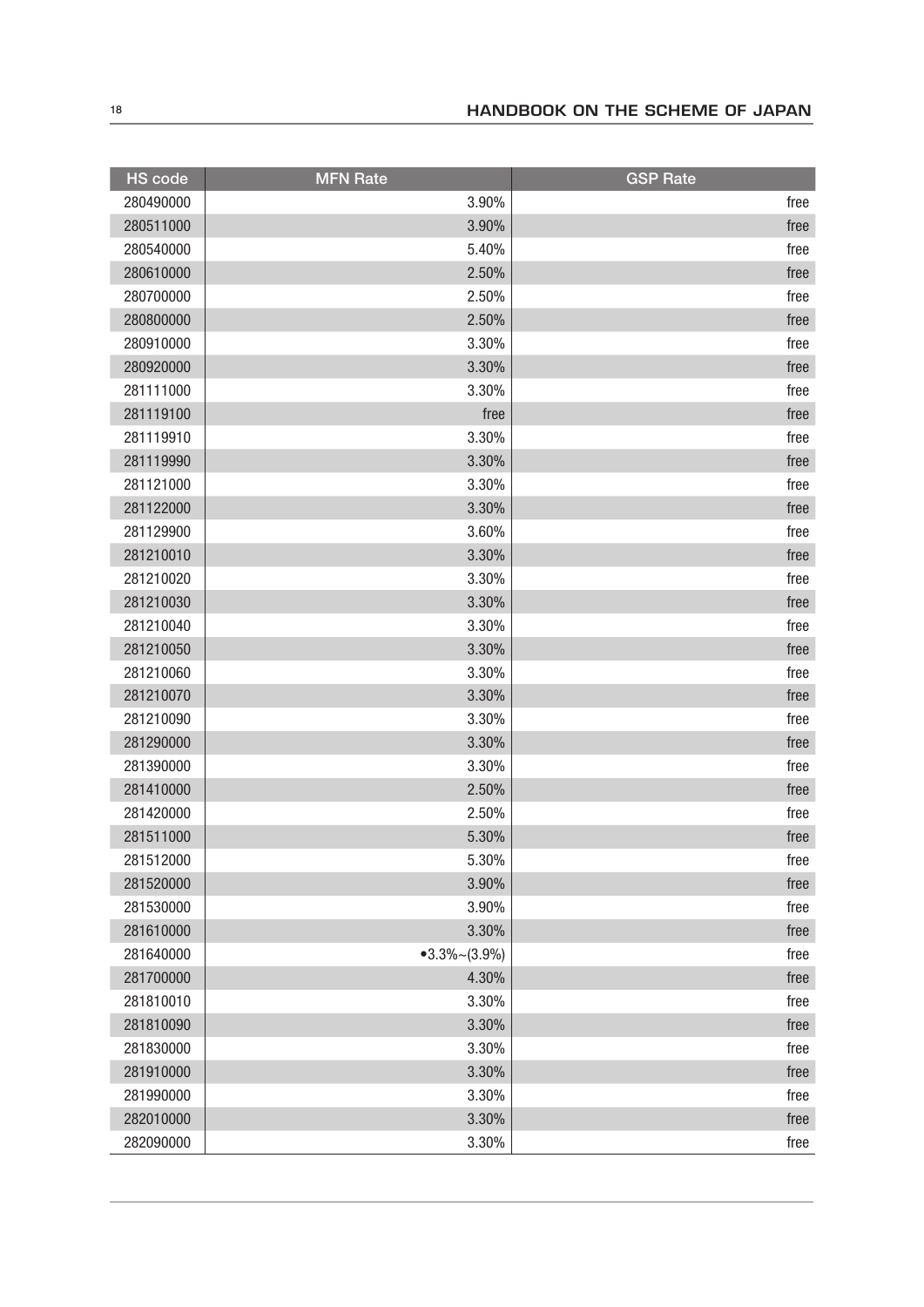| <b>HS code</b> | <b>MFN</b> Rate  | <b>GSP Rate</b> |
|----------------|------------------|-----------------|
| 282110010      | 3.30%            | free            |
| 282110090      | 3.30%            | free            |
| 282120000      | 3.30%            | free            |
| 282300000      | 4%               | free            |
| 282410000      | 4.70%            | free            |
| 282490100      | 4.70%            | free            |
| 282510050      | 3.90%            | free            |
| 282510090      | 3.90%            | free            |
| 282540000      | 4.80%            | free            |
| 282550000      | 4.80%            | free            |
| 282560200      | 3.90%            | free            |
| 282580010      | 5.50%            | 4.40%           |
| 282580021      | 4.80%            | 3.84%           |
| 282580029      | 4.80%            | free            |
| 282590100      | 3.30%            | free            |
| 282590900      | free             | free            |
| 282612000      | 3.30%            | free            |
| 282619010      | 3.30%            | free            |
| 282619090      | 3.30%            | free            |
| 282690100      | 3.30%            | free            |
| 282720000      | 3.30%            | free            |
| 282731000      | 3.30%            | free            |
| 282732000      | 3.30%            | free            |
| 282735000      | 3.30%            | free            |
| 282739100      | 3.90%            | free            |
| 282739910      | 3.30%            | free            |
| 282739920      | 3.30%            | free            |
| 282739990      | $•3.3\%~(3.9\%)$ | free            |
| 282741000      | 3.30%            | free            |
| 282749000      | 3.30%            | free            |
| 282751000      | free             | free            |
| 282759100      | free             | free            |
| 282759900      | 3.90%            | free            |
| 282760000      | 3.30%            | free            |
| 282810000      | 3.30%            | free            |
| 282890000      | 3.30%            | free            |
| 282911000      | 3.30%            | free            |
| 282919000      | 3.30%            | free            |
| 282990100      | free             | free            |
| 282990900      | 3.90%            | free            |
| 283010000      | 2.50%            | free            |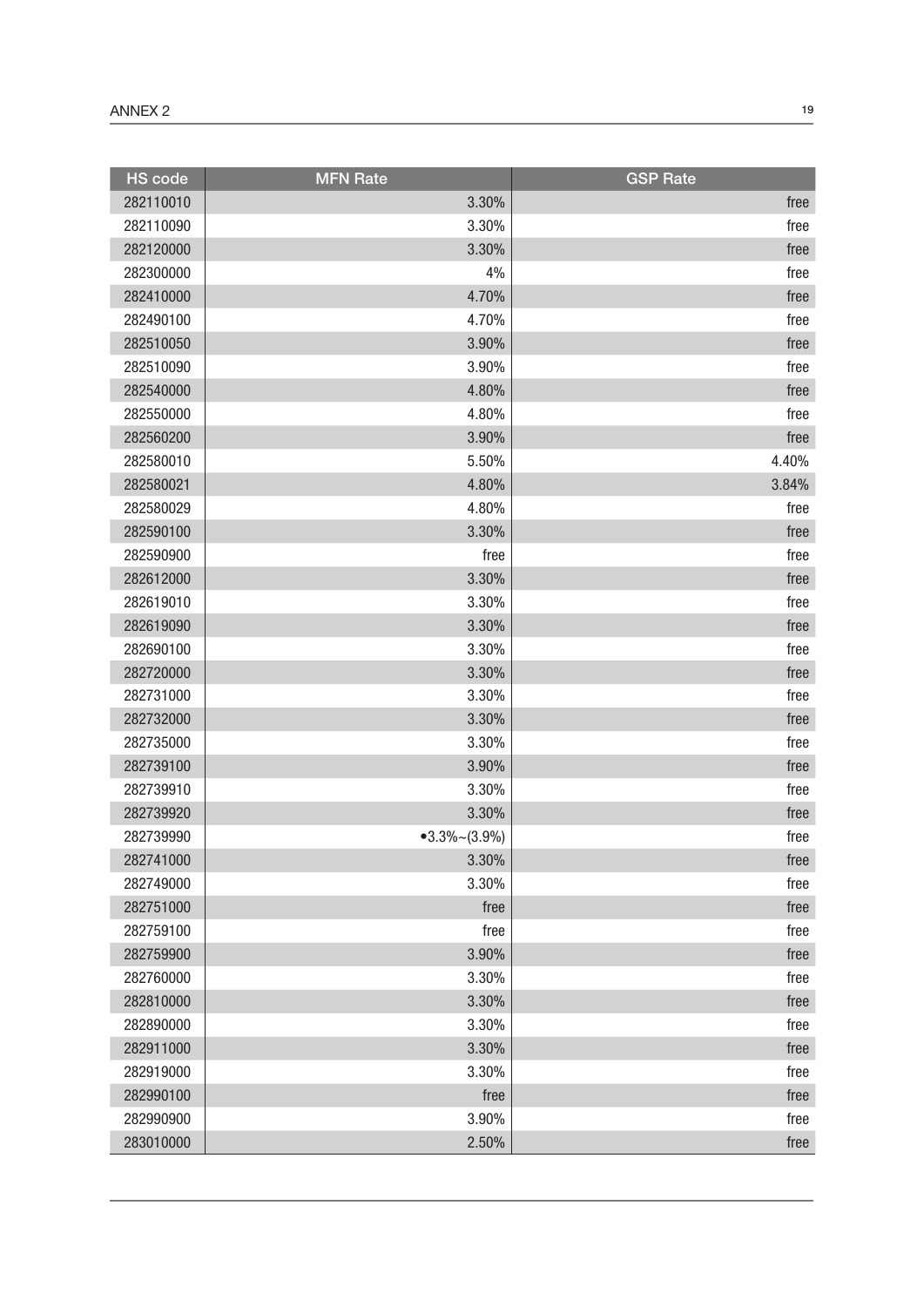| <b>HS</b> code | <b>MFN Rate</b> | <b>GSP Rate</b> |
|----------------|-----------------|-----------------|
| 283110000      | 3.30%           | free            |
| 283190000      | 3.30%           | free            |
| 283210000      | 5.40%           | free            |
| 283220000      | 5.40%           | free            |
| 283230000      | 5.40%           | free            |
| 283311000      | 3.30%           | free            |
| 283319000      | 3.30%           | free            |
| 283324000      | 3.90%           | free            |
| 283325000      | 3.90%           | free            |
| 283327000      | 3.90%           | free            |
| 283329100      | 3.90%           | free            |
| 283410000      | 3.30%           | free            |
| 283421000      | 3.90%           | free            |
| 283429300      | 3.30%           | free            |
| 283510000      | 3.90%           | free            |
| 283522000      | 3.90%           | free            |
| 283524000      | 3.90%           | free            |
| 283525000      | 3.90%           | free            |
| 283526000      | 3.90%           | free            |
| 283529010      | 3.90%           | free            |
| 283529090      | 3.90%           | free            |
| 283531000      | 4.70%           | free            |
| 283539000      | 3.90%           | free            |
| 283620200      | 3.30%           | free            |
| 283630000      | 3.90%           | free            |
| 283640000      | 3.90%           | free            |
| 283650000      | 3.30%           | free            |
| 283660000      | 3.90%           | free            |
| 283692000      | 3.30%           | <b>Tree</b>     |
| 283699000      | 3.30%           | free            |
| 283711000      | 4.30%           | free            |
| 283719000      | 3.30%           | free            |
| 283720000      | 3.30%           | free            |
| 283911000      | 3.30%           | free            |
| 283919000      | 3.30%           | free            |
| 283990010      | 3.30%           | free            |
| 283990090      | 3.30%           | free            |
| 284150010      | 4%              | free            |
| 284150090      | 4%              | free            |
| 284161000      | 3.90%           | free            |
| 284169000      | 3.90%           | free            |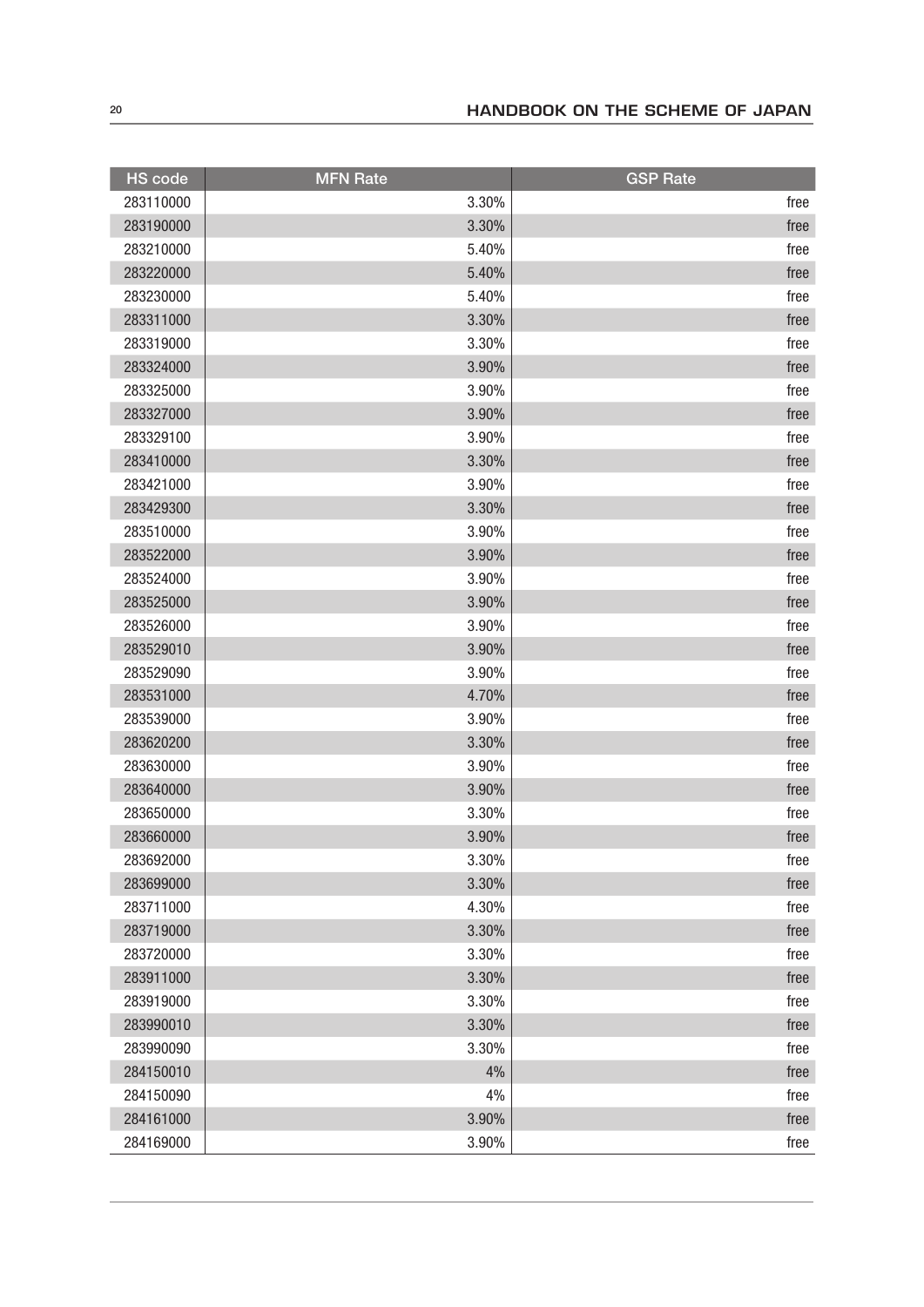| <b>HS</b> code | <b>MFN Rate</b> | <b>GSP Rate</b> |
|----------------|-----------------|-----------------|
| 284170000      | 3.30%           | free            |
| 284180000      | 3.30%           | free            |
| 284190010      | 3.30%           | free            |
| 284190090      | 3.30%           | free            |
| 284210000      | $•2.6\%~3.3\%$  | free            |
| 284290010      | 3.30%           | free            |
| 284290090      | 3.30%           | free            |
| 284310000      | 2.50%           | free            |
| 284321000      | 2.50%           | free            |
| 284329000      | 2.50%           | free            |
| 284330000      | 2.50%           | free            |
| 284390000      | 2.50%           | free            |
| 284700000      | 3.30%           | free            |
| 284800000      | 3.30%           | free            |
| 284910000      | 2.50%           | free            |
| 284920010      | 3.30%           | free            |
| 284920090      | 3.30%           | free            |
| 284990010      | 2.50%           | free            |
| 284990090      | 2.50%           | free            |
| 285000000      | 3.30%           | free            |
| 285200220      | free            | free            |
| 285200291      | 2.50%           | free            |
| 285200299      | $•2.5\%~(3\%)$  | free            |
| 285200911      | 2.50%           | free            |
| 285200920      | 5.10%           | free            |
| 285200990      | $•2.5\%~3\%$    | free            |
| 285300010      | 3.30%           | free            |
| 285300090      | 3.30%           | free            |
| 290110000      | free            | free            |
| 290121000      | free            | free            |
| 290122000      | free            | free            |
| 290123000      | free            | free            |
| 290124020      | free            | free            |
| 290129000      | free            | free            |
| 290211000      | free            | free            |
| 290219090      | free            | free            |
| 290220000      | free            | free            |
| 290230000      | free            | free            |
| 290250000      | free            | free            |
| 290270000      | free            | free            |
| 290311000      | 3.10%           | free            |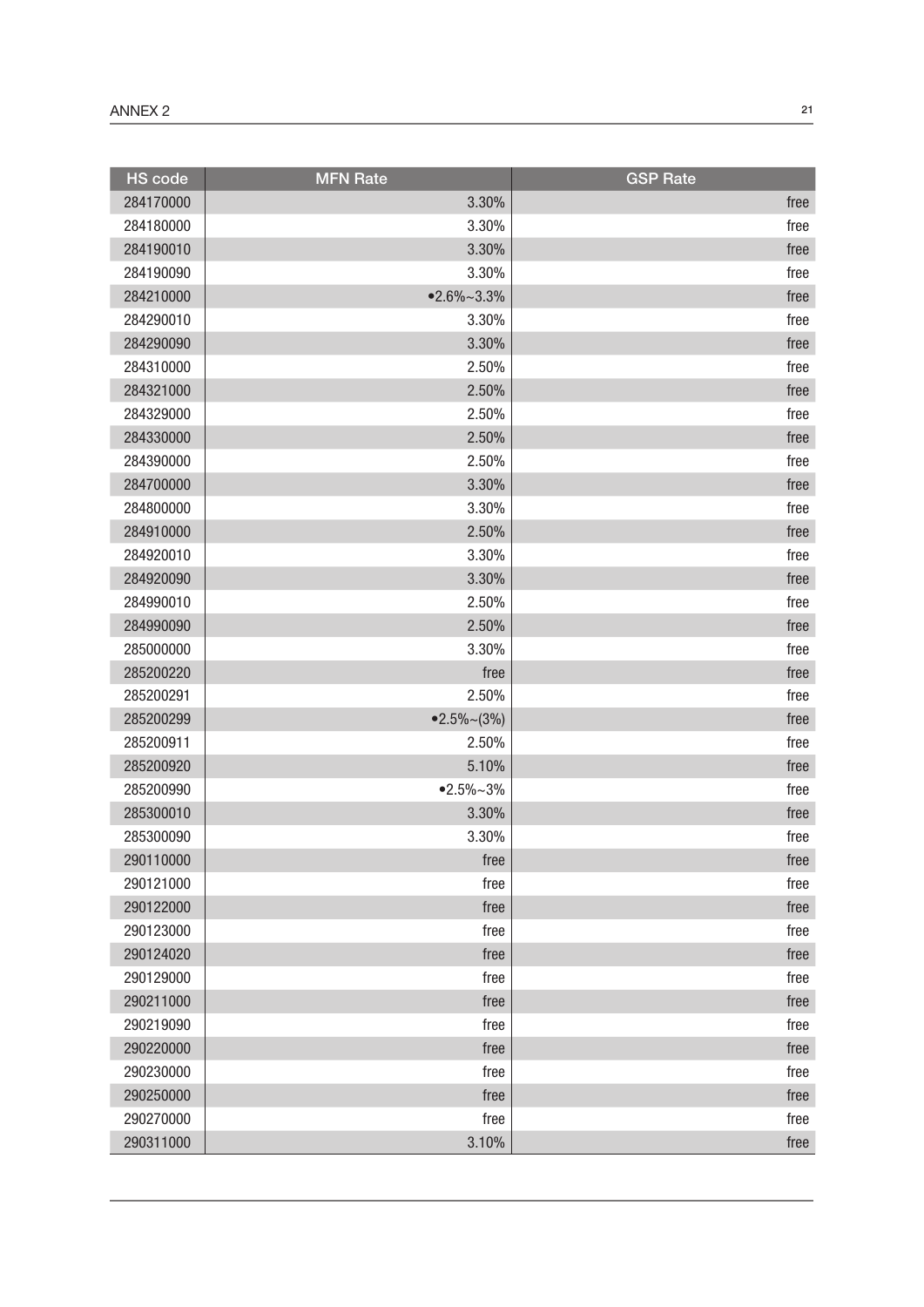| <b>HS</b> code | <b>MFN Rate</b> | <b>GSP Rate</b> |
|----------------|-----------------|-----------------|
| 290312000      | 3.10%           | free            |
| 290313000      | 3.90%           | free            |
| 290314000      | 3.90%           | free            |
| 290315000      | 3.90%           | free            |
| 290319010      | 3.10%           | free            |
| 290319090      | 3.10%           | free            |
| 290321000      | 3.90%           | free            |
| 290322000      | 3.90%           | free            |
| 290323000      | 3.90%           | free            |
| 290329000      | 3.10%           | free            |
| 290331000      | free            | free            |
| 290339011      | free            | free            |
| 290339019      | free            | free            |
| 290339021      | 3.10%           | free            |
| 290339022      | 3.10%           | free            |
| 290339023      | 3.10%           | free            |
| 290339024      | 3.10%           | free            |
| 290339026      | 3.10%           | free            |
| 290339029      | 3.10%           | free            |
| 290339031      | 3.10%           | free            |
| 290339039      | 3.10%           | free            |
| 290339041      | 3.10%           | free            |
| 290339049      | 3.10%           | free            |
| 290339090      | 3.10%           | free            |
| 290341000      | 3.10%           | free            |
| 290342000      | 3.10%           | free            |
| 290343000      | 3.10%           | free            |
| 290344100      | 3.10%           | free            |
| 290344200      | 3.10%           | <b>rree</b>     |
| 290345010      | 3.10%           | free            |
| 290345020      | 3.10%           | free            |
| 290345030      | 3.10%           | free            |
| 290345040      | 3.10%           | free            |
| 290345050      | 3.10%           | free            |
| 290345060      | 3.10%           | free            |
| 290345070      | 3.10%           | free            |
| 290345080      | 3.10%           | free            |
| 290345100      | 3.10%           | free            |
| 290345110      | 3.10%           | free            |
| 290345900      | 3.10%           | free            |
| 290346100      | 3.10%           | free            |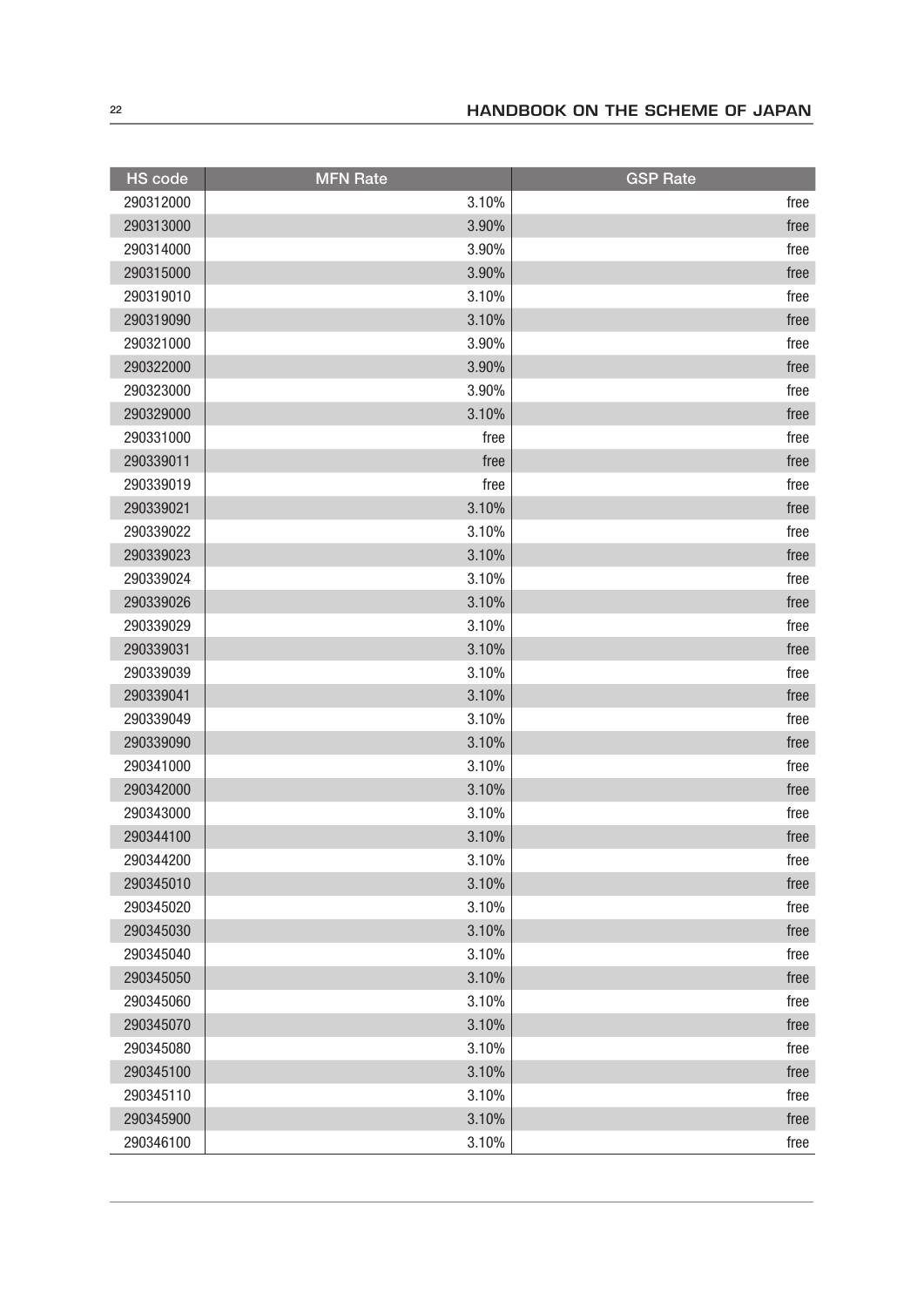| <b>HS</b> code | <b>MFN Rate</b>                            | <b>GSP Rate</b> |
|----------------|--------------------------------------------|-----------------|
| 290346200      | 3.10%                                      | free            |
| 290346300      | 3.10%                                      | free            |
| 290347000      | 3.10%                                      | free            |
| 290349100      | free                                       | free            |
| 290349110      | 3.10%                                      | free            |
| 290349120      | 3.10%                                      | free            |
| 290349130      | 3.10%                                      | free            |
| 290349140      | 3.10%                                      | free            |
| 290349150      | 3.10%                                      | free            |
| 290349160      | 3.10%                                      | free            |
| 290349170      | 3.10%                                      | free            |
| 290349180      | 3.10%                                      | free            |
| 290349900      | 3.10%                                      | free            |
| 290351000      | 3.90%                                      | free            |
| 290352900      | 3.10%                                      | free            |
| 290359020      | free                                       | free            |
| 290359090      | 3.10%                                      | free            |
| 290361000      | 3.10%                                      | free            |
| 290362000      | 3.90%                                      | free            |
| 290369100      | free                                       | free            |
| 290369900      | 3.10%                                      | free            |
| 290410000      | 3.10%                                      | free            |
| 290420200      | 3.10%                                      | free            |
| 290490010      | 3.10%                                      | free            |
| 290490090      | 3.10%                                      | free            |
| 290512000      | 3.10%                                      | free            |
| 290513000      | 5.50%                                      | free            |
| 290514000      | 5.50%                                      | free            |
| 290516100      | 5.5% or 11.20yen/kg, whichever is the less | free            |
| 290516200      | 3.90%                                      | free            |
| 290517000      | 4.70%                                      | free            |
| 290519000      | 4.70%                                      | free            |
| 290522000      | 4.40%                                      | free            |
| 290529000      | 3.90%                                      | free            |
| 290531000      | 5.50%                                      | free            |
| 290532000      | 5.50%                                      | free            |
| 290539000      | 3.10%                                      | free            |
| 290541000      | 3.10%                                      | free            |
| 290542000      | 3.10%                                      | free            |
| 290543000      | 2.80%                                      | free            |
| 290544000      | 17%                                        | 10.20%          |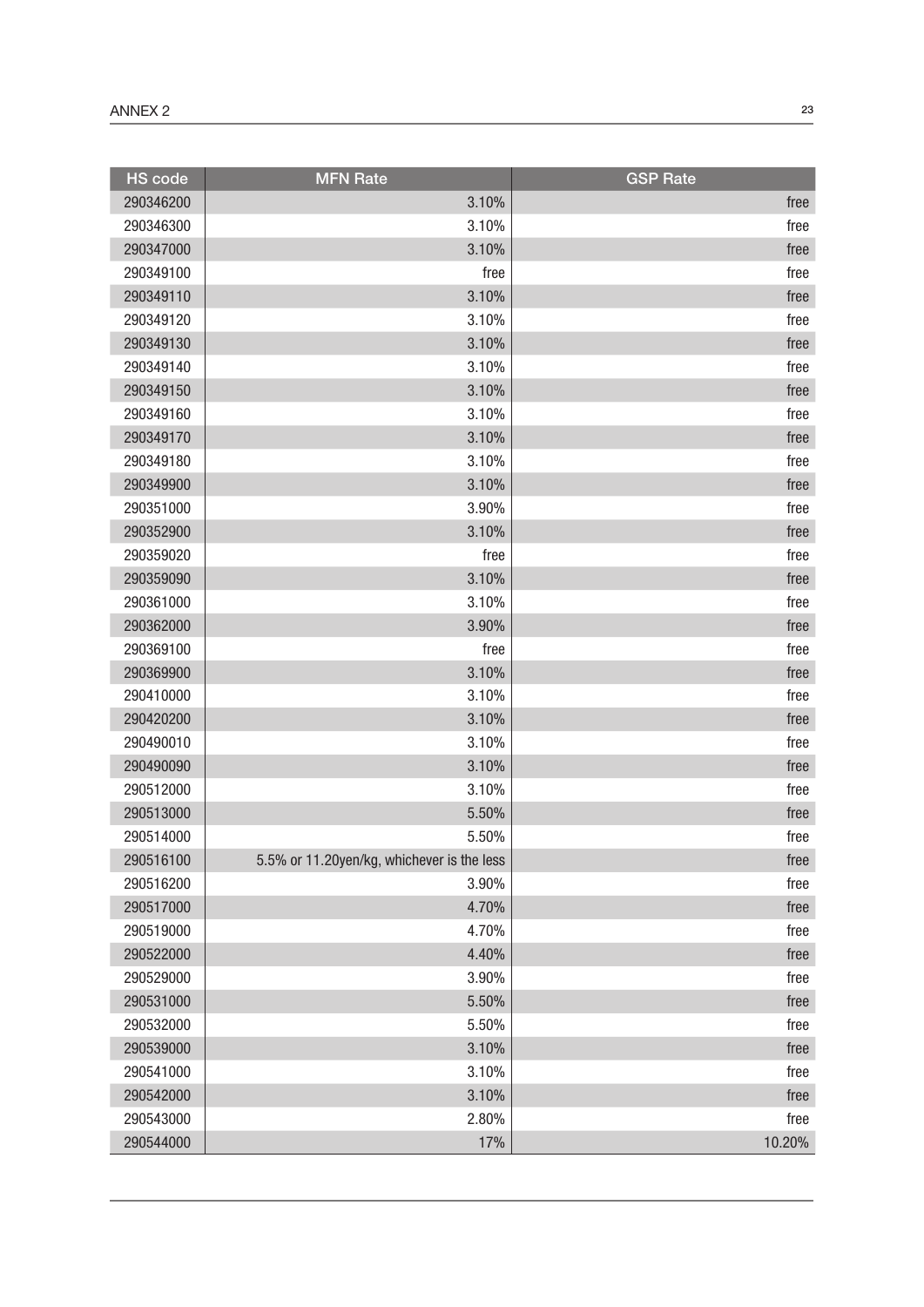| <b>HS code</b> | <b>MFN Rate</b> | <b>GSP Rate</b> |
|----------------|-----------------|-----------------|
| 290545000      | 5%              | free            |
| 290549000      | 3.10%           | free            |
| 290551000      | free            | free            |
| 290559010      | free            | free            |
| 290559090      | 3.90%           | free            |
| 290611000      | 5.50%           | 4.40%           |
| 290612000      | 3.90%           | free            |
| 290619100      | 4.40%           | free            |
| 290619900      | 3.90%           | free            |
| 290621000      | 4.40%           | free            |
| 290629000      | 3.90%           | free            |
| 290713000      | 3.10%           | free            |
| 290715000      | 3.90%           | free            |
| 290719910      | 3.10%           | free            |
| 290719990      | 3.10%           | free            |
| 290721000      | 3.10%           | free            |
| 290722000      | 3.10%           | free            |
| 290723000      | 3.10%           | free            |
| 290729000      | $•3.1\%~3.9\%$  | free            |
| 290811000      | 3.10%           | free            |
| 290819900      | 3.10%           | free            |
| 290891000      | 3.10%           | free            |
| 290899000      | 3.10%           | free            |
| 290911000      | 3.10%           | free            |
| 290919090      | 3.10%           | free            |
| 290920000      | 3.10%           | free            |
| 290930200      | 3.10%           | free            |
| 290941000      | 4.80%           | free            |
| 290943000      | 3.40%           | free            |
| 290944000      | 3.70%           | free            |
| 290949010      | 3.10%           | free            |
| 290949090      | 3.10%           | free            |
| 290950000      | 3.10%           | free            |
| 290960000      | 3.10%           | free            |
| 291010000      | 3.90%           | free            |
| 291020000      | 4.70%           | free            |
| 291030000      | 3.70%           | free            |
| 291040000      | 3.70%           | free            |
| 291090090      | 3.70%           | free            |
| 291100000      | 3.90%           | free            |
| 291211000      | 3.30%           | free            |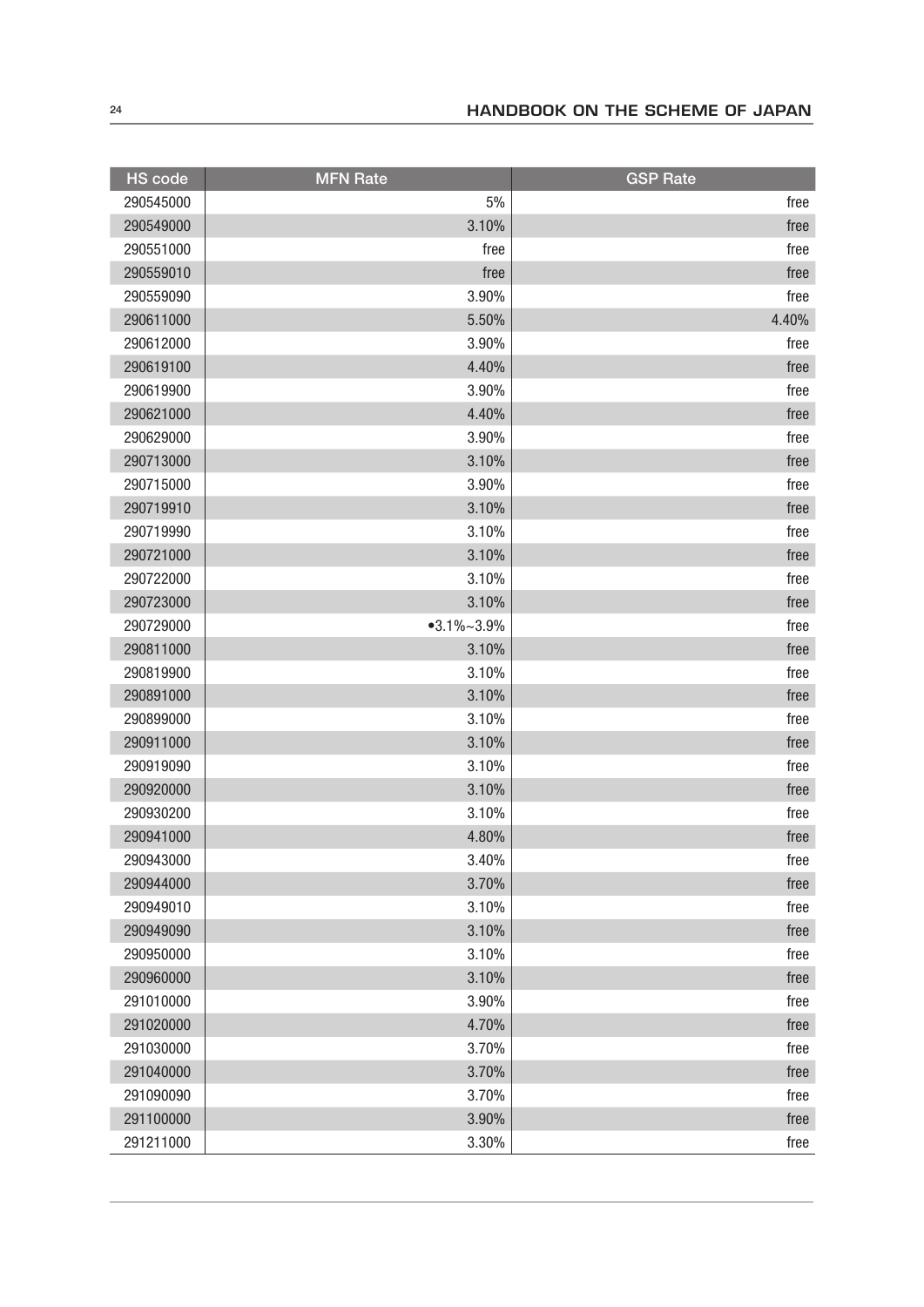| <b>HS code</b> | <b>MFN Rate</b> | <b>GSP Rate</b> |
|----------------|-----------------|-----------------|
| 291212000      | 3.10%           | free            |
| 291219000      | 3.10%           | free            |
| 291221000      | 3.10%           | free            |
| 291229000      | 3.10%           | free            |
| 291230000      | 4.40%           | free            |
| 291241000      | 4.40%           | free            |
| 291242000      | 4.40%           | free            |
| 291249000      | 3.10%           | free            |
| 291250000      | 3.10%           | free            |
| 291260000      | 3.10%           | free            |
| 291300000      | 3.90%           | free            |
| 291411000      | 3.90%           | free            |
| 291412000      | 3.90%           | free            |
| 291413000      | 3.90%           | free            |
| 291419000      | 3.90%           | free            |
| 291421090      | 5.40%           | free            |
| 291422000      | 3.90%           | free            |
| 291423000      | 4.40%           | free            |
| 291429000      | 3.90%           | free            |
| 291431000      | 3.90%           | free            |
| 291439000      | 3.90%           | free            |
| 291440000      | 3.90%           | free            |
| 291450000      | 3.90%           | free            |
| 291461000      | 3.90%           | free            |
| 291469000      | 3.90%           | free            |
| 291470000      | 3.90%           | free            |
| 291511000      | 4.30%           | free            |
| 291512000      | 4.30%           | free            |
| 291513000      | 4.30%           | free            |
| 291521000      | 2%              | free            |
| 291524000      | 4.30%           | free            |
| 291529010      | 3.90%           | free            |
| 291529020      | 3.90%           | free            |
| 291529090      | 3.90%           | free            |
| 291531000      | 3.70%           | free            |
| 291532000      | 3.70%           | free            |
| 291533000      | 3.70%           | free            |
| 291536000      | 3.90%           | free            |
| 291539100      | 3.70%           | free            |
| 291539910      | 3.90%           | free            |
| 291539990      | 3.90%           | free            |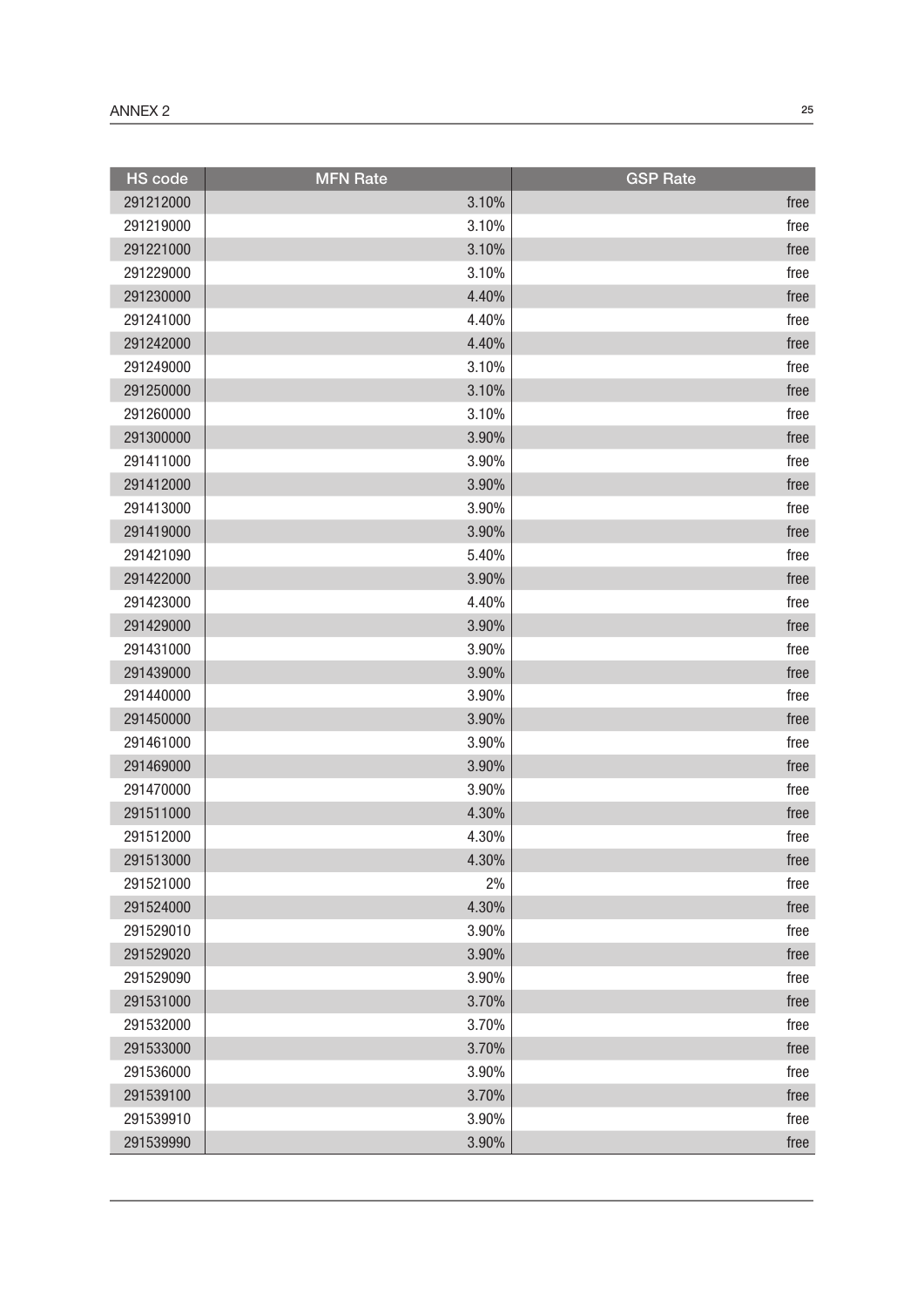| <b>HS</b> code | <b>MFN Rate</b> | <b>GSP Rate</b> |
|----------------|-----------------|-----------------|
| 291540000      | 4.30%           | free            |
| 291550000      | 4.30%           | free            |
| 291560000      | 4.30%           | free            |
| 291570010      | 3.30%           | free            |
| 291570020      | 3.90%           | free            |
| 291590011      | 3.90%           | free            |
| 291590019      | 3.90%           | free            |
| 291590090      | 4.30%           | free            |
| 291611000      | 4.30%           | free            |
| 291612000      | 4.30%           | free            |
| 291613000      | 3.90%           | free            |
| 291614000      | 3.90%           | free            |
| 291615000      | 3.30%           | free            |
| 291619000      | 4.30%           | free            |
| 291620000      | 4.30%           | free            |
| 291631000      | 4.10%           | free            |
| 291632000      | 4.30%           | free            |
| 291634000      | free            | free            |
| 291635000      | free            | free            |
| 291636000      | 4.30%           | free            |
| 291639000      | 4.30%           | free            |
| 291711000      | 3.30%           | free            |
| 291712010      | 3.90%           | free            |
| 291712090      | 3.90%           | free            |
| 291713000      | 3.10%           | free            |
| 291714000      | 3.90%           | free            |
| 291719000      | 3.10%           | free            |
| 291720000      | 3.10%           | free            |
| 291732000      | 3.90%           | <b>rree</b>     |
| 291733000      | 3.10%           | free            |
| 291734010      | 3.10%           | free            |
| 291734090      | 3.10%           | free            |
| 291735000      | 3.30%           | free            |
| 291736000      | 5.30%           | free            |
| 291737000      | 5.30%           | free            |
| 291739010      | 3.10%           | free            |
| 291739020      | free            | free            |
| 291739090      | 3.10%           | free            |
| 291811000      | 4.40%           | free            |
| 291812000      | 3.90%           | free            |
| 291813000      | 3.90%           | free            |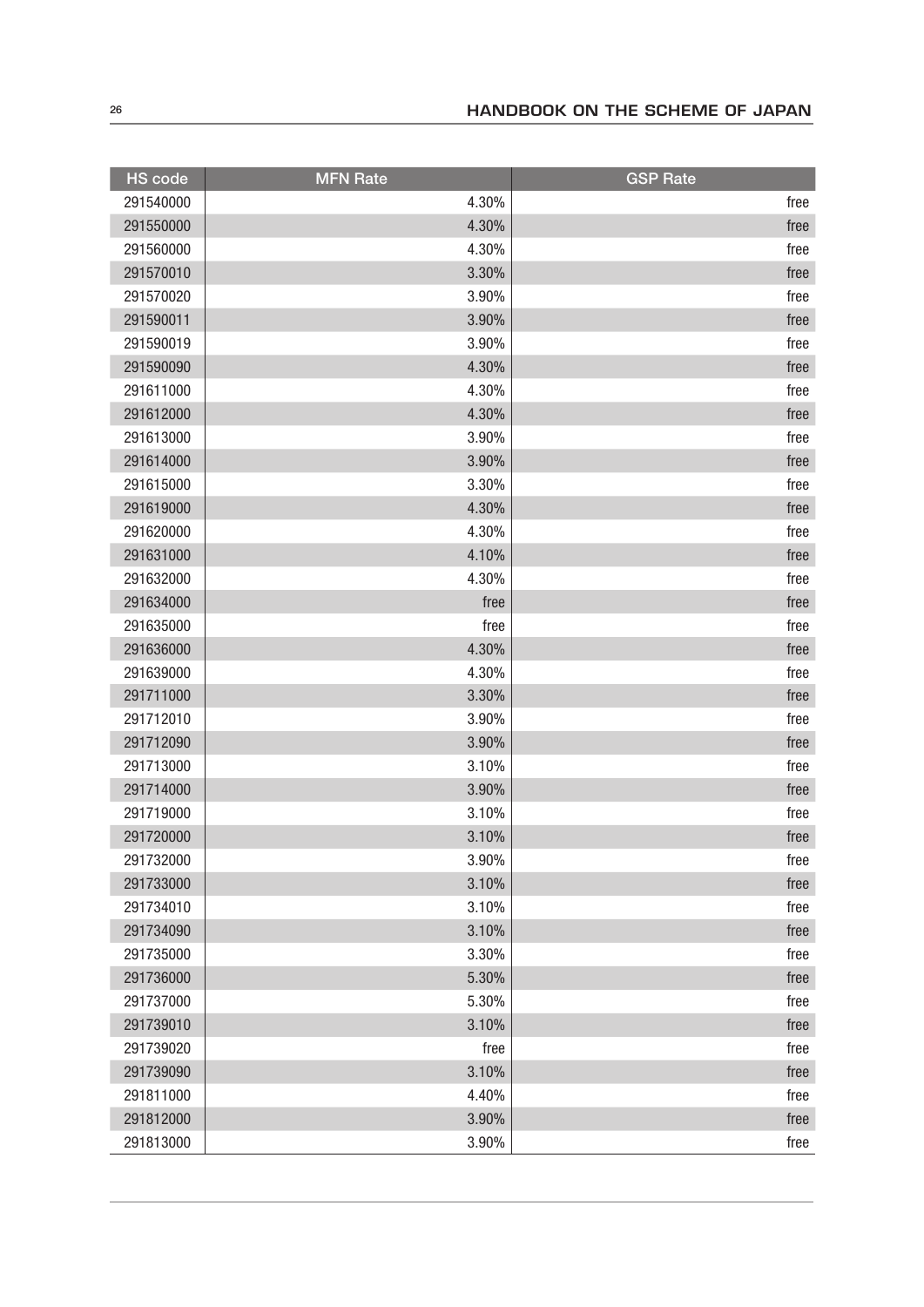| <b>HS</b> code | <b>MFN Rate</b> | <b>GSP Rate</b> |
|----------------|-----------------|-----------------|
| 291814000      | 6.50%           | 5.20%           |
| 291815010      | 6.50%           | 5.20%           |
| 291815090      | 3.90%           | free            |
| 291816000      | 3.90%           | free            |
| 291818000      | 3.90%           | free            |
| 291819090      | 3.90%           | free            |
| 291821000      | 3.90%           | free            |
| 291822000      | 3.90%           | free            |
| 291823000      | 3.90%           | free            |
| 291829000      | 3.90%           | free            |
| 291830200      | 3.90%           | free            |
| 291891000      | 3.90%           | free            |
| 291899000      | 3.90%           | free            |
| 291910000      | 3.90%           | free            |
| 291990000      | 3.90%           | free            |
| 292011000      | 3.90%           | free            |
| 292019000      | 3.90%           | free            |
| 292090010      | 3.90%           | free            |
| 292090020      | 3.90%           | free            |
| 292090030      | 3.90%           | free            |
| 292090040      | 3.90%           | free            |
| 292090050      | 3.90%           | free            |
| 292090090      | 3.90%           | free            |
| 292111000      | 3.10%           | free            |
| 292119000      | 3.10%           | free            |
| 292121000      | 3.10%           | free            |
| 292122000      | 3.10%           | free            |
| 292129000      | 3.10%           | free            |
| 292130000      | 3.10%           | free            |
| 292141010      | 5.40%           | free            |
| 292141020      | 3.10%           | free            |
| 292142000      | 3.10%           | free            |
| 292143000      | 3.10%           | free            |
| 292144000      | 3.10%           | free            |
| 292145000      | 3.10%           | free            |
| 292146000      | 3.10%           | free            |
| 292149000      | 3.10%           | free            |
| 292151000      | 3.50%           | free            |
| 292159000      | 3.10%           | free            |
| 292211000      | 3.10%           | free            |
| 292212000      | 3.10%           | free            |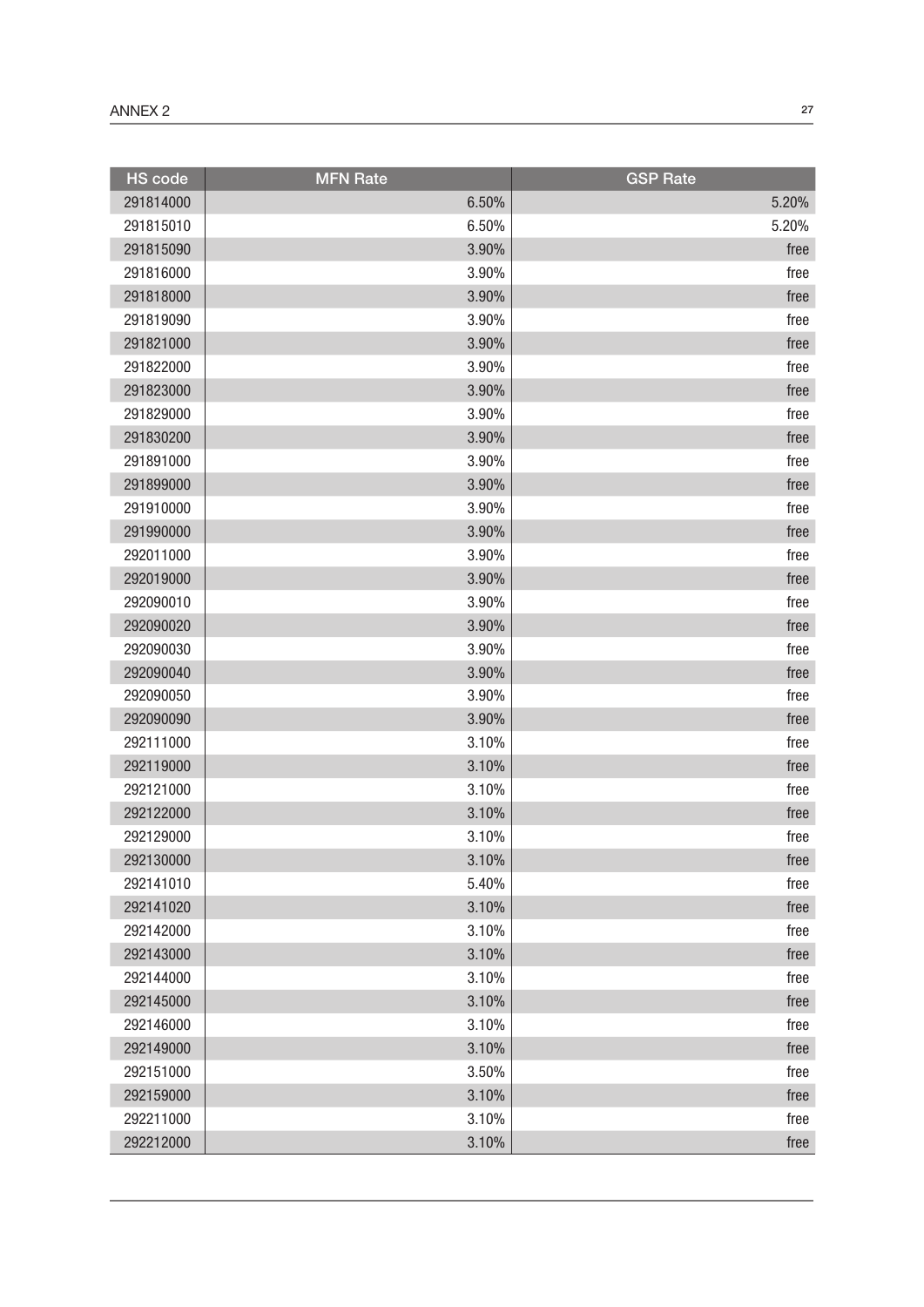| <b>HS code</b> | <b>MFN Rate</b> | <b>GSP Rate</b> |
|----------------|-----------------|-----------------|
| 292213010      | 3.10%           | free            |
| 292213090      | 3.10%           | free            |
| 292214000      | 3.90%           | free            |
| 292219090      | 3.90%           | free            |
| 292221000      | 3.90%           | free            |
| 292229000      | 3.90%           | free            |
| 292231000      | 3.90%           | free            |
| 292239000      | 3.90%           | free            |
| 292241000      | 3.90%           | free            |
| 292242100      | 6.50%           | 5.20%           |
| 292242200      | 3.90%           | free            |
| 292243000      | 3.90%           | free            |
| 292244000      | 3.90%           | free            |
| 292249010      | 3.90%           | free            |
| 292249090      | 3.90%           | free            |
| 292250000      | 3.90%           | free            |
| 292310000      | 3.90%           | free            |
| 292320000      | 6%              | free            |
| 292390000      | 3.90%           | free            |
| 292411000      | free            | free            |
| 292412000      | 3.10%           | free            |
| 292419029      | 3.10%           | free            |
| 292421000      | 3.10%           | free            |
| 292423000      | 3.10%           | free            |
| 292424000      | free            | free            |
| 292429010      | free            | free            |
| 292429090      | 3.10%           | free            |
| 292511000      | 3.90%           | free            |
| 292512000      | free            | free            |
| 292519100      | free            | free            |
| 292519900      | free            | free            |
| 292521000      | 2.50%           | free            |
| 292529900      | 2.50%           | free            |
| 292610000      | 4.30%           | free            |
| 292620000      | 3.10%           | free            |
| 292630000      | 3.10%           | free            |
| 292690000      | 3.10%           | free            |
| 292700000      | 3.90%           | free            |
| 292800000      | 3.90%           | free            |
| 292910010      | 3.10%           | free            |
| 292910020      | 3.10%           | free            |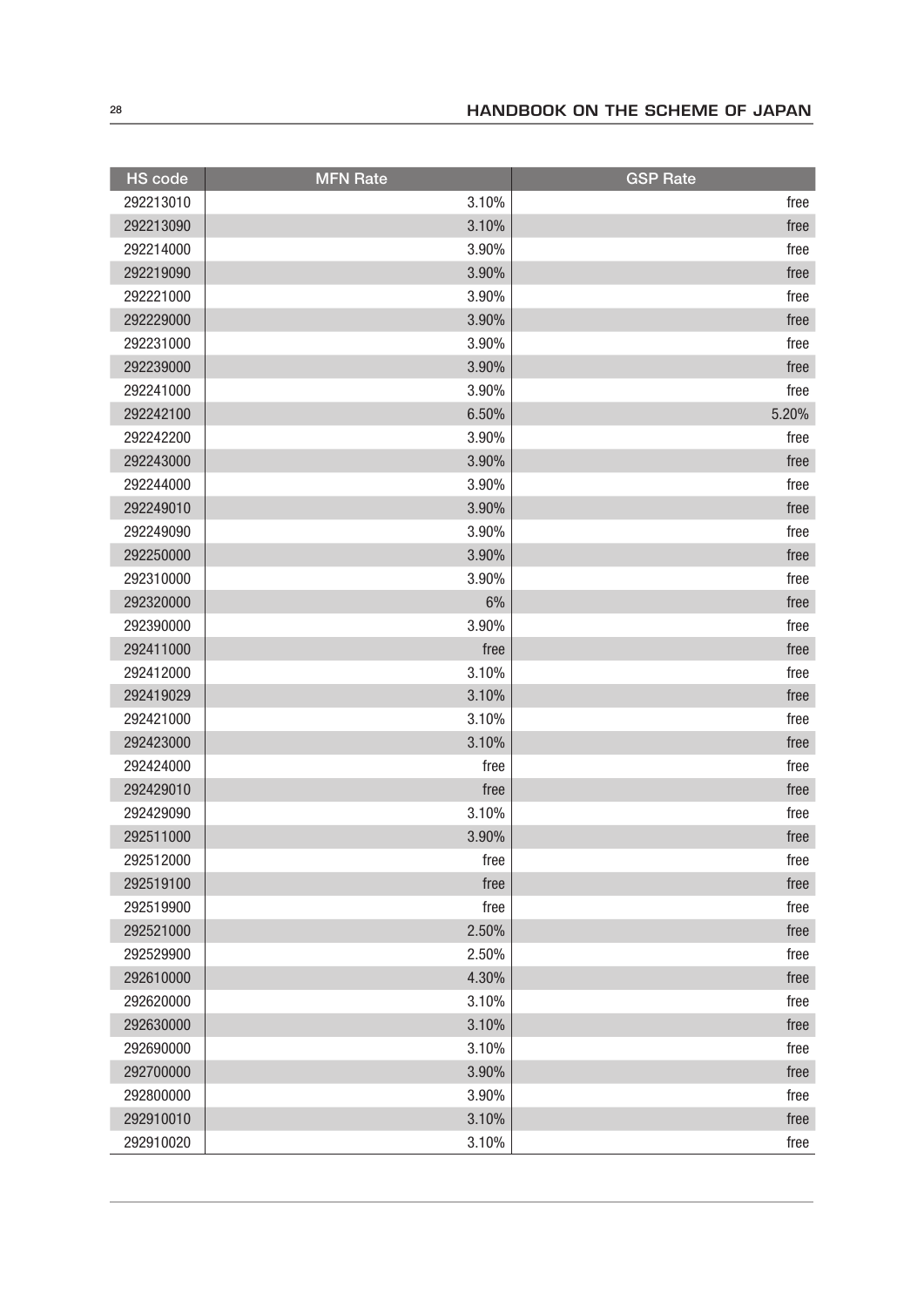| <b>HS</b> code | <b>MFN Rate</b> | <b>GSP Rate</b> |
|----------------|-----------------|-----------------|
| 292910090      | 3.10%           | free            |
| 292990000      | 3.10%           | free            |
| 293020000      | 4.40%           | free            |
| 293030000      | 4.40%           | free            |
| 293040000      | 3.90%           | free            |
| 293050000      | free            | free            |
| 293090900      | free            | free            |
| 293100000      | 3.10%           | free            |
| 293211000      | 3.10%           | free            |
| 293213000      | 3.10%           | free            |
| 293219010      | 3.10%           | free            |
| 293219090      | 3.10%           | free            |
| 293221000      | 4.40%           | free            |
| 293229020      | 3.10%           | free            |
| 293291000      | 3.10%           | free            |
| 293292000      | 3.10%           | free            |
| 293293000      | 3.10%           | free            |
| 293294000      | 3.10%           | free            |
| 293295000      | 3.10%           | free            |
| 293299000      | 3.10%           | free            |
| 293311000      | 3.10%           | free            |
| 293319000      | 3.10%           | free            |
| 293321100      | free            | free            |
| 293321900      | 3.10%           | free            |
| 293329000      | 3.10%           | free            |
| 293332000      | 3.10%           | free            |
| 293333000      | 3.10%           | free            |
| 293339220      | 3.10%           | free            |
| 293341000      | 3.10%           | free            |
| 293349100      | 3.30%           | free            |
| 293349900      | 3.10%           | free            |
| 293352000      | 3.10%           | free            |
| 293353000      | 3.10%           | free            |
| 293354000      | 3.10%           | free            |
| 293355000      | 3.10%           | free            |
| 293359300      | 3.10%           | free            |
| 293359400      | 3.10%           | free            |
| 293361000      | 3.10%           | free            |
| 293369000      | 3.10%           | free            |
| 293371000      | 4.70%           | free            |
| 293372000      | free            | free            |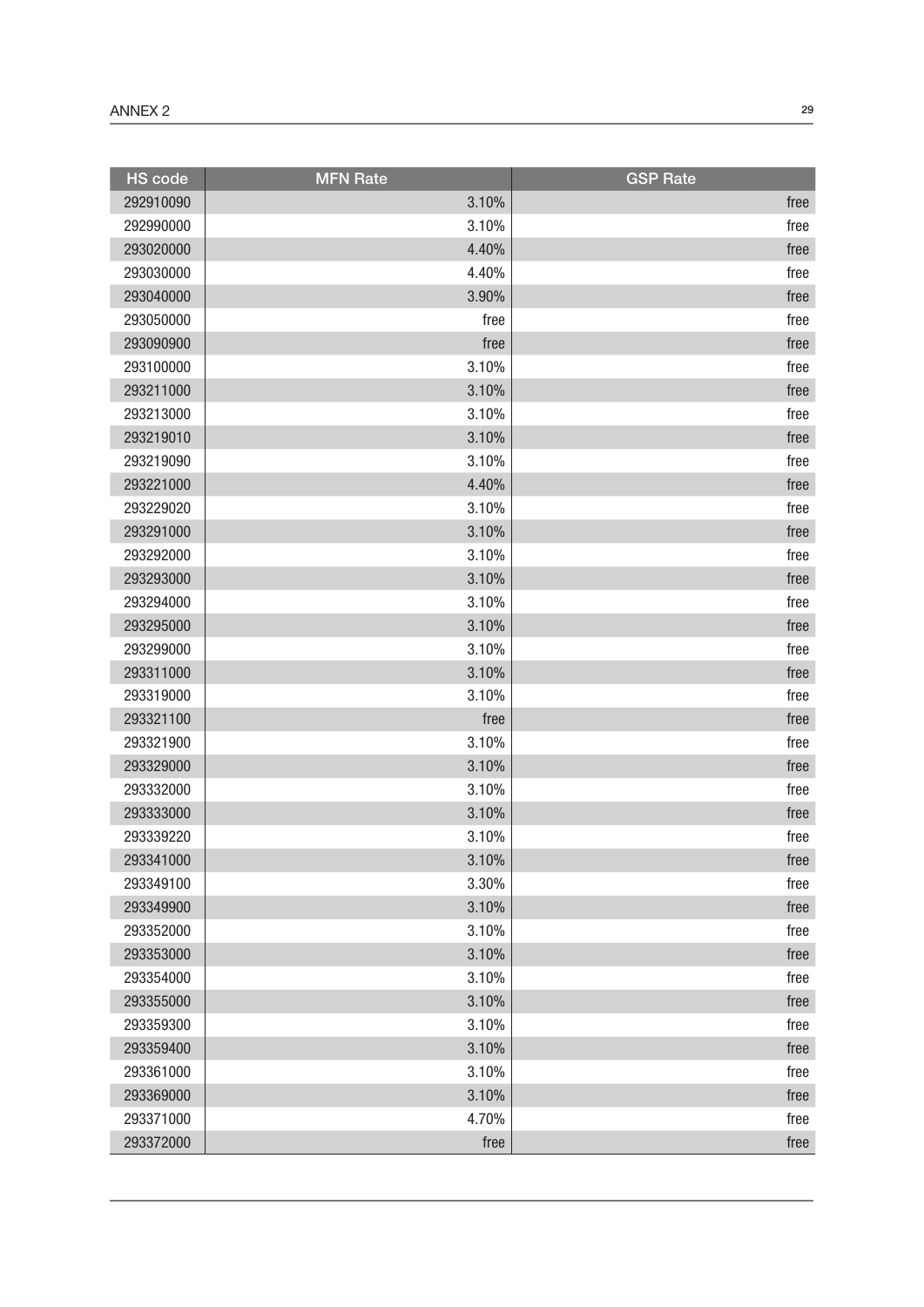| <b>HS code</b> | <b>MFN</b> Rate | <b>GSP Rate</b> |
|----------------|-----------------|-----------------|
| 293379000      | 3.90%           | free            |
| 293391000      | 3.10%           | free            |
| 293399010      | 3.30%           | free            |
| 293399090      | 3.10%           | free            |
| 293410000      | 3.10%           | free            |
| 293420000      | 4.40%           | free            |
| 293430000      | 3.10%           | free            |
| 293491000      | 3.10%           | free            |
| 293499091      | free            | free            |
| 293499099      | 3.10%           | free            |
| 293500000      | 3.90%           | free            |
| 293810000      | 2.30%           | free            |
| 293890000      | 3.90%           | free            |
| 294000010      | 6%              | free            |
| 294000090      | 6.50%           | free            |
| 294200000      | 3.90%           | free            |
| 300610910      | $•3.1\%~4.6\%$  | free            |
| 300610991      | $•5.3\%$ ~5.6%  | free            |
| 300610999      | $•5.3\%$ ~5.6%  | 4.24%~4.48%     |
| 300670000      | 2.60%           | free            |
| 300691010      | 3.90%           | 3.12%           |
| 300691090      | 3.90%           | free            |
| 320190100      | 2.50%           | free            |
| 320290000      | 3.90%           | free            |
| 320411000      | 4.40%           | free            |
| 320412010      | 4.40%           | free            |
| 320412090      | 4.40%           | free            |
| 320413000      | 4.40%           | free            |
| 320414000      | 4.40%           | <b>rree</b>     |
| 320415020      | 4.40%           | free            |
| 320415090      | 4.40%           | free            |
| 320416000      | 4.40%           | free            |
| 320417010      | 3.50%           | free            |
| 320417090      | 3.50%           | free            |
| 320419020      | 4.40%           | free            |
| 320419090      | 4.40%           | free            |
| 320420000      | 4.40%           | free            |
| 320490000      | 4.40%           | free            |
| 320500000      | 4.40%           | free            |
| 320611000      | 3.20%           | free            |
| 320619000      | 2.60%           | free            |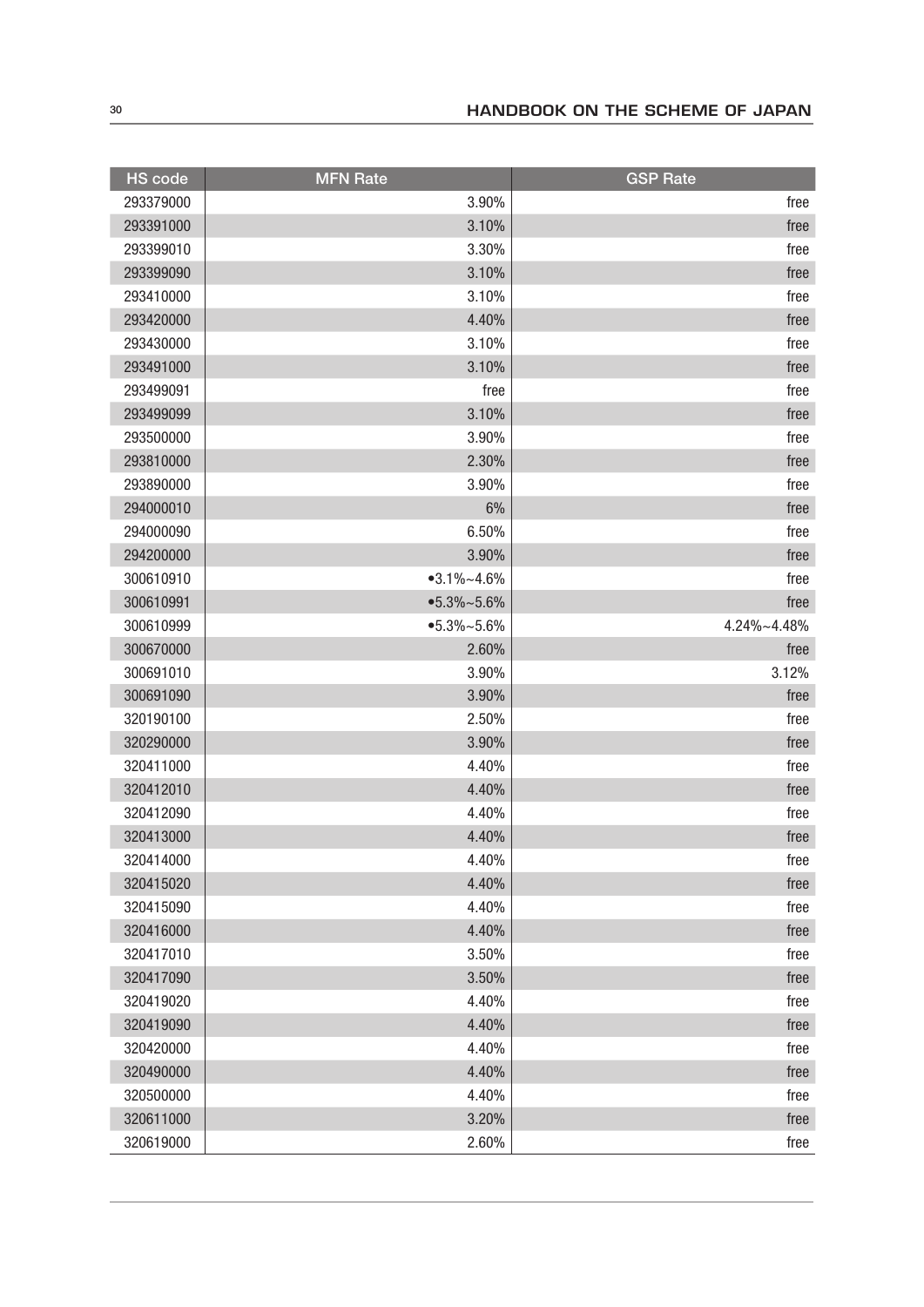| <b>HS</b> code | <b>MFN Rate</b> | <b>GSP Rate</b> |
|----------------|-----------------|-----------------|
| 320620000      | 2.60%           | free            |
| 320641010      | 4.40%           | free            |
| 320641090      | 2.60%           | free            |
| 320642010      | 3.90%           | free            |
| 320642090      | 2.60%           | free            |
| 320649100      | 2.50%           | free            |
| 320649900      | 2.60%           | free            |
| 320650000      | 3.30%           | free            |
| 320710000      | 3.20%           | free            |
| 320720000      | 2.20%           | free            |
| 320730000      | 2.20%           | free            |
| 320740000      | 2.50%           | free            |
| 320810000      | 3.20%           | free            |
| 320820000      | 3.10%           | free            |
| 320890020      | 3.20%           | free            |
| 320890090      | 3.20%           | free            |
| 320910000      | 4%              | free            |
| 320990000      | 4%              | free            |
| 321000010      | 1.60%           | free            |
| 321000020      | 3.90%           | free            |
| 321100000      | 3.90%           | free            |
| 321210000      | 3.90%           | free            |
| 321290010      | 2.10%           | free            |
| 321290020      | 4.10%           | free            |
| 321310000      | 3.90%           | free            |
| 321390000      | 3.90%           | free            |
| 321410000      | 3.30%           | free            |
| 321490000      | 3.30%           | free            |
| 321511000      | 3.90%           | free            |
| 321519000      | 3.90%           | free            |
| 321590000      | 3.90%           | free            |
| 330119210      | 3.20%           | free            |
| 330119290      | 3.20%           | free            |
| 330124000      | 3.20%           | free            |
| 330125019      | 9%              | 7.20%           |
| 330125020      | 3.20%           | free            |
| 330125030      | 2.20%           | free            |
| 330129200      | 2.20%           | free            |
| 330129400      | 2.20%           | free            |
| 330129910      | 3.20%           | free            |
| 330129990      | 3.20%           | free            |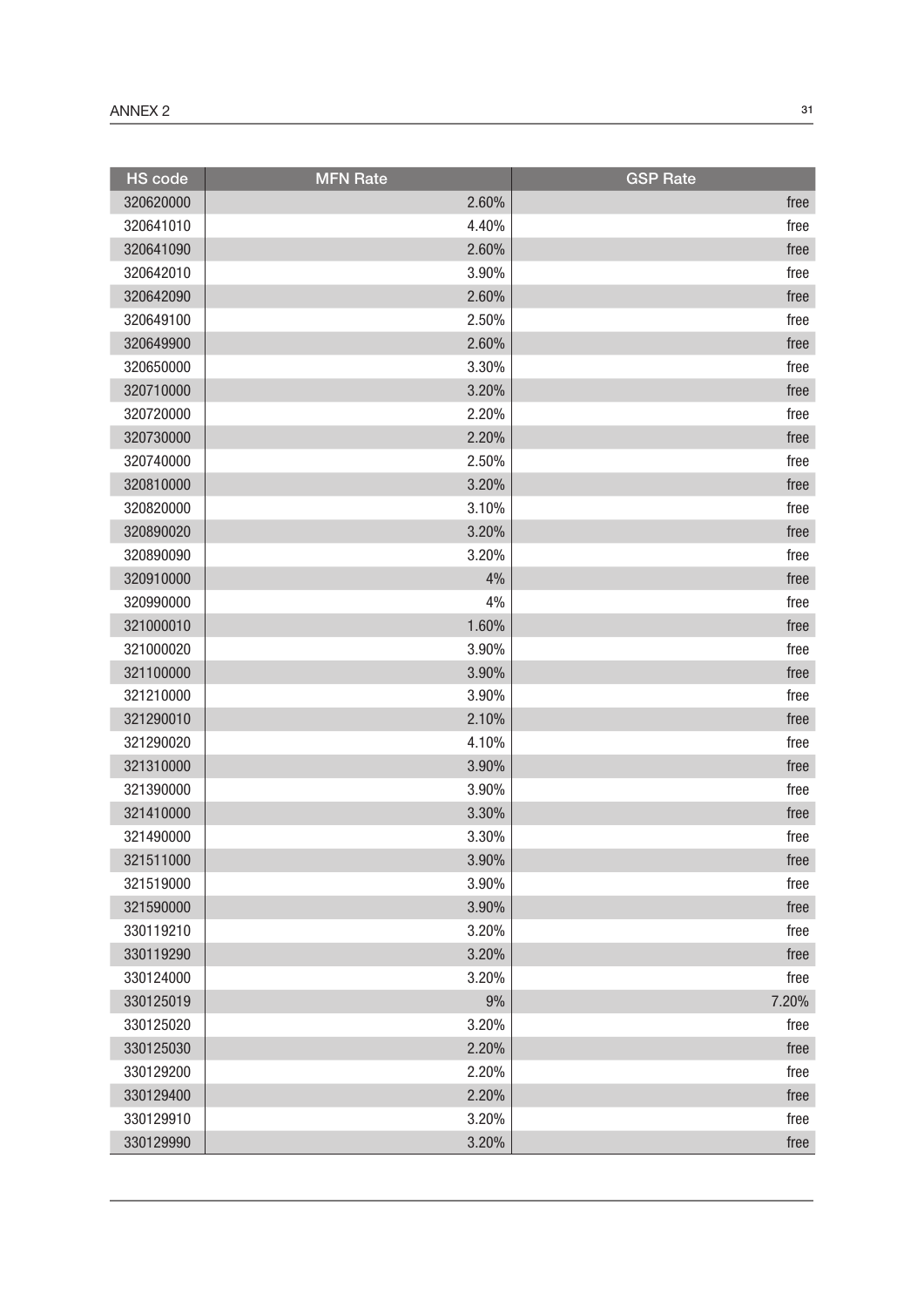| <b>HS code</b> | <b>MFN Rate</b> | <b>GSP Rate</b> |
|----------------|-----------------|-----------------|
| 330210100      | free            | free            |
| 330210210      | free            | free            |
| 330210290      | free            | free            |
| 330290000      | free            | free            |
| 330300000      | free            | free            |
| 330410000      | free            | free            |
| 330420000      | free            | free            |
| 330430000      | free            | free            |
| 330491010      | free            | free            |
| 330491090      | free            | free            |
| 330499011      | free            | free            |
| 330499012      | free            | free            |
| 330499019      | free            | free            |
| 330499090      | free            | free            |
| 330510000      | free            | free            |
| 330520000      | free            | free            |
| 330530000      | free            | free            |
| 330590010      | free            | free            |
| 330590090      | free            | free            |
| 330620000      | 2.70%           | free            |
| 330690000      | free            | free            |
| 330710000      | 4.80%           | free            |
| 330720000      | 3.90%           | free            |
| 330730000      | 3.90%           | free            |
| 330741000      | 5.40%           | free            |
| 330749000      | 3.90%           | free            |
| 330790010      | 4.80%           | free            |
| 330790090      | 4%              | free            |
| 340111000      | free            | ${\sf free}$    |
| 340119010      | free            | free            |
| 340119020      | free            | free            |
| 340120010      | free            | free            |
| 340120020      | free            | free            |
| 340130000      | free            | free            |
| 340211000      | free            | free            |
| 340212000      | free            | free            |
| 340213000      | free            | free            |
| 340219000      | free            | free            |
| 340220010      | free            | free            |
| 340220090      | free            | free            |
| 340290010      | free            | free            |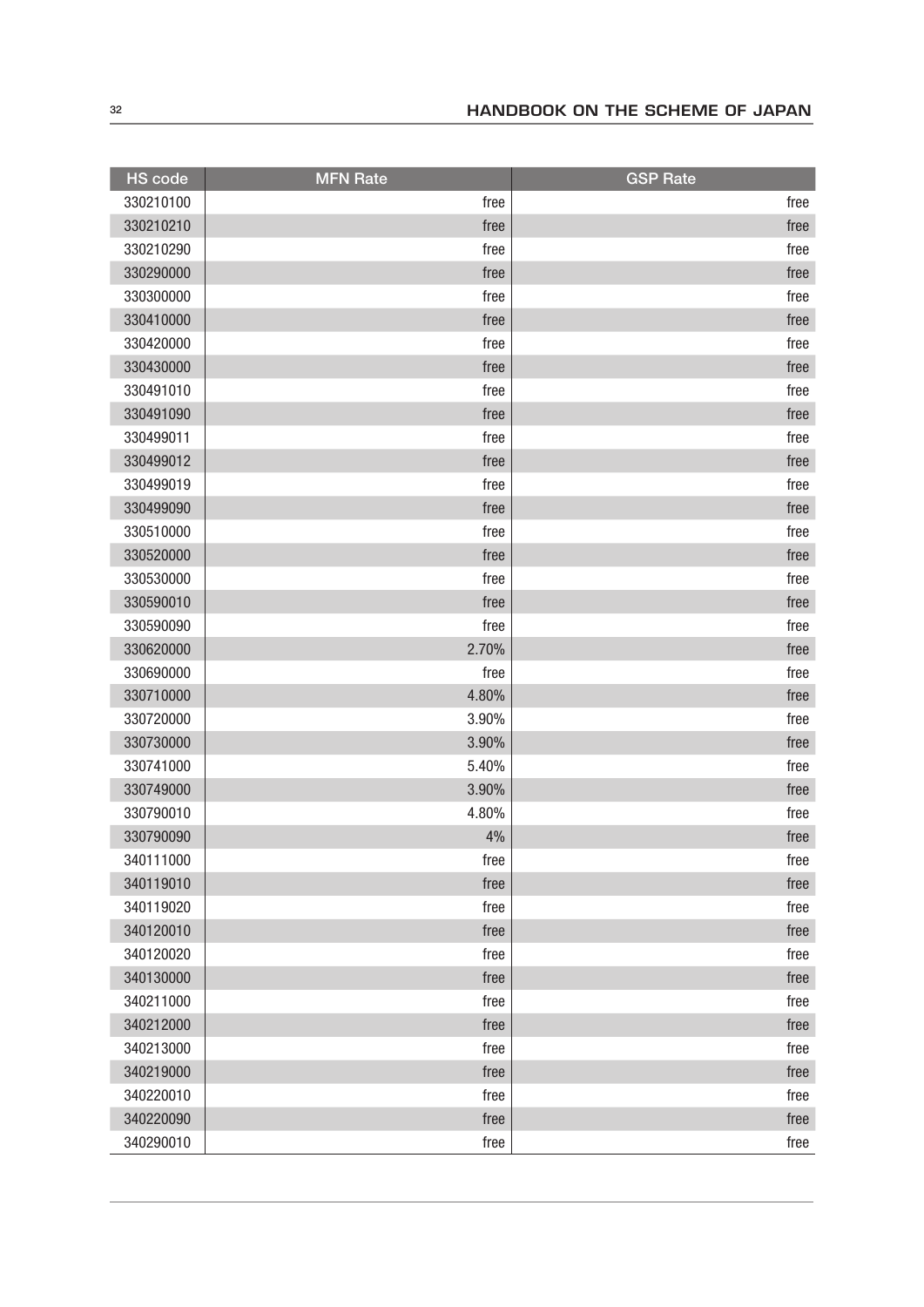| <b>HS</b> code | <b>MFN Rate</b>                                | <b>GSP</b> Rate                               |
|----------------|------------------------------------------------|-----------------------------------------------|
| 340290090      | free                                           | free                                          |
| 340311000      | 4.40%                                          | free                                          |
| 340319091      | 3.20%                                          | free                                          |
| 340319099      | 3.20%                                          | free                                          |
| 340391000      | 4.40%                                          | free                                          |
| 340399000      | 3.10%                                          | free                                          |
| 340420000      | free                                           | free                                          |
| 340490010      | free                                           | free                                          |
| 340490090      | free                                           | free                                          |
| 340510000      | free                                           | free                                          |
| 340520000      | free                                           | free                                          |
| 340530000      | free                                           | free                                          |
| 340540000      | free                                           | free                                          |
| 340590000      | free                                           | free                                          |
| 340600000      | free                                           | free                                          |
| 340700000      | free                                           | free                                          |
| 350190000      | 5.40%                                          | free                                          |
| 350211000      | 8%                                             | 6.40%                                         |
| 350219000      | 8%                                             | 6.40%                                         |
| 350220000      | 2.90%                                          | free                                          |
| 350290000      | 2.90%                                          | free                                          |
| 350300020      | 2.20%                                          | free                                          |
| 350300091      | 3.90%                                          | free                                          |
| 350300099      | 3.90%                                          | free                                          |
| 350400010      | 2.90%                                          | free                                          |
| 350400021      | 5.10%                                          | free                                          |
| 350400029      | 5.10%                                          | free                                          |
| 350510100      | 6.80%                                          | 1.36%                                         |
| 350510200      | 21.3% or 25.50yen/kg, whichever is the greater | 4.26% or 5.10yen/kg, whichever is the greater |
| 350520000      | 21.3% or 25.50yen/kg, whichever is the greater | 4.26% or 5.10yen/kg, whichever is the greater |
| 350610000      | 3.90%                                          | free                                          |
| 350691000      | 3.90%                                          | free                                          |
| 350699000      | 3.90%                                          | free                                          |
| 350710000      | 3.90%                                          | free                                          |
| 350790000      | 3.90%                                          | free                                          |
| 360100000      | 6.40%                                          | free                                          |
| 360200000      | 6.40%                                          | free                                          |
| 360300200      | 6.40%                                          | free                                          |
| 360410010      | 4%                                             | 3.20%                                         |
| 360410090      | 4%                                             | 3.20%                                         |
| 360490000      | 4%                                             | 3.20%                                         |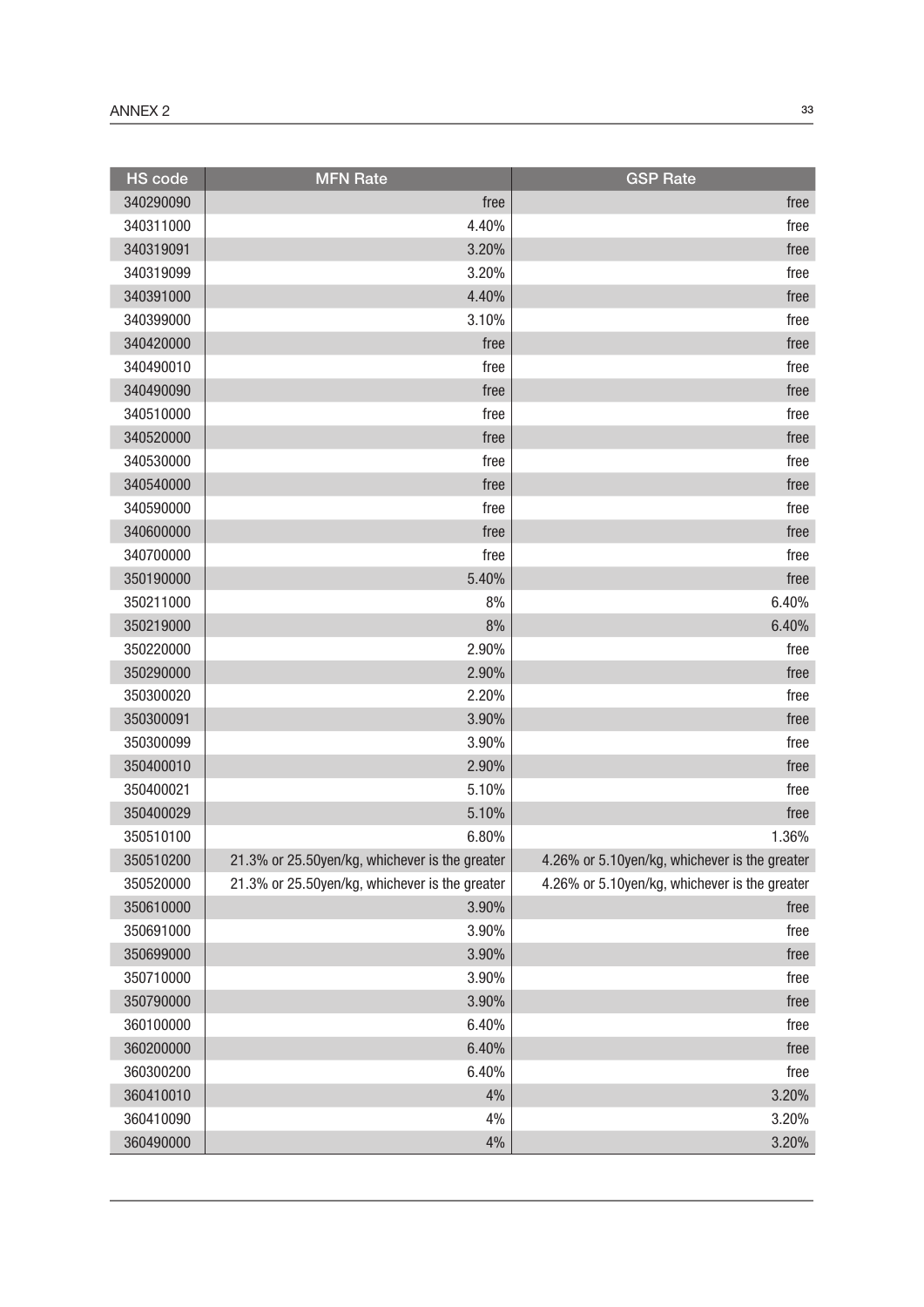| <b>HS</b> code | <b>MFN Rate</b>                                | <b>GSP Rate</b> |
|----------------|------------------------------------------------|-----------------|
| 360500100      | 4.40%                                          | free            |
| 360500200      | 4.40%                                          | free            |
| 360610000      | 3.30%                                          | free            |
| 360690000      | 3.30%                                          | free            |
| 370210010      | free                                           | free            |
| 370210090      | free                                           | free            |
| 370310090      | free                                           | free            |
| 370390000      | free                                           | free            |
| 370710000      | free                                           | free            |
| 370790000      | free                                           | free            |
| 380110000      | 2.50%                                          | free            |
| 380120000      | 2.50%                                          | free            |
| 380130000      | 2.60%                                          | free            |
| 380190000      | 3.20%                                          | free            |
| 380210000      | 2.90%                                          | free            |
| 380290000      | 2.50%                                          | free            |
| 380590900      | 2.50%                                          | free            |
| 380630000      | 3.30%                                          | free            |
| 380850000      | 3.90%                                          | free            |
| 380891010      | 3.90%                                          | free            |
| 380891091      | 3.90%                                          | free            |
| 380891092      | 3.90%                                          | free            |
| 380891099      | 3.90%                                          | free            |
| 380892010      | 3.90%                                          | free            |
| 380892091      | 3.90%                                          | free            |
| 380892099      | 3.90%                                          | free            |
| 380893010      | 3.90%                                          | free            |
| 380893091      | 3.90%                                          | free            |
| 380893099      | 3.90%                                          | <b>rree</b>     |
| 380894000      | 3.90%                                          | free            |
| 380899010      | 3.90%                                          | free            |
| 380899090      | 3.90%                                          | free            |
| 380910000      | 21.3% or 25.50yen/kg, whichever is the greater | free            |
| 380991010      | 3.20%                                          | free            |
| 380991090      | 3.20%                                          | free            |
| 380992000      | 3.90%                                          | free            |
| 380993000      | 3.90%                                          | free            |
| 381010000      | 3.90%                                          | free            |
| 381090000      | 3.90%                                          | free            |
| 381210000      | 4.40%                                          | free            |
| 381220000      | 2.60%                                          | free            |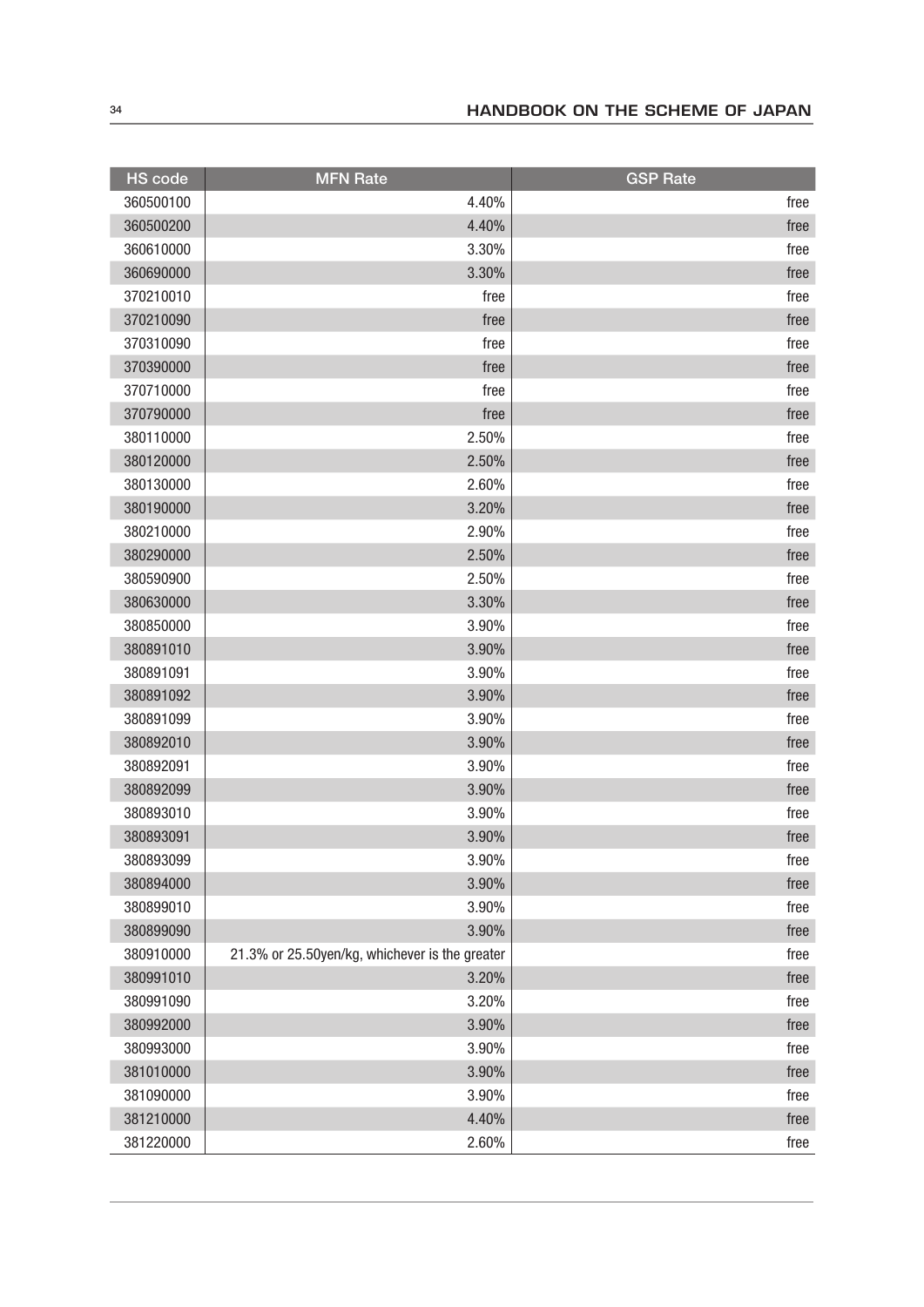| <b>HS code</b> | <b>MFN</b> Rate | <b>GSP Rate</b> |
|----------------|-----------------|-----------------|
| 381230100      | 4.40%           | free            |
| 381230200      | 2.60%           | free            |
| 381300000      | 3.90%           | free            |
| 381400000      | 3.90%           | free            |
| 381511000      | 2.20%           | free            |
| 381512220      | 2.20%           | free            |
| 381519210      | 2.20%           | free            |
| 381519290      | 2.20%           | free            |
| 381590200      | 3.90%           | free            |
| 381590310      | 2.20%           | free            |
| 381590390      | 2.20%           | free            |
| 381600010      | 3.30%           | free            |
| 381600090      | 3.30%           | free            |
| 381700000      | 3.30%           | free            |
| 381800020      | free            | free            |
| 381900000      | 2.60%           | free            |
| 382000000      | 2.60%           | free            |
| 382100000      | 2.50%           | free            |
| 382311000      | 2.50%           | free            |
| 382312000      | 2.50%           | free            |
| 382313000      | 3%              | free            |
| 382319000      | 2.50%           | free            |
| 382370000      | 2.50%           | free            |
| 382410000      | 2.50%           | free            |
| 382430100      | 3.20%           | free            |
| 382430200      | 2.60%           | free            |
| 382440000      | 2.60%           | free            |
| 382450000      | 2.60%           | free            |
| 382460000      | 2.30%           | free            |
| 382471000      | 2.60%           | free            |
| 382472000      | 2.60%           | free            |
| 382473000      | 2.60%           | free            |
| 382474000      | 2.60%           | free            |
| 382475000      | 2.60%           | free            |
| 382476000      | 2.60%           | free            |
| 382477000      | 2.60%           | free            |
| 382478000      | 2.60%           | free            |
| 382479000      | 2.60%           | free            |
| 382481000      | 2.60%           | free            |
| 382482000      | 2.60%           | free            |
| 382483000      | 2.60%           | free            |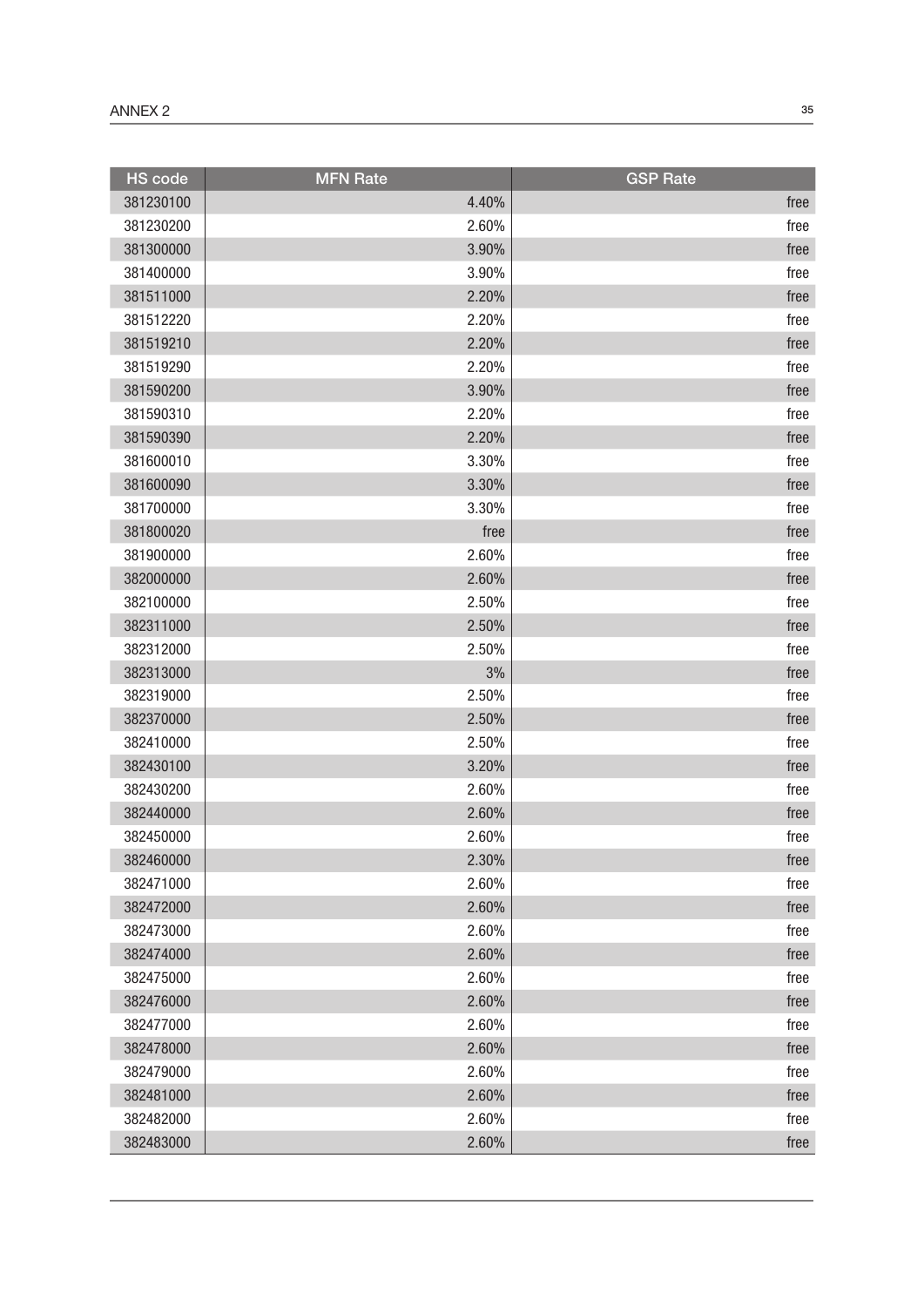| <b>HS</b> code | <b>MFN</b> Rate                            | <b>GSP Rate</b>                            |
|----------------|--------------------------------------------|--------------------------------------------|
| 382490200      | 3.90%                                      | free                                       |
| 382490300      | 3.30%                                      | free                                       |
| 382490910      | free                                       | free                                       |
| 382490920      | 2.60%                                      | free                                       |
| 382490991      | 2.60%                                      | free                                       |
| 382490992      | 2.60%                                      | free                                       |
| 382490999      | 2.60%                                      | free                                       |
| 382541000      | 2.60%                                      | free                                       |
| 382549000      | 2.60%                                      | free                                       |
| 382550000      | 2.60%                                      | free                                       |
| 382561000      | 2.60%                                      | free                                       |
| 382569000      | 2.60%                                      | free                                       |
| 382590900      | 2.60%                                      | free                                       |
| 390110020      | 6.5% or 22.40yen/kg, whichever is the less | 2.6% or 8.96yen/kg, whichever is the less  |
| 390110060      | 6.5% or 22.40yen/kg, whichever is the less | 2.6% or 8.96yen/kg, whichever is the less  |
| 390110090      | 2.80%                                      | free                                       |
| 390120010      | 6.5% or 22.40yen/kg, whichever is the less | 2.6% or 8.96yen/kg, whichever is the less  |
| 390120090      | 6.5% or 22.40yen/kg, whichever is the less | free                                       |
| 390130010      | 2.80%                                      | 1.12%                                      |
| 390130090      | 2.80%                                      | free                                       |
| 390190010      | 2.80%                                      | 1.12%                                      |
| 390190090      | 2.80%                                      | free                                       |
| 390210010      | 6.5% or 25.60yen/kg, whichever is the less | 2.6% or 10.24yen/kg, whichever is the less |
| 390210090      | 6.5% or 25.60yen/kg, whichever is the less | free                                       |
| 390220010      | 2.80%                                      | 1.12%                                      |
| 390220090      | 2.80%                                      | free                                       |
| 390230010      | 2.80%                                      | 1.12%                                      |
| 390230090      | 2.80%                                      | free                                       |
| 390290010      | 2.80%                                      | 1.12%                                      |
| 390290090      | 2.80%                                      | free                                       |
| 390311010      | 3.90%                                      | 1.56%                                      |
| 390311090      | 3.90%                                      | free                                       |
| 390319010      | 6.50%                                      | 2.60%                                      |
| 390319090      | 2.80%                                      | free                                       |
| 390320010      | 3.10%                                      | 1.24%                                      |
| 390320090      | 3.10%                                      | free                                       |
| 390330010      | 3.10%                                      | 1.24%                                      |
| 390330090      | 3.10%                                      | free                                       |
| 390390010      | 3.10%                                      | 1.24%                                      |
| 390390090      | 3.10%                                      | free                                       |
| 390410010      | 3.90%                                      | 1.56%                                      |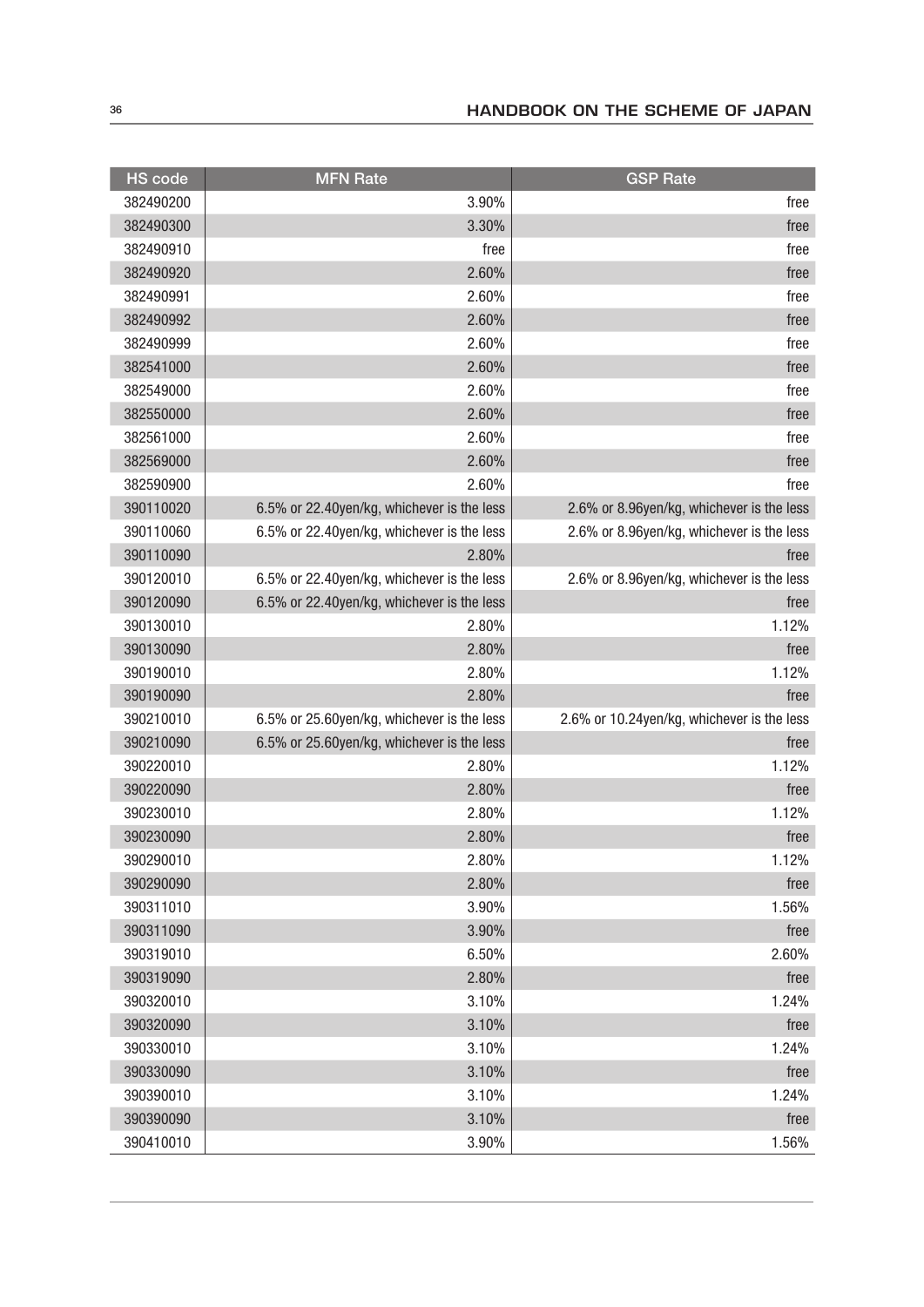| <b>HS</b> code | <b>MFN</b> Rate | <b>GSP Rate</b> |
|----------------|-----------------|-----------------|
| 390410090      | 3.90%           | free            |
| 390421010      | 3.90%           | 1.56%           |
| 390421090      | 3.90%           | free            |
| 390422010      | 3.90%           | 1.56%           |
| 390422090      | 3.90%           | free            |
| 390430010      | 3.10%           | 1.24%           |
| 390430090      | 3.10%           | free            |
| 390440010      | 2.80%           | 1.12%           |
| 390440090      | 2.80%           | free            |
| 390450010      | 2.80%           | 1.12%           |
| 390450090      | 2.80%           | free            |
| 390461010      | 5.60%           | 2.24%           |
| 390461020      | 2.80%           | free            |
| 390469010      | 5.60%           | 2.24%           |
| 390469020      | 2.80%           | free            |
| 390490010      | 2.80%           | 1.12%           |
| 390490090      | 2.80%           | free            |
| 390512000      | 3.90%           | free            |
| 390519000      | 3.90%           | free            |
| 390521000      | 3.90%           | free            |
| 390529000      | 3.90%           | free            |
| 390530000      | 3.90%           | free            |
| 390591010      | 3.90%           | free            |
| 390591091      | 2.80%           | free            |
| 390591099      | 2.80%           | free            |
| 390599000      | 2.80%           | free            |
| 390610010      | 3.40%           | 1.36%           |
| 390610090      | 3.40%           | free            |
| 390690010      | 2.80%           | 1.12%           |
| 390690090      | 3.90%           | free            |
| 390710000      | 2.80%           | free            |
| 390720100      | free            | free            |
| 390720910      | 2.80%           | free            |
| 390720990      | 2.80%           | free            |
| 390730010      | 3.10%           | free            |
| 390730090      | 3.10%           | free            |
| 390740100      | free            | free            |
| 390740900      | 2.80%           | free            |
| 390750010      | 3.10%           | free            |
| 390750090      | 3.90%           | free            |
| 390760000      | 3.10%           | free            |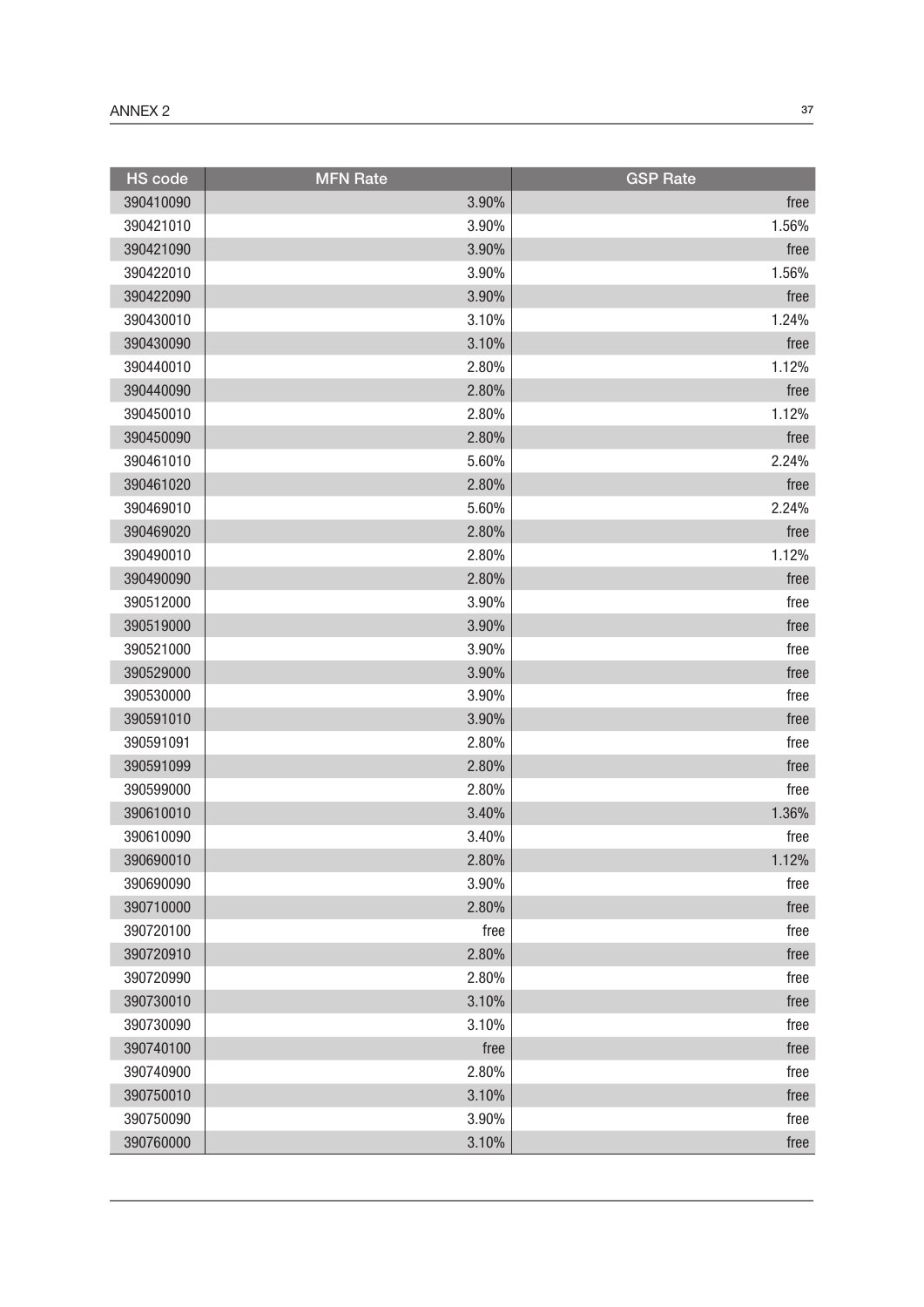| <b>HS</b> code | <b>MFN</b> Rate | <b>GSP Rate</b> |
|----------------|-----------------|-----------------|
| 390770000      | 3.10%           | free            |
| 390791000      | 3.10%           | free            |
| 390799010      | 3.10%           | free            |
| 390799090      | 3.10%           | free            |
| 390810000      | 3.70%           | free            |
| 390890010      | 3.70%           | free            |
| 390890090      | 3.70%           | free            |
| 390910000      | 3.90%           | free            |
| 390920000      | 3.90%           | free            |
| 390930100      | 2.80%           | free            |
| 390930900      | 3.90%           | free            |
| 390940010      | 3.90%           | free            |
| 390940090      | 3.90%           | free            |
| 390950010      | 3.10%           | free            |
| 390950090      | 3.10%           | free            |
| 391000010      | 3.90%           | free            |
| 391000090      | 3.90%           | free            |
| 391110010      | 2.80%           | 1.12%           |
| 391110090      | 2.80%           | free            |
| 391190030      | 2.80%           | free            |
| 391190090      | 2.80%           | free            |
| 391211000      | 4.60%           | free            |
| 391212000      | 3.90%           | free            |
| 391220000      | 3.90%           | free            |
| 391231000      | 3.10%           | free            |
| 391239010      | 3.10%           | free            |
| 391239090      | 3.10%           | free            |
| 391290010      | 3.10%           | free            |
| 391290090      | 3.10%           | free            |
| 391310000      | 3.30%           | free            |
| 391390000      | 3.40%           | free            |
| 391400010      | 5%              | 2.00%           |
| 391400020      | 5%              | 2.00%           |
| 391400090      | $5\%$           | free            |
| 391510000      | 4.80%           | free            |
| 391520000      | 4.80%           | free            |
| 391530000      | 4.80%           | free            |
| 391590000      | 4%              | free            |
| 391610000      | 4.80%           | free            |
| 391620000      | 3.90%           | free            |
| 391690000      | 4.30%           | free            |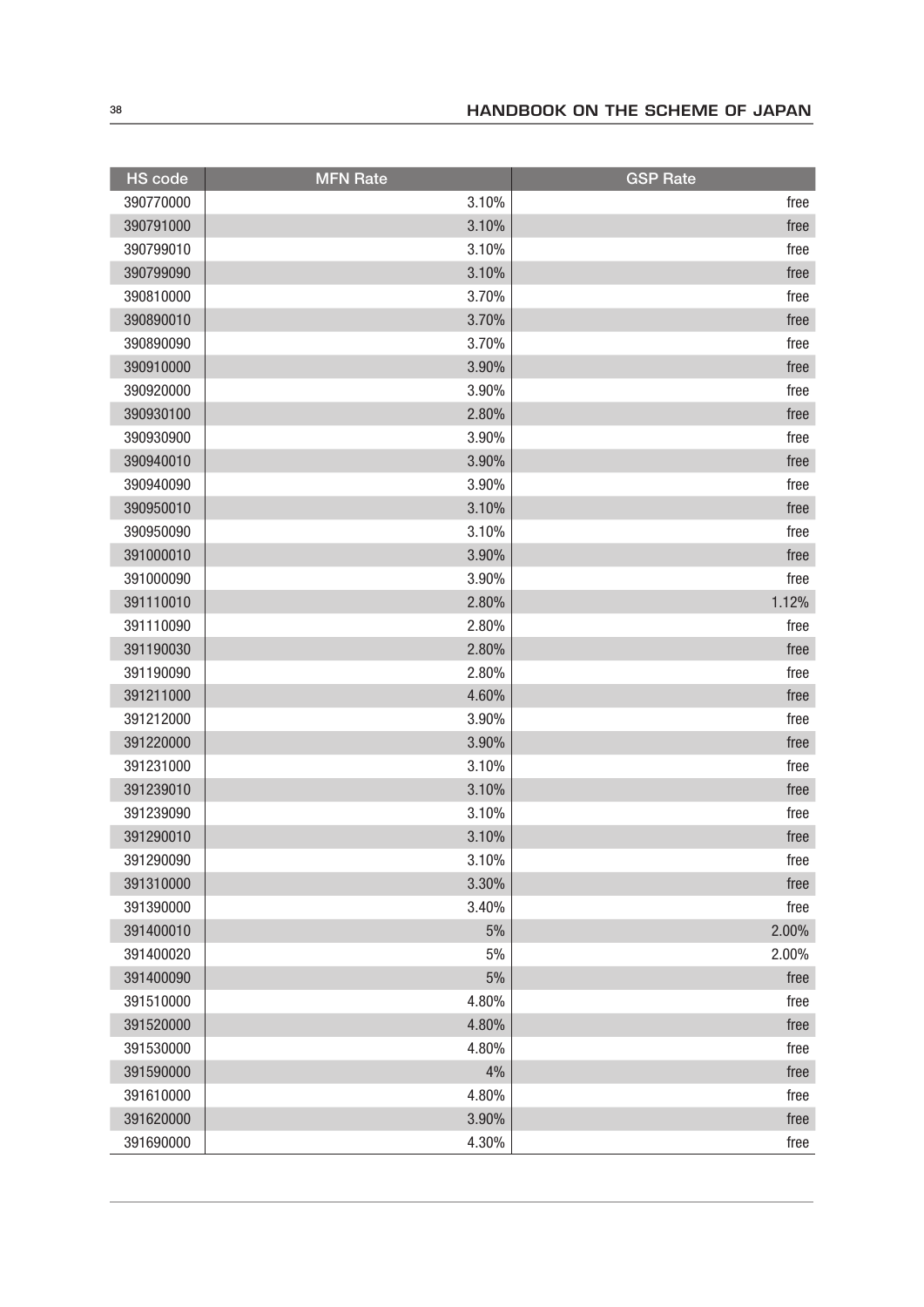| <b>HS</b> code | <b>MFN Rate</b> | <b>GSP Rate</b> |
|----------------|-----------------|-----------------|
| 391710010      | 4%              | free            |
| 391721000      | 4.80%           | free            |
| 391722000      | 4.80%           | free            |
| 391723000      | 3.90%           | free            |
| 391729000      | 3.90%           | free            |
| 391731000      | 3.90%           | free            |
| 391732010      | 4.40%           | free            |
| 391732020      | 4.40%           | free            |
| 391732090      | 4.40%           | free            |
| 391733000      | 3.90%           | free            |
| 391739010      | 3.90%           | free            |
| 391739090      | 4.40%           | free            |
| 391740000      | 3.90%           | free            |
| 391810000      | 3.10%           | free            |
| 391890000      | 4%              | free            |
| 391910010      | 2.80%           | free            |
| 391910020      | 2.80%           | free            |
| 391910090      | 2.80%           | free            |
| 391990010      | 2.80%           | free            |
| 391990030      | 2.80%           | free            |
| 391990050      | 2.80%           | free            |
| 391990090      | 2.80%           | free            |
| 392010000      | 4.80%           | free            |
| 392020000      | 4.80%           | free            |
| 392030000      | 4.80%           | free            |
| 392043000      | $•3.9\%~4.2\%$  | free            |
| 392049000      | $•3.9\%~4.2\%$  | free            |
| 392051000      | 5.20%           | free            |
| 392059000      | 4.80%           | free            |
| 392061000      | 3.50%           | free            |
| 392062000      | 4.80%           | free            |
| 392063000      | 4.80%           | free            |
| 392069000      | 3.50%           | free            |
| 392071000      | 3.90%           | free            |
| 392073000      | 3.90%           | free            |
| 392079010      | 3.90%           | free            |
| 392079090      | 3.10%           | free            |
| 392091000      | 3.90%           | free            |
| 392092000      | 4.80%           | free            |
| 392093000      | 4.80%           | free            |
| 392094000      | 4.80%           | free            |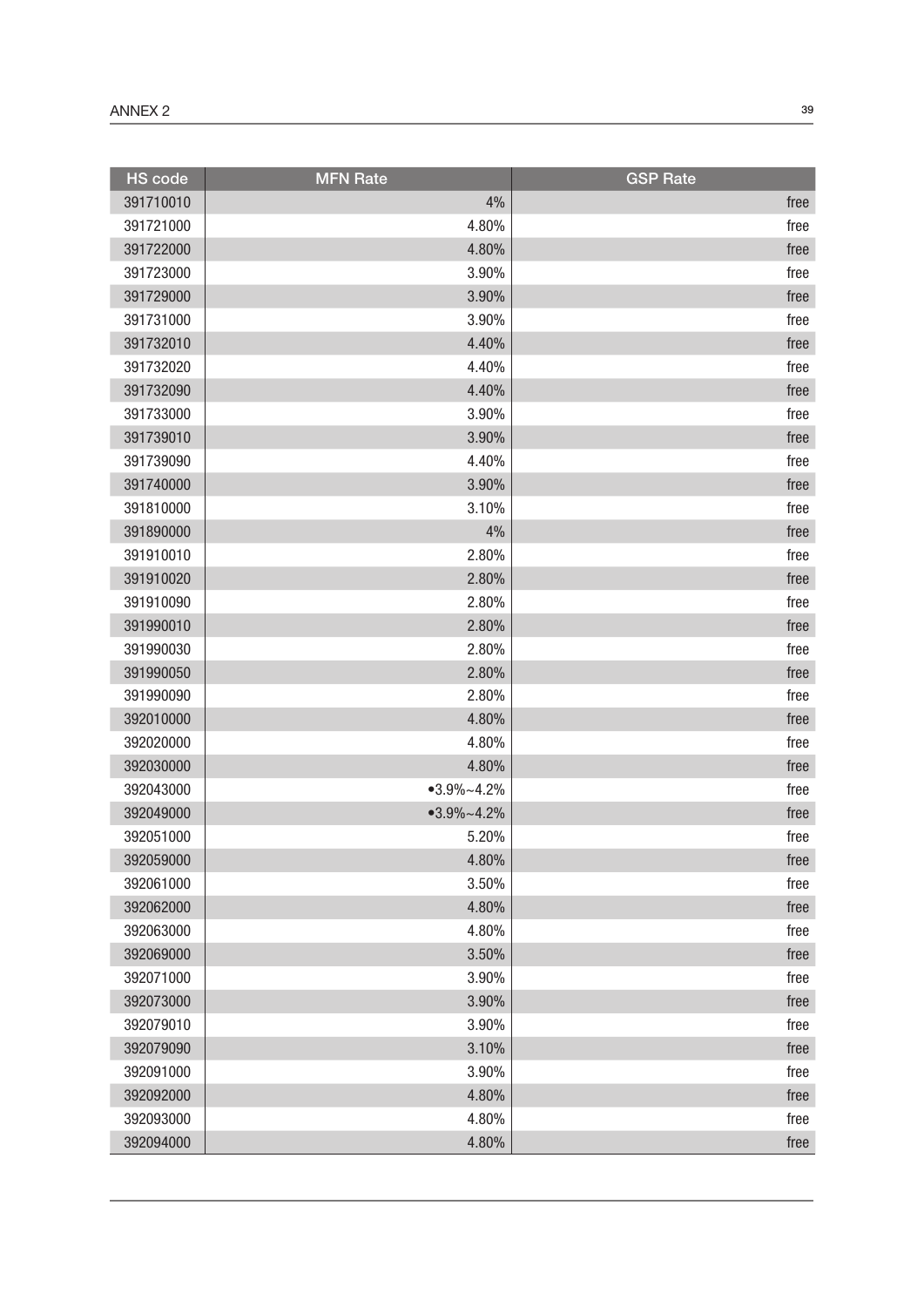| <b>HS</b> code | <b>MFN</b> Rate | <b>GSP Rate</b> |
|----------------|-----------------|-----------------|
| 392099020      | 3.70%           | free            |
| 392099090      | 3.70%           | free            |
| 392111000      | 4.80%           | free            |
| 392112000      | 3.90%           | free            |
| 392113000      | 4.80%           | free            |
| 392114000      | 3.90%           | free            |
| 392119010      | 4.50%           | free            |
| 392119090      | 4.50%           | free            |
| 392190010      | 4.10%           | free            |
| 392190020      | 4.10%           | free            |
| 392190030      | 4.10%           | free            |
| 392190040      | 4.10%           | free            |
| 392190060      | 4.10%           | free            |
| 392190090      | 4.10%           | free            |
| 392210000      | 4.80%           | free            |
| 392220000      | 4.80%           | free            |
| 392290000      | 4.80%           | free            |
| 392310000      | 3.90%           | free            |
| 392321000      | 3.90%           | free            |
| 392329000      | 3.90%           | free            |
| 392330000      | 3.90%           | free            |
| 392340000      | 3.30%           | free            |
| 392350000      | 3.90%           | free            |
| 392390000      | 3.90%           | free            |
| 392410000      | 3.90%           | free            |
| 392490010      | 3.90%           | free            |
| 392490090      | 3.90%           | free            |
| 392510000      | 3.90%           | free            |
| 392520000      | 3.90%           | <b>Tree</b>     |
| 392530000      | 4.80%           | free            |
| 392590000      | 3.90%           | free            |
| 392610000      | 4.80%           | free            |
| 392620000      | 4.80%           | free            |
| 392630000      | 3.90%           | free            |
| 392640000      | 4.80%           | free            |
| 392690021      | 3.90%           | 3.12%           |
| 392690029      | 3.90%           | free            |
| 400300000      | free            | free            |
| 400510000      | free            | free            |
| 400520090      | free            | free            |
| 400591000      | free            | free            |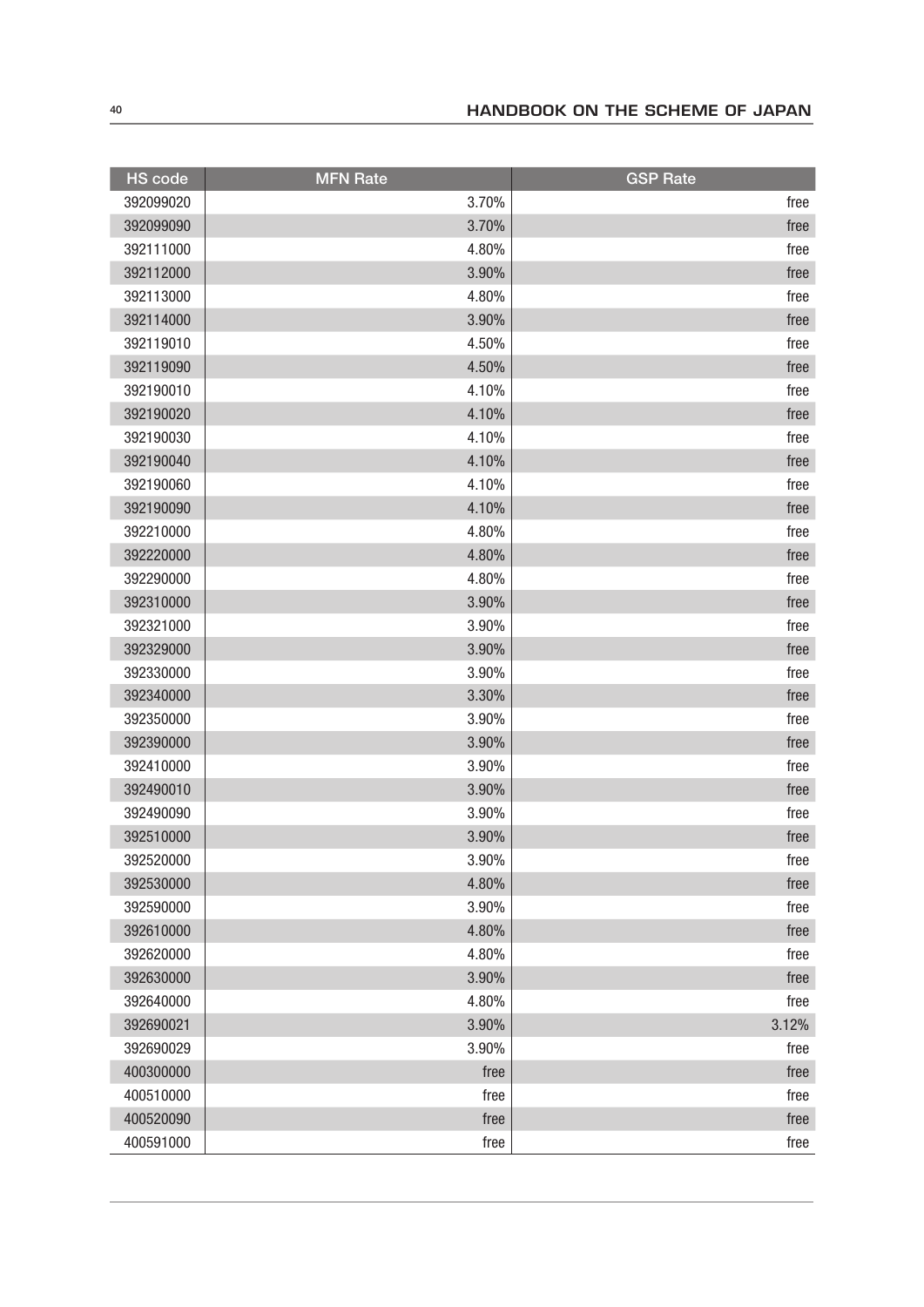| <b>HS</b> code | <b>MFN Rate</b> | <b>GSP Rate</b> |
|----------------|-----------------|-----------------|
| 400599090      | free            | free            |
| 400610000      | free            | free            |
| 400690000      | free            | free            |
| 400700000      | free            | free            |
| 400811000      | free            | free            |
| 400819000      | free            | free            |
| 400821000      | free            | free            |
| 400829000      | free            | free            |
| 400911000      | 2.30%           | free            |
| 400921000      | 2.50%           | free            |
| 400931200      | 2.50%           | free            |
| 400941200      | 2.50%           | free            |
| 401011000      | 1.90%           | free            |
| 401012000      | 1.90%           | free            |
| 401019000      | 1.90%           | free            |
| 401610000      | free            | free            |
| 410330200      | 6%              | 1.20%           |
| 410631000      | 6%              | 1.20%           |
| 410632100      | 8%              | 1.60%           |
| 410632200      | 6%              | 1.20%           |
| 410640211      | 10%             | 2%              |
| 410640212      | 10%             | 2%              |
| 410640214      | 6%              | 1.20%           |
| 410692110      | 6%              | 1.20%           |
| 410692190      | 6%              | 1.20%           |
| 410711100      | 6%              | 1.20%           |
| 410712100      | 6%              | 1.20%           |
| 410719100      | 6%              | 1.20%           |
| 410791100      | $6\%$           | 1.20%           |
| 410792100      | 6%              | 1.20%           |
| 410799100      | $6\%$           | 1.20%           |
| 411200100      | 6%              | 1.20%           |
| 411310100      | 6%              | 1.20%           |
| 411320100      | 6%              | 1.20%           |
| 411320210      | 8%              | 1.60%           |
| 411320220      | 6%              | 1.20%           |
| 411330100      | 6%              | 1.20%           |
| 411330211      | 10%             | 2%              |
| 411330212      | 10%             | $2\%$           |
| 411330221      | 6%              | 1.20%           |
| 411330222      | $6\%$           | 1.20%           |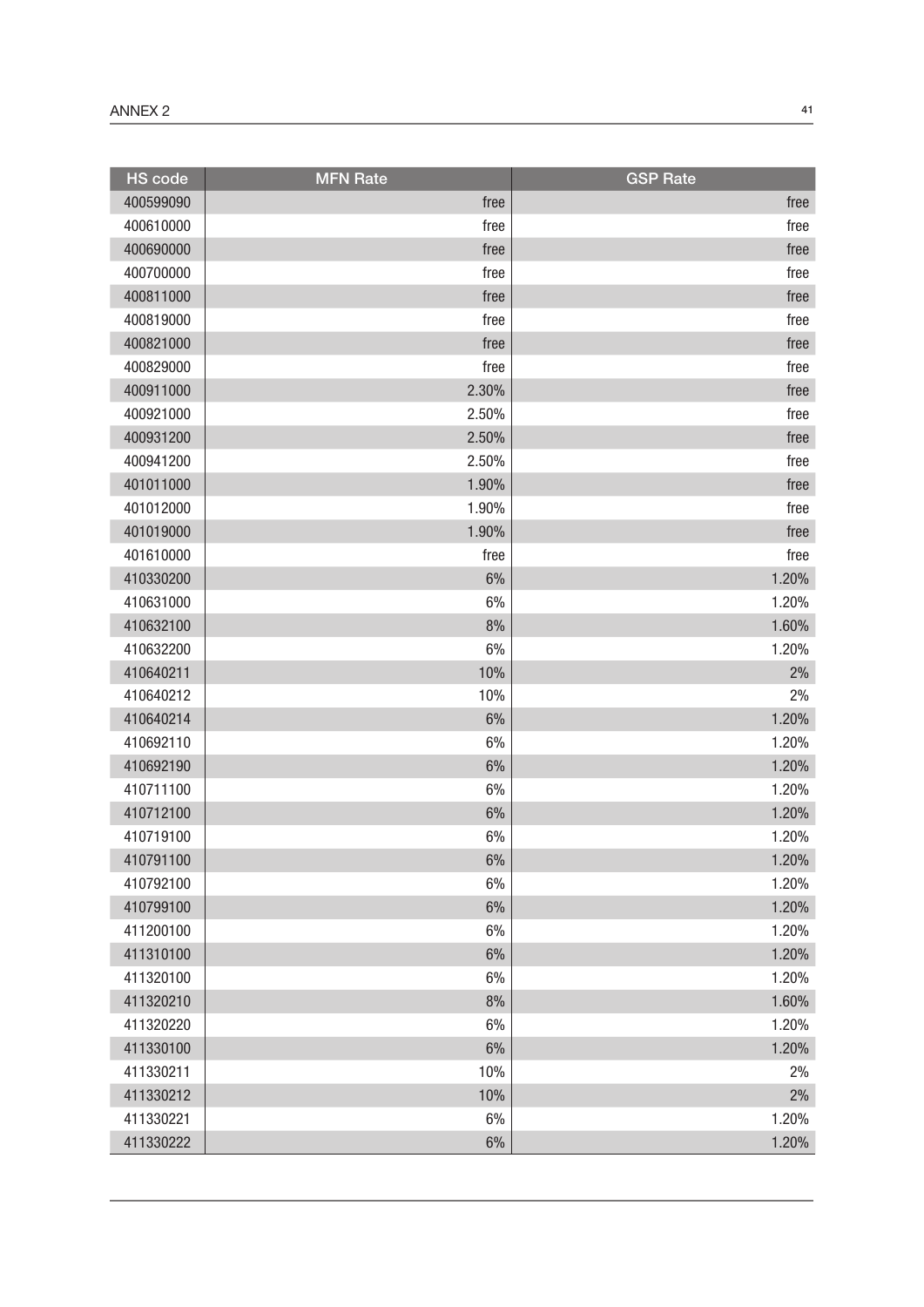| <b>HS code</b> | <b>MFN Rate</b> | <b>GSP Rate</b> |
|----------------|-----------------|-----------------|
| 411390100      | 6%              | 1.20%           |
| 411390211      | 6%              | 1.20%           |
| 411390212      | 6%              | 1.20%           |
| 411410000      | 25%             | $5\%$           |
| 411420010      | 20%             | 12%             |
| 411420090      | 28%             | 16.80%          |
| 411510000      | 6%              | 1.20%           |
| 411520000      | 3%              | 0.60%           |
| 430110000      | 3.50%           | free            |
| 430190220      | 3.50%           | free            |
| 430211000      | 15%             | 3%              |
| 430219020      | 15%             | 3%              |
| 430219090      | 15%             | 3%              |
| 430220090      | 15%             | 3%              |
| 430230029      | 15%             | 3%              |
| 430400000      | 5%              | free            |
| 440399100      | 3.50%           | free            |
| 440410210      | 5%              | 3.00%           |
| 440410290      | 7.50%           | 4.50%           |
| 440420210      | 5%              | 3.00%           |
| 440420290      | 7.50%           | 4.50%           |
| 440500000      | 2.50%           | 1.50%           |
| 440710110      | 4.80%           | 2.88%           |
| 440710121      | 4.80%           | 2.88%           |
| 440710129      | 4.80%           | 2.88%           |
| 440710210      | 6%              | 3.60%           |
| 440710290      | 6%              | 3.60%           |
| 440725010      | 6%              | free            |
| 440725090      | $6\%$           | 3.60%           |
| 440726010      | 6%              | free            |
| 440726090      | 6%              | 3.60%           |
| 440729110      | $6\%$           | free            |
| 440729190      | 6%              | 3.60%           |
| 440799310      | $6\%$           | free            |
| 440799390      | 6%              | 3.60%           |
| 440810110      | 6%              | 4.80%           |
| 440810190      | 6%              | 4.80%           |
| 440810210      | $5\%$           | 3%              |
| 440810290      | 5%              | 3.00%           |
| 440831110      | 6%              | 4.80%           |
| 440831190      | $6\%$           | 4.80%           |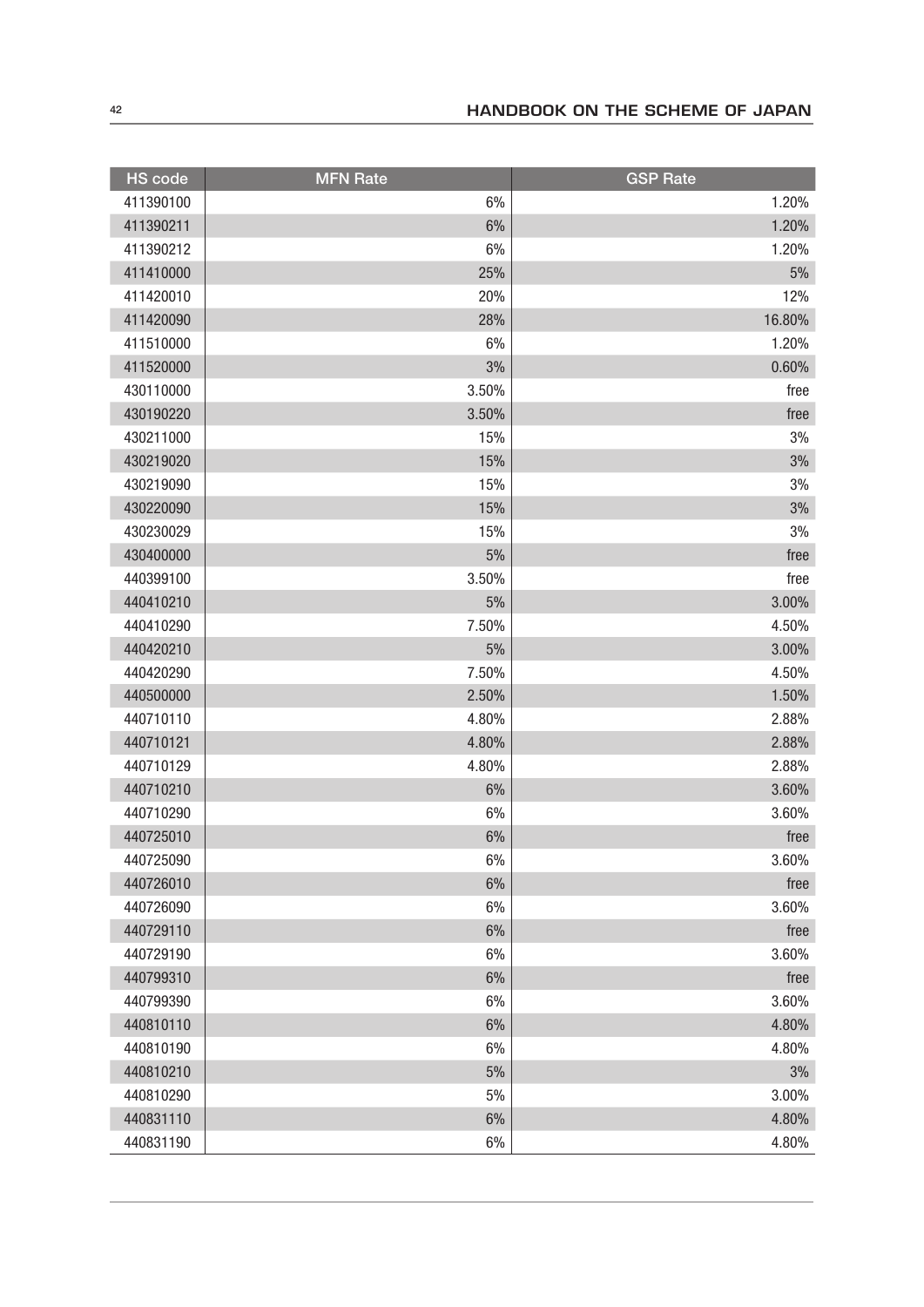| <b>HS</b> code | <b>MFN Rate</b> | <b>GSP Rate</b> |
|----------------|-----------------|-----------------|
| 440831210      | 5%              | 3%              |
| 440831290      | 5%              | 3.00%           |
| 440839110      | 6%              | 4.80%           |
| 440839120      | 6%              | 4.80%           |
| 440839190      | 5.60%           | 3.36%           |
| 440839410      | 6%              | 4.80%           |
| 440839420      | 6%              | 4.80%           |
| 440839510      | 6%              | 4.80%           |
| 440839520      | 6%              | 4.80%           |
| 440839910      | 5%              | 3%              |
| 440839990      | 5%              | 3.00%           |
| 440890110      | 6%              | 4.80%           |
| 440890120      | 6%              | 4.80%           |
| 440890190      | 5.60%           | 3.36%           |
| 440890510      | 6%              | 4.80%           |
| 440890520      | 6%              | 4.80%           |
| 440890610      | 5%              | 3%              |
| 440890690      | 5%              | 3.00%           |
| 440910100      | 3.70%           | 2.22%           |
| 440910200      | 3.60%           | 2.16%           |
| 440910310      | 5%              | 3.00%           |
| 440921100      | 7.50%           | 6.00%           |
| 440921200      | 3.60%           | 2.16%           |
| 440929100      | 3.70%           | 2.22%           |
| 440929200      | 3.60%           | 2.16%           |
| 440929910      | 5%              | free            |
| 441011110      | 6%              | 3.60%           |
| 441011120      | 6%              | 3.60%           |
| 441011190      | $6\%$           | 3.60%           |
| 441011900      | 5%              | 3%              |
| 441012110      | $6\%$           | 3.60%           |
| 441012190      | 6%              | 3.60%           |
| 441012900      | 5%              | 3%              |
| 441019100      | 6%              | 3.60%           |
| 441019900      | $5\%$           | $3\%$           |
| 441090100      | 7.90%           | 4.74%           |
| 441090900      | 6.60%           | 3.96%           |
| 441112100      | 2.60%           | 1.56%           |
| 441112200      | 2.60%           | 1.56%           |
| 441113100      | 2.60%           | 1.56%           |
| 441113200      | 2.60%           | 1.56%           |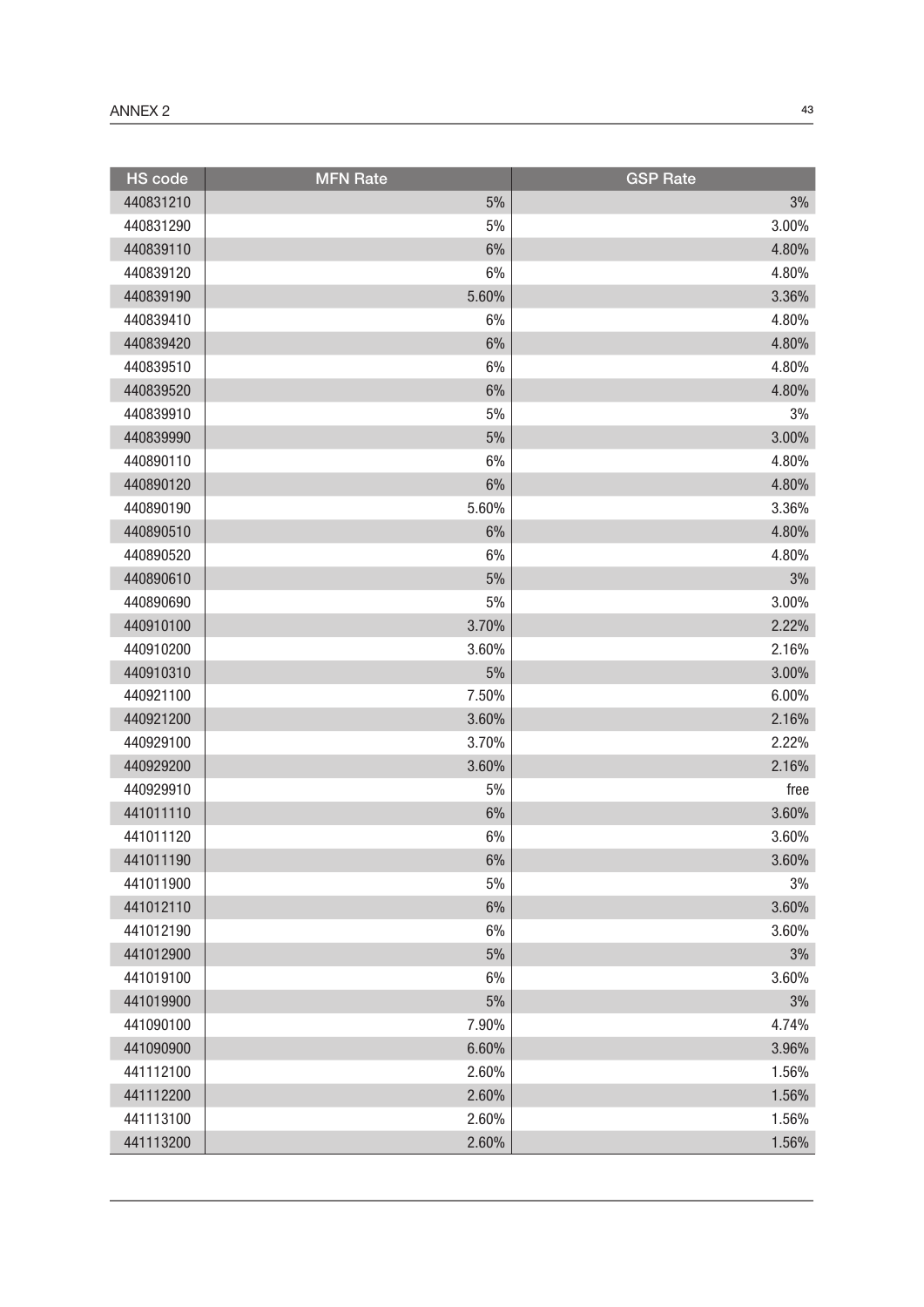| <b>HS code</b> | <b>MFN Rate</b> | <b>GSP Rate</b> |
|----------------|-----------------|-----------------|
| 441114100      | 2.60%           | 1.56%           |
| 441114200      | 2.60%           | 1.56%           |
| 441192000      | 2.60%           | 1.56%           |
| 441193000      | 2.60%           | 1.56%           |
| 441194000      | 2.60%           | 1.56%           |
| 441210910      | 6%              | 4.80%           |
| 441210990      | 6%              | 4.80%           |
| 441294110      | 6%              | 4.80%           |
| 441294120      | 6%              | 4.80%           |
| 441294190      | 6%              | 4.80%           |
| 441294900      | 6%              | 4.80%           |
| 441299110      | 6%              | 4.80%           |
| 441299120      | 6%              | 4.80%           |
| 441299190      | 6%              | 4.80%           |
| 441299910      | 6%              | 4.80%           |
| 441299920      | 6%              | 4.80%           |
| 441299990      | 6%              | 4.80%           |
| 441300000      | 7%              | 4.20%           |
| 441400000      | 3.20%           | 1.92%           |
| 441510000      | 2.80%           | 1.68%           |
| 441520000      | 3.90%           | 2.34%           |
| 441600000      | 2.20%           | 1.32%           |
| 441700010      | 2.20%           | 1.32%           |
| 441700020      | 2.80%           | 1.68%           |
| 441840000      | 2%              | 1.20%           |
| 441850000      | 2.90%           | 1.74%           |
| 441860000      | 3.90%           | 2.34%           |
| 441871000      | 2%              | 1.20%           |
| 441872000      | $2\%$           | 1.20%           |
| 441879000      | 2%              | 1.20%           |
| 441890100      | 5%              | 3.00%           |
| 441890221      | 2%              | free            |
| 441890222      | 3.90%           | 2.34%           |
| 441890223      | $2\%$           | 1.20%           |
| 441890229      | 3.90%           | 2.34%           |
| 441900110      | 4.70%           | 2.82%           |
| 441900190      | 4.70%           | 2.82%           |
| 441900900      | 2.70%           | 1.62%           |
| 442090010      | 10%             | 8.00%           |
| 442090090      | 2.70%           | 1.62%           |
| 442110000      | 3.90%           | 2.34%           |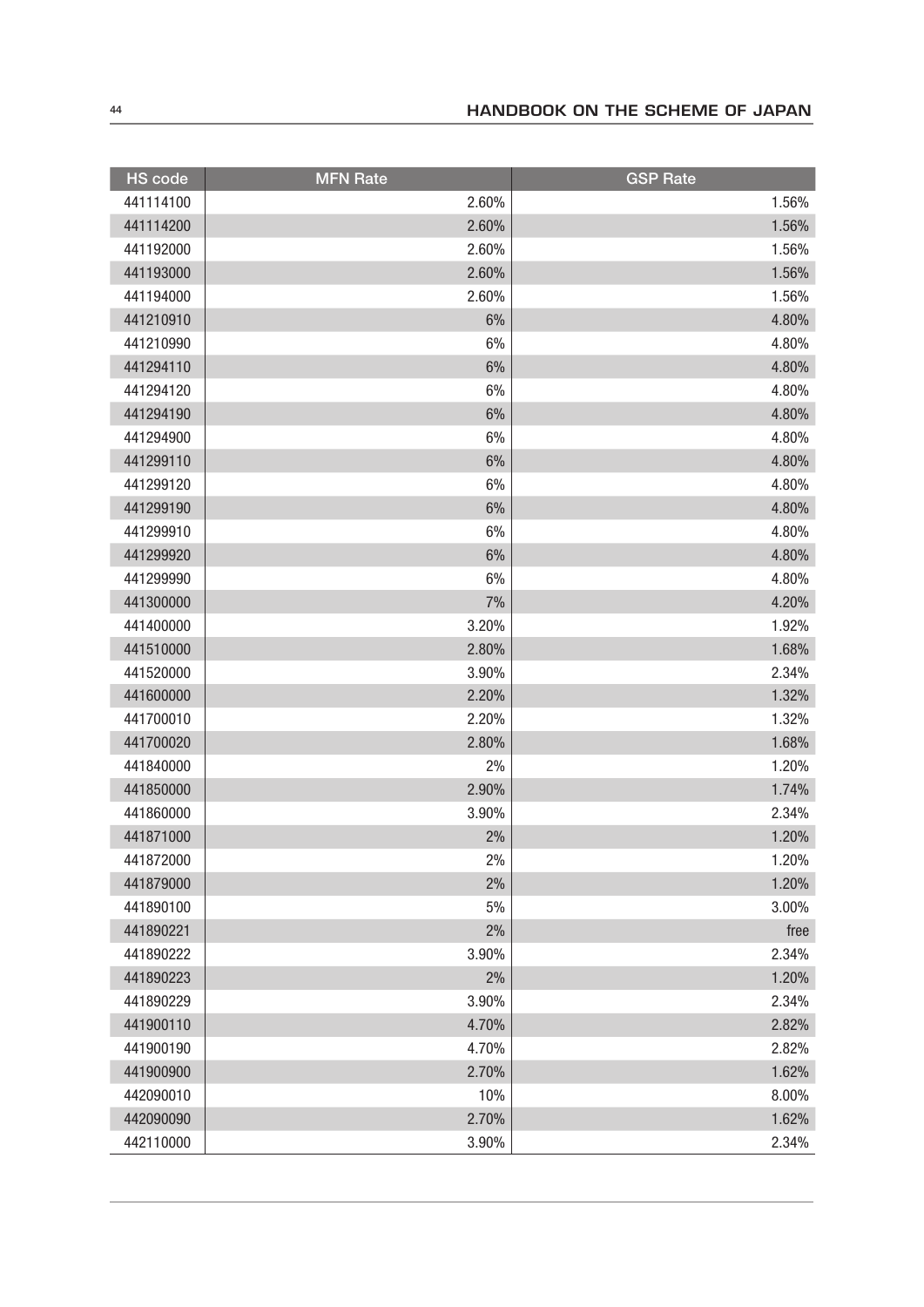| <b>HS</b> code | <b>MFN Rate</b> | <b>GSP Rate</b> |
|----------------|-----------------|-----------------|
| 442190100      | 10%             | 8.00%           |
| 442190910      | 3.80%           | free            |
| 442190920      | 3.90%           | 2.34%           |
| 442190991      | 2.90%           | 1.74%           |
| 442190999      | 2.90%           | 1.74%           |
| 460121000      | 3.30%           | free            |
| 460122000      | 3.30%           | free            |
| 460129910      | 3.30%           | free            |
| 460129990      | 3.30%           | free            |
| 460192000      | 3.30%           | free            |
| 460193000      | 3.30%           | free            |
| 460194210      | 2.70%           | free            |
| 460194290      | 3%              | free            |
| 460194990      | 3.30%           | free            |
| 460199100      | 3%              | free            |
| 460199200      | 3.80%           | free            |
| 460211100      | 3.40%           | 2.04%           |
| 460211900      | 7.90%           | 4.74%           |
| 460212000      | 7.90%           | 4.74%           |
| 460219100      | 3.30%           | 1.98%           |
| 460219910      | 7.90%           | free            |
| 460219991      | 7.90%           | 4.74%           |
| 460219999      | 7.90%           | 4.74%           |
| 460290010      | 2.50%           | free            |
| 460290020      | 2.80%           | free            |
| 480210000      | free            | free            |
| 480220000      | free            | free            |
| 480240000      | free            | free            |
| 480254000      | free            | free            |
| 480255000      | free            | free            |
| 480256000      | free            | free            |
| 480257000      | free            | free            |
| 480258000      | free            | free            |
| 480261100      | free            | free            |
| 480262100      | free            | free            |
| 480269100      | free            | free            |
| 480300000      | free            | free            |
| 480411010      | free            | free            |
| 480411020      | free            | free            |
| 480419010      | free            | free            |
| 480419020      | free            | free            |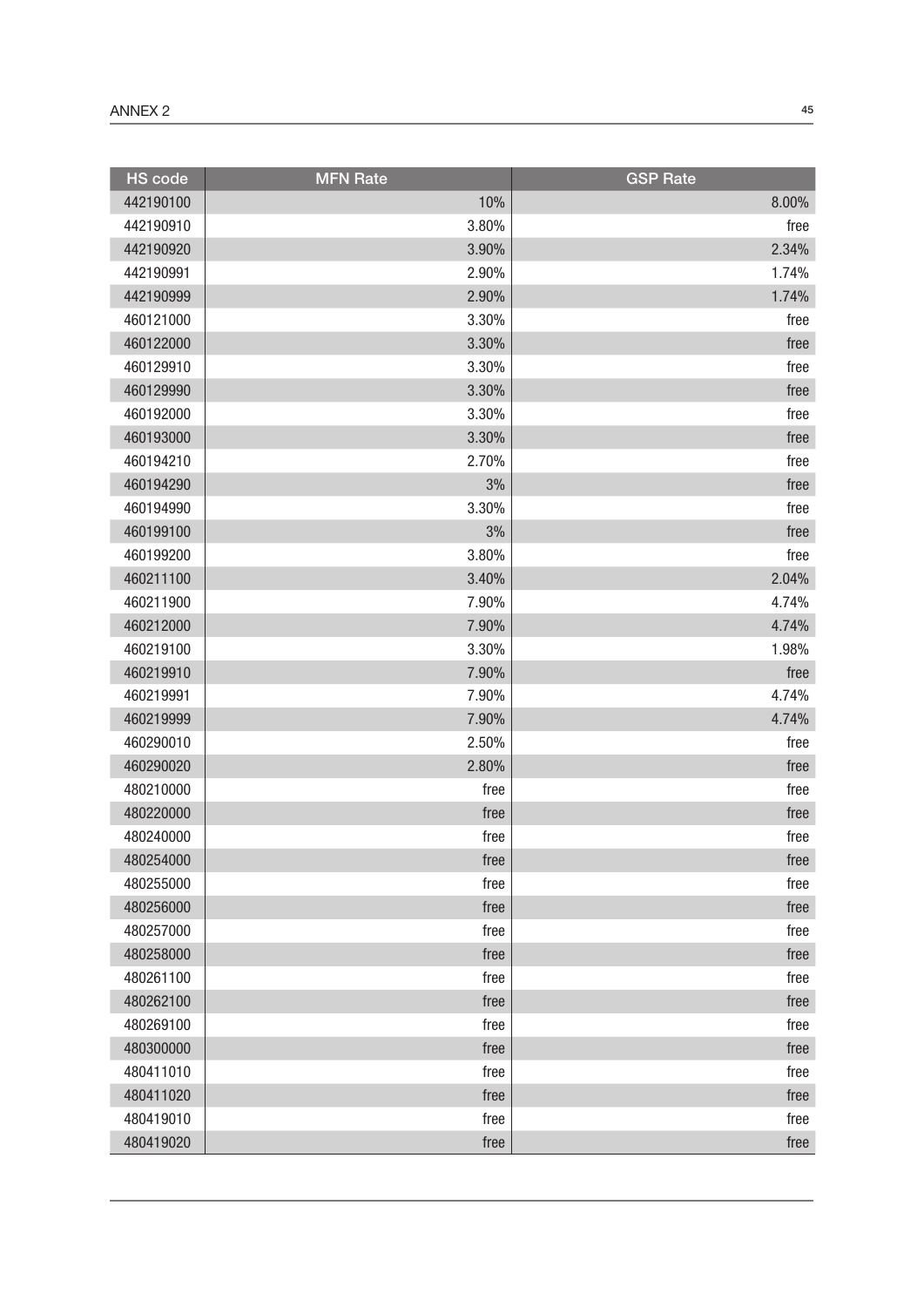| <b>HS</b> code | <b>MFN Rate</b> | <b>GSP Rate</b> |
|----------------|-----------------|-----------------|
| 480421000      | free            | free            |
| 480429000      | free            | free            |
| 480431000      | free            | free            |
| 480439000      | free            | free            |
| 480441000      | free            | free            |
| 480442000      | free            | free            |
| 480449000      | free            | free            |
| 480451010      | free            | free            |
| 480451020      | free            | free            |
| 480452010      | free            | free            |
| 480452020      | free            | free            |
| 480459010      | free            | free            |
| 480459020      | free            | free            |
| 480511000      | free            | free            |
| 480512000      | free            | free            |
| 480519000      | free            | free            |
| 480524000      | free            | free            |
| 480525000      | free            | free            |
| 480530000      | free            | free            |
| 480540010      | free            | free            |
| 480540020      | free            | free            |
| 480550010      | free            | free            |
| 480550020      | free            | free            |
| 480591000      | free            | free            |
| 480592000      | free            | free            |
| 480593000      | free            | free            |
| 480610000      | free            | free            |
| 480620000      | free            | free            |
| 480630000      | free            | ${\sf free}$    |
| 480640000      | free            | free            |
| 480700000      | free            | free            |
| 480810000      | free            | free            |
| 480820000      | free            | free            |
| 480830000      | free            | free            |
| 480890000      | free            | free            |
| 480990100      | free            | free            |
| 481022000      | free            | free            |
| 481029010      | free            | free            |
| 481110000      | free            | free            |
| 481141000      | free            | free            |
| 481149000      | free            | free            |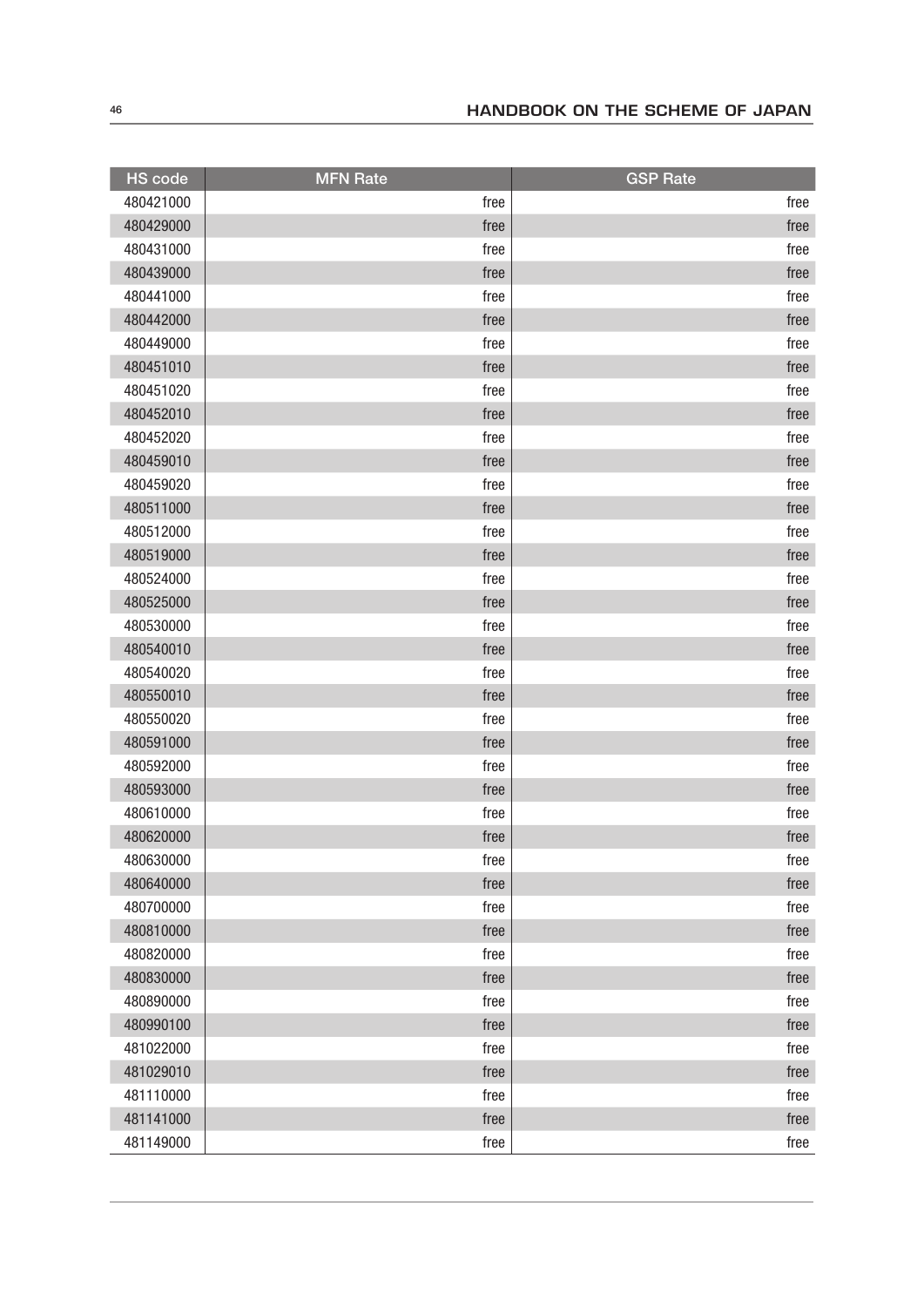| <b>HS</b> code | <b>MFN Rate</b> | <b>GSP Rate</b> |
|----------------|-----------------|-----------------|
| 481160010      | free            | free            |
| 481620000      | free            | free            |
| 481690000      | free            | free            |
| 481710000      | free            | free            |
| 481720000      | free            | free            |
| 481730000      | free            | free            |
| 481810000      | free            | free            |
| 481820000      | free            | free            |
| 481830000      | free            | free            |
| 481840090      | free            | free            |
| 481850000      | free            | free            |
| 481890000      | free            | free            |
| 481910000      | free            | free            |
| 481920000      | free            | free            |
| 481930000      | free            | free            |
| 481940000      | free            | free            |
| 481950000      | free            | free            |
| 481960000      | free            | free            |
| 482010000      | free            | free            |
| 482020000      | free            | free            |
| 482030000      | free            | free            |
| 482040000      | free            | free            |
| 482050000      | free            | free            |
| 482090000      | free            | free            |
| 482110000      | free            | free            |
| 482190000      | free            | free            |
| 482210000      | free            | free            |
| 482290000      | free            | free            |
| 482320000      | free            | free            |
| 482340000      | free            | free            |
| 482361000      | free            | free            |
| 482369000      | free            | free            |
| 482370000      | free            | free            |
| 482390200      | free            | free            |
| 500600010      | 4.80%           | free            |
| 500600020      | 6.90%           | free            |
| 500710010      | 10%             | free            |
| 500710020      | 8%              | free            |
| 510610010      | 2.70%           | 2.16%           |
| 510610090      | 2.70%           | 2.16%           |
| 510620010      | 2.70%           | 2.16%           |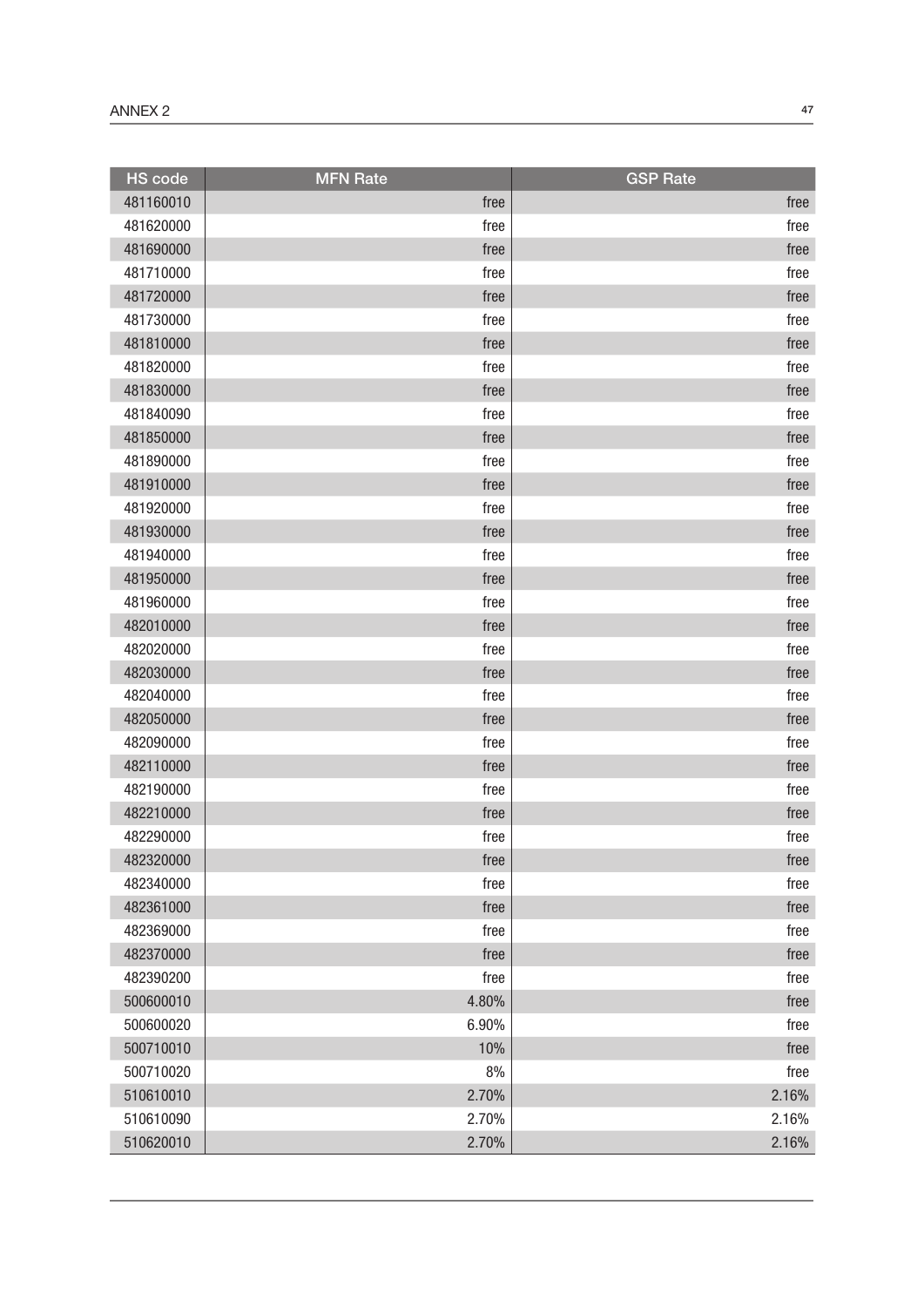| <b>HS code</b> | <b>MFN Rate</b>                             | <b>GSP</b> Rate                              |
|----------------|---------------------------------------------|----------------------------------------------|
| 510620090      | 2.70%                                       | 2.16%                                        |
| 510710010      | 2.70%                                       | 2.16%                                        |
| 510710090      | 2.70%                                       | 2.16%                                        |
| 510720010      | 2.70%                                       | 2.16%                                        |
| 510720090      | 2.70%                                       | 2.16%                                        |
| 510810000      | 2.50%                                       | free                                         |
| 510820000      | 2.50%                                       | free                                         |
| 510910011      | 2.40%                                       | free                                         |
| 510910019      | 2.40%                                       | free                                         |
| 510910021      | 2.70%                                       | free                                         |
| 510910022      | 2.70%                                       | free                                         |
| 510990011      | 2.40%                                       | free                                         |
| 510990019      | 2.40%                                       | free                                         |
| 510990021      | 2.70%                                       | free                                         |
| 510990022      | 2.70%                                       | free                                         |
| 511000000      | 2.50%                                       | free                                         |
| 511111010      | 6.60%                                       | 5.28%                                        |
| 511111021      | 7.9% or 130yen/m2, whichever is the greater | 6.32% or 104yen/m2, whichever is the greater |
| 511111022      | 5.30%                                       | 4.24%                                        |
| 511119010      | 6.60%                                       | 5.28%                                        |
| 511119020      | 7.9% or 130yen/m2, whichever is the greater | 6.32% or 104yen/m2, whichever is the greater |
| 511120010      | 6.60%                                       | 5.28%                                        |
| 511120021      | 7.9% or 130yen/m2, whichever is the greater | 6.32% or 104yen/m2, whichever is the greater |
| 511120022      | 5.30%                                       | 4.24%                                        |
| 511130010      | 6.60%                                       | 5.28%                                        |
| 511130021      | 7.9% or 130yen/m2, whichever is the greater | 6.32% or 104yen/m2, whichever is the greater |
| 511130022      | 5.30%                                       | 4.24%                                        |
| 511190010      | 6.60%                                       | 5.28%                                        |
| 511190021      | 7.9% or 130yen/m2, whichever is the greater | 6.32% or 104yen/m2, whichever is the greater |
| 511190022      | 5.30%                                       | 4.24%                                        |
| 511211010      | 6.60%                                       | 5.28%                                        |
| 511211020      | 5.30%                                       | 4.24%                                        |
| 511219010      | 6.60%                                       | 5.28%                                        |
| 511219020      | 7.9% or 130yen/m2, whichever is the greater | 6.32% or 104yen/m2, whichever is the greater |
| 511220010      | 6.60%                                       | 5.28%                                        |
| 511220021      | 7.9% or 130yen/m2, whichever is the greater | 6.32% or 104yen/m2, whichever is the greater |
| 511220022      | 5.30%                                       | 4.24%                                        |
| 511230010      | 6.60%                                       | 5.28%                                        |
| 511230021      | 7.9% or 130yen/m2, whichever is the greater | 6.32% or 104yen/m2, whichever is the greater |
| 511230022      | 5.30%                                       | 4.24%                                        |
| 511290010      | 6.60%                                       | 5.28%                                        |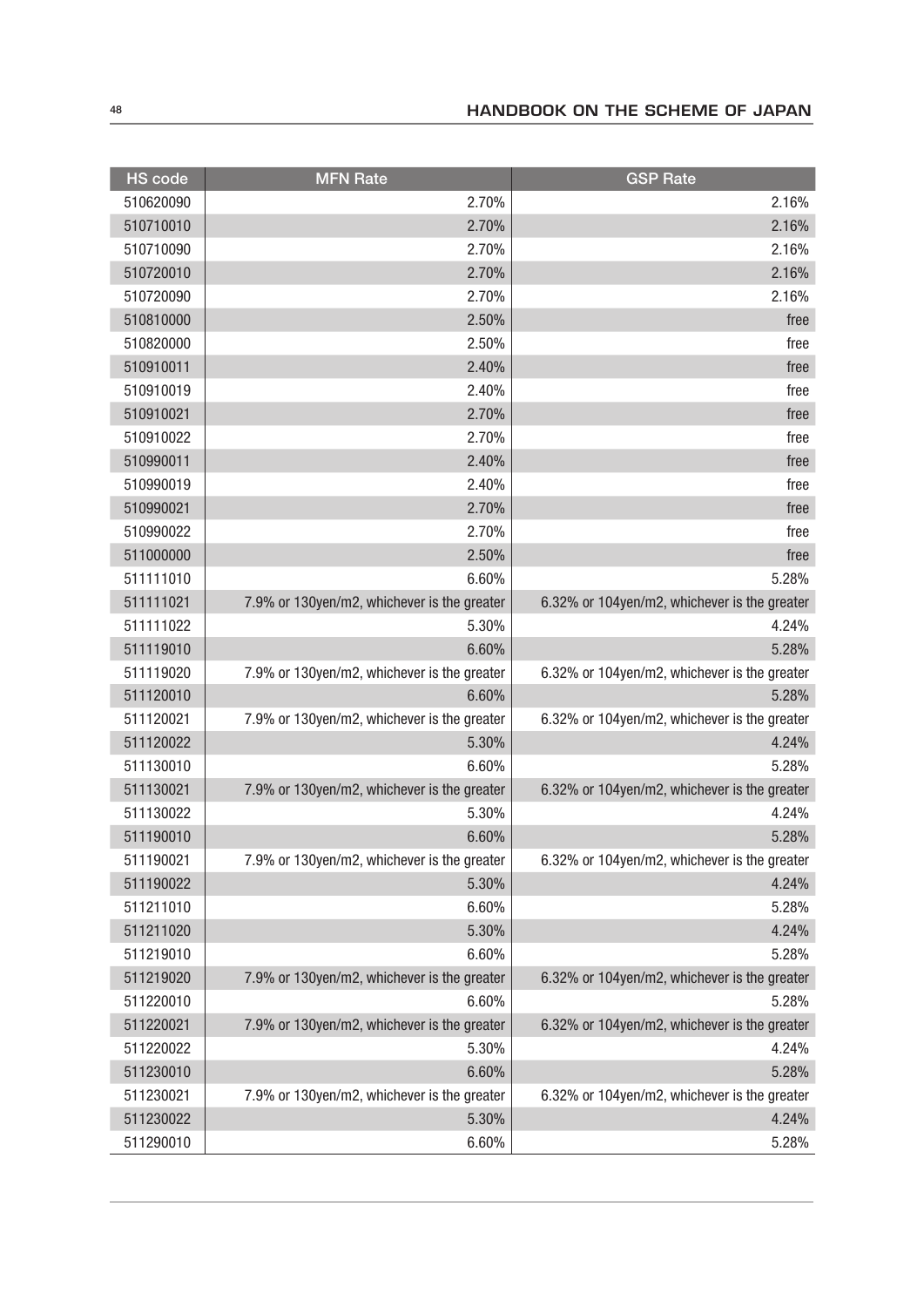| <b>HS code</b> | <b>MFN Rate</b>                             | <b>GSP</b> Rate                              |
|----------------|---------------------------------------------|----------------------------------------------|
| 511290021      | 7.9% or 130yen/m2, whichever is the greater | 6.32% or 104yen/m2, whichever is the greater |
| 511290022      | 5.30%                                       | 4.24%                                        |
| 511300000      | 3.50%                                       | free                                         |
| 520411010      | 5.60%                                       | 4.48%                                        |
| 520411020      | 3%                                          | 2.40%                                        |
| 520419010      | 5.60%                                       | 4.48%                                        |
| 520419020      | 3%                                          | 2.40%                                        |
| 520420000      | 3%                                          | 2.40%                                        |
| 520511010      | 5.60%                                       | 4.48%                                        |
| 520512010      | 5.60%                                       | 4.48%                                        |
| 520513010      | 5.60%                                       | 4.48%                                        |
| 520514010      | 5.60%                                       | 4.48%                                        |
| 520515010      | 5.60%                                       | 4.48%                                        |
| 520521010      | 5.60%                                       | 4.48%                                        |
| 520522010      | 5.60%                                       | 4.48%                                        |
| 520523010      | 5.60%                                       | 4.48%                                        |
| 520524010      | 5.60%                                       | 4.48%                                        |
| 520526010      | 5.60%                                       | 4.48%                                        |
| 520527010      | 5.60%                                       | 4.48%                                        |
| 520528010      | 5.60%                                       | 4.48%                                        |
| 520531010      | 5.60%                                       | 4.48%                                        |
| 520532010      | 5.60%                                       | 4.48%                                        |
| 520533010      | 5.60%                                       | 4.48%                                        |
| 520534010      | 5.60%                                       | 4.48%                                        |
| 520535010      | 5.60%                                       | 4.48%                                        |
| 520541010      | 5.60%                                       | 4.48%                                        |
| 520542010      | 5.60%                                       | 4.48%                                        |
| 520543010      | 5.60%                                       | 4.48%                                        |
| 520544010      | 5.60%                                       | 4.48%                                        |
| 520546010      | 5.60%                                       | 4.48%                                        |
| 520547010      | 5.60%                                       | 4.48%                                        |
| 520548010      | 5.60%                                       | 4.48%                                        |
| 520611010      | 5.60%                                       | 4.48%                                        |
| 520612010      | 5.60%                                       | 4.48%                                        |
| 520613010      | 5.60%                                       | 4.48%                                        |
| 520614010      | 5.60%                                       | 4.48%                                        |
| 520615010      | 5.60%                                       | 4.48%                                        |
| 520621010      | 5.60%                                       | 4.48%                                        |
| 520622010      | 5.60%                                       | 4.48%                                        |
| 520623010      | 5.60%                                       | 4.48%                                        |
| 520624010      | 5.60%                                       | 4.48%                                        |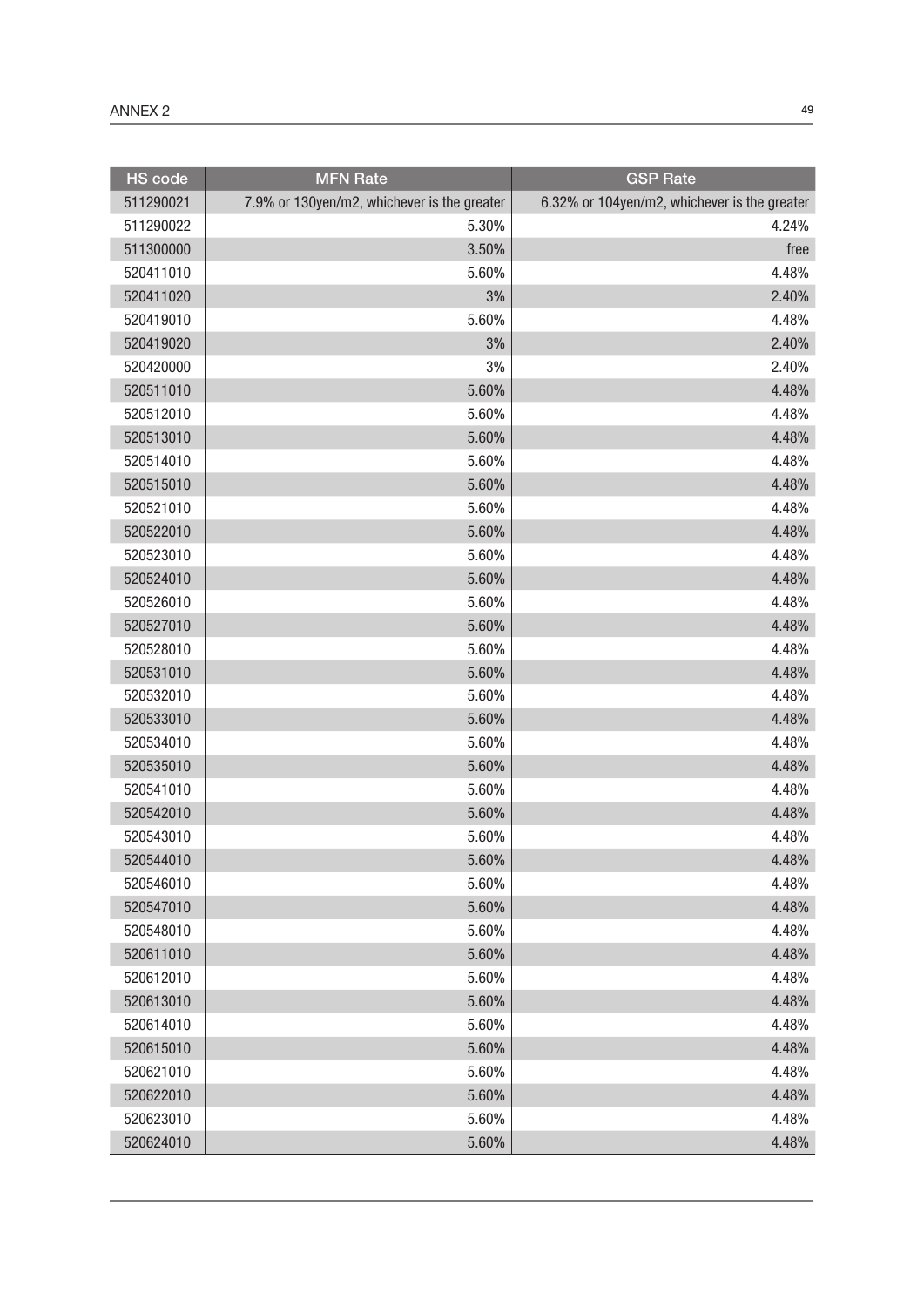| <b>HS code</b> | <b>MFN Rate</b>                                            | <b>GSP Rate</b> |
|----------------|------------------------------------------------------------|-----------------|
| 520625010      | 5.60%                                                      | 4.48%           |
| 520631010      | 5.60%                                                      | 4.48%           |
| 520632010      | 5.60%                                                      | 4.48%           |
| 520633010      | 5.60%                                                      | 4.48%           |
| 520634010      | 5.60%                                                      | 4.48%           |
| 520635010      | 5.60%                                                      | 4.48%           |
| 520641010      | 5.60%                                                      | 4.48%           |
| 520642010      | 5.60%                                                      | 4.48%           |
| 520643010      | 5.60%                                                      | 4.48%           |
| 520644010      | 5.60%                                                      | 4.48%           |
| 520645010      | 5.60%                                                      | 4.48%           |
| 520710010      | 3%                                                         | 2.40%           |
| 520710091      | 5.60%                                                      | 4.48%           |
| 520790010      | 3%                                                         | 2.40%           |
| 520790091      | 5.60%                                                      | 4.48%           |
| 520851011      | 5.60%                                                      | free            |
| 520851091      | 3.7% or $2.9\% + 1.01$ yen/m2, whichever is the<br>greater | free            |
| 520852011      | 5.60%                                                      | free            |
| 520852091      | 3.7% or $2.9\% + 1.01$ yen/m2, whichever is the<br>greater | free            |
| 520859011      | 5.60%                                                      | free            |
| 520859091      | 3.7% or $2.9\% + 1.01$ yen/m2, whichever is the<br>greater | free            |
| 520951011      | 5.60%                                                      | free            |
| 520951091      | 3.7% or $2.9\% + 1.01$ yen/m2, whichever is the<br>greater | free            |
| 520952011      | 5.60%                                                      | free            |
| 520952091      | 3.7% or 2.9%+1.01yen/m2, whichever is the<br>greater       | free            |
| 520959011      | 5.60%                                                      | free            |
| 520959091      | 3.7% or 2.9%+1.01yen/m2, whichever is the<br>greater       | free            |
| 521051011      | 7.40%                                                      | free            |
| 521051021      | 5.60%                                                      | free            |
| 521051031      | 3.7% or 2.9%+1.01yen/m2, whichever is the<br>greater       | free            |
| 521059011      | 7.40%                                                      | free            |
| 521059021      | 5.60%                                                      | free            |
| 521059031      | 3.7% or $2.9\% + 1.01$ yen/m2, whichever is the<br>greater | free            |
| 521151011      | 7.40%                                                      | free            |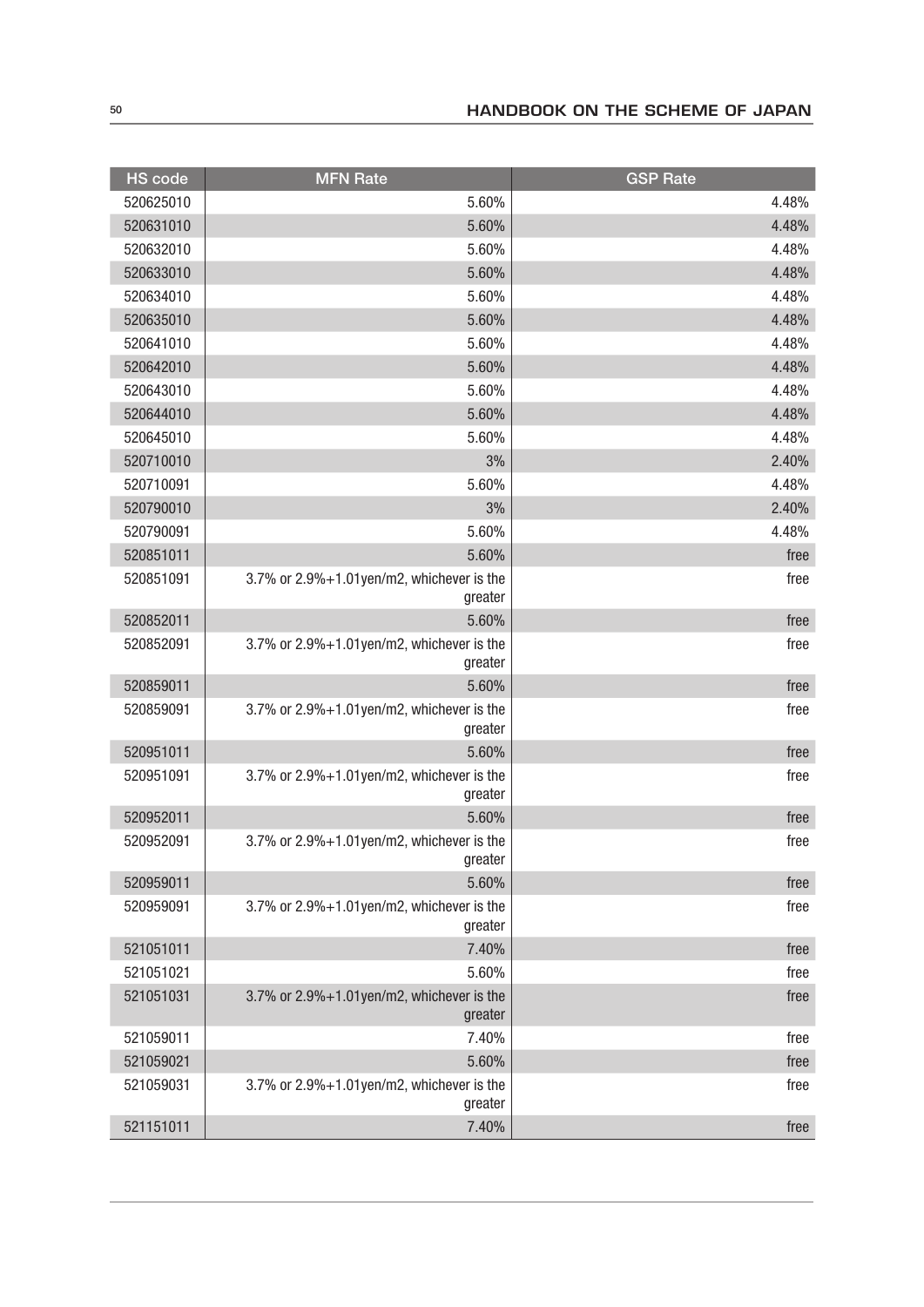| <b>HS code</b> | <b>MFN Rate</b>                                            | <b>GSP Rate</b> |
|----------------|------------------------------------------------------------|-----------------|
| 521151021      | 5.60%                                                      | free            |
| 521151031      | 3.7% or 2.9%+1.01yen/m2, whichever is the<br>greater       | free            |
| 521152011      | 7.40%                                                      | free            |
| 521152021      | 5.60%                                                      | free            |
| 521152031      | 3.7% or $2.9\% + 1.01$ yen/m2, whichever is the<br>greater | free            |
| 521159011      | 7.40%                                                      | free            |
| 521159021      | 5.60%                                                      | free            |
| 521159031      | 3.7% or 2.9%+1.01yen/m2, whichever is the<br>greater       | free            |
| 521215011      | 7.40%                                                      | free            |
| 521215021      | 5.60%                                                      | free            |
| 521215031      | 3.7% or 2.9%+1.01yen/m2, whichever is the<br>greater       | free            |
| 521225011      | 7.40%                                                      | free            |
| 521225021      | 5.60%                                                      | free            |
| 521225031      | 3.7% or 2.9%+1.01yen/m2, whichever is the<br>greater       | free            |
| 530610000      | 7.90%                                                      | free            |
| 530620000      | 7.90%                                                      | free            |
| 530820000      | 2%                                                         | free            |
| 530890020      | 2.50%                                                      | free            |
| 530890091      | 7.90%                                                      | 6.32%           |
| 530890092      | 7.90%                                                      | free            |
| 530911000      | 10%                                                        | 8.00%           |
| 530919000      | 10%                                                        | 8.00%           |
| 530921000      | 10%                                                        | 8.00%           |
| 530929000      | 10%                                                        | 8.00%           |
| 531010000      | 10%                                                        | free            |
| 531090000      | 10%                                                        | free            |
| 531100010      | 10%                                                        | 8.00%           |
| 531100020      | 3.50%                                                      | free            |
| 531100030      | 2.50%                                                      | free            |
| 540110010      | 5%                                                         | 4.00%           |
| 540110021      | 6.60%                                                      | 5.28%           |
| 540110022      | 4%                                                         | 3.20%           |
| 540120010      | 5%                                                         | 4.00%           |
| 540120021      | 6.60%                                                      | 5.28%           |
| 540120022      | 4%                                                         | 3.20%           |
| 540211000      | 2.70%                                                      | 2.16%           |
| 540219100      | 5%                                                         | 4.00%           |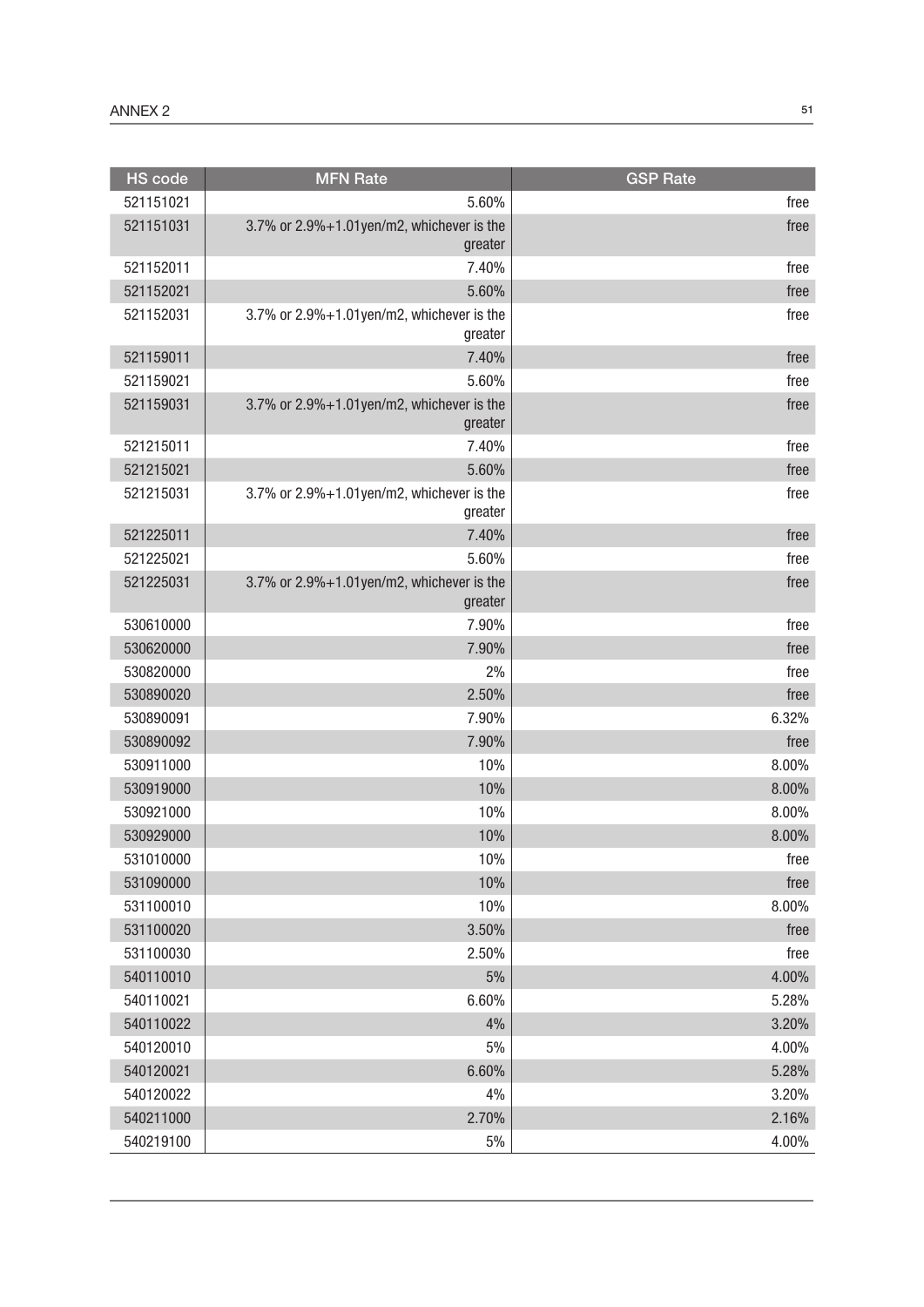| <b>HS</b> code | <b>MFN Rate</b> | <b>GSP Rate</b> |
|----------------|-----------------|-----------------|
| 540219210      | 5.30%           | 4.24%           |
| 540219220      | 6.60%           | 5.28%           |
| 540219900      | 4%              | 3.20%           |
| 540220010      | 5%              | 4.00%           |
| 540220021      | 6.60%           | 5.28%           |
| 540220022      | 4%              | 3.20%           |
| 540231010      | 5%              | 4.00%           |
| 540231021      | 6.60%           | 5.28%           |
| 540231022      | 4%              | 3.20%           |
| 540232010      | 5%              | 4.00%           |
| 540232021      | 6.60%           | 5.28%           |
| 540232022      | 6.60%           | 5.28%           |
| 540232029      | 4%              | 3.20%           |
| 540233010      | 5%              | 4.00%           |
| 540233021      | 6.60%           | 5.28%           |
| 540233022      | 4%              | 3.20%           |
| 540234100      | 5%              | 4.00%           |
| 540234910      | 6.60%           | 5.28%           |
| 540234990      | 4%              | 3.20%           |
| 540239010      | 5%              | 4.00%           |
| 540239021      | 6.60%           | 5.28%           |
| 540239022      | 4%              | 3.20%           |
| 540244100      | 5%              | 4.00%           |
| 540244910      | 2.70%           | 2.16%           |
| 540244921      | 5.30%           | 4.24%           |
| 540244922      | 6.60%           | 5.28%           |
| 540244929      | 6.60%           | 5.28%           |
| 540244990      | 4%              | 3.20%           |
| 540245100      | 5%              | 4.00%           |
| 540245910      | 2.70%           | 2.16%           |
| 540245991      | 5.30%           | 4.24%           |
| 540245999      | 4%              | 3.20%           |
| 540246100      | 5%              | 4.00%           |
| 540246910      | 6.60%           | 5.28%           |
| 540246990      | 4%              | 3.20%           |
| 540247100      | 5%              | 4.00%           |
| 540247910      | 6.60%           | 5.28%           |
| 540247990      | 4%              | 3.20%           |
| 540248100      | 5%              | 4.00%           |
| 540248910      | 6.60%           | 5.28%           |
| 540248990      | 4%              | 3.20%           |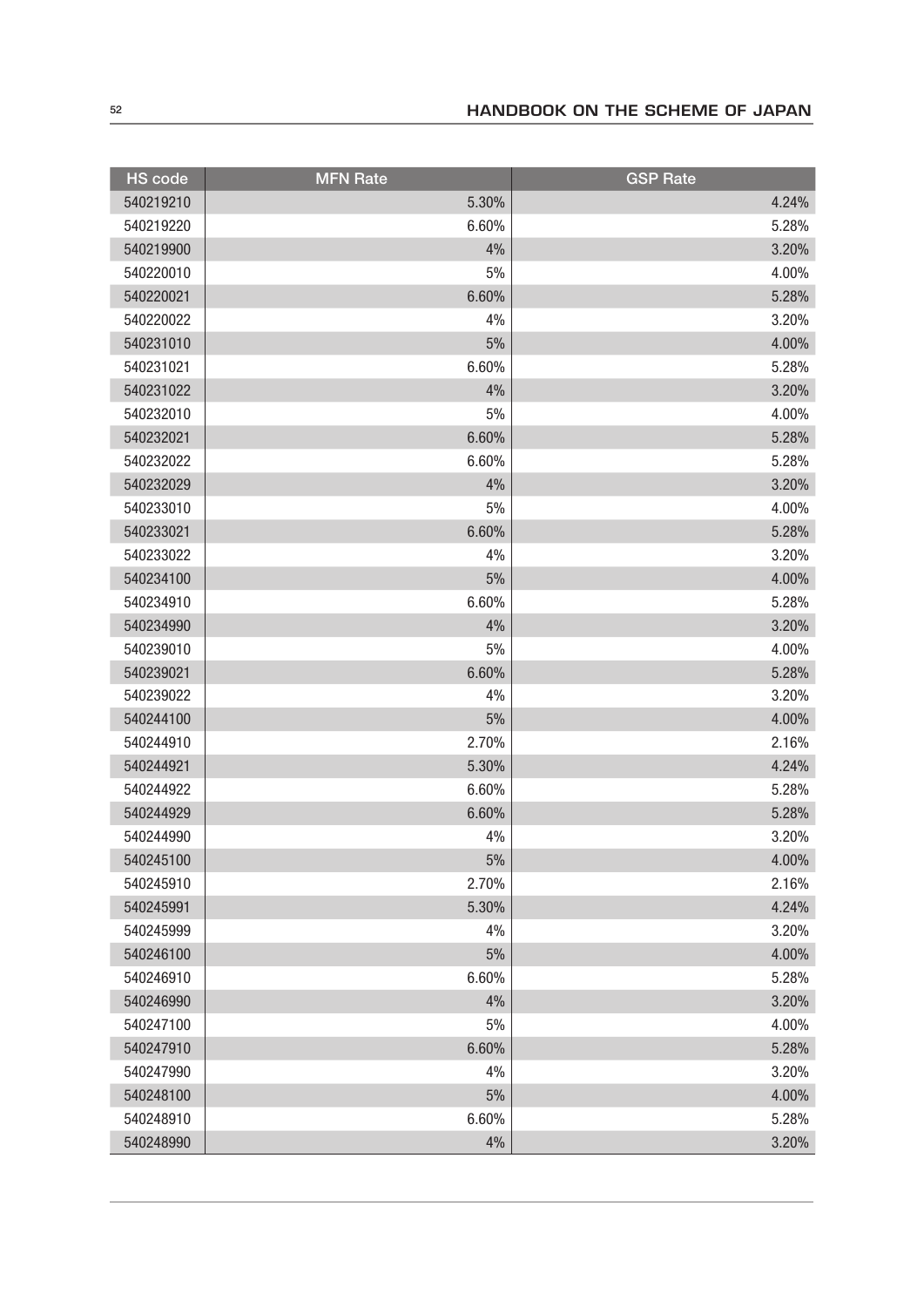| <b>HS</b> code | <b>MFN Rate</b> | <b>GSP Rate</b> |
|----------------|-----------------|-----------------|
| 540249010      | 5%              | 4.00%           |
| 540249021      | 6.60%           | 5.28%           |
| 540249022      | 4%              | 3.20%           |
| 540251010      | $5%$            | 4.00%           |
| 540251021      | 6.60%           | 5.28%           |
| 540251022      | 4%              | 3.20%           |
| 540252010      | $5\%$           | 4.00%           |
| 540252021      | 6.60%           | 5.28%           |
| 540252022      | 4%              | 3.20%           |
| 540259010      | 5%              | 4.00%           |
| 540259021      | 6.60%           | 5.28%           |
| 540259022      | 4%              | 3.20%           |
| 540261010      | 5%              | 4.00%           |
| 540261021      | 6.60%           | 5.28%           |
| 540261022      | 4%              | 3.20%           |
| 540262010      | 5%              | 4.00%           |
| 540262021      | 6.60%           | 5.28%           |
| 540262022      | 4%              | 3.20%           |
| 540269010      | 5%              | 4.00%           |
| 540269021      | 6.60%           | 5.28%           |
| 540269022      | 4%              | 3.20%           |
| 540310010      | 5%              | 4.00%           |
| 540310020      | 4%              | 3.20%           |
| 540331100      | $5%$            | 4.00%           |
| 540331910      | 6.60%           | 5.28%           |
| 540331990      | 4%              | 3.20%           |
| 540332100      | $5\%$           | 4.00%           |
| 540332910      | 6.60%           | 5.28%           |
| 540332990      | $4\%$           | 3.20%           |
| 540333010      | 5%              | 4.00%           |
| 540333021      | 6.60%           | 5.28%           |
| 540333022      | 4%              | 3.20%           |
| 540339010      | 5%              | 4.00%           |
| 540339021      | 6.60%           | 5.28%           |
| 540339022      | 4%              | 3.20%           |
| 540341100      | 5%              | 4.00%           |
| 540341910      | 6.60%           | 5.28%           |
| 540341990      | 4%              | 3.20%           |
| 540342010      | 5%              | 4.00%           |
| 540342021      | 6.60%           | 5.28%           |
| 540342022      | 4%              | 3.20%           |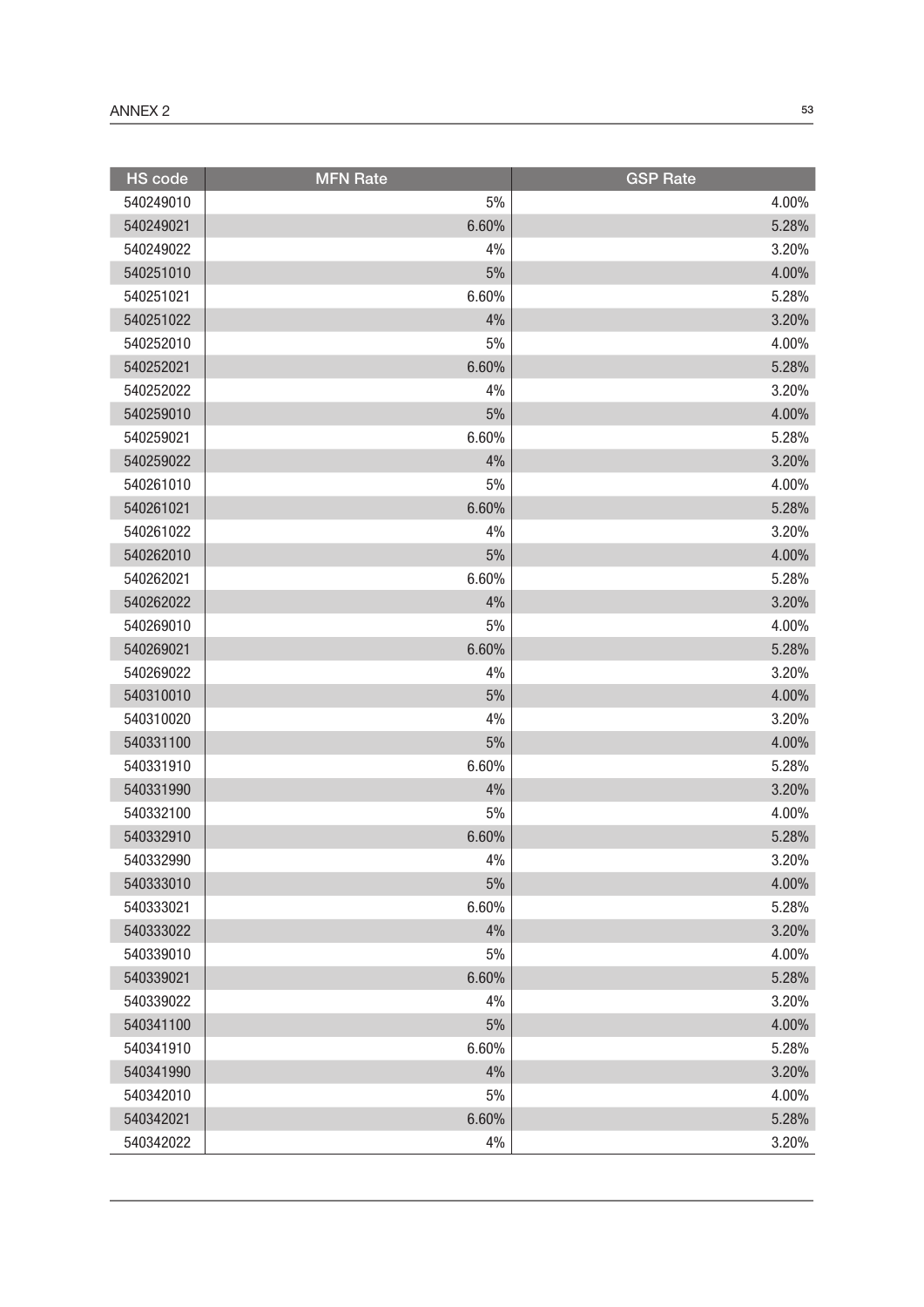| <b>HS</b> code | <b>MFN Rate</b> | <b>GSP</b> Rate |
|----------------|-----------------|-----------------|
| 540349010      | 5%              | 4.00%           |
| 540349021      | 6.60%           | 5.28%           |
| 540349022      | 4%              | 3.20%           |
| 540411000      | 6.60%           | 5.28%           |
| 540412000      | 6.60%           | 5.28%           |
| 540419010      | 6.60%           | 5.28%           |
| 540419090      | 6.60%           | 5.28%           |
| 540490000      | 6.60%           | 5.28%           |
| 540500000      | 3.50%           | 2.80%           |
| 540600100      | 5%              | 4.00%           |
| 540600910      | 5.80%           | 4.64%           |
| 540600990      | 3.50%           | 2.80%           |
| 540710011      | 8.20%           | 6.56%           |
| 540710019      | 6.60%           | 5.28%           |
| 540710081      | 5.30%           | 4.24%           |
| 540710089      | 5.30%           | 4.24%           |
| 540710090      | 6.60%           | 5.28%           |
| 540720011      | 8.20%           | 6.56%           |
| 540720019      | 6.60%           | 5.28%           |
| 540720091      | 5.30%           | 4.24%           |
| 540720092      | 6.60%           | 5.28%           |
| 540720099      | 8%              | 6.40%           |
| 540730011      | 8.20%           | 6.56%           |
| 540730019      | 6.60%           | 5.28%           |
| 540730091      | 5.30%           | 4.24%           |
| 540730092      | 6.60%           | 5.28%           |
| 540730099      | 8%              | 6.40%           |
| 540741010      | 8.80%           | 7.04%           |
| 540741023      | 5.70%           | 4.56%           |
| 540741029      | 7.10%           | 5.68%           |
| 540742010      | 8.20%           | 6.56%           |
| 540742021      | 5.30%           | 4.24%           |
| 540742022      | 6.60%           | 5.28%           |
| 540743010      | 8.20%           | 6.56%           |
| 540743021      | 5.30%           | 4.24%           |
| 540743022      | 6.60%           | 5.28%           |
| 540744010      | 8.20%           | 6.56%           |
| 540744021      | 5.30%           | 4.24%           |
| 540744022      | 6.60%           | 5.28%           |
| 540751010      | 8.80%           | 7.04%           |
| 540751023      | 5.70%           | 4.56%           |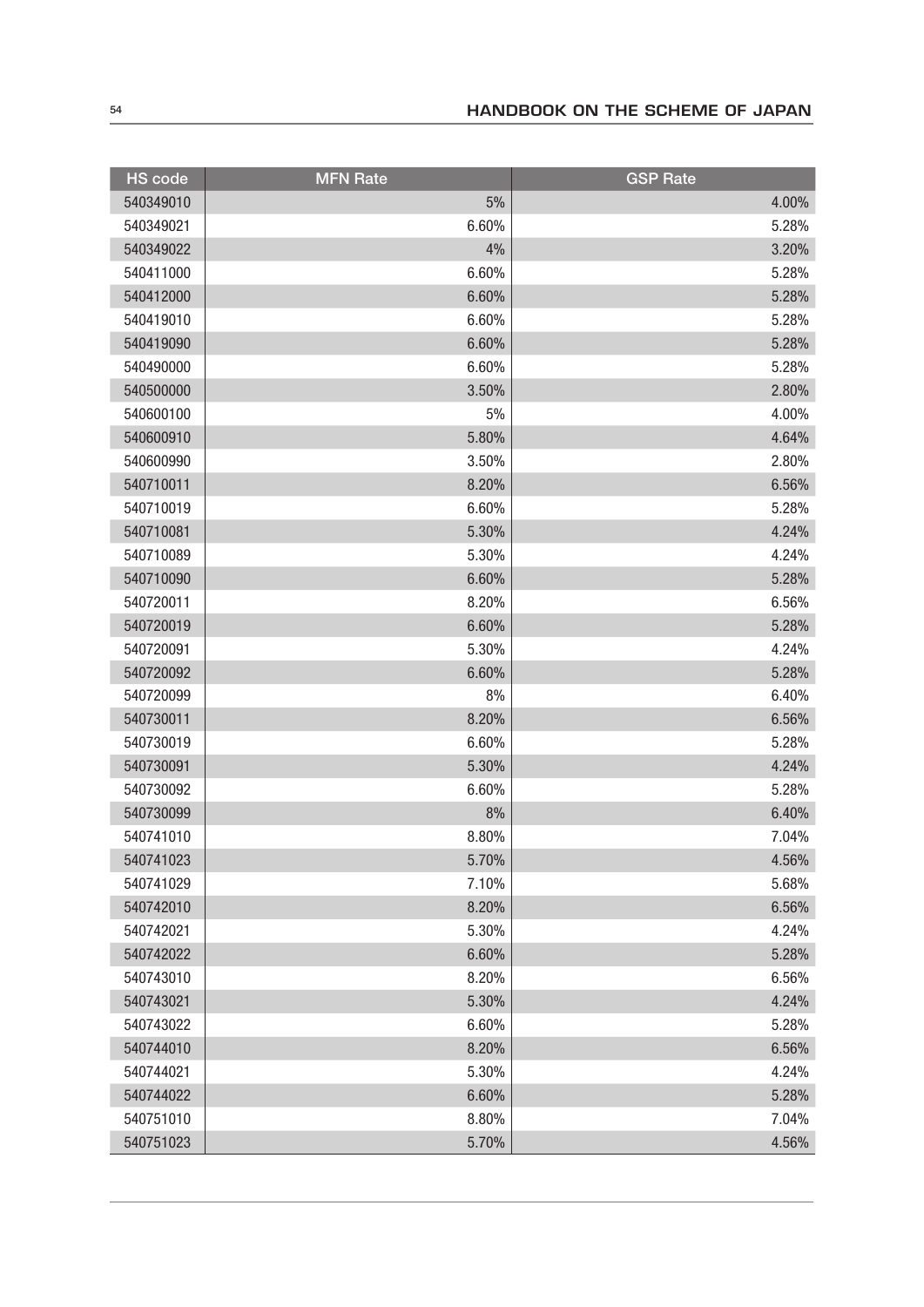| <b>HS</b> code | <b>MFN Rate</b> | <b>GSP Rate</b> |
|----------------|-----------------|-----------------|
| 540751029      | 7.10%           | 5.68%           |
| 540752010      | 8.20%           | 6.56%           |
| 540752021      | 5.30%           | 4.24%           |
| 540752022      | 6.60%           | 5.28%           |
| 540753010      | 8.20%           | 6.56%           |
| 540753021      | 5.30%           | 4.24%           |
| 540753022      | 6.60%           | 5.28%           |
| 540754010      | 8.20%           | 6.56%           |
| 540754021      | 5.30%           | 4.24%           |
| 540754022      | 6.60%           | 5.28%           |
| 540761010      | 8.80%           | 7.04%           |
| 540761021      | 5.70%           | 4.56%           |
| 540761022      | 5.70%           | 4.56%           |
| 540761023      | 5.70%           | 4.56%           |
| 540761024      | 5.70%           | 4.56%           |
| 540761029      | 7.10%           | 5.68%           |
| 540769010      | 8.20%           | 6.56%           |
| 540769021      | 5.30%           | 4.24%           |
| 540769022      | 5.30%           | 4.24%           |
| 540769023      | 5.30%           | 4.24%           |
| 540769024      | 5.30%           | 4.24%           |
| 540771010      | 8.20%           | 6.56%           |
| 540771021      | 5.30%           | 4.24%           |
| 540771022      | 8%              | 6.40%           |
| 540772010      | 8.20%           | 6.56%           |
| 540772021      | 5.30%           | 4.24%           |
| 540772022      | 8%              | 6.40%           |
| 540773010      | 8.20%           | 6.56%           |
| 540773021      | 5.30%           | 4.24%           |
| 540773022      | 8%              | 6.40%           |
| 540774010      | 8.20%           | 6.56%           |
| 540774021      | 5.30%           | 4.24%           |
| 540774022      | 8%              | 6.40%           |
| 540781011      | 8.20%           | 6.56%           |
| 540781019      | 6.60%           | 5.28%           |
| 540781090      | 6.60%           | 5.28%           |
| 540782011      | 8.20%           | 6.56%           |
| 540782019      | 6.60%           | 5.28%           |
| 540782090      | 6.60%           | 5.28%           |
| 540783011      | 8.20%           | 6.56%           |
| 540783019      | 6.60%           | 5.28%           |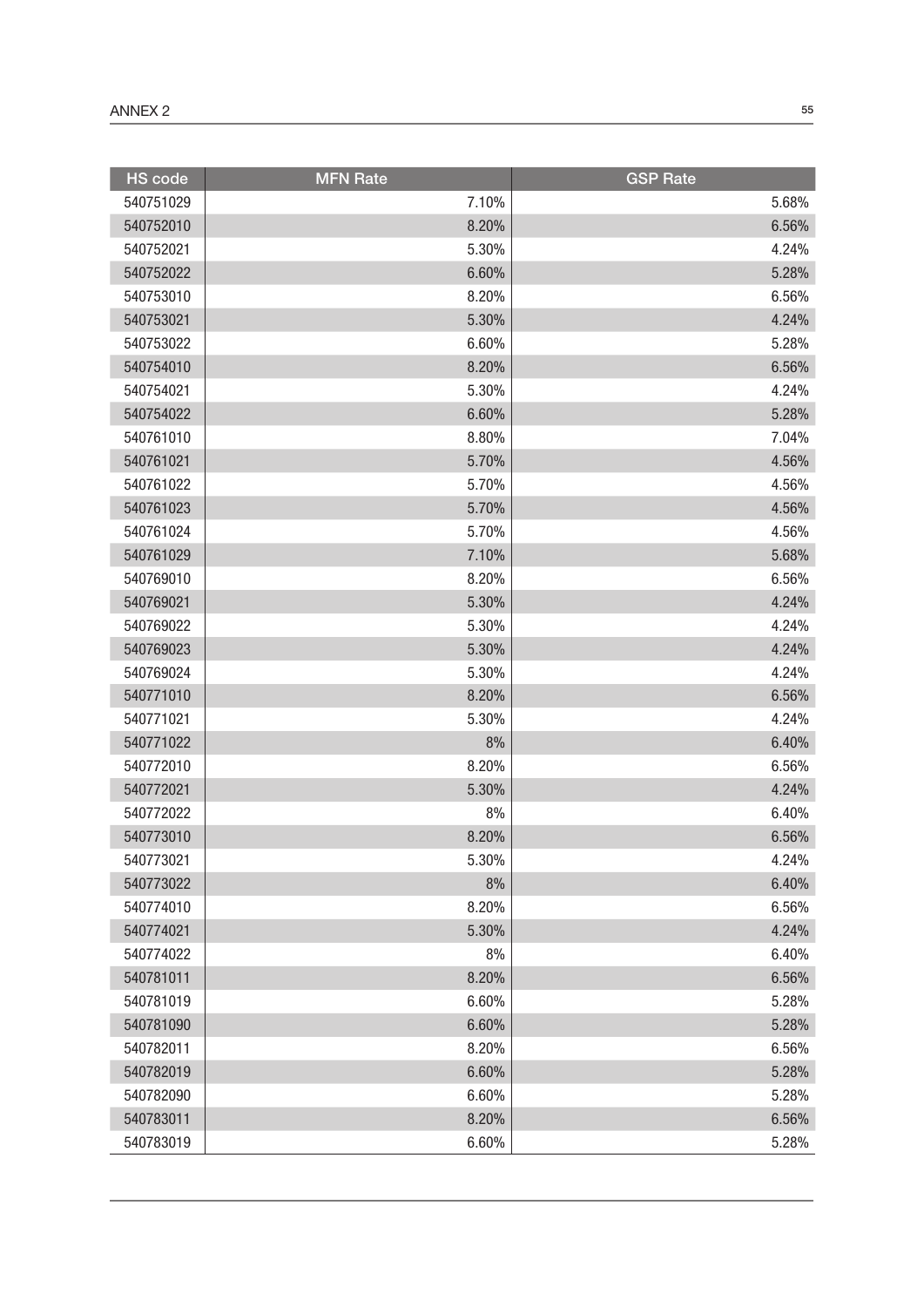| <b>HS</b> code | <b>MFN Rate</b> | <b>GSP Rate</b> |
|----------------|-----------------|-----------------|
| 540783090      | 6.60%           | 5.28%           |
| 540784011      | 8.20%           | 6.56%           |
| 540784019      | 6.60%           | 5.28%           |
| 540784090      | 6.60%           | 5.28%           |
| 540791011      | 8.20%           | 6.56%           |
| 540791019      | 6.60%           | 5.28%           |
| 540791091      | 10%             | 8%              |
| 540791099      | 6.60%           | 5.28%           |
| 540792011      | 8.20%           | 6.56%           |
| 540792019      | 6.60%           | 5.28%           |
| 540792091      | 10%             | 8%              |
| 540792099      | 6.60%           | 5.28%           |
| 540793011      | 8.20%           | 6.56%           |
| 540793019      | 6.60%           | 5.28%           |
| 540793091      | 10%             | 8%              |
| 540793099      | 6.60%           | 5.28%           |
| 540794011      | 8.20%           | 6.56%           |
| 540794019      | 6.60%           | 5.28%           |
| 540794091      | 10%             | 8%              |
| 540794099      | 6.60%           | 5.28%           |
| 540810010      | 6.60%           | 5.28%           |
| 540810020      | 4%              | 3.20%           |
| 540821011      | 8.80%           | 7.04%           |
| 540821019      | 7.10%           | 5.68%           |
| 540821091      | 7.10%           | 5.68%           |
| 540821099      | 4.30%           | 3.44%           |
| 540822011      | 8.20%           | 6.56%           |
| 540822019      | 6.60%           | 5.28%           |
| 540822091      | 6.60%           | 5.28%           |
| 540822099      | 4%              | 3.20%           |
| 540823011      | 8.20%           | 6.56%           |
| 540823019      | 6.60%           | 5.28%           |
| 540823091      | 6.60%           | 5.28%           |
| 540823099      | 4%              | 3.20%           |
| 540824011      | 8.20%           | 6.56%           |
| 540824019      | 6.60%           | 5.28%           |
| 540824091      | 6.60%           | 5.28%           |
| 540824099      | 4%              | 3.20%           |
| 540831011      | 8.80%           | 7.04%           |
| 540831019      | 7.10%           | 5.68%           |
| 540831091      | 7.10%           | 5.68%           |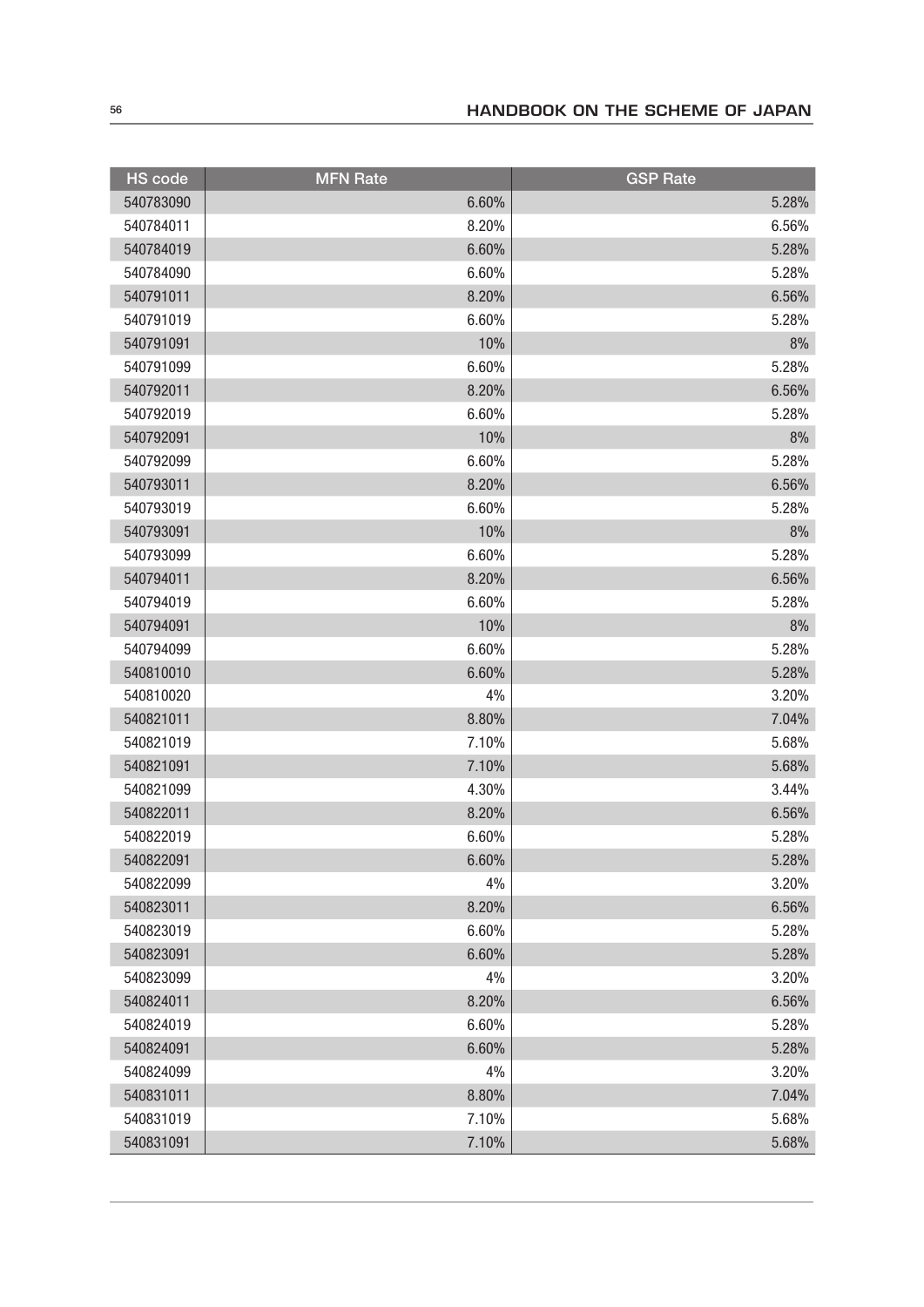| <b>HS</b> code | <b>MFN Rate</b> | <b>GSP Rate</b> |
|----------------|-----------------|-----------------|
| 540831099      | 4.30%           | 3.44%           |
| 540832011      | 8.20%           | 6.56%           |
| 540832019      | 6.60%           | 5.28%           |
| 540832091      | 6.60%           | 5.28%           |
| 540832099      | 4%              | 3.20%           |
| 540833011      | 8.20%           | 6.56%           |
| 540833019      | 6.60%           | 5.28%           |
| 540833091      | 6.60%           | 5.28%           |
| 540833099      | 4%              | 3.20%           |
| 540834011      | 8.20%           | 6.56%           |
| 540834019      | 6.60%           | 5.28%           |
| 540834091      | 6.60%           | 5.28%           |
| 540834099      | 4%              | 3.20%           |
| 550110000      | 6.60%           | 5.28%           |
| 550120000      | 6.60%           | 5.28%           |
| 550130000      | 6.60%           | 5.28%           |
| 550140000      | 6.60%           | 5.28%           |
| 550190000      | 6.60%           | 5.28%           |
| 550200010      | 5.80%           | 4.64%           |
| 550200020      | 3.50%           | 2.80%           |
| 550311000      | 5.30%           | 4.24%           |
| 550319000      | 5.30%           | 4.24%           |
| 550320010      | 6.60%           | 5.28%           |
| 550320090      | 6.60%           | 5.28%           |
| 550330000      | 6.60%           | 5.28%           |
| 550340000      | 6.60%           | 5.28%           |
| 550390010      | 6.60%           | 5.28%           |
| 550390020      | 4%              | 3.20%           |
| 550410000      | 4%              | 3.20%           |
| 550490010      | 6.60%           | 5.28%           |
| 550490020      | 4%              | 3.20%           |
| 550610000      | 6.60%           | 5.28%           |
| 550620000      | 6.60%           | 5.28%           |
| 550630000      | 6.60%           | 5.28%           |
| 550690010      | 6.60%           | 5.28%           |
| 550690020      | 3.50%           | 2.80%           |
| 550700010      | 6.60%           | 5.28%           |
| 550700020      | 3.50%           | 2.80%           |
| 550810000      | 6.60%           | 5.28%           |
| 550820010      | 6.60%           | 5.28%           |
| 550820020      | 4%              | 3.20%           |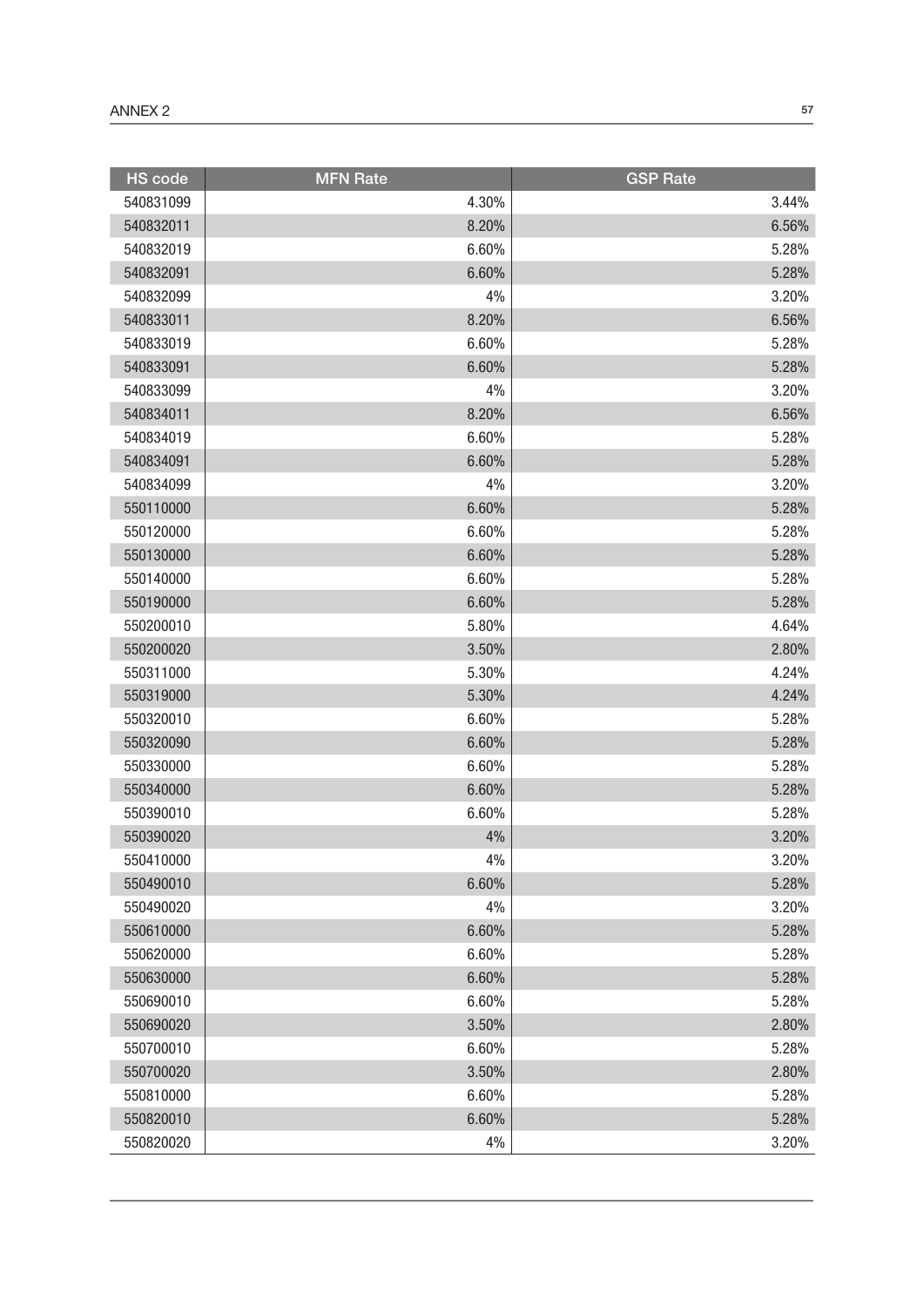| <b>HS</b> code | <b>MFN Rate</b> | <b>GSP Rate</b> |
|----------------|-----------------|-----------------|
| 550911000      | 6.60%           | 5.28%           |
| 550912000      | 6.60%           | 5.28%           |
| 550921000      | 6.60%           | 5.28%           |
| 550922000      | 6.60%           | 5.28%           |
| 550931000      | 6.60%           | 5.28%           |
| 550932000      | 6.60%           | 5.28%           |
| 550941000      | 6.60%           | 5.28%           |
| 550942000      | 6.60%           | 5.28%           |
| 550951010      | 6.60%           | 5.28%           |
| 550951020      | 4%              | 3.20%           |
| 550952010      | 6.60%           | 5.28%           |
| 550952020      | 4%              | 3.20%           |
| 550953010      | 6.60%           | 5.28%           |
| 550953020      | 4%              | 3.20%           |
| 550959010      | 6.60%           | 5.28%           |
| 550959020      | 4%              | 3.20%           |
| 550961010      | 6.60%           | 5.28%           |
| 550961020      | 4%              | 3.20%           |
| 550962010      | 6.60%           | 5.28%           |
| 550962020      | 4%              | 3.20%           |
| 550969010      | 6.60%           | 5.28%           |
| 550969020      | 4%              | 3.20%           |
| 550991010      | 6.60%           | 5.28%           |
| 550991020      | 4%              | 3.20%           |
| 550992010      | 6.60%           | 5.28%           |
| 550992020      | 4%              | 3.20%           |
| 550999010      | 6.60%           | 5.28%           |
| 550999020      | 4%              | 3.20%           |
| 551011010      | 4%              | 3.20%           |
| 551011020      | 4%              | 3.20%           |
| 551011090      | 4%              | 3.20%           |
| 551012000      | 4%              | 3.20%           |
| 551020000      | 4%              | 3.20%           |
| 551030000      | 4%              | 3.20%           |
| 551090000      | 4%              | 3.20%           |
| 551110000      | 6.60%           | 5.28%           |
| 551120000      | 6.60%           | 5.28%           |
| 551130000      | 3.30%           | 2.64%           |
| 551211010      | 8.80%           | 7.04%           |
| 551211020      | 5.70%           | 4.56%           |
| 551219010      | 8.20%           | 6.56%           |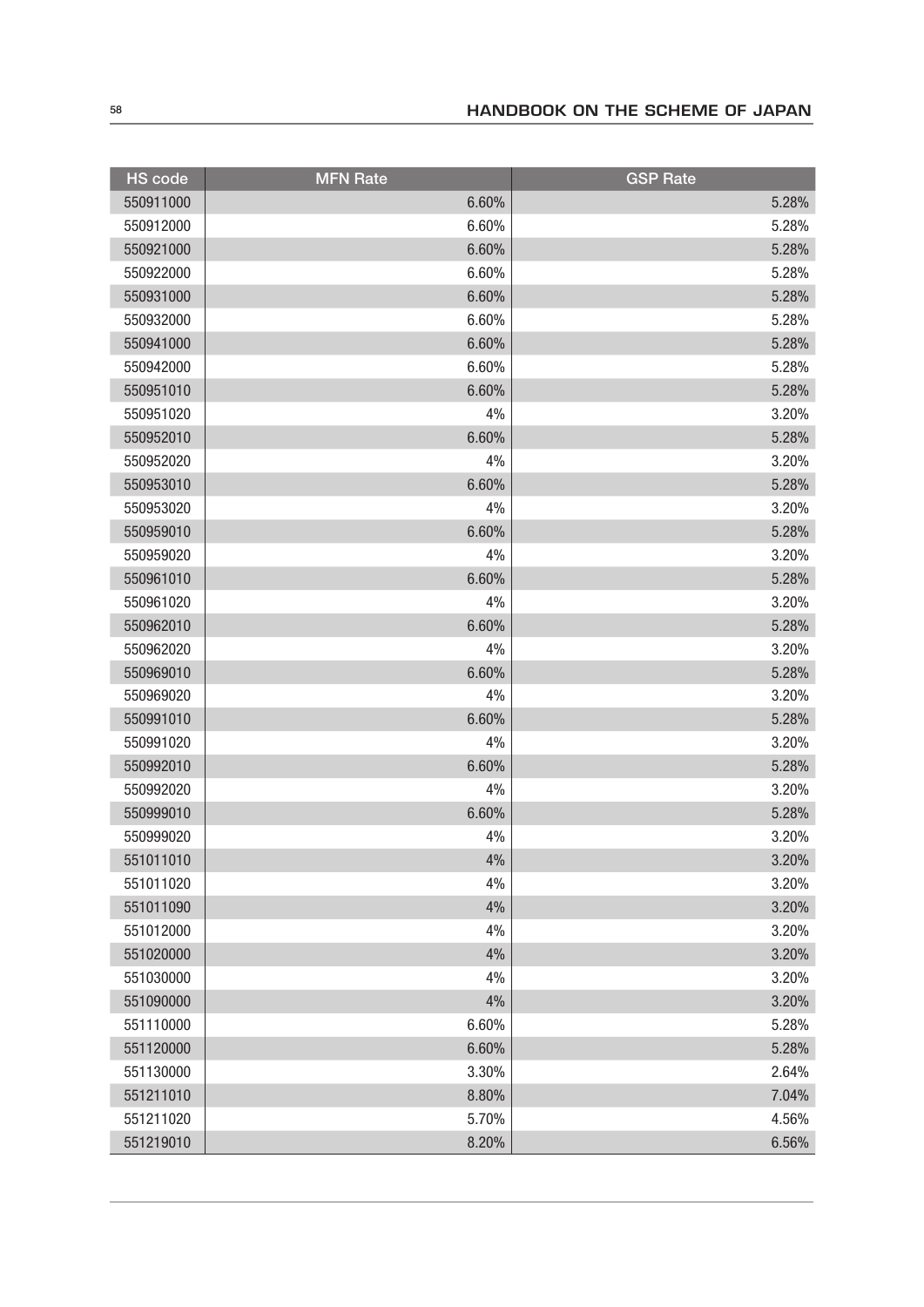| <b>HS</b> code | <b>MFN Rate</b> | <b>GSP Rate</b> |
|----------------|-----------------|-----------------|
| 551219020      | 5.30%           | 4.24%           |
| 551221010      | 8.20%           | 6.56%           |
| 551221020      | 5.30%           | 4.24%           |
| 551229010      | 8.20%           | 6.56%           |
| 551229020      | 5.30%           | 4.24%           |
| 551291010      | 8.20%           | 6.56%           |
| 551291021      | 5.30%           | 4.24%           |
| 551291022      | 6.60%           | 5.28%           |
| 551291029      | 8%              | 6.40%           |
| 551299010      | 8.20%           | 6.56%           |
| 551299021      | 5.30%           | 4.24%           |
| 551299022      | 6.60%           | 5.28%           |
| 551299029      | 8%              | 6.40%           |
| 551311011      | 8.80%           | 7.04%           |
| 551311019      | 7.10%           | 5.68%           |
| 551311090      | 7.10%           | 5.68%           |
| 551312011      | 8.80%           | 7.04%           |
| 551312019      | 7.10%           | 5.68%           |
| 551312090      | 7.10%           | 5.68%           |
| 551313011      | 8.80%           | 7.04%           |
| 551313019      | 7.10%           | 5.68%           |
| 551313090      | 7.10%           | 5.68%           |
| 551319011      | 8.20%           | 6.56%           |
| 551319019      | 6.60%           | 5.28%           |
| 551319091      | 10%             | 8%              |
| 551319099      | 6.60%           | 5.28%           |
| 551321011      | 8.20%           | 6.56%           |
| 551321019      | 6.60%           | 5.28%           |
| 551321090      | 6.60%           | 5.28%           |
| 551323011      | 8.20%           | 6.56%           |
| 551323019      | 6.60%           | 5.28%           |
| 551323090      | 6.60%           | 5.28%           |
| 551329011      | 8.20%           | 6.56%           |
| 551329019      | 6.60%           | 5.28%           |
| 551329091      | 10%             | 8%              |
| 551329099      | 6.60%           | 5.28%           |
| 551331011      | 8.20%           | 6.56%           |
| 551331019      | 6.60%           | 5.28%           |
| 551331090      | 6.60%           | 5.28%           |
| 551339011      | 8.20%           | 6.56%           |
| 551339019      | 6.60%           | 5.28%           |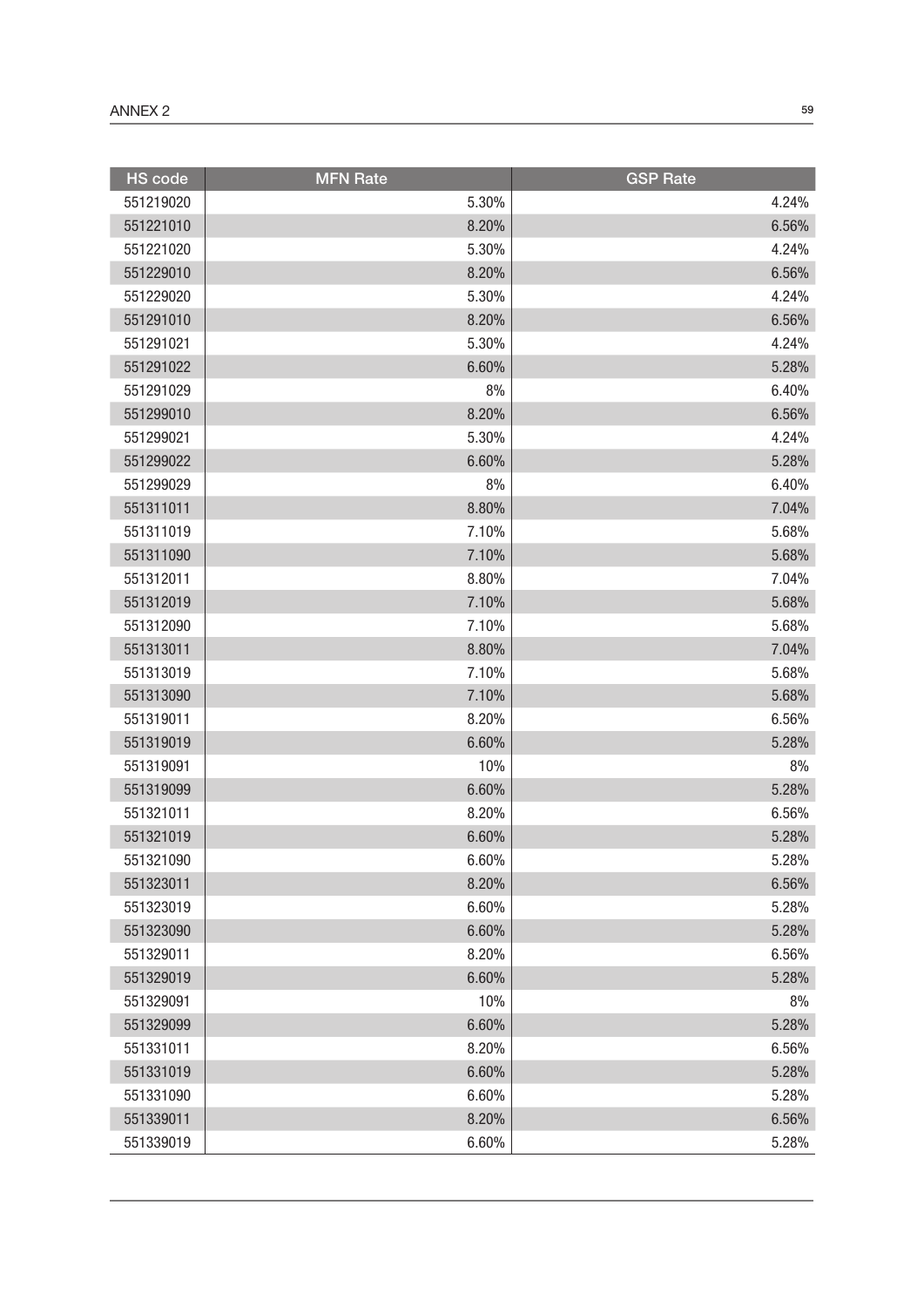| <b>HS</b> code | <b>MFN Rate</b> | <b>GSP Rate</b> |
|----------------|-----------------|-----------------|
| 551339021      | 6.60%           | 5.28%           |
| 551339029      | 10%             | 8%              |
| 551339099      | 6.60%           | 5.28%           |
| 551341011      | 8.20%           | 6.56%           |
| 551341019      | 6.60%           | 5.28%           |
| 551341090      | 6.60%           | 5.28%           |
| 551349011      | 8.20%           | 6.56%           |
| 551349019      | 6.60%           | 5.28%           |
| 551349021      | 6.60%           | 5.28%           |
| 551349029      | 10%             | 8%              |
| 551349099      | 6.60%           | 5.28%           |
| 551411011      | 8.80%           | 7.04%           |
| 551411019      | 7.10%           | 5.68%           |
| 551411090      | 7.10%           | 5.68%           |
| 551412011      | 8.80%           | 7.04%           |
| 551412019      | 7.10%           | 5.68%           |
| 551412090      | 7.10%           | 5.68%           |
| 551419111      | 8.80%           | 7.04%           |
| 551419119      | 8.20%           | 6.56%           |
| 551419191      | 7.10%           | 5.68%           |
| 551419199      | 6.60%           | 5.28%           |
| 551419911      | 7.10%           | 5.68%           |
| 551419919      | 10%             | 8%              |
| 551419991      | 7.10%           | 5.68%           |
| 551419999      | 6.60%           | 5.28%           |
| 551421011      | 8.20%           | 6.56%           |
| 551421019      | 6.60%           | 5.28%           |
| 551421090      | 6.60%           | 5.28%           |
| 551422011      | 8.20%           | 6.56%           |
| 551422019      | 6.60%           | 5.28%           |
| 551422090      | 6.60%           | 5.28%           |
| 551423011      | 8.20%           | 6.56%           |
| 551423019      | 6.60%           | 5.28%           |
| 551423090      | 6.60%           | 5.28%           |
| 551429011      | 8.20%           | 6.56%           |
| 551429019      | 6.60%           | 5.28%           |
| 551429091      | 10%             | 8%              |
| 551429099      | 6.60%           | 5.28%           |
| 551430110      | 8.20%           | 6.56%           |
| 551430190      | 6.60%           | 5.28%           |
| 551430910      | 6.60%           | 5.28%           |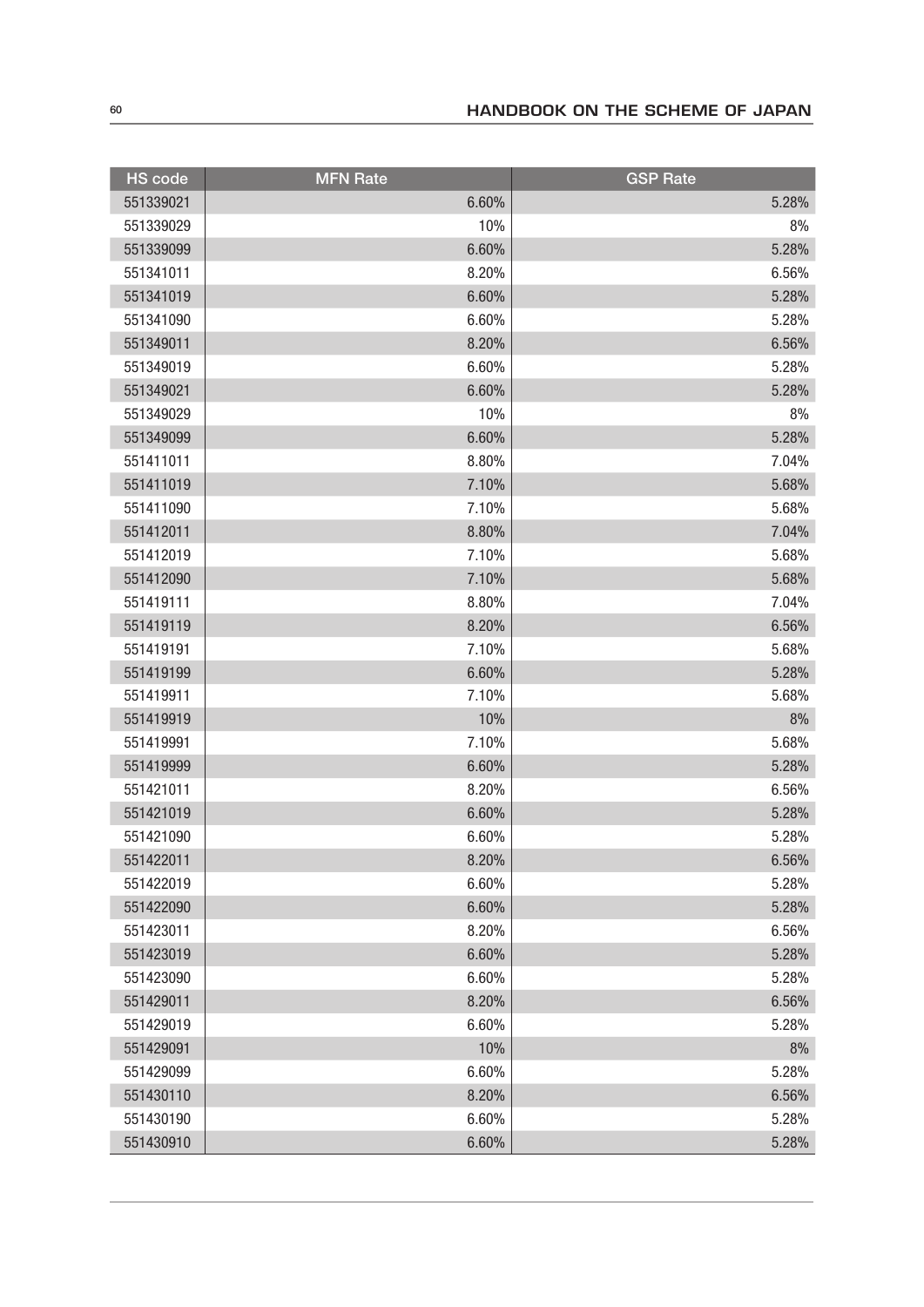| <b>HS</b> code | <b>MFN Rate</b> | <b>GSP Rate</b> |
|----------------|-----------------|-----------------|
| 551430991      | 10%             | 8%              |
| 551430999      | 6.60%           | 5.28%           |
| 551441011      | 8.20%           | 6.56%           |
| 551441019      | 6.60%           | 5.28%           |
| 551441090      | 6.60%           | 5.28%           |
| 551442011      | 8.20%           | 6.56%           |
| 551442019      | 6.60%           | 5.28%           |
| 551442090      | 6.60%           | 5.28%           |
| 551443011      | 8.20%           | 6.56%           |
| 551443019      | 6.60%           | 5.28%           |
| 551443090      | 6.60%           | 5.28%           |
| 551449011      | 8.20%           | 6.56%           |
| 551449019      | 6.60%           | 5.28%           |
| 551449091      | 10%             | 8%              |
| 551449099      | 6.60%           | 5.28%           |
| 551511011      | 8.80%           | 7.04%           |
| 551511019      | 7.10%           | 5.68%           |
| 551511090      | 7.10%           | 5.68%           |
| 551512011      | 8.80%           | 7.04%           |
| 551512019      | 7.10%           | 5.68%           |
| 551512090      | 7.10%           | 5.68%           |
| 551513011      | 8.80%           | 7.04%           |
| 551513019      | 7.10%           | 5.68%           |
| 551513090      | 7.10%           | 5.68%           |
| 551519011      | 8.80%           | 7.04%           |
| 551519019      | 7.10%           | 5.68%           |
| 551519090      | 7.10%           | 5.68%           |
| 551521011      | 8.20%           | 6.56%           |
| 551521019      | 6.60%           | 5.28%           |
| 551521090      | 6.60%           | 5.28%           |
| 551522011      | 8.20%           | 6.56%           |
| 551522019      | 6.60%           | 5.28%           |
| 551522090      | 6.60%           | 5.28%           |
| 551529011      | 8.20%           | 6.56%           |
| 551529019      | 6.60%           | 5.28%           |
| 551529090      | 6.60%           | 5.28%           |
| 551591011      | 8.20%           | 6.56%           |
| 551591019      | 6.60%           | 5.28%           |
| 551591091      | 10%             | 8%              |
| 551591099      | 6.60%           | 5.28%           |
| 551599011      | 8.20%           | 6.56%           |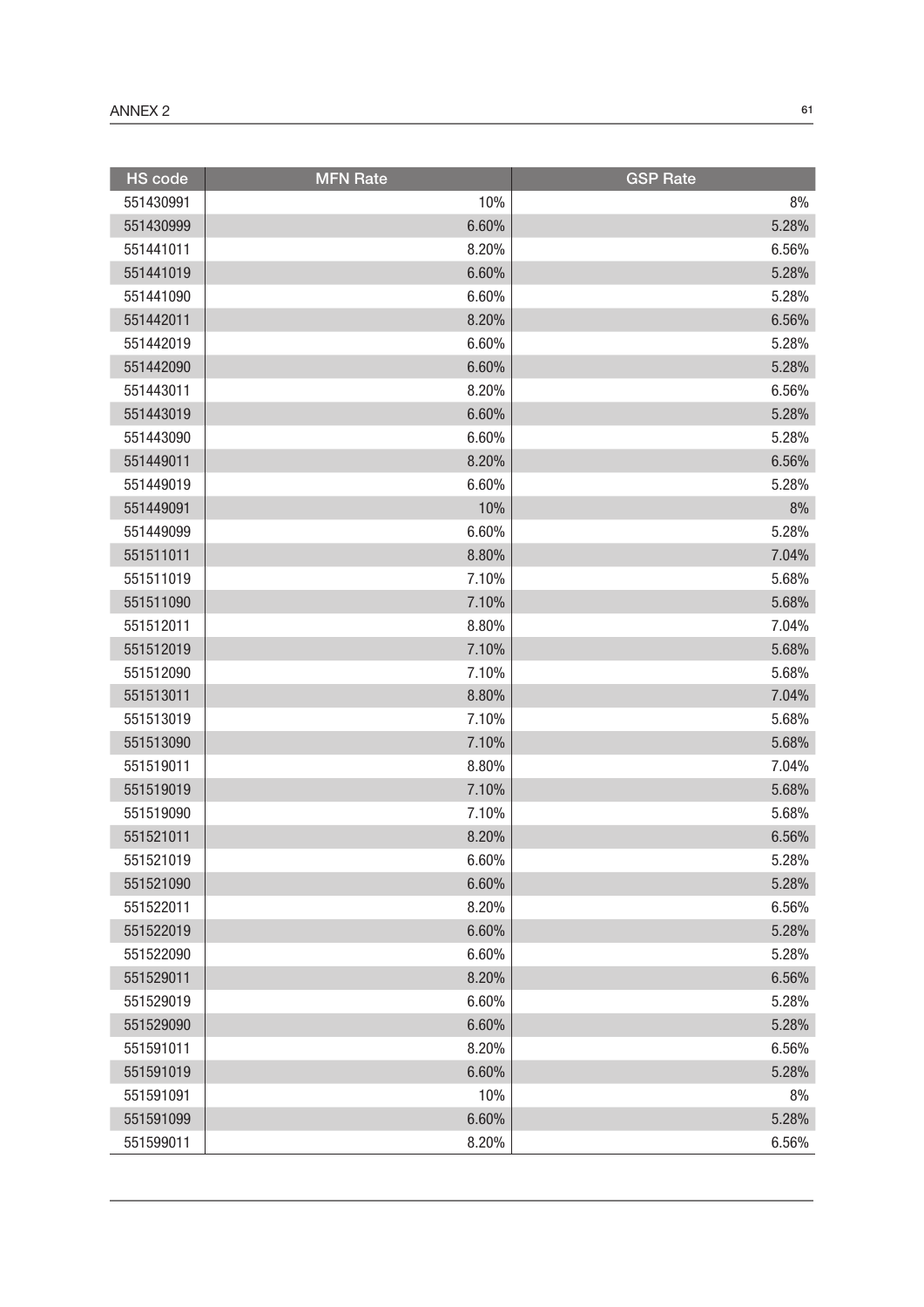| <b>HS</b> code | <b>MFN Rate</b> | <b>GSP</b> Rate |
|----------------|-----------------|-----------------|
| 551599019      | 6.60%           | 5.28%           |
| 551599091      | 10%             | 8%              |
| 551599099      | 6.60%           | 5.28%           |
| 551611011      | 8.80%           | 7.04%           |
| 551611019      | 7.10%           | 5.68%           |
| 551611091      | 7.10%           | 5.68%           |
| 551611099      | 4.30%           | 3.44%           |
| 551612011      | 8.20%           | 6.56%           |
| 551612019      | 6.60%           | 5.28%           |
| 551612091      | 6.60%           | 5.28%           |
| 551612099      | 4%              | 3.20%           |
| 551613011      | 8.20%           | 6.56%           |
| 551613019      | 6.60%           | 5.28%           |
| 551613091      | 6.60%           | 5.28%           |
| 551613099      | 4%              | 3.20%           |
| 551614011      | 8.20%           | 6.56%           |
| 551614019      | 6.60%           | 5.28%           |
| 551614091      | 6.60%           | 5.28%           |
| 551614099      | 4%              | 3.20%           |
| 551621011      | 8.80%           | 7.04%           |
| 551621019      | 7.10%           | 5.68%           |
| 551621091      | 7.10%           | 5.68%           |
| 551621099      | 4.30%           | 3.44%           |
| 551622011      | 8.20%           | 6.56%           |
| 551622019      | 6.60%           | 5.28%           |
| 551622091      | 6.60%           | 5.28%           |
| 551622099      | 4%              | 3.20%           |
| 551623011      | 8.20%           | 6.56%           |
| 551623019      | 6.60%           | 5.28%           |
| 551623091      | 6.60%           | 5.28%           |
| 551623099      | 4%              | 3.20%           |
| 551624011      | 8.20%           | 6.56%           |
| 551624019      | 6.60%           | 5.28%           |
| 551624091      | 6.60%           | 5.28%           |
| 551624099      | 4%              | 3.20%           |
| 551631011      | 8.80%           | 7.04%           |
| 551631019      | 7.10%           | 5.68%           |
| 551631091      | 7.10%           | 5.68%           |
| 551631099      | 4.30%           | 3.44%           |
| 551632011      | 8.20%           | 6.56%           |
| 551632019      | 6.60%           | 5.28%           |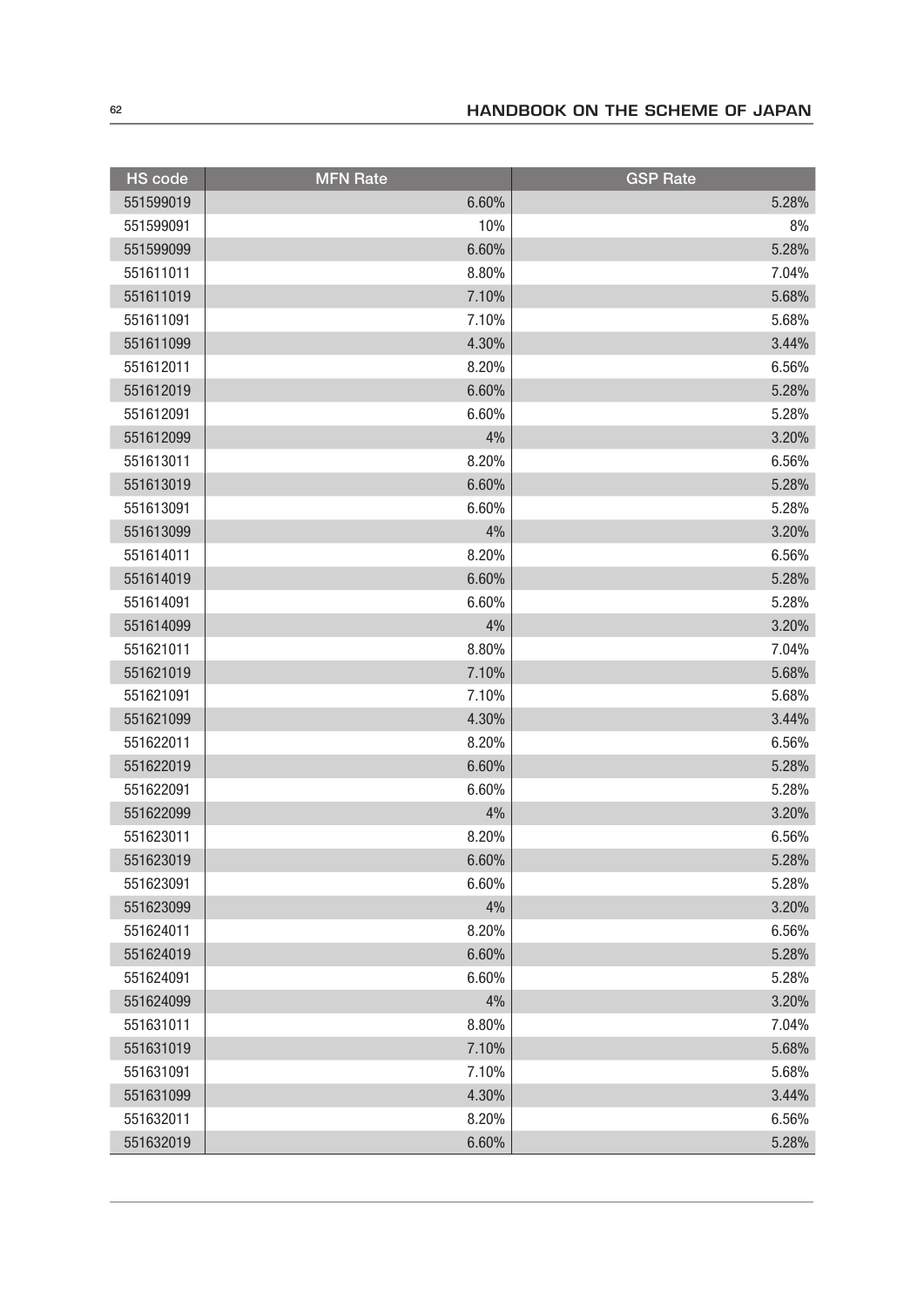| <b>HS</b> code | <b>MFN Rate</b> | <b>GSP Rate</b> |
|----------------|-----------------|-----------------|
| 551632091      | 6.60%           | 5.28%           |
| 551632099      | 4%              | 3.20%           |
| 551633011      | 8.20%           | 6.56%           |
| 551633019      | 6.60%           | 5.28%           |
| 551633091      | 6.60%           | 5.28%           |
| 551633099      | 4%              | 3.20%           |
| 551634011      | 8.20%           | 6.56%           |
| 551634019      | 6.60%           | 5.28%           |
| 551634091      | 6.60%           | 5.28%           |
| 551634099      | 4%              | 3.20%           |
| 551641011      | 8.80%           | 7.04%           |
| 551641019      | 7.10%           | 5.68%           |
| 551641091      | 7.10%           | 5.68%           |
| 551641099      | 4.30%           | 3.44%           |
| 551642011      | 8.20%           | 6.56%           |
| 551642019      | 6.60%           | 5.28%           |
| 551642091      | 6.60%           | 5.28%           |
| 551642099      | 4%              | 3.20%           |
| 551643011      | 8.20%           | 6.56%           |
| 551643019      | 6.60%           | 5.28%           |
| 551643091      | 6.60%           | 5.28%           |
| 551643099      | 4%              | 3.20%           |
| 551644011      | 8.20%           | 6.56%           |
| 551644019      | 6.60%           | 5.28%           |
| 551644091      | 6.60%           | 5.28%           |
| 551644099      | 4%              | 3.20%           |
| 551691011      | 8.80%           | 7.04%           |
| 551691019      | 7.10%           | 5.68%           |
| 551691091      | 7.10%           | 5.68%           |
| 551691099      | 4.30%           | 3.44%           |
| 551692011      | 8.20%           | 6.56%           |
| 551692019      | 6.60%           | 5.28%           |
| 551692091      | 6.60%           | 5.28%           |
| 551692099      | 4%              | 3.20%           |
| 551693011      | 8.20%           | 6.56%           |
| 551693019      | 6.60%           | 5.28%           |
| 551693091      | 6.60%           | 5.28%           |
| 551693099      | 4%              | 3.20%           |
| 551694011      | 8.20%           | 6.56%           |
| 551694019      | 6.60%           | 5.28%           |
| 551694091      | 6.60%           | 5.28%           |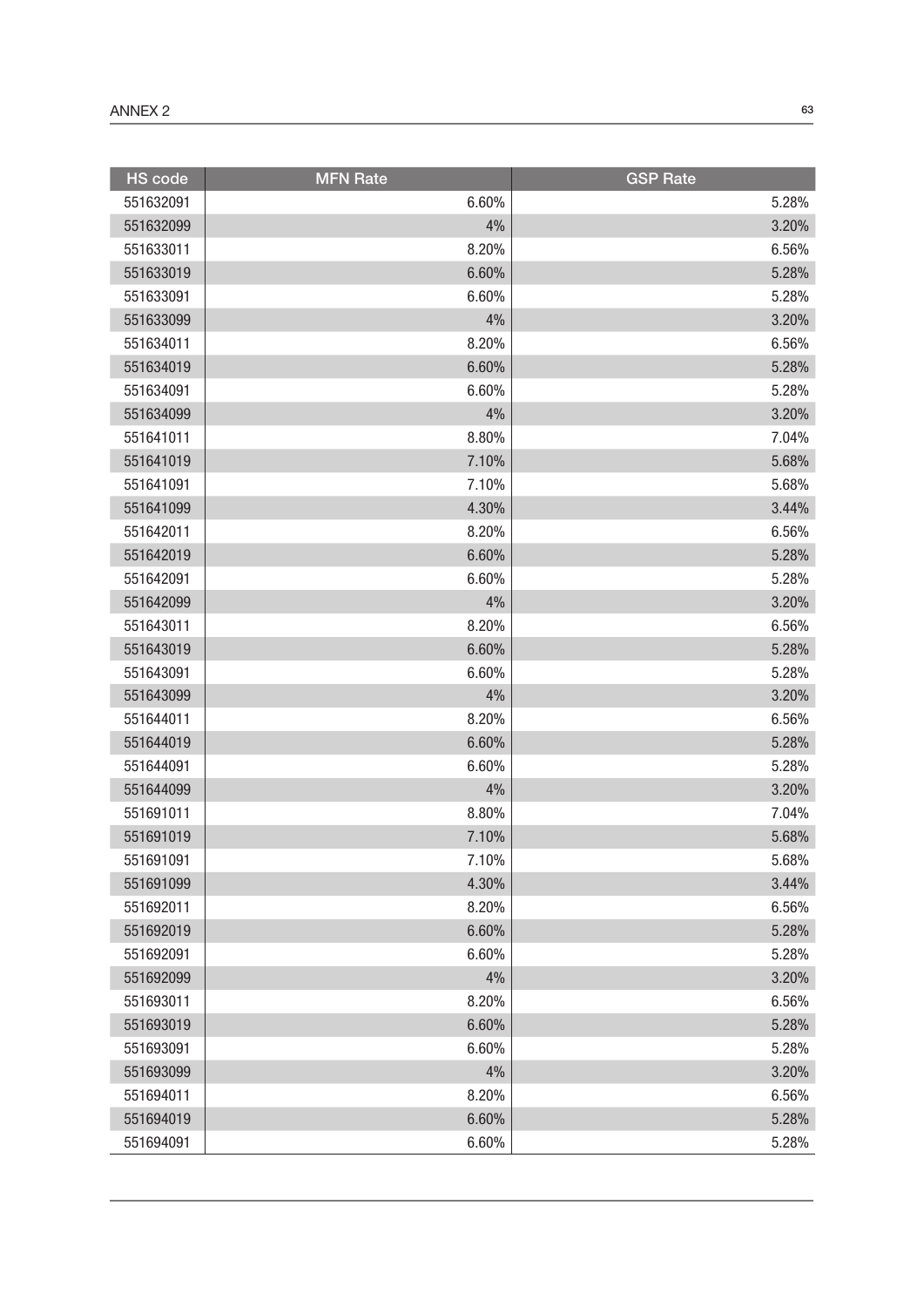| <b>HS</b> code | <b>MFN Rate</b> | <b>GSP Rate</b> |
|----------------|-----------------|-----------------|
| 551694099      | 4%              | 3.20%           |
| 560110000      | free            | free            |
| 560121000      | free            | free            |
| 560122000      | free            | free            |
| 560129000      | free            | free            |
| 560210000      | 5.60%           | free            |
| 560221000      | 5.60%           | free            |
| 560229000      | 5.60%           | free            |
| 560290000      | 5.60%           | free            |
| 560311210      | 4.30%           | free            |
| 560311220      | 4.30%           | free            |
| 560311230      | 4.30%           | free            |
| 560311240      | 4.30%           | free            |
| 560311290      | 4.30%           | free            |
| 560312210      | 4.30%           | free            |
| 560312220      | 4.30%           | free            |
| 560312230      | 4.30%           | free            |
| 560312240      | 4.30%           | free            |
| 560312290      | 4.30%           | free            |
| 560313210      | 4.30%           | free            |
| 560313220      | 4.30%           | free            |
| 560313230      | 4.30%           | free            |
| 560313240      | 4.30%           | free            |
| 560313290      | 4.30%           | free            |
| 560314210      | 4.30%           | free            |
| 560314220      | 4.30%           | free            |
| 560314230      | 4.30%           | free            |
| 560314240      | 4.30%           | free            |
| 560314290      | 4.30%           | free            |
| 560391210      | 4.30%           | free            |
| 560391220      | 4.30%           | free            |
| 560391230      | 4.30%           | free            |
| 560391240      | 4.30%           | free            |
| 560391290      | 4.30%           | free            |
| 560392210      | 4.30%           | free            |
| 560392220      | 4.30%           | free            |
| 560392230      | 4.30%           | free            |
| 560392240      | 4.30%           | free            |
| 560392290      | 4.30%           | free            |
| 560393210      | 4.30%           | free            |
| 560393220      | 4.30%           | free            |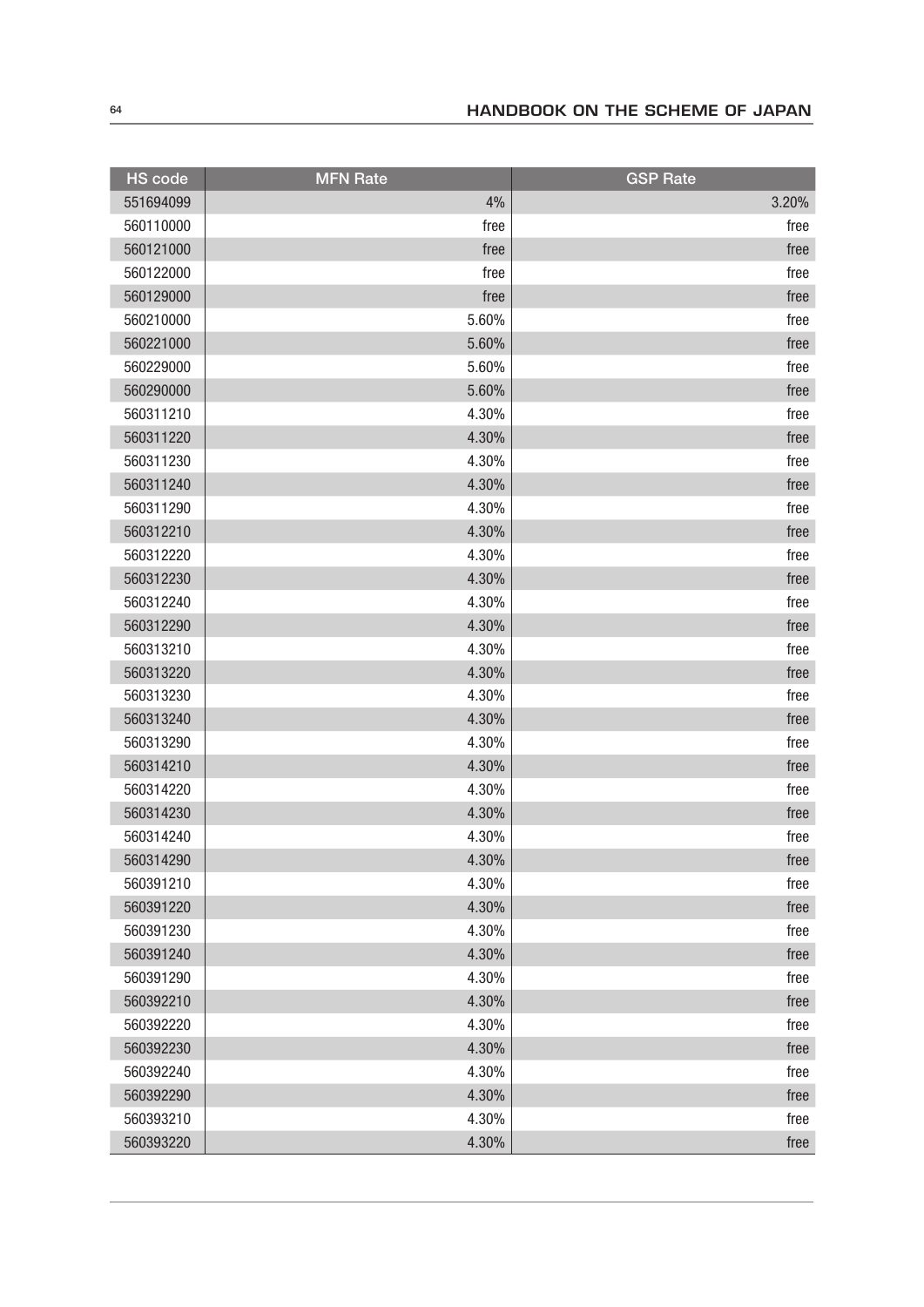| <b>HS code</b> | <b>MFN Rate</b>                            | <b>GSP Rate</b>                               |
|----------------|--------------------------------------------|-----------------------------------------------|
| 560393230      | 4.30%                                      | free                                          |
| 560393240      | 4.30%                                      | free                                          |
| 560393290      | 4.30%                                      | free                                          |
| 560394210      | 4.30%                                      | free                                          |
| 560394220      | 4.30%                                      | free                                          |
| 560394230      | 4.30%                                      | free                                          |
| 560394240      | 4.30%                                      | free                                          |
| 560394290      | 4.30%                                      | free                                          |
| 560410000      | 3.30%                                      | free                                          |
| 560490110      | 2.70%                                      | free                                          |
| 560490191      | 3.30%                                      | free                                          |
| 560490199      | 6.60%                                      | 5.28%                                         |
| 560490200      | 3.30%                                      | free                                          |
| 560490910      | 1.9% or 13yen/kg, whichever is the greater | 1.52% or 10.4yen/kg, whichever is the greater |
| 560490990      | 3.50%                                      | 2.80%                                         |
| 560500000      | 4.70%                                      | free                                          |
| 560600010      | 5.30%                                      | free                                          |
| 560600020      | 6.60%                                      | free                                          |
| 560721000      | free                                       | free                                          |
| 560729000      | 4%                                         | 3.20%                                         |
| 560741000      | 5.30%                                      | 4.24%                                         |
| 560749010      | 5.30%                                      | 4.24%                                         |
| 560749090      | 5.30%                                      | 4.24%                                         |
| 560750000      | 5.30%                                      | 4.24%                                         |
| 560790910      | 2.50%                                      | free                                          |
| 560790990      | 3%                                         | 2.40%                                         |
| 560811000      | 5.30%                                      | free                                          |
| 560819011      | 5.30%                                      | free                                          |
| 560819019      | 2.50%                                      | free                                          |
| 560819091      | $5%$                                       | free                                          |
| 560819099      | 5%                                         | free                                          |
| 560890011      | 3.30%                                      | free                                          |
| 560890019      | 4%                                         | free                                          |
| 560890090      | $5%$                                       | free                                          |
| 560900010      | 5.30%                                      | free                                          |
| 560900020      | 3.30%                                      | free                                          |
| 570110000      | 7.90%                                      | 1.58%                                         |
| 570190000      | 7.90%                                      | 1.58%                                         |
| 570210000      | 6%                                         | 4.80%                                         |
| 570220000      | free                                       | free                                          |
| 570231000      | 8.10%                                      | 6.48%                                         |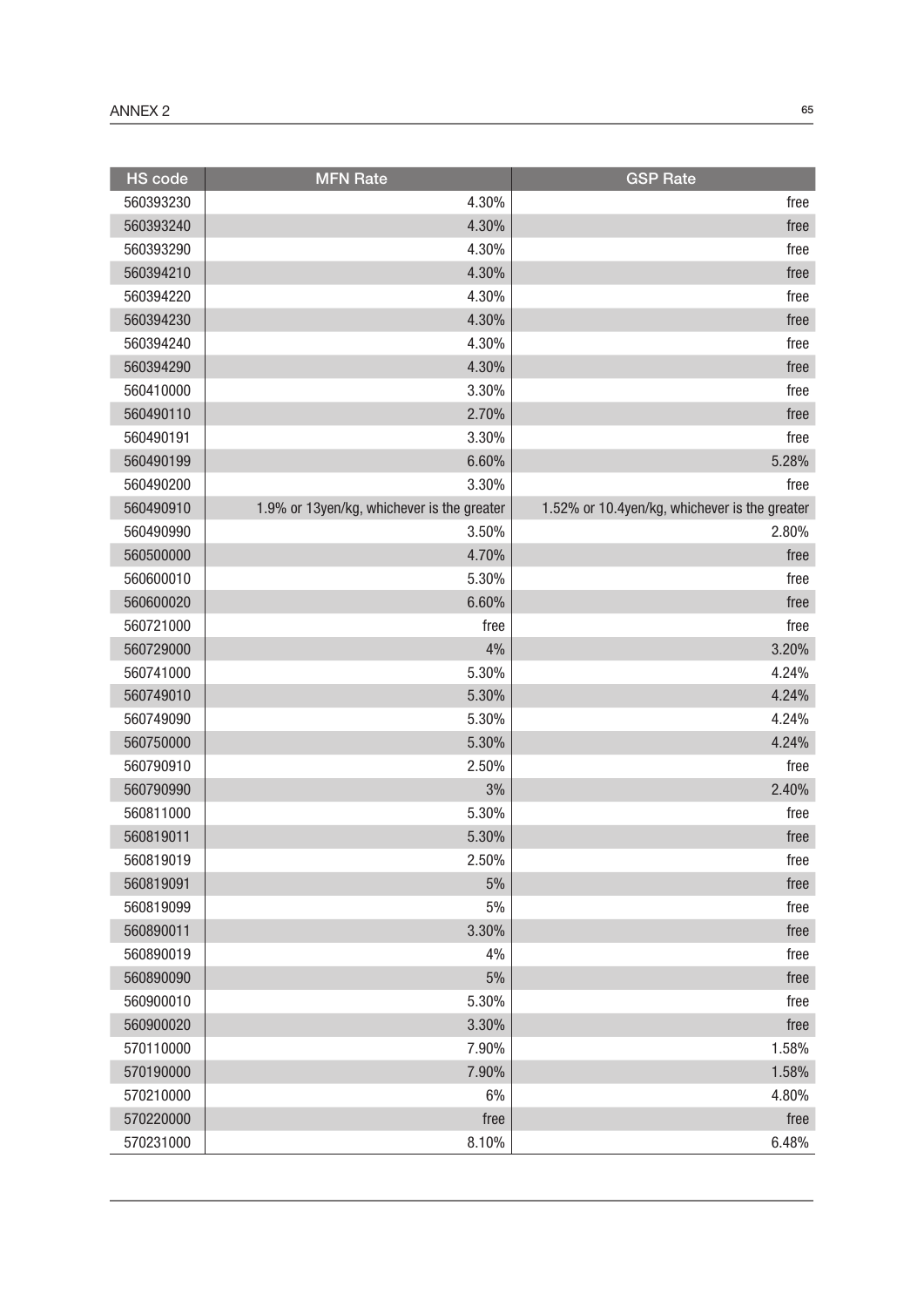| <b>HS</b> code | <b>MFN Rate</b> | <b>GSP Rate</b> |
|----------------|-----------------|-----------------|
| 570232000      | 7.90%           | 6.32%           |
| 570239010      | 8.40%           | 6.72%           |
| 570239020      | 7.90%           | 6.32%           |
| 570241000      | 8.10%           | 6.48%           |
| 570242200      | 7.90%           | 6.32%           |
| 570249010      | 8.40%           | 6.72%           |
| 570249020      | 7.90%           | 6.32%           |
| 570250100      | 8.40%           | 6.72%           |
| 570250910      | 8.10%           | 6.48%           |
| 570250990      | 7.90%           | 6.32%           |
| 570291000      | 8.10%           | 6.48%           |
| 570292000      | 7.90%           | 6.32%           |
| 570299010      | 8.40%           | 6.72%           |
| 570299020      | 7.90%           | 6.32%           |
| 570310000      | 7.90%           | 6.32%           |
| 570320210      | 6.30%           | 5.04%           |
| 570320290      | 6.30%           | 5.04%           |
| 570330200      | 6.30%           | 5.04%           |
| 570390010      | 8.40%           | 6.72%           |
| 570390020      | 7.90%           | 6.32%           |
| 570410000      | 7.40%           | free            |
| 570490200      | 7.40%           | free            |
| 570500010      | 8.40%           | 6.72%           |
| 570500022      | 7.90%           | 6.32%           |
| 570500029      | 7.90%           | 6.32%           |
| 580110010      | 6.40%           | free            |
| 580110090      | 5.30%           | free            |
| 580121010      | 3.50%           | free            |
| 580122010      | 4.20%           | free            |
| 580123010      | 4.20%           | free            |
| 580124010      | 3.50%           | free            |
| 580125010      | 3.50%           | free            |
| 580126210      | 3.50%           | free            |
| 580131010      | 3.50%           | free            |
| 580131091      | 8%              | 6.40%           |
| 580131092      | 6.60%           | 5.28%           |
| 580131093      | 8%              | 6.40%           |
| 580131099      | 4%              | 3.20%           |
| 580132010      | 3.50%           | free            |
| 580132021      | 6.60%           | free            |
| 580132022      | 4%              | free            |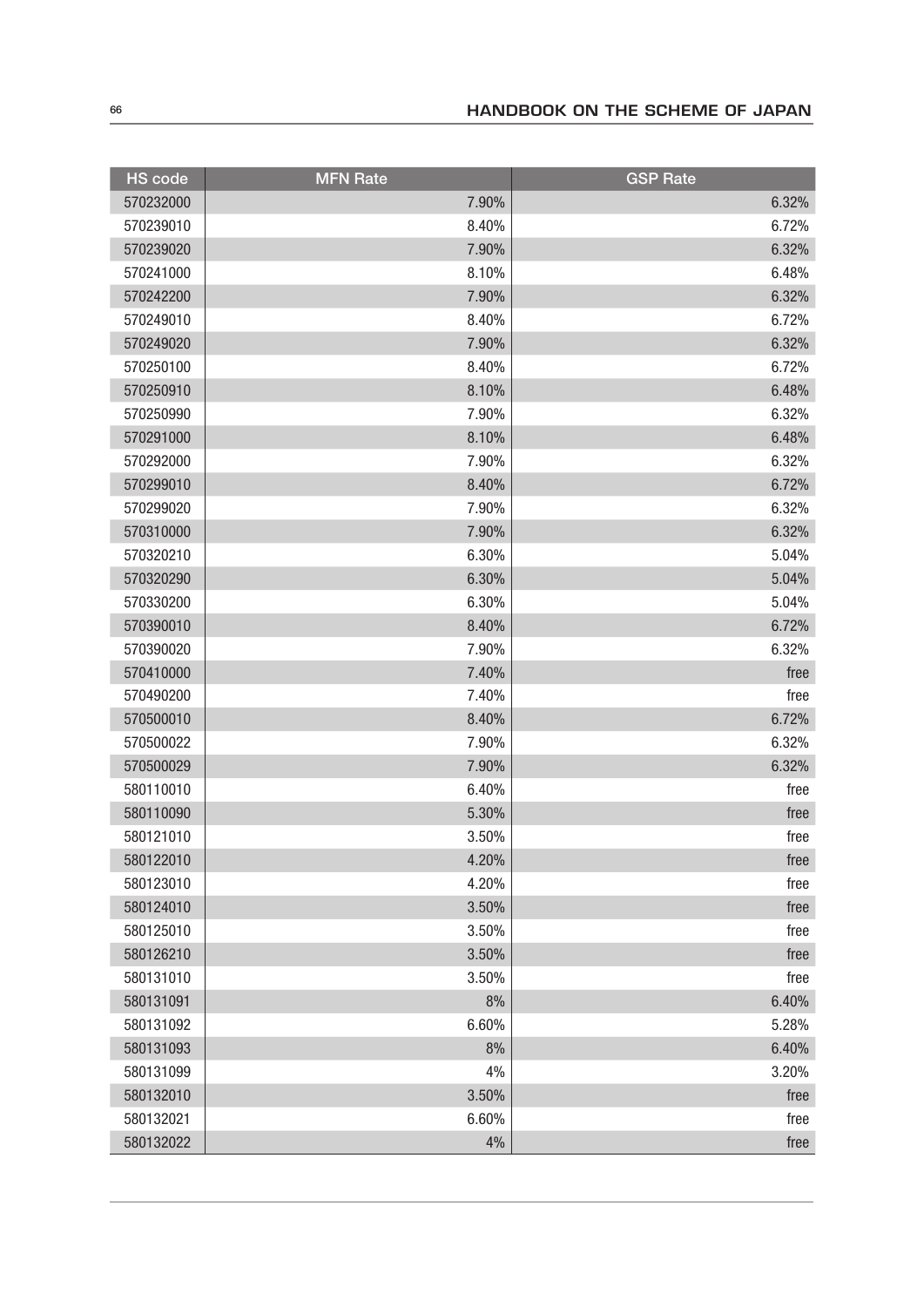| <b>HS</b> code | <b>MFN Rate</b> | <b>GSP Rate</b> |
|----------------|-----------------|-----------------|
| 580133010      | 3.50%           | free            |
| 580133021      | 6.60%           | free            |
| 580133022      | 4%              | free            |
| 580134010      | 3.50%           | free            |
| 580134021      | 6.60%           | free            |
| 580134022      | 4%              | free            |
| 580135010      | 3.50%           | free            |
| 580135021      | 6.60%           | free            |
| 580135022      | 4%              | free            |
| 580136210      | 3.50%           | free            |
| 580136221      | 6.60%           | free            |
| 580136222      | 4%              | free            |
| 580190010      | 3.50%           | free            |
| 580190021      | 8%              | free            |
| 580190023      | 6.40%           | free            |
| 580190025      | 6.40%           | free            |
| 580190029      | 5.30%           | free            |
| 580211010      | 4.50%           | 3.60%           |
| 580211020      | 4.50%           | 3.60%           |
| 580211090      | 3.70%           | 2.96%           |
| 580219010      | 4.50%           | 3.60%           |
| 580219020      | 4.50%           | 3.60%           |
| 580219090      | 3.70%           | 2.96%           |
| 580220010      | 3.50%           | free            |
| 580220021      | 8%              | free            |
| 580220022      | 5.30%           | free            |
| 580230000      | 3.70%           | free            |
| 580300110      | 7.40%           | 5.92%           |
| 580300120      | 5.60%           | 4.48%           |
| 580300190      | 3.70%           | 2.96%           |
| 580300211      | 8.20%           | free            |
| 580300219      | 6.60%           | free            |
| 580300900      | 6.60%           | free            |
| 580410010      | 3.50%           | free            |
| 580410020      | 6.60%           | free            |
| 580421010      | 3.50%           | free            |
| 580421021      | 9.10%           | free            |
| 580421029      | 9.10%           | free            |
| 580429010      | 3.50%           | free            |
| 580429021      | 12.60%          | free            |
| 580429022      | 9.10%           | free            |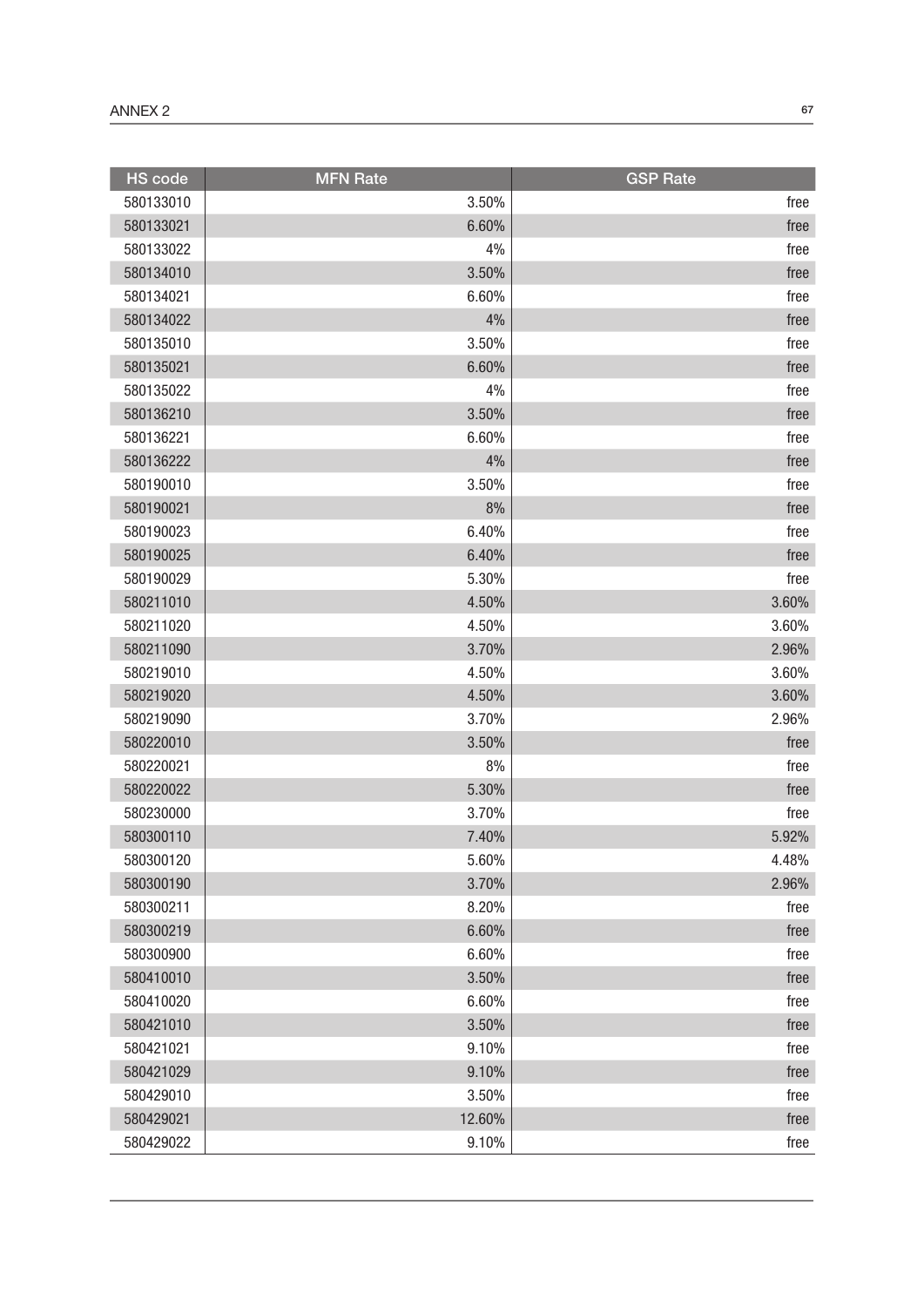| <b>HS code</b> | <b>MFN</b> Rate | <b>GSP Rate</b> |
|----------------|-----------------|-----------------|
| 580430010      | 3.50%           | free            |
| 580430021      | 12.60%          | free            |
| 580430022      | 9.10%           | free            |
| 580500000      | 6.90%           | free            |
| 580610000      | 5.30%           | 4.24%           |
| 580620000      | 4%              | free            |
| 580631000      | 7.40%           | 5.92%           |
| 580632090      | 5.30%           | 4.24%           |
| 580639000      | 6.40%           | 5.12%           |
| 580640000      | 5.30%           | 4.24%           |
| 580710000      | 5.30%           | free            |
| 580790000      | 10.90%          | free            |
| 580810000      | 6.60%           | free            |
| 580890000      | 6.60%           | free            |
| 580900000      | 4.70%           | free            |
| 581100010      | 3.50%           | free            |
| 581100021      | 8.20%           | 6.56%           |
| 581100022      | 6.60%           | 5.28%           |
| 581100029      | 5.30%           | 4.24%           |
| 590110000      | 3.30%           | free            |
| 590190000      | 4%              | free            |
| 590210010      | 3.50%           | free            |
| 590210021      | 5.80%           | free            |
| 590210022      | 6.60%           | free            |
| 590220011      | 3.50%           | free            |
| 590220012      | 3.50%           | free            |
| 590220090      | 3.50%           | free            |
| 590290000      | 3.50%           | free            |
| 590310000      | 3.50%           | free            |
| 590320000      | 3.50%           | free            |
| 590390000      | 3.50%           | free            |
| 590490000      | 3.90%           | free            |
| 590500000      | 5.30%           | free            |
| 590610000      | 3.50%           | free            |
| 590691010      | 6.50%           | free            |
| 590691020      | 4.70%           | free            |
| 590699000      | 3.50%           | free            |
| 590700000      | 3.30%           | free            |
| 590800000      | 4.90%           | free            |
| 590900000      | 3.90%           | free            |
| 591000010      | 4.90%           | free            |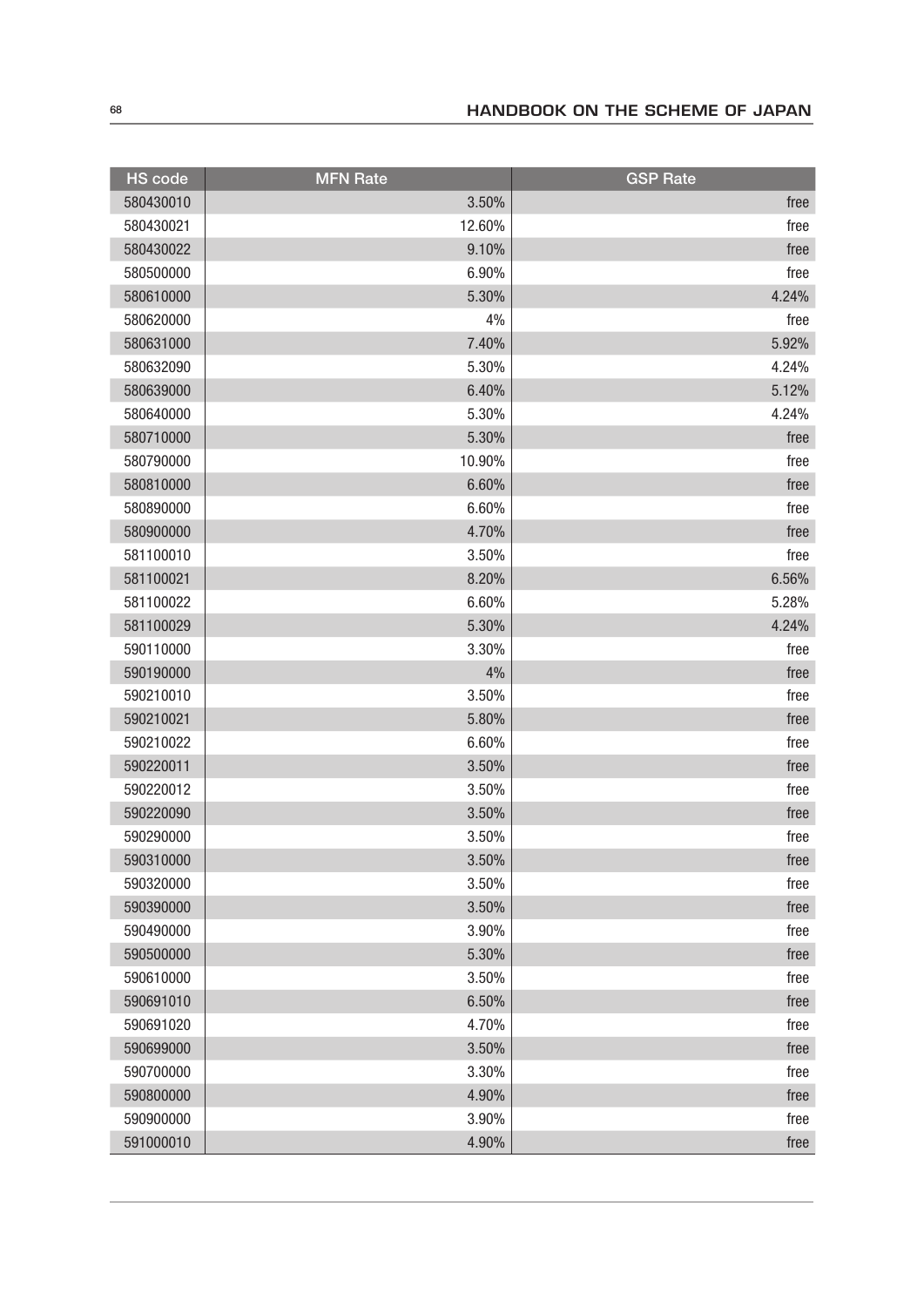| <b>HS</b> code | <b>MFN Rate</b> | <b>GSP Rate</b> |
|----------------|-----------------|-----------------|
| 591000020      | 3.50%           | free            |
| 591110010      | 4.90%           | free            |
| 591110090      | 2.80%           | free            |
| 591120000      | 3.50%           | free            |
| 591131010      | 4%              | free            |
| 591131021      | 4.90%           | free            |
| 591131029      | 2.80%           | free            |
| 591132010      | 4%              | free            |
| 591132021      | 4.90%           | free            |
| 591132029      | 2.80%           | free            |
| 591140010      | 4.90%           | free            |
| 591140090      | 2.80%           | free            |
| 591190010      | 4.90%           | free            |
| 591190090      | 2.80%           | free            |
| 600110000      | 7.90%           | 6.32%           |
| 600121000      | 9.80%           | 7.84%           |
| 600122000      | 7.90%           | 6.32%           |
| 600129000      | 7.90%           | 6.32%           |
| 600191000      | 9.80%           | 7.84%           |
| 600192017      | 7.90%           | 6.32%           |
| 600192019      | 7.90%           | 6.32%           |
| 600192092      | 7.90%           | 6.32%           |
| 600192094      | 7.90%           | 6.32%           |
| 600192099      | 7.90%           | 6.32%           |
| 600199000      | 7.90%           | 6.32%           |
| 600240010      | 9.80%           | 7.84%           |
| 600240020      | 7.90%           | 6.32%           |
| 600240050      | 5.40%           | 4.32%           |
| 600240090      | 5.30%           | 4.24%           |
| 600290011      | 7.80%           | free            |
| 600290013      | 7.80%           | 6.24%           |
| 600290021      | 5.60%           | free            |
| 600290022      | 5.60%           | 4.48%           |
| 600290031      | 5.40%           | free            |
| 600290033      | 5.40%           | 4.32%           |
| 600290041      | 5.40%           | free            |
| 600290043      | 5.40%           | 4.32%           |
| 600290091      | 5.30%           | free            |
| 600290093      | 5.30%           | 4.24%           |
| 600310010      | 7.90%           | 6.32%           |
| 600310090      | 5.30%           | 4.24%           |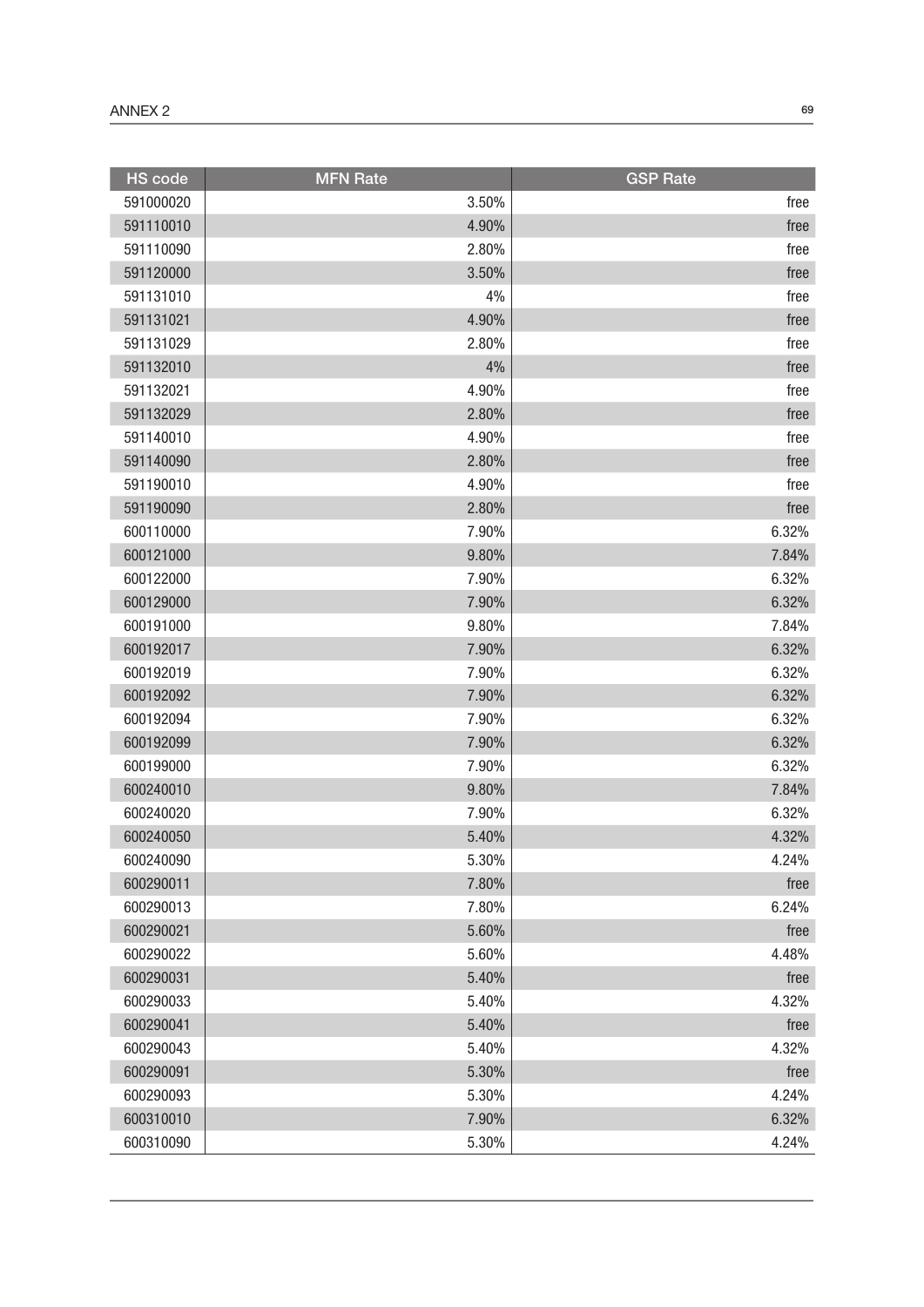| <b>HS</b> code | <b>MFN Rate</b> | <b>GSP Rate</b> |
|----------------|-----------------|-----------------|
| 600320010      | 9.80%           | 7.84%           |
| 600320090      | 5.40%           | 4.32%           |
| 600330010      | 7.90%           | 6.32%           |
| 600330090      | 5.40%           | 4.32%           |
| 600340010      | 7.90%           | 6.32%           |
| 600340090      | 5.40%           | 4.32%           |
| 600390010      | 7.90%           | 6.32%           |
| 600390090      | 5.30%           | 4.24%           |
| 600410010      | 9.80%           | 7.84%           |
| 600410020      | 7.90%           | 6.32%           |
| 600410030      | 5.40%           | 4.32%           |
| 600410040      | 5.40%           | 4.32%           |
| 600410090      | 5.30%           | 4.24%           |
| 600490011      | 7.80%           | free            |
| 600490013      | 7.80%           | 6.24%           |
| 600490021      | 5.60%           | free            |
| 600490023      | 5.60%           | 4.48%           |
| 600490031      | 5.40%           | free            |
| 600490033      | 5.40%           | 4.32%           |
| 600490041      | 5.40%           | free            |
| 600490043      | 5.40%           | 4.32%           |
| 600490091      | 5.30%           | free            |
| 600490093      | 5.30%           | 4.24%           |
| 600521000      | 9.80%           | 7.84%           |
| 600522000      | 9.80%           | 7.84%           |
| 600523000      | 9.80%           | 7.84%           |
| 600524000      | 9.80%           | 7.84%           |
| 600531000      | 7.90%           | 6.32%           |
| 600532000      | 7.90%           | 6.32%           |
| 600533000      | 7.90%           | 6.32%           |
| 600534000      | 7.90%           | 6.32%           |
| 600541000      | 7.90%           | 6.32%           |
| 600542000      | 7.90%           | 6.32%           |
| 600543000      | 7.90%           | 6.32%           |
| 600544000      | 7.90%           | 6.32%           |
| 600590000      | 7.90%           | 6.32%           |
| 600610010      | 7.90%           | 6.32%           |
| 600610020      | 5.30%           | 4.24%           |
| 600621010      | 9.80%           | 7.84%           |
| 600621020      | 5.60%           | 4.48%           |
| 600622010      | 9.80%           | 7.84%           |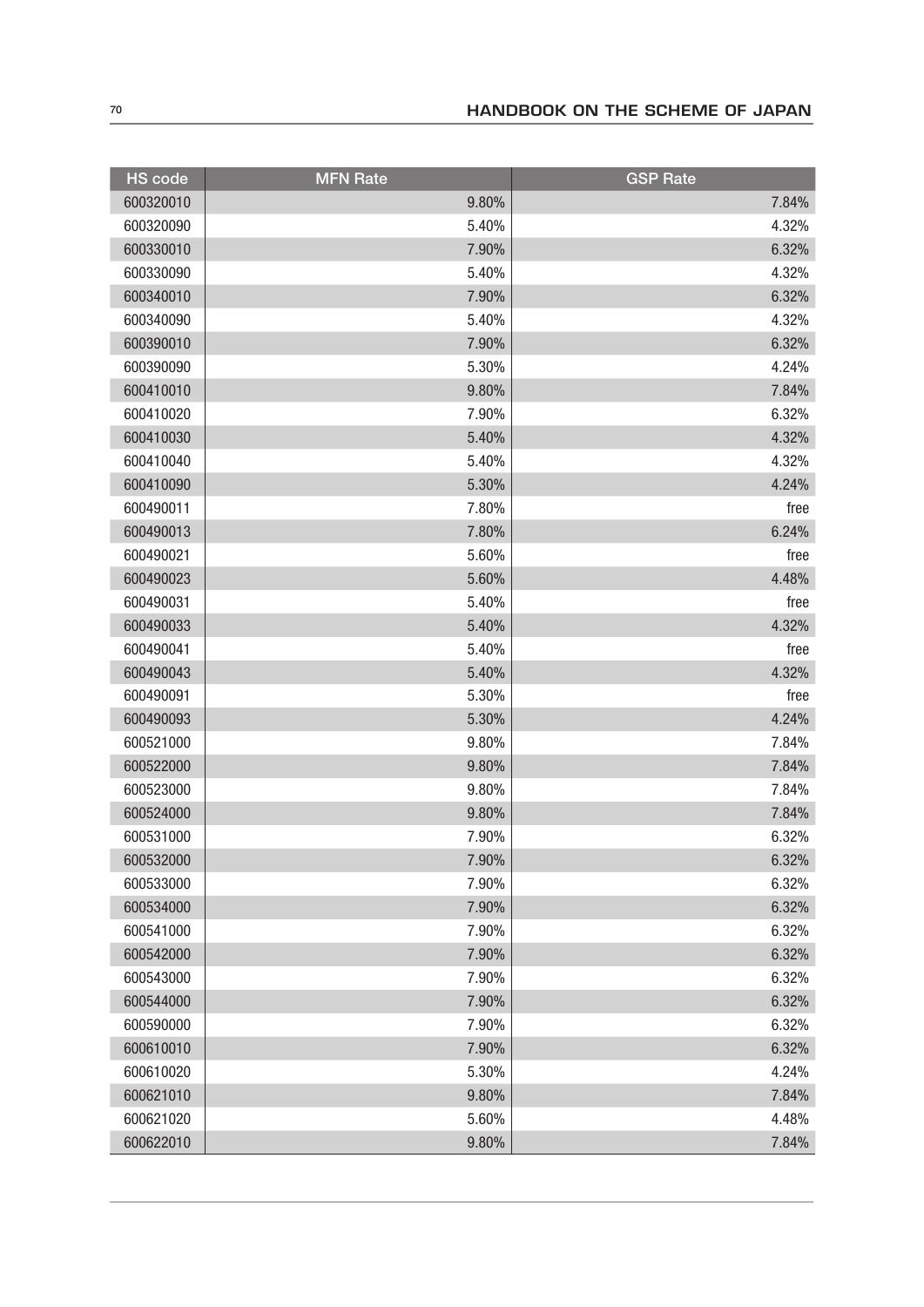| <b>HS</b> code | <b>MFN Rate</b> | <b>GSP Rate</b> |
|----------------|-----------------|-----------------|
| 600622020      | 5.60%           | 4.48%           |
| 600623010      | 9.80%           | 7.84%           |
| 600623020      | 5.60%           | 4.48%           |
| 600624010      | 9.80%           | 7.84%           |
| 600624020      | 5.60%           | 4.48%           |
| 600631010      | 9.60%           | 7.68%           |
| 600631021      | 6.60%           | 5.28%           |
| 600631029      | 4%              | 3.20%           |
| 600632010      | 9.60%           | 7.68%           |
| 600632021      | 6.60%           | 5.28%           |
| 600632029      | 4%              | 3.20%           |
| 600633010      | 9.60%           | 7.68%           |
| 600633021      | 6.60%           | 5.28%           |
| 600633029      | 4%              | 3.20%           |
| 600634010      | 9.60%           | 7.68%           |
| 600634021      | 6.60%           | 5.28%           |
| 600634029      | 4%              | 3.20%           |
| 600641010      | 9.60%           | 7.68%           |
| 600641021      | 6.60%           | 5.28%           |
| 600641029      | 4%              | 3.20%           |
| 600642010      | 9.60%           | 7.68%           |
| 600642021      | 6.60%           | 5.28%           |
| 600642029      | 4%              | 3.20%           |
| 600643010      | 9.60%           | 7.68%           |
| 600643021      | 6.60%           | 5.28%           |
| 600643029      | 4%              | 3.20%           |
| 600644010      | 9.60%           | 7.68%           |
| 600644021      | 6.60%           | 5.28%           |
| 600644029      | 4%              | 3.20%           |
| 600690010      | 7.90%           | 6.32%           |
| 600690020      | 5.30%           | 4.24%           |
| 611300010      | 5.60%           | free            |
| 611610161      | 7.40%           | free            |
| 611610162      | 7.40%           | free            |
| 611610261      | 5.30%           | free            |
| 611610262      | 5.30%           | free            |
| 611780014      | 7.80%           | free            |
| 611780015      | 5.60%           | free            |
| 620920150      | 6.50%           | 5.20%           |
| 620920221      | 7.40%           | 5.92%           |
| 620930150      | 6.50%           | 5.20%           |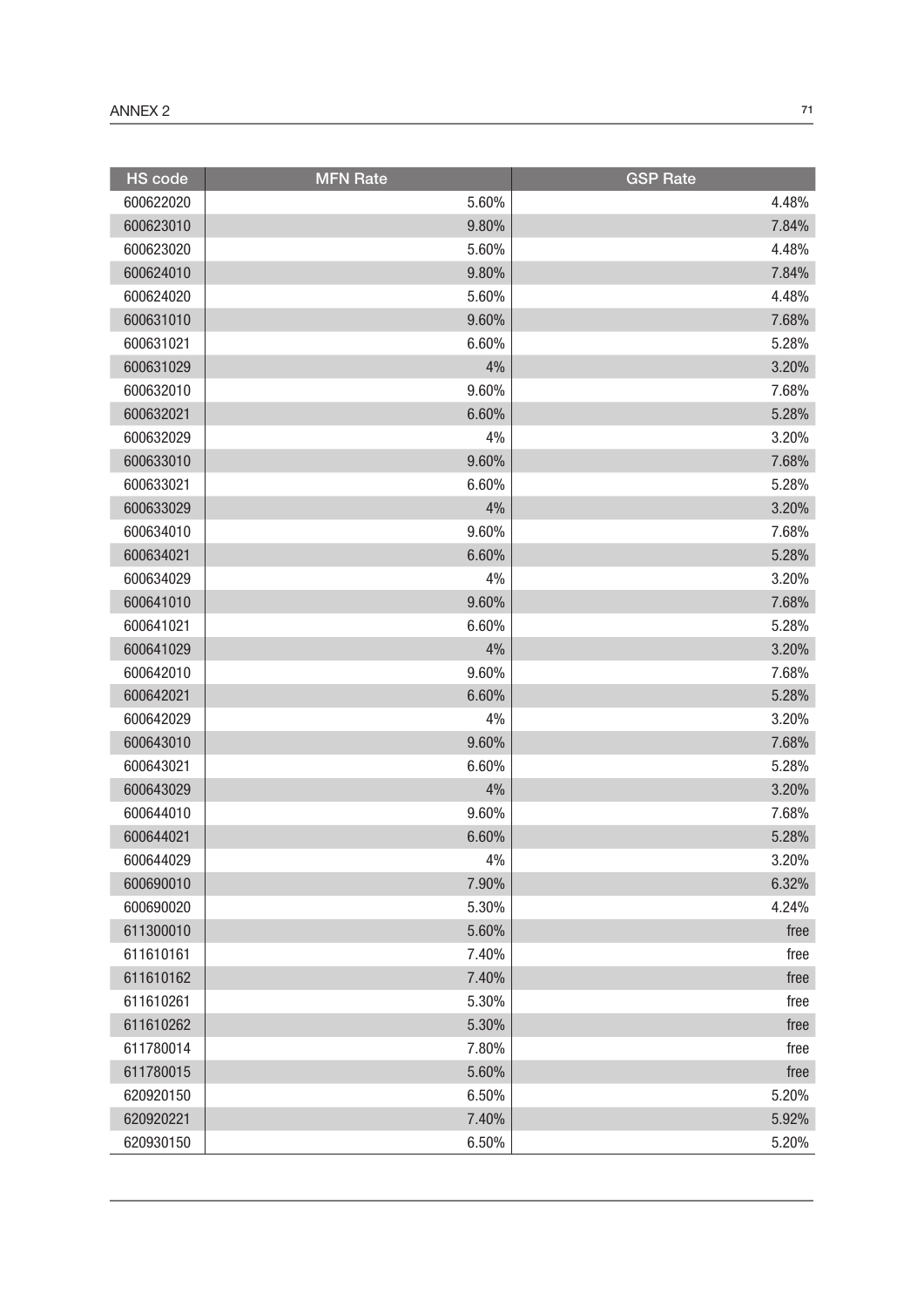| <b>HS</b> code | <b>MFN Rate</b> | <b>GSP Rate</b> |
|----------------|-----------------|-----------------|
| 620930221      | 7.40%           | 5.92%           |
| 620990150      | 6.50%           | 5.20%           |
| 620990221      | 7.40%           | 5.92%           |
| 621320000      | 6.70%           | 5.36%           |
| 621390010      | 9%              | 7.20%           |
| 621390091      | 6.40%           | 5.12%           |
| 621390099      | 5.30%           | 4.24%           |
| 621410100      | 6.60%           | free            |
| 621410210      | 8%              | free            |
| 621410290      | 8%              | free            |
| 621420100      | 5.40%           | free            |
| 621420200      | 6.60%           | free            |
| 621430100      | 5.40%           | free            |
| 621430200      | 9.10%           | free            |
| 621440100      | 5.40%           | free            |
| 621440200      | 9.10%           | free            |
| 621490100      | 5.40%           | free            |
| 621490210      | 9.10%           | free            |
| 621490221      | 6.60%           | free            |
| 621490222      | 4.40%           | free            |
| 621520000      | 8.40%           | free            |
| 621590000      | 8.40%           | free            |
| 621600500      | 6.50%           | 5.20%           |
| 621710011      | 9%              | 7.20%           |
| 621710019      | 9%              | 7.20%           |
| 621710025      | 9%              | 7.20%           |
| 621710090      | 9%              | 7.20%           |
| 621790000      | 9%              | 7.20%           |
| 630110000      | 5.30%           | free            |
| 630120010      | 5.30%           | 4.24%           |
| 630120090      | 5.30%           | 4.24%           |
| 630130010      | 9%              | 7.20%           |
| 630130091      | 9%              | 7.20%           |
| 630130099      | 9%              | 7.20%           |
| 630140010      | 5.30%           | 4.24%           |
| 630140090      | 5.30%           | 4.24%           |
| 630190000      | 5.30%           | 4.24%           |
| 630221000      | 4.50%           | 3.60%           |
| 630222010      | 5.30%           | free            |
| 630222090      | 5.30%           | 4.24%           |
| 630229010      | 7.90%           | 6.32%           |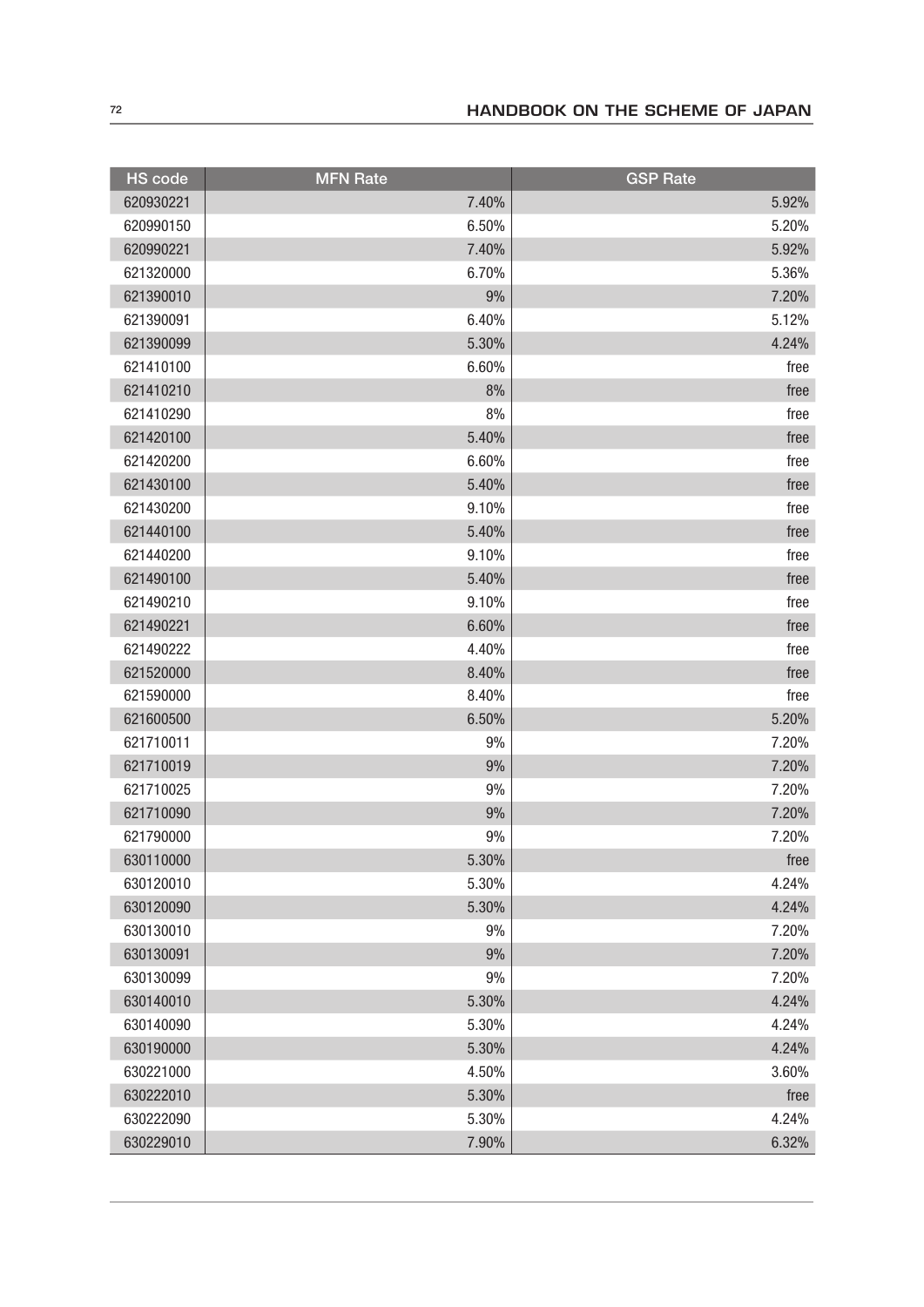| <b>HS</b> code | <b>MFN Rate</b> | <b>GSP Rate</b> |
|----------------|-----------------|-----------------|
| 630229020      | 5.30%           | 4.24%           |
| 630231000      | 4.50%           | 3.60%           |
| 630232010      | 5.30%           | free            |
| 630232090      | 5.30%           | 4.24%           |
| 630239010      | 7.90%           | 6.32%           |
| 630239020      | 5.30%           | 4.24%           |
| 630251000      | 7.40%           | 5.92%           |
| 630253011      | 6.40%           | free            |
| 630253019      | 6.40%           | 5.12%           |
| 630253091      | 5.30%           | free            |
| 630253099      | 5.30%           | 4.24%           |
| 630259021      | 6.40%           | 5.12%           |
| 630259029      | 5.30%           | 4.24%           |
| 630259030      | 7.90%           | 6.32%           |
| 630260000      | 7.40%           | 5.92%           |
| 630291000      | 7.40%           | 5.92%           |
| 630293010      | 5.30%           | free            |
| 630293090      | 5.30%           | 4.24%           |
| 630299100      | 7.90%           | 6.32%           |
| 630299900      | 5.30%           | 4.24%           |
| 630391000      | 7.40%           | 5.92%           |
| 630392010      | 5.30%           | free            |
| 630392090      | 5.30%           | 4.24%           |
| 630399010      | 7.90%           | 6.32%           |
| 630399021      | 6.40%           | 5.12%           |
| 630399029      | 5.30%           | 4.24%           |
| 630419010      | 7.40%           | 5.92%           |
| 630419020      | 7.90%           | 6.32%           |
| 630419031      | 6.40%           | 5.12%           |
| 630419039      | 5.30%           | 4.24%           |
| 630492000      | 7.40%           | 5.92%           |
| 630493010      | 5.30%           | free            |
| 630493090      | 5.30%           | 4.24%           |
| 630499010      | 7.90%           | 6.32%           |
| 630499021      | 6.40%           | 5.12%           |
| 630499029      | 5.30%           | 4.24%           |
| 630520000      | 4%              | free            |
| 630532000      | 3.30%           | free            |
| 630533010      | 3.30%           | free            |
| 630533090      | 3.30%           | free            |
| 630539000      | 5.30%           | free            |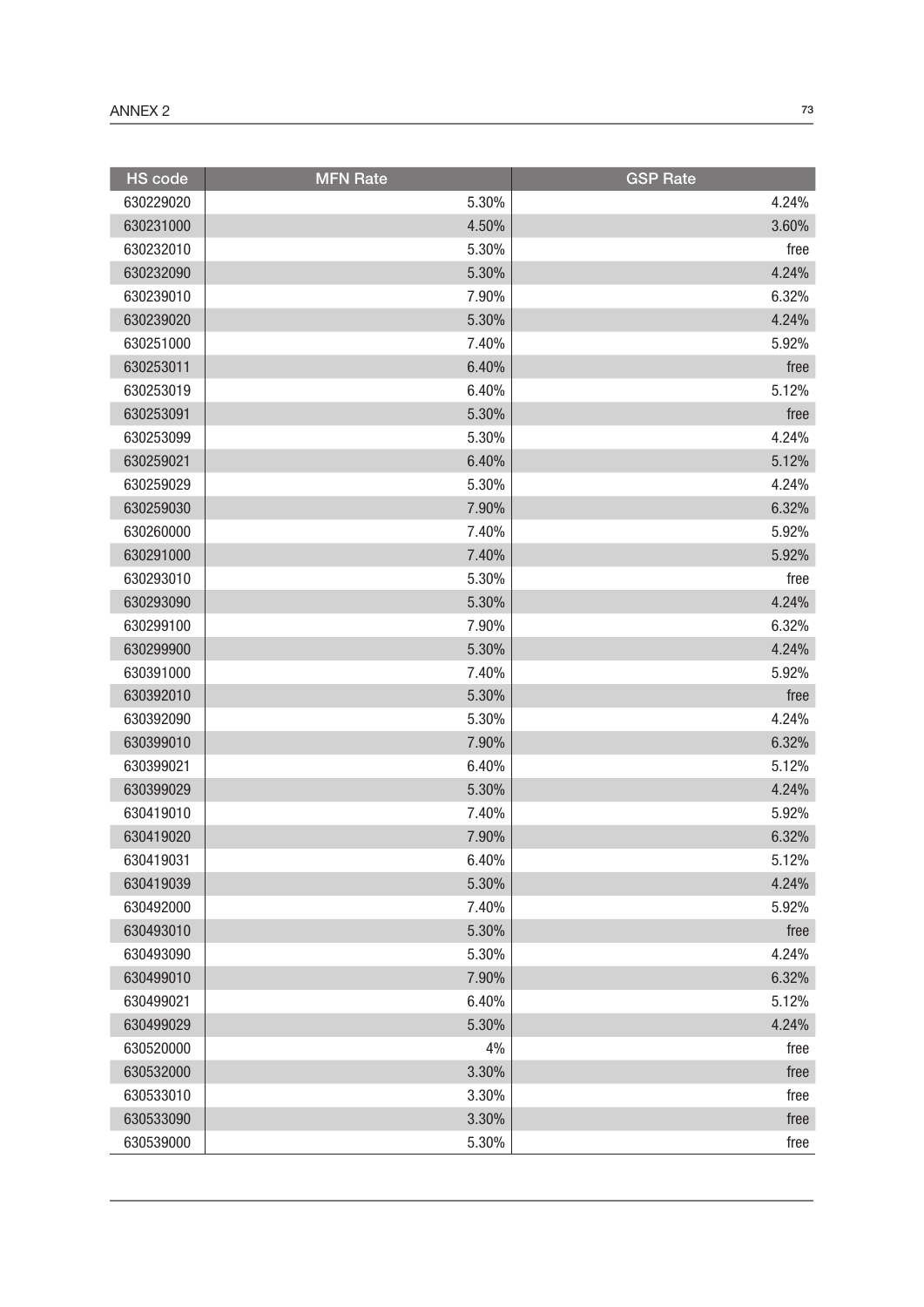| <b>HS</b> code | <b>MFN Rate</b> | <b>GSP Rate</b> |
|----------------|-----------------|-----------------|
| 630590000      | 3.30%           | free            |
| 630612000      | 4%              | free            |
| 630619100      | 5.60%           | free            |
| 630619900      | 4%              | free            |
| 630622000      | 4%              | free            |
| 630629100      | 5.60%           | free            |
| 630629900      | 4%              | free            |
| 630630000      | 4%              | free            |
| 630640100      | 5.60%           | free            |
| 630640900      | 4%              | free            |
| 630691000      | 5.60%           | free            |
| 630699000      | 4%              | free            |
| 630710010      | 6.50%           | free            |
| 630710020      | 4.70%           | free            |
| 630720010      | 6.50%           | free            |
| 630720020      | 4.70%           | free            |
| 630790010      | 6.50%           | free            |
| 630790021      | 4.70%           | 2.82%           |
| 630790029      | 4.70%           | free            |
| 630800000      | 3.70%           | free            |
| 630900000      | 5.80%           | free            |
| 650100000      | 3.60%           | free            |
| 650200000      | 3.40%           | free            |
| 650400000      | 4.40%           | free            |
| 650510000      | 3.20%           | free            |
| 650590010      | 5.80%           | free            |
| 650590090      | 5.80%           | free            |
| 650610100      | 4.80%           | free            |
| 650610200      | 4.40%           | free            |
| 650691100      | 4.80%           | free            |
| 650691200      | 4.40%           | free            |
| 650699100      | 4.80%           | free            |
| 650699300      | 5.40%           | free            |
| 650699900      | 4.40%           | free            |
| 650700000      | 3.90%           | free            |
| 660110000      | 4.30%           | 3.44%           |
| 660191000      | 4.30%           | 3.44%           |
| 660199000      | 4.30%           | 3.44%           |
| 660200000      | 3.10%           | free            |
| 660320000      | 4.30%           | 3.44%           |
| 660390000      | 4.30%           | free            |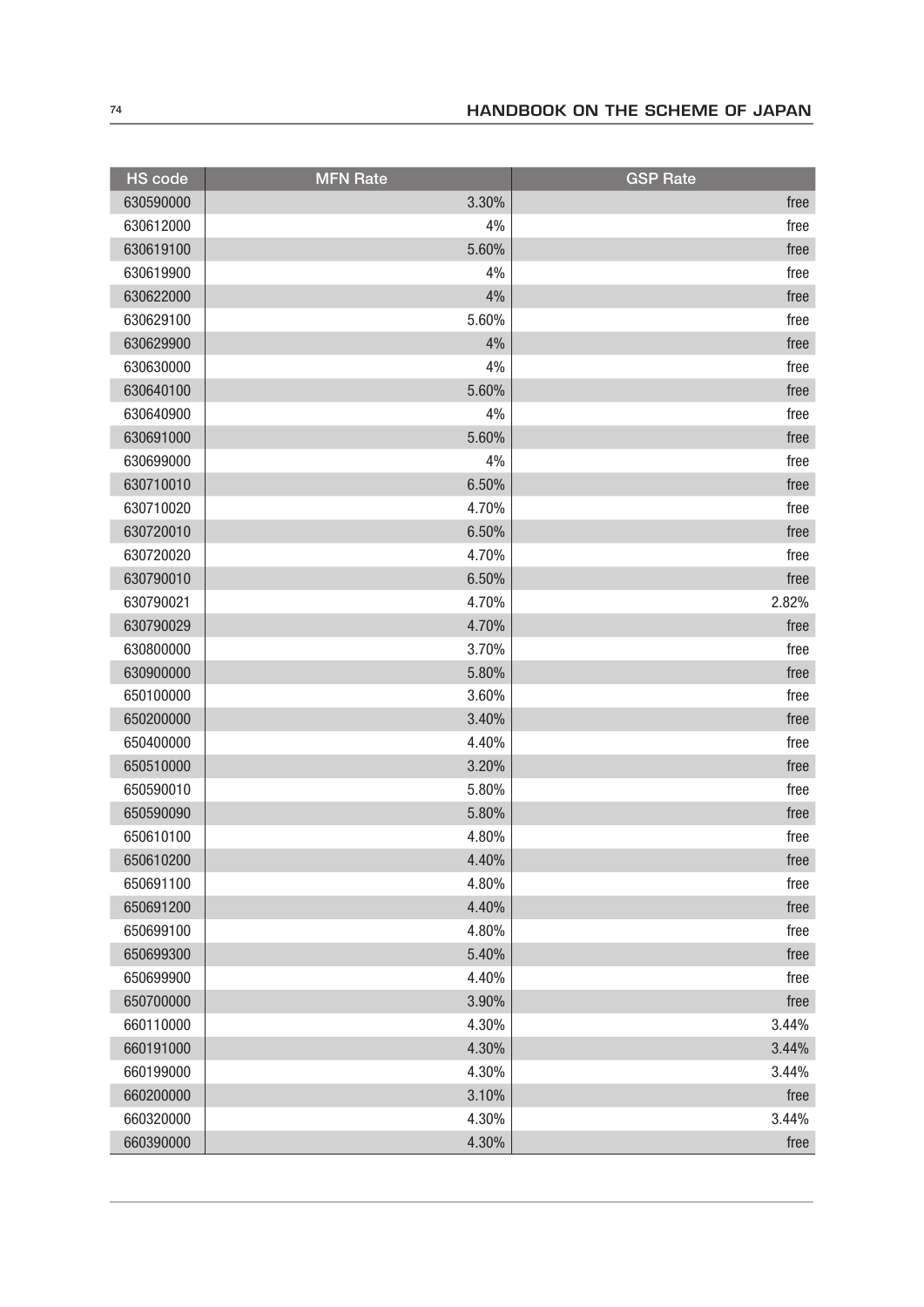| <b>HS code</b> | <b>MFN Rate</b> | <b>GSP Rate</b> |
|----------------|-----------------|-----------------|
| 670100000      | 3.90%           | free            |
| 670210000      | 6.60%           | 5.28%           |
| 670290000      | 3.90%           | 3.12%           |
| 680410010      | 2.30%           | free            |
| 680410020      | 1.50%           | free            |
| 680421000      | 2.30%           | free            |
| 680422011      | 2.30%           | free            |
| 680422019      | 2.30%           | free            |
| 680422020      | 1.50%           | free            |
| 680423000      | 1.50%           | free            |
| 680430000      | 2.60%           | free            |
| 680510000      | 3.50%           | free            |
| 680520000      | 3.50%           | free            |
| 680530000      | 3.50%           | free            |
| 681140000      | 2.60%           | free            |
| 681181000      | 2.60%           | free            |
| 681182000      | 2.60%           | free            |
| 681183000      | 2.60%           | free            |
| 681189000      | 2.60%           | free            |
| 681280000      | 2.60%           | free            |
| 681291000      | 2.60%           | free            |
| 681292000      | 2.60%           | free            |
| 681293000      | 2.60%           | free            |
| 681299000      | 2.60%           | free            |
| 681320900      | 2.30%           | free            |
| 681381900      | 2.30%           | free            |
| 681389900      | 2.30%           | free            |
| 690210000      | 1.50%           | free            |
| 690220000      | 1.50%           | free            |
| 690290000      | 1.50%           | free            |
| 690310000      | 3.50%           | free            |
| 690320000      | 3.50%           | free            |
| 690390000      | 3.50%           | free            |
| 690510000      | 2%              | free            |
| 690590000      | 2%              | free            |
| 690710000      | 1.70%           | free            |
| 690790000      | 1.70%           | free            |
| 690810000      | 2.10%           | free            |
| 690890000      | 2.10%           | free            |
| 691110000      | 2.30%           | free            |
| 691190000      | 2.30%           | free            |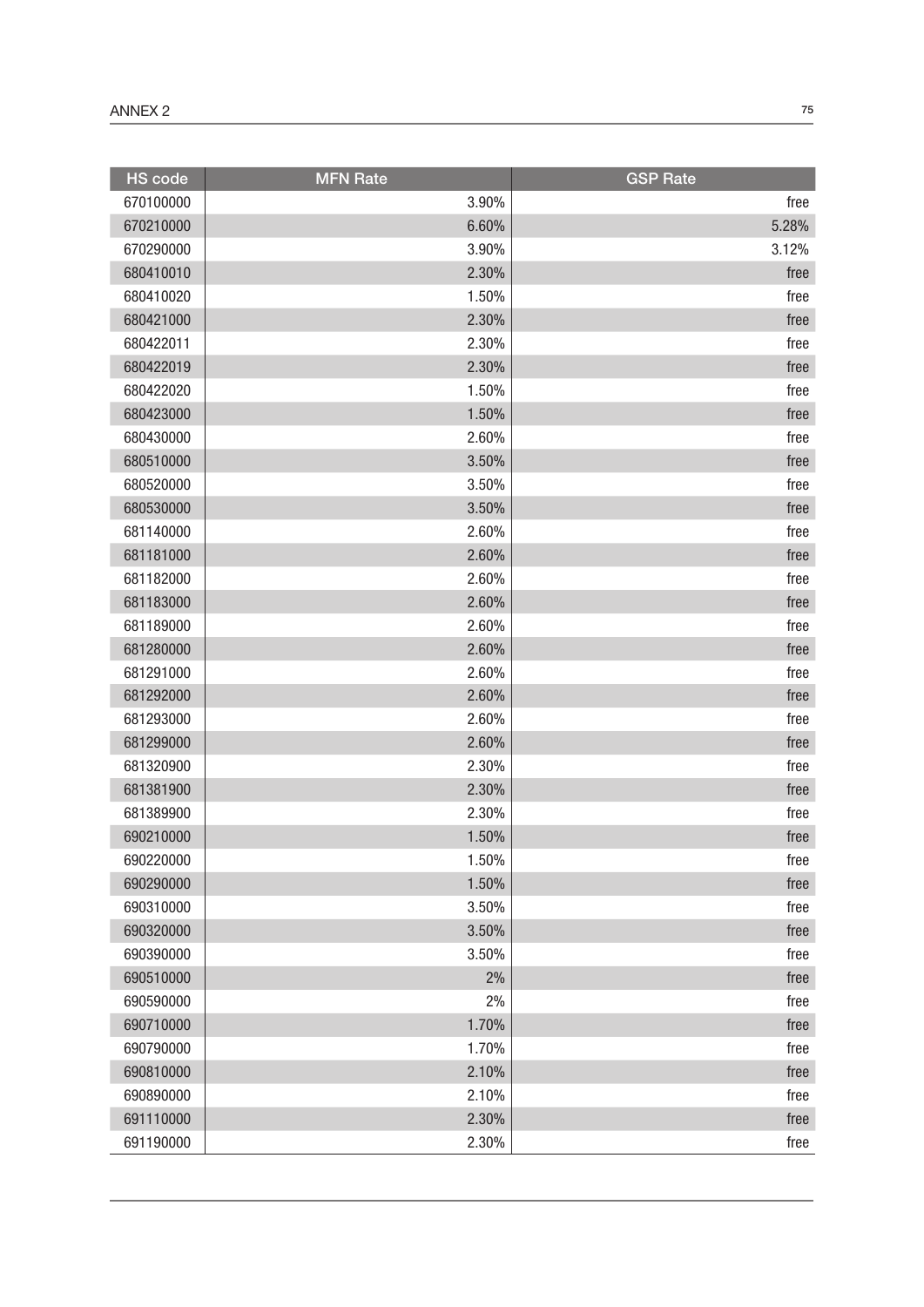| <b>HS code</b> | <b>MFN Rate</b> | <b>GSP Rate</b> |
|----------------|-----------------|-----------------|
| 691200000      | 2.30%           | free            |
| 691310000      | 2.30%           | free            |
| 691390000      | 2.30%           | free            |
| 700510090      | 4.20%           | free            |
| 700521010      | 4.20%           | free            |
| 700521090      | 4.20%           | free            |
| 700529010      | 3.10%           | free            |
| 700529020      | 4.20%           | free            |
| 700529090      | 4.20%           | free            |
| 700530000      | 4.20%           | free            |
| 700711090      | 3.50%           | free            |
| 700719000      | 3.50%           | free            |
| 700729000      | 3.50%           | free            |
| 701310000      | 3.10%           | free            |
| 701322000      | 3.10%           | free            |
| 701328000      | 3.10%           | free            |
| 701333000      | 3.10%           | free            |
| 701337000      | 3.10%           | free            |
| 701341000      | 3.90%           | free            |
| 701342000      | 3.90%           | free            |
| 701349000      | 3.90%           | free            |
| 701391000      | 3.90%           | free            |
| 701399000      | 3.90%           | free            |
| 701690090      | 3.10%           | free            |
| 711411000      | 5.40%           | free            |
| 711419000      | 3.30%           | free            |
| 711420000      | 3.30%           | free            |
| 711610000      | 5.20%           | free            |
| 711620100      | 2.50%           | free            |
| 711620210      | 5.20%           | free            |
| 711620290      | 5.20%           | free            |
| 711711010      | 5.40%           | free            |
| 711711020      | 5.30%           | free            |
| 711790021      | 2.70%           | free            |
| 711790022      | 3.40%           | free            |
| 711790023      | 5%              | free            |
| 711790024      | $5%$            | free            |
| 711790029      | 5%              | free            |
| 720229000      | 2.50%           | free            |
| 720260010      | 3.30%           | 1.98%           |
| 720260090      | 3.30%           | 2.64%           |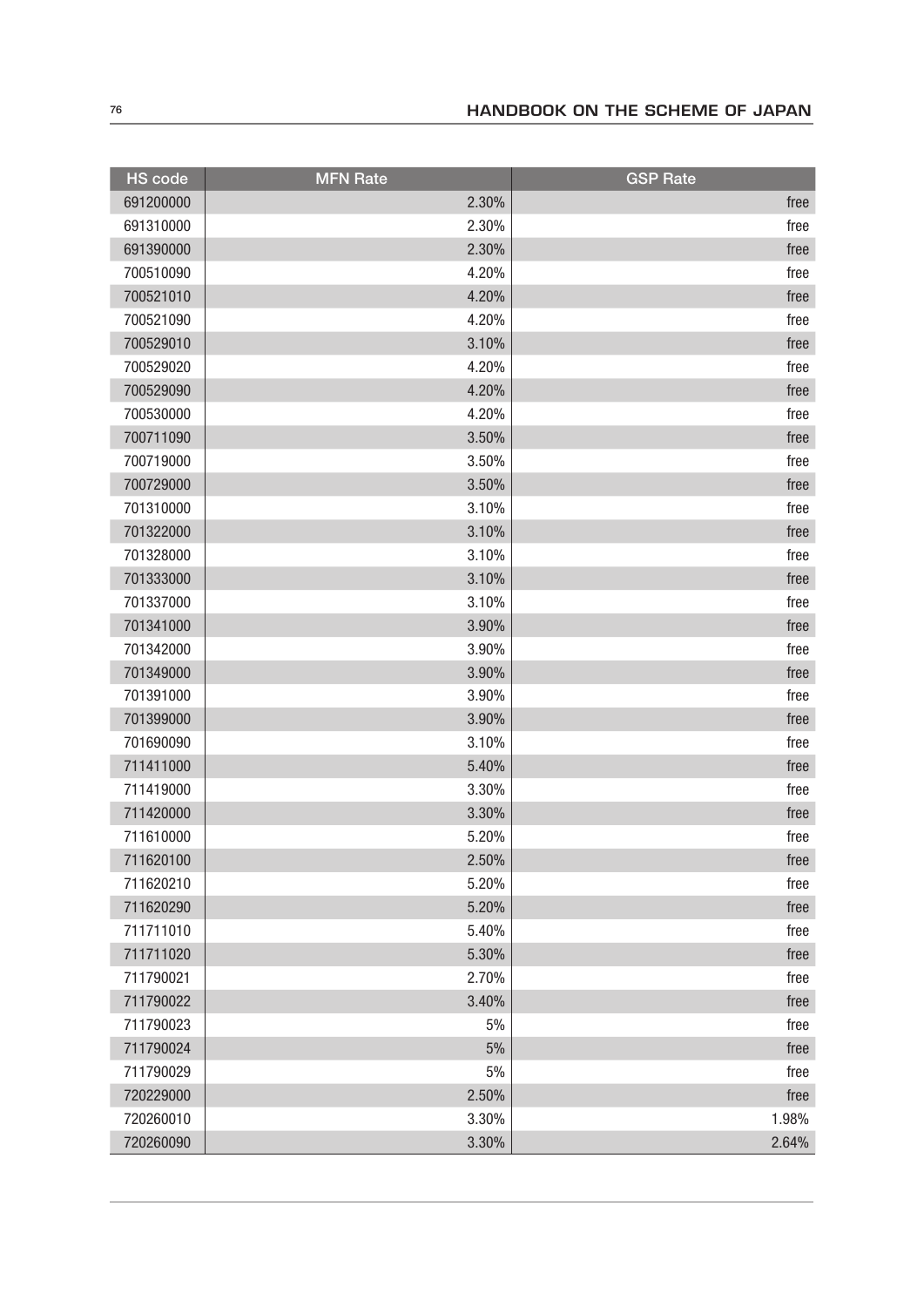| <b>HS</b> code | <b>MFN Rate</b> | <b>GSP Rate</b> |
|----------------|-----------------|-----------------|
| 720299010      | 2.50%           | free            |
| 720450010      | 4.70%           | free            |
| 720450020      | 3.40%           | free            |
| 720610020      | free            | free            |
| 720690020      | 3.90%           | free            |
| 720720020      | free            | free            |
| 720810010      | free            | free            |
| 720810021      | free            | free            |
| 720810029      | free            | free            |
| 720825011      | free            | free            |
| 720825019      | free            | free            |
| 720825020      | free            | free            |
| 720825030      | free            | free            |
| 720826010      | free            | free            |
| 720826021      | free            | free            |
| 720826029      | free            | free            |
| 720827010      | free            | free            |
| 720827021      | free            | free            |
| 720827029      | free            | free            |
| 720836010      | free            | free            |
| 720836021      | free            | free            |
| 720836029      | free            | free            |
| 720837011      | free            | free            |
| 720837019      | free            | free            |
| 720837020      | free            | free            |
| 720837030      | free            | free            |
| 720838010      | free            | free            |
| 720838021      | free            | free            |
| 720838029      | free            | free            |
| 720839010      | free            | free            |
| 720839021      | free            | free            |
| 720839029      | free            | free            |
| 720840010      | free            | free            |
| 720840020      | free            | free            |
| 720840030      | free            | free            |
| 720851011      | free            | free            |
| 720851019      | free            | free            |
| 720851021      | free            | free            |
| 720851029      | free            | free            |
| 720851031      | free            | free            |
| 720851039      | free            | free            |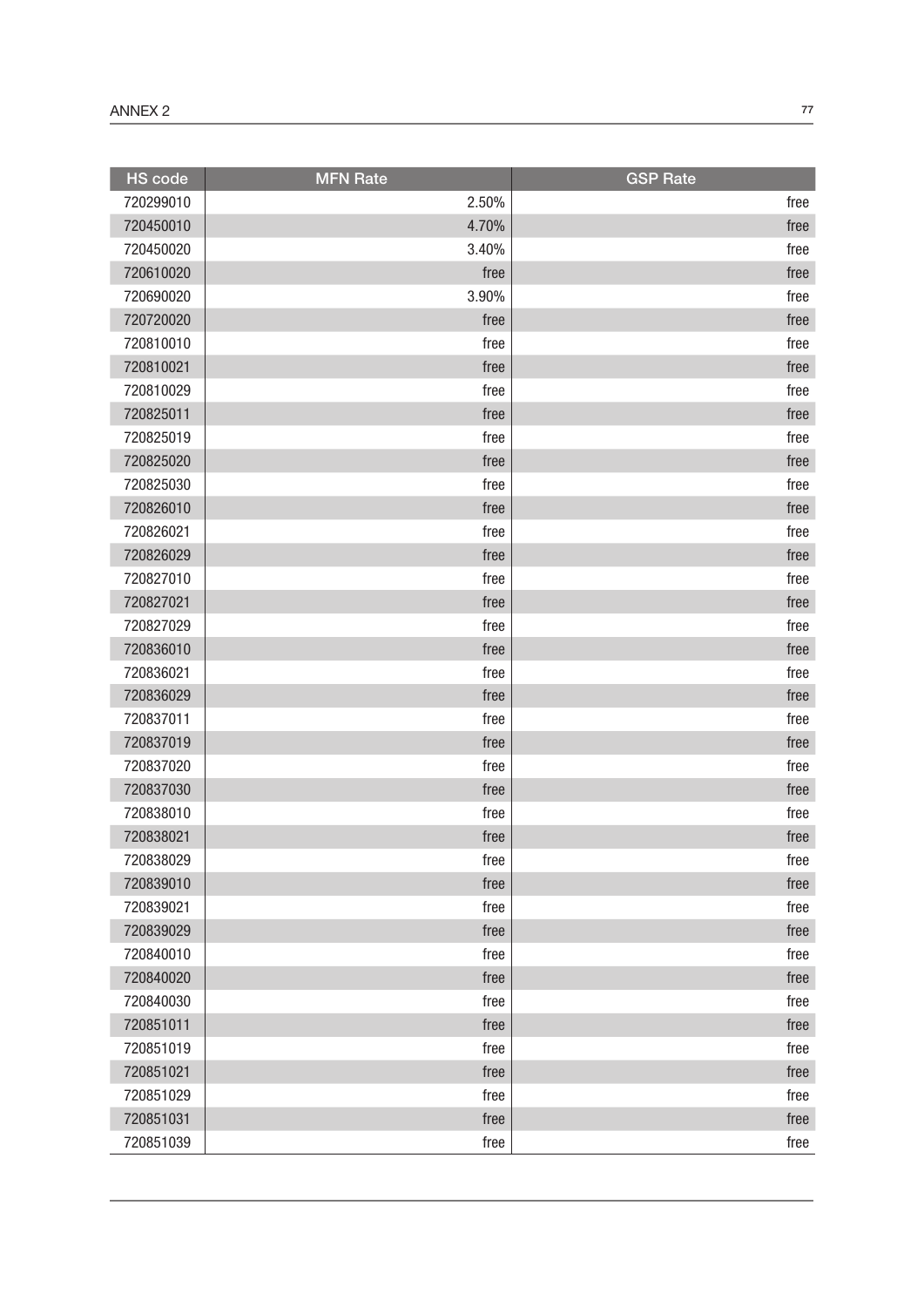| <b>HS code</b> | <b>MFN Rate</b> | <b>GSP Rate</b> |
|----------------|-----------------|-----------------|
| 720852011      | free            | free            |
| 720852019      | free            | free            |
| 720852021      | free            | free            |
| 720852029      | free            | free            |
| 720852031      | free            | free            |
| 720852039      | free            | free            |
| 720853010      | free            | free            |
| 720853021      | free            | free            |
| 720853029      | free            | free            |
| 720854010      | free            | free            |
| 720854021      | free            | free            |
| 720854029      | free            | free            |
| 720890000      | free            | free            |
| 720915010      | free            | free            |
| 720915021      | free            | free            |
| 720915029      | free            | free            |
| 720916010      | free            | free            |
| 720916021      | free            | free            |
| 720916029      | free            | free            |
| 720917010      | free            | free            |
| 720917021      | free            | free            |
| 720917029      | free            | free            |
| 720918010      | free            | free            |
| 720918021      | free            | free            |
| 720918029      | free            | free            |
| 720925010      | free            | free            |
| 720925021      | free            | free            |
| 720925029      | free            | free            |
| 720926010      | free            | free            |
| 720926021      | free            | free            |
| 720926029      | free            | free            |
| 720927010      | free            | free            |
| 720927021      | free            | free            |
| 720927029      | free            | free            |
| 720928010      | free            | free            |
| 720928021      | free            | free            |
| 720928029      | free            | free            |
| 720990000      | free            | free            |
| 721011000      | free            | free            |
| 721012000      | free            | free            |
| 721020000      | free            | free            |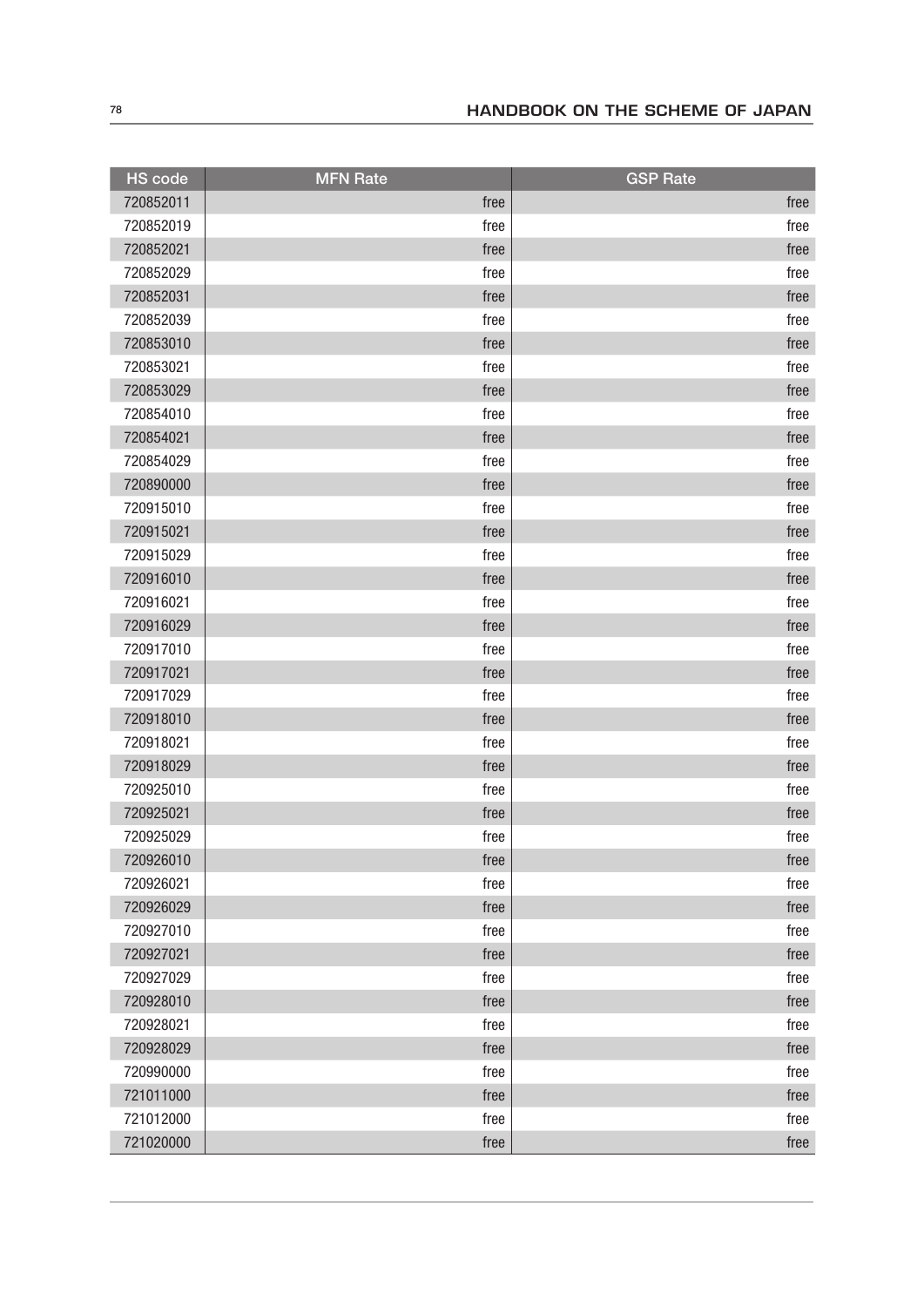| <b>HS</b> code | <b>MFN Rate</b> | <b>GSP Rate</b> |
|----------------|-----------------|-----------------|
| 721030010      | free            | free            |
| 721030021      | free            | free            |
| 721030029      | free            | free            |
| 721041000      | free            | free            |
| 721049010      | free            | free            |
| 721049090      | free            | free            |
| 721050010      | free            | free            |
| 721050090      | free            | free            |
| 721061000      | free            | free            |
| 721069000      | free            | free            |
| 721070000      | free            | free            |
| 721090010      | free            | free            |
| 721090020      | free            | free            |
| 721113010      | free            | free            |
| 721113021      | free            | free            |
| 721113029      | free            | free            |
| 721114010      | free            | free            |
| 721114021      | free            | free            |
| 721114029      | free            | free            |
| 721119010      | free            | free            |
| 721119021      | free            | free            |
| 721119029      | free            | free            |
| 721123000      | free            | free            |
| 721129010      | free            | free            |
| 721129090      | free            | free            |
| 721190000      | free            | free            |
| 721210000      | free            | free            |
| 721220010      | free            | free            |
| 721220021      | free            | free            |
| 721220029      | free            | free            |
| 721230000      | free            | free            |
| 721240000      | free            | free            |
| 721250010      | free            | free            |
| 721250090      | free            | free            |
| 721260010      | free            | free            |
| 721260020      | free            | free            |
| 721310000      | free            | free            |
| 721320000      | free            | free            |
| 721391011      | free            | free            |
| 721391019      | free            | free            |
| 721391020      | free            | free            |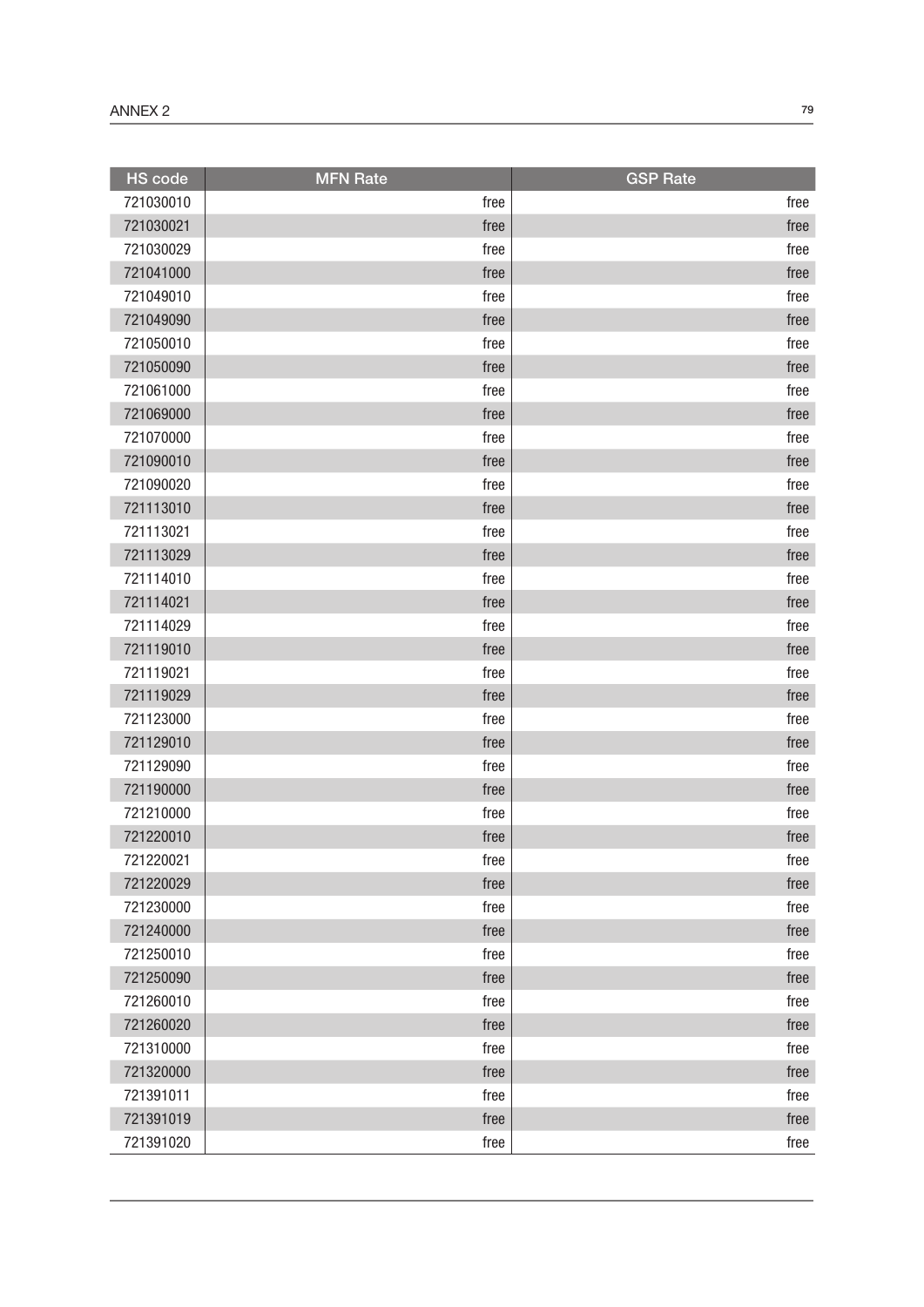| HS code   | <b>MFN Rate</b> | <b>GSP Rate</b> |
|-----------|-----------------|-----------------|
| 721391090 | free            | free            |
| 721399020 | free            | free            |
| 721399090 | free            | free            |
| 721410000 | free            | free            |
| 721420000 | free            | free            |
| 721430000 | free            | free            |
| 721491020 | free            | free            |
| 721491090 | free            | free            |
| 721499020 | free            | free            |
| 721499090 | free            | free            |
| 721510000 | free            | free            |
| 721550010 | free            | free            |
| 721550019 | free            | free            |
| 721550090 | free            | free            |
| 721590010 | free            | free            |
| 721590020 | free            | free            |
| 721610000 | free            | free            |
| 721621000 | free            | free            |
| 721622000 | free            | free            |
| 721631000 | free            | free            |
| 721632000 | free            | free            |
| 721633000 | free            | free            |
| 721640000 | free            | free            |
| 721650000 | free            | free            |
| 721661000 | free            | free            |
| 721669000 | free            | free            |
| 721691000 | free            | free            |
| 721699000 | free            | free            |
| 721710010 | free            | free            |
| 721710019 | free            | free            |
| 721710090 | free            | free            |
| 721720010 | free            | free            |
| 721720019 | free            | free            |
| 721720090 | free            | free            |
| 721720099 | free            | free            |
| 721730011 | free            | free            |
| 721730019 | free            | free            |
| 721730090 | free            | free            |
| 721730099 | free            | free            |
| 721790011 | free            | free            |
| 721790019 | free            | free            |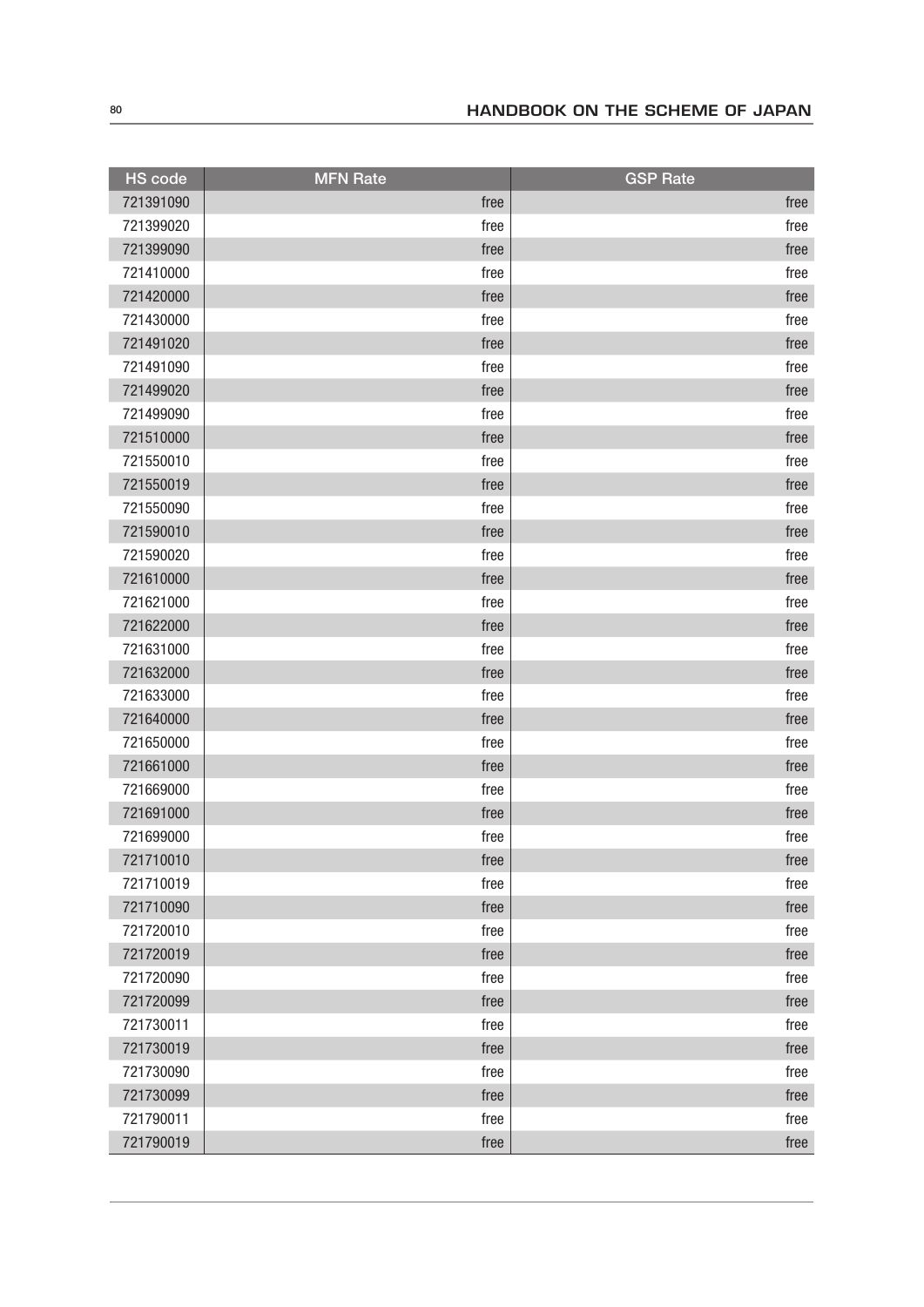| <b>HS code</b> | <b>MFN Rate</b> | <b>GSP Rate</b> |
|----------------|-----------------|-----------------|
| 721790090      | free            | free            |
| 721810000      | free            | free            |
| 721891000      | free            | free            |
| 721899000      | free            | free            |
| 721911000      | free            | free            |
| 721912010      | free            | free            |
| 721912025      | free            | free            |
| 721912026      | free            | free            |
| 721912029      | free            | free            |
| 721913010      | free            | free            |
| 721913025      | free            | free            |
| 721913026      | free            | free            |
| 721913029      | free            | free            |
| 721914000      | free            | free            |
| 721921000      | free            | free            |
| 721922000      | free            | free            |
| 721923000      | free            | free            |
| 721924000      | free            | free            |
| 721931000      | free            | free            |
| 721932010      | free            | free            |
| 721932022      | free            | free            |
| 721932023      | free            | free            |
| 721932025      | free            | free            |
| 721932026      | free            | free            |
| 721933011      | free            | free            |
| 721933019      | free            | free            |
| 721933022      | free            | free            |
| 721933023      | free            | free            |
| 721933025      | free            | free            |
| 721933026      | free            | free            |
| 721934011      | free            | free            |
| 721934019      | free            | free            |
| 721934022      | free            | free            |
| 721934023      | free            | free            |
| 721934025      | free            | free            |
| 721934026      | free            | free            |
| 721935010      | free            | free            |
| 721935022      | free            | free            |
| 721935023      | free            | free            |
| 721935025      | free            | free            |
| 721935026      | free            | free            |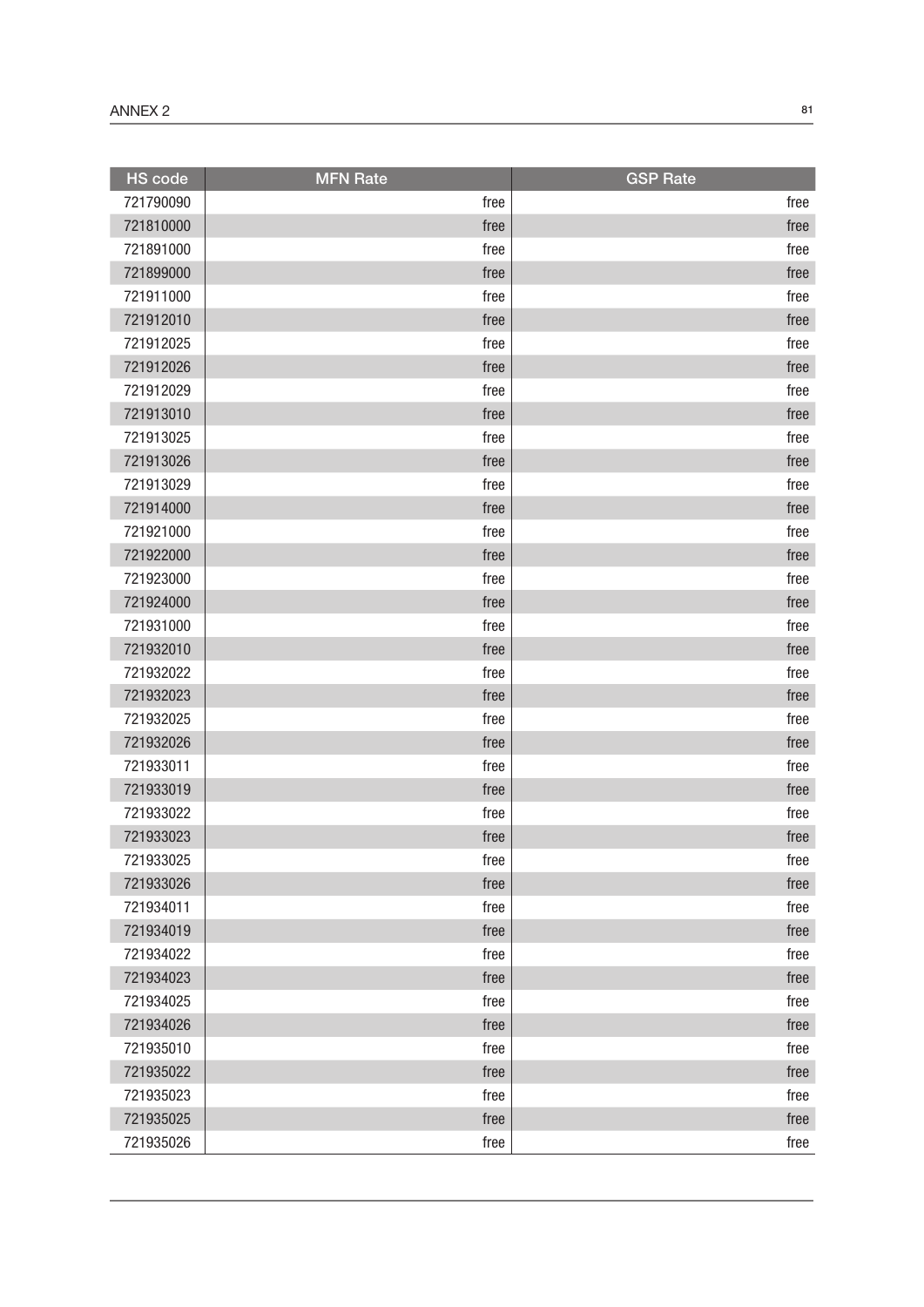| <b>HS</b> code | <b>MFN Rate</b> | <b>GSP Rate</b> |
|----------------|-----------------|-----------------|
| 721990000      | free            | free            |
| 722011000      | free            | free            |
| 722012000      | free            | free            |
| 722020010      | free            | free            |
| 722020025      | free            | free            |
| 722020026      | free            | free            |
| 722020029      | free            | free            |
| 722090000      | free            | free            |
| 722100000      | free            | free            |
| 722211000      | free            | free            |
| 722219000      | free            | free            |
| 722220000      | free            | free            |
| 722230000      | free            | free            |
| 722240000      | free            | free            |
| 722300000      | free            | free            |
| 722410010      | free            | free            |
| 722410020      | free            | free            |
| 722410030      | free            | free            |
| 722490010      | free            | free            |
| 722490020      | free            | free            |
| 722490030      | free            | free            |
| 722511000      | free            | free            |
| 722519000      | free            | free            |
| 722530100      | free            | free            |
| 722530200      | free            | free            |
| 722530900      | free            | free            |
| 722540100      | free            | free            |
| 722540200      | free            | free            |
| 722540900      | free            | free            |
| 722550100      | free            | free            |
| 722550200      | free            | free            |
| 722550900      | free            | free            |
| 722591100      | free            | free            |
| 722591200      | free            | free            |
| 722591300      | free            | free            |
| 722591900      | free            | free            |
| 722592100      | free            | free            |
| 722592200      | free            | free            |
| 722592300      | free            | free            |
| 722592900      | free            | free            |
| 722599100      | free            | free            |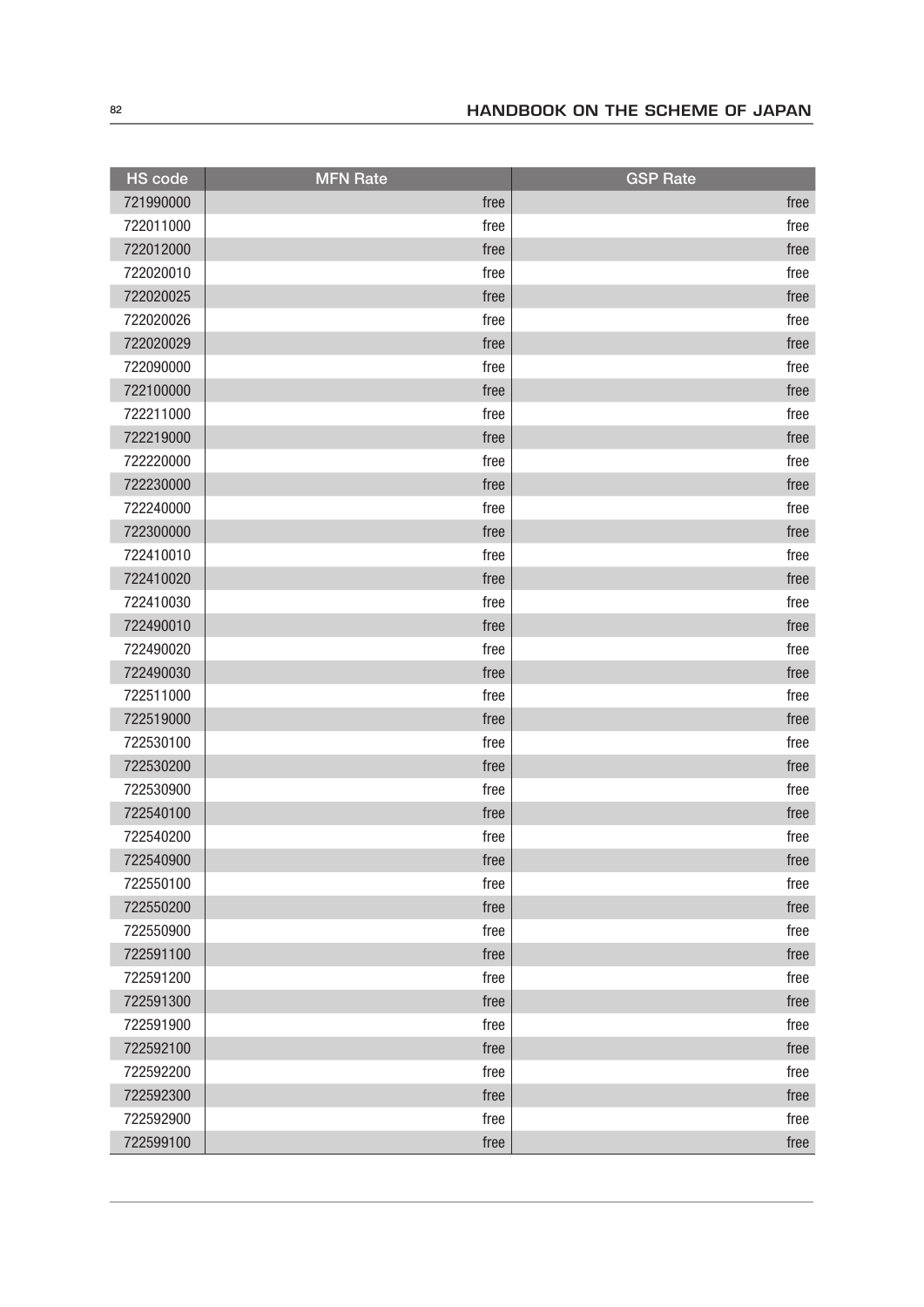| <b>HS</b> code | <b>MFN Rate</b> | <b>GSP</b> Rate |
|----------------|-----------------|-----------------|
| 722599200      | free            | free            |
| 722599300      | free            | free            |
| 722599900      | free            | free            |
| 722611000      | free            | free            |
| 722619000      | free            | free            |
| 722620000      | free            | free            |
| 722691010      | free            | free            |
| 722691020      | free            | free            |
| 722692010      | free            | free            |
| 722692020      | free            | free            |
| 722699110      | free            | free            |
| 722699190      | free            | free            |
| 722699200      | free            | free            |
| 722699900      | free            | free            |
| 722710000      | free            | free            |
| 722720000      | free            | free            |
| 722790010      | free            | free            |
| 722790020      | free            | free            |
| 722810000      | free            | free            |
| 722820000      | free            | free            |
| 722830010      | free            | free            |
| 722830020      | free            | free            |
| 722840010      | free            | free            |
| 722840020      | free            | free            |
| 722850010      | free            | free            |
| 722850020      | free            | free            |
| 722860010      | free            | free            |
| 722860020      | free            | free            |
| 722870010      | free            | free            |
| 722870020      | free            | free            |
| 722880000      | free            | free            |
| 722920000      | free            | free            |
| 722990100      | free            | free            |
| 722990200      | free            | free            |
| 722990910      | free            | free            |
| 722990990      | free            | free            |
| 730110010      | free            | free            |
| 730110020      | free            | free            |
| 730120000      | free            | free            |
| 730210000      | free            | free            |
| 730230000      | 3.30%           | free            |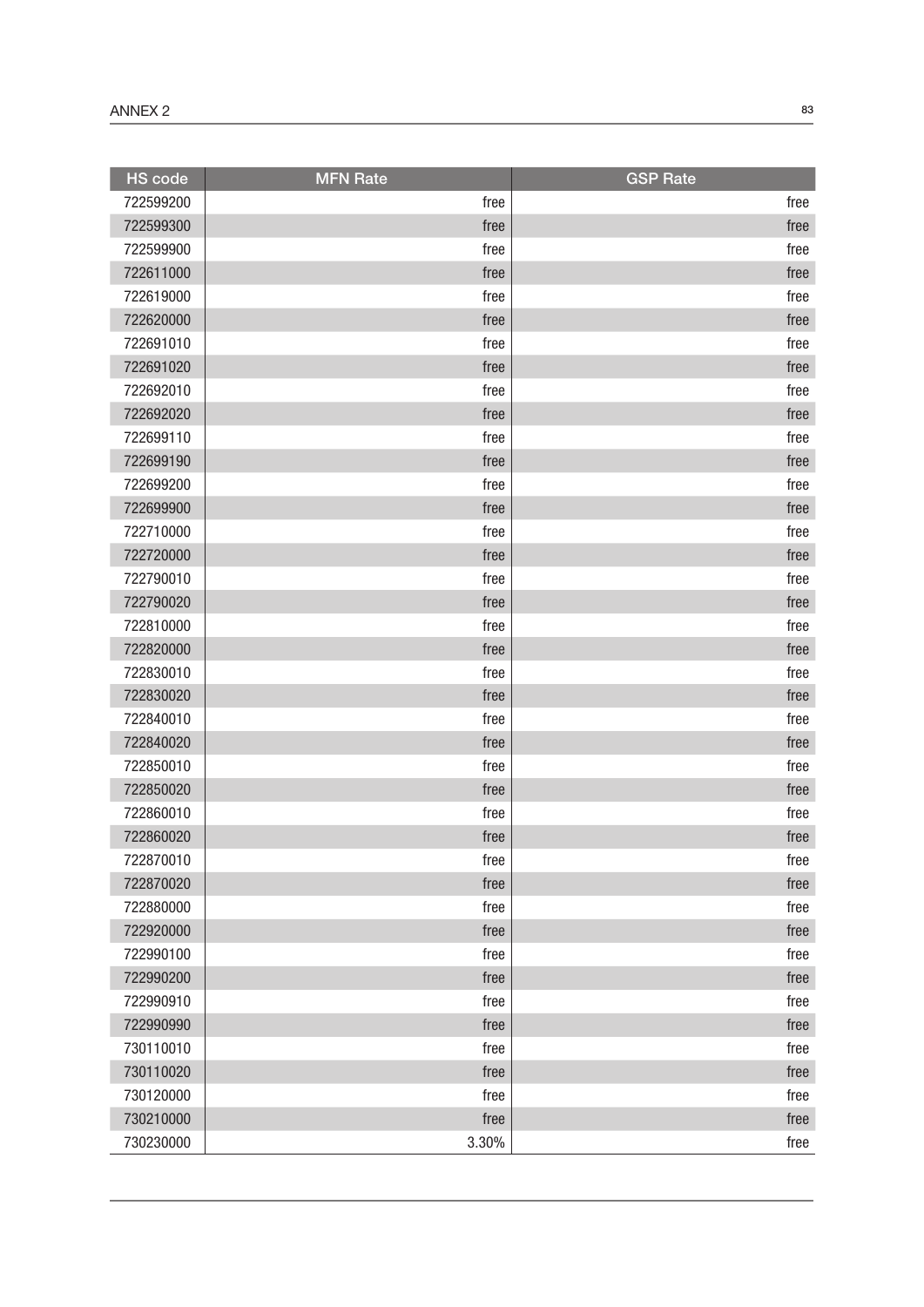| <b>HS</b> code | <b>MFN Rate</b> | <b>GSP Rate</b> |
|----------------|-----------------|-----------------|
| 730240000      | free            | free            |
| 730290000      | free            | free            |
| 730300000      | 3.30%           | free            |
| 730411000      | free            | free            |
| 730419100      | free            | free            |
| 730419900      | free            | free            |
| 730424000      | free            | free            |
| 730429010      | free            | free            |
| 730429090      | free            | free            |
| 730431020      | free            | free            |
| 730439020      | free            | free            |
| 730441020      | free            | free            |
| 730449020      | free            | free            |
| 730451020      | free            | free            |
| 730459020      | free            | free            |
| 730490030      | free            | free            |
| 730490040      | free            | free            |
| 730511010      | free            | free            |
| 730511020      | free            | free            |
| 730512010      | free            | free            |
| 730512020      | free            | free            |
| 730519010      | free            | free            |
| 730519020      | free            | free            |
| 730520010      | free            | free            |
| 730520020      | free            | free            |
| 730531010      | free            | free            |
| 730531020      | free            | free            |
| 730539010      | free            | free            |
| 730539020      | free            | free            |
| 730590010      | free            | free            |
| 730590020      | free            | free            |
| 730611000      | free            | free            |
| 730619100      | free            | free            |
| 730619900      | free            | free            |
| 730621000      | free            | free            |
| 730629100      | free            | free            |
| 730629900      | free            | free            |
| 730630011      | free            | free            |
| 730630019      | free            | free            |
| 730630021      | free            | free            |
| 730630029      | free            | free            |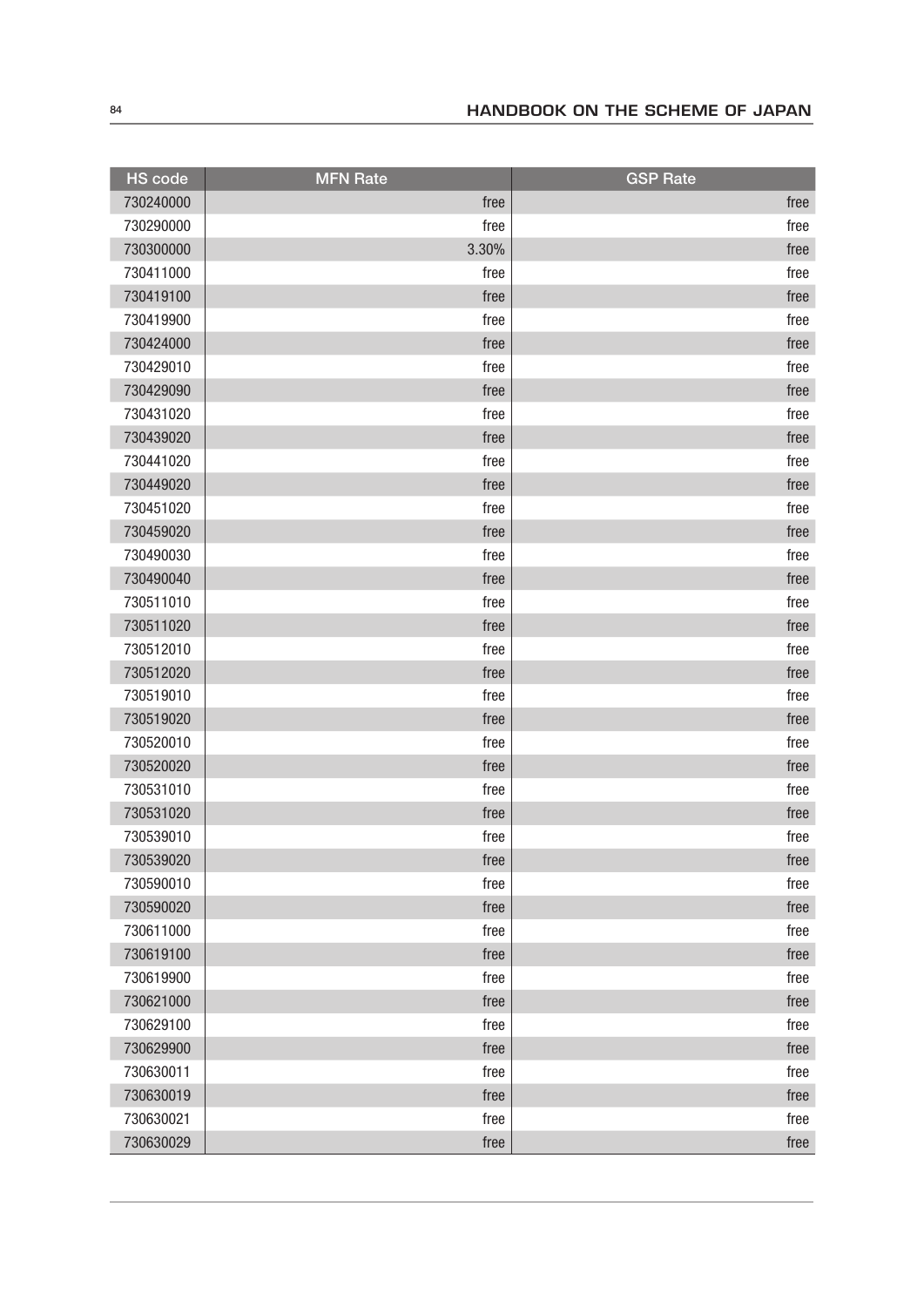| <b>HS</b> code | <b>MFN Rate</b> | <b>GSP Rate</b> |
|----------------|-----------------|-----------------|
| 730630090      | free            | free            |
| 730640000      | free            | free            |
| 730650000      | free            | free            |
| 730661100      | free            | free            |
| 730661910      | free            | free            |
| 730661990      | free            | free            |
| 730669100      | free            | free            |
| 730669900      | free            | free            |
| 730690010      | free            | free            |
| 730690020      | free            | free            |
| 730900000      | 3.30%           | free            |
| 731010000      | 3.30%           | free            |
| 731021000      | 3.30%           | free            |
| 731029010      | 3.30%           | free            |
| 731029090      | 3.30%           | free            |
| 731100000      | 3.30%           | free            |
| 731210010      | free            | free            |
| 731210091      | free            | free            |
| 731210092      | free            | free            |
| 731290000      | free            | free            |
| 731300000      | free            | free            |
| 731412000      | free            | free            |
| 731414000      | free            | free            |
| 731419000      | free            | free            |
| 731420000      | free            | free            |
| 731431000      | free            | free            |
| 731439000      | free            | free            |
| 731441000      | free            | free            |
| 731442000      | free            | free            |
| 731449000      | free            | free            |
| 731450000      | free            | free            |
| 731600000      | 3.30%           | free            |
| 731700000      | free            | free            |
| 731811000      | 2.80%           | free            |
| 731812000      | 2.80%           | free            |
| 731813000      | 2.80%           | free            |
| 731814000      | 2.80%           | free            |
| 731815011      | 2.80%           | free            |
| 731815019      | 2.80%           | free            |
| 731815090      | 2.80%           | free            |
| 731816010      | 2.80%           | free            |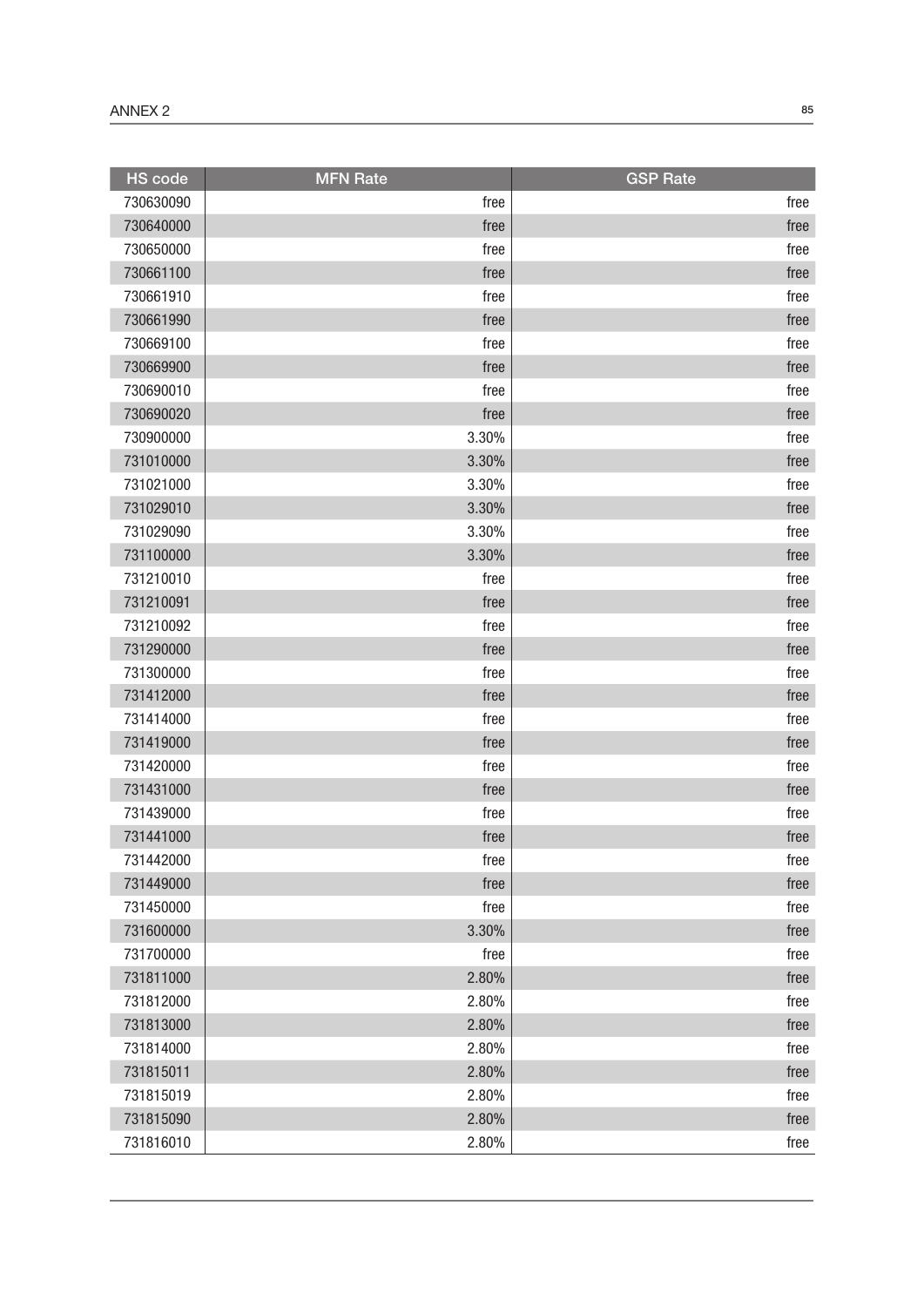| <b>HS</b> code | <b>MFN Rate</b>                                                        | <b>GSP Rate</b>                                                                  |
|----------------|------------------------------------------------------------------------|----------------------------------------------------------------------------------|
| 731816090      | 2.80%                                                                  | free                                                                             |
| 731819000      | 2.80%                                                                  | free                                                                             |
| 731821000      | 2.80%                                                                  | free                                                                             |
| 731822000      | 2.80%                                                                  | free                                                                             |
| 731823000      | 2.80%                                                                  | free                                                                             |
| 731824000      | 2.80%                                                                  | free                                                                             |
| 731829000      | 2.80%                                                                  | free                                                                             |
| 732010090      | 3.30%                                                                  | free                                                                             |
| 732020090      | 3.30%                                                                  | free                                                                             |
| 732090090      | 3.30%                                                                  | free                                                                             |
| 740200010      | 3%                                                                     | free                                                                             |
| 740200020      | 3% or (490yen-the value for customs duty)/kg,<br>whichever is the less | free                                                                             |
| 740311010      | 3% or 15yen/kg, whichever is the less                                  | 2.40%                                                                            |
| 740311020      | 3% or (500yen-the value for customs duty)/kg,<br>whichever is the less | 2.40% or (500yen-the value for customs<br>duty) × 0.8/kg, whichever is the less  |
| 740312010      | 3% or 15yen/kg, whichever is the less                                  | 2.40%                                                                            |
| 740312020      | 3% or (500yen-the value for customs duty)/kg,<br>whichever is the less | 2.40% or (500yen-the value for customs<br>duty)×0.8/kg, whichever is the less    |
| 740313010      | 3% or 15yen/kg, whichever is the less                                  | 2.40%                                                                            |
| 740313020      | 3% or (500yen-the value for customs duty)/kg,<br>whichever is the less | 2.40% or (500yen-the value for customs<br>duty)×0.8/kg, whichever is the less    |
| 740319011      | 3% or 15yen/kg, whichever is the less                                  | free                                                                             |
| 740319019      | 3%                                                                     | 2.40%                                                                            |
| 740319021      | 3% or (500yen-the value for customs duty)/kg,<br>whichever is the less | free                                                                             |
| 740319029      | 3% or (500yen-the value for customs duty)/kg,<br>whichever is the less | 2.40% or (500yen-the value for customs<br>$duty$ × 0.8/kg, whichever is the less |
| 740322010      | 3% or 15yen/kg, whichever is the less                                  | free                                                                             |
| 740322020      | 3% or (500yen-the value for customs duty)/kg<br>whichever is the less  | free                                                                             |
| 740329011      | 3% or 15yen/kg, whichever is the less                                  | free                                                                             |
| 740329019      | 3%                                                                     | free                                                                             |
| 740329021      | 3% or (500yen-the value for customs duty)/kg,<br>whichever is the less | free                                                                             |
| 740329029      | 3% or (500yen-the value for customs duty)/kg,<br>whichever is the less | free                                                                             |
| 740500000      | 3%                                                                     | free                                                                             |
| 740610000      | 3%                                                                     | free                                                                             |
| 740620000      | 3%                                                                     | free                                                                             |
| 740710000      | 3%                                                                     | 1.20%                                                                            |
| 740721000      | 3%                                                                     | 1.20%                                                                            |
| 740729100      | 3%                                                                     | free                                                                             |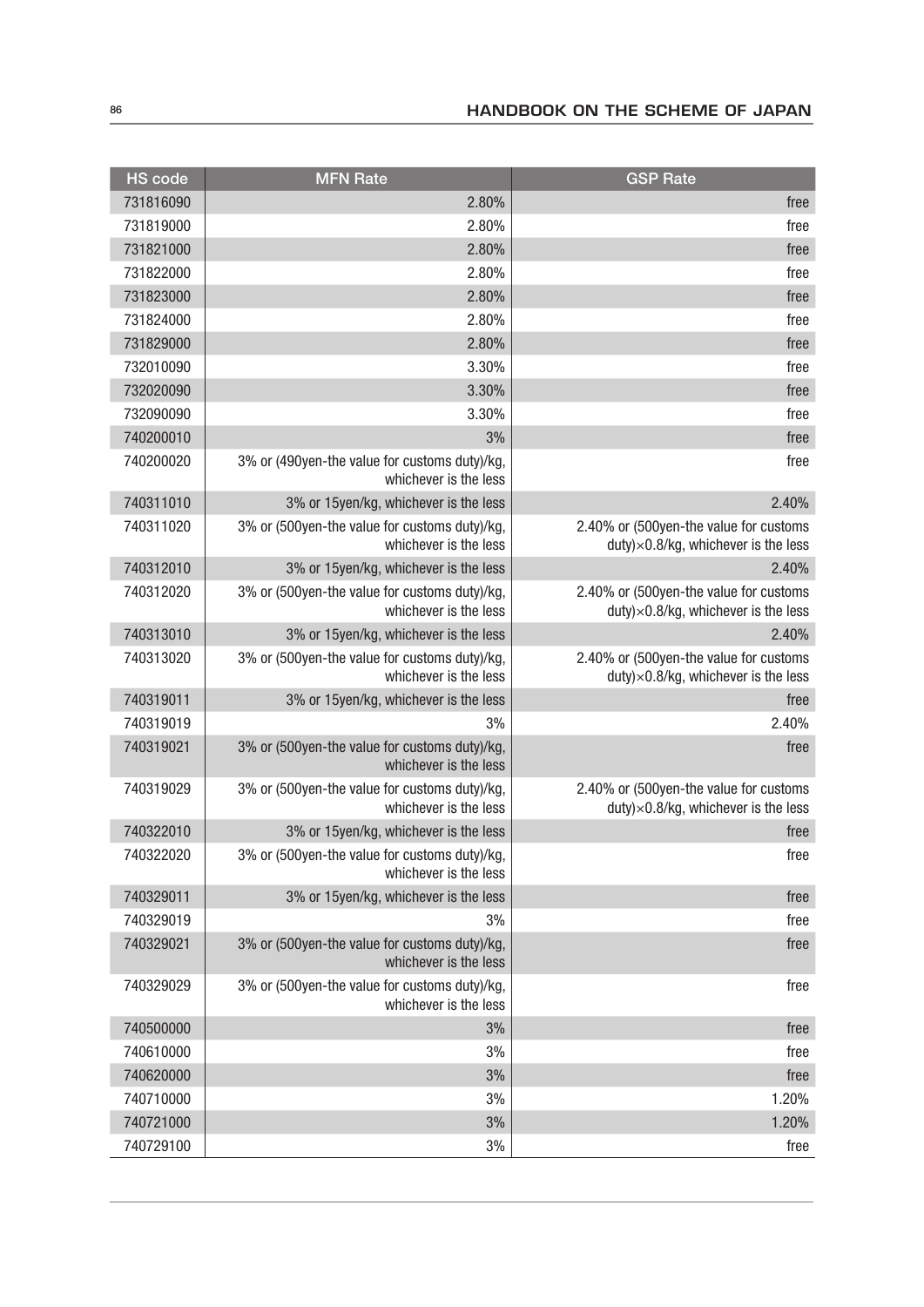| <b>HS code</b> | <b>MFN Rate</b>                          | <b>GSP Rate</b>                            |
|----------------|------------------------------------------|--------------------------------------------|
| 740729910      | 3%                                       | 1.20%                                      |
| 740729990      | 3%                                       | free                                       |
| 740811000      | 3%                                       | 1.20%                                      |
| 740819000      | 3%                                       | 1.20%                                      |
| 740821000      | 3%                                       | 1.20%                                      |
| 740822000      | 3%                                       | free                                       |
| 740829010      | 3%                                       | 1.20%                                      |
| 740829090      | 3%                                       | free                                       |
| 740911000      | 3%                                       | 1.80%                                      |
| 740919000      | 3%                                       | 1.80%                                      |
| 740921000      | 3%                                       | free                                       |
| 740929000      | 3%                                       | free                                       |
| 740931000      | 3%                                       | free                                       |
| 740939000      | 3%                                       | free                                       |
| 740940000      | 3%                                       | 1.80%                                      |
| 740990000      | 3%                                       | 1.80%                                      |
| 741011000      | 3%                                       | 1.80%                                      |
| 741012000      | 3%                                       | 1.80%                                      |
| 741021000      | 3%                                       | 1.80%                                      |
| 741022000      | 3%                                       | 1.80%                                      |
| 741110000      | 3%                                       | 1.80%                                      |
| 741121000      | 3%                                       | free                                       |
| 741122000      | 3%                                       | free                                       |
| 741129000      | 3%                                       | free                                       |
| 741300000      | 3%                                       | free                                       |
| 750120100      | 11.7% or 44 yen/kg whichever is the less | 7.02% or 26.4yen/kg, whichever is the less |
| 750120210      | 3%                                       | free                                       |
| 750210000      | 11.7% or 44 yen/kg whichever is the less | 7.02% or 26.4yen/kg, whichever is the less |
| 750220090      | 3%                                       | free                                       |
| 750400210      | 41 yen/kg                                | free                                       |
| 750400220      | 3%                                       | free                                       |
| 750511000      | 3%                                       | free                                       |
| 750512000      | 3%                                       | free                                       |
| 750521000      | 3%                                       | free                                       |
| 750522000      | 3%                                       | free                                       |
| 750610200      | 3%                                       | free                                       |
| 750620000      | 3%                                       | free                                       |
| 750711000      | 3%                                       | free                                       |
| 750810000      | 3%                                       | free                                       |
| 750890000      | 3%                                       | free                                       |
| 760310000      | 3%                                       | 2.40%                                      |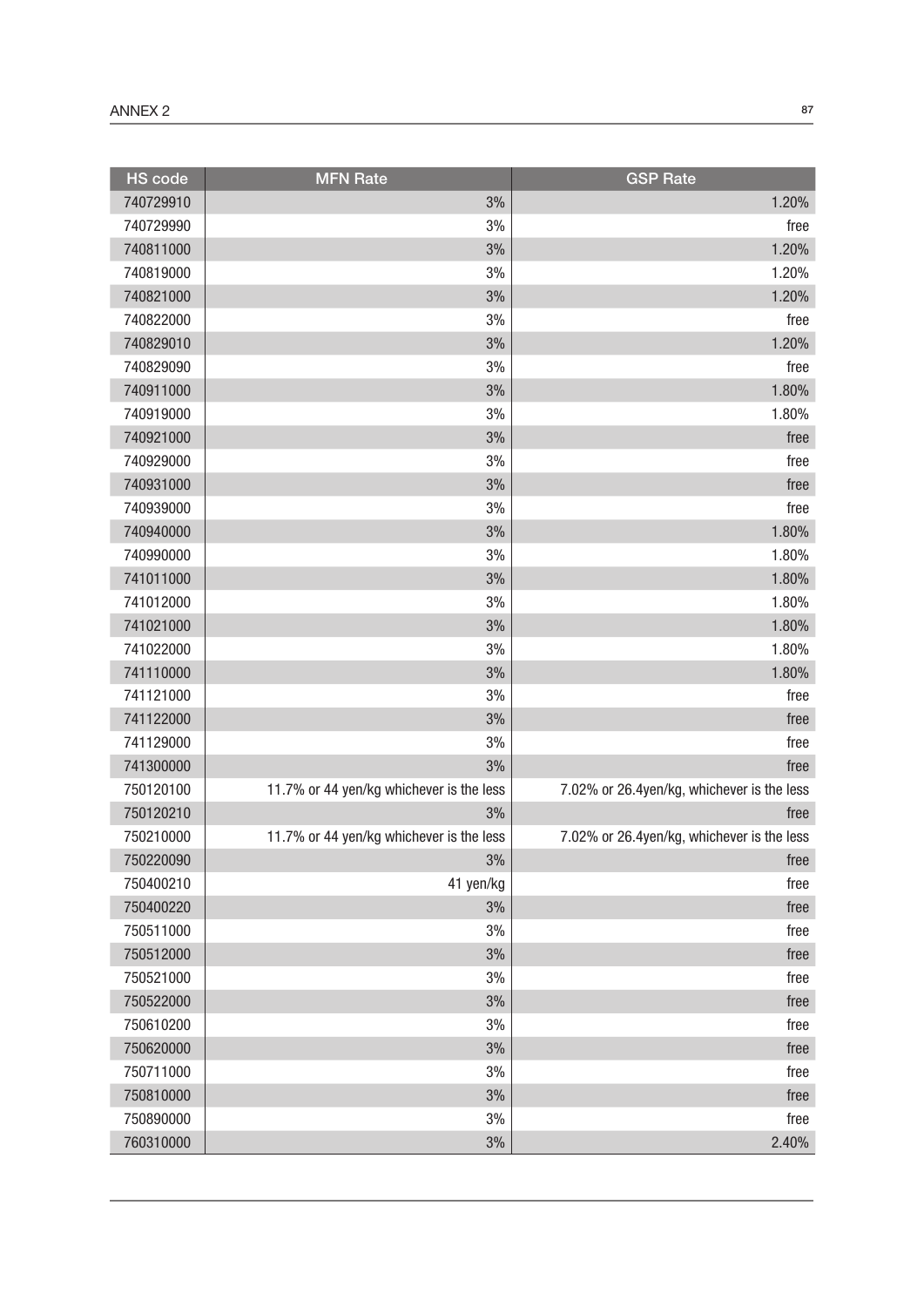| HS code   | <b>MFN Rate</b>                             | <b>GSP Rate</b>                                                                      |
|-----------|---------------------------------------------|--------------------------------------------------------------------------------------|
| 760320000 | 3%                                          | 2.40%                                                                                |
| 760410000 | 7.50%                                       | 6.00%                                                                                |
| 760421000 | 7.50%                                       | 6.00%                                                                                |
| 760429000 | 7.50%                                       | 6.00%                                                                                |
| 760511000 | 7.50%                                       | 6.00%                                                                                |
| 760519000 | 7.50%                                       | 6.00%                                                                                |
| 760521000 | 7.50%                                       | 6.00%                                                                                |
| 760529000 | 7.50%                                       | 6.00%                                                                                |
| 760611000 | 2%                                          | 1.60%                                                                                |
| 760612090 | 2%                                          | 1.60%                                                                                |
| 760691000 | 2%                                          | 1.60%                                                                                |
| 760692090 | 2%                                          | 1.60%                                                                                |
| 760711000 | 7.50%                                       | 6.00%                                                                                |
| 760719000 | 7.50%                                       | 6.00%                                                                                |
| 760720000 | 7.50%                                       | 6.00%                                                                                |
| 760810000 | 7.50%                                       | 6.00%                                                                                |
| 760820000 | 7.50%                                       | 6.00%                                                                                |
| 760900000 | 3%                                          | 2.40%                                                                                |
| 761090000 | 3%                                          | 2.40%                                                                                |
| 761100000 | 3%                                          | 2.40%                                                                                |
| 761210000 | 3%                                          | 2.40%                                                                                |
| 761290000 | 3%                                          | 2.40%                                                                                |
| 761300000 | 3%                                          | 2.40%                                                                                |
| 761410000 | 3%                                          | 2.40%                                                                                |
| 761490000 | 3%                                          | 2.40%                                                                                |
| 761610000 | 3%                                          | 2.40%                                                                                |
| 761691000 | 3%                                          | 2.40%                                                                                |
| 761699000 | 3%                                          | 2.40%                                                                                |
| 780110010 | 2.70 yen/kg                                 | $1.08$ yen/kg                                                                        |
| 780110020 | 2.70 yen/kg                                 | 1.08yen/kg or (180yen-the value for customs<br>duty) × 0.4/kg, whichever is the less |
| 780191010 | ◎<br>2.8%                                   | free                                                                                 |
| 780191020 | 2.8%<br>⊚                                   | free                                                                                 |
| 780191040 | 3% or 3.10 yen/kg whichever is the greater  | free                                                                                 |
| 780199100 | 3% or 4.50 yen/kg, whichever is the greater | free                                                                                 |
| 780199211 | <b>◎</b> 2.8%                               | free                                                                                 |
| 780199212 | <b>◎</b> 2.8%                               | free                                                                                 |
| 780199221 | 2.70 yen/kg                                 | free                                                                                 |
| 780199222 | 2.70 yen/kg                                 | free                                                                                 |
| 780200000 | 2.10%                                       | free                                                                                 |
| 780411000 | 3%                                          | free                                                                                 |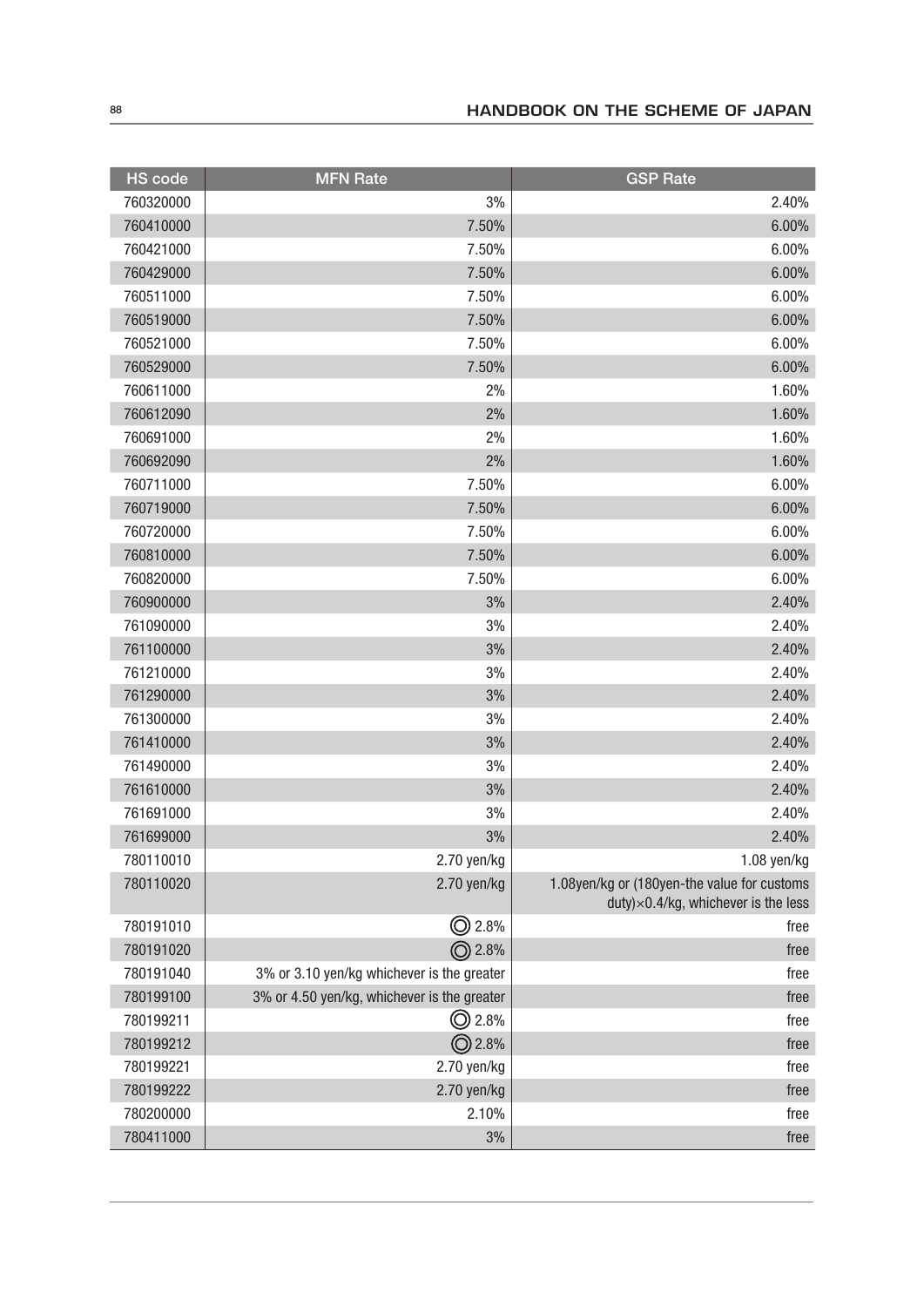| <b>HS code</b> | <b>MFN Rate</b> | <b>GSP Rate</b>                                                                        |
|----------------|-----------------|----------------------------------------------------------------------------------------|
| 780419000      | 3%              | free                                                                                   |
| 780420000      | 3%              | free                                                                                   |
| 780600100      | 3%              | free                                                                                   |
| 780600900      | 3%              | free                                                                                   |
| 790111010      | 4.30 yen/kg     | $2.58$ yen/kg                                                                          |
| 790111020      | 4.30 yen/kg     | 2.58 yen/kg or (250yen-the value for customs<br>$duty$ × 0.6/kg, whichever is the less |
| 790112010      | 4.30 yen/kg     | $2.58$ yen/kg                                                                          |
| 790112020      | 4.30 yen/kg     | 2.58 yen/kg or (250yen-the value for customs<br>duty)×0.6/kg, whichever is the less    |
| 790120010      | 4.30 yen/kg     | $2.58$ yen/kg                                                                          |
| 790120021      | 4.20 yen/kg     | 2.52 yen/kg                                                                            |
| 790310000      | 3%              | free                                                                                   |
| 790390000      | 3%              | free                                                                                   |
| 790400000      | 3%              | free                                                                                   |
| 790500000      | 3%              | free                                                                                   |
| 790700100      | 3%              | free                                                                                   |
| 790700900      | 3%              | free                                                                                   |
| 800120000      | 2.10%           | free                                                                                   |
| 800300000      | 2.50%           | free                                                                                   |
| 800700100      | 2.50%           | free                                                                                   |
| 800700200      | 3%              | free                                                                                   |
| 800700300      | 3%              | free                                                                                   |
| 800700900      | 3%              | free                                                                                   |
| 810320000      | 3%              | 1.80%                                                                                  |
| 810390010      | 3%              | 1.80%                                                                                  |
| 810390020      | 3%              | 1.80%                                                                                  |
| 810430000      | 3%              | free                                                                                   |
| 810490000      | 3%              | free                                                                                   |
| 810600000      | 3%              | 1.80%                                                                                  |
| 810720000      | 3%              | 1.80%                                                                                  |
| 810730000      | 3%              | 1.80%                                                                                  |
| 810790000      | 3%              | 1.80%                                                                                  |
| 810820090      | 3%              | free                                                                                   |
| 810830090      | 3%              | free                                                                                   |
| 810890090      | 3%              | 1.80%                                                                                  |
| 811020000      | 8.80 yen/kg     | free                                                                                   |
| 811090000      | 8.80 yen/kg     | free                                                                                   |
| 811100000      | 3%              | 1.80%                                                                                  |
| 811221000      | 3%              | 1.80%                                                                                  |
| 811222000      | 3%              | 1.80%                                                                                  |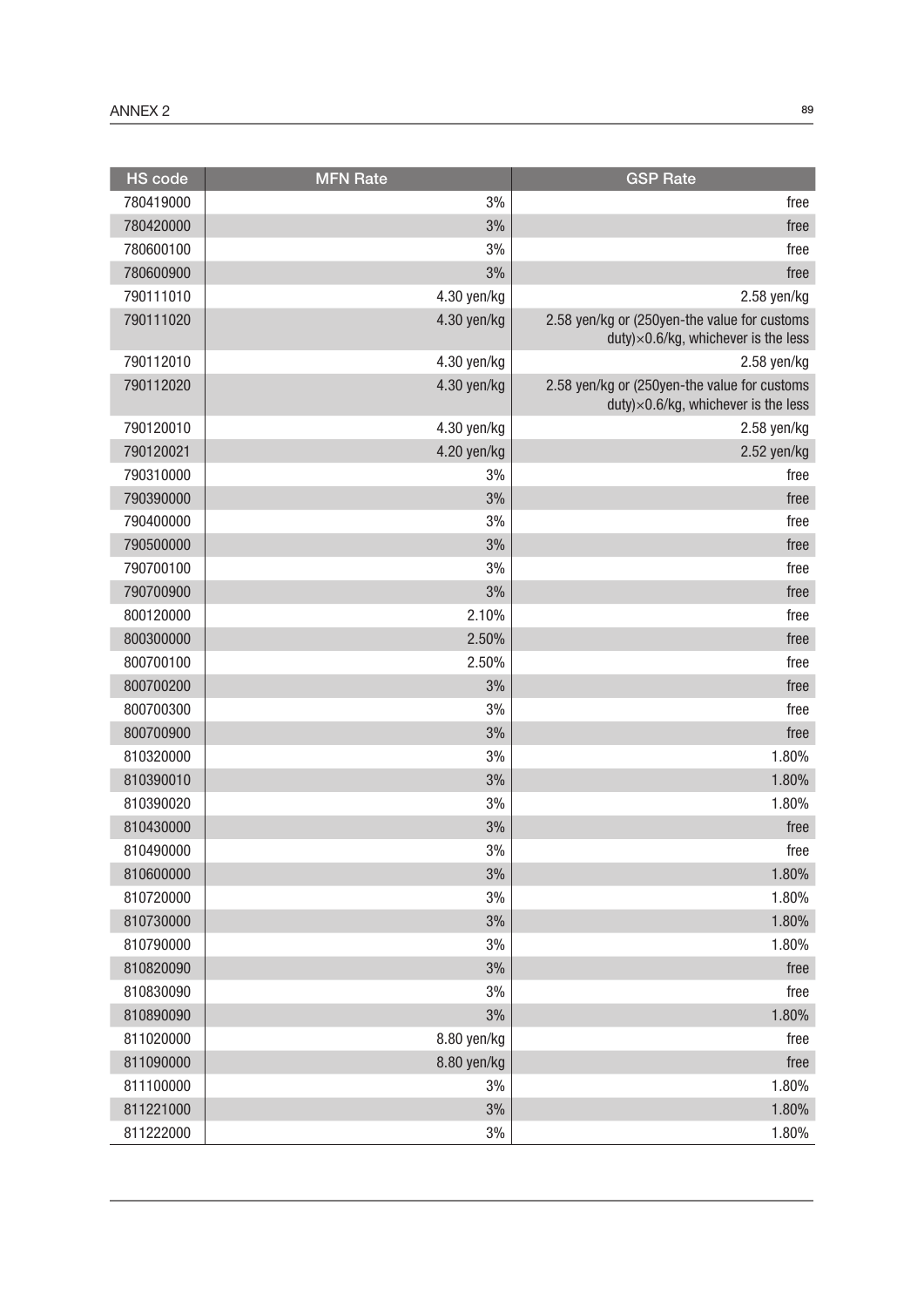| <b>HS</b> code | <b>MFN</b> Rate | <b>GSP Rate</b> |
|----------------|-----------------|-----------------|
| 811229000      | 3%              | 1.80%           |
| 811251000      | 3%              | 1.80%           |
| 811252000      | 3%              | 1.80%           |
| 811259000      | 3%              | 1.80%           |
| 811292100      | 2.50%           | 1.50%           |
| 811292200      | 3%              | 1.80%           |
| 811299910      | 3%              | 1.80%           |
| 811299990      | 3%              | 1.80%           |
| 811300000      | 3%              | 1.80%           |
| 821110000      | 3.70%           | free            |
| 821191000      | 3.70%           | free            |
| 821192000      | 3.70%           | free            |
| 821193000      | 3.70%           | free            |
| 821194000      | 3.10%           | free            |
| 821195000      | 3.70%           | free            |
| 821300000      | 3.70%           | free            |
| 821410000      | 3.70%           | free            |
| 821420000      | 3.90%           | free            |
| 821490000      | 3.70%           | free            |
| 821510000      | 3.90%           | free            |
| 821520000      | 3.90%           | free            |
| 821591000      | 4.60%           | free            |
| 821599000      | 3.90%           | free            |
| 830110000      | 2.70%           | free            |
| 830130000      | 2.70%           | free            |
| 830140000      | 2.70%           | free            |
| 830150000      | 2.70%           | free            |
| 830160000      | 2.70%           | free            |
| 830170000      | 2.70%           | free            |
| 830210000      | 2.70%           | free            |
| 830220000      | 2.70%           | free            |
| 830241000      | 2.70%           | free            |
| 830242000      | 2.70%           | free            |
| 830249000      | 2.70%           | free            |
| 830250000      | 2.70%           | free            |
| 830260000      | 2.70%           | free            |
| 830400000      | 3.10%           | free            |
| 830621000      | 3.10%           | free            |
| 830629000      | 3.10%           | free            |
| 830630000      | 3.10%           | free            |
| 830890100      | 5.30%           | free            |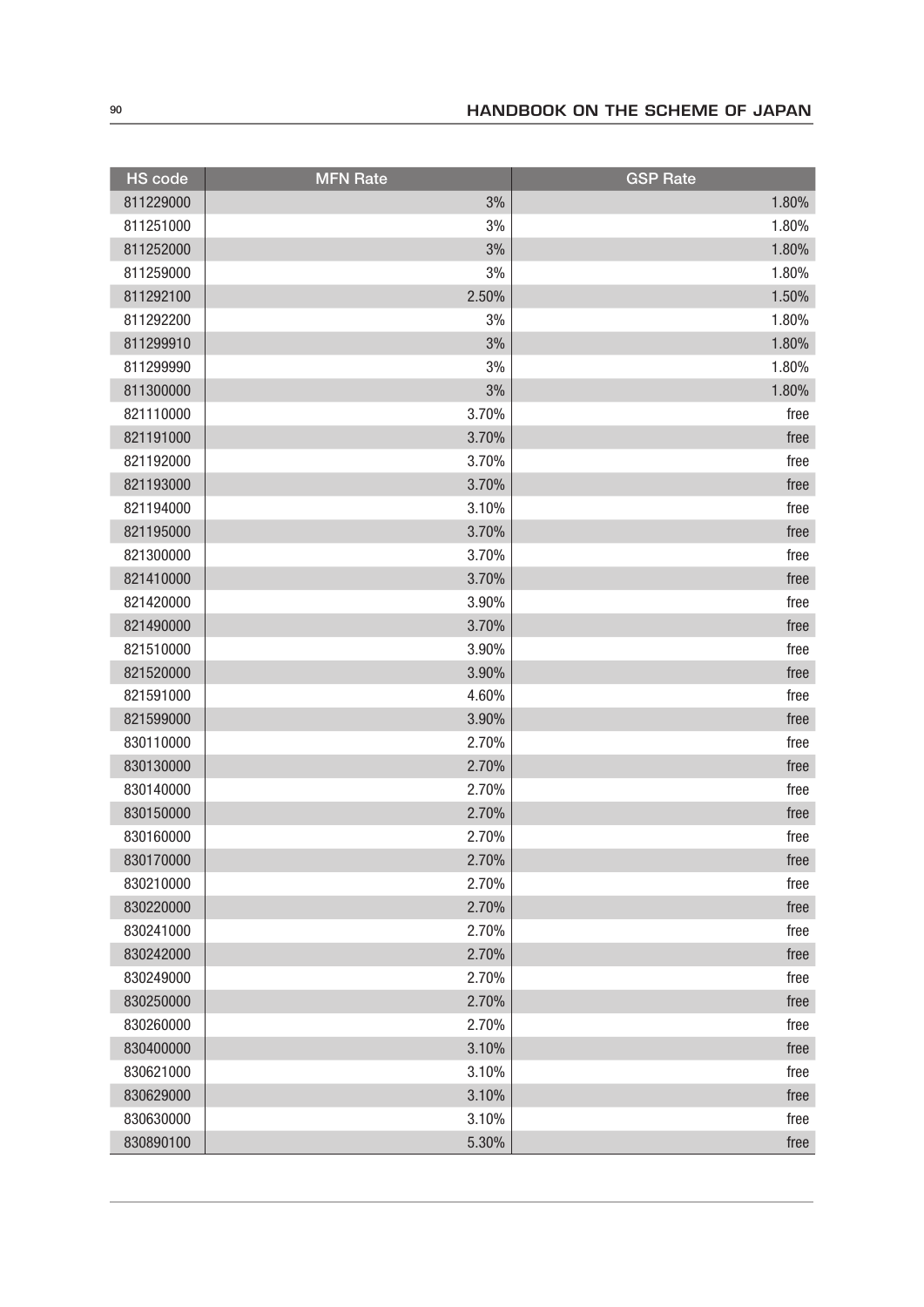| <b>HS</b> code | <b>MFN Rate</b> | <b>GSP Rate</b> |
|----------------|-----------------|-----------------|
| 830890200      | 3.10%           | free            |
| 830910000      | 2.60%           | free            |
| 830990000      | 2.50%           | free            |
| 831110000      | 3.30%           | free            |
| 831120000      | 3.30%           | free            |
| 831130000      | 3.30%           | free            |
| 831190000      | 3.90%           | free            |
| 854411000      | 4.80%           | free            |
| 854419000      | 4.80%           | free            |
| 854511010      | 3.30%           | free            |
| 854511090      | 3.30%           | free            |
| 854519000      | 3.30%           | free            |
| 854520000      | 3.30%           | free            |
| 854590090      | 3.30%           | free            |
| 871000000      | 8.40%           | free            |
| 900311000      | 4.70%           | free            |
| 900319010      | 4.70%           | free            |
| 900319020      | 3.30%           | free            |
| 900390000      | 4.70%           | free            |
| 900410000      | 5.30%           | free            |
| 900490000      | 5.30%           | free            |
| 930111000      | 8.40%           | free            |
| 930119000      | 8.40%           | free            |
| 930120000      | 8.40%           | free            |
| 930190000      | 8.40%           | free            |
| 930200000      | 8.40%           | free            |
| 930310000      | 5.40%           | free            |
| 930320000      | 6.30%           | free            |
| 930330000      | 5.40%           | free            |
| 930390000      | 5.40%           | free            |
| 930400000      | 5.40%           | free            |
| 930510010      | 8.40%           | free            |
| 930510020      | 5.40%           | free            |
| 930521000      | 5.40%           | free            |
| 930529000      | 5.40%           | free            |
| 930591000      | 8.40%           | free            |
| 930599090      | 5.40%           | free            |
| 930621000      | 5.40%           | free            |
| 930629000      | 5.40%           | free            |
| 930630100      | 8.40%           | free            |
| 930630200      | 5.40%           | free            |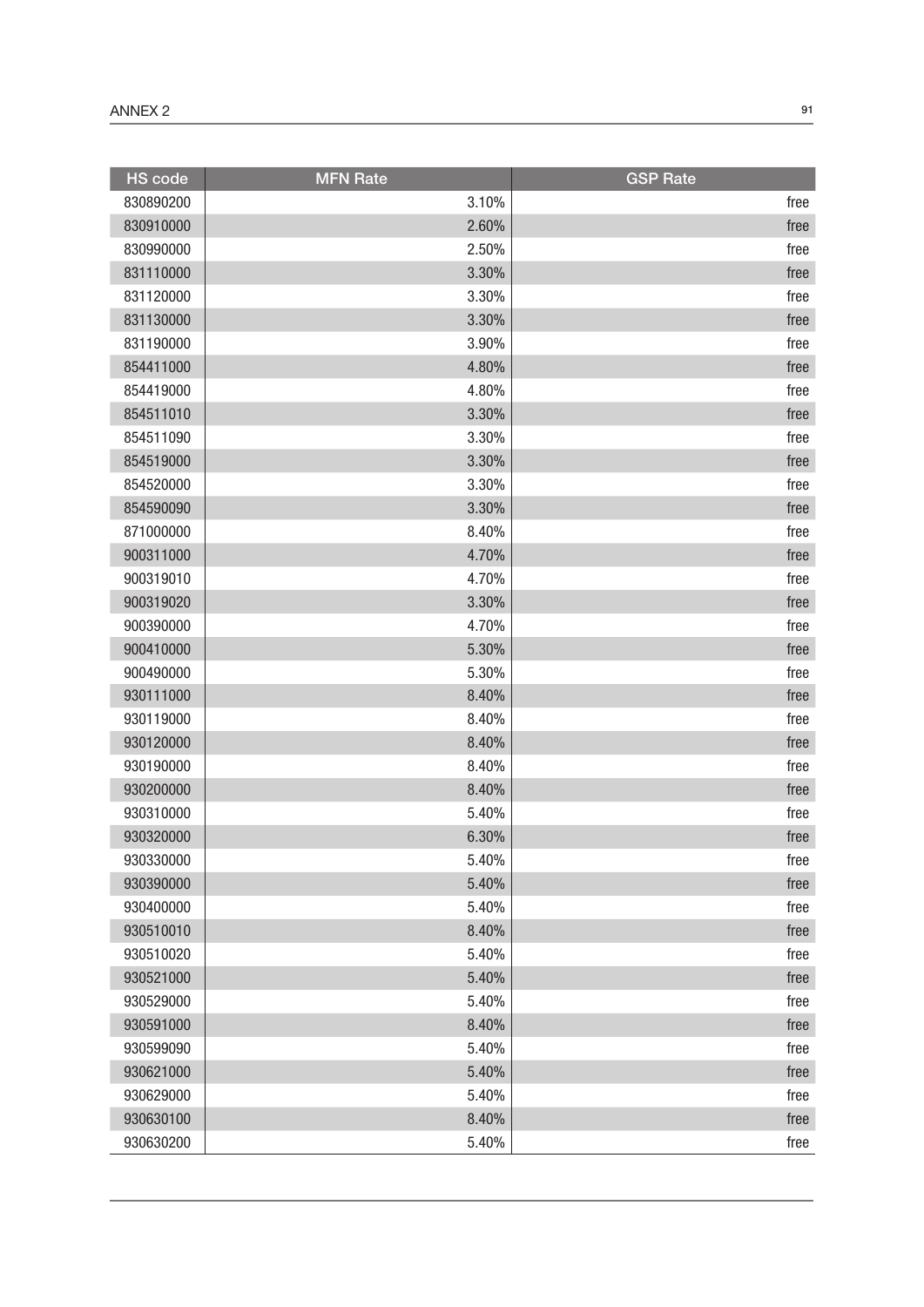| <b>HS</b> code | <b>MFN Rate</b> | <b>GSP Rate</b> |
|----------------|-----------------|-----------------|
| 930630900      | 8.40%           | free            |
| 930690000      | 8.40%           | free            |
| 930700000      | 8.40%           | free            |
| 940130010      | free            | free            |
| 940140010      | free            | free            |
| 940171010      | free            | free            |
| 940179010      | free            | free            |
| 940180011      | free            | free            |
| 940180091      | free            | free            |
| 940410000      | 3.20%           | 2.56%           |
| 940421000      | 3.80%           | free            |
| 940429000      | 3.80%           | free            |
| 940430000      | 3.80%           | free            |
| 940490010      | 3.80%           | free            |
| 940490020      | 3.80%           | free            |
| 940490030      | 3.80%           | free            |
| 940490090      | 3.80%           | free            |
| 940560040      | 4.80%           | free            |
| 940592000      | 3.90%           | free            |
| 940600010      | free            | free            |
| 940600090      | free            | free            |
| 950300100      | free            | free            |
| 950300210      | 3.90%           | free            |
| 950300221      | free            | free            |
| 950300229      | free            | free            |
| 950300311      | 3.90%           | free            |
| 950300319      | 2.80%           | free            |
| 950300321      | free            | free            |
| 950300322      | free            | free            |
| 950300323      | free            | free            |
| 950300390      | free            | free            |
| 950300410      | 3.90%           | free            |
| 950300490      | 2.80%           | free            |
| 950300510      | free            | free            |
| 950300590      | free            | free            |
| 950300610      | free            | free            |
| 950300690      | free            | free            |
| 950300911      | 3.90%           | free            |
| 950300912      | 3.90%           | free            |
| 950300913      | 3.90%           | free            |
| 950300990      | 2.80%           | free            |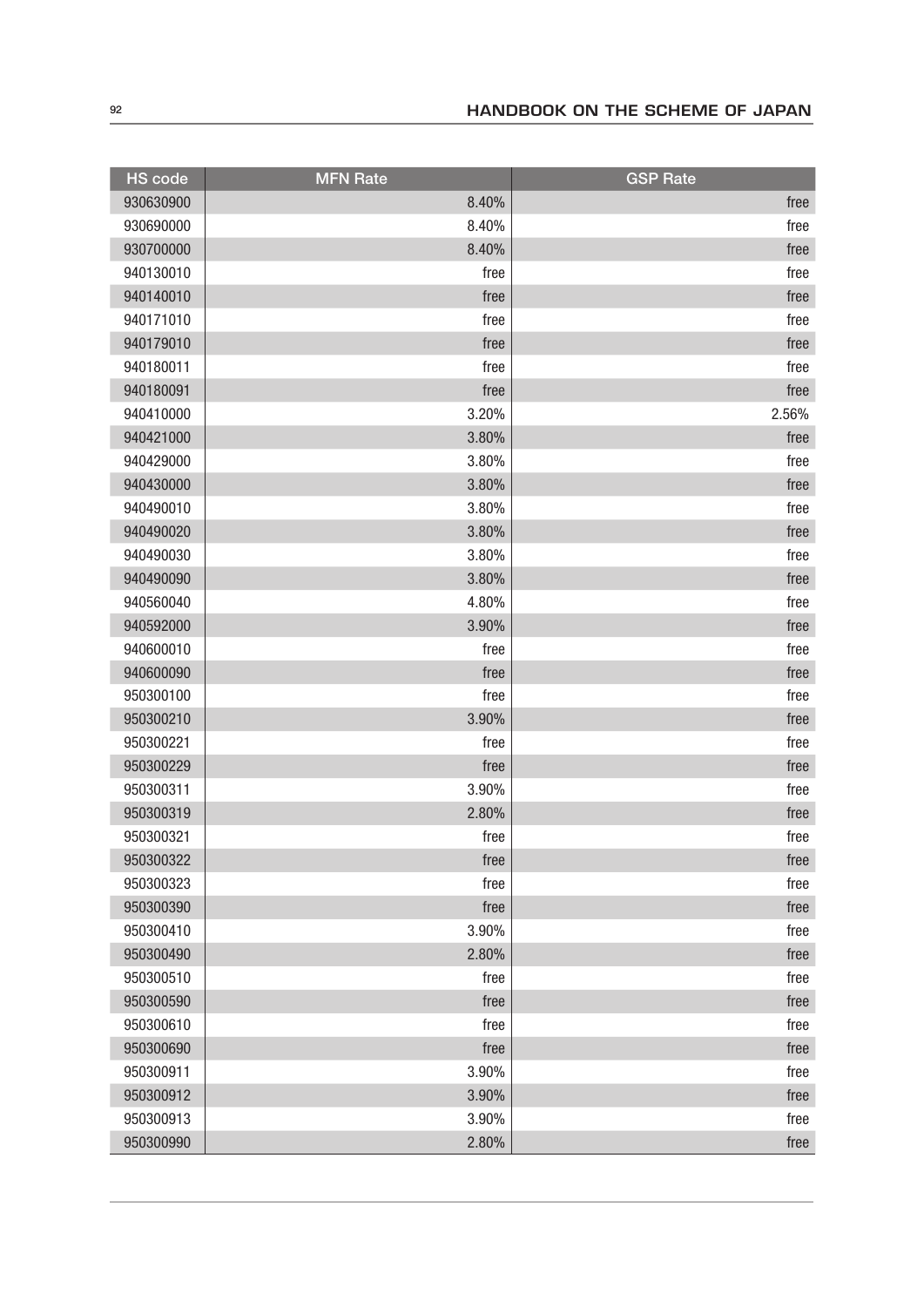| <b>HS</b> code | <b>MFN Rate</b>                               | <b>GSP Rate</b> |
|----------------|-----------------------------------------------|-----------------|
| 950440000      | 3.20%                                         | free            |
| 950490010      | free                                          | free            |
| 950490020      | free                                          | free            |
| 950510000      | 3.20%                                         | free            |
| 950590000      | 3.20%                                         | free            |
| 950661000      | 3.20%                                         | free            |
| 950662000      | 3.20%                                         | free            |
| 950669000      | 3.20%                                         | free            |
| 950710010      | 3.20%                                         | free            |
| 950710090      | 3.20%                                         | free            |
| 950720000      | 3.20%                                         | free            |
| 950730000      | 3.20%                                         | free            |
| 950790000      | 3.20%                                         | free            |
| 960110010      | 5%                                            | free            |
| 960110020      | 3.90%                                         | free            |
| 960190100      | 4.10%                                         | free            |
| 960200010      | 2.50%                                         | free            |
| 960200090      | 3.90%                                         | free            |
| 960310000      | 2.50%                                         | free            |
| 960321000      | 6.60%                                         | 5.28%           |
| 960329000      | 6.60%                                         | 5.28%           |
| 960330000      | 6.60%                                         | 5.28%           |
| 960340000      | 6.60%                                         | 5.28%           |
| 960350000      | 3.30%                                         | 2.64%           |
| 960390010      | 5.40%                                         | 4.32%           |
| 960390020      | 2.20%                                         | 1.76%           |
| 960390090      | 6.60%                                         | 5.28%           |
| 960400000      | 3.20%                                         | free            |
| 960610000      | 5.30%                                         | free            |
| 960621000      | 5.30%                                         | free            |
| 960622000      | 5.30%                                         | free            |
| 960629010      | 3.30%                                         | free            |
| 960629020      | 5.30%                                         | free            |
| 960711000      | 2.80%                                         | free            |
| 960719000      | 2.80%                                         | free            |
| 960720000      | 2.80%                                         | free            |
| 960810090      | 5% or 1.25yen/piece, whichever is the greater | free            |
| 960820000      | 3.90%                                         | free            |
| 960831090      | 5.40%                                         | free            |
| 960839090      | 5.40%                                         | free            |
| 960840090      | 5.40%                                         | free            |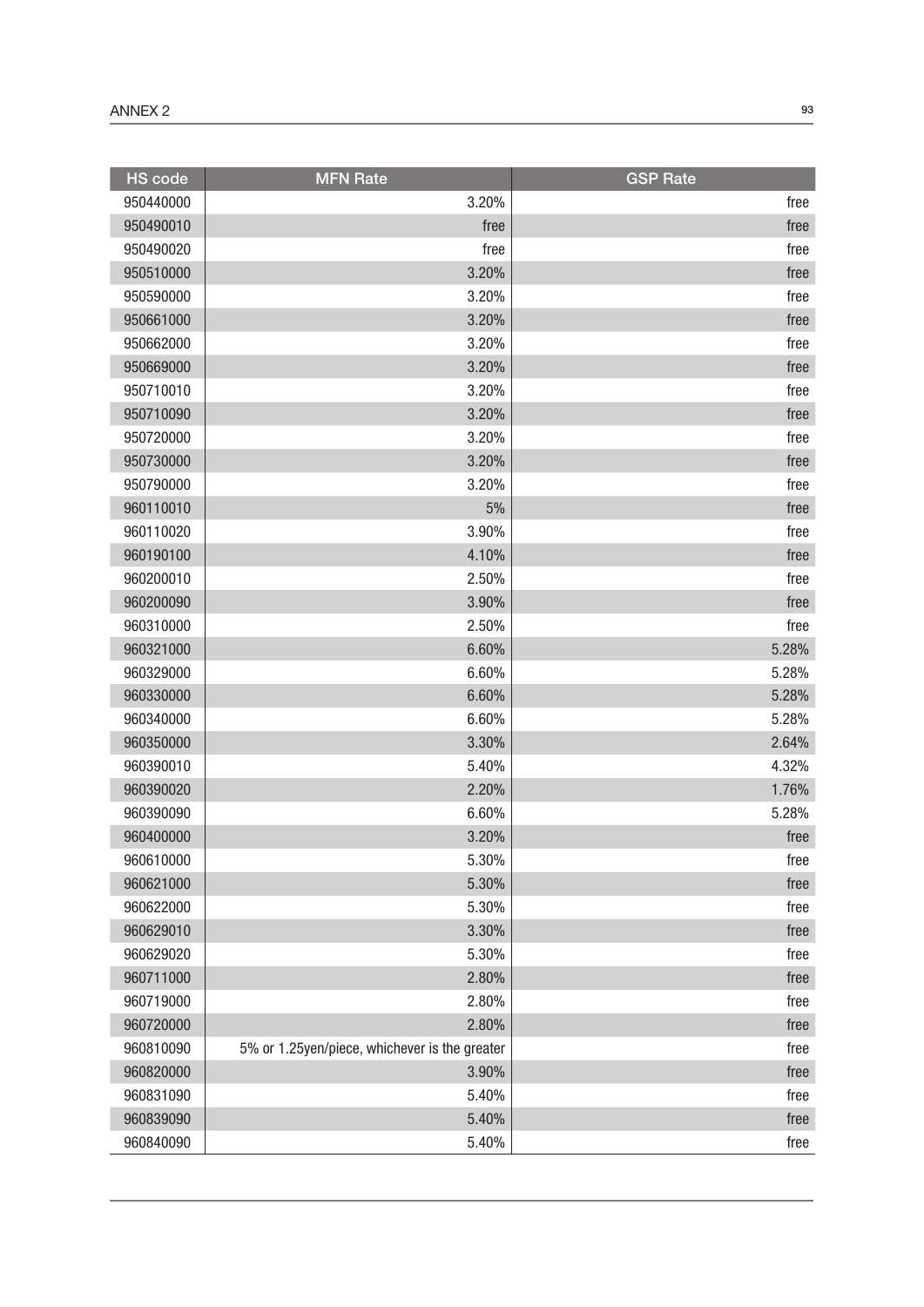| <b>HS code</b> | <b>MFN Rate</b>                               | <b>GSP Rate</b> |
|----------------|-----------------------------------------------|-----------------|
| 960850000      | 5%                                            | free            |
| 960860000      | 5% or 0.50yen/piece, whichever is the greater | free            |
| 960899010      | 3.40%                                         | free            |
| 960899090      | 3.40%                                         | free            |
| 961320010      | 5.10%                                         | free            |
| 961400100      | 5.20%                                         | free            |
| 961400900      | 3.90%                                         | free            |
| 961511000      | 3.90%                                         | free            |
| 961519000      | 3.90%                                         | free            |
| 961590010      | 2.70%                                         | free            |
| 961590020      | 3.40%                                         | free            |
| 961590030      | 2.50%                                         | free            |
| 961590040      | 3.40%                                         | free            |
| 961590050      | 3.90%                                         | free            |
| 961590060      | 4.30%                                         | free            |
| 961610000      | 3.90%                                         | free            |
| 961620000      | 3.90%                                         | free            |
| 961700000      | 3.90%                                         | free            |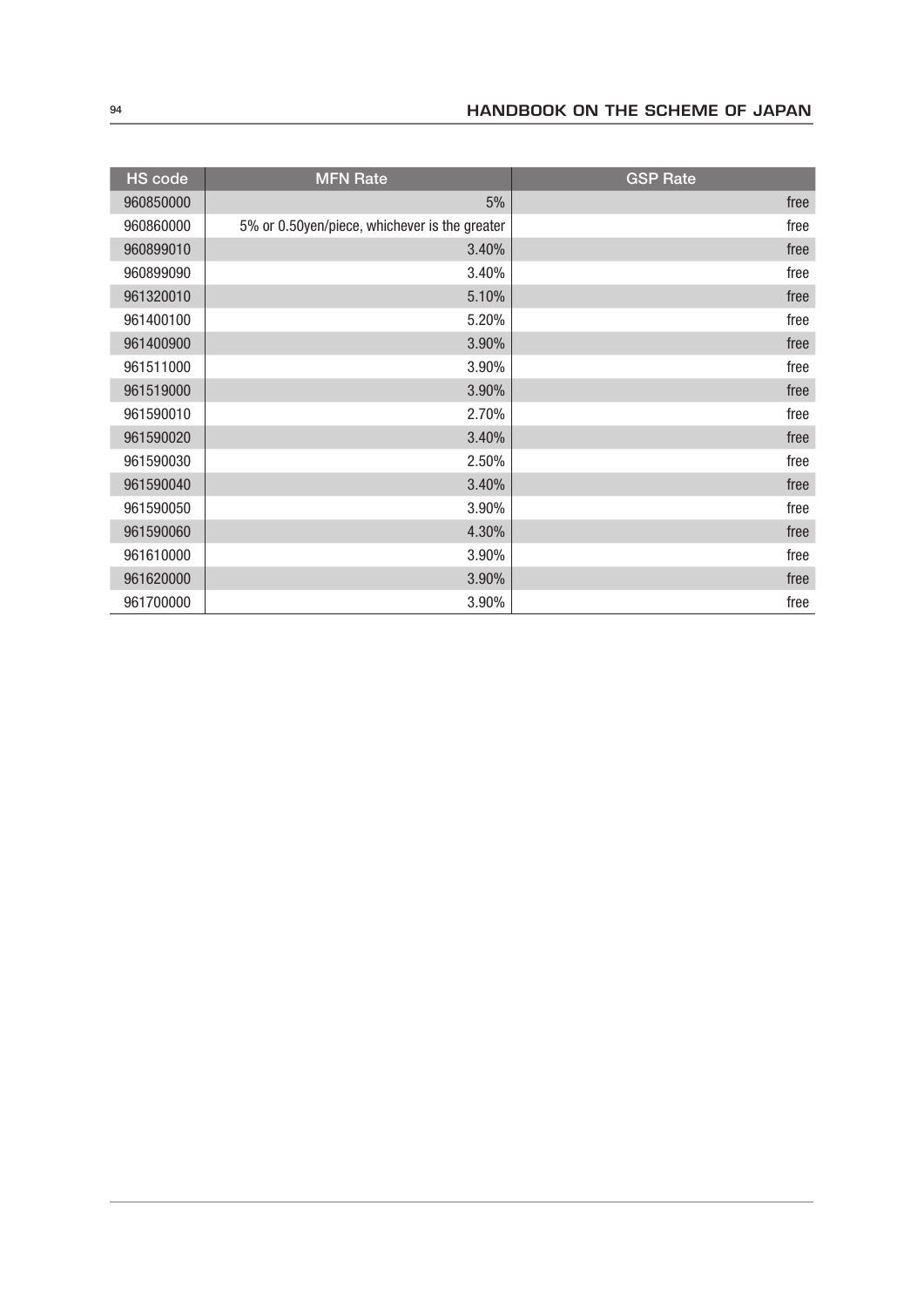## Annex 3

## LIST OF PRODUCTS FOR WHICH DUTY-FREE, QUOTA-FREE MARKET ACCESS IS GRANTED TO LDCs

|           |           | <b>HS CODE</b> |           |           |
|-----------|-----------|----------------|-----------|-----------|
| 010110110 | 010290099 | 010594000      | 010619045 | 010632000 |
| 010110121 | 010310000 | 010599000      | 010619046 | 010639010 |
| 010110122 | 010391000 | 010611000      | 010619047 | 010639090 |
| 010110200 | 010392011 | 010612000      | 010619049 | 010690011 |
| 010190110 | 010392012 | 010619012      | 010619090 | 010690012 |
| 010190121 | 010392020 | 010619019      | 010620010 | 010690019 |
| 010190122 | 010410000 | 010619020      | 010620020 | 010690020 |
| 010190200 | 010420000 | 010619030      | 010620031 | 010690090 |
| 010210000 | 010511000 | 010619041      | 010620039 |           |
| 010290010 | 10511000  | 010619042      | 010620090 |           |
| 010290092 | 010519000 | 010619044      | 010631000 |           |
| 020110000 | 020319023 | 20610011       | 020711000 | 020830000 |
| 020120000 | 020321010 | 020610019      | 020712000 | 020840011 |
| 020130010 | 020321020 | 020610020      | 020713100 | 020840019 |
| 020130020 | 020321030 | 020610090      | 020713200 | 020850000 |
| 020130030 | 020321040 | 020621000      | 020714100 | 020890010 |
| 020130090 | 020322010 | 020622000      | 020714210 | 020890090 |
| 020210000 | 020322021 | 020629010      | 020714220 | 020900000 |
| 020220000 | 020322022 | 020629020      | 020724000 | 021011010 |
| 020230010 | 020322023 | 020629090      | 020725000 | 021011020 |
| 020230020 | 020329010 | 020630010      | 020726000 | 021012010 |
| 020230030 | 020329021 | 020630091      | 020727100 | 021012020 |
| 020230090 | 020329022 | 020630092      | 020727200 | 021019010 |
| 020311010 | 020329023 | 020630093      | 020732100 | 021019020 |
| 020311020 | 020410000 | 020630099      | 020732200 | 021020000 |
| 020311030 | 020421000 | 020641010      | 020733100 | 021091000 |
| 020311040 | 020422000 | 020641090      | 020733200 | 021092000 |
| 020312010 | 020423000 | 020649010      | 020734000 | 021093000 |
| 020312021 | 020430000 | 020649091      | 020735100 | 021099011 |
| 020312022 | 020441000 | 020649092      | 020735200 | 021099019 |
| 020312023 | 020442000 | 020649093      | 020736100 | 021099020 |
| 020319010 | 020443000 | 020649099      | 020736210 | 021099090 |
| 020319021 | 020450000 | 020680000      | 020736220 |           |
| 020319022 | 020500000 | 020690000      | 020810000 |           |
| 030110010 | 030268000 | 030379092      | 030520040 | 030629290 |
| 030110020 | 030269021 | 030379093      | 030520090 | 030710100 |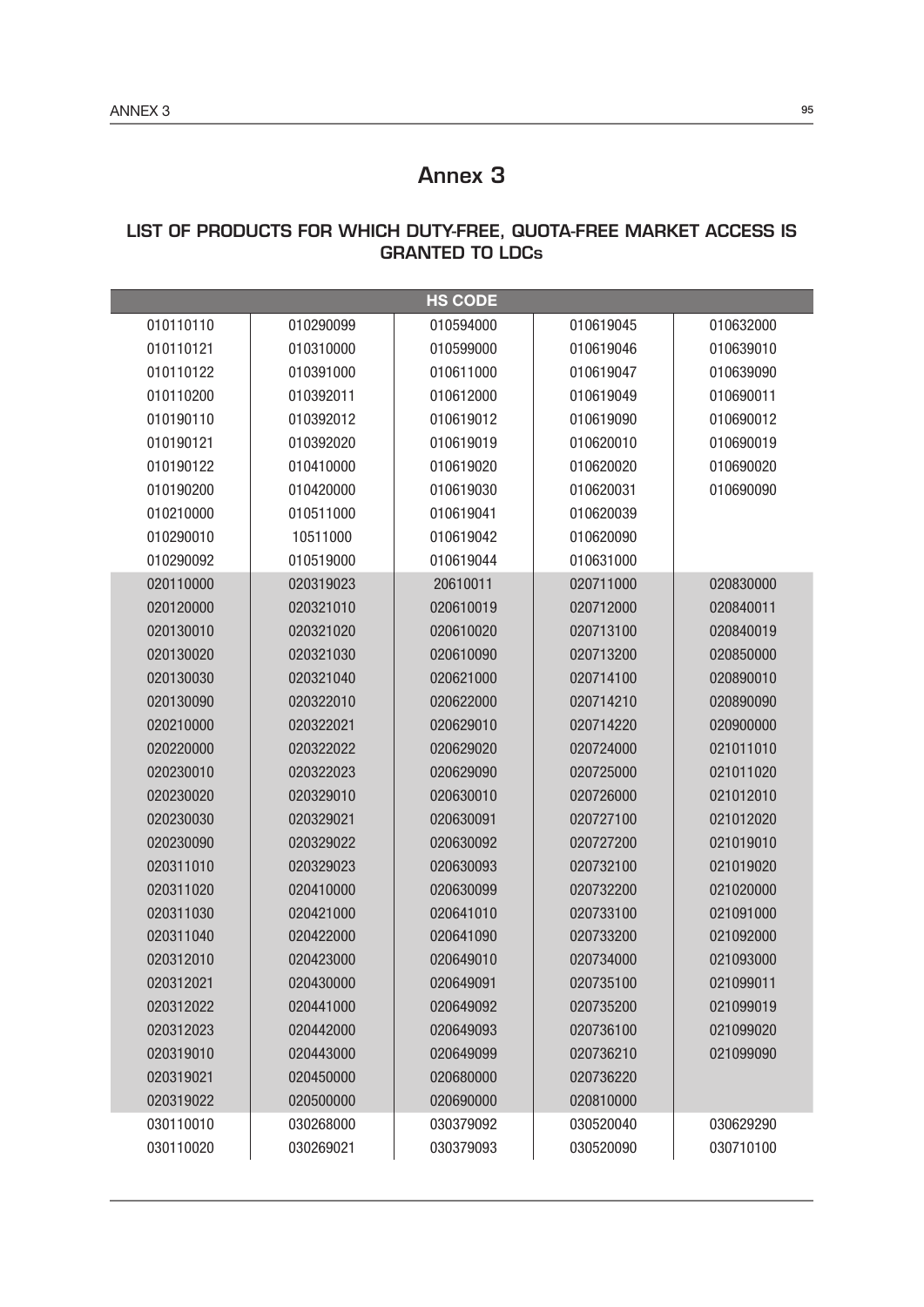| <b>HS CODE</b> |           |           |           |           |
|----------------|-----------|-----------|-----------|-----------|
| 030191100      | 030269029 | 030379095 | 030530010 | 030710200 |
| 030191200      | 030269091 | 030379096 | 030530090 | 030731000 |
| 030192100      | 030269092 | 030379097 | 030541000 | 030739100 |
| 030192200      | 030269093 | 030379099 | 030542000 | 030739200 |
| 030193100      | 030269094 | 030379103 | 030549010 | 030741010 |
| 030193200      | 030269099 | 030379104 | 030549090 | 030749110 |
| 030194100      | 030270010 | 030380010 | 030559010 | 030751000 |
| 030194900      | 030270090 | 030380090 | 030559090 | 030759100 |
| 030195100      | 030311000 | 030411000 | 030569010 | 030759200 |
| 030195900      | 030319010 | 030412000 | 030611000 | 030760100 |
| 030199111      | 030319090 | 030419191 | 030612000 | 030760200 |
| 030199119      | 030321000 | 030419192 | 030613000 | 030791110 |
| 030199190      | 030322000 | 030419199 | 030614010 | 030791190 |
| 030199220      | 030329000 | 030419920 | 030614020 | 030791310 |
| 030199290      | 030331000 | 030419930 | 030614030 | 030791410 |
| 030211000      | 030332000 | 030419991 | 030614040 | 030791420 |
| 030212011      | 030333000 | 030419992 | 030614090 | 030791430 |
| 030212012      | 030339000 | 030419999 | 030619010 | 030791440 |
| 030212019      | 030341000 | 30421000  | 030619090 | 030791450 |
| 030212020      | 030342000 | 030422000 | 030621100 | 030791460 |
| 030219000      | 030343000 | 030429910 | 030621200 | 030791470 |
| 030221000      | 030344000 | 030429920 | 030622100 | 030791499 |
| 030222000      | 030345000 | 030429930 | 030622200 | 030799121 |
| 030223000      | 030346000 | 030429940 | 030623111 | 030799131 |
| 030229000      | 030349000 | 030429950 | 030623119 | 030799132 |
| 030231000      | 030361000 | 030429990 | 030623190 | 030799139 |
| 030232000      | 030362000 | 030491000 | 030623200 | 030799141 |
| 030233000      | 030371090 | 030492000 | 030624110 | 030799142 |
| 030234000      | 030372000 | 030499910 | 030624121 | 030799143 |
| 030235000      | 30373000  | 030499920 | 030624129 | 030799144 |
| 030236000      | 030375000 | 030499930 | 030624130 | 030799231 |
| 030239000      | 030376000 | 030499991 | 030624140 | 030799232 |
| 030261090      | 030377000 | 030499992 | 030624150 | 030799239 |
| 030262000      | 030378090 | 030499993 | 030624190 | 030799241 |
| 030263000      | 030379031 | 030499994 | 030624200 | 030799242 |
| 030265000      | 030379039 | 030499999 | 030629110 |           |
| 030266000      | 030379040 | 030520010 | 030629190 |           |
| 030267000      | 030379091 | 030520030 | 030629210 |           |
| 040110110      | 040221221 | 040390116 | 040410162 | 040510229 |
| 040110190      | 040221222 | 040390117 | 040410169 | 040520010 |
| 040110200      | 040221229 | 040390118 | 040410171 | 040520090 |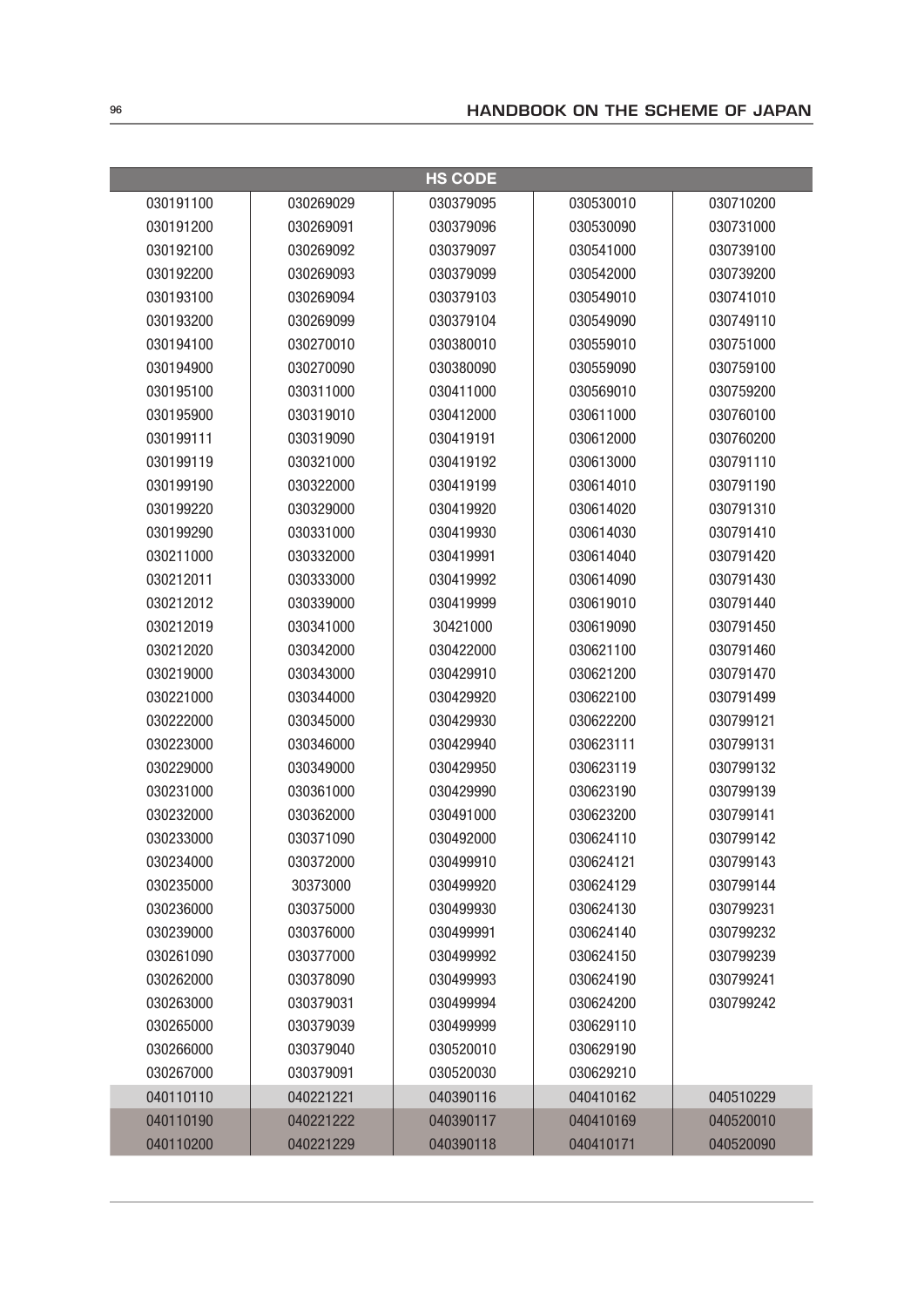|           |           | <b>HS CODE</b> |           |           |
|-----------|-----------|----------------|-----------|-----------|
| 040120110 | 040229111 | 040390121      | 040410179 | 040590110 |
| 040120190 | 040229119 | 040390122      | 040410181 | 040590190 |
| 040120200 | 040229121 | 040390123      | 040410182 | 040590210 |
| 040130111 | 040229129 | 040390126      | 040410189 | 040590221 |
| 040130119 | 040229211 | 040390127      | 040410200 | 040590229 |
| 040130121 | 040229220 | 040390128      | 040490111 | 040610010 |
| 040130129 | 040229291 | 040390131      | 040490112 | 040610020 |
| 040130200 | 040291110 | 040390132      | 040490116 | 040610090 |
| 040210110 | 040291121 | 040390133      | 040490117 | 040620100 |
| 040210121 | 040291129 | 040390136      | 040490118 | 040620200 |
| 040210129 | 040291210 | 040390137      | 040490121 | 040630000 |
| 040210211 | 040291290 | 040390138      | 040490122 | 040640010 |
| 040210212 | 040299110 | 040390200      | 040490126 | 040640090 |
| 040210216 | 040299121 | 040410111      | 040490127 | 040690010 |
| 040210217 | 040299129 | 040410119      | 040490128 | 040690090 |
| 040210221 | 40299210  | 040410121      | 040490131 | 040700100 |
| 040210222 | 040299290 | 040410122      | 040490132 | 040700210 |
| 040210229 | 040310110 | 040410129      | 040490136 | 040700220 |
| 040221111 | 040310120 | 040410131      | 040490137 | 040811000 |
| 040221119 | 040310190 | 040410139      | 040490138 | 040819000 |
| 040221121 | 040310211 | 040410141      | 040490200 | 040891000 |
| 040221129 | 040310219 | 040410142      | 040510110 | 040899000 |
| 040221211 | 040310220 | 040410149      | 040510121 | 040900000 |
| 040221212 | 040390111 | 040410151      | 040510129 | 041000100 |
| 040221216 | 040390112 | 040410159      | 040510210 | 041000200 |
| 040221217 | 040390113 | 040410161      | 040510221 |           |
| 050100000 | 050400099 | 050790010      | 051000200 | 051199120 |
| 050210000 | 050510000 | 050790090      | 051110000 | 051199190 |
| 050290000 | 050590000 | 050800100      | 051191110 | 051199210 |
| 050400011 | 050610000 | 050800250      | 051191120 | 051199290 |
| 050400012 | 050690010 | 050800290      | 051191190 | 051199900 |
| 050400019 | 050690090 | 051000110      | 051191200 |           |
| 050400091 | 050710000 | 051000190      | 051199110 |           |
| 060110010 | 060220000 | 060290090      | 060319010 | 060499000 |
| 060110020 | 060230000 | 060311000      | 060319090 |           |
| 060110090 | 060240000 | 060312000      | 060390000 |           |
| 060120000 | 060290011 | 060313000      | 060410000 |           |
| 060210000 | 060290019 | 060314000      | 060491000 |           |
| 070110000 | 070820000 | 071080030      | 071290039 | 071340020 |
| 070190000 | 070890000 | 071080090      | 071290040 | 071350010 |
| 070200000 | 070920000 | 071090100      | 071290050 | 071350210 |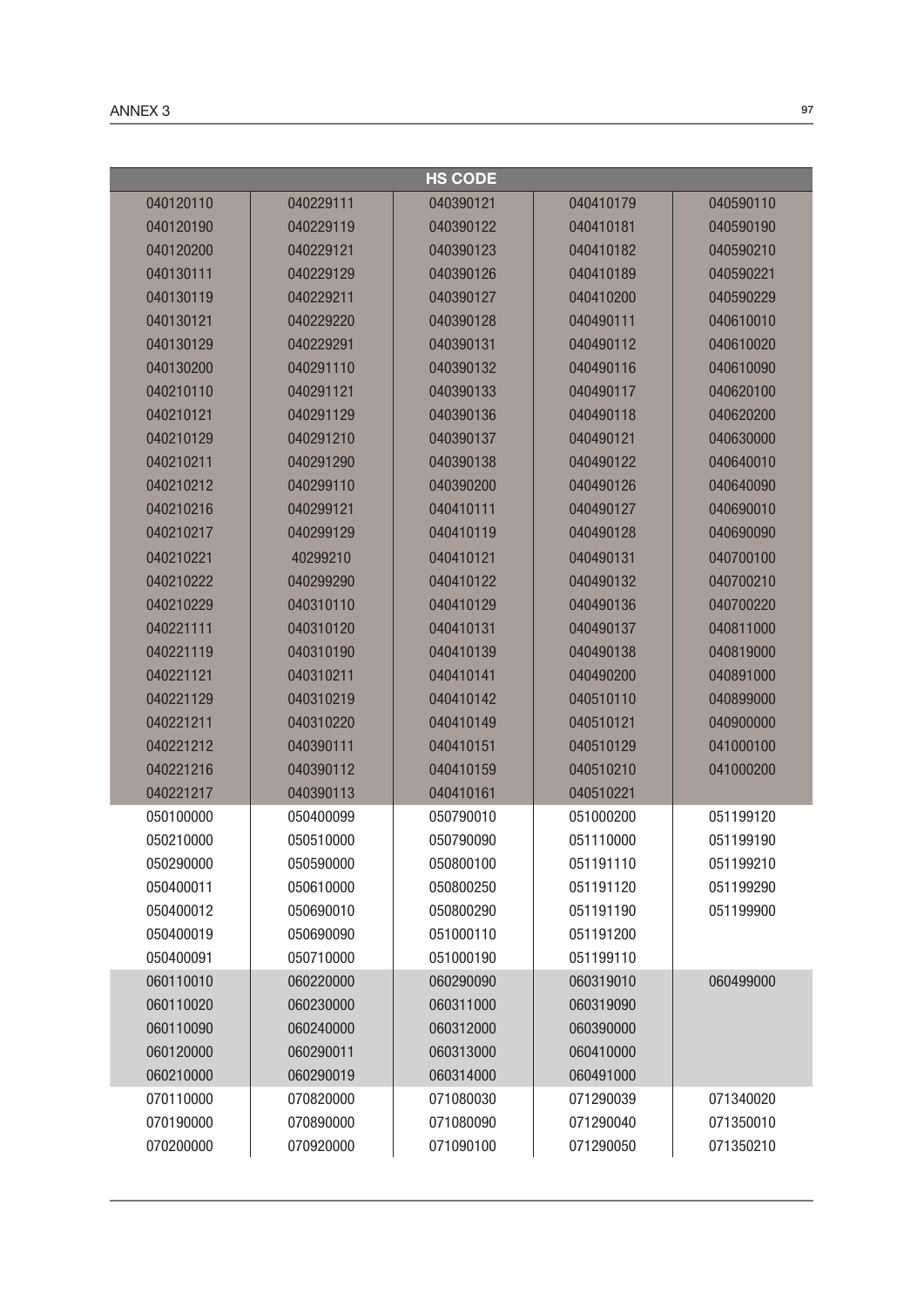|           |           | <b>HS CODE</b> |           |           |
|-----------|-----------|----------------|-----------|-----------|
| 070310011 | 070930000 | 071090200      | 071290060 | 071350221 |
| 070310012 | 070940000 | 071120000      | 071290090 | 071350229 |
| 070310013 | 070951000 | 071140000      | 071310010 | 071390010 |
| 070310020 | 070959011 | 071151000      | 071310211 | 071390210 |
| 070320000 | 070959012 | 071159000      | 071310221 | 071390221 |
| 070390010 | 070959020 | 071190012      | 071310229 | 071390229 |
| 070390090 | 070959090 | 071190013      | 071320010 | 071410110 |
| 070410000 | 070960010 | 071190019      | 071320020 | 071410190 |
| 070420000 | 070960090 | 071190091      | 071331000 | 071410210 |
| 070490010 | 070970000 | 071190092      | 071332010 | 071410290 |
| 070490020 | 070990010 | 071190093      | 071332090 | 071410310 |
| 070490030 | 070990091 | 071190094      | 071333010 | 071410390 |
| 070490090 | 070990092 | 071190099      | 071333210 | 071420100 |
| 070511000 | 070990099 | 071220000      | 071333221 | 071420200 |
| 070519000 | 071010000 | 071231000      | 071333229 | 071490110 |
| 070521000 | 071021000 | 071232000      | 071339010 | 071490120 |
| 070529000 | 071022000 | 071233000      | 071339210 | 071490210 |
| 070610000 | 071029010 | 071239010      | 071339221 | 071490290 |
| 070690010 | 071029090 | 071239090      | 071339222 |           |
| 070690090 | 071030000 | 071290010      | 071339226 |           |
| 070700000 | 071040000 | 071290020      | 071339227 |           |
| 070810000 | 071080010 | 071290031      | 071340010 |           |
| 080111000 | 080290900 | 080590090      | 081090299 | 081290200 |
| 080119000 | 080300100 | 080610000      | 081110100 | 081290300 |
| 080121000 | 080300200 | 080620000      | 081110200 | 081290410 |
| 080122000 | 080410000 | 080711000      | 081120100 | 081290420 |
| 080131000 | 080420010 | 080719000      | 081120200 | 081290430 |
| 080132000 | 080420090 | 080720000      | 081190110 | 081290440 |
| 080211100 | 080430010 | 080810000      | 081190120 | 081290490 |
| 080211200 | 080430090 | 080820000      | 081190130 | 081310000 |
| 080212100 | 080440010 | 080910000      | 081190140 | 081320000 |
| 080212200 | 080440090 | 80920000       | 081190150 | 081330000 |
| 080221000 | 080450011 | 080930000      | 081190190 | 081340010 |
| 080222000 | 080450019 | 080940000      | 081190210 | 081340021 |
| 080231000 | 080450090 | 081010000      | 081190220 | 081340022 |
| 080232000 | 080510000 | 081020000      | 081190230 | 081340023 |
| 080240000 | 080520000 | 081040000      | 081190240 | 081340029 |
| 080250000 | 080540000 | 081050000      | 081190280 | 081350010 |
| 080260000 | 080550010 | 081060000      | 081190290 | 081350090 |
| 080290100 | 080550090 | 081090210      | 081210000 | 081400000 |
| 080290300 | 080590020 | 081090291      | 081290100 |           |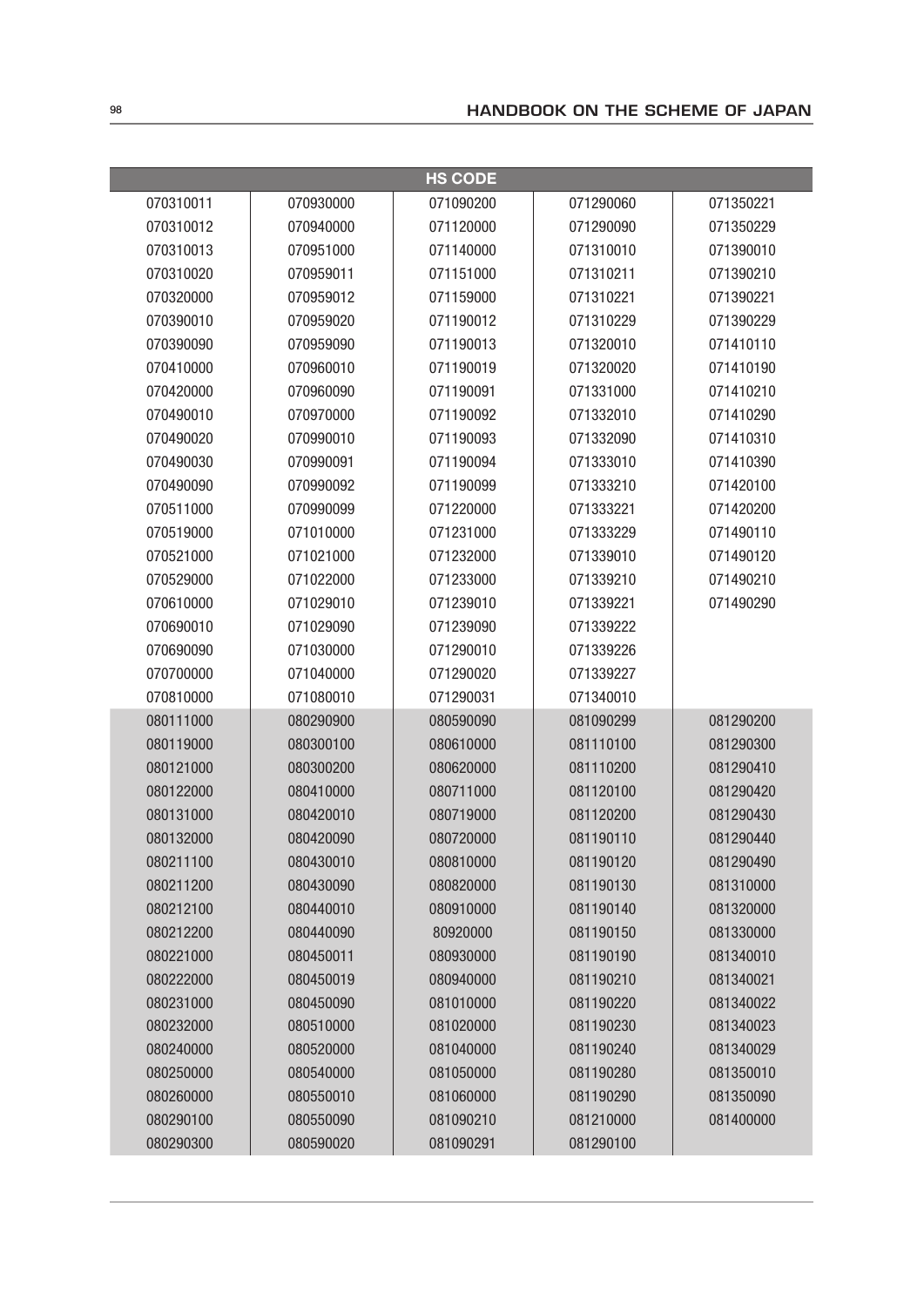|           |           | <b>HS CODE</b> |           |           |
|-----------|-----------|----------------|-----------|-----------|
| 090111000 | 090411100 | 090810210      | 090930210 | 091030100 |
| 090112000 | 090411200 | 090810220      | 090930220 | 091030210 |
| 090121000 | 090412100 | 090820100      | 090940100 | 091030220 |
| 090122000 | 090412200 | 090820210      | 090940210 | 091091100 |
| 090190100 | 090420100 | 090820220      | 090940220 | 091091200 |
| 090190200 | 090420210 | 090830100      | 090950100 | 091099200 |
| 090210000 | 090420220 | 090830210      | 090950210 | 091099911 |
| 090220100 | 090500000 | 090830220      | 090950220 | 091099919 |
| 090220200 | 090611000 | 090910100      | 091010100 | 091099991 |
| 090230010 | 090619000 | 090910210      | 091010210 | 091099992 |
| 090230090 | 090620000 | 090910220      | 091010231 | 091099993 |
| 090240100 | 090700100 | 090920100      | 091010239 | 091099994 |
| 090240210 | 090700210 | 090920210      | 091020100 |           |
| 090240220 | 090700220 | 090920220      | 091020210 |           |
| 090300000 | 090810100 | 090930100      | 091020220 |           |
| 100110010 | 100200010 | 100400090      | 100590096 | 100810010 |
| 100110090 | 100200021 | 100510010      | 100610010 | 100810090 |
| 100190011 | 100200029 | 100510020      | 100620010 | 100820000 |
| 100190016 | 100300011 | 100590010      | 100630010 | 100830000 |
| 100190019 | 100300019 | 100590020      | 100640010 | 100890010 |
| 100190092 | 100300091 | 100590091      | 100700010 | 100890021 |
| 100190093 | 100300099 | 100590092      | 100700091 | 100890029 |
| 100190099 | 100400010 | 100590095      | 100700099 | 100890099 |
| 110100011 | 110319210 | 110419119      | 110429390 | 110710021 |
| 110100091 | 110319290 | 110419121      | 110429410 | 110710029 |
| 110100200 | 110319300 | 110419129      | 110429490 | 110720010 |
| 110210000 | 110319400 | 110419210      | 110430000 | 110720020 |
| 110220000 | 110320110 | 110419300      | 110510000 | 110811010 |
| 110290110 | 110320190 | 110419410      | 110520000 | 110811090 |
| 110290190 | 110320200 | 110419490      | 110610000 | 110812010 |
| 110290210 | 110320310 | 110422000      | 110620110 | 110813010 |
| 110290290 | 110320410 | 110423010      | 110620190 | 110814010 |
| 110290900 | 110320490 | 110423090      | 110620200 | 110819011 |
| 110311010 | 110320510 | 110429111      | 110630110 | 110819091 |
| 110311090 | 110320590 | 110429119      | 110630190 | 110900000 |
| 110313000 | 110320600 | 110429121      | 110630200 |           |
| 110319110 | 110412000 | 110429129      | 110710011 |           |
| 110319190 | 110419111 | 110429310      | 110710019 |           |
| 120100010 | 120750000 | 120929010      | 121190600 | 121299110 |
| 120100090 | 120791000 | 120929090      | 121190700 | 121299190 |
| 120210010 | 120799010 | 120930000      | 121190910 | 121299200 |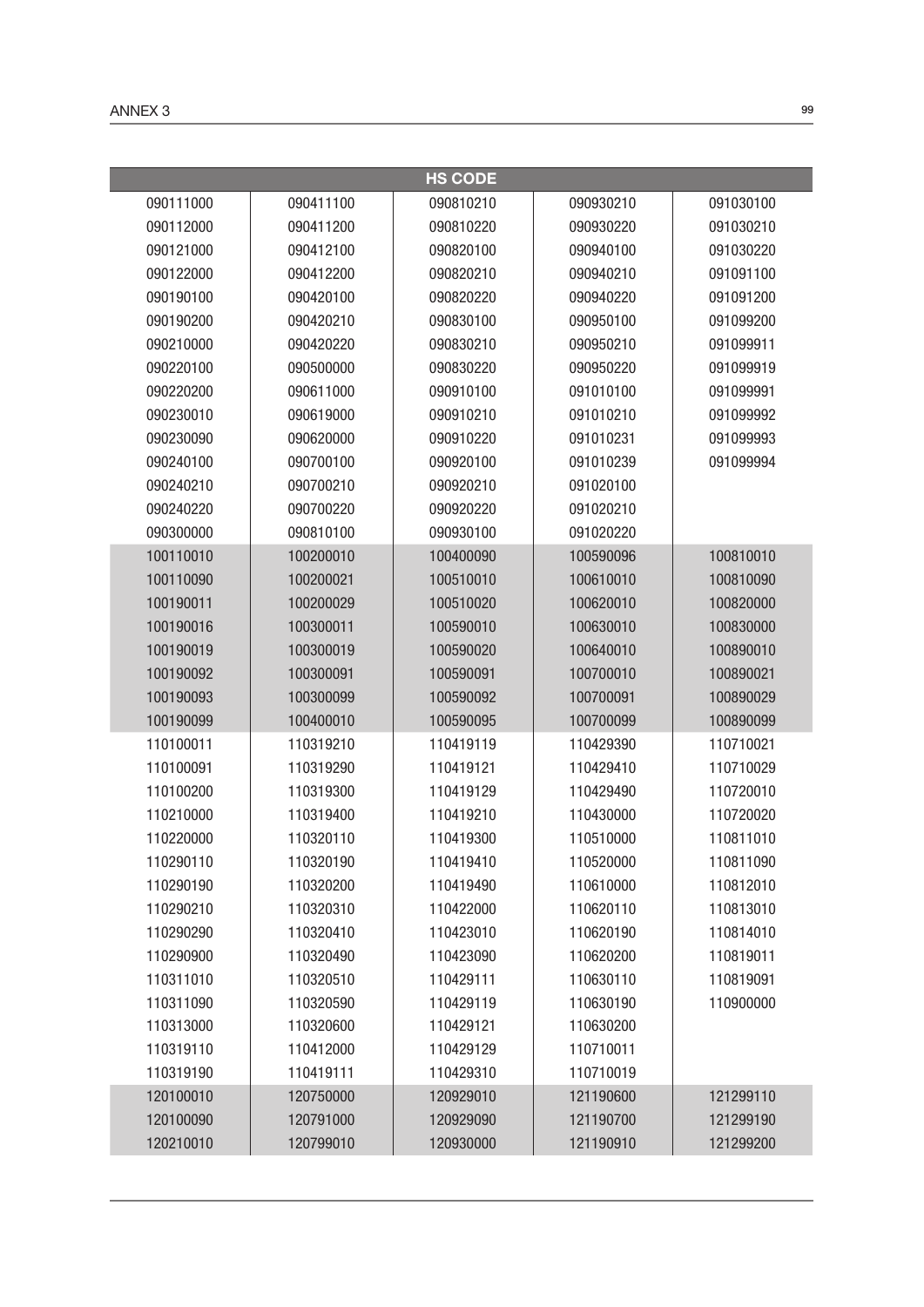|           |           | <b>HS CODE</b> |           |           |
|-----------|-----------|----------------|-----------|-----------|
| 120210091 | 120799020 | 120991010      | 121190920 | 121299310 |
| 120210099 | 120799030 | 120991090      | 121190990 | 121299320 |
| 120220010 | 120799040 | 120999000      | 121220131 | 121299910 |
| 120220091 | 120799090 | 121010000      | 121220133 | 121299990 |
| 120220099 | 120810000 | 121020100      | 121220135 | 121300000 |
| 120300000 | 120890000 | 121020200      | 121220136 | 121410000 |
| 120400000 | 120910000 | 121120000      | 121220211 | 121490010 |
| 120510000 | 120921000 | 121130000      | 121220219 | 121490090 |
| 120590000 | 120922000 | 121140000      | 121220221 |           |
| 120600000 | 120923000 | 121190110      | 121220222 |           |
| 120720000 | 120924000 | 121190120      | 121220229 |           |
| 120740000 | 120925000 | 121190190      | 121291000 |           |
| 130120000 | 130211000 | 130219210      | 130219390 | 130239000 |
| 130190100 | 130212000 | 130219220      | 130220000 |           |
| 130190910 | 130213000 | 130219231      | 130231000 |           |
| 130190920 | 130219110 | 130219239      | 130232010 |           |
| 130190990 | 130219120 | 130219310      | 130232090 |           |
| 140110000 | 140190290 | 140490130      | 140490410 |           |
| 140120000 | 140420000 | 140490140      | 140490491 |           |
| 140190100 | 140490110 | 140490200      | 140490492 |           |
| 140190210 | 140490120 | 140490300      | 140490499 |           |
| 150100110 | 150810200 | 151311000      | 151530000 | 151790210 |
| 150100120 | 150890000 | 151319000      | 151550100 | 151790290 |
| 150100200 | 150910000 | 151321100      | 151550200 | 151790300 |
| 150200011 | 150990000 | 151321210      | 151590110 | 151790400 |
| 150200019 | 151000000 | 151321220      | 151590190 | 151790900 |
| 150200090 | 151110000 | 151329100      | 151590200 | 151800000 |
| 150300000 | 151190010 | 151329200      | 151590300 | 152000000 |
| 150410000 | 151190090 | 151411100      | 151590410 | 152110010 |
| 150420000 | 151211110 | 151411200      | 151590420 | 152110090 |
| 150430010 | 151211120 | 151419000      | 151590510 | 152190010 |
| 150430090 | 151211210 | 151491100      | 151590520 | 152190091 |
| 150500100 | 151211220 | 151491200      | 151590600 | 152190099 |
| 150500200 | 151219010 | 151499000      | 151610000 | 152200100 |
| 150600000 | 151219090 | 151511000      | 151620010 | 152200200 |
| 150710100 | 151221010 | 151519000      | 151620090 |           |
| 150710200 | 151221090 | 151521100      | 151710000 |           |
| 150790000 | 151229010 | 151521200      | 151790110 |           |
| 150810100 | 151229090 | 151529000      | 151790190 |           |
| 160100000 | 160249100 | 160250590      | 160414092 | 160520029 |
| 160210000 | 160249210 | 160250600      | 160414099 | 160530010 |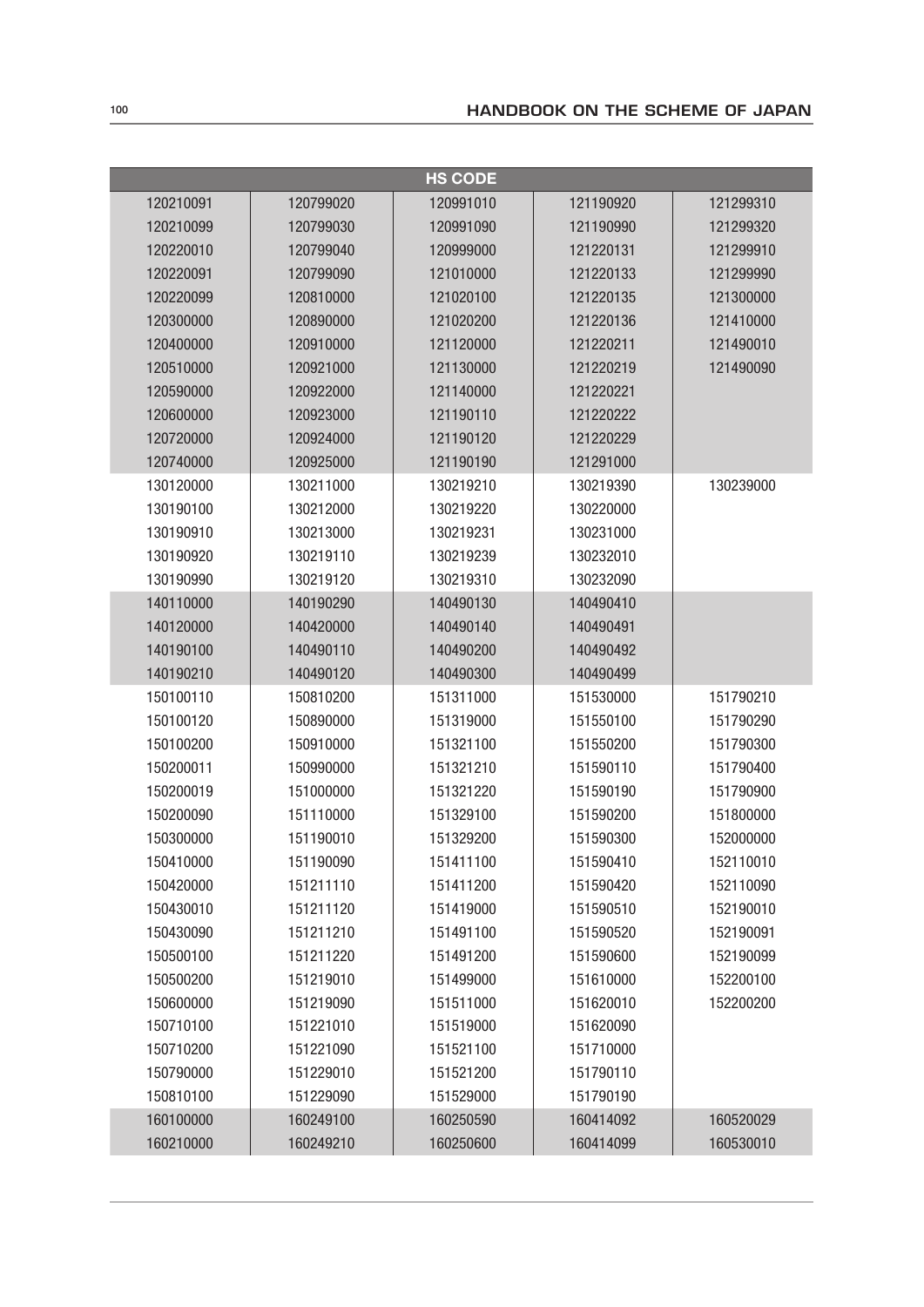|           |           | <b>HS CODE</b> |           |           |
|-----------|-----------|----------------|-----------|-----------|
| 160220010 | 160249220 | 160250700      | 160415000 | 160530020 |
| 160220091 | 160249290 | 160250810      | 160416000 | 160540011 |
| 160220099 | 160250100 | 160250890      | 160419010 | 160540012 |
| 160231100 | 160250210 | 160250910      | 160419020 | 160540200 |
| 160231210 | 160250291 | 160250991      | 160419090 | 160590110 |
| 160231290 | 160250292 | 160250999      | 160420011 | 160590190 |
| 160232100 | 160250299 | 160290100      | 160420012 | 160590211 |
| 160232210 | 160250310 | 160290210      | 160420015 | 160590212 |
| 160232290 | 160250320 | 160290290      | 160420019 | 160590213 |
| 160239100 | 160250331 | 160300010      | 160420020 | 160590214 |
| 160239210 | 160250339 | 160300090      | 160430010 | 160590219 |
| 160239290 | 160250391 | 160411010      | 160430090 | 160590220 |
| 160241011 | 160250399 | 160411090      | 160510010 | 160590290 |
| 160241019 | 160250410 | 160412000      | 160510021 | 160590293 |
| 160241090 | 160250420 | 160413010      | 160510029 | 160590294 |
| 160242011 | 160250490 | 160413090      | 160520011 | 160590295 |
| 160242019 | 160250510 | 160414010      | 160520019 | 160590299 |
| 160242090 | 160250520 | 160414091      | 160520021 |           |
| 170111110 | 170230221 | 170290219      | 170290529 | 170390099 |
| 170111190 | 170230229 | 170290290      | 170310010 | 170410000 |
| 170112100 | 170240100 | 170290300      | 170310020 | 170490100 |
| 170211000 | 170240220 | 170290410      | 170310091 | 170490210 |
| 170219000 | 170250000 | 170290420      | 170310099 | 170490220 |
| 170220100 | 170260100 | 170290510      | 170390010 | 170490230 |
| 170220200 | 170260220 | 170290522      | 170390020 | 170490290 |
| 170230100 | 170290190 | 170290523      | 170390091 |           |
| 180100000 | 180610100 | 180620290      | 180632100 | 180690219 |
| 180200000 | 180610200 | 180620311      | 180632211 | 180690220 |
| 180310000 | 180620111 | 180620319      | 180632219 | 180690311 |
| 180320000 | 180620119 | 180620321      | 180632220 | 180690319 |
| 180400000 | 180620190 | 180620322      | 180690100 | 180690321 |
| 180500000 | 180620210 | 180631000      | 180690211 | 180690322 |
| 190110111 | 190120233 | 190190241      | 190220199 | 190490110 |
| 190110119 | 190120234 | 190190242      | 190220211 | 190490210 |
| 190110121 | 190120235 | 190190243      | 190220219 | 190490290 |
| 190110129 | 190120239 | 190190246      | 190220221 | 190490310 |
| 190110211 | 190120241 | 190190247      | 190220229 | 190490390 |
| 190110219 | 190120242 | 190190248      | 190230110 | 190490400 |
| 190110221 | 190120243 | 190190251      | 190230190 | 190510000 |
| 190110229 | 190120249 | 190190252      | 190230210 | 190520000 |
| 190120111 | 190190131 | 190190253      | 190230290 | 190531000 |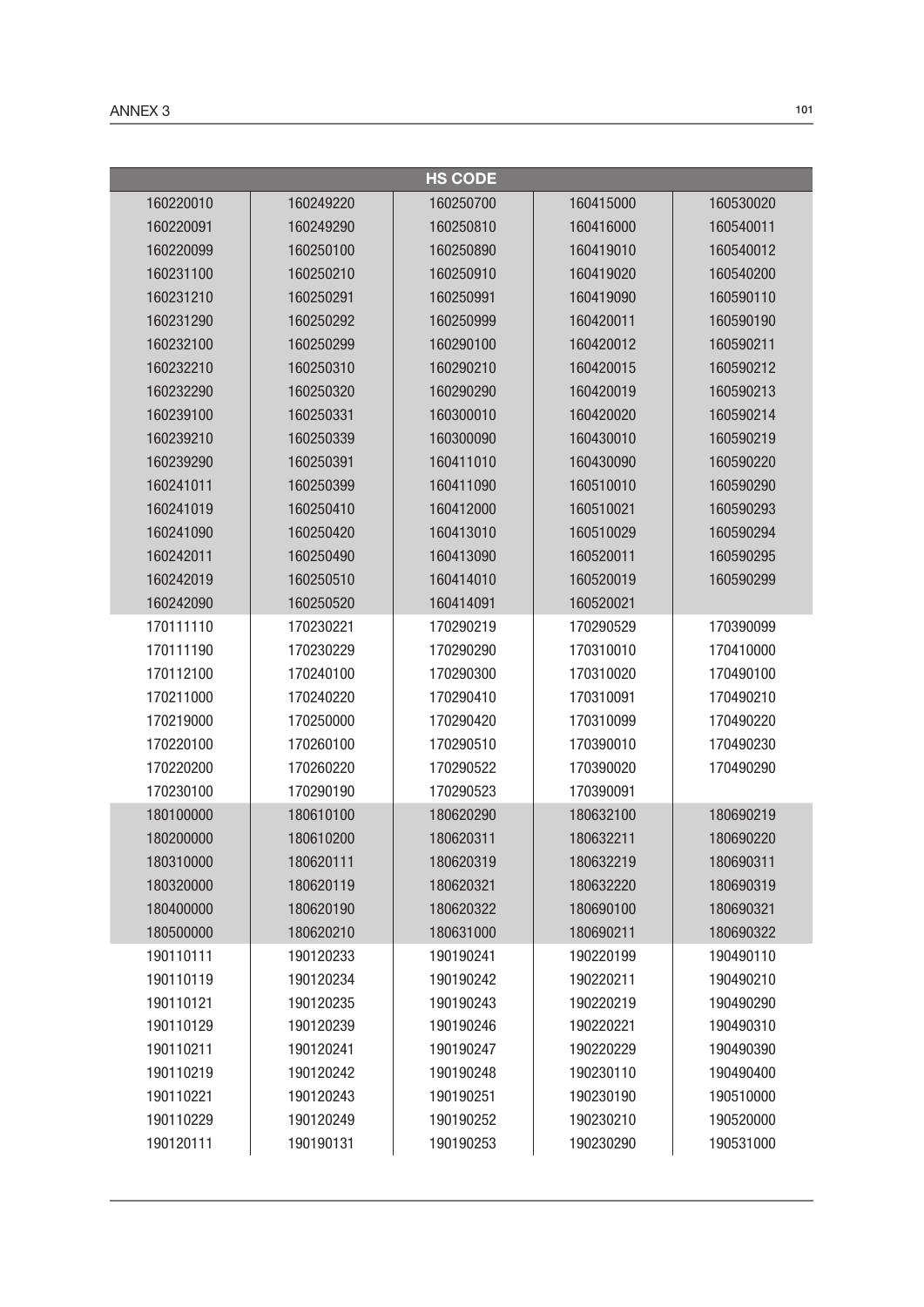|           |           | <b>HS CODE</b> |           |           |
|-----------|-----------|----------------|-----------|-----------|
| 190120112 | 190190132 | 190190261      | 190240000 | 190532000 |
| 190120116 | 190190136 | 190190266      | 190300000 | 190540000 |
| 190120117 | 190190137 | 190190267      | 190410010 | 190590100 |
| 190120131 | 190190151 | 190190269      | 190410221 | 190590200 |
| 190120139 | 190190159 | 190190583      | 190410229 | 190590311 |
| 190120141 | 190190161 | 190190585      | 190410231 | 190590312 |
| 190120149 | 190190169 | 190190586      | 190410239 | 190590313 |
| 190120151 | 190190171 | 190211000      | 190410300 | 190590314 |
| 190120152 | 190190172 | 190219010      | 190420100 | 190590319 |
| 190120211 | 190190211 | 190219092      | 190420221 | 190590321 |
| 190120219 | 190190216 | 190219093      | 190420229 | 190590322 |
| 190120222 | 190190217 | 190219094      | 190420231 | 190590323 |
| 190120223 | 190190219 | 190219099      | 190420239 | 190590329 |
| 190120224 | 190190221 | 190220111      | 190420300 |           |
| 190120231 | 190190229 | 190220119      | 190430010 |           |
| 190120232 | 190190230 | 190220191      | 190430090 |           |
| 200110100 | 200551190 | 200819193      | 200880290 | 200931211 |
| 200110200 | 200551200 | 200819199      | 200891000 | 200931212 |
| 200190110 | 200559100 | 200819211      | 200892110 | 200931219 |
| 200190120 | 200559210 | 200819219      | 200892120 | 200931290 |
| 200190130 | 200559220 | 200819221      | 200892211 | 200939110 |
| 200190140 | 200560010 | 200819222      | 200892219 | 200939190 |
| 200190210 | 200560020 | 200819223      | 200892221 | 200939211 |
| 200190220 | 200570010 | 200819224      | 200892229 | 200939212 |
| 200190230 | 200570020 | 200819225      | 200899100 | 200939219 |
| 200190240 | 200580100 | 200819226      | 200899211 | 200939290 |
| 200190250 | 200580200 | 200819227      | 200899212 | 200941110 |
| 200190290 | 200591100 | 200819228      | 200899213 | 200941190 |
| 200210000 | 200591900 | 200819229      | 200899214 | 200941210 |
| 200290100 | 200599111 | 200820111      | 200899215 | 200941290 |
| 200290211 | 200599119 | 200820119      | 200899216 | 200949110 |
| 200290219 | 200599190 | 200820191      | 200899219 | 200949190 |
| 200290221 | 200599211 | 200820199      | 200899221 | 200949210 |
| 200290229 | 200599219 | 200820211      | 200899222 | 200949290 |
| 200290290 | 200599220 | 200820219      | 200899223 | 200950100 |
| 200310100 | 200599230 | 200820290      | 200899224 | 200950200 |
| 200310211 | 200599911 | 200830110      | 200899225 | 200961110 |
| 200310219 | 200599919 | 200830190      | 200899226 | 200961190 |
| 200310220 | 200599991 | 200830210      | 200899227 | 200961200 |
| 200320010 | 200599999 | 200830290      | 200899228 | 200969110 |
| 200320020 | 200600010 | 200840111      | 200899231 | 200969190 |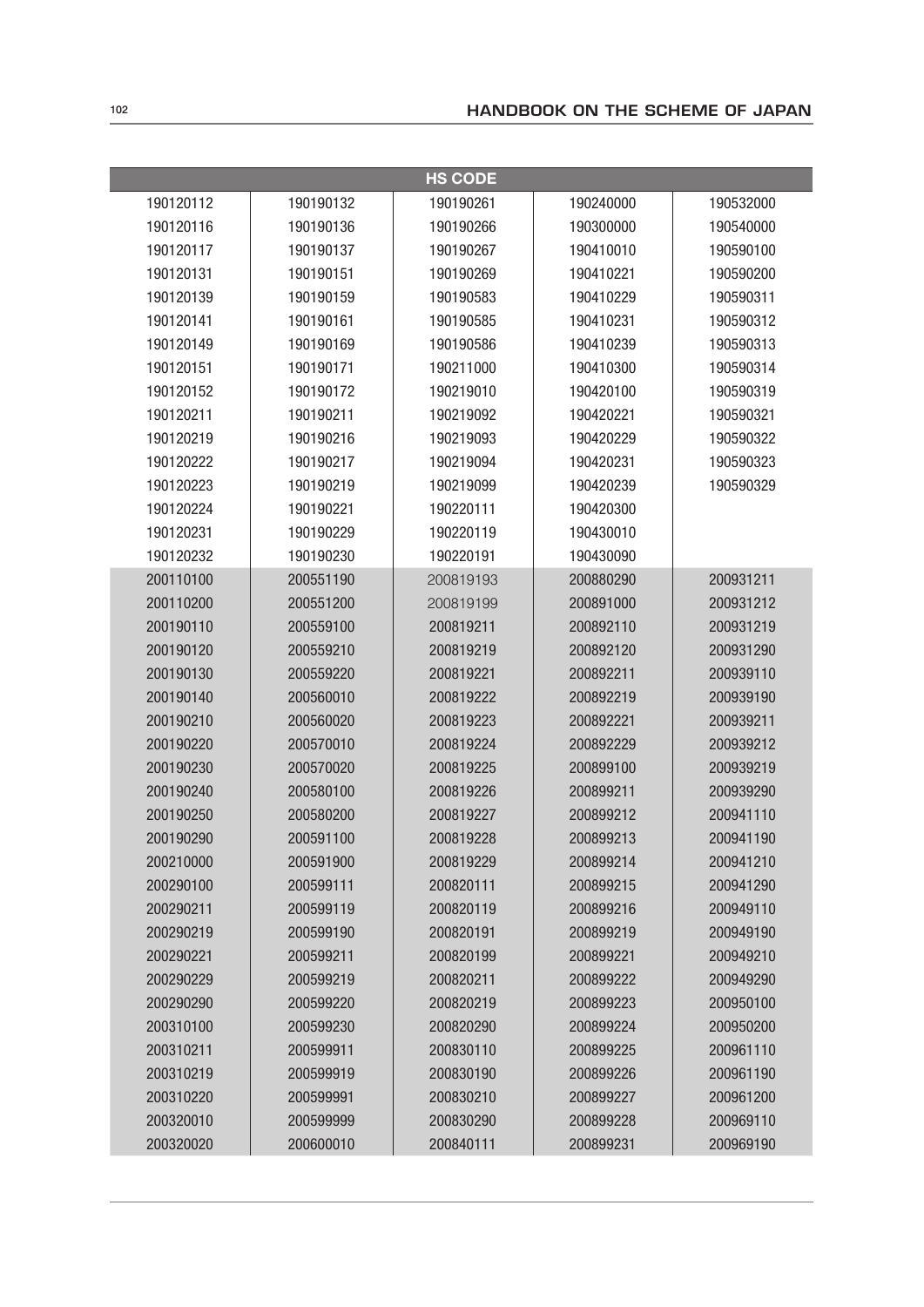|           |           | <b>HS CODE</b> |           |           |
|-----------|-----------|----------------|-----------|-----------|
| 200390100 | 200600021 | 200840119      | 200899232 | 200969210 |
| 200390210 | 200600029 | 200840191      | 200899234 | 200969290 |
| 200390220 | 200710100 | 200840199      | 200899236 | 200971110 |
| 200410100 | 200710200 | 200840211      | 200899251 | 200971190 |
| 200410210 | 200791111 | 200840219      | 200899259 | 200971210 |
| 200410220 | 200791119 | 200840291      | 200911110 | 200971290 |
| 200490110 | 200791121 | 200840299      | 200911190 | 200979110 |
| 200490120 | 200791129 | 200850110      | 200911210 | 200979190 |
| 200490211 | 200791210 | 200850190      | 200911290 | 200979210 |
| 200490212 | 200791220 | 200850210      | 200912110 | 200979290 |
| 200490220 | 200799111 | 200850290      | 200912190 | 200980111 |
| 200490230 | 200799119 | 200860110      | 200912210 | 200980119 |
| 200490240 | 200799121 | 200860190      | 200912290 | 200980122 |
| 200490291 | 200799129 | 200860210      | 200919110 | 200980123 |
| 200490299 | 200799211 | 200860290      | 200919190 | 200980129 |
| 200510100 | 200799219 | 200870111      | 200919210 | 200980210 |
| 200510200 | 200799221 | 200870119      | 200919290 | 200980221 |
| 200520100 | 200799229 | 200870191      | 200921110 | 200980231 |
| 200520210 | 200811110 | 200870192      | 200921190 | 200980239 |
| 200520220 | 200811120 | 200870199      | 200921210 | 200990111 |
| 200540110 | 200811210 | 200870211      | 200921290 | 200990119 |
| 200540190 | 200811291 | 200870219      | 200929110 | 200990121 |
| 200540211 | 200811292 | 200870291      | 200929190 | 200990129 |
| 200540212 | 200811299 | 200870299      | 200929210 | 200990210 |
| 200540221 | 200819110 | 200880110      | 200929290 | 200990220 |
| 200540222 | 200819191 | 200880190      | 200931110 |           |
| 200551110 | 200819192 | 200880210      | 200931190 |           |
| 210111100 | 210120241 | 210410010      | 210690112 | 210690262 |
| 210111210 | 210120242 | 210410020      | 210690119 | 210690269 |
| 210111290 | 210120246 | 210420000      | 210690121 | 210690271 |
| 210112110 | 210120247 | 210500111      | 210690122 | 210690272 |
| 210112121 | 210130000 | 210500112      | 210690123 | 210690279 |
| 210112122 | 210210000 | 210500113      | 210690124 | 210690281 |
| 210112231 | 210220100 | 210500119      | 210690125 | 210690282 |
| 210112232 | 210220200 | 210500191      | 210690129 | 210690283 |
| 210112236 | 210230000 | 210500199      | 210690214 | 210690284 |
| 210112237 | 210310000 | 210500210      | 210690215 | 210690291 |
| 210112241 | 210320010 | 210500290      | 210690216 | 210690292 |
| 210112242 | 210320090 | 210610120      | 210690219 | 210690293 |
| 210112246 | 210330100 | 210610130      | 210690229 | 210690294 |
| 210112249 | 210330200 | 210610140      | 210690230 | 210690295 |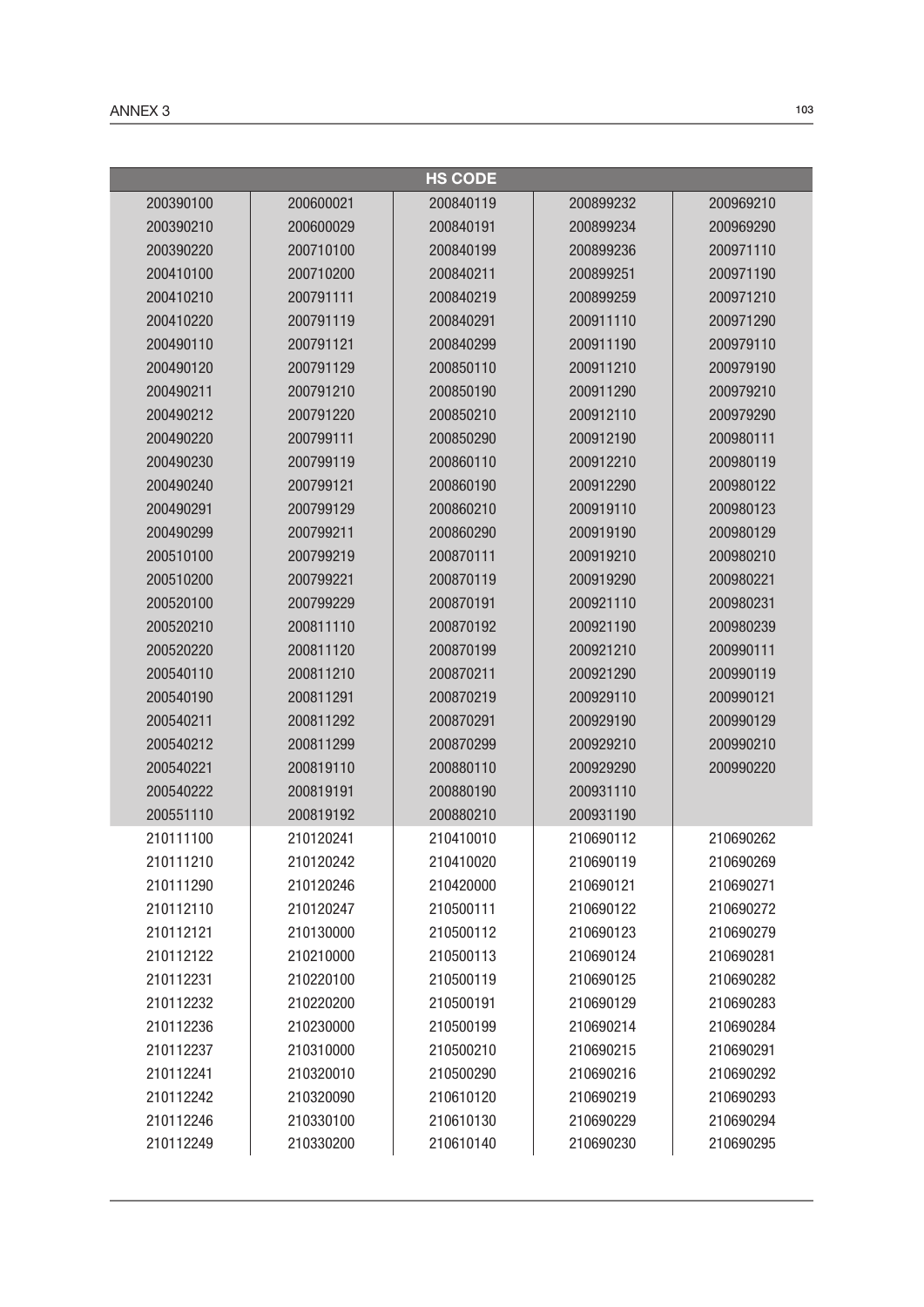|           |           | <b>HS CODE</b> |           |           |
|-----------|-----------|----------------|-----------|-----------|
| 210120110 | 210390110 | 210610211      | 210690240 | 210690296 |
| 210120120 | 210390120 | 210610219      | 210690246 | 210690297 |
| 210120231 | 210390130 | 210610221      | 210690247 | 210690299 |
| 210120232 | 210390210 | 210610222      | 210690251 | 210690301 |
| 210120236 | 210390221 | 210610229      | 210690259 | 210690510 |
| 210120237 | 210390229 | 210690111      | 210690261 | 210690590 |
| 220110000 | 220430111 | 220600229      | 220830011 | 220890123 |
| 220190000 | 220430119 | 220710121      | 220830019 | 220890124 |
| 220210100 | 220430191 | 220710122      | 220830021 | 220890125 |
| 220210200 | 220430199 | 220710123      | 220830029 | 220890129 |
| 220290100 | 220430200 | 220710130      | 220830031 | 220890220 |
| 220290200 | 220510000 | 220710190      | 220830032 | 220890230 |
| 220300000 | 220590100 | 220710220      | 220840000 | 220890240 |
| 220410000 | 220590200 | 220710290      | 220850000 | 220900000 |
| 220421010 | 220600100 | 220720100      | 220860000 |           |
| 220421020 | 220600210 | 220720200      | 220870000 |           |
| 220429010 | 220600221 | 220820100      | 220890111 |           |
| 220429090 | 220600225 | 220820200      | 220890119 |           |
| 230110010 | 230310000 | 230649000      | 230910092 | 230990294 |
| 230110090 | 230320000 | 230650000      | 230910093 | 230990295 |
| 230120010 | 230330000 | 230660000      | 230910099 | 230990296 |
| 230120090 | 230400000 | 230690010      | 230990110 | 230990297 |
| 230210000 | 230500000 | 230690090      | 230990190 | 230990298 |
| 230230000 | 230610000 | 230700000      | 230990211 | 230990299 |
| 230240010 | 230620000 | 230800000      | 230990219 |           |
| 230240090 | 230630000 | 230910010      | 230990292 |           |
| 230250000 | 230641000 | 230910091      | 230990293 |           |
| 240110000 | 240210000 | 240290000      | 240310200 | 240399100 |
| 240120000 | 240220000 | 240310100      | 240391000 | 240399200 |
| 240130000 |           |                |           |           |
| 250100010 | 250840090 | 251520000      | 251990091 | 252490000 |
| 250100090 | 250850000 | 251611000      | 251990099 | 252510000 |
| 250200000 | 250860000 | 251612000      | 252010000 | 252520000 |
| 250300000 | 250870000 | 251620000      | 252020010 | 252530000 |
| 250410000 | 250900000 | 251690000      | 252020090 | 252610000 |
| 250490000 | 251010000 | 251710000      | 252100000 | 252620000 |
| 250510000 | 251020000 | 251720000      | 252210000 | 252810000 |
| 250590000 | 251110000 | 251730000      | 252220000 | 252890000 |
| 250610000 | 251120000 | 251741000      | 252230000 | 252910000 |
| 250620010 | 251200000 | 251749000      | 252310000 | 252921000 |
| 250620090 | 251310000 | 251810000      | 252321000 | 252922000 |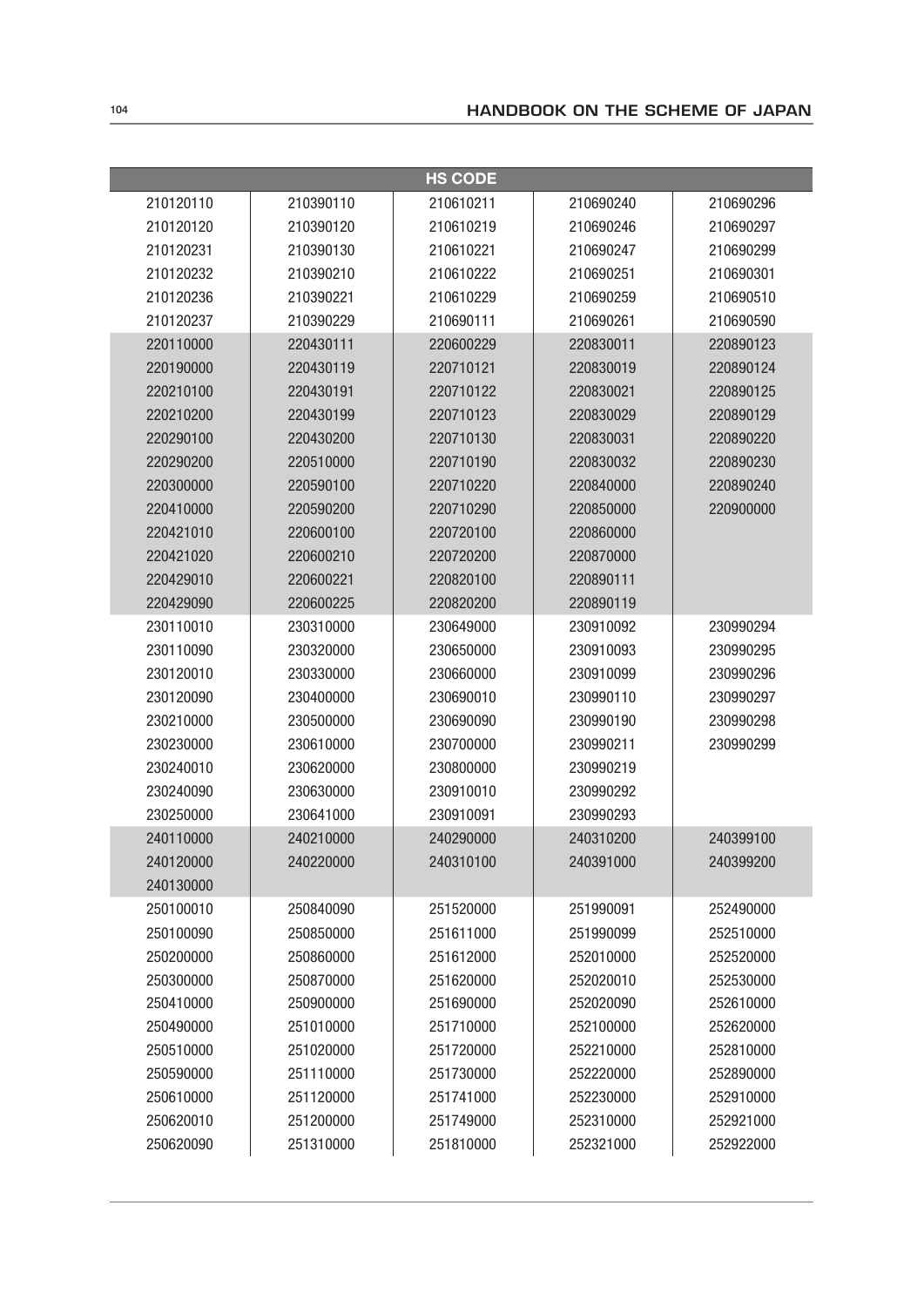| <b>HS CODE</b> |           |           |           |           |
|----------------|-----------|-----------|-----------|-----------|
| 250700000      | 251320000 | 251820000 | 252329000 | 252930000 |
| 250810000      | 251400000 | 251830000 | 252330000 | 253010000 |
| 250830000      | 251511000 | 251910000 | 252390000 | 253020000 |
| 250840010      | 251512000 | 251990010 | 252410000 | 253090000 |
| 260111000      | 260500000 | 261310000 | 261790000 | 262060000 |
| 260112000      | 260600000 | 261390000 | 261800000 | 262091000 |
| 260120000      | 260700000 | 261400010 | 261900000 | 262099000 |
| 260200011      | 260800000 | 261400090 | 262011000 | 262110000 |
| 260200012      | 260900000 | 261510000 | 262019000 | 262190000 |
| 260200019      | 261000000 | 261590000 | 262021000 |           |
| 260200090      | 261100000 | 261610000 | 262029000 |           |
| 260300000      | 261210000 | 261690000 | 262030000 |           |
| 260400000      | 261220000 | 261710000 | 262040000 |           |
| 270111000      | 270750010 | 271011149 | 271019171 | 271112020 |
| 270112011      | 270750090 | 271011151 | 271019172 | 271113010 |
| 270112019      | 270791000 | 271011159 | 271019173 | 271113020 |
| 270112091      | 270799010 | 271011181 | 271019174 | 271114010 |
| 270112092      | 270799090 | 271011900 | 271019175 | 271114020 |
| 270112099      | 270810000 | 271019141 | 271019179 | 271119010 |
| 270119010      | 270820000 | 271019142 | 271019188 | 271119020 |
| 270119090      | 270900100 | 271019143 | 271019193 | 271121000 |
| 270120000      | 270900900 | 271019144 | 271019194 | 271129000 |
| 270210000      | 271011111 | 271019149 | 271019195 | 271210000 |
| 270220000      | 271011119 | 271019151 | 271019196 | 271220000 |
| 270300000      | 271011120 | 271019159 | 271019199 | 271290000 |
| 270400010      | 271011131 | 271019161 | 271019210 | 271311000 |
| 270400020      | 271011132 | 271019162 | 271019291 | 271312000 |
| 270500000      | 271011137 | 271019163 | 271019293 | 271320000 |
| 270600000      | 271011139 | 271019164 | 271019299 | 271390100 |
| 270710000      | 271011141 | 271019165 | 271091000 | 271390200 |
| 270720000      | 271011142 | 271019166 | 271099000 | 271410000 |
| 270730000      | 271011143 | 271019167 | 271111000 | 271490000 |
| 270740000      | 271011144 | 271019169 | 271112010 | 271500000 |
| 280110000      | 281210090 | 282612000 | 283329990 | 284210000 |
| 280120000      | 281290000 | 282619010 | 283330000 | 284290010 |
| 280130000      | 281310000 | 282619090 | 283340000 | 284290090 |
| 280200000      | 281390000 | 282630000 | 283410000 | 284310000 |
| 280300000      | 281410000 | 282690100 | 283421000 | 284321000 |
| 280410000      | 281420000 | 282690910 | 283429100 | 284329000 |
| 280421000      | 281511000 | 282690990 | 283429200 | 284330000 |
| 280429100      | 281512000 | 282710000 | 283429300 | 284390000 |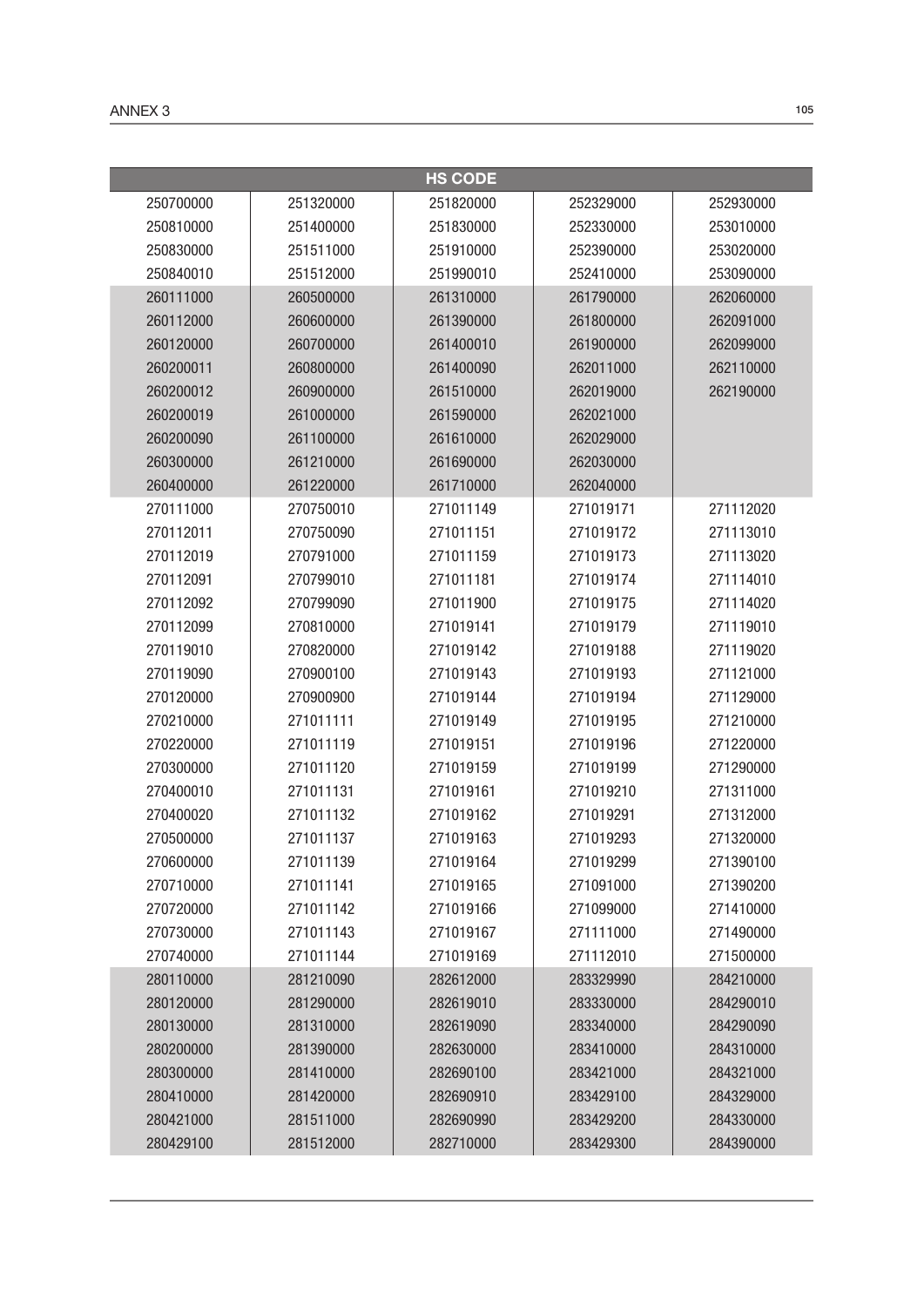| <b>HS CODE</b> |           |           |           |           |
|----------------|-----------|-----------|-----------|-----------|
| 280429200      | 281520000 | 282720000 | 283510000 | 284410000 |
| 280430000      | 281530000 | 282731000 | 283522000 | 284420010 |
| 280440000      | 281610000 | 282732000 | 283524000 | 284420090 |
| 280450000      | 281640000 | 282735000 | 283525000 | 284430000 |
| 280461100      | 281700000 | 282739100 | 283526000 | 284440010 |
| 280461200      | 281810010 | 282739910 | 283529010 | 284440020 |
| 280469000      | 281810090 | 282739920 | 283529090 | 284440090 |
| 280470000      | 281820000 | 282739990 | 283531000 | 284450010 |
| 280480000      | 281830000 | 282741000 | 283539000 | 284450090 |
| 280490000      | 281910000 | 282749000 | 283620100 | 284510000 |
| 280511000      | 281990000 | 282751000 | 283620200 | 284590000 |
| 280512000      | 282010000 | 282759100 | 283630000 | 284610010 |
| 280519000      | 282090000 | 282759900 | 283640000 | 284610090 |
| 280530000      | 282110010 | 282760000 | 283650000 | 284690210 |
| 280540000      | 282110090 | 282810000 | 283660000 | 284690220 |
| 280610000      | 282120000 | 282890000 | 283691000 | 284690290 |
| 280620000      | 282200010 | 282911000 | 283692000 | 284700000 |
| 280700000      | 282200090 | 282919000 | 283699000 | 284800000 |
| 280800000      | 282300000 | 282990100 | 283711000 | 284910000 |
| 280910000      | 282410000 | 282990900 | 283719000 | 284920010 |
| 280920000      | 282490100 | 283010000 | 283720000 | 284920090 |
| 281000000      | 282490900 | 283090010 | 283911000 | 284990010 |
| 281111000      | 282510030 | 283090020 | 283919000 | 284990090 |
| 281119100      | 282510050 | 283090090 | 283990010 | 285000000 |
| 281119910      | 282510090 | 283110000 | 283990090 | 285200100 |
| 281119990      | 282520000 | 283190000 | 284011000 | 285200210 |
| 281121000      | 282530000 | 283210000 | 284019000 | 285200220 |
| 281122000      | 282540000 | 283220000 | 284020000 | 285200291 |
| 281129110      | 282550000 | 283230000 | 284030000 | 285200299 |
| 281129120      | 282560100 | 283311000 | 284130000 | 285200911 |
| 281129900      | 282560200 | 283319000 | 284150010 | 285200919 |
| 281210010      | 282570000 | 283321000 | 284150090 | 285200920 |
| 281210020      | 282580010 | 283322000 | 284161000 | 285200990 |
| 281210030      | 282580021 | 283324000 | 284169000 | 285300010 |
| 281210040      | 282580029 | 283325000 | 284170000 | 285300090 |
| 281210050      | 282590100 | 283327000 | 284180000 |           |
| 281210060      | 282590200 | 283329100 | 284190010 |           |
| 281210070      | 282590900 | 283329910 | 284190090 |           |
| 290110000      | 290490010 | 291429000 | 292090090 | 293311000 |
| 290121000      | 290490090 | 291431000 | 292111000 | 293319000 |
| 290122000      | 290511000 | 291439000 | 292119000 | 293321100 |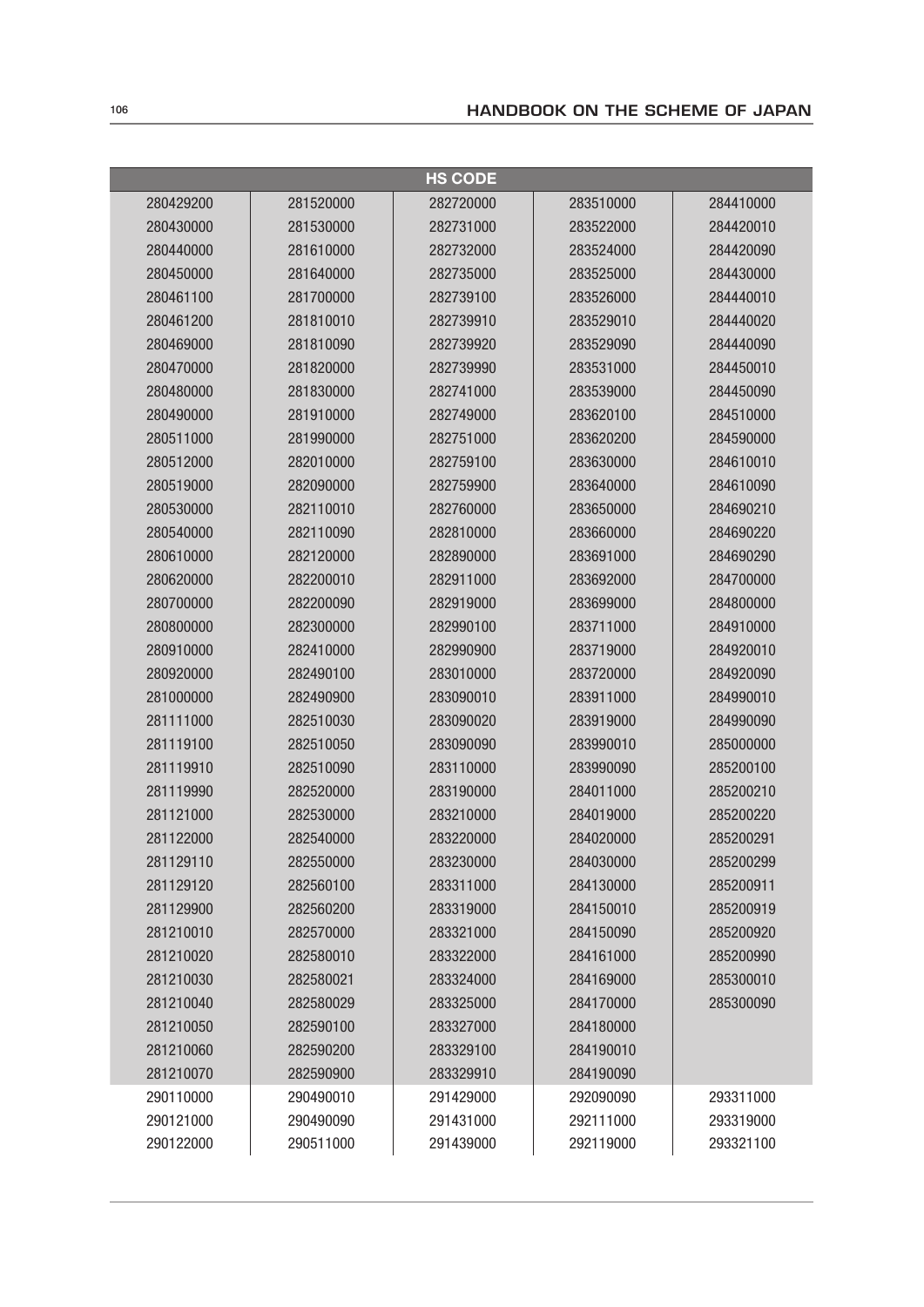|           |           | <b>HS CODE</b> |           |           |
|-----------|-----------|----------------|-----------|-----------|
| 290123000 | 290512000 | 291440000      | 292121000 | 293321900 |
| 290124010 | 290513000 | 291450000      | 292122000 | 293329000 |
| 290124020 | 290514000 | 291461000      | 292129000 | 293331000 |
| 290129000 | 290516100 | 291469000      | 292130000 | 293332000 |
| 290211000 | 290516200 | 291470000      | 292141010 | 293333000 |
| 290219010 | 290517000 | 291511000      | 292141020 | 293339100 |
| 290219090 | 290519000 | 291512000      | 292142000 | 293339210 |
| 290220000 | 290522000 | 291513000      | 292143000 | 293339220 |
| 290230000 | 290529000 | 291521000      | 292144000 | 293341000 |
| 290241000 | 290531000 | 291524000      | 292145000 | 293349100 |
| 290242000 | 290532000 | 291529010      | 292146000 | 293349900 |
| 290243000 | 290539000 | 291529020      | 292149000 | 293352000 |
| 290244000 | 290541000 | 291529090      | 292151000 | 293353000 |
| 290250000 | 290542000 | 291531000      | 292159000 | 293354000 |
| 290260000 | 290543000 | 291532000      | 292211000 | 293355000 |
| 290270000 | 290544000 | 291533000      | 292212000 | 293359100 |
| 290290100 | 290545000 | 291536000      | 292213010 | 293359300 |
| 290290200 | 290549000 | 291539100      | 292213090 | 293359400 |
| 290311000 | 290551000 | 291539910      | 292214000 | 293361000 |
| 290312000 | 290559010 | 291539990      | 292219011 | 293369000 |
| 290313000 | 290559090 | 291540000      | 292219012 | 293371000 |
| 290314000 | 290611000 | 291550000      | 292219019 | 293372000 |
| 290315000 | 290612000 | 291560000      | 292219090 | 293379000 |
| 290319010 | 290613000 | 291570010      | 292221000 | 293391000 |
| 290319090 | 290619100 | 291570020      | 292229000 | 293399010 |
| 290321000 | 290619900 | 291590011      | 292231000 | 293399090 |
| 290322000 | 290621000 | 291590019      | 292239000 | 293410000 |
| 290323000 | 290629000 | 291590090      | 292241000 | 293420000 |
| 290329000 | 290711000 | 291611000      | 292242100 | 293430000 |
| 290331000 | 290712000 | 291612000      | 292242200 | 293491000 |
| 290339011 | 290713000 | 291613000      | 292243000 | 293499010 |
| 290339019 | 290715000 | 291614000      | 292244000 | 293499091 |
| 290339021 | 290719100 | 291615000      | 292249010 | 293499099 |
| 290339022 | 290719910 | 291619000      | 292249090 | 293500000 |
| 290339023 | 290719990 | 291620000      | 292250000 | 293621000 |
| 290339024 | 290721000 | 291631000      | 292310000 | 293622000 |
| 290339026 | 290722000 | 291632000      | 292320000 | 293623000 |
| 290339029 | 290723000 | 291634000      | 292390000 | 293624000 |
| 290339031 | 290729000 | 291635000      | 292411000 | 293625000 |
| 290339039 | 290811000 | 291636000      | 292412000 | 293626000 |
| 290339041 | 290819100 | 291639000      | 292419020 | 293627000 |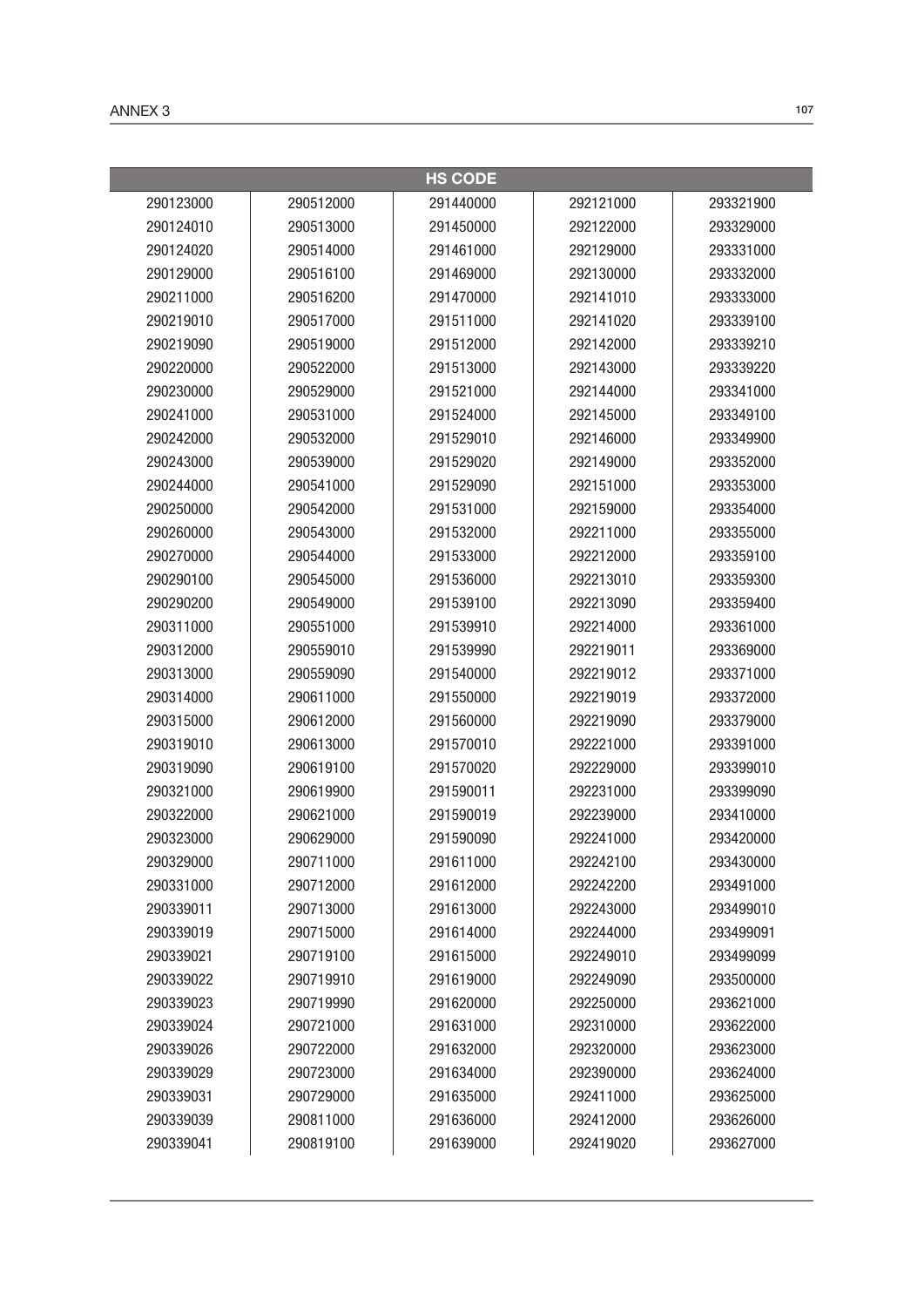|           |           | <b>HS CODE</b> |           |           |
|-----------|-----------|----------------|-----------|-----------|
| 290339049 | 290819900 | 291711000      | 292419029 | 293628000 |
| 290339090 | 290891000 | 291712010      | 292421000 | 293629000 |
| 290341000 | 290899000 | 291712090      | 292423000 | 293690000 |
| 290342000 | 290911000 | 291713000      | 292424000 | 293711000 |
| 290343000 | 290919010 | 291714000      | 292429010 | 293712000 |
| 290344100 | 290919090 | 291719000      | 292429090 | 293719000 |
| 290344200 | 290920000 | 291720000      | 292511000 | 293721000 |
| 290345010 | 290930110 | 291732000      | 292512000 | 293722000 |
| 290345020 | 290930190 | 291733000      | 292519100 | 293723000 |
| 290345030 | 290930200 | 291734010      | 292519900 | 293729000 |
| 290345040 | 290941000 | 291734090      | 292521000 | 293731000 |
| 290345050 | 290943000 | 291735000      | 292529100 | 293739000 |
| 290345060 | 290944000 | 291736000      | 292529900 | 293740000 |
| 290345070 | 290949010 | 291737000      | 292610000 | 293750000 |
| 290345080 | 290949090 | 291739010      | 292620000 | 293790000 |
| 290345100 | 290950000 | 291739020      | 292630000 | 293810000 |
| 290345110 | 290960000 | 291739090      | 292690000 | 293890000 |
| 290345900 | 291010000 | 291811000      | 292700000 | 293911000 |
| 290346100 | 291020000 | 291812000      | 292800000 | 293919000 |
| 290346200 | 291030000 | 291813000      | 292910010 | 293920000 |
| 290346300 | 291040000 | 291814000      | 292910020 | 293930000 |
| 290347000 | 291090030 | 291815010      | 292910090 | 293941000 |
| 290349100 | 291090090 | 291815090      | 292990000 | 293942000 |
| 290349110 | 291100000 | 291816000      | 293020000 | 293943000 |
| 290349120 | 291211000 | 291818000      | 293030000 | 293949000 |
| 290349130 | 291212000 | 291819010      | 293040000 | 293951000 |
| 290349140 | 291219000 | 291819090      | 293050000 | 293959000 |
| 290349150 | 291221000 | 291821000      | 293090100 | 293961000 |
| 290349160 | 291229000 | 291822000      | 293090900 | 293962000 |
| 290349170 | 291230000 | 291823000      | 293100000 | 293963000 |
| 290349180 | 291241000 | 291829000      | 293211000 | 293969000 |
| 290349900 | 291242000 | 291830100      | 293212000 | 293991000 |
| 290351000 | 291249000 | 291830200      | 293213000 | 293999000 |
| 290352100 | 291250000 | 291891000      | 293219010 | 294000010 |
| 290352900 | 291260000 | 291899000      | 293219090 | 294000090 |
| 290359020 | 291300000 | 291910000      | 293221000 | 294110000 |
| 290359090 | 291411000 | 291990000      | 293229010 | 294120000 |
| 290361000 | 291412000 | 292011000      | 293229020 | 294130000 |
| 290362000 | 291413000 | 292019000      | 293291000 | 294140000 |
| 290369100 | 291419000 | 292090010      | 293292000 | 294150000 |
| 290369900 | 291421010 | 292090020      | 293293000 | 294190000 |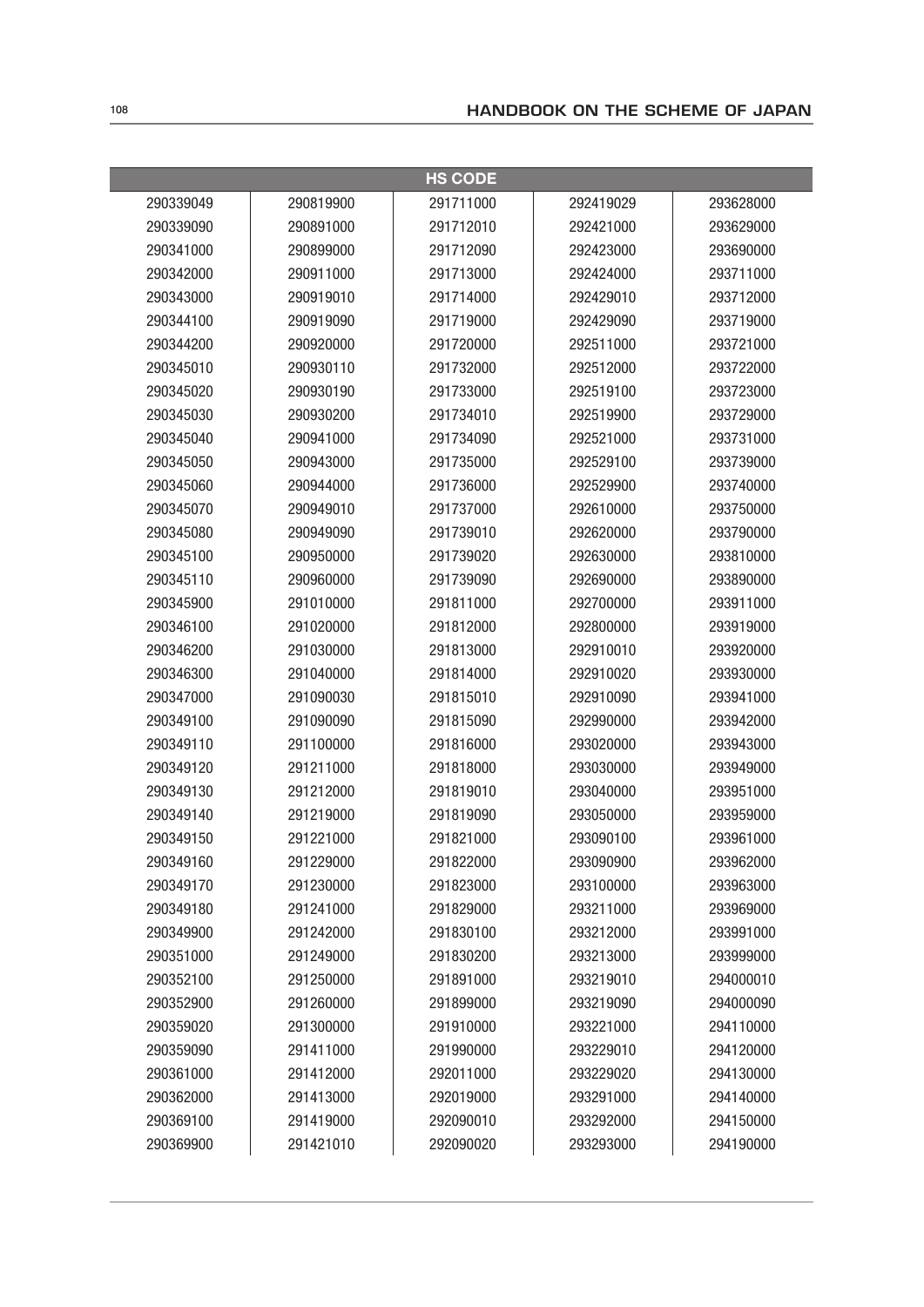|           |           | <b>HS CODE</b> |           |           |
|-----------|-----------|----------------|-----------|-----------|
| 290410000 | 291421090 | 292090030      | 293294000 | 294200000 |
| 290420100 | 291422000 | 292090040      | 293295000 |           |
| 290420200 | 291423000 | 292090050      | 293299000 |           |
| 300120000 | 300230000 | 300420000      | 300510010 | 300640010 |
| 300190010 | 300290100 | 300431000      | 300510090 | 300640090 |
| 300190020 | 300290200 | 300432000      | 300590000 | 300650000 |
| 300190030 | 300310000 | 300439000      | 300610110 | 300660000 |
| 300190090 | 300320000 | 300440010      | 300610190 | 300670000 |
| 300210100 | 300331000 | 300440090      | 300610910 | 300691010 |
| 300210200 | 300339000 | 300450000      | 300610991 | 300691090 |
| 300210300 | 300340000 | 300490010      | 300610999 | 300692000 |
| 300210410 | 300390010 | 300490023      | 300620000 |           |
| 300210490 | 300390020 | 300490024      | 300630100 |           |
| 300220000 | 300410000 | 300490029      | 300630200 |           |
| 310100000 | 310240000 | 310290090      | 310430090 | 310540000 |
| 310210000 | 310250000 | 310310000      | 310490000 | 310551000 |
| 310221000 | 310260000 | 310390000      | 310510000 | 310559000 |
| 310229000 | 310280000 | 310420000      | 310520000 | 310560000 |
| 310230000 | 310290010 | 310430010      | 310530000 | 310590000 |
| 320110000 | 320413000 | 320611000      | 320730000 | 321290010 |
| 320120000 | 320414000 | 320619000      | 320740000 | 321290020 |
| 320190100 | 320415020 | 320620000      | 320810000 | 321310000 |
| 320190200 | 320415090 | 320641010      | 320820000 | 321390000 |
| 320210000 | 320416000 | 320641090      | 320890020 | 321410000 |
| 320290000 | 320417010 | 320642010      | 320890090 | 321490000 |
| 320300100 | 320417090 | 320642090      | 320910000 | 321511000 |
| 320300210 | 320419020 | 320649100      | 320990000 | 321519000 |
| 320300290 | 320419090 | 320649900      | 321000010 | 321590000 |
| 320411000 | 320420000 | 320650000      | 321000020 |           |
| 320412010 | 320490000 | 320710000      | 321100000 |           |
| 320412090 | 320500000 | 320720000      | 321210000 |           |
| 330112000 | 330129100 | 330210210      | 330499012 | 330690000 |
| 330113000 | 330129200 | 330210290      | 330499019 | 330710000 |
| 330119100 | 330129310 | 330290000      | 330499090 | 330720000 |
| 330119210 | 330129320 | 330300000      | 330510000 | 330730000 |
| 330119290 | 330129400 | 330410000      | 330520000 | 330741000 |
| 330124000 | 330129910 | 330420000      | 330530000 | 330749000 |
| 330125011 | 330129990 | 330430000      | 330590010 | 330790010 |
| 330125019 | 330130000 | 330491010      | 330590090 | 330790090 |
| 330125020 | 330190000 | 330491090      | 330610000 |           |
| 330125030 | 330210100 | 330499011      | 330620000 |           |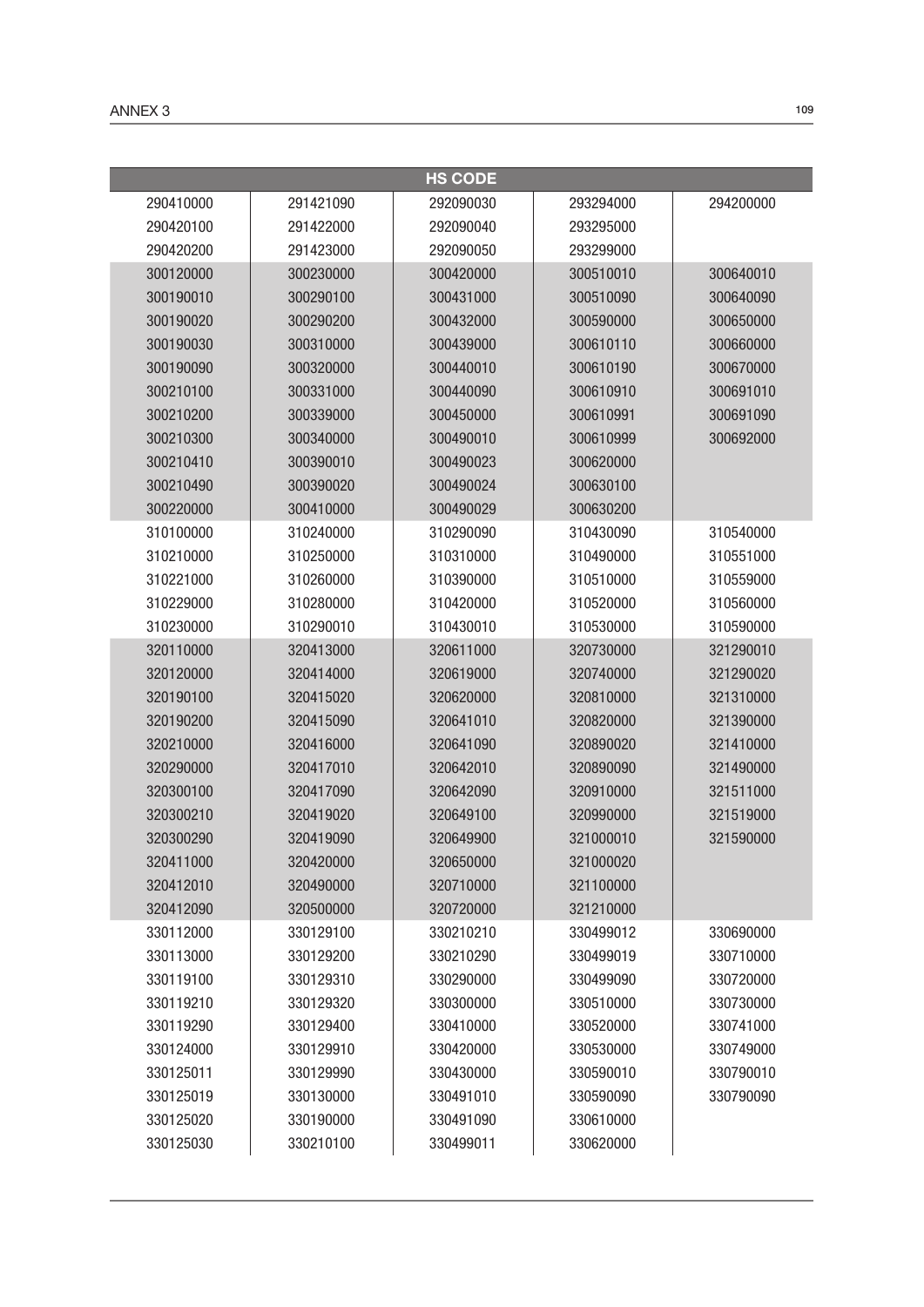|           |           | <b>HS CODE</b> |           |           |  |  |
|-----------|-----------|----------------|-----------|-----------|--|--|
| 340111000 | 340211000 | 340290010      | 340399000 | 340530000 |  |  |
| 340119010 | 340212000 | 340290090      | 340420000 | 340540000 |  |  |
| 340119020 | 340213000 | 340311000      | 340490010 | 340590000 |  |  |
| 340120010 | 340219000 | 340319091      | 340490090 | 340600000 |  |  |
| 340120020 | 340220010 | 340319099      | 340510000 | 340700000 |  |  |
| 340130000 | 340220090 | 340391000      | 340520000 |           |  |  |
| 350110000 | 350220000 | 350300099      | 350510100 | 350691000 |  |  |
| 350190000 | 350290000 | 350400010      | 350510200 | 350699000 |  |  |
| 350211000 | 350300020 | 350400021      | 350520000 | 350710000 |  |  |
| 350219000 | 350300091 | 350400029      | 350610000 | 350790000 |  |  |
| 360100000 | 360300200 | 360300200      | 360500100 | 360610000 |  |  |
| 360200000 | 360410010 | 360410010      | 360500200 | 360690000 |  |  |
| 360300100 |           |                |           |           |  |  |
| 370110011 | 370210010 | 370244099      | 370255020 | 370400000 |  |  |
| 370110019 | 370210090 | 370251000      | 370255090 | 370510000 |  |  |
| 370110090 | 370231000 | 370252030      | 370256000 | 370590000 |  |  |
| 370120011 | 370232000 | 370252090      | 370291000 | 370610000 |  |  |
| 370120019 | 370239000 | 370253000      | 370293000 | 370690000 |  |  |
| 370120020 | 370241000 | 370254011      | 370294000 | 370710000 |  |  |
| 370130031 | 370242010 | 370254019      | 370295000 | 370790000 |  |  |
| 370130039 | 370242090 | 370254090      | 370310010 |           |  |  |
| 370130090 | 370243091 | 370255011      | 370310090 |           |  |  |
| 370191000 | 370243099 | 370255012      | 370320000 |           |  |  |
| 370199000 | 370244091 | 370255019      | 370390000 |           |  |  |
| 380110000 | 380892091 | 381220000      | 382000000 | 382479000 |  |  |
| 380120000 | 380892099 | 381230100      | 382100000 | 382481000 |  |  |
| 380130000 | 380893010 | 381230200      | 382200000 | 382482000 |  |  |
| 380190000 | 380893091 | 381300000      | 382311000 | 382483000 |  |  |
| 380210000 | 380893099 | 381400000      | 382312000 | 382490100 |  |  |
| 380290000 | 380894000 | 381511000      | 382313000 | 382490200 |  |  |
| 380300000 | 380899010 | 381512100      | 382319000 | 382490300 |  |  |
| 380400000 | 380899090 | 381512210      | 382370000 | 382490910 |  |  |
| 380510000 | 380910000 | 381512220      | 382410000 | 382490920 |  |  |
| 380590100 | 380991010 | 381519100      | 382430100 | 382490991 |  |  |
| 380590900 | 380991090 | 381519210      | 382430200 | 382490992 |  |  |
| 380610000 | 380992000 | 381519290      | 382440000 | 382490999 |  |  |
| 380620000 | 380993000 | 381590100      | 382450000 | 382510000 |  |  |
| 380630000 | 381010000 | 381590200      | 382460000 | 382520000 |  |  |
| 380690000 | 381090000 | 381590310      | 382471000 | 382530000 |  |  |
| 380700000 | 381111000 | 381590390      | 382472000 | 382541000 |  |  |
| 380850000 | 381119000 | 381600010      | 382473000 | 382549000 |  |  |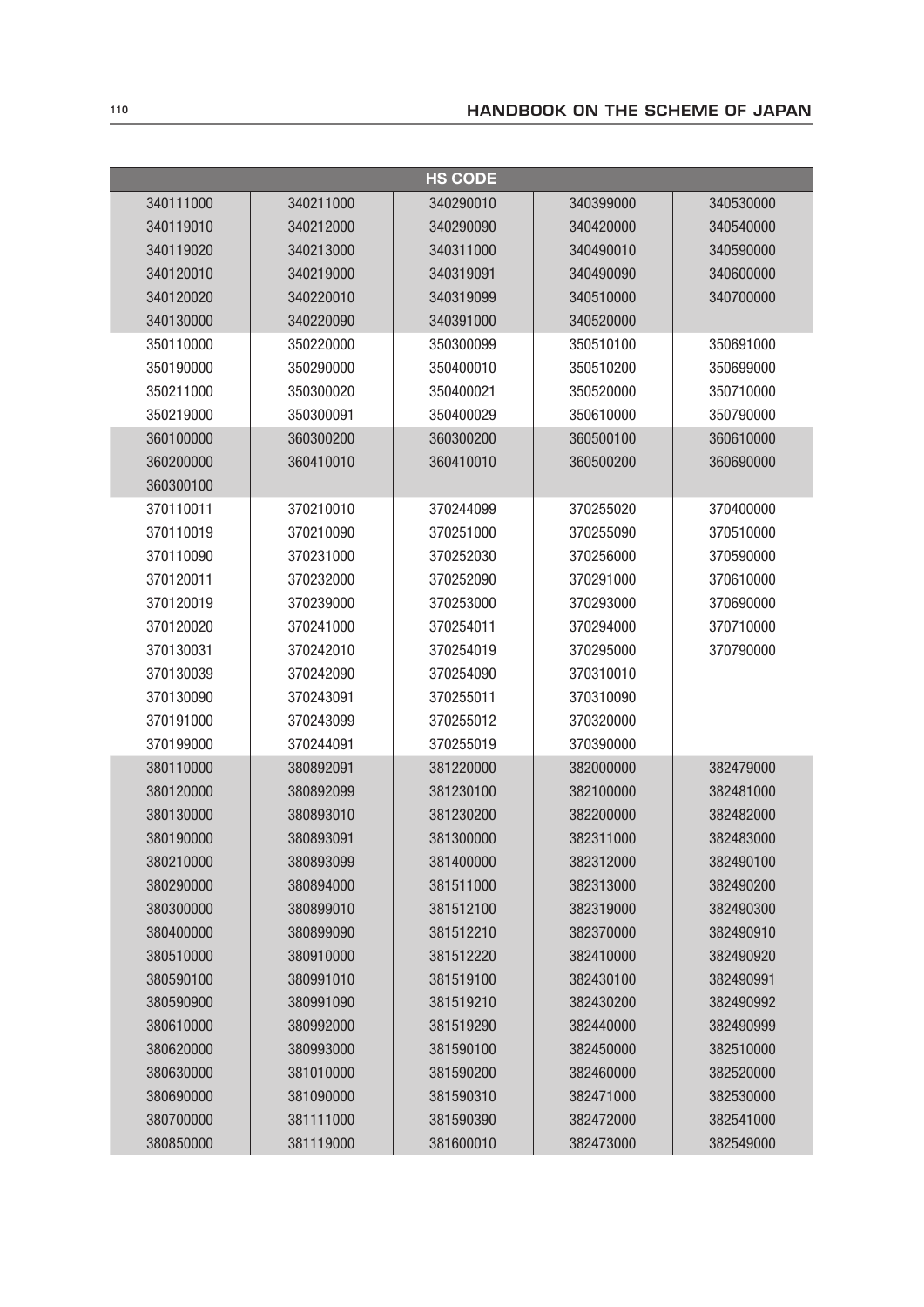|           |           | <b>HS CODE</b> |           |           |
|-----------|-----------|----------------|-----------|-----------|
| 380891010 | 381121000 | 381600090      | 382474000 | 382550000 |
| 380891091 | 381129000 | 381700000      | 382475000 | 382561000 |
| 380891092 | 381190010 | 381800010      | 382476000 | 382569000 |
| 380891099 | 381190090 | 381800020      | 382477000 | 382590100 |
| 380892010 | 381210000 | 381900000      | 382478000 | 382590900 |
| 390110020 | 390450090 | 390910000      | 391723000 | 392099020 |
| 390110060 | 390461010 | 390920000      | 391729000 | 392099090 |
| 390110090 | 390461020 | 390930100      | 391731000 | 392111000 |
| 390120010 | 390469010 | 390930900      | 391732010 | 392112000 |
| 390120090 | 390469020 | 390940010      | 391732020 | 392113000 |
| 390130010 | 390490010 | 390940090      | 391732090 | 392114000 |
| 390130090 | 390490090 | 390950010      | 391733000 | 392119010 |
| 390190010 | 390512000 | 390950090      | 391739010 | 392119090 |
| 390190090 | 390519000 | 391000010      | 391739090 | 392190010 |
| 390210010 | 390521000 | 391000090      | 391740000 | 392190020 |
| 390210090 | 390529000 | 391110010      | 391810000 | 392190030 |
| 390220010 | 390530000 | 391110090      | 391890000 | 392190040 |
| 390220090 | 390591010 | 391190030      | 391910010 | 392190060 |
| 390230010 | 390591091 | 391190090      | 391910020 | 392190090 |
| 390230090 | 390591099 | 391211000      | 391910090 | 392210000 |
| 390290010 | 390599000 | 391212000      | 391990010 | 392220000 |
| 390290090 | 390610010 | 391220000      | 391990030 | 392290000 |
| 390311010 | 390610090 | 391231000      | 391990050 | 392310000 |
| 390311090 | 390690010 | 391239010      | 391990090 | 392321000 |
| 390319010 | 390690090 | 391239090      | 392010000 | 392329000 |
| 390319090 | 390710000 | 391290010      | 392020000 | 392330000 |
| 390320010 | 390720100 | 391290090      | 392030000 | 392340000 |
| 390320090 | 390720910 | 391310000      | 392043000 | 392350000 |
| 390330010 | 390720990 | 391390000      | 392049000 | 392390000 |
| 390330090 | 390730010 | 391400010      | 392051000 | 392410000 |
| 390390010 | 390730090 | 391400020      | 392059000 | 392490010 |
| 390390090 | 390740100 | 391400090      | 392061000 | 392490090 |
| 390410010 | 390740900 | 391510000      | 392062000 | 392510000 |
| 390410090 | 390750010 | 391520000      | 392063000 | 392520000 |
| 390421010 | 390750090 | 391530000      | 392069000 | 392530000 |
| 390421090 | 390760000 | 391590000      | 392071000 | 392590000 |
| 390422010 | 390770000 | 391610000      | 392073000 | 392610000 |
| 390422090 | 390791000 | 391620000      | 392079010 | 392620000 |
| 390430010 | 390799010 | 391690000      | 392079090 | 392630000 |
| 390430090 | 390799090 | 391710010      | 392091000 | 392640000 |
| 390440010 | 390810000 | 391710020      | 392092000 | 392690010 |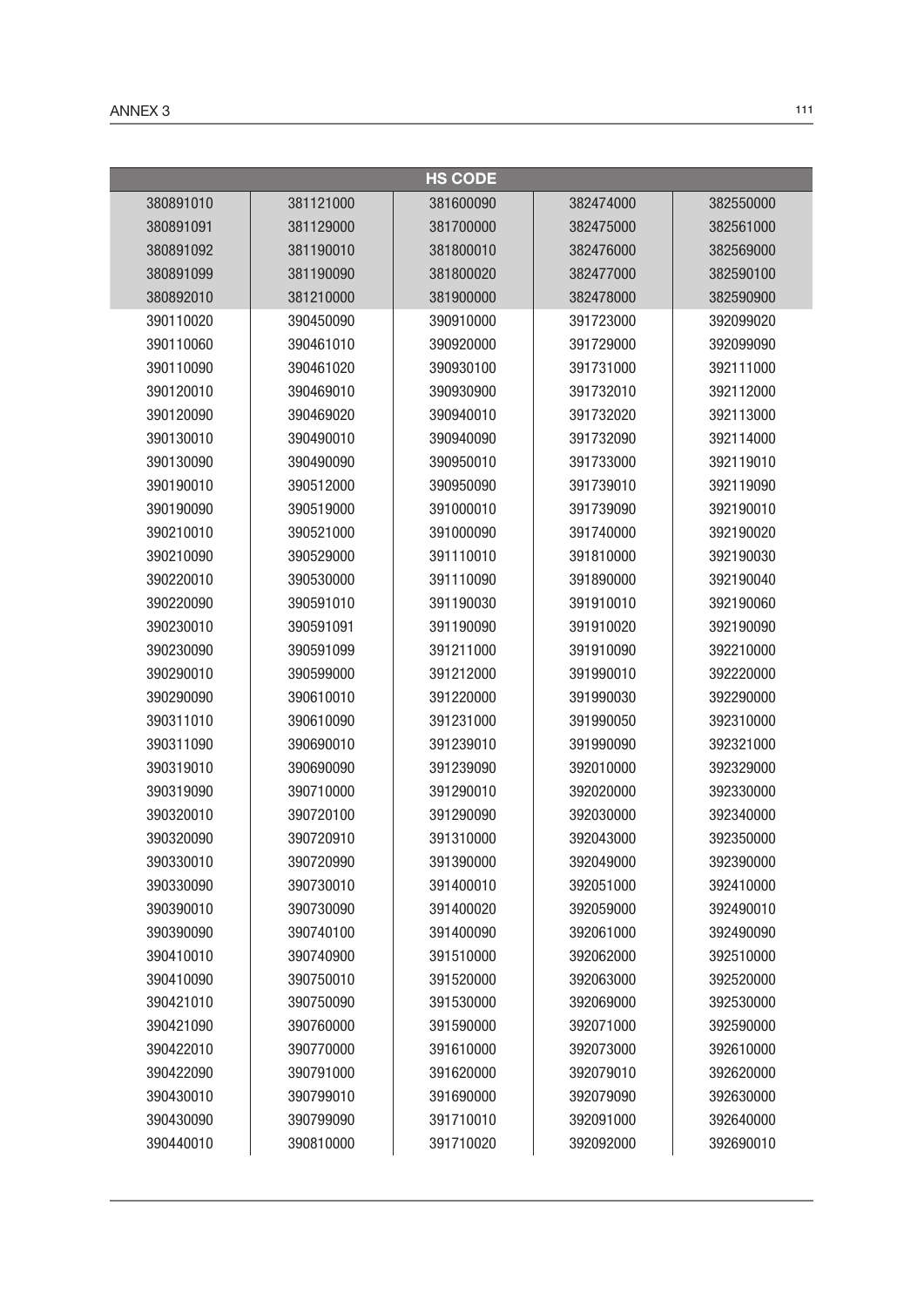|           |           | <b>HS CODE</b> |           |           |
|-----------|-----------|----------------|-----------|-----------|
| 390440090 | 390890010 | 391721000      | 392093000 | 392690021 |
| 390450010 | 390890090 | 391722000      | 392094000 | 392690029 |
| 400110000 | 400520010 | 400941100      | 401161090 | 401310000 |
| 400121000 | 400520090 | 400941200      | 401162010 | 401320000 |
| 400122000 | 400591000 | 400942100      | 401162090 | 401390000 |
| 400129000 | 400599010 | 400942200      | 401163010 | 401410000 |
| 400130000 | 400599090 | 401011000      | 401163090 | 401490000 |
| 400211000 | 400610000 | 401012000      | 401169010 | 401511000 |
| 400219000 | 400690000 | 401019000      | 401169090 | 401519000 |
| 400220000 | 400700000 | 401031000      | 401192010 | 401590000 |
| 400231000 | 400811000 | 401032000      | 401192090 | 401610000 |
| 400239000 | 400819000 | 401033000      | 401193010 | 401691010 |
| 400241000 | 400821000 | 401034000      | 401193090 | 401691020 |
| 400249000 | 400829000 | 401035000      | 401194010 | 401692000 |
| 400251000 | 400911000 | 401036000      | 401194090 | 401693000 |
| 400259000 | 400912100 | 401039000      | 401199010 | 401694000 |
| 400260000 | 400912200 | 401110010      | 401199090 | 401695000 |
| 400270000 | 400921000 | 401110090      | 401211000 | 401699010 |
| 400280000 | 400922100 | 401120000      | 401212000 | 401699020 |
| 400291000 | 400922200 | 401130000      | 401213000 | 401700000 |
| 400299000 | 400931100 | 401140010      | 401219000 |           |
| 400300000 | 400931200 | 401140090      | 401220000 |           |
| 400400000 | 400932100 | 401150000      | 401290010 |           |
| 400510000 | 400932200 | 401161010      | 401290020 |           |
| 410712100 | 410791211 | 410799100      | 411320100 | 411390211 |
| 410712211 | 410791212 | 410799211      | 411320210 | 411390212 |
| 410712212 | 410791213 | 410799212      | 411320220 | 411390221 |
| 410712213 | 410791219 | 410799221      | 411330100 | 411390222 |
| 410712219 | 410791221 | 410799222      | 411330211 | 411410000 |
| 410712221 | 410791222 | 411200100      | 411330212 | 411420010 |
| 410712222 | 410792100 | 411200211      | 411330213 | 411420090 |
| 410719100 | 410792211 | 411200212      | 411330219 | 411510000 |
| 410719211 | 410792212 | 411200220      | 411330221 | 411520000 |
| 410719212 | 410792213 | 411310100      | 411330222 |           |
| 410719221 | 410792219 | 411310211      | 411330223 |           |
| 410719222 | 410792221 | 411310212      | 411330229 |           |
| 410791100 | 410792222 | 411310220      | 411390100 |           |
| 420100000 | 420219000 | 420222200      | 420239000 | 420500110 |
| 420211100 | 420221110 | 420229000      | 420291000 | 420500190 |
| 420211200 | 420221120 | 420231100      | 420292000 | 420500900 |
| 420212100 | 420221210 | 420231200      | 420299010 | 420600000 |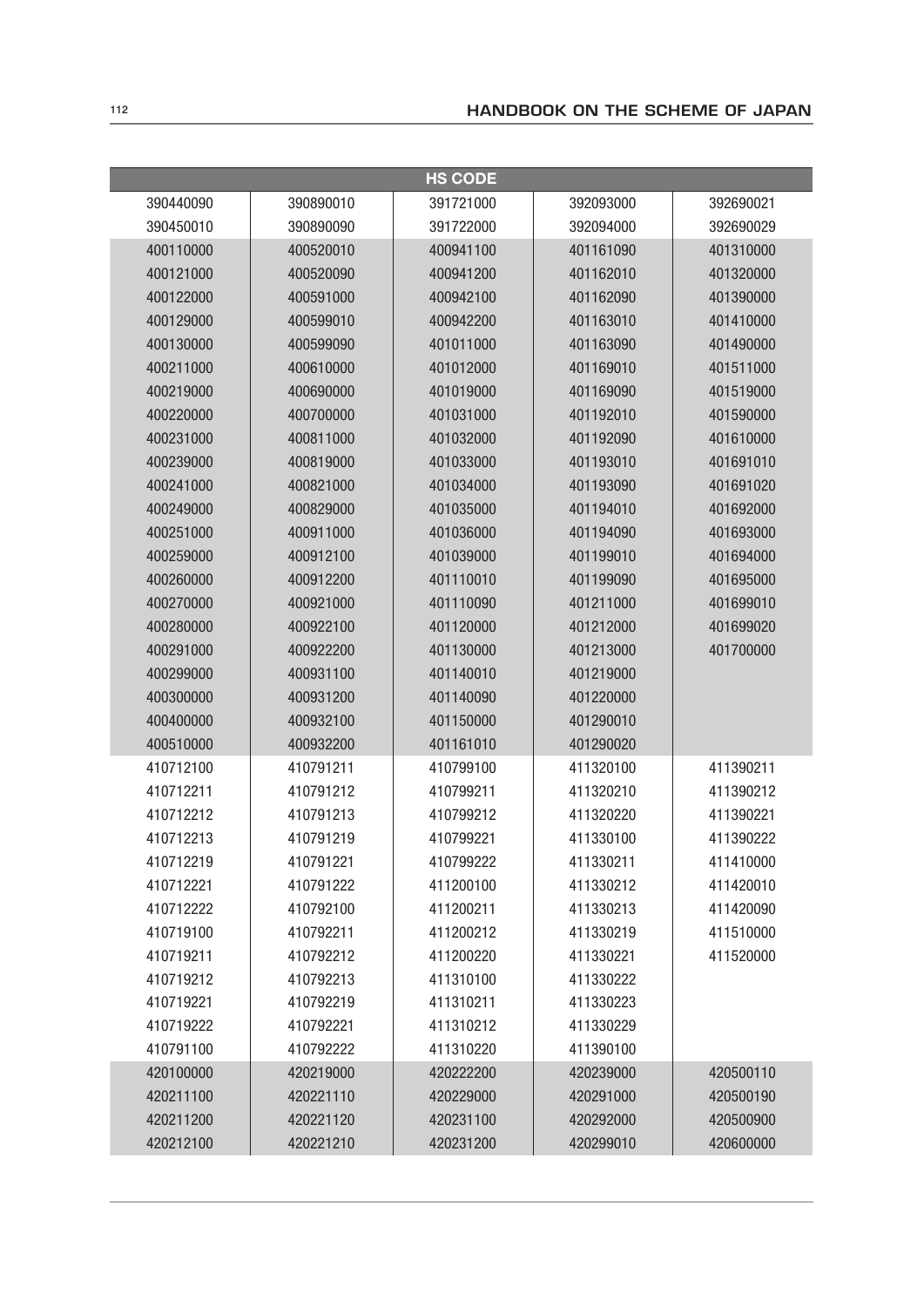|           |           | <b>HS CODE</b> |           |           |
|-----------|-----------|----------------|-----------|-----------|
| 420212210 | 420221220 | 420232100      | 420299020 |           |
| 420212220 | 420222100 | 420232200      | 420299090 |           |
| 430110000 | 430190100 | 430219020      | 430230029 | 430390090 |
| 430130000 | 430190210 | 430219090      | 430310013 | 430400000 |
| 430160000 | 430190220 | 430220090      | 430310014 | 440420100 |
| 430180010 | 430190300 | 430230013      | 430310019 | 440420210 |
| 430180090 | 430211000 | 430230019      | 430310099 | 440420290 |
| 440110000 | 440710121 | 440810190      | 441090100 | 441294110 |
| 440121000 | 440710129 | 440810210      | 441090900 | 441294120 |
| 440122000 | 440710210 | 440810290      | 441112100 | 441294190 |
| 440130000 | 440710290 | 440831110      | 441112200 | 441294900 |
| 440210000 | 440710310 | 440831190      | 441113100 | 441299110 |
| 440290010 | 440710321 | 440831210      | 441113200 | 441299120 |
| 440290091 | 440710322 | 440831290      | 441114100 | 441299190 |
| 440290092 | 440710323 | 440839110      | 441114200 | 441299910 |
| 440290099 | 440710329 | 440839120      | 441192000 | 441299920 |
| 440310100 | 440710330 | 440839190      | 441193000 | 441299990 |
| 440310210 | 440710341 | 440839200      | 441194000 | 441300000 |
| 440310220 | 440710349 | 440839410      | 441210111 | 441400000 |
| 440310230 | 440710350 | 440839420      | 441210119 | 441510000 |
| 440320100 | 440710361 | 440839510      | 441210191 | 441520000 |
| 440320200 | 440710369 | 440839520      | 441210199 | 441600000 |
| 440320300 | 440710371 | 440839590      | 441210211 | 441700010 |
| 440320400 | 440710379 | 440839910      | 441210219 | 441700020 |
| 440320500 | 440710381 | 440839990      | 441210291 | 441810000 |
| 440320600 | 440710389 | 440890110      | 441210299 | 441820000 |
| 440320700 | 440710391 | 440890120      | 441210910 | 441840000 |
| 440320800 | 440710399 | 440890190      | 441210990 | 441850000 |
| 440320900 | 440721000 | 440890510      | 441231111 | 441860000 |
| 440341000 | 440722000 | 440890520      | 441231119 | 441871000 |
| 440349100 | 440725010 | 440890610      | 441231191 | 441872000 |
| 440349211 | 440725090 | 440890690      | 441231199 | 441879000 |
| 440349219 | 440726010 | 440910100      | 441231911 | 441890100 |
| 440349291 | 440726090 | 440910200      | 441231919 | 441890210 |
| 440349292 | 440727000 | 440910310      | 441231921 | 441890221 |
| 440349299 | 440728000 | 440910320      | 441231929 | 441890222 |
| 440349300 | 440729110 | 440921100      | 441231931 | 441890223 |
| 440349600 | 440729190 | 440921200      | 441231939 | 441890229 |
| 440391000 | 440729215 | 440921900      | 441231941 | 441900110 |
| 440392000 | 440729291 | 440929100      | 441231949 | 441900190 |
| 440399100 | 440729299 | 440929200      | 441231951 | 441900900 |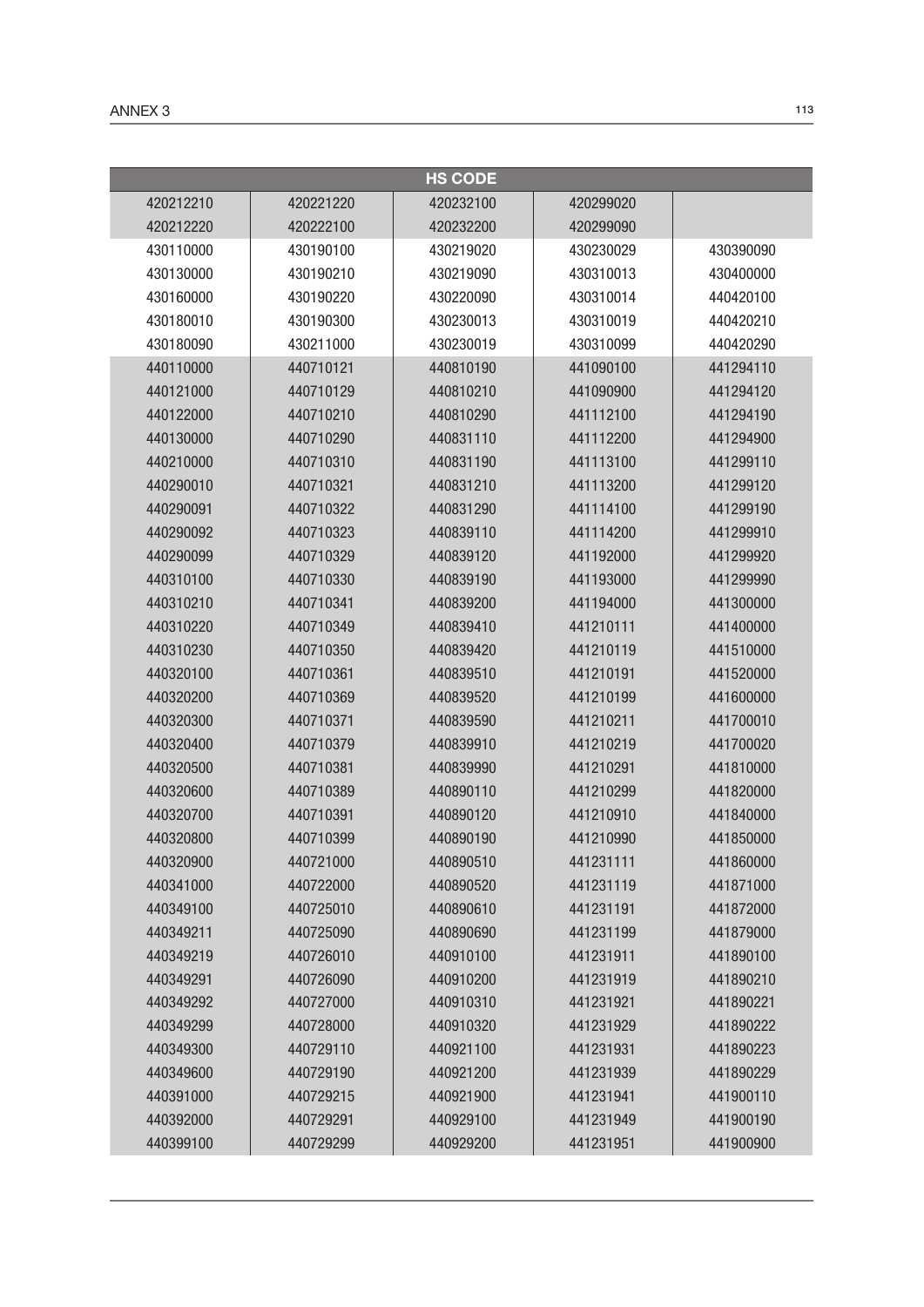| <b>HS CODE</b> |           |           |           |           |
|----------------|-----------|-----------|-----------|-----------|
| 440399910      | 440791000 | 440929910 | 441231959 | 442010000 |
| 440399920      | 440792000 | 440929991 | 441232110 | 442090010 |
| 440399990      | 440793000 | 440929992 | 441232190 | 442090090 |
| 440410100      | 440794000 | 440929999 | 441232911 | 442110000 |
| 440410210      | 440795000 | 441011110 | 441232912 | 442190100 |
| 440410290      | 440799100 | 441011120 | 441232991 | 442190200 |
| 440420100      | 440799200 | 441011190 | 441232992 | 442190910 |
| 440420210      | 440799310 | 441011900 | 441232993 | 442190920 |
| 440420290      | 440799390 | 441012110 | 441239110 | 442190991 |
| 440500000      | 440799400 | 441012190 | 441239190 | 442190999 |
| 440610000      | 440799500 | 441012900 | 441239910 |           |
| 440690000      | 440810010 | 441019100 | 441239991 |           |
| 440710110      | 440810110 | 441019900 | 441239992 |           |
| 450110000      | 450200000 | 450390000 | 450490000 |           |
| 450190000      | 450310000 | 450410000 |           |           |
| 460121000      | 460192000 | 460194911 | 460211100 | 460219991 |
| 460122000      | 460193000 | 460194919 | 460211900 | 460219999 |
| 460129100      | 460194100 | 460194990 | 460212000 | 460290010 |
| 460129910      | 460194210 | 460199100 | 460219100 | 460290020 |
| 460129990      | 460194290 | 460199200 | 460219910 |           |
| 470100010      | 470319000 | 470421000 | 470630000 | 470710090 |
| 470100090      | 470321000 | 470429000 | 470691000 | 470720000 |
| 470200010      | 470329000 | 470500000 | 470692000 | 470730010 |
| 470200090      | 470411000 | 470610000 | 470693000 | 470730090 |
| 470311000      | 470419000 | 470620000 | 470710010 | 470790000 |
| 480100011      | 480439000 | 480630000 | 481151090 | 481910000 |
| 480100019      | 480441000 | 480640000 | 481159010 | 481920000 |
| 480100090      | 480442000 | 480700000 | 481159090 | 481930000 |
| 480210000      | 480449000 | 480810000 | 481160010 | 481940000 |
| 480220000      | 480451010 | 480820000 | 481160020 | 481950000 |
| 480240000      | 480451020 | 480830000 | 481190000 | 481960000 |
| 480254000      | 480452010 | 480890000 | 481200000 | 482010000 |
| 480255000      | 480452020 | 480920000 | 481310000 | 482020000 |
| 480256000      | 480459010 | 480990100 | 481320000 | 482030000 |
| 480257000      | 480459020 | 480990900 | 481390000 | 482040000 |
| 480258000      | 480511000 | 481013000 | 481410000 | 482050000 |
| 480261100      | 480512000 | 481014000 | 481420000 | 482090000 |
| 480261900      | 480519000 | 481019000 | 481490000 | 482110000 |
| 480262100      | 480524000 | 481022000 | 481620000 | 482190000 |
| 480262900      | 480525000 | 481029010 | 481690000 | 482210000 |
| 480269100      | 480530000 | 481029020 | 481710000 | 482290000 |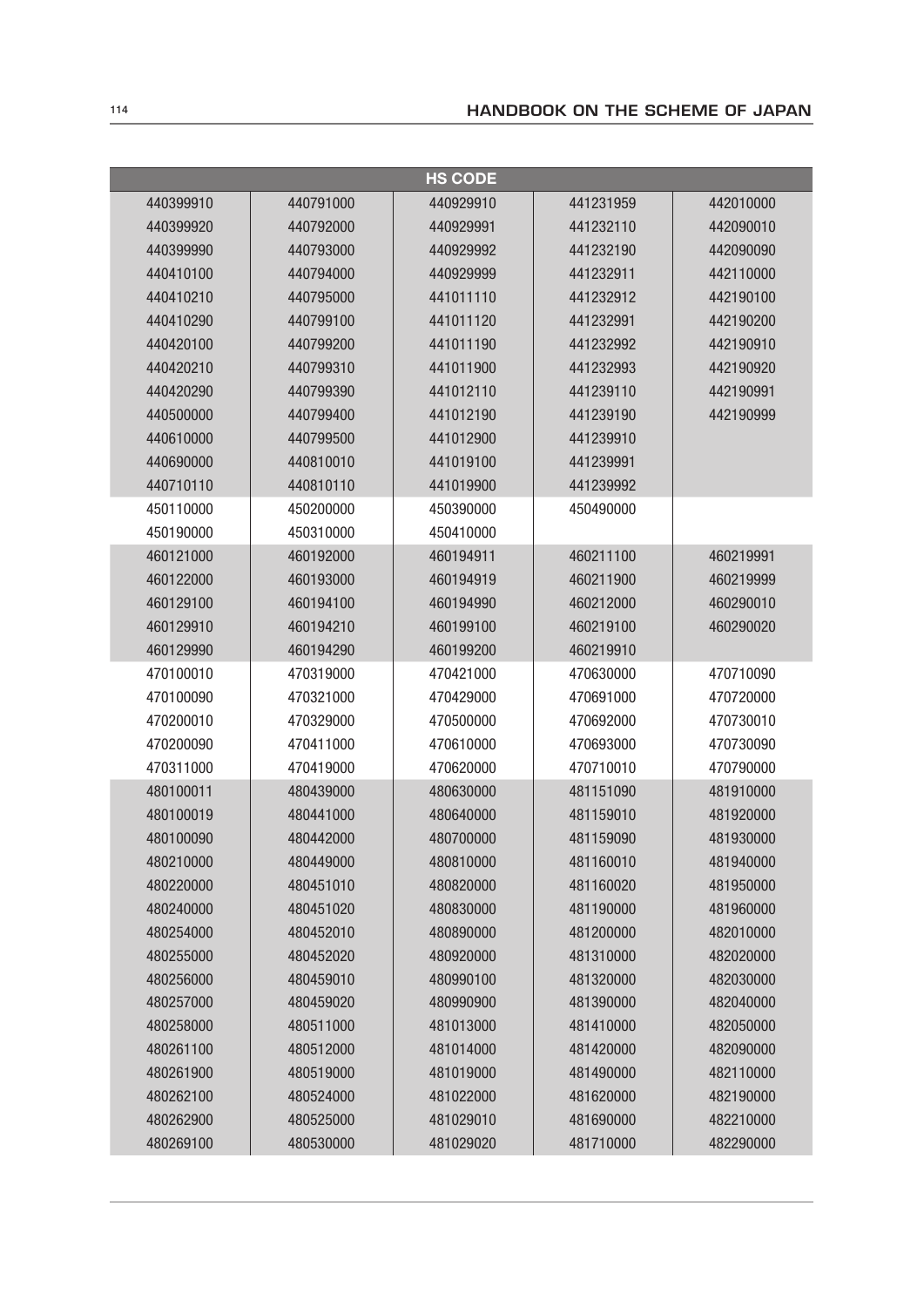|           |           | <b>HS CODE</b> |           |           |
|-----------|-----------|----------------|-----------|-----------|
| 480269900 | 480540010 | 481031000      | 481720000 | 482320000 |
| 480300000 | 480540020 | 481032000      | 481730000 | 482340000 |
| 480411010 | 480550010 | 481039000      | 481810000 | 482361000 |
| 480411020 | 480550020 | 481092000      | 481820000 | 482369000 |
| 480419010 | 480591000 | 481099000      | 481830000 | 482370000 |
| 480419020 | 480592000 | 481110000      | 481840010 | 482390100 |
| 480421000 | 480593000 | 481141000      | 481840090 | 482390200 |
| 480429000 | 480610000 | 481149000      | 481850000 |           |
| 480431000 | 480620000 | 481151010      | 481890000 |           |
| 490110000 | 490300000 | 490600000      | 491000010 | 491199000 |
| 490191000 | 490400000 | 490700000      | 491000090 |           |
| 490199000 | 490510000 | 490810000      | 491110000 |           |
| 490210000 | 490591000 | 490890000      | 491191010 |           |
| 490290000 | 490599000 | 490900000      | 491191090 |           |
| 500100010 | 500200222 | 500500090      | 500720032 | 500720095 |
| 500100090 | 500200223 | 500600010      | 500720033 | 500720099 |
| 500200100 | 500200226 | 500600020      | 500720034 | 500790010 |
| 500200211 | 500200227 | 500710010      | 500720035 | 500790091 |
| 500200212 | 500300012 | 500710020      | 500720039 | 500790099 |
| 500200213 | 500300019 | 500720010      | 500720091 |           |
| 500200216 | 500300090 | 500720021      | 500720092 |           |
| 500200217 | 500400000 | 500720029      | 500720093 |           |
| 500200221 | 500500010 | 500720031      | 500720094 |           |
| 510111000 | 510521000 | 510720090      | 511111022 | 511219010 |
| 510119000 | 510529010 | 510810000      | 511119010 | 511219020 |
| 510121000 | 510529090 | 510820000      | 511119020 | 511220010 |
| 510129000 | 510531000 | 510910011      | 511120010 | 511220021 |
| 510130000 | 510539000 | 510910019      | 511120021 | 511220022 |
| 510211000 | 510540010 | 510910021      | 511120022 | 511230010 |
| 510219000 | 510540090 | 510910022      | 511130010 | 511230021 |
| 510220000 | 510610010 | 510990011      | 511130021 | 511230022 |
| 510310010 | 510610090 | 510990019      | 511130022 | 511290010 |
| 510310090 | 510620010 | 510990021      | 511190010 | 511290021 |
| 510320000 | 510620090 | 510990022      | 511190021 | 511290022 |
| 510330000 | 510710010 | 511000000      | 511190022 | 511300000 |
| 510400000 | 510710090 | 511111010      | 511211010 |           |
| 510510000 | 510720010 | 511111021      | 511211020 |           |
| 520100000 | 520543021 | 520821099      | 520943010 | 521131010 |
| 520210000 | 520543029 | 520822010      | 520943090 | 521131020 |
| 520291000 | 520544010 | 520822020      | 520949010 | 521131030 |
| 520299000 | 520544021 | 520822091      | 520949090 | 521132010 |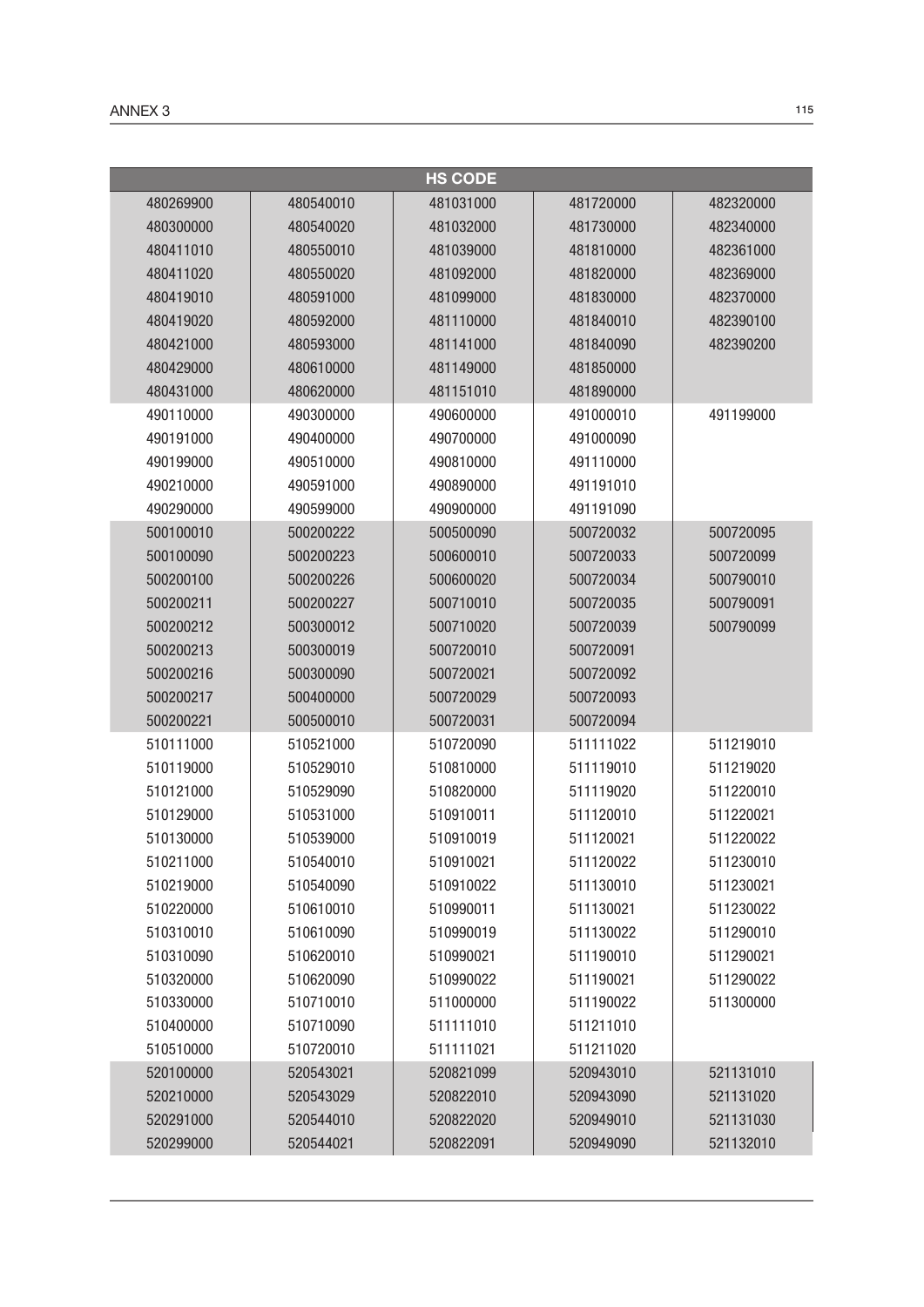| <b>HS CODE</b> |           |           |           |           |
|----------------|-----------|-----------|-----------|-----------|
| 520300000      | 520544029 | 520822099 | 520951011 | 521132020 |
| 520411010      | 520546010 | 520823010 | 520951019 | 521132030 |
| 520411020      | 520546021 | 520823090 | 520951091 | 521139010 |
| 520419010      | 520546029 | 520829010 | 520951092 | 521139020 |
| 520419020      | 520547010 | 520829090 | 520951099 | 521139030 |
| 520420000      | 520547021 | 520831010 | 520952011 | 521141010 |
| 520511010      | 520547029 | 520831091 | 520952019 | 521141020 |
| 520511021      | 520548010 | 520831092 | 520952091 | 521141030 |
| 520511022      | 520548021 | 520831093 | 520952099 | 521142010 |
| 520511029      | 520548029 | 520831099 | 520959011 | 521142020 |
| 520512010      | 520611010 | 520832010 | 520959019 | 521142030 |
| 520512021      | 520611020 | 520832091 | 520959091 | 521143010 |
| 520512022      | 520612010 | 520832092 | 520959092 | 521143020 |
| 520512029      | 520612020 | 520832099 | 520959099 | 521143030 |
| 520513010      | 520613010 | 520833010 | 521011010 | 521149010 |
| 520513021      | 520613020 | 520833090 | 521011020 | 521149020 |
| 520513022      | 520614010 | 520839010 | 521011030 | 521149030 |
| 520513029      | 520614020 | 520839091 | 521019110 | 521151011 |
| 520514010      | 520615010 | 520839099 | 521019190 | 521151019 |
| 520514021      | 520615020 | 520841010 | 521019210 | 521151021 |
| 520514022      | 520621010 | 520841091 | 521019290 | 521151029 |
| 520514029      | 520621020 | 520841092 | 521019910 | 521151031 |
| 520515010      | 520622010 | 520841099 | 521019990 | 521151039 |
| 520515021      | 520622020 | 520842010 | 521021010 | 521152011 |
| 520515022      | 520623010 | 520842091 | 521021020 | 521152019 |
| 520515029      | 520623020 | 520842092 | 521021030 | 521152021 |
| 520521010      | 520624010 | 520842099 | 521029110 | 521152029 |
| 520521023      | 520624020 | 520843010 | 521029190 | 521152031 |
| 520521029      | 520625010 | 520843090 | 521029210 | 521152039 |
| 520522010      | 520625020 | 520849010 | 521029290 | 521159011 |
| 520522021      | 520631010 | 520849090 | 521029910 | 521159019 |
| 520522022      | 520631020 | 520851011 | 521029990 | 521159021 |
| 520522029      | 520632010 | 520851019 | 521031010 | 521159029 |
| 520523010      | 520632020 | 520851091 | 521031020 | 521159031 |
| 520523021      | 520633010 | 520851092 | 521031030 | 521159039 |
| 520523022      | 520633020 | 520851093 | 521032010 | 521211010 |
| 520523029      | 520634010 | 520851094 | 521032020 | 521211020 |
| 520524010      | 520634020 | 520851099 | 521032030 | 521211030 |
| 520524021      | 520635010 | 520852011 | 521039010 | 521212010 |
| 520524022      | 520635020 | 520852019 | 521039020 | 521212020 |
| 520524029      | 520641010 | 520852091 | 521039030 | 521212030 |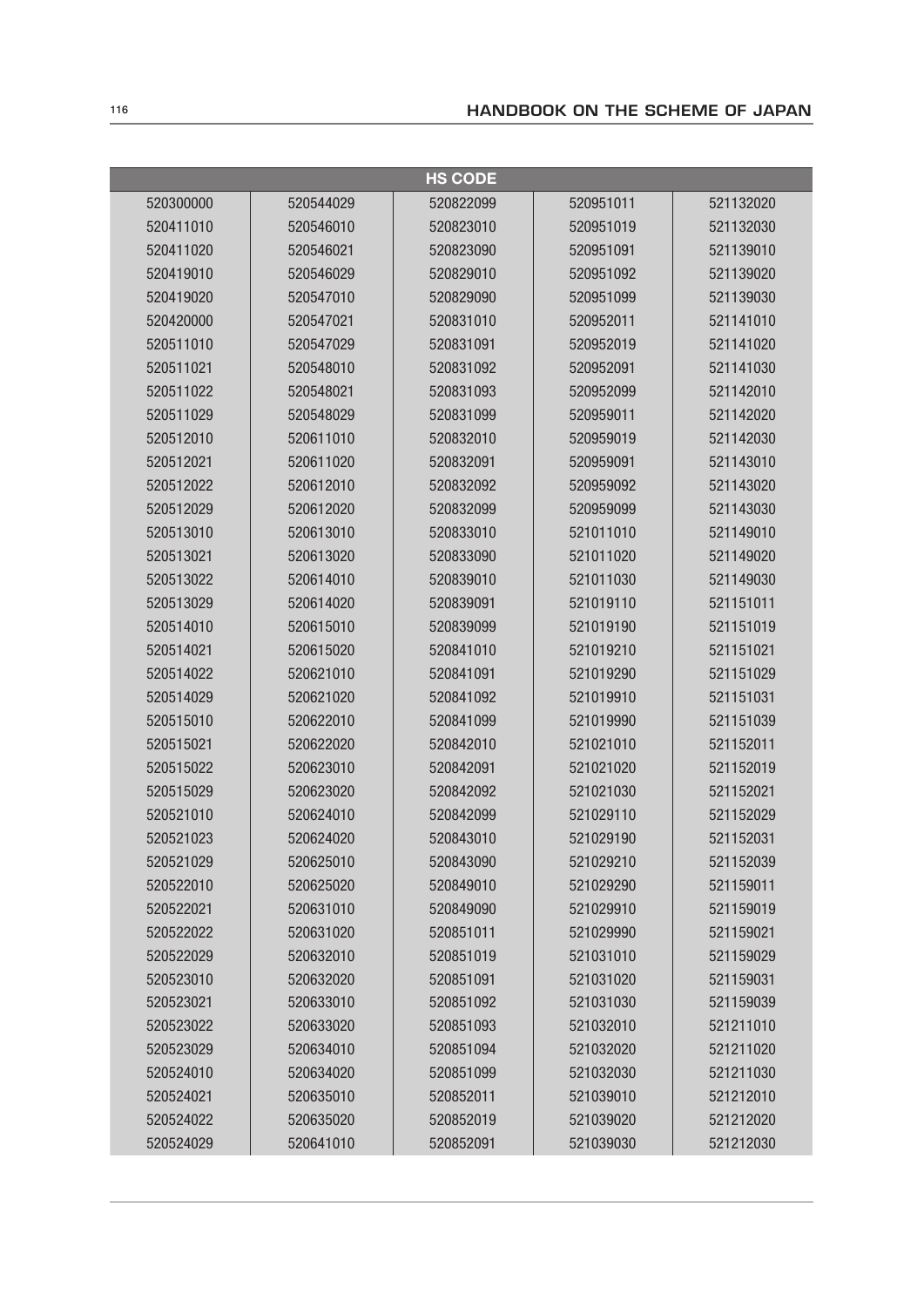|           |           | <b>HS CODE</b> |           |           |
|-----------|-----------|----------------|-----------|-----------|
| 520526010 | 520641020 | 520852092      | 521041010 | 521213010 |
| 520526021 | 520642010 | 520852093      | 521041020 | 521213020 |
| 520526022 | 520642020 | 520852094      | 521041030 | 521213030 |
| 520526029 | 520643010 | 520852099      | 521049110 | 521214010 |
| 520527010 | 520643020 | 520859011      | 521049190 | 521214020 |
| 520527021 | 520644010 | 520859019      | 521049210 | 521214030 |
| 520527022 | 520644020 | 520859091      | 521049290 | 521215011 |
| 520527029 | 520645010 | 520859092      | 521049910 | 521215019 |
| 520528010 | 520645020 | 520859099      | 521049990 | 521215021 |
| 520528021 | 520710010 | 520911010      | 521051011 | 521215029 |
| 520528022 | 520710091 | 520911091      | 521051019 | 521215031 |
| 520528029 | 520710099 | 520911099      | 521051021 | 521215039 |
| 520531010 | 520790010 | 520912010      | 521051029 | 521221010 |
| 520531021 | 520790091 | 520912090      | 521051031 | 521221020 |
| 520531029 | 520790099 | 520919010      | 521051039 | 521221030 |
| 520532010 | 520811010 | 520919090      | 521059011 | 521222010 |
| 520532021 | 520811091 | 520921010      | 521059019 | 521222020 |
| 520532029 | 520811092 | 520921090      | 521059021 | 521222030 |
| 520533010 | 520811093 | 520922010      | 521059029 | 521223010 |
| 520533021 | 520811099 | 520922090      | 521059031 | 521223020 |
| 520533029 | 520812010 | 520929010      | 521059039 | 521223030 |
| 520534010 | 520812091 | 520929090      | 521111010 | 521224010 |
| 520534021 | 520812092 | 520931010      | 521111020 | 521224020 |
| 520534029 | 520812093 | 520931091      | 521111030 | 521224030 |
| 520535010 | 520812099 | 520931099      | 521112010 | 521225011 |
| 520535021 | 520813010 | 520932010      | 521112020 | 521225019 |
| 520535029 | 520813090 | 520932090      | 521112030 | 521225021 |
| 520541010 | 520819010 | 520939010      | 521119010 | 521225029 |
| 520541021 | 520819091 | 520939090      | 521119020 | 521225031 |
| 520541029 | 520819099 | 520941010      | 521119030 | 521225039 |
| 520542010 | 520821010 | 520941090      | 521120100 |           |
| 520542090 | 520821091 | 520942010      | 521120200 |           |
| 520543010 | 520821092 | 520942090      | 521120900 |           |
| 530110000 | 530290000 | 530710000      | 530890092 | 531090000 |
| 530121000 | 530310000 | 530720000      | 530911000 | 531100010 |
| 530129010 | 530390000 | 530810000      | 530919000 | 531100020 |
| 530129090 | 530500000 | 530820000      | 530921000 | 531100030 |
| 530130000 | 530610000 | 530890020      | 530929000 |           |
| 530210000 | 530620000 | 530890091      | 531010000 |           |
| 540110010 | 540248100 | 540349022      | 540754010 | 540793011 |
| 540110021 | 540248910 | 540411000      | 540754021 | 540793019 |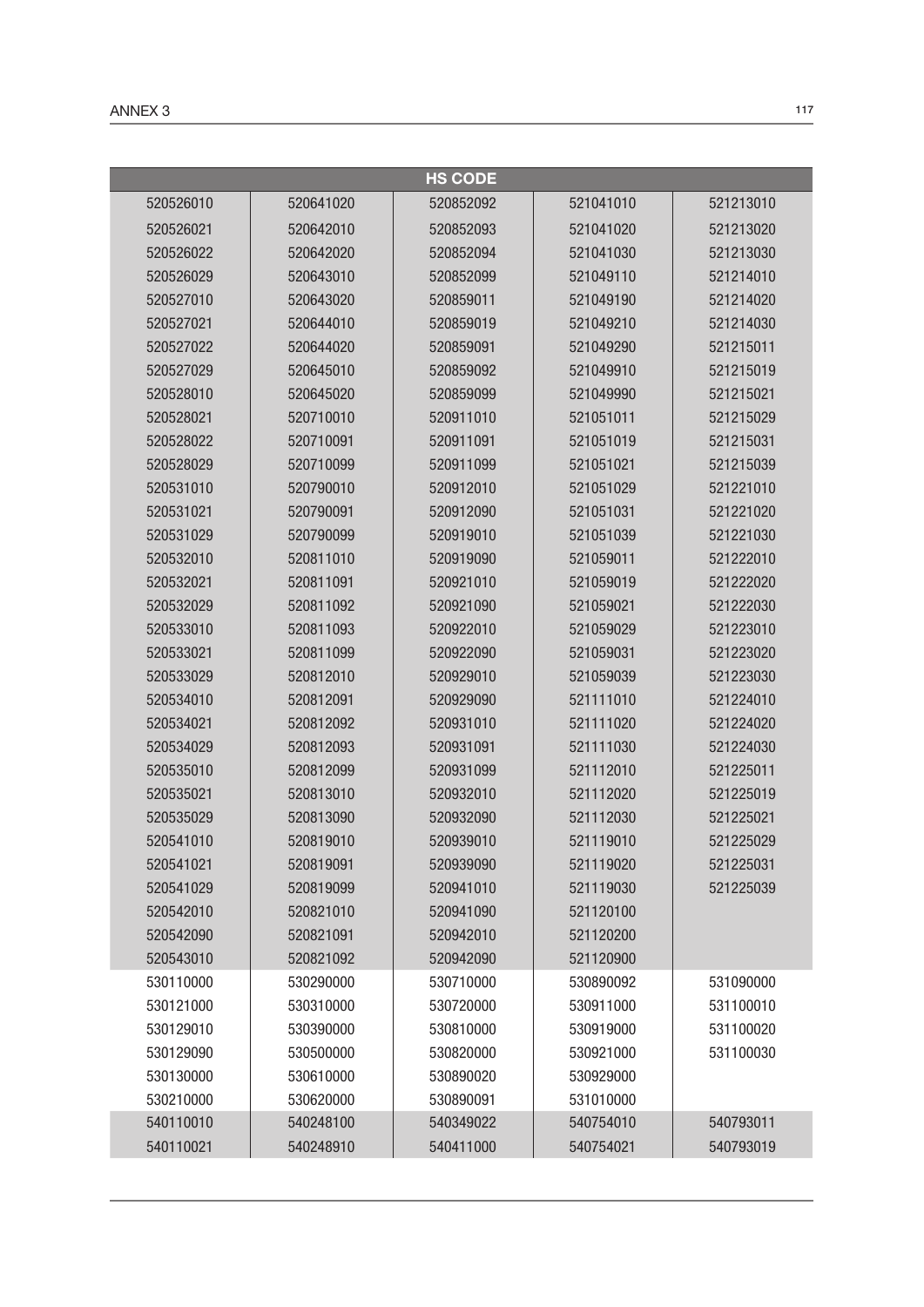| <b>HS CODE</b> |           |           |           |           |
|----------------|-----------|-----------|-----------|-----------|
| 540110022      | 540248990 | 540412000 | 540754022 | 540793091 |
| 540120010      | 540249010 | 540419010 | 540761010 | 540793099 |
| 540120021      | 540249021 | 540419090 | 540761021 | 540794011 |
| 540120022      | 540249022 | 540490000 | 540761022 | 540794019 |
| 540211000      | 540251010 | 540500000 | 540761023 | 540794091 |
| 540219100      | 540251021 | 540600100 | 540761024 | 540794099 |
| 540219210      | 540251022 | 540600910 | 540761029 | 540810010 |
| 540219220      | 540252010 | 540600990 | 540769010 | 540810020 |
| 540219900      | 540252021 | 540710011 | 540769021 | 540821011 |
| 540220010      | 540252022 | 540710019 | 540769022 | 540821019 |
| 540220021      | 540259010 | 540710081 | 540769023 | 540821091 |
| 540220022      | 540259021 | 540710089 | 540769024 | 540821099 |
| 540231010      | 540259022 | 540710090 | 540771010 | 540822011 |
| 540231021      | 540261010 | 540720011 | 540771021 | 540822019 |
| 540231022      | 540261021 | 540720019 | 540771022 | 540822091 |
| 540232010      | 540261022 | 540720091 | 540772010 | 540822099 |
| 540232021      | 540262010 | 540720092 | 540772021 | 540823011 |
| 540232022      | 540262021 | 540720099 | 540772022 | 540823019 |
| 540232029      | 540262022 | 540730011 | 540773010 | 540823091 |
| 540233010      | 540269010 | 540730019 | 540773021 | 540823099 |
| 540233021      | 540269021 | 540730091 | 540773022 | 540824011 |
| 540233022      | 540269022 | 540730092 | 540774010 | 540824019 |
| 540234100      | 540310010 | 540730099 | 540774021 | 540824091 |
| 540234910      | 540310020 | 540741010 | 540774022 | 540824099 |
| 540234990      | 540331100 | 540741023 | 540781011 | 540831011 |
| 540239010      | 540331910 | 540741029 | 540781019 | 540831019 |
| 540239021      | 540331990 | 540742010 | 540781090 | 540831091 |
| 540239022      | 540332100 | 540742021 | 540782011 | 540831099 |
| 540244100      | 540332910 | 540742022 | 540782019 | 540832011 |
| 540244910      | 540332990 | 540743010 | 540782090 | 540832019 |
| 540244921      | 540333010 | 540743021 | 540783011 | 540832091 |
| 540244922      | 540333021 | 540743022 | 540783019 | 540832099 |
| 540244929      | 540333022 | 540744010 | 540783090 | 540833011 |
| 540244990      | 540339010 | 540744021 | 540784011 | 540833019 |
| 540245100      | 540339021 | 540744022 | 540784019 | 540833091 |
| 540245910      | 540339022 | 540751010 | 540784090 | 540833099 |
| 540245991      | 540341100 | 540751023 | 540791011 | 540834011 |
| 540245999      | 540341910 | 540751029 | 540791019 | 540834019 |
| 540246100      | 540341990 | 540752010 | 540791091 | 540834091 |
| 540246910      | 540342010 | 540752021 | 540791099 | 540834099 |
| 540246990      | 540342021 | 540752022 | 540792011 |           |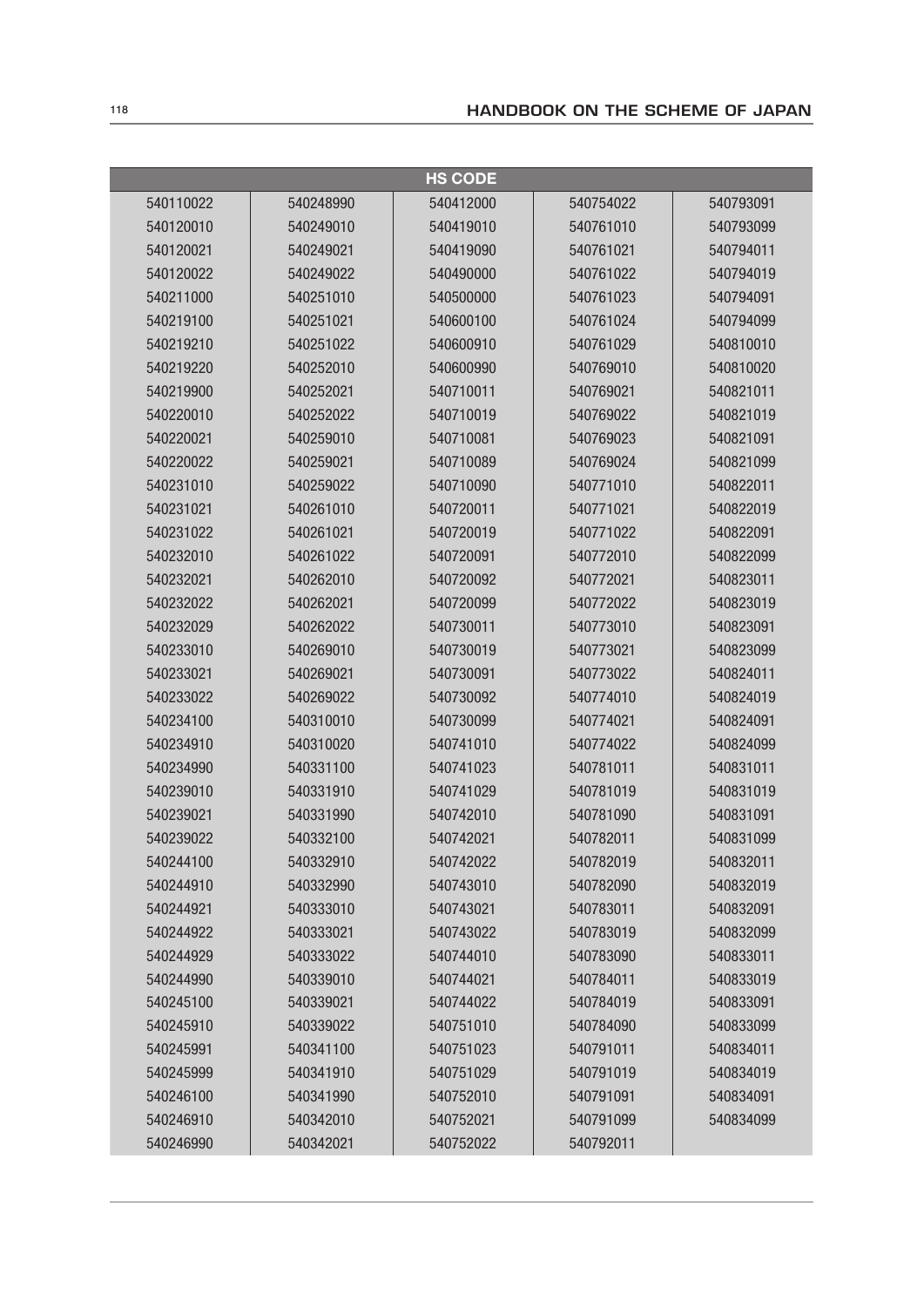|           |           | <b>HS CODE</b> |           |           |
|-----------|-----------|----------------|-----------|-----------|
| 540247100 | 540342022 | 540753010      | 540792019 |           |
| 540247910 | 540349010 | 540753021      | 540792091 |           |
| 540247990 | 540349021 | 540753022      | 540792099 |           |
| 550110000 | 550999010 | 551339021      | 551511011 | 551623099 |
| 550120000 | 550999020 | 551339029      | 551511019 | 551624011 |
| 550130000 | 551011010 | 551339099      | 551511090 | 551624019 |
| 550140000 | 551011020 | 551341011      | 551512011 | 551624091 |
| 550190000 | 551011090 | 551341019      | 551512019 | 551624099 |
| 550200010 | 551012000 | 551341090      | 551512090 | 551631011 |
| 550200020 | 551020000 | 551349011      | 551513011 | 551631019 |
| 550311000 | 551030000 | 551349019      | 551513019 | 551631091 |
| 550319000 | 551090000 | 551349021      | 551513090 | 551631099 |
| 550320010 | 551110000 | 551349029      | 551519011 | 551632011 |
| 550320090 | 551120000 | 551349099      | 551519019 | 551632019 |
| 550330000 | 551130000 | 551411011      | 551519090 | 551632091 |
| 550340000 | 551211010 | 551411019      | 551521011 | 551632099 |
| 550390010 | 551211020 | 551411090      | 551521019 | 551633011 |
| 550390020 | 551219010 | 551412011      | 551521090 | 551633019 |
| 550410000 | 551219020 | 551412019      | 551522011 | 551633091 |
| 550490010 | 551221010 | 551412090      | 551522019 | 551633099 |
| 550490020 | 551221020 | 551419111      | 551522090 | 551634011 |
| 550510000 | 551229010 | 551419119      | 551529011 | 551634019 |
| 550520000 | 551229020 | 551419191      | 551529019 | 551634091 |
| 550610000 | 551291010 | 551419199      | 551529090 | 551634099 |
| 550620000 | 551291021 | 551419911      | 551591011 | 551641011 |
| 550630000 | 551291022 | 551419919      | 551591019 | 551641019 |
| 550690010 | 551291029 | 551419991      | 551591091 | 551641091 |
| 550690020 | 551299010 | 551419999      | 551591099 | 551641099 |
| 550700010 | 551299021 | 551421011      | 551599011 | 551642011 |
| 550700020 | 551299022 | 551421019      | 551599019 | 551642019 |
| 550810000 | 551299029 | 551421090      | 551599091 | 551642091 |
| 550820010 | 551311011 | 551422011      | 551599099 | 551642099 |
| 550820020 | 551311019 | 551422019      | 551611011 | 551643011 |
| 550911000 | 551311090 | 551422090      | 551611019 | 551643019 |
| 550912000 | 551312011 | 551423011      | 551611091 | 551643091 |
| 550921000 | 551312019 | 551423019      | 551611099 | 551643099 |
| 550922000 | 551312090 | 551423090      | 551612011 | 551644011 |
| 550931000 | 551313011 | 551429011      | 551612019 | 551644019 |
| 550932000 | 551313019 | 551429019      | 551612091 | 551644091 |
| 550941000 | 551313090 | 551429091      | 551612099 | 551644099 |
| 550942000 | 551319011 | 551429099      | 551613011 | 551691011 |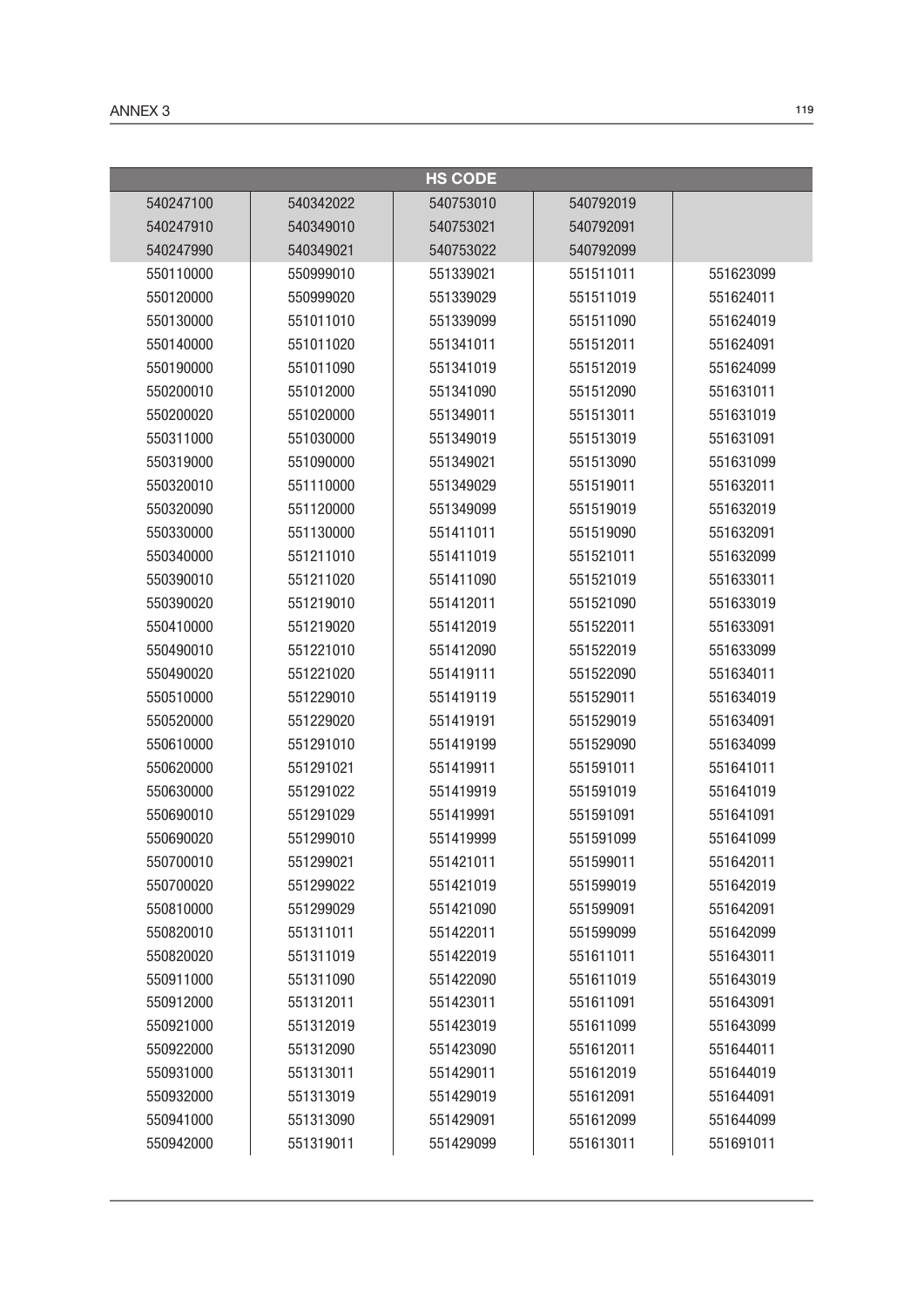|           |           | <b>HS CODE</b> |           |           |
|-----------|-----------|----------------|-----------|-----------|
| 550951010 | 551319019 | 551430110      | 551613019 | 551691019 |
| 550951020 | 551319091 | 551430190      | 551613091 | 551691091 |
| 550952010 | 551319099 | 551430910      | 551613099 | 551691099 |
| 550952020 | 551321011 | 551430991      | 551614011 | 551692011 |
| 550953010 | 551321019 | 551430999      | 551614019 | 551692019 |
| 550953020 | 551321090 | 551441011      | 551614091 | 551692091 |
| 550959010 | 551323011 | 551441019      | 551614099 | 551692099 |
| 550959020 | 551323019 | 551441090      | 551621011 | 551693011 |
| 550961010 | 551323090 | 551442011      | 551621019 | 551693019 |
| 550961020 | 551329011 | 551442019      | 551621091 | 551693091 |
| 550962010 | 551329019 | 551442090      | 551621099 | 551693099 |
| 550962020 | 551329091 | 551443011      | 551622011 | 551694011 |
| 550969010 | 551329099 | 551443019      | 551622019 | 551694019 |
| 550969020 | 551331011 | 551443090      | 551622091 | 551694091 |
| 550991010 | 551331019 | 551449011      | 551622099 | 551694099 |
| 550991020 | 551331090 | 551449019      | 551623011 |           |
| 550992010 | 551339011 | 551449091      | 551623019 |           |
| 560110000 | 560312220 | 560391220      | 560394220 | 560749090 |
| 560121000 | 560312230 | 560391230      | 560394230 | 560750000 |
| 560122000 | 560312240 | 560391240      | 560394240 | 560790100 |
| 560129000 | 560312290 | 560391290      | 560394290 | 560790910 |
| 560130100 | 560313100 | 560392100      | 560410000 | 560790990 |
| 560130200 | 560313210 | 560392210      | 560490110 | 560811000 |
| 560210000 | 560313220 | 560392220      | 560490191 | 560819011 |
| 560221000 | 560313230 | 560392230      | 560490199 | 560819019 |
| 560229000 | 560313240 | 560392240      | 560490200 | 560819091 |
| 560290000 | 560313290 | 560392290      | 560490910 | 560819099 |
| 560311100 | 560314100 | 560393100      | 560490990 | 560890011 |
| 560311210 | 560314210 | 560393210      | 560500000 | 560890019 |
| 560311220 | 560314220 | 560393220      | 560600010 | 560890090 |
| 560311230 | 560314230 | 560393230      | 560600020 | 560900010 |
| 560311240 | 560314240 | 560393240      | 560721000 | 560900020 |
| 560311290 | 560314290 | 560393290      | 560729000 |           |
| 560312100 | 560391100 | 560394100      | 560741000 |           |
| 560312210 | 560391210 | 560394210      | 560749010 |           |
| 570110000 | 570239020 | 570250910      | 570320100 | 570410000 |
| 570190000 | 570241000 | 570250990      | 570320210 | 570490100 |
| 570210000 | 570242100 | 570291000      | 570320290 | 570490200 |
| 570220000 | 570242200 | 570292000      | 570330100 | 570500010 |
| 570231000 | 570249010 | 570299010      | 570330200 | 570500022 |
| 570232000 | 570249020 | 570299020      | 570390010 | 570500029 |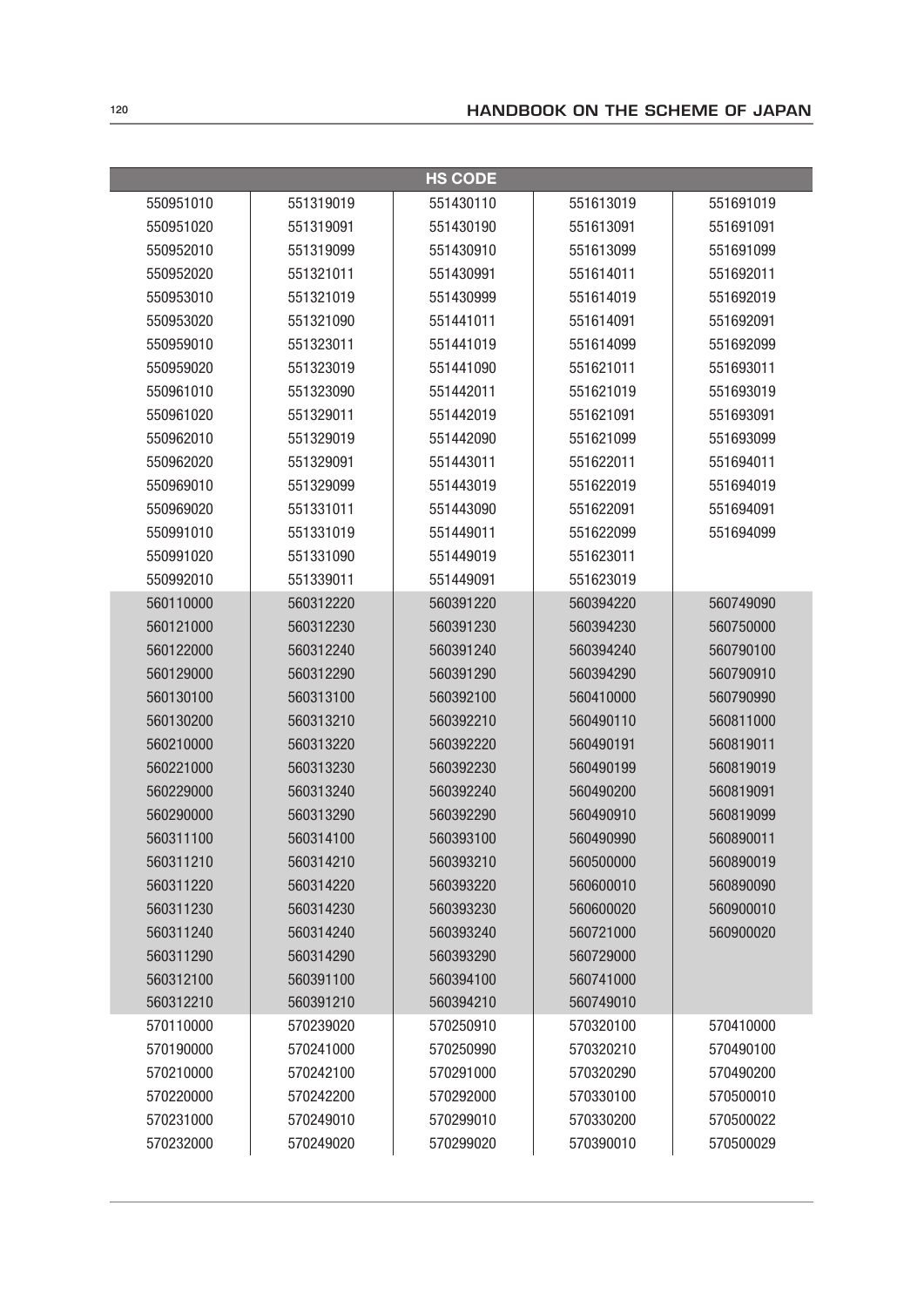| <b>HS CODE</b> |           |           |           |           |
|----------------|-----------|-----------|-----------|-----------|
| 570239010      | 570250100 | 570310000 | 570390020 |           |
| 580110010      | 580131092 | 580190010 | 580300219 | 580632010 |
| 580110090      | 580131093 | 580190021 | 580300291 | 580632090 |
| 580121010      | 580131099 | 580190023 | 580300299 | 580639000 |
| 580121110      | 580132010 | 580190025 | 580300900 | 580640000 |
| 580121120      | 580132021 | 580190029 | 580410010 | 580710000 |
| 580121150      | 580132022 | 580211010 | 580410020 | 580790000 |
| 580122010      | 580133010 | 580211020 | 580421010 | 580810000 |
| 580122020      | 580133021 | 580211090 | 580421021 | 580890000 |
| 580123010      | 580133022 | 580219010 | 580421029 | 580900000 |
| 580123020      | 580134010 | 580219020 | 580429010 | 581010000 |
| 580124010      | 580134021 | 580219090 | 580429021 | 581091000 |
| 580124020      | 580134022 | 580220010 | 580429022 | 581092000 |
| 580125010      | 580135010 | 580220021 | 580430010 | 581099020 |
| 580125020      | 580135021 | 580220022 | 580430021 | 581099090 |
| 580126110      | 580135022 | 580230000 | 580430022 | 581100010 |
| 580126210      | 580136100 | 580300110 | 580500000 | 581100021 |
| 580126220      | 580136210 | 580300120 | 580610000 | 581100022 |
| 580131010      | 580136221 | 580300190 | 580620000 | 581100023 |
| 580131091      | 580136222 | 580300211 | 580631000 | 581100029 |
| 590110000      | 590290000 | 590691010 | 591110010 | 591132029 |
| 590190000      | 590310000 | 590691020 | 591110090 | 591140010 |
| 590210010      | 590320000 | 590699000 | 591120000 | 591140090 |
| 590210021      | 590390000 | 590700000 | 591131010 | 591190010 |
| 590210022      | 590410000 | 590800000 | 591131021 | 591190090 |
| 590220011      | 590490000 | 590900000 | 591131029 |           |
| 590220012      | 590500000 | 591000010 | 591132010 |           |
| 590220090      | 590610000 | 591000020 | 591132021 |           |
| 600110000      | 600290031 | 600410090 | 600542000 | 600633010 |
| 600121000      | 600290033 | 600490011 | 600543000 | 600633021 |
| 600122000      | 600290041 | 600490013 | 600544000 | 600633029 |
| 600129000      | 600290043 | 600490021 | 600590000 | 600634010 |
| 600191000      | 600290091 | 600490023 | 600610010 | 600634021 |
| 600192015      | 600290093 | 600490031 | 600610020 | 600634029 |
| 600192017      | 600310010 | 600490033 | 600621010 | 600641010 |
| 600192019      | 600310090 | 600490041 | 600621020 | 600641021 |
| 600192092      | 600320010 | 600490043 | 600622010 | 600641029 |
| 600192094      | 600320090 | 600490091 | 600622020 | 600642010 |
| 600192099      | 600330010 | 600490093 | 600623010 | 600642021 |
| 600199000      | 600330090 | 600521000 | 600623020 | 600642029 |
| 600240010      | 600340010 | 600522000 | 600624010 | 600643010 |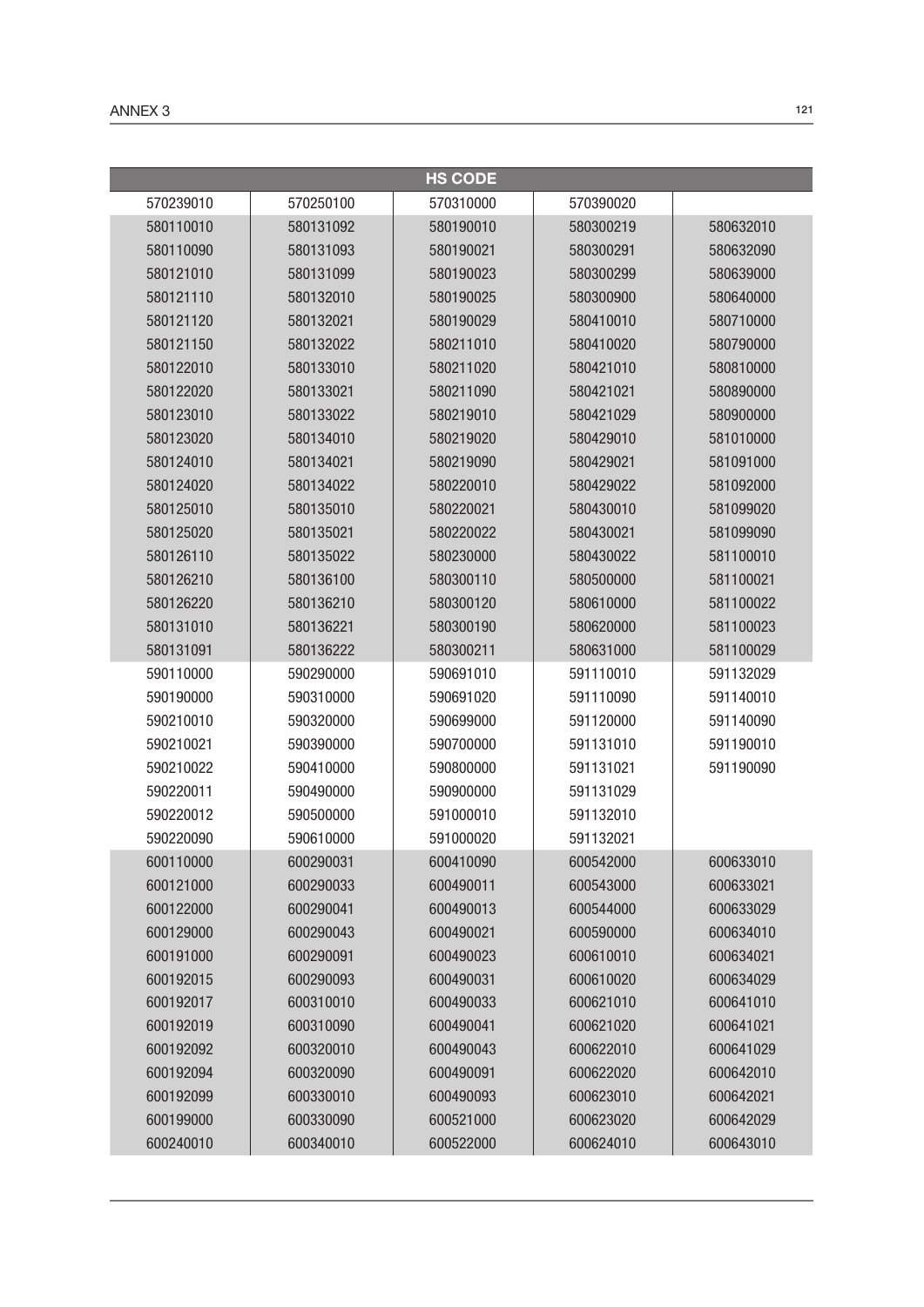| <b>HS CODE</b> |           |           |           |           |
|----------------|-----------|-----------|-----------|-----------|
| 600240020      | 600340090 | 600523000 | 600624020 | 600643021 |
| 600240050      | 600390010 | 600524000 | 600631010 | 600643029 |
| 600240090      | 600390090 | 600531000 | 600631021 | 600644010 |
| 600290011      | 600410010 | 600532000 | 600631029 | 600644021 |
| 600290013      | 600410020 | 600533000 | 600632010 | 600644029 |
| 600290021      | 600410030 | 600534000 | 600632021 | 600690010 |
| 600290022      | 600410040 | 600541000 | 600632029 | 600690020 |
| 610120010      | 610423010 | 610520020 | 610910011 | 611190290 |
| 610120020      | 610423020 | 610590014 | 610910012 | 611190910 |
| 610130011      | 610429010 | 610590018 | 610910020 | 611190991 |
| 610130019      | 610429020 | 610590020 | 610990012 | 611190999 |
| 610130020      | 610431010 | 610610011 | 610990013 | 611211010 |
| 610190010      | 610431020 | 610610012 | 610990014 | 611211020 |
| 610190020      | 610432010 | 610610020 | 610990016 | 611212010 |
| 610210010      | 610432020 | 610620011 | 610990017 | 611212020 |
| 610210020      | 610433010 | 610620012 | 610990019 | 611219010 |
| 610220010      | 610433020 | 610620013 | 610990021 | 611219020 |
| 610220020      | 610439011 | 610620019 | 610990029 | 611220011 |
| 610230011      | 610439019 | 610620020 | 611011010 | 611220019 |
| 610230019      | 610439020 | 610690011 | 611011020 | 611220021 |
| 610230021      | 610441010 | 610690012 | 611012010 | 611220029 |
| 610230029      | 610441020 | 610690013 | 611012020 | 611231010 |
| 610290010      | 610442010 | 610690019 | 611019010 | 611231020 |
| 610290020      | 610442020 | 610690020 | 611019020 | 611239010 |
| 610310100      | 610443010 | 610711000 | 611020011 | 611239020 |
| 610310900      | 610443020 | 610712000 | 611020019 | 611241010 |
| 610322010      | 610444010 | 610719000 | 611020021 | 611241020 |
| 610322020      | 610444020 | 610721000 | 611020029 | 611249010 |
| 610323010      | 610449010 | 610722000 | 611030011 | 611249020 |
| 610323020      | 610449020 | 610729000 | 611030012 | 611300010 |
| 610329010      | 610451010 | 610791011 | 611030013 | 611300091 |
| 610329090      | 610451020 | 610791012 | 611030014 | 611300099 |
| 610331010      | 610452010 | 610791020 | 611030015 | 611420010 |
| 610331020      | 610452020 | 610799011 | 611030016 | 611420020 |
| 610332010      | 610453010 | 610799019 | 611030021 | 611430011 |
| 610332020      | 610453020 | 610799020 | 611030022 | 611430019 |
| 610333010      | 610459011 | 610811000 | 611030023 | 611430021 |
| 610333020      | 610459019 | 610819010 | 611030024 | 611430029 |
| 610339010      | 610459020 | 610819090 | 611030025 | 611490110 |
| 610339020      | 610461010 | 610821000 | 611030029 | 611490190 |
| 610341010      | 610461020 | 610822000 | 611090010 | 611490910 |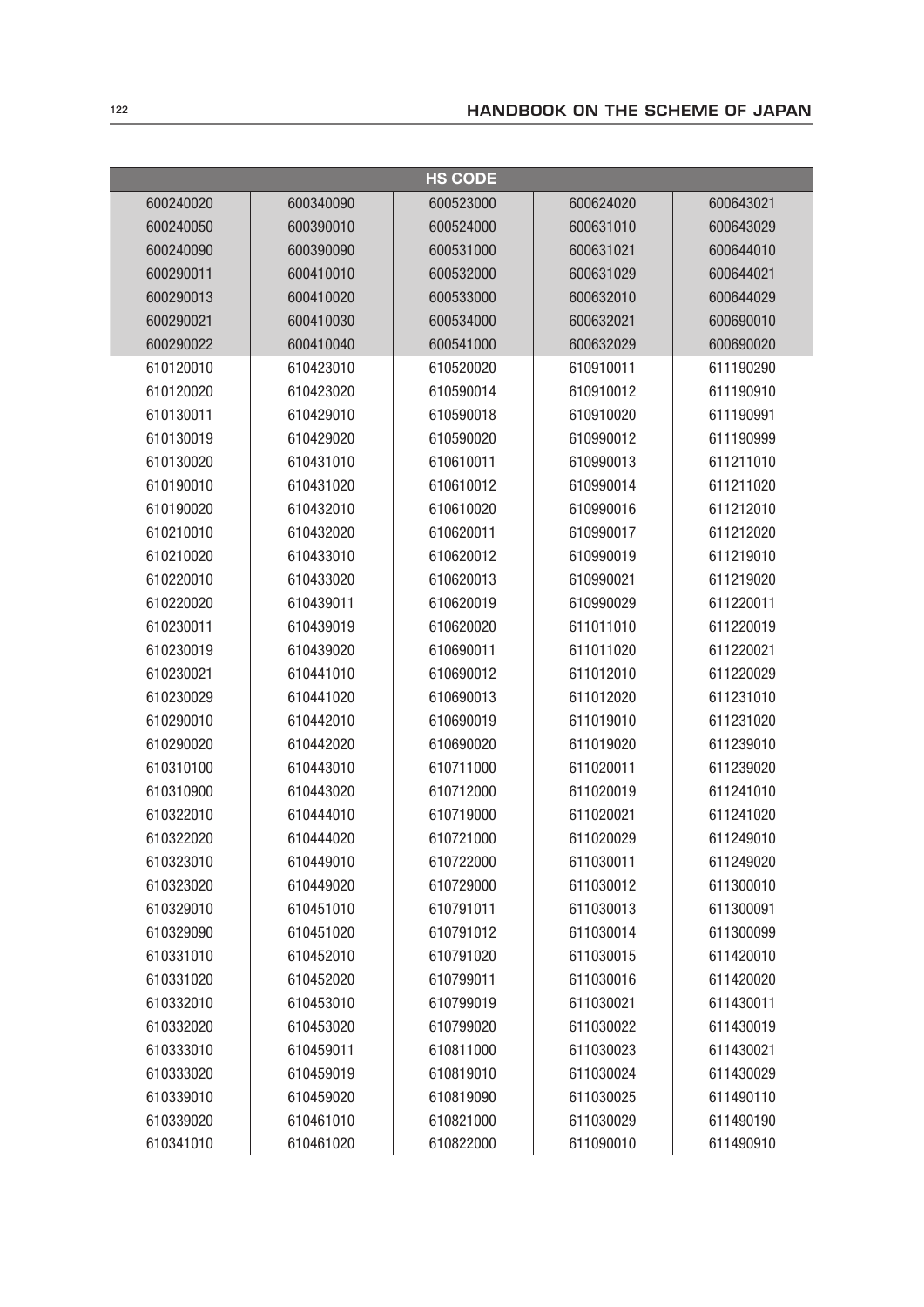|           |           | <b>HS CODE</b> |           |           |
|-----------|-----------|----------------|-----------|-----------|
| 610341020 | 610462010 | 610829000      | 611090020 | 611490990 |
| 610342010 | 610462020 | 610831000      | 611120150 | 611510100 |
| 610342020 | 610463010 | 610832000      | 611120210 | 611510910 |
| 610343010 | 610463020 | 610839000      | 611120295 | 611510921 |
| 610343020 | 610469010 | 610891011      | 611120310 | 611510929 |
| 610349010 | 610469020 | 610891012      | 611120390 | 611510930 |
| 610349020 | 610510011 | 610891020      | 611130150 | 611510991 |
| 610413010 | 610510012 | 610892014      | 611130210 | 611510999 |
| 610413020 | 610510020 | 610892018      | 611130295 | 611521000 |
| 610419010 | 610520011 | 610892020      | 611130310 | 611522000 |
| 610419020 | 610520012 | 610899015      | 611130390 | 611529000 |
| 610422010 | 610520013 | 610899019      | 611190100 | 611530100 |
| 610422020 | 610520019 | 610899020      | 611190210 | 611530200 |
| 620799210 | 620920222 | 621050100      | 621143100 | 621430200 |
| 620799220 | 620930150 | 621050200      | 621143200 | 621440100 |
| 620811000 | 620930210 | 621111010      | 621149100 | 621440200 |
| 620819000 | 620930221 | 621111090      | 621149210 | 621490100 |
| 620821000 | 620930222 | 621112000      | 621149290 | 621490210 |
| 620822000 | 620990150 | 621120110      | 621210000 | 621490221 |
| 620829000 | 620990210 | 621120190      | 621220000 | 621490222 |
| 620891100 | 620990221 | 621120310      | 621230000 | 621510010 |
| 620891210 | 620990291 | 621120390      | 621290000 | 621510090 |
| 620891220 | 620990299 | 621132100      | 621320000 | 621520000 |
| 620892100 | 621010100 | 621132200      | 621390010 | 621590000 |
| 620892210 | 621010210 | 621133100      | 621390091 | 621600500 |
| 620892220 | 621010290 | 621133200      | 621390099 | 621710011 |
| 620899100 | 621020100 | 621139100      | 621410100 | 621710019 |
| 620899210 | 621020200 | 621139200      | 621410210 | 621710025 |
| 620899220 | 621030100 | 621141100      | 621410290 | 621710090 |
| 620920150 | 621030200 | 621141200      | 621420100 | 621790000 |
| 620920210 | 621040100 | 621142100      | 621420200 |           |
| 620920221 | 621040200 | 621142200      | 621430100 |           |
| 630110000 | 630239010 | 630312090      | 630493090 | 630640100 |
| 630120010 | 630239020 | 630319010      | 630499010 | 630640900 |
| 630120090 | 630240010 | 630319090      | 630499021 | 630691000 |
| 630130010 | 630240090 | 630391000      | 630499029 | 630699000 |
| 630130091 | 630251000 | 630392010      | 630510100 | 630710010 |
| 630130099 | 630253011 | 630392090      | 630510200 | 630710020 |
| 630140010 | 630253019 | 630399010      | 630520000 | 630720010 |
| 630140090 | 630253091 | 630399021      | 630532000 | 630720020 |
| 630190000 | 630253099 | 630399029      | 630533010 | 630790010 |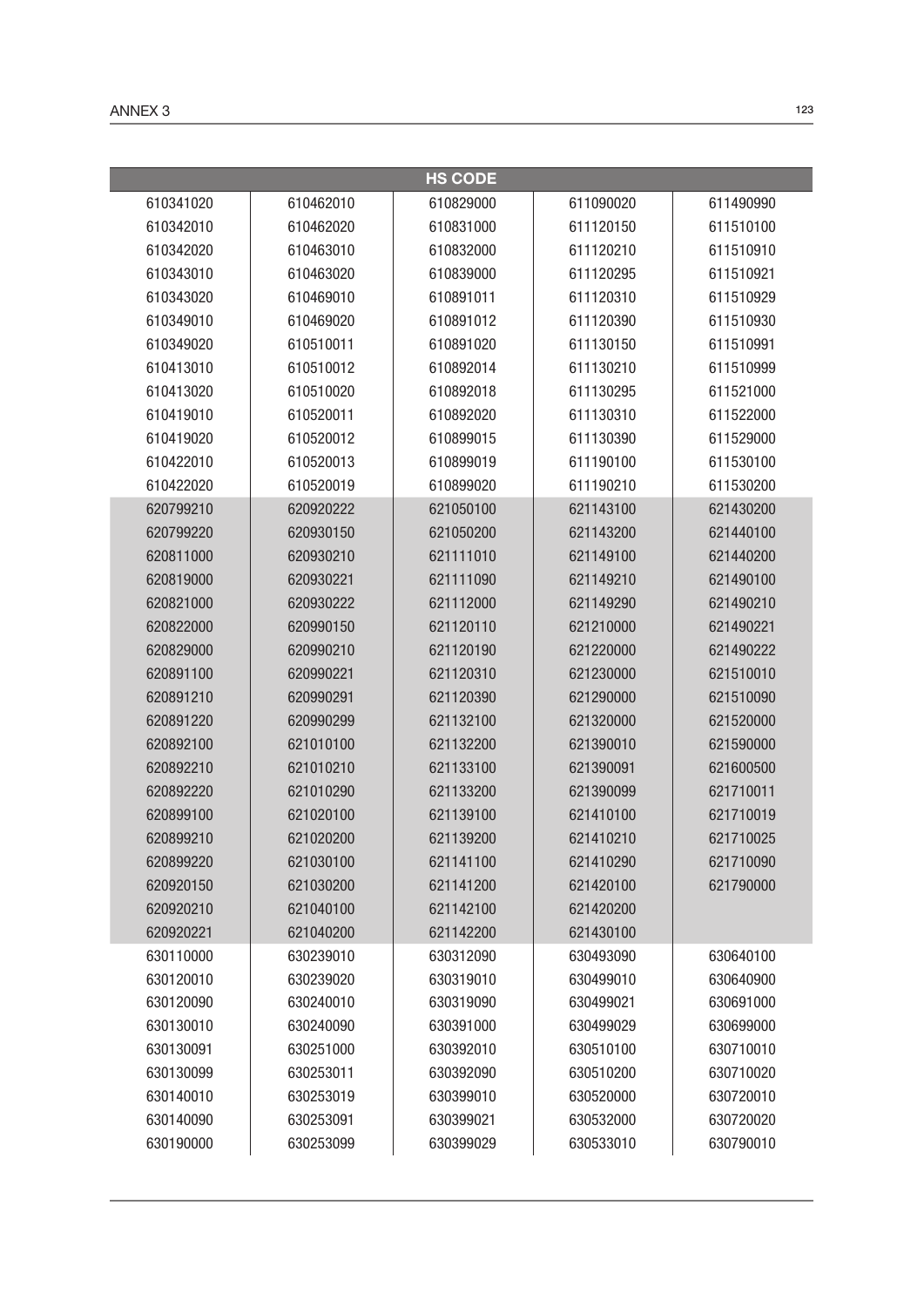| <b>HS CODE</b> |           |           |           |           |
|----------------|-----------|-----------|-----------|-----------|
| 630210010      | 630259021 | 630411010 | 630533090 | 630790021 |
| 630210090      | 630259029 | 630411090 | 630539000 | 630790029 |
| 630221000      | 630259030 | 630419010 | 630590000 | 630800000 |
| 630222010      | 630260000 | 630419020 | 630612000 | 630900000 |
| 630222090      | 630291000 | 630419031 | 630619100 | 631010000 |
| 630229010      | 630293010 | 630419039 | 630619900 | 631090000 |
| 630229020      | 630293090 | 630491010 | 630622000 |           |
| 630231000      | 630299100 | 630491090 | 630629100 |           |
| 630232010      | 630299900 | 630492000 | 630629900 |           |
| 630232090      | 630312010 | 630493010 | 630630000 |           |
| 640312010      | 640351029 | 640391022 | 640419190 | 640510190 |
| 640312090      | 640359011 | 640391029 | 640419210 | 640510200 |
| 640319010      | 640359012 | 640399011 | 640419220 | 640510300 |
| 640319090      | 640359019 | 640399012 | 640419290 | 640520000 |
| 640320011      | 640359020 | 640399013 | 640420111 | 640590111 |
| 640320012      | 640359044 | 640399014 | 640420119 | 640590112 |
| 640320021      | 640359045 | 640399015 | 640420190 | 640590119 |
| 640320022      | 640359049 | 640399016 | 640420211 | 640590121 |
| 640340011      | 640359104 | 640399021 | 640420212 | 640590122 |
| 640340012      | 640359105 | 640399022 | 640420219 | 640590128 |
| 640340021      | 640359111 | 640399029 | 640420221 | 640590129 |
| 640340022      | 640359119 | 640399031 | 640420222 | 640590200 |
| 640351011      | 640391011 | 640399039 | 640420229 |           |
| 640351012      | 640391012 | 640411000 | 640420300 |           |
| 640351021      | 640391019 | 640419111 | 640510111 |           |
| 640351022      | 640391021 | 640419119 | 640510119 |           |
| 650100000      | 650510000 | 650610100 | 650691200 | 650699900 |
| 650200000      | 650590010 | 650610200 | 650699100 | 650700000 |
| 650400000      | 650590090 | 650691100 | 650699300 |           |
| 660110000      | 660199000 | 660200000 | 660320000 | 660390000 |
| 660191000      | 670290000 | 670290000 | 670419000 |           |
| 670100000      | 670300100 | 670300100 | 670420000 | 670490000 |
| 670210000      |           |           |           |           |
| 680100000      | 680410010 | 680620000 | 681140000 | 681381100 |
| 680210000      | 680410020 | 680690000 | 681181000 | 681381900 |
| 680221000      | 680421000 | 680710000 | 681182000 | 681389100 |
| 680223000      | 680422011 | 680790000 | 681183000 | 681389900 |
| 680229000      | 680422019 | 680800000 | 681189000 | 681410000 |
| 680291011      | 680422020 | 680911000 | 681280000 | 681490000 |
| 680291019      | 680423000 | 680919000 | 681291000 | 681510000 |
| 680291090      | 680430000 | 680990000 | 681292000 | 681520000 |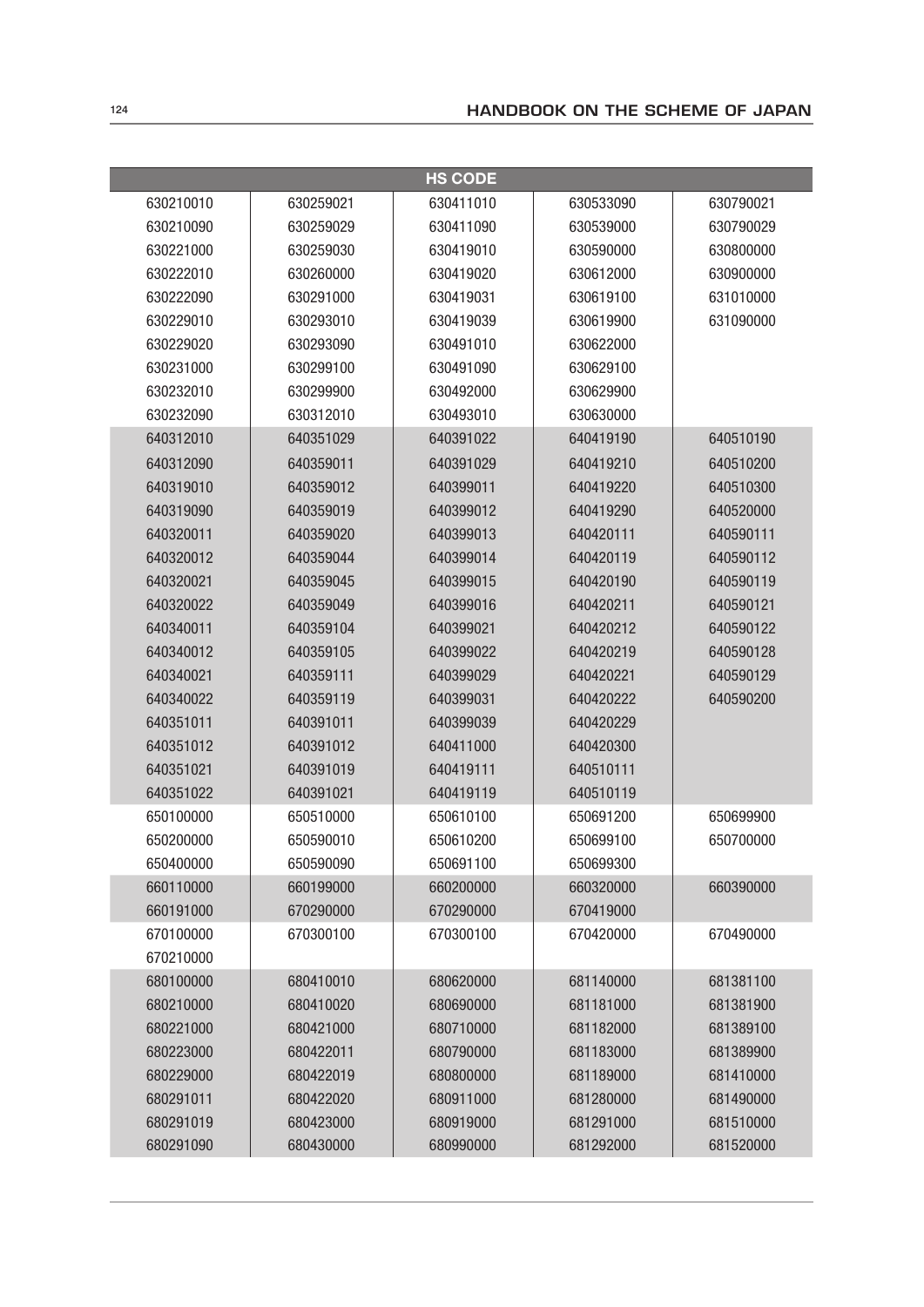|           |           | <b>HS CODE</b> |           |           |
|-----------|-----------|----------------|-----------|-----------|
| 680292000 | 680510000 | 681011000      | 681293000 | 681591000 |
| 680293000 | 680520000 | 681019000      | 681299000 | 681599010 |
| 680299000 | 680530000 | 681091000      | 681320100 | 681599090 |
| 680300000 | 680610000 | 681099000      | 681320900 |           |
| 690100000 | 690410000 | 690810000      | 690919020 | 691310000 |
| 690210000 | 690490000 | 690890000      | 690990000 | 691390000 |
| 690220000 | 690510000 | 690911010      | 691010000 | 691410000 |
| 690290000 | 690590000 | 690911020      | 691090000 | 691490000 |
| 690310000 | 690600000 | 690912010      | 691110000 |           |
| 690320000 | 690710000 | 690912020      | 691190000 |           |
| 690390000 | 690790000 | 690919010      | 691200000 |           |
| 700100000 | 700521090 | 700992000      | 701391000 | 701911000 |
| 700210000 | 700529010 | 701010000      | 701399000 | 701912000 |
| 700220000 | 700529020 | 701020000      | 701400000 | 701919020 |
| 700231000 | 700529090 | 701090000      | 701510000 | 701919090 |
| 700232000 | 700530000 | 701110000      | 701590000 | 701931000 |
| 700239000 | 700600000 | 701120000      | 701610000 | 701932000 |
| 700312000 | 700711010 | 701190000      | 701690010 | 701939000 |
| 700319000 | 700711090 | 701310000      | 701690090 | 701940000 |
| 700320000 | 700719000 | 701322000      | 701710000 | 701951000 |
| 700330000 | 700721010 | 701328000      | 701720000 | 701952000 |
| 700420000 | 700721090 | 701333000      | 701790000 | 701959000 |
| 700490000 | 700729000 | 701337000      | 701810000 | 701990000 |
| 700510010 | 700800000 | 701341000      | 701820000 | 702000000 |
| 700510090 | 700910000 | 701342000      | 701890010 |           |
| 700521010 | 700991000 | 701349000      | 701890090 |           |
| 710110000 | 710420000 | 711011000      | 711230090 | 711620210 |
| 710121110 | 710490000 | 711019110      | 711291000 | 711620290 |
| 710121120 | 710510000 | 711019190      | 711292000 | 711711010 |
| 710121190 | 710590000 | 711019200      | 711299000 | 711711020 |
| 710122210 | 710610000 | 711021000      | 711311000 | 711719010 |
| 710122220 | 710691000 | 711029100      | 711319010 | 711719090 |
| 710122290 | 710692110 | 711029200      | 711319021 | 711790010 |
| 710210000 | 710692190 | 711031010      | 711319029 | 711790021 |
| 710221000 | 710692200 | 711031090      | 711320000 | 711790022 |
| 710229000 | 710700000 | 711039100      | 711411000 | 711790023 |
| 710231000 | 710811000 | 711039200      | 711419000 | 711790024 |
| 710239000 | 710812000 | 711041000      | 711420000 | 711790029 |
| 710310000 | 710813010 | 711049100      | 711510000 | 711810000 |
| 710391000 | 710813090 | 711049200      | 711590000 | 711890010 |
| 710399000 | 710820000 | 711100000      | 711610000 | 711890090 |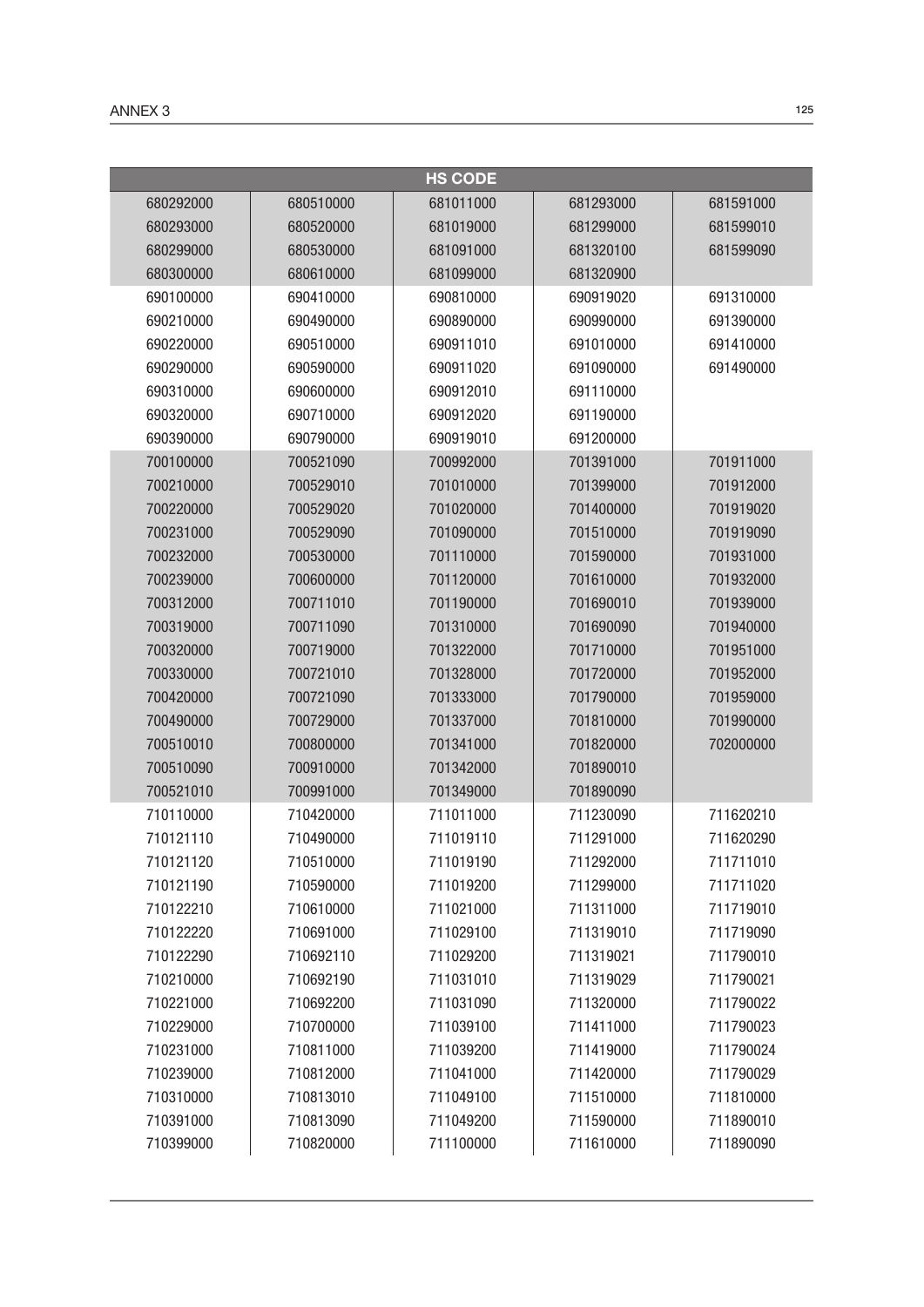| <b>HS CODE</b> |           |           |           |           |
|----------------|-----------|-----------|-----------|-----------|
| 710410000      | 710900000 | 711230020 | 711620100 |           |
| 720110010      | 720837019 | 721050010 | 721710090 | 722240000 |
| 720110091      | 720837020 | 721050090 | 721720010 | 722300000 |
| 720110099      | 720837030 | 721061000 | 721720019 | 722410010 |
| 720120000      | 720838010 | 721069000 | 721720090 | 722410020 |
| 720150000      | 720838021 | 721070000 | 721720099 | 722410030 |
| 720211000      | 720838029 | 721090010 | 721730011 | 722490010 |
| 720219000      | 720839010 | 721090020 | 721730019 | 722490020 |
| 720221000      | 720839021 | 721113010 | 721730090 | 722490030 |
| 720229000      | 720839029 | 721113021 | 721730099 | 722511000 |
| 720230000      | 720840010 | 721113029 | 721790011 | 722519000 |
| 720241000      | 720840020 | 721114010 | 721790019 | 722530100 |
| 720249000      | 720840030 | 721114021 | 721790090 | 722530200 |
| 720250000      | 720851011 | 721114029 | 721810000 | 722530900 |
| 720260010      | 720851019 | 721119010 | 721891000 | 722540100 |
| 720260090      | 720851021 | 721119021 | 721899000 | 722540200 |
| 720270000      | 720851029 | 721119029 | 721911000 | 722540900 |
| 720280010      | 720851031 | 721123000 | 721912010 | 722550100 |
| 720280020      | 720851039 | 721129010 | 721912025 | 722550200 |
| 720291000      | 720852011 | 721129090 | 721912026 | 722550900 |
| 720292000      | 720852019 | 721190000 | 721912029 | 722591100 |
| 720293000      | 720852021 | 721210000 | 721913010 | 722591200 |
| 720299010      | 720852029 | 721220010 | 721913025 | 722591300 |
| 720299090      | 720852031 | 721220021 | 721913026 | 722591900 |
| 720310000      | 720852039 | 721220029 | 721913029 | 722592100 |
| 720390000      | 720853010 | 721230000 | 721914000 | 722592200 |
| 720410000      | 720853021 | 721240000 | 721921000 | 722592300 |
| 720421000      | 720853029 | 721250010 | 721922000 | 722592900 |
| 720429000      | 720854010 | 721250090 | 721923000 | 722599100 |
| 720430000      | 720854021 | 721260010 | 721924000 | 722599200 |
| 720441000      | 720854029 | 721260020 | 721931000 | 722599300 |
| 720449000      | 720890000 | 721310000 | 721932010 | 722599900 |
| 720450010      | 720915010 | 721320000 | 721932022 | 722611000 |
| 720450020      | 720915021 | 721391011 | 721932023 | 722619000 |
| 720510000      | 720915029 | 721391019 | 721932025 | 722620000 |
| 720521010      | 720916010 | 721391020 | 721932026 | 722691010 |
| 720521090      | 720916021 | 721391090 | 721933011 | 722691020 |
| 720529000      | 720916029 | 721399020 | 721933019 | 722692010 |
| 720610010      | 720917010 | 721399090 | 721933022 | 722692020 |
| 720610020      | 720917021 | 721410000 | 721933023 | 722699110 |
| 720690010      | 720917029 | 721420000 | 721933025 | 722699190 |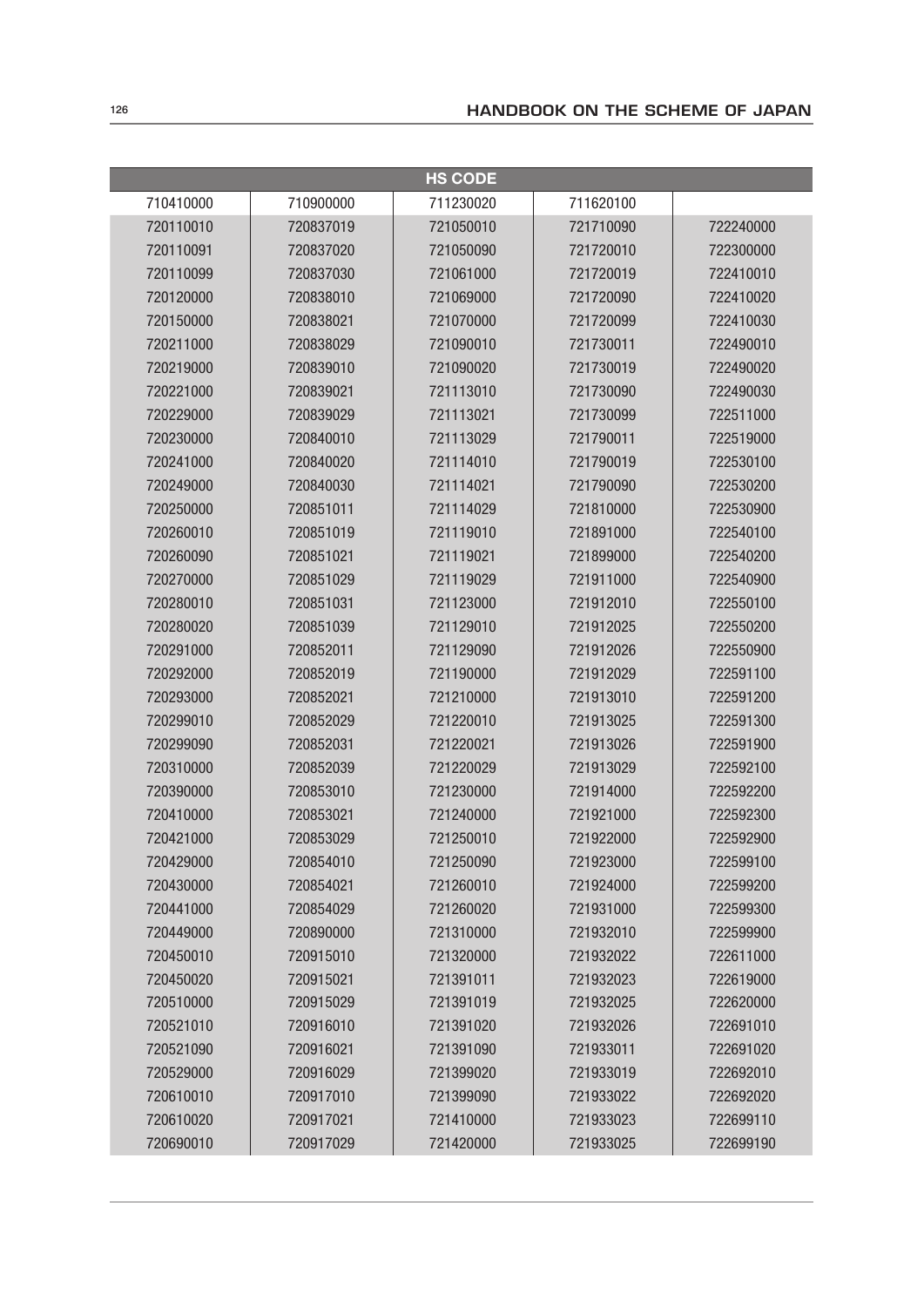|           |           | <b>HS CODE</b> |           |           |
|-----------|-----------|----------------|-----------|-----------|
| 720690020 | 720918010 | 721430000      | 721933026 | 722699200 |
| 720711000 | 720918021 | 721491020      | 721934011 | 722699900 |
| 720712000 | 720918029 | 721491090      | 721934019 | 722710000 |
| 720719000 | 720925010 | 721499020      | 721934022 | 722720000 |
| 720720011 | 720925021 | 721499090      | 721934023 | 722790010 |
| 720720012 | 720925029 | 721510000      | 721934025 | 722790020 |
| 720720019 | 720926010 | 721550010      | 721934026 | 722810000 |
| 720720020 | 720926021 | 721550019      | 721935010 | 722820000 |
| 720810010 | 720926029 | 721550090      | 721935022 | 722830010 |
| 720810021 | 720927010 | 721590010      | 721935023 | 722830020 |
| 720810029 | 720927021 | 721590020      | 721935025 | 722840010 |
| 720825011 | 720927029 | 721610000      | 721935026 | 722840020 |
| 720825019 | 720928010 | 721621000      | 721990000 | 722850010 |
| 720825020 | 720928021 | 721622000      | 722011000 | 722850020 |
| 720825030 | 720928029 | 721631000      | 722012000 | 722860010 |
| 720826010 | 720990000 | 721632000      | 722020010 | 722860020 |
| 720826021 | 721011000 | 721633000      | 722020025 | 722870010 |
| 720826029 | 721012000 | 721640000      | 722020026 | 722870020 |
| 720827010 | 721020000 | 721650000      | 722020029 | 722880000 |
| 720827021 | 721030010 | 721661000      | 722090000 | 722920000 |
| 720827029 | 721030021 | 721669000      | 722100000 | 722990100 |
| 720836010 | 721030029 | 721691000      | 722211000 | 722990200 |
| 720836021 | 721041000 | 721699000      | 722219000 | 722990910 |
| 720836029 | 721049010 | 721710010      | 722220000 | 722990990 |
| 720837011 | 721049090 | 721710019      | 722230000 |           |
| 730110010 | 730512010 | 730721000      | 731450000 | 732090090 |
| 730110020 | 730512020 | 730722000      | 731511000 | 732111000 |
| 730120000 | 730519010 | 730723000      | 731512000 | 732112000 |
| 730210000 | 730519020 | 730729000      | 731519000 | 732119000 |
| 730230000 | 730520010 | 730791000      | 731520000 | 732181000 |
| 730240000 | 730520020 | 730792000      | 731581000 | 732182000 |
| 730290000 | 730531010 | 730793000      | 731582000 | 732189000 |
| 730300000 | 730531020 | 730799000      | 731589000 | 732190000 |
| 730411000 | 730539010 | 730810000      | 731590000 | 732211000 |
| 730419100 | 730539020 | 730820000      | 731600000 | 732219000 |
| 730419900 | 730590010 | 730830000      | 731700000 | 732290000 |
| 730422000 | 730590020 | 730840000      | 731811000 | 732310000 |
| 730423010 | 730611000 | 730890010      | 731812000 | 732391000 |
| 730423090 | 730619100 | 730890090      | 731813000 | 732392000 |
| 730424000 | 730619900 | 730900000      | 731814000 | 732393000 |
| 730429010 | 730621000 | 731010000      | 731815011 | 732394000 |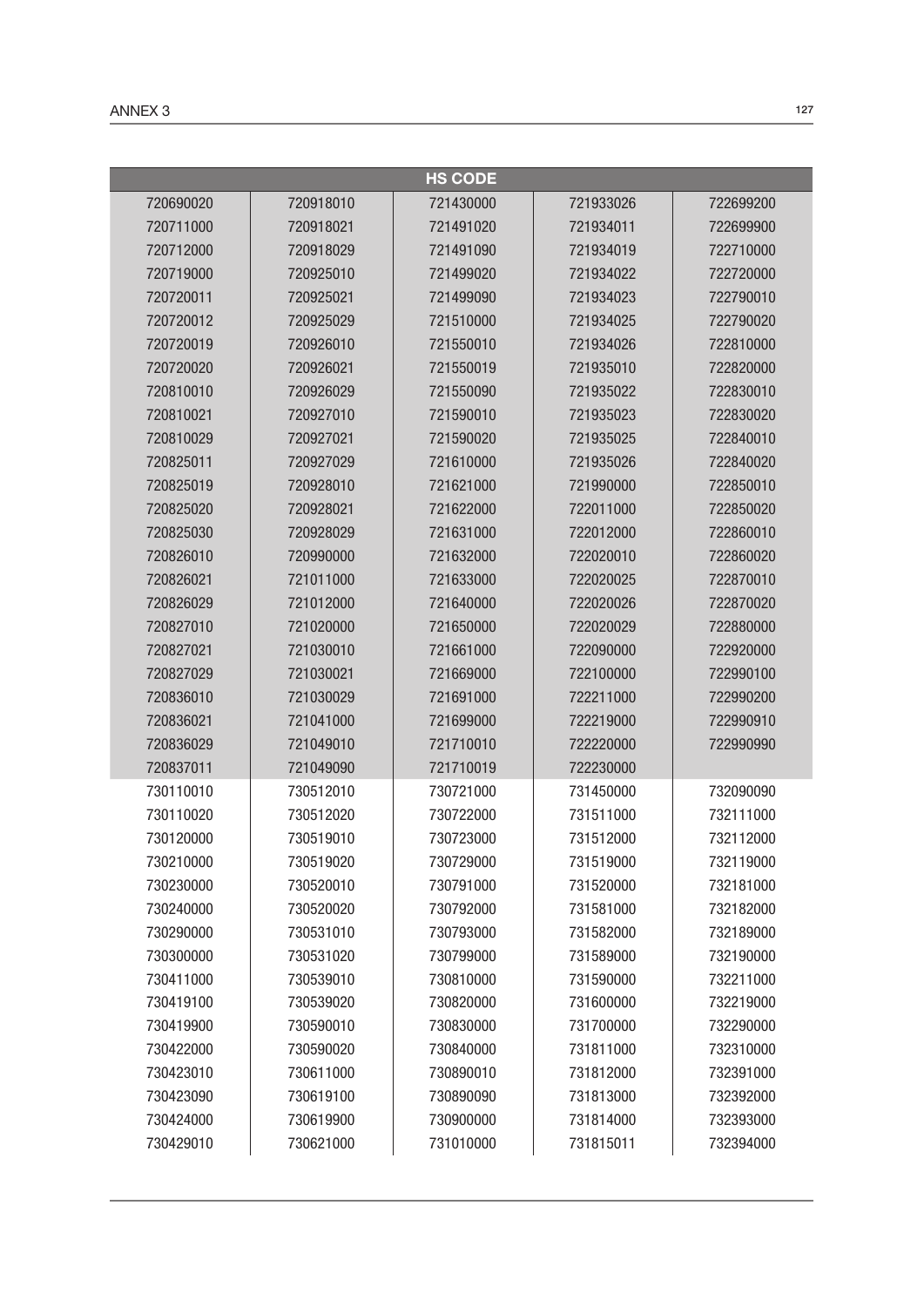|           |           | <b>HS CODE</b> |           |           |
|-----------|-----------|----------------|-----------|-----------|
| 730429090 | 730629100 | 731021000      | 731815019 | 732399000 |
| 730431010 | 730629900 | 731029010      | 731815090 | 732410000 |
| 730431020 | 730630011 | 731029090      | 731816010 | 732421000 |
| 730439010 | 730630019 | 731100000      | 731816090 | 732429000 |
| 730439020 | 730630021 | 731210010      | 731819000 | 732490000 |
| 730441010 | 730630029 | 731210091      | 731821000 | 732510000 |
| 730441020 | 730630090 | 731210092      | 731822000 | 732591000 |
| 730449010 | 730640000 | 731290000      | 731823000 | 732599010 |
| 730449020 | 730650000 | 731300000      | 731824000 | 732599090 |
| 730451010 | 730661100 | 731412000      | 731829000 | 732611000 |
| 730451020 | 730661910 | 731414000      | 731920000 | 732619000 |
| 730459010 | 730661990 | 731419000      | 731930000 | 732620000 |
| 730459020 | 730669100 | 731420000      | 731990000 | 732690010 |
| 730490030 | 730669900 | 731431000      | 732010010 | 732690030 |
| 730490040 | 730690010 | 731439000      | 732010090 | 732690040 |
| 730490050 | 730690020 | 731441000      | 732020010 | 732690090 |
| 730511010 | 730711000 | 731442000      | 732020090 |           |
| 730511020 | 730719000 | 731449000      | 732090010 |           |
| 740100010 | 740319021 | 740400099      | 740919000 | 741220000 |
| 740100020 | 740319029 | 740500000      | 740921000 | 741300000 |
| 740200010 | 740319031 | 740610000      | 740929000 | 741510000 |
| 740200020 | 740319039 | 740620000      | 740931000 | 741521000 |
| 740200030 | 740321000 | 740710000      | 740939000 | 741529000 |
| 740311010 | 740322010 | 740721000      | 740940000 | 741533000 |
| 740311020 | 740322020 | 740729100      | 740990000 | 741539000 |
| 740311030 | 740322030 | 740729910      | 741011000 | 741811000 |
| 740312010 | 740329011 | 740729990      | 741012000 | 741819000 |
| 740312020 | 740329019 | 740811000      | 741021000 | 741820000 |
| 740312030 | 740329021 | 740819000      | 741022000 | 741910000 |
| 740313010 | 740329029 | 740821000      | 741110000 | 741991000 |
| 740313020 | 740329031 | 740822000      | 741121000 | 741999010 |
| 740313030 | 740329039 | 740829010      | 741122000 | 741999090 |
| 740319011 | 740400010 | 740829090      | 741129000 |           |
| 740319019 | 740400091 | 740911000      | 741210000 |           |
| 750110000 | 750220010 | 750400220      | 750610100 | 750720000 |
| 750120100 | 750220090 | 750511000      | 750610200 | 750810000 |
| 750120210 | 750300000 | 750512000      | 750620000 | 750890000 |
| 750120290 | 750400100 | 750521000      | 750711000 |           |
| 750210000 | 750400210 | 750522000      | 750712000 |           |
| 760110000 | 760511000 | 760692010      | 761010000 | 761519000 |
| 760120000 | 760519000 | 760692020      | 761090000 | 761520000 |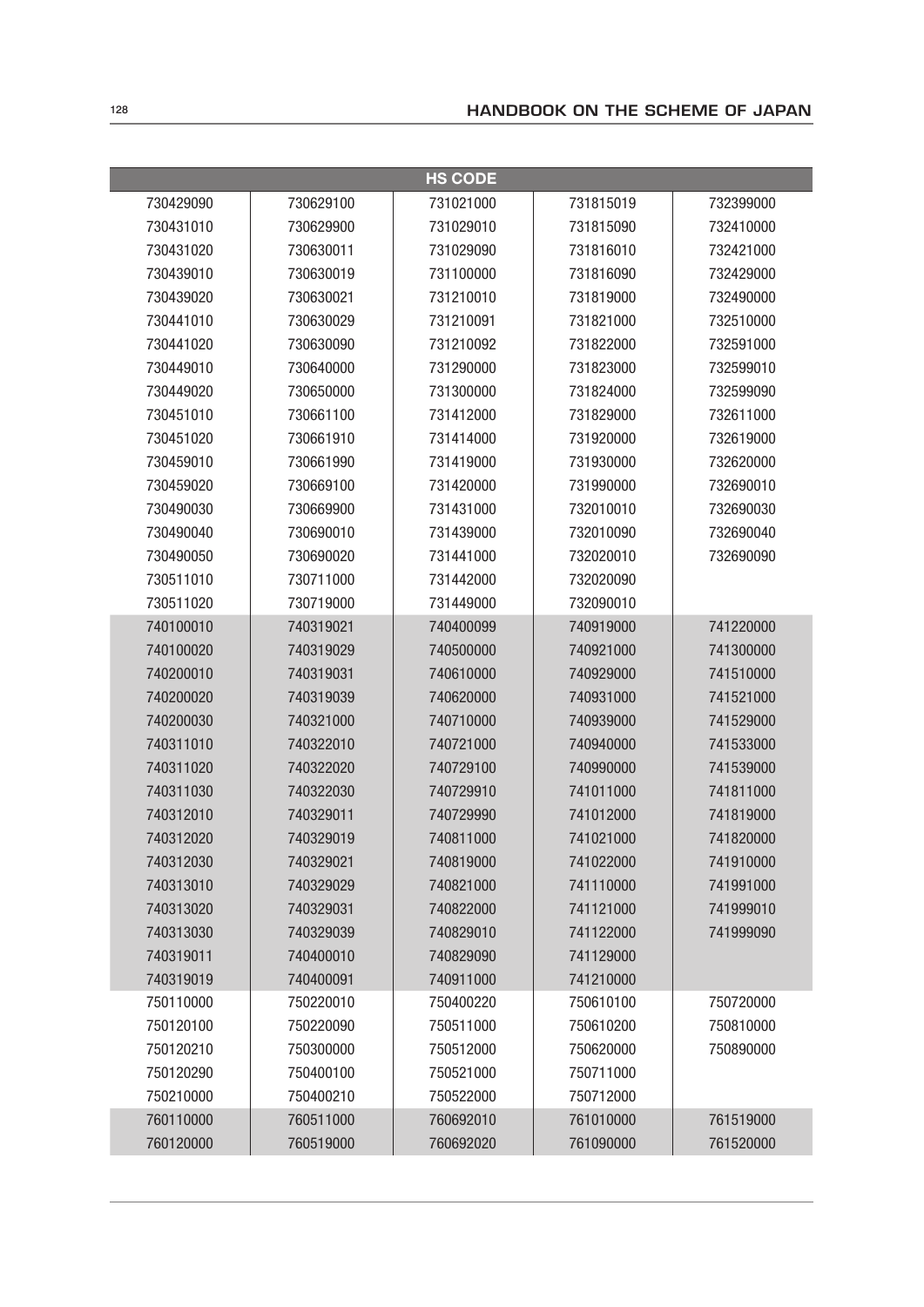|           |           | <b>HS CODE</b> |           |           |
|-----------|-----------|----------------|-----------|-----------|
| 760200010 | 760521000 | 760692090      | 761100000 | 761610000 |
| 760200090 | 760529000 | 760711000      | 761210000 | 761691000 |
| 760310000 | 760611000 | 760719000      | 761290000 | 761699000 |
| 760320000 | 760612010 | 760720000      | 761300000 |           |
| 760410000 | 760612020 | 760810000      | 761410000 |           |
| 760421000 | 760612090 | 760820000      | 761490000 |           |
| 760429000 | 760691000 | 760900000      | 761511000 |           |
| 780110010 | 780191020 | 780199211      | 780199222 | 780419000 |
| 780110020 | 780191030 | 780199212      | 780199223 | 780420000 |
| 780110030 | 780191040 | 780199219      | 780200000 | 780600100 |
| 780191010 | 780199100 | 780199221      | 780411000 | 780600900 |
| 790111010 | 790112020 | 790120029      | 790120029 |           |
| 790111020 | 790112030 | 790200000      | 790200000 |           |
| 790111030 | 790120010 | 790310000      | 790310000 |           |
| 790112010 | 790120021 | 790390000      | 790390000 |           |
| 800110000 | 800200000 | 800700100      | 800700300 |           |
| 800120000 | 800300000 | 800700200      | 800700900 |           |
| 810110000 | 810330000 | 810600000      | 811010000 | 811292100 |
| 810194000 | 810390010 | 810720000      | 811020000 | 811292200 |
| 810196000 | 810390020 | 810730000      | 811090000 | 811292910 |
| 810197000 | 810411030 | 810790000      | 811100000 | 811292990 |
| 810199010 | 810411090 | 810820010      | 811212000 | 811299100 |
| 810199090 | 810419030 | 810820090      | 811213000 | 811299200 |
| 810210000 | 810419090 | 810830010      | 811219000 | 811299910 |
| 810294000 | 810420000 | 810830090      | 811221000 | 811299990 |
| 810295000 | 810430000 | 810890010      | 811222000 | 811300000 |
| 810296000 | 810490000 | 810890090      | 811229000 |           |
| 810297000 | 810520000 | 810920000      | 811251000 |           |
| 810299000 | 810530000 | 810930000      | 811252000 |           |
| 810320000 | 810590000 | 810990000      | 811259000 |           |
| 820110000 | 820310000 | 820590000      | 820790090 | 821210090 |
| 820120000 | 820320000 | 820600000      | 820810000 | 821220100 |
| 820130000 | 820330000 | 820713000      | 820820000 | 821220200 |
| 820140000 | 820340000 | 820719000      | 820830000 | 821290000 |
| 820150000 | 820411000 | 820720000      | 820840000 | 821300000 |
| 820160000 | 820412000 | 820730000      | 820890000 | 821410000 |
| 820190000 | 820420000 | 820740000      | 820900010 | 821420000 |
| 820210000 | 820510000 | 820750010      | 820900090 | 821490000 |
| 820220000 | 820520000 | 820750090      | 821000000 | 821510000 |
| 820231000 | 820530000 | 820760000      | 821110000 | 821520000 |
| 820239000 | 820540000 | 820770010      | 821191000 | 821591000 |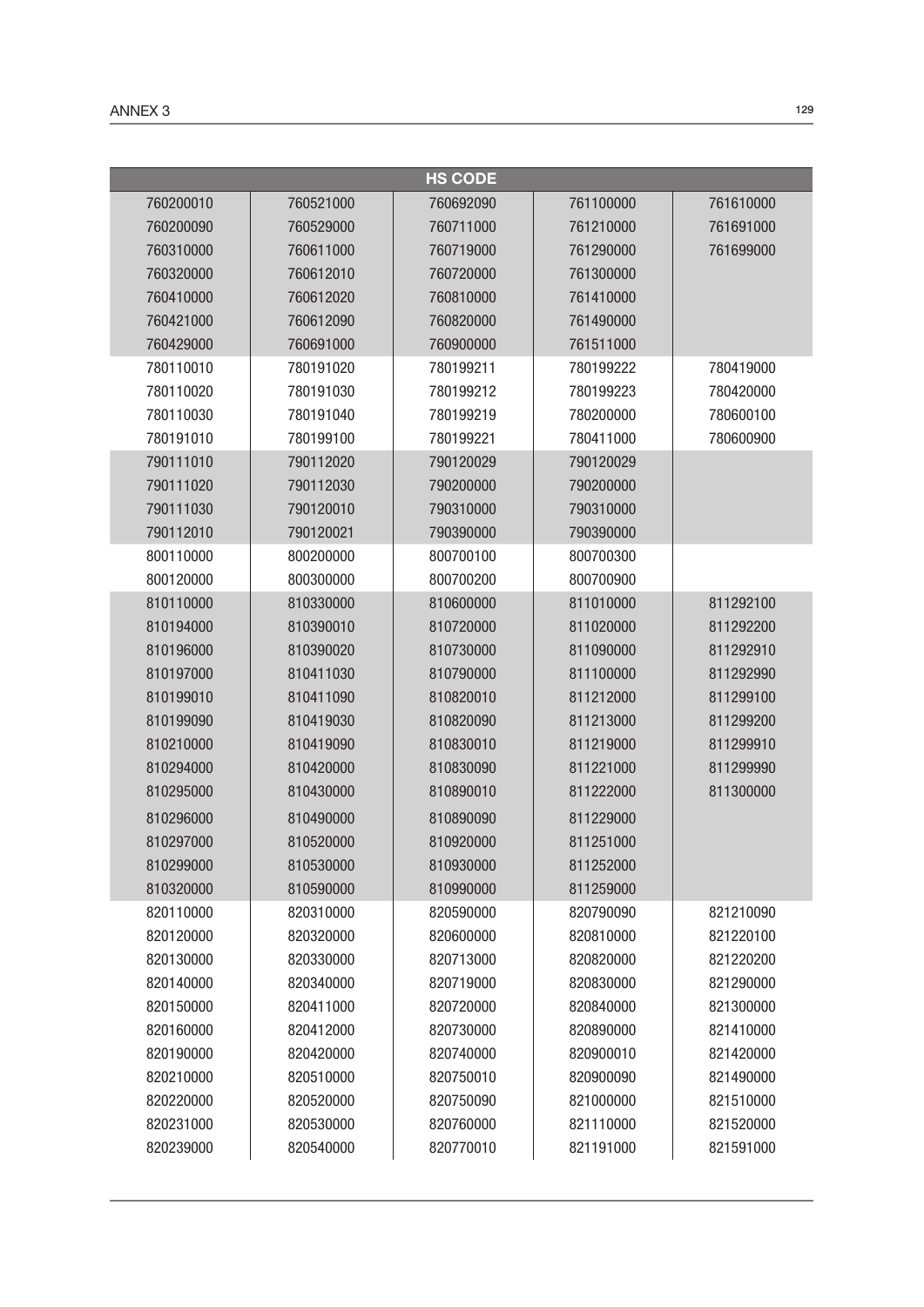|           |           | <b>HS CODE</b> |           |           |
|-----------|-----------|----------------|-----------|-----------|
| 820240000 | 820551000 | 820770020      | 821192000 | 821599000 |
| 820291010 | 820559000 | 820770090      | 821193000 |           |
| 820291020 | 820560000 | 820780000      | 821194000 |           |
| 820291090 | 820570000 | 820790010      | 821195000 |           |
| 820299000 | 820580000 | 820790020      | 821210010 |           |
| 830110000 | 830220000 | 830400000      | 830710000 | 831000000 |
| 830120000 | 830230000 | 830510000      | 830790000 | 831110000 |
| 830130000 | 830241000 | 830520000      | 830810000 | 831120000 |
| 830140000 | 830242000 | 830590000      | 830820000 | 831130000 |
| 830150000 | 830249000 | 830610000      | 830890100 | 831190000 |
| 830160000 | 830250000 | 830621000      | 830890200 |           |
| 830170000 | 830260000 | 830629000      | 830910000 |           |
| 830210000 | 830300000 | 830630000      | 830990000 |           |
| 840110000 | 841790000 | 843139000      | 845129000 | 847029000 |
| 840120000 | 841810000 | 843141000      | 845130000 | 847030000 |
| 840130000 | 841821000 | 843142000      | 845140000 | 847050000 |
| 840140000 | 841829000 | 843143000      | 845150000 | 847090000 |
| 840211000 | 841830010 | 843149010      | 845180000 | 847130000 |
| 840212000 | 841830090 | 843149020      | 845190000 | 847141000 |
| 840219000 | 841840000 | 843210000      | 845210000 | 847149000 |
| 840220000 | 841850010 | 843221000      | 845221010 | 847150000 |
| 840290000 | 841850090 | 843229000      | 845221021 | 847160000 |
| 840310000 | 841861010 | 843230000      | 845221029 | 847170010 |
| 840390000 | 841861090 | 843240000      | 845229010 | 847170030 |
| 840410000 | 841869010 | 843280000      | 845229021 | 847170040 |
| 840420000 | 841869020 | 843290000      | 845229029 | 847170050 |
| 840490000 | 841869091 | 843311000      | 845230000 | 847170090 |
| 840510000 | 841869099 | 843319000      | 845240000 | 847180000 |
| 840590000 | 841891000 | 843320000      | 845290010 | 847190000 |
| 840610000 | 841899000 | 843330000      | 845290090 | 847210000 |
| 840681000 | 841911000 | 843340000      | 845310000 | 847230000 |
| 840682000 | 841919000 | 843351000      | 845320000 | 847290000 |
| 840690000 | 841920000 | 843352000      | 845380000 | 847310000 |
| 840710000 | 841931000 | 843353000      | 845390000 | 847321000 |
| 840721000 | 841932000 | 843359000      | 845410000 | 847329000 |
| 840729000 | 841939000 | 843360000      | 845420000 | 847330011 |
| 840731000 | 841940000 | 843390000      | 845430000 | 847330019 |
| 840732000 | 841950000 | 843410000      | 845490000 | 847330090 |
| 840733000 | 841960000 | 843420000      | 845510000 | 847340000 |
| 840734000 | 841981000 | 843490000      | 845521000 | 847350000 |
| 840790000 | 841989000 | 843510000      | 845522000 | 847410000 |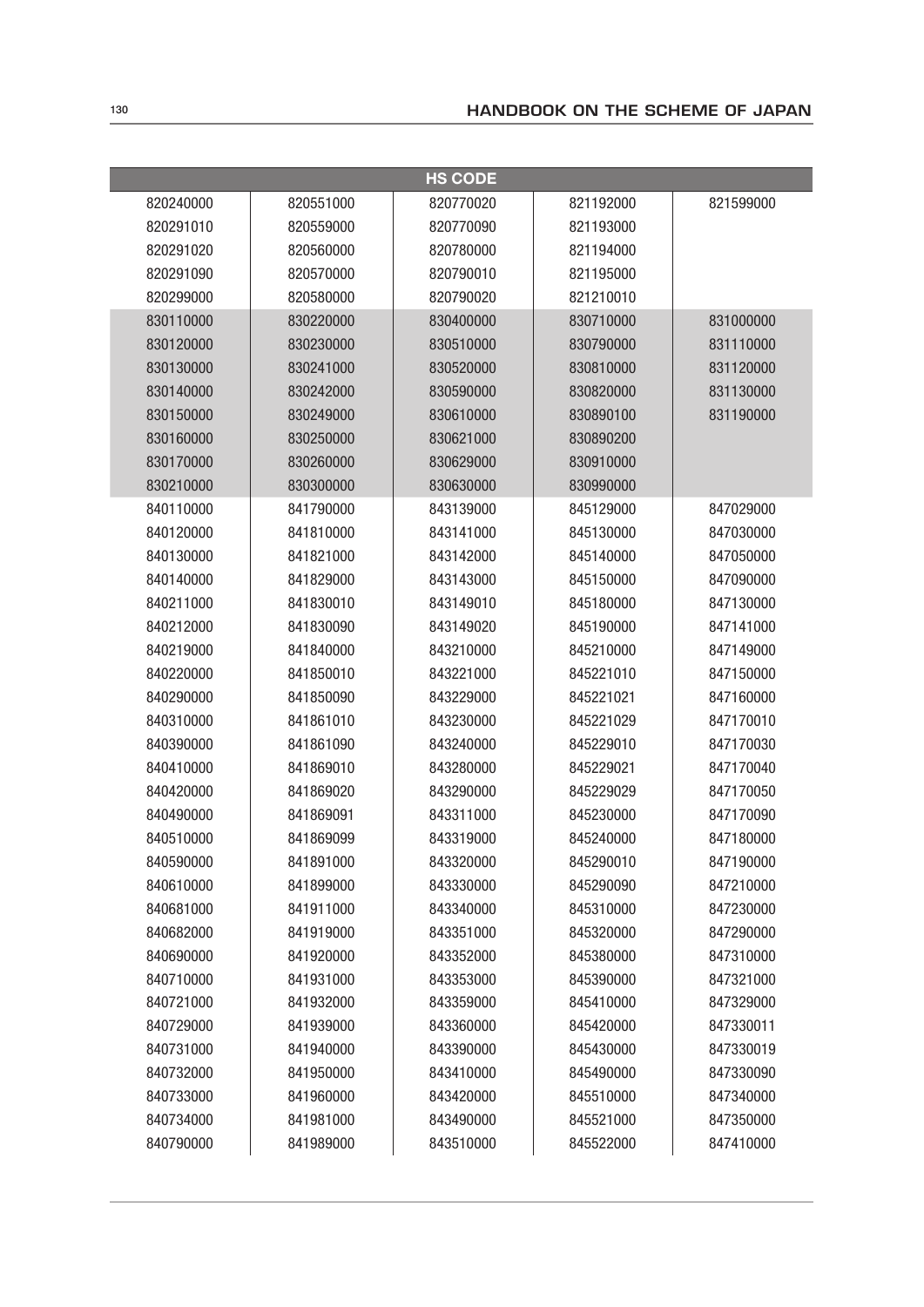|           |           | <b>HS CODE</b> |           |           |
|-----------|-----------|----------------|-----------|-----------|
| 840810000 | 841990000 | 843590000      | 845530000 | 847420000 |
| 840820000 | 842010000 | 843610000      | 845590000 | 847431000 |
| 840890011 | 842091000 | 843621000      | 845610000 | 847432000 |
| 840890019 | 842099000 | 843629000      | 845620000 | 847439000 |
| 840890091 | 842111000 | 843680000      | 845630011 | 847480000 |
| 840890099 | 842112000 | 843691000      | 845630019 | 847490000 |
| 840910000 | 842119000 | 843699000      | 845630090 | 847510000 |
| 840991010 | 842121000 | 843710000      | 845690000 | 847521000 |
| 840991090 | 842122000 | 843780000      | 845710000 | 847529000 |
| 840999010 | 842123010 | 843790000      | 845720000 | 847590000 |
| 840999090 | 842123090 | 843810000      | 845730000 | 847621000 |
| 841011000 | 842129010 | 843820000      | 845811000 | 847629000 |
| 841012000 | 842129090 | 843830000      | 845819000 | 847681000 |
| 841013000 | 842131000 | 843840000      | 845891000 | 847689000 |
| 841090000 | 842139010 | 843850000      | 845899000 | 847690000 |
| 841111000 | 842139090 | 843860000      | 845910000 | 847710000 |
| 841112000 | 842191000 | 843880000      | 845921000 | 847720000 |
| 841121000 | 842199010 | 843890000      | 845929000 | 847730000 |
| 841122000 | 842199090 | 843910000      | 845931000 | 847740000 |
| 841181010 | 842211000 | 843920000      | 845939000 | 847751000 |
| 841181090 | 842219000 | 843930000      | 845940000 | 847759000 |
| 841182000 | 842220000 | 843991000      | 845951000 | 847780000 |
| 841191000 | 842230020 | 843999000      | 845959000 | 847790010 |
| 841199010 | 842230090 | 844010010      | 845961000 | 847790090 |
| 841199090 | 842240010 | 844010090      | 845969000 | 847810000 |
| 841210000 | 842240090 | 844090000      | 845970000 | 847890000 |
| 841221000 | 842290000 | 844110000      | 846011000 | 847910000 |
| 841229000 | 842310000 | 844120000      | 846019000 | 847920000 |
| 841231000 | 842320000 | 844130000      | 846021000 | 847930000 |
| 841239000 | 842330000 | 844140000      | 846029000 | 847940000 |
| 841280000 | 842381000 | 844180000      | 846031000 | 847950000 |
| 841290010 | 842382000 | 844190000      | 846039000 | 847960000 |
| 841290021 | 842389000 | 844230000      | 846040000 | 847981000 |
| 841290029 | 842390000 | 844240000      | 846090020 | 847982000 |
| 841311000 | 842410000 | 844250000      | 846090090 | 847989000 |
| 841319000 | 842420000 | 844311000      | 846120000 | 847990000 |
| 841320000 | 842430000 | 844312000      | 846130000 | 848010000 |
| 841330010 | 842481000 | 844313000      | 846140000 | 848020000 |
| 841330020 | 842489010 | 844314000      | 846150000 | 848030000 |
| 841340000 | 842489090 | 844315000      | 846190000 | 848041000 |
| 841350010 | 842490010 | 844316000      | 846210000 | 848049000 |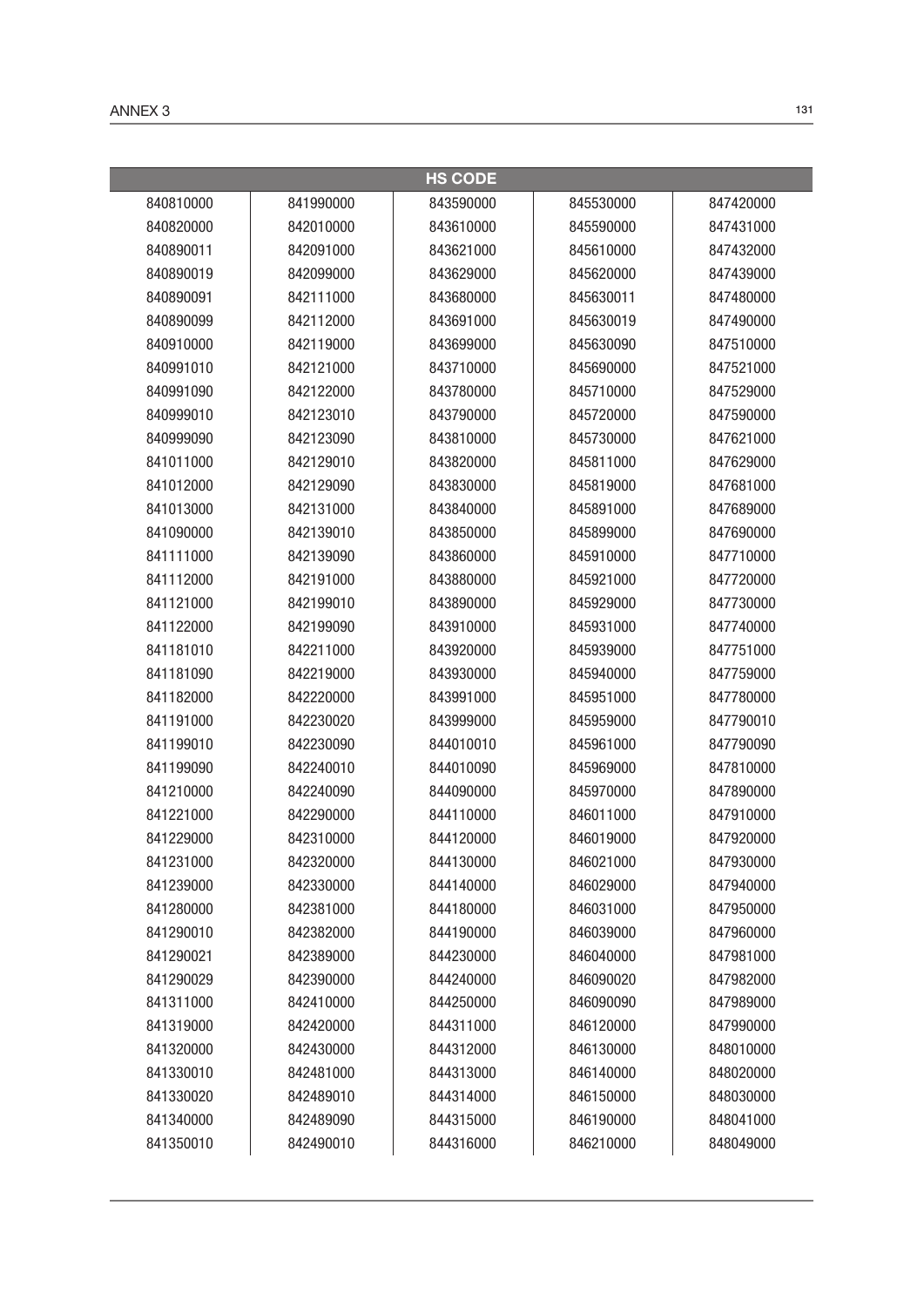|           |           | <b>HS CODE</b> |           |           |
|-----------|-----------|----------------|-----------|-----------|
| 841350090 | 842490090 | 844317000      | 846221000 | 848050000 |
| 841360011 | 842511000 | 844319000      | 846229000 | 848060000 |
| 841360019 | 842519000 | 844331010      | 846231000 | 848071000 |
| 841360091 | 842531000 | 844331090      | 846239000 | 848079000 |
| 841360099 | 842539000 | 844332010      | 846241000 | 848110000 |
| 841370010 | 842541000 | 844332090      | 846249000 | 848120000 |
| 841370090 | 842542000 | 844339011      | 846291000 | 848130000 |
| 841381000 | 842549000 | 844339019      | 846299000 | 848140000 |
| 841382000 | 842611000 | 844339090      | 846310000 | 848180010 |
| 841391000 | 842612000 | 844391000      | 846320000 | 848180020 |
| 841392000 | 842619000 | 844399000      | 846330000 | 848180090 |
| 841410000 | 842620000 | 844400000      | 846390000 | 848190000 |
| 841420000 | 842630000 | 844511000      | 846410000 | 848210000 |
| 841430010 | 842641000 | 844512000      | 846420000 | 848220000 |
| 841430090 | 842649000 | 844513000      | 846490000 | 848230000 |
| 841440000 | 842691000 | 844519000      | 846510000 | 848240000 |
| 841451010 | 842699000 | 844520000      | 846591000 | 848250000 |
| 841451020 | 842710000 | 844530000      | 846592000 | 848280000 |
| 841451090 | 842720000 | 844540000      | 846593000 | 848291000 |
| 841459010 | 842790000 | 844590000      | 846594000 | 848299000 |
| 841459021 | 842810000 | 844610000      | 846595000 | 848310010 |
| 841459029 | 842820000 | 844621000      | 846596000 | 848310021 |
| 841460000 | 842831000 | 844629000      | 846599000 | 848310029 |
| 841480011 | 842832000 | 844630000      | 846610010 | 848320010 |
| 841480019 | 842833000 | 844711000      | 846610090 | 848320090 |
| 841480091 | 842839000 | 844712000      | 846620000 | 848330010 |
| 841480093 | 842840000 | 844720000      | 846630000 | 848330090 |
| 841490010 | 842860000 | 844790000      | 846691000 | 848340010 |
| 841490091 | 842890000 | 844811000      | 846692000 | 848340090 |
| 841490099 | 842911000 | 844819000      | 846693000 | 848350010 |
| 841510010 | 842919000 | 844820000      | 846694000 | 848350090 |
| 841510090 | 842920000 | 844831000      | 846711000 | 848360000 |
| 841520000 | 842930000 | 844832000      | 846719000 | 848390010 |
| 841581019 | 842940000 | 844833000      | 846721000 | 848390020 |
| 841581090 | 842951000 | 844839000      | 846722000 | 848390031 |
| 841582019 | 842952000 | 844842000      | 846729010 | 848390039 |
| 841582021 | 842959000 | 844849010      | 846729090 | 848410000 |
| 841582029 | 843010000 | 844849090      | 846781000 | 848420000 |
| 841583091 | 843020000 | 844851010      | 846789000 | 848490000 |
| 841583099 | 843031000 | 844851020      | 846791000 | 848610000 |
| 841590010 | 843039000 | 844859000      | 846792000 | 848620000 |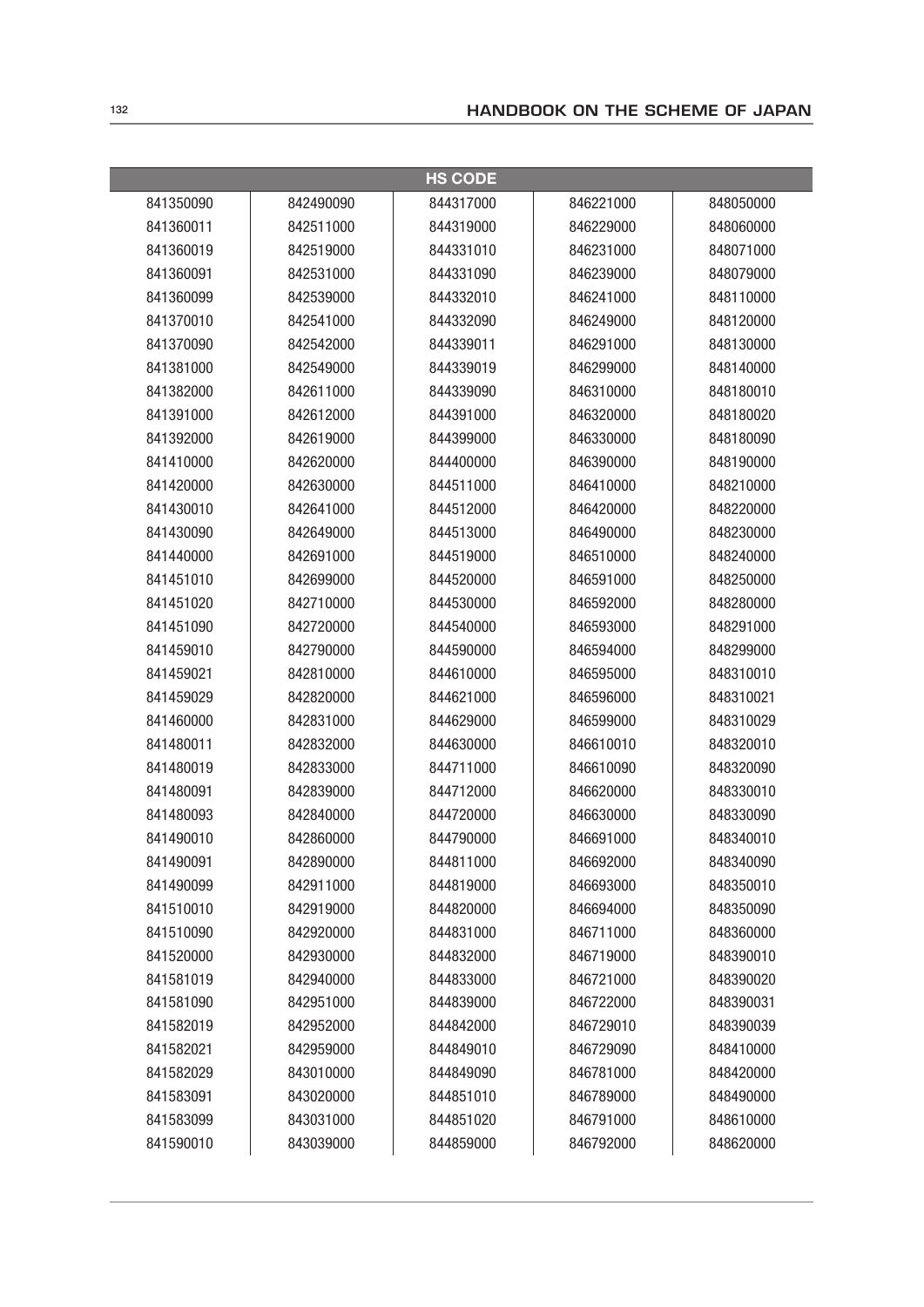|           |           | <b>HS CODE</b> |           |           |
|-----------|-----------|----------------|-----------|-----------|
| 841590090 | 843041000 | 844900000      | 846799000 | 848630000 |
| 841610000 | 843049000 | 845011000      | 846810000 | 848640000 |
| 841620000 | 843050000 | 845012000      | 846820000 | 848690000 |
| 841630000 | 843061000 | 845019000      | 846880000 | 848710000 |
| 841690000 | 843069000 | 845020000      | 846890000 | 848790000 |
| 841710000 | 843110000 | 845090000      | 846900000 |           |
| 841720000 | 843120000 | 845110000      | 847010000 |           |
| 841780000 | 843131000 | 845121000      | 847021000 |           |
| 850110011 | 850860000 | 851830000      | 853224000 | 854130000 |
| 850110019 | 850870000 | 851840000      | 853225000 | 854140010 |
| 850110020 | 850940000 | 851850000      | 853229000 | 854140020 |
| 850110090 | 850980000 | 851890000      | 853230000 | 854140090 |
| 850120000 | 850990000 | 851920000      | 853290000 | 854150000 |
| 850131000 | 851010000 | 851930000      | 853310000 | 854160010 |
| 850132000 | 851020000 | 851950000      | 853321000 | 854160090 |
| 850133000 | 851030000 | 851981000      | 853329000 | 854190000 |
| 850134000 | 851090000 | 851989000      | 853331000 | 854231010 |
| 850140000 | 851110010 | 852110000      | 853339000 | 854231020 |
| 850151000 | 851110090 | 852190000      | 853340000 | 854231031 |
| 850152000 | 851120000 | 852210000      | 853390000 | 854231032 |
| 850153000 | 851130000 | 852290000      | 853400000 | 854231033 |
| 850161000 | 851140000 | 852321000      | 853510000 | 854231039 |
| 850162000 | 851150000 | 852329000      | 853521000 | 854232011 |
| 850163000 | 851180000 | 852340000      | 853529000 | 854232019 |
| 850164000 | 851190010 | 852351000      | 853530000 | 854232021 |
| 850211000 | 851190090 | 852352010      | 853540000 | 854232029 |
| 850212000 | 851210000 | 852352090      | 853590000 | 854232031 |
| 850213000 | 851220000 | 852359000      | 853610000 | 854232039 |
| 850220000 | 851230000 | 852380000      | 853620000 | 854232090 |
| 850231000 | 851240000 | 852550000      | 853630000 | 854233010 |
| 850239000 | 851290000 | 852560000      | 853641000 | 854233091 |
| 850240000 | 851310000 | 852580000      | 853649000 | 854233099 |
| 850300000 | 851390000 | 852610010      | 853650011 | 854239010 |
| 850410000 | 851410000 | 852610020      | 853650019 | 854239091 |
| 850421010 | 851420000 | 852610090      | 853650090 | 854239099 |
| 850421020 | 851430000 | 852691010      | 853661000 | 854290000 |
| 850421090 | 851440000 | 852691090      | 853669000 | 854310000 |
| 850422000 | 851490000 | 852692000      | 853670000 | 854320010 |
| 850423000 | 851511000 | 852712000      | 853690000 | 854320090 |
| 850431000 | 851519000 | 852713000      | 853710000 | 854330000 |
| 850432000 | 851521000 | 852719000      | 853720000 | 854370000 |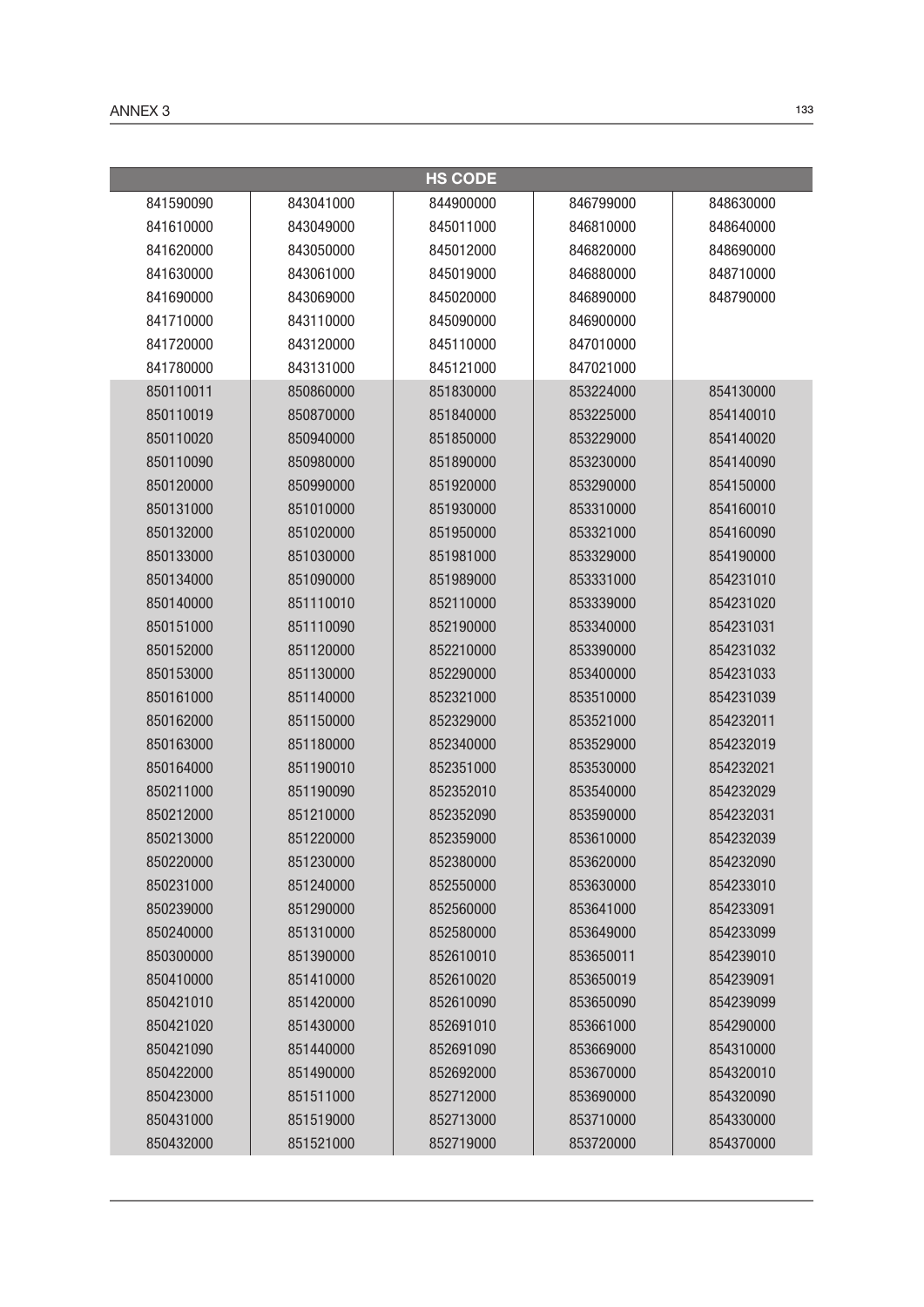|           |           | <b>HS CODE</b> |           |           |
|-----------|-----------|----------------|-----------|-----------|
| 850433010 | 851529000 | 852721000      | 853810000 | 854390000 |
| 850433020 | 851531000 | 852729000      | 853890000 | 854411000 |
| 850433090 | 851539000 | 852791000      | 853910010 | 854419000 |
| 850434000 | 851580010 | 852792000      | 853910020 | 854420000 |
| 850440011 | 851580090 | 852799000      | 853921000 | 854430010 |
| 850440019 | 851590010 | 852841000      | 853922000 | 854430090 |
| 850440090 | 851590090 | 852849000      | 853929000 | 854442010 |
| 850450000 | 851610000 | 852851000      | 853931000 | 854442091 |
| 850490000 | 851621000 | 852859000      | 853932000 | 854442099 |
| 850511000 | 851629000 | 852861000      | 853939000 | 854449010 |
| 850519000 | 851631000 | 852869000      | 853941000 | 854449091 |
| 850520000 | 851632000 | 852871000      | 853949000 | 854449099 |
| 850590010 | 851633000 | 852872010      | 853990010 | 854460010 |
| 850590090 | 851640000 | 852872020      | 853990090 | 854460090 |
| 850610010 | 851650010 | 852872090      | 854011000 | 854470010 |
| 850610090 | 851650090 | 852873000      | 854012000 | 854470090 |
| 850630000 | 851660000 | 852910000      | 854020010 | 854511010 |
| 850640000 | 851671000 | 852990111      | 854020090 | 854511090 |
| 850650000 | 851672000 | 852990112      | 854040000 | 854519000 |
| 850660000 | 851679010 | 852990113      | 854050000 | 854520000 |
| 850680000 | 851679090 | 852990120      | 854060000 | 854590010 |
| 850690000 | 851680000 | 852990190      | 854071000 | 854590090 |
| 850710010 | 851690000 | 852990900      | 854072000 | 854610000 |
| 850710020 | 851711000 | 853010000      | 854079000 | 854620000 |
| 850720010 | 851712000 | 853080000      | 854081000 | 854690000 |
| 850720020 | 851718000 | 853090000      | 854089000 | 854710000 |
| 850730000 | 851761000 | 853110000      | 854091000 | 854720000 |
| 850740000 | 851762000 | 853120000      | 854099000 | 854790000 |
| 850780000 | 851769000 | 853180000      | 854110010 | 854810000 |
| 850790000 | 851770000 | 853190000      | 854110090 | 854890000 |
| 850811010 | 851810000 | 853210000      | 854121010 |           |
| 850811090 | 851821000 | 853221000      | 854121090 |           |
| 850819010 | 851822000 | 853222000      | 854129010 |           |
| 850819090 | 851829000 | 853223000      | 854129090 |           |
| 860110000 | 860390000 | 860691000      | 860719000 | 860799000 |
| 860120000 | 860400000 | 860692000      | 860721000 | 860800000 |
| 860210000 | 860500000 | 860699000      | 860729000 | 860900000 |
| 860290000 | 860610000 | 860711000      | 860730000 |           |
| 860310000 | 860630000 | 860712000      | 860791000 |           |
| 870110000 | 870421000 | 870830090      | 871110000 | 871491000 |
| 870120000 | 870422000 | 870840000      | 871120010 | 871492000 |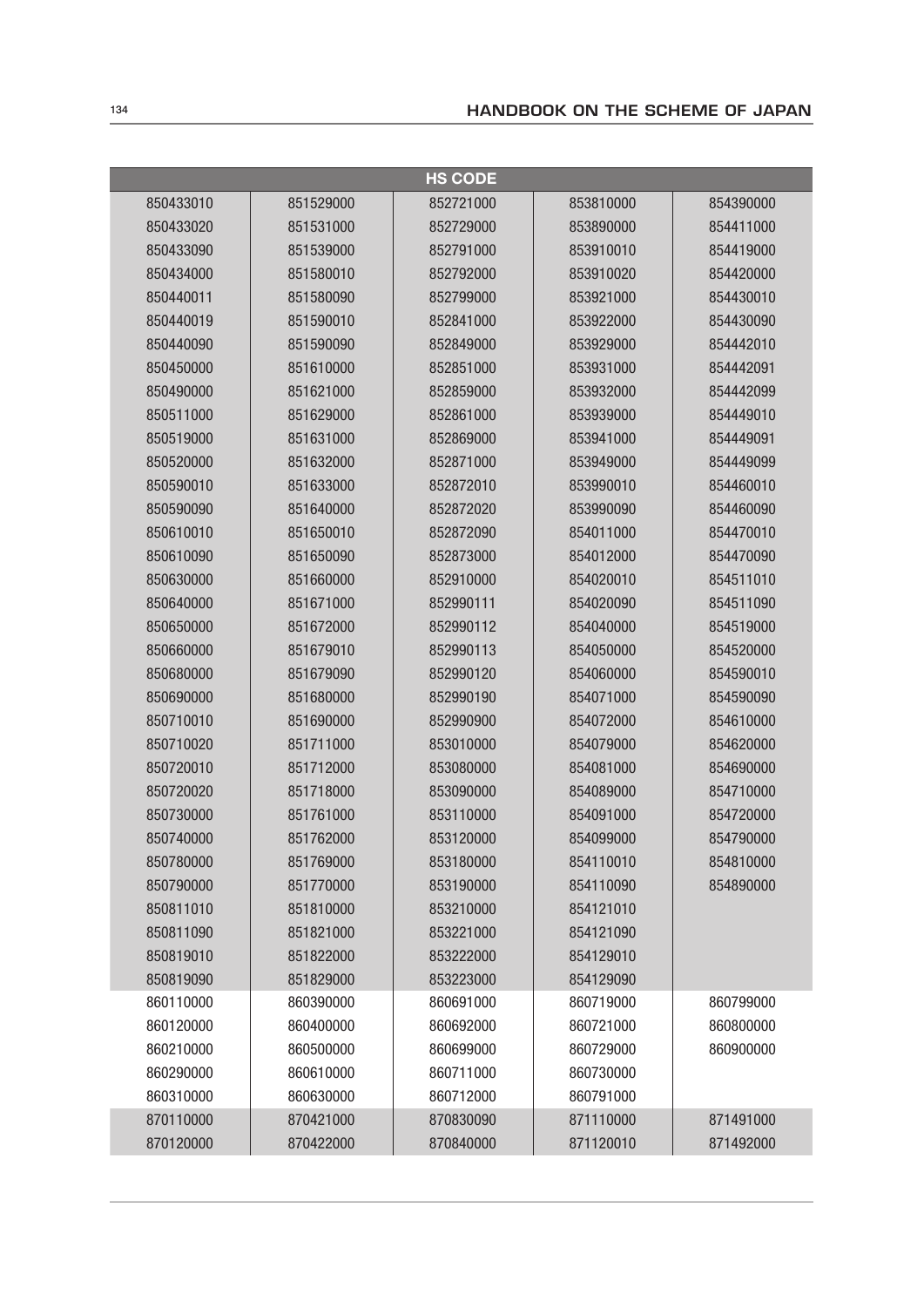|           |           | <b>HS CODE</b> |           |           |
|-----------|-----------|----------------|-----------|-----------|
| 870130000 | 870423000 | 870850010      | 871120090 | 871493000 |
| 870190011 | 870431000 | 870850090      | 871130000 | 871494000 |
| 870190019 | 870432000 | 870870010      | 871140000 | 871495000 |
| 870190090 | 870490000 | 870870090      | 871150000 | 871496000 |
| 870210000 | 870510000 | 870880000      | 871190000 | 871499000 |
| 870290000 | 870520000 | 870891000      | 871200100 | 871500000 |
| 870310000 | 870530000 | 870892000      | 871200211 | 871610000 |
| 870321000 | 870540000 | 870893000      | 871200218 | 871620000 |
| 870322000 | 870590000 | 870894000      | 871200219 | 871631000 |
| 870323000 | 870600000 | 870895000      | 871200291 | 871639000 |
| 870324000 | 870710000 | 870899010      | 871200299 | 871640000 |
| 870331000 | 870790000 | 870899090      | 871310000 | 871680000 |
| 870332000 | 870810000 | 870911000      | 871390000 | 871690000 |
| 870333000 | 870821000 | 870919000      | 871411000 |           |
| 870390000 | 870829000 | 870990000      | 871419000 |           |
| 870410000 | 870830010 | 871000000      | 871420000 |           |
| 880100000 | 880230000 | 880230000      | 880390000 | 880529000 |
| 880211000 | 880240000 | 880240000      | 880400000 |           |
| 880212000 | 880260000 | 880260000      | 880510000 |           |
| 880220000 | 880310010 | 880310010      | 880521000 |           |
| 890110000 | 890200000 | 890399000      | 890590000 | 890710000 |
| 890120000 | 890310000 | 890400000      | 890610000 | 890790000 |
| 890130000 | 890391000 | 890510000      | 890690010 | 890800000 |
| 890190000 | 890392000 | 890520000      | 890690090 |           |
| 900110010 | 900830000 | 901813090      | 902214010 | 902990000 |
| 900110090 | 900840000 | 901814010      | 902214090 | 903010000 |
| 900120000 | 900890010 | 901814090      | 902219000 | 903020000 |
| 900130000 | 900890090 | 901819010      | 902221000 | 903031000 |
| 900140000 | 901010000 | 901819091      | 902229000 | 903032000 |
| 900150000 | 901050000 | 901819098      | 902230010 | 903033010 |
| 900190000 | 901060000 | 901820000      | 902230090 | 903033090 |
| 900211010 | 901090000 | 901831010      | 902290010 | 903039000 |
| 900211090 | 901110000 | 901831020      | 902290021 | 903040000 |
| 900219000 | 901120000 | 901832010      | 902290029 | 903082000 |
| 900220000 | 901180000 | 901832020      | 902300000 | 903084000 |
| 900290000 | 901190000 | 901839010      | 902410000 | 903089010 |
| 900311000 | 901210000 | 901839021      | 902480000 | 903089091 |
| 900319010 | 901290000 | 901839029      | 902490000 | 903089092 |
| 900319020 | 901310000 | 901841000      | 902511000 | 903089099 |
| 900390000 | 901320010 | 901849010      | 902519010 | 903090000 |
| 900410000 | 901320090 | 901849020      | 902519090 | 903110000 |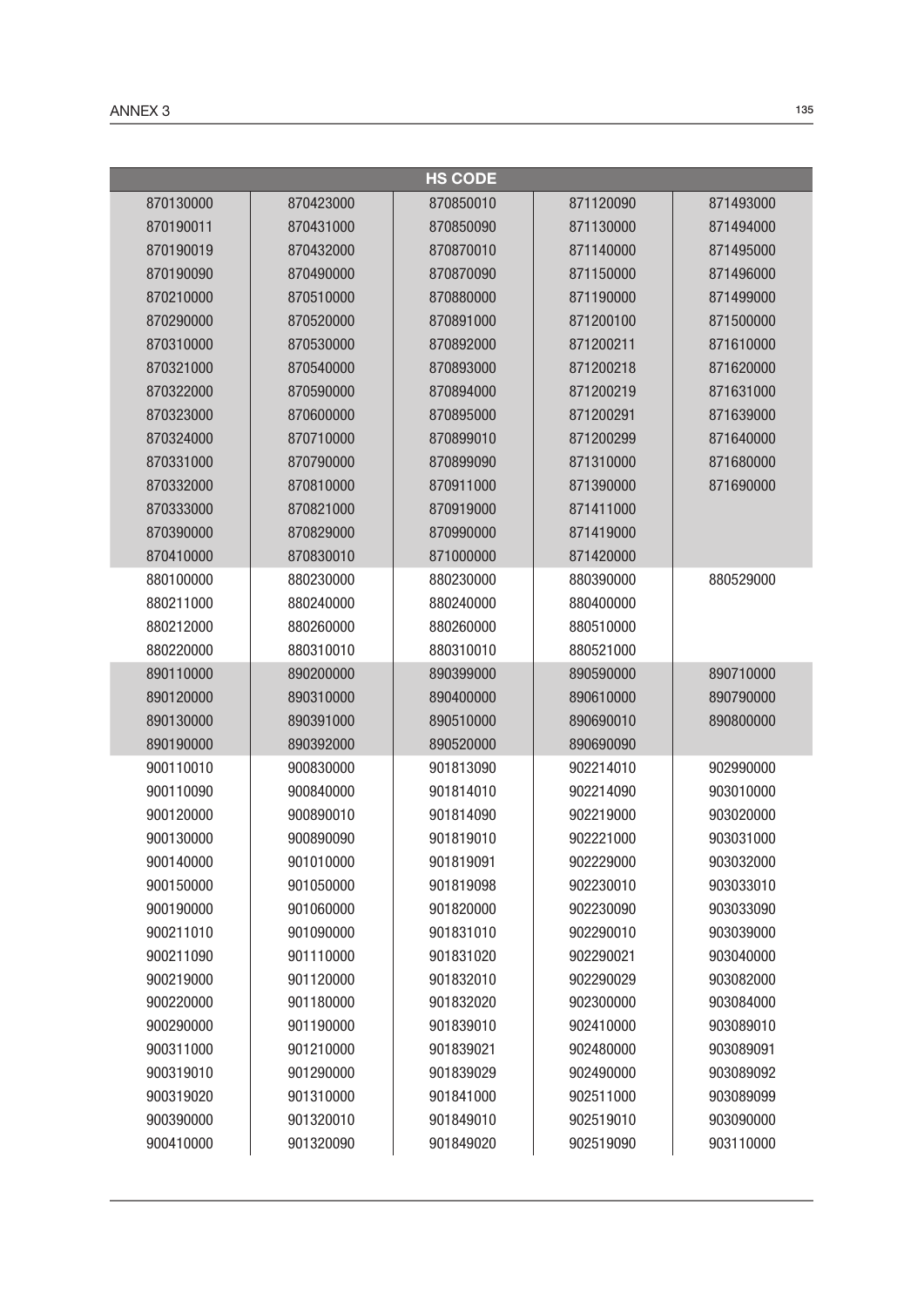|           |           | <b>HS CODE</b> |           |           |
|-----------|-----------|----------------|-----------|-----------|
| 900490000 | 901380000 | 901849090      | 902580000 | 903120000 |
| 900510000 | 901390000 | 901850010      | 902590000 | 903141000 |
| 900580000 | 901410000 | 901850090      | 902610000 | 903149010 |
| 900590000 | 901420000 | 901890010      | 902620010 | 903149090 |
| 900610000 | 901480000 | 901890021      | 902620090 | 903180011 |
| 900630000 | 901490000 | 901890022      | 902680000 | 903180012 |
| 900640000 | 901510000 | 901890023      | 902690000 | 903180013 |
| 900651000 | 901520000 | 901890024      | 902710000 | 903180019 |
| 900652000 | 901530000 | 901890029      | 902720000 | 903180090 |
| 900653100 | 901540000 | 901910000      | 902730000 | 903190010 |
| 900653900 | 901580000 | 901920000      | 902750000 | 903190090 |
| 900659000 | 901590010 | 902000000      | 902780011 | 903210010 |
| 900661000 | 901590090 | 902110000      | 902780019 | 903210090 |
| 900669000 | 901600000 | 902121010      | 902780090 | 903220000 |
| 900691000 | 901710000 | 902121090      | 902790010 | 903281000 |
| 900699000 | 901720000 | 902129000      | 902790090 | 903289010 |
| 900711000 | 901730010 | 902131000      | 902810000 | 903289090 |
| 900719000 | 901730090 | 902139000      | 902820000 | 903290000 |
| 900720000 | 901780000 | 902140000      | 902830000 | 903300000 |
| 900791000 | 901790000 | 902150000      | 902890000 |           |
| 900792000 | 901811000 | 902190000      | 902910000 |           |
| 900810000 | 901812000 | 902212000      | 902920010 |           |
| 900820000 | 901813010 | 902213000      | 902920090 |           |
| 910111000 | 910229000 | 910599000      | 910990000 | 911310010 |
| 910119010 | 910291000 | 910610000      | 911011000 | 911310020 |
| 910119090 | 910299000 | 910690000      | 911012000 | 911320010 |
| 910121000 | 910310000 | 910700000      | 911019000 | 911320020 |
| 910129000 | 910390000 | 910811000      | 911090000 | 911390210 |
| 910191000 | 910400000 | 910812000      | 911110000 | 911390220 |
| 910199000 | 910511000 | 910819000      | 911120000 | 911410000 |
| 910211000 | 910519000 | 910820000      | 911180000 | 911420000 |
| 910212000 | 910521000 | 910890000      | 911190000 | 911430000 |
| 910219000 | 910529000 | 910911000      | 911220000 | 911440000 |
| 910221000 | 910591000 | 910919000      | 911290000 | 911490000 |
| 920110000 | 920290090 | 920590090      | 920810000 | 920994000 |
| 920120000 | 920510000 | 920600000      | 920890000 | 920999010 |
| 920190000 | 920590010 | 920710000      | 920930000 | 920999020 |
| 920210000 | 920590020 | 920790010      | 920991000 | 920999030 |
| 920290010 | 920590030 | 920790090      | 920992000 | 920999090 |
| 930111000 | 930310000 | 930510010      | 930599010 | 930630200 |
| 930119000 | 930320000 | 930510020      | 930599090 | 930630900 |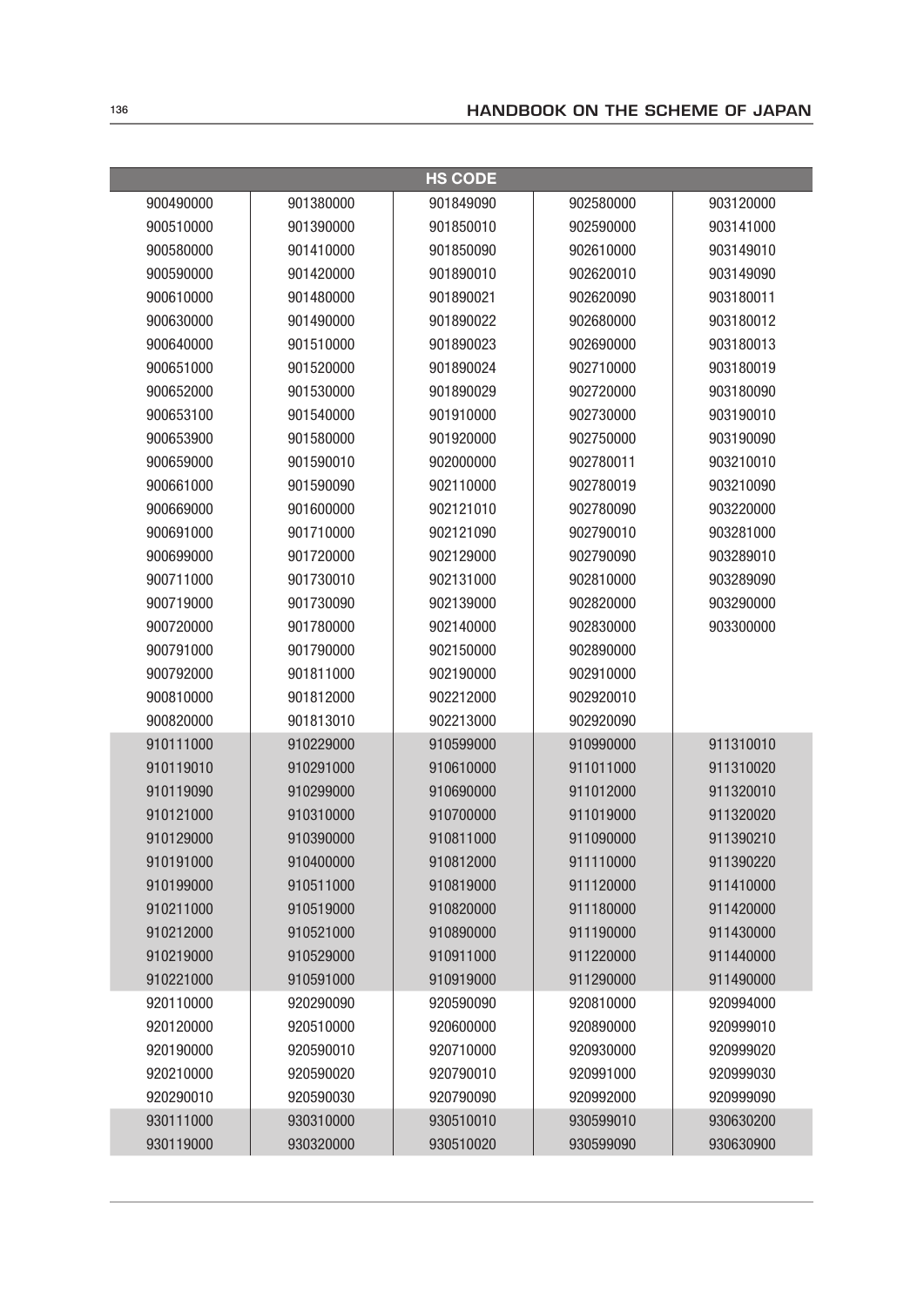|           |           | <b>HS CODE</b> |           |           |
|-----------|-----------|----------------|-----------|-----------|
| 930120000 | 930330000 | 930521000      | 930621000 | 930690000 |
| 930190000 | 930390000 | 930529000      | 930629000 | 930700000 |
| 930200000 | 930400000 | 930591000      | 930630100 |           |
| 940110000 | 940179010 | 940340000      | 940429000 | 940560020 |
| 940120000 | 940179090 | 940350000      | 940430000 | 940560030 |
| 940130010 | 940180011 | 940360010      | 940490010 | 940560040 |
| 940130020 | 940180012 | 940360110      | 940490020 | 940591000 |
| 940130030 | 940180091 | 940360190      | 940490030 | 940592000 |
| 940140010 | 940180099 | 940370000      | 940490090 | 940599020 |
| 940140090 | 940190021 | 940381000      | 940510000 | 940599091 |
| 940151000 | 940190029 | 940389010      | 940520000 | 940599099 |
| 940159000 | 940190090 | 940389090      | 940530000 | 940600010 |
| 940161010 | 940210000 | 940390010      | 940540010 | 940600090 |
| 940161020 | 940290000 | 940390020      | 940540090 |           |
| 940169000 | 940310000 | 940390090      | 940550010 |           |
| 940171010 | 940320000 | 940410000      | 940550090 |           |
| 940171090 | 940330000 | 940421000      | 940560010 |           |
| 950300100 | 950300490 | 950430000      | 950629000 | 950670000 |
| 950300210 | 950300510 | 950440000      | 950631000 | 950691000 |
| 950300221 | 950300590 | 950490010      | 950632000 | 950699000 |
| 950300229 | 950300610 | 950490020      | 950639000 | 950710010 |
| 950300311 | 950300690 | 950490090      | 950640000 | 950710090 |
| 950300319 | 950300911 | 950510000      | 950651010 | 950720000 |
| 950300321 | 950300912 | 950590000      | 950651090 | 950730000 |
| 950300322 | 950300913 | 950611000      | 950659000 | 950790000 |
| 950300323 | 950300990 | 950612000      | 950661000 | 950810000 |
| 950300390 | 950410000 | 950619000      | 950662000 | 950890000 |
| 950300410 | 950420000 | 950621000      | 950669000 |           |
| 960110010 | 960390020 | 960810010      | 960910010 | 961400900 |
| 960110020 | 960390030 | 960810090      | 960910090 | 961511000 |
| 960190100 | 960390090 | 960820000      | 960920000 | 961519000 |
| 960190200 | 960400000 | 960831010      | 960990000 | 961590010 |
| 960190300 | 960500000 | 960831090      | 961000000 | 961590020 |
| 960200010 | 960610000 | 960839010      | 961100000 | 961590030 |
| 960200090 | 960621000 | 960839090      | 961210000 | 961590040 |
| 960310000 | 960622000 | 960840010      | 961220000 | 961590050 |
| 960321000 | 960629010 | 960840090      | 961310000 | 961590060 |
| 960329000 | 960629020 | 960850000      | 961320010 | 961610000 |
| 960330000 | 960630000 | 960860000      | 961320090 | 961620000 |
| 960340000 | 960711000 | 960891000      | 961380000 | 961700000 |
| 960350000 | 960719000 | 960899010      | 961390000 | 961800000 |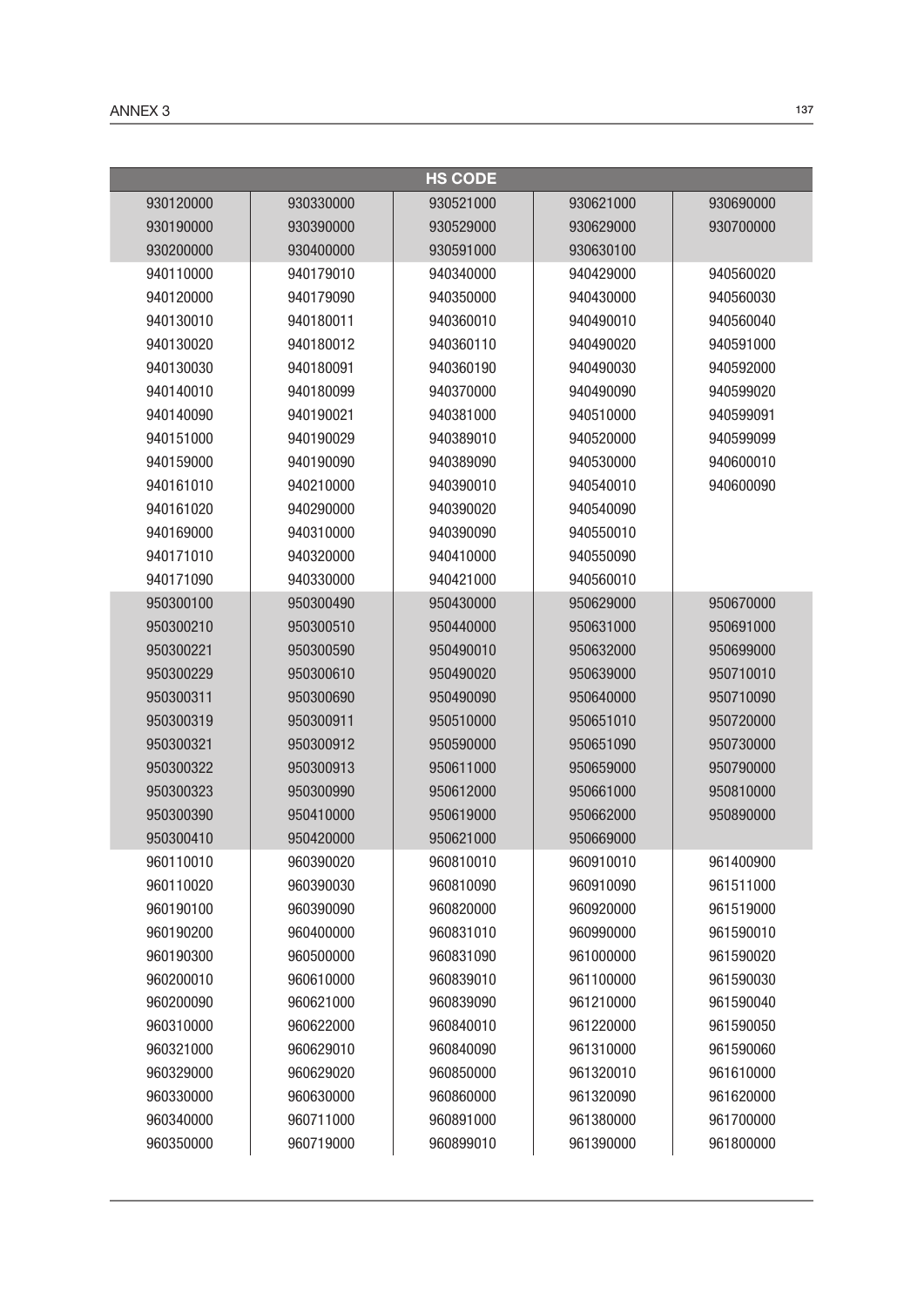|           |           | <b>HS CODE</b> |           |  |
|-----------|-----------|----------------|-----------|--|
| 960390010 | 960720000 | 960899090      | 961400100 |  |
| 970110000 | 970200000 | 970400000      | 970600000 |  |
| 970190000 | 970300000 | 970500000      |           |  |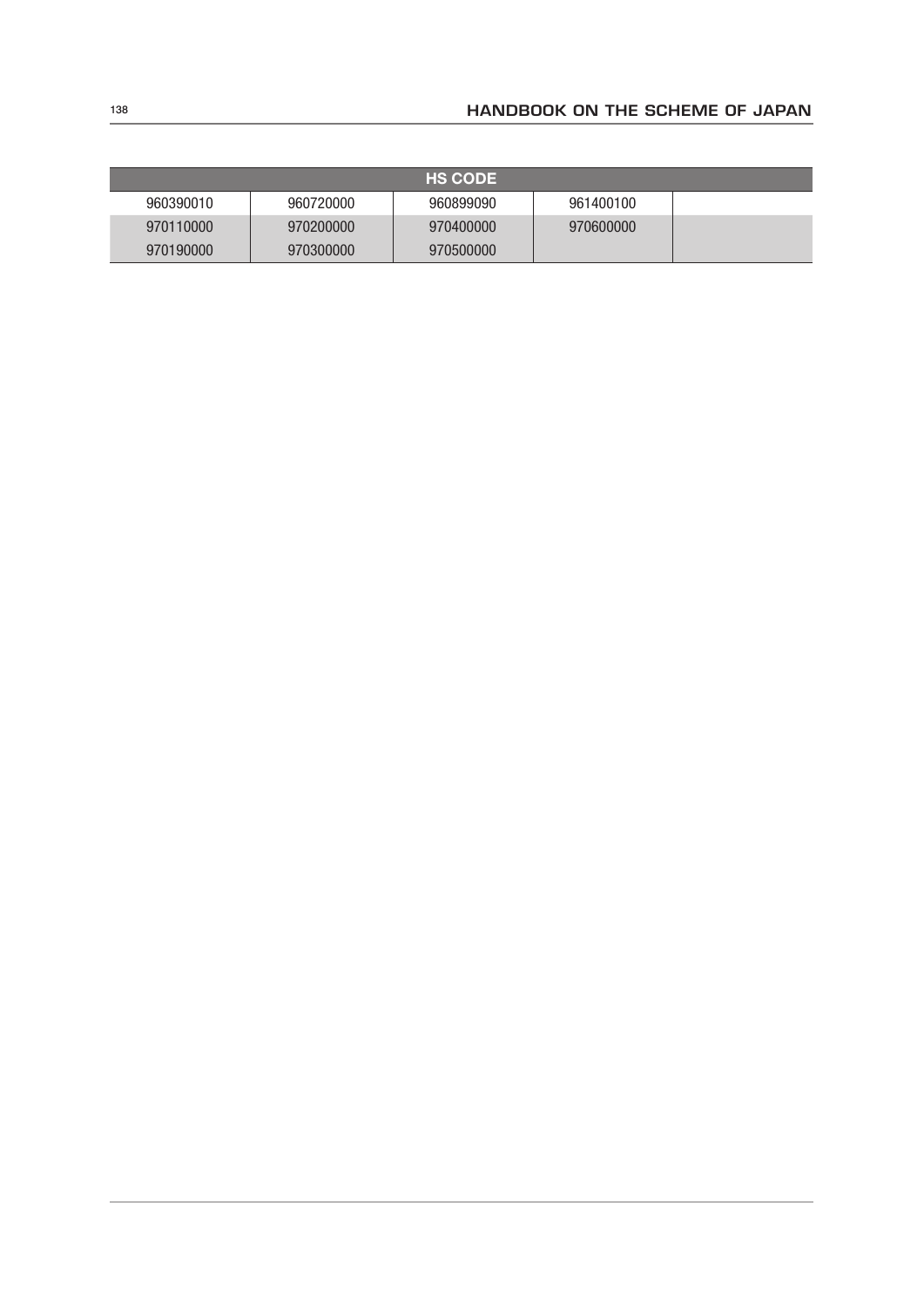## Annex 4

## MINIMAL PROCESSES WHICH ARE NOT ACCEPTED AS OBTAINING ORIGINAL STATUS

The following minimal processes are not accepted as obtaining origin status:

- 1. Operations to ensure the preservation of products in good condition during transport and storage (drying, freezing, placing in salt water and other similar operations);
- 2. Simple cutting or screening;
- 3. Simple placing in bottles, boxes and other similar packing cases;
- 4. Repacking, sorting or classifying;
- 5. Marking or affixing of marks, labels or other distinguishing signs on products or their packaging;
- 6. Simple mixing of non-originating products;
- 7. Simple assembly of parts of non-originating products;
- 8. Simple making-up of sets of articles of non-originating products;
- 9. A combination of two or more operations specified in 1-8.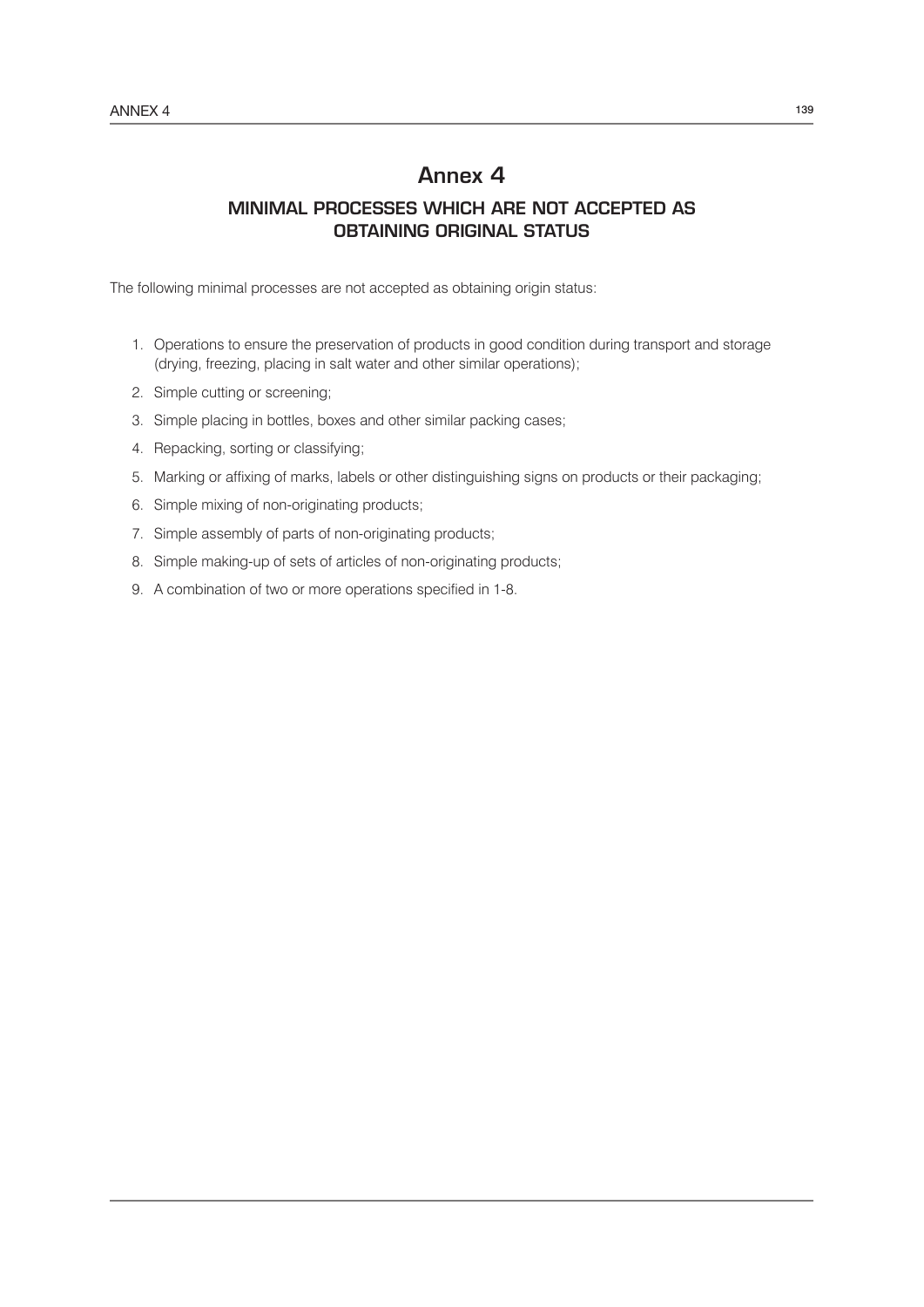## Annex 5

## LIST OF PRODUCTS FOR WHICH THE CONDITION FOR ORIGIN COUNTRY ACKNOWLEDGEMENT IS SPECIFIED

*Source: Appendix of "The Administrative Rule for Enforcement of the Temporary Tariff Measures Law"*

| <b>H.S. No.</b> |                                                                                    | <b>Products</b>                                                                                                                                                                                                                                                                                                                         | Condition to be qualified as<br>originating products                                                                                                                                     |
|-----------------|------------------------------------------------------------------------------------|-----------------------------------------------------------------------------------------------------------------------------------------------------------------------------------------------------------------------------------------------------------------------------------------------------------------------------------------|------------------------------------------------------------------------------------------------------------------------------------------------------------------------------------------|
| Chapter 2       | Meat and edible<br>meat offal                                                      |                                                                                                                                                                                                                                                                                                                                         | Manufactured or processed from<br>products other than those of Chapter<br>1 or 2 (hereinafter in this list the<br>word "manufactured" shall read to<br>mean "manufactured or processed") |
| Chapter 3       | invertebrates                                                                      | Fish and crustaceans, molluscs and other aquatic                                                                                                                                                                                                                                                                                        | Manufactured from products other<br>than those of Chapter 3                                                                                                                              |
| ex.Chapter 4    | products of heading 04.10                                                          | Dairy produce; birds' eggs; natural honey; edible products of<br>animal origin, not elsewhere specified or included excluding                                                                                                                                                                                                           |                                                                                                                                                                                          |
|                 | sweetening matter                                                                  | (1) 'Birds' eggs, not in shell, and egg yolks, fresh, dried, cooked<br>by steaming or by boiling in water, moulded, frozen or otherwise<br>preserved, whether or not containing added sugar or other                                                                                                                                    |                                                                                                                                                                                          |
|                 |                                                                                    | Other than egg yolks (other than dried)                                                                                                                                                                                                                                                                                                 | Manufactured from products other<br>than those of Chapter 4                                                                                                                              |
|                 | $(2)$ Other                                                                        |                                                                                                                                                                                                                                                                                                                                         | Manufactured from products other<br>than those of Chapter 4                                                                                                                              |
| Chapter 7       | Edible vegetables and certain roots and tubers                                     |                                                                                                                                                                                                                                                                                                                                         | Manufactured from products other<br>than those of Chapter 7                                                                                                                              |
| Chapter 8       | Edible fruit and nuts; peel of citrus fruit or melons                              |                                                                                                                                                                                                                                                                                                                                         | Manufactured from products other<br>than those of Chapter 8                                                                                                                              |
| Chapter 11      | Products of the milling industry; malt; starches;<br>inulin; wheat gluten          |                                                                                                                                                                                                                                                                                                                                         | Manufactured from products other<br>than those of Chapter 7, 8, 10 or 11                                                                                                                 |
| 12.08           | Flours and meals of oil seeds or oleaginous fruits, other than<br>those of mustard |                                                                                                                                                                                                                                                                                                                                         | Manufactured from products other<br>than those of Chapter 12                                                                                                                             |
| ex.12.12        | specified or included:                                                             | Locust beans, seaweeds and other algae, sugar beet and sugar<br>cane, fresh, chilled, frozen or dried, whether or not ground; fruit<br>stones and kernels and other vegetable products (including<br>unroasted chicory roots of the variety Cichorium intybus sativum)<br>of a kind used primarily for human consumption, not elsewhere |                                                                                                                                                                                          |
|                 |                                                                                    | (1) Fruit stones and kernels and other<br>vegetable products of a kind used primarily<br>for human consumption                                                                                                                                                                                                                          | Manufactured from products other<br>than those of Chapter 7, 8 or 12                                                                                                                     |
|                 |                                                                                    | (2) Tubers of konnyaku (Amorphophalus,<br>whether or not cut, dried or powdered)                                                                                                                                                                                                                                                        | Manufactured from products other<br>than those of Chapter 12                                                                                                                             |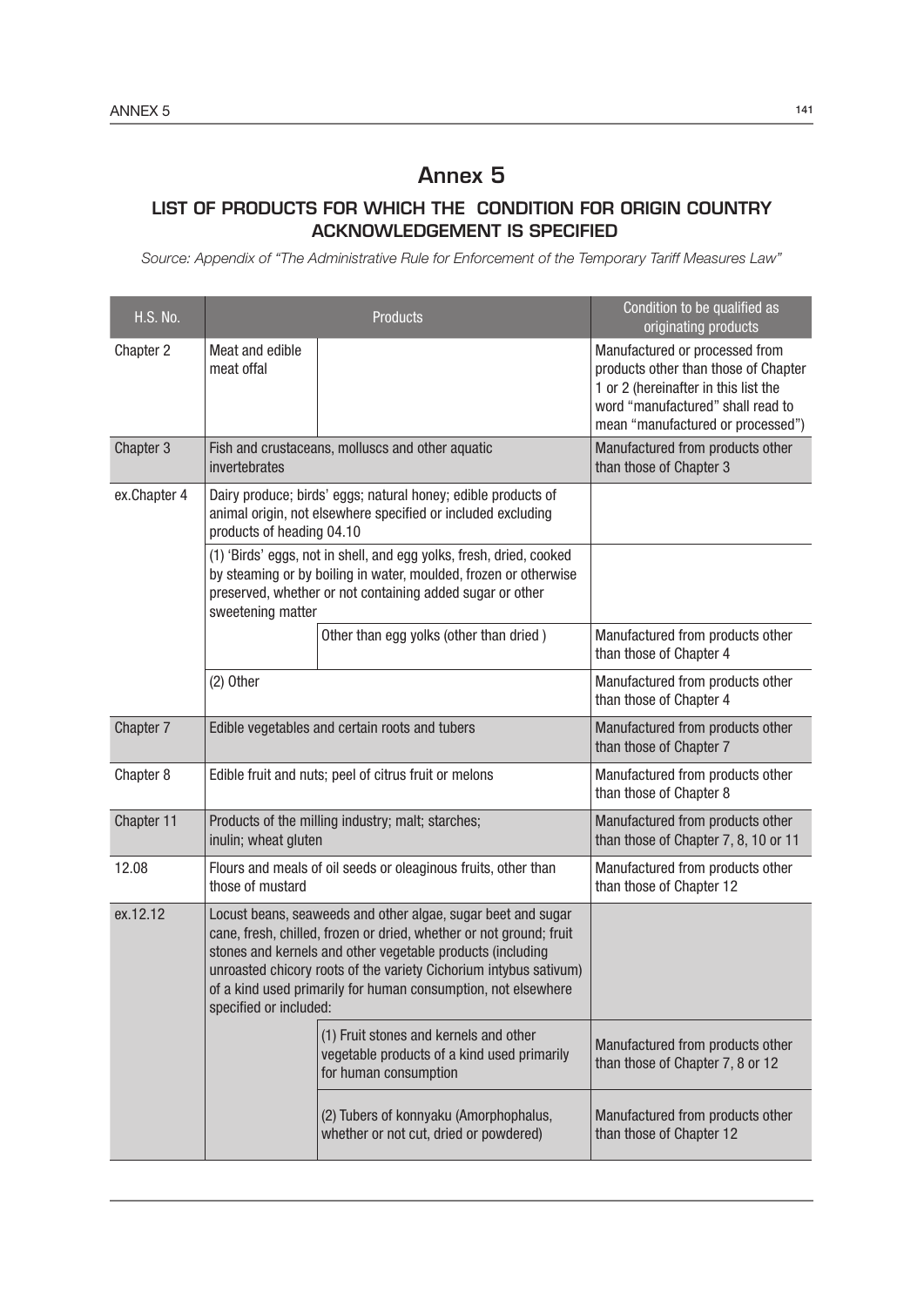| <b>H.S. No.</b> |                                                                                                                                                                                                                                                                         | <b>Products</b>                                                                                                      | Condition to be qualified as<br>originating products                                                                                                                                            |
|-----------------|-------------------------------------------------------------------------------------------------------------------------------------------------------------------------------------------------------------------------------------------------------------------------|----------------------------------------------------------------------------------------------------------------------|-------------------------------------------------------------------------------------------------------------------------------------------------------------------------------------------------|
| ex.13.02        | Vegetable saps and extracts; pectic substances,<br>pectinates and pectates; agar-agar and other mucilages<br>and thickeners, whether or not modified, derived from vegetable<br>products:                                                                               |                                                                                                                      |                                                                                                                                                                                                 |
|                 |                                                                                                                                                                                                                                                                         | Vegetable saps and extracts                                                                                          | Manufactured from products other<br>than those of heading 13.02, and in<br>which the value of non-originating<br>products used does not exceed<br>40 % of the value of the products<br>obtained |
|                 |                                                                                                                                                                                                                                                                         | Agar-agar                                                                                                            | Manufactured from products other<br>than those of heading 12.12 or<br>Chapter 13                                                                                                                |
| ex.15.04        |                                                                                                                                                                                                                                                                         | Fats and oils and their fractions, of fish or marine mammals,<br>whether or not refined, but not chemically modified |                                                                                                                                                                                                 |
|                 |                                                                                                                                                                                                                                                                         | Fats and oils and their fractions, of marine<br>mammals                                                              | Manufactured from products other<br>than those of Chapter 1 or 15                                                                                                                               |
| ex.15.11        | chemically modified                                                                                                                                                                                                                                                     | Palm oil and its fractions, whether or not refined, but not                                                          |                                                                                                                                                                                                 |
|                 |                                                                                                                                                                                                                                                                         | Palm stearin                                                                                                         | Manufactured from products other<br>than palm stearin of heading 15.11                                                                                                                          |
| Chapter 16      | Preparations of meat, of fish or of crustaceans, molluscs or other<br>aquatic invertebrates                                                                                                                                                                             |                                                                                                                      |                                                                                                                                                                                                 |
|                 | (1) Containing less than 30% by weight of a meat and<br>edible meat offal of bovine animals other than internal<br>organs and tongues (containing rice), and cuttle fish and squid (containing<br>rice) (prepared or preserved) other than those in airtight containers |                                                                                                                      | Manufactured from products other<br>than those of Chapter $1, 2, 3, 5, 10$ ,<br>11, 16 or 19                                                                                                    |
|                 | $(2)$ Other                                                                                                                                                                                                                                                             |                                                                                                                      | Manufactured from products other<br>than those of Chapter 1, 2, 3, 5 or 16                                                                                                                      |
| 17.01           | Cane or beet sugar and chemically pure sucrose, in solid form                                                                                                                                                                                                           |                                                                                                                      | Manufactured from products other<br>than those of Chapter 12 or 17                                                                                                                              |
| 17.02           | Other sugars, including chemically pure lactose, maltose, glucose<br>and fructose, in solid form, sugar syrups not containing added<br>flavouring or colouring matter, artificial honey, whether or not<br>mixed with natural honey, caramel                            |                                                                                                                      |                                                                                                                                                                                                 |
|                 | (1) Lactose and lactose syrup                                                                                                                                                                                                                                           |                                                                                                                      | Manufactured from products other<br>than those of Chapter 4 or 17                                                                                                                               |
|                 |                                                                                                                                                                                                                                                                         | (2) Maple sugar and maple syrup; hi-test molasses                                                                    | Manufactured from products other<br>than those of Chapter 12 or 17                                                                                                                              |
|                 | (3) Chemically pure fructose                                                                                                                                                                                                                                            |                                                                                                                      | Manufactured from products other<br>than chemically pure fructose of<br>heading 17.02                                                                                                           |
|                 | $(4)$ Other                                                                                                                                                                                                                                                             |                                                                                                                      | Manufactured from products other<br>than those of Chapter 7, 8, 10, 11,<br>12 or 17                                                                                                             |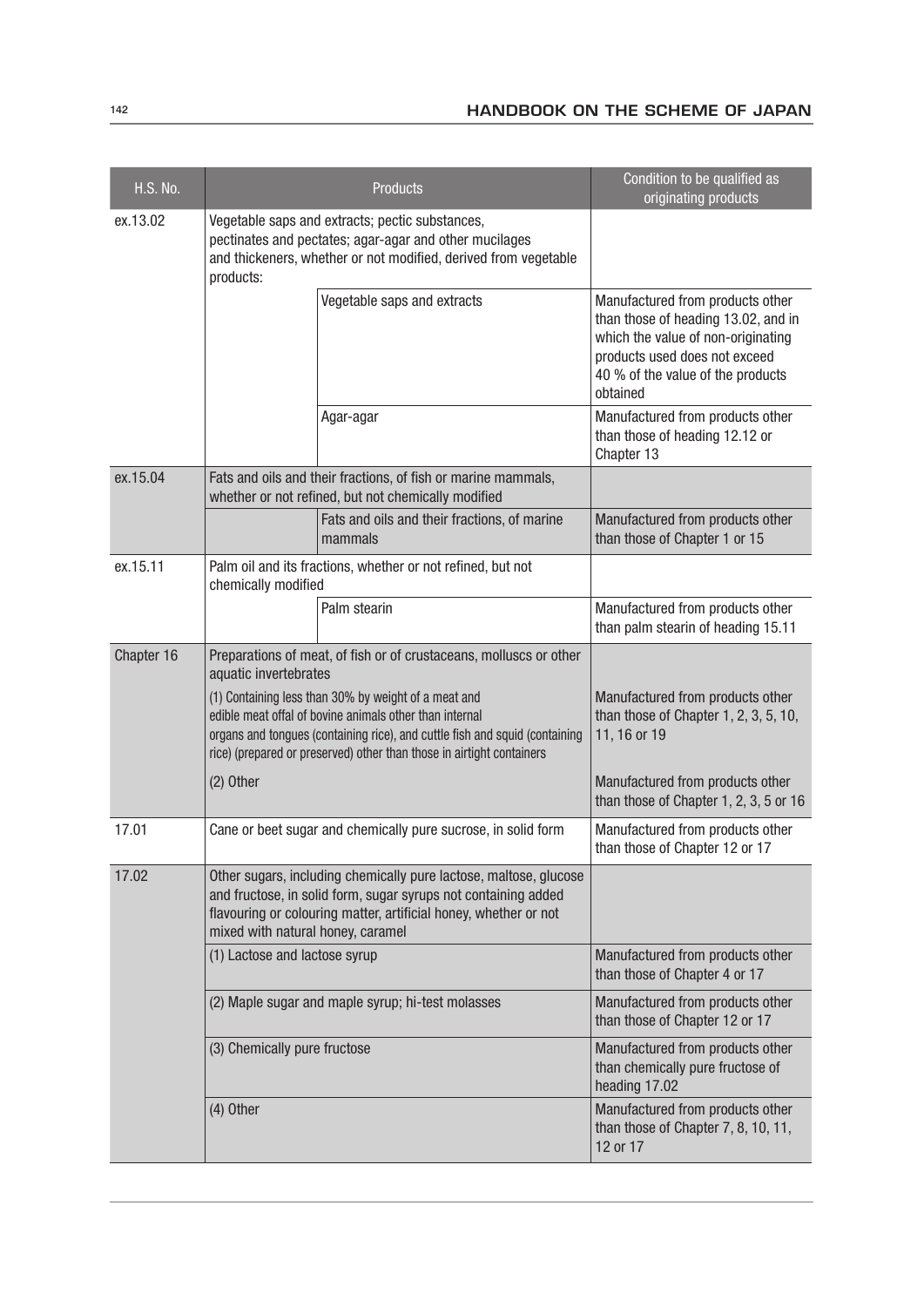| <b>H.S. No.</b>  | <b>Products</b>                                                                                                                                                                                                                                                                                                                                                                                                                                          | Condition to be qualified as<br>originating products                                                                                                                                                                                                                        |  |
|------------------|----------------------------------------------------------------------------------------------------------------------------------------------------------------------------------------------------------------------------------------------------------------------------------------------------------------------------------------------------------------------------------------------------------------------------------------------------------|-----------------------------------------------------------------------------------------------------------------------------------------------------------------------------------------------------------------------------------------------------------------------------|--|
| 17.03            | Molasses resulting from the extraction or refining of<br>sugar                                                                                                                                                                                                                                                                                                                                                                                           | Manufactured from products other<br>than those of Chapter 12 or 17                                                                                                                                                                                                          |  |
| ex.Chapter<br>18 | Cocoa and cocoa preparations, excluding products of heading<br>18.01, 18.02 or 18.06                                                                                                                                                                                                                                                                                                                                                                     | Manufactured from cocoa beans                                                                                                                                                                                                                                               |  |
| 18.06            | Chocolate and other food preparations containing cocoa                                                                                                                                                                                                                                                                                                                                                                                                   |                                                                                                                                                                                                                                                                             |  |
|                  | (1) Food preparations, the largest single ingredient of which is<br>milk (including cream) by weight                                                                                                                                                                                                                                                                                                                                                     |                                                                                                                                                                                                                                                                             |  |
|                  | (i) containing not less than 50% of sucrose by<br>weight                                                                                                                                                                                                                                                                                                                                                                                                 | Manufactured from products other<br>than those of heading 18.06, in<br>which the value of non-originating<br>products used does not exceed<br>40 % of the value of the products<br>obtained and provided that sugar<br>and milk (including cream) used is<br>an originating |  |
|                  | (ii) Other                                                                                                                                                                                                                                                                                                                                                                                                                                               | Manufactured from products other<br>than those of heading 18.06, in<br>which the value of non-originating<br>products used does not exceed<br>40 % of the value of the products<br>obtained and provided that milk<br>(including cream) used is an<br>originating product   |  |
|                  | (2) Other                                                                                                                                                                                                                                                                                                                                                                                                                                                |                                                                                                                                                                                                                                                                             |  |
|                  | (i) containing not less than 50% of<br>sucrose by weight                                                                                                                                                                                                                                                                                                                                                                                                 | Manufactured from products other<br>than those of heading 18.06, in<br>which the value of non-originating<br>products used does not exceed<br>40 % of the value of the products<br>obtained and provided that sugar<br>used is an originating product                       |  |
|                  | (ii) Other                                                                                                                                                                                                                                                                                                                                                                                                                                               | Manufactured from products other<br>than those of heading 18.06 in<br>which the value of non-originating<br>products used does not exceed<br>40 % of the value of the products<br>obtained                                                                                  |  |
| 19.01            | Malt extract; food preparations of flour, groats, meal, starch or<br>malt extract, not containing cocoa or containing less than 40%<br>by weight of cocoa calculated on a totally defatted basis, not<br>elsewhere specified or included; food preparations of goods of<br>heading 04.01 to 04.04, not containing cocoa or containing less<br>than 5% by weight of cocoa calculated on a totally defatted basis,<br>not elsewhere specified or included: |                                                                                                                                                                                                                                                                             |  |
|                  | (1) Malt extract                                                                                                                                                                                                                                                                                                                                                                                                                                         | Manufactured from products other<br>than those of Chapter 10, 11 or 19                                                                                                                                                                                                      |  |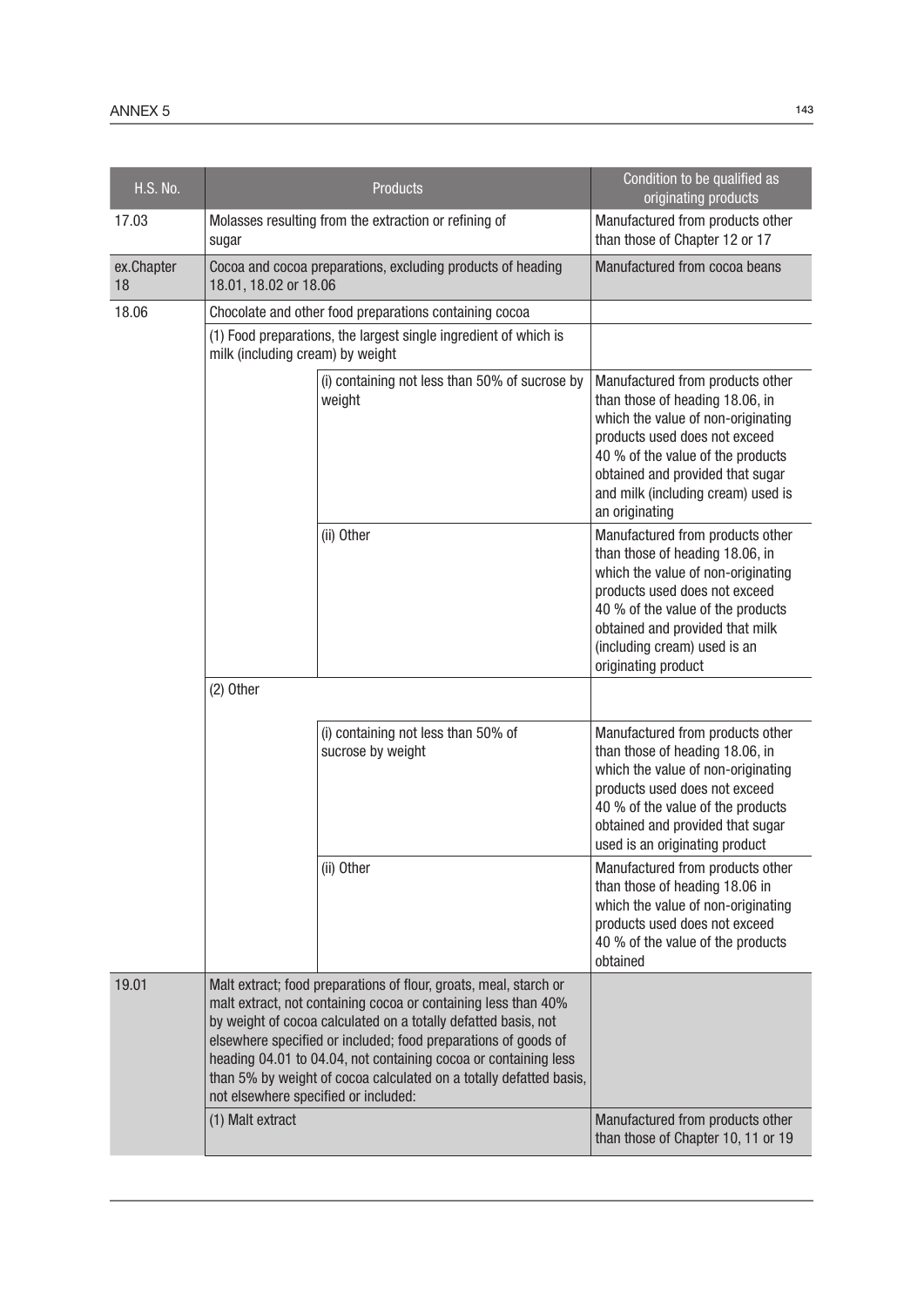| <b>H.S. No.</b> |                                                                                                                                                                                                                                                                                                                                  | <b>Products</b>                                                                                                                                                                                                        | Condition to be qualified as<br>originating products                                                                                                                                                |
|-----------------|----------------------------------------------------------------------------------------------------------------------------------------------------------------------------------------------------------------------------------------------------------------------------------------------------------------------------------|------------------------------------------------------------------------------------------------------------------------------------------------------------------------------------------------------------------------|-----------------------------------------------------------------------------------------------------------------------------------------------------------------------------------------------------|
|                 | (2) Food preparations, containing flour, groats, meal, pellets or<br>starch of rice, wheat, triticale or barely, which total weight is<br>more than 85% of the articles, excluding cake-mixes and a kind<br>used as infant food or dietetic purpose (mostly containing starch)                                                   |                                                                                                                                                                                                                        | Manufactured from products other<br>than those of Chapter 4, 7, 8, 10, 11<br>or 19                                                                                                                  |
|                 | (3) Other                                                                                                                                                                                                                                                                                                                        |                                                                                                                                                                                                                        |                                                                                                                                                                                                     |
|                 |                                                                                                                                                                                                                                                                                                                                  | (i) containing not less than 50% of<br>sucrose by weight                                                                                                                                                               | Manufactured from products other<br>than those of Chapter $4, 7, 8, 10, 11,$<br>12, 17 or 19                                                                                                        |
|                 |                                                                                                                                                                                                                                                                                                                                  | (ii) Other                                                                                                                                                                                                             | Manufactured from products other<br>than those of Chapter 4, 10, 11 or 19                                                                                                                           |
| 19.02           |                                                                                                                                                                                                                                                                                                                                  | Pasta, whether or not cooked or stuffed (with meat or<br>other substances) or otherwise prepared, such as<br>spaghetti, macaroni, noodles, lasagne, gnocchi, ravioli,<br>cannelloni; couscous, whether or not prepared | Manufactured from products other<br>than those of Chapter 10, 11 or 19                                                                                                                              |
| 19.03           | forms                                                                                                                                                                                                                                                                                                                            | Tapioca and substitutes therefor prepared from starch,<br>in the form of flakes, grains, pearls, siftings or in similar                                                                                                | Manufactured from products other<br>than those of Chapter 7, 8, 10, 11<br>or 19                                                                                                                     |
| 19.04           | Prepared foods obtained by the swelling or roasting of cereals<br>or cereal products (for example, corn flakes); cereals (other<br>than maize (corn)) in grain form or in the form of flakes or other<br>worked grains (except flour, groats and meal), pre-cooked or<br>otherwise prepared, not elsewhere specified or included |                                                                                                                                                                                                                        | Manufactured from products other<br>than those of Chapter 10, 11 or 19                                                                                                                              |
| 19.05           | Bread, pastry, cakes, biscuits and other bakers' wares, whether<br>or not containing cocoa; communion wafers, empty cachets of a<br>kind suitable for pharmaceutical use, sealing wafers, rice paper<br>and similar products                                                                                                     |                                                                                                                                                                                                                        |                                                                                                                                                                                                     |
|                 | (1) Sweet biscuits, Arare, Senbei and similar rice products,<br>biscuits, cookies and crakers, crisp savoury food products made<br>from a dough based on potato powder                                                                                                                                                           |                                                                                                                                                                                                                        | Manufactured from products other<br>than those of Chapter 7, 8, 10, 11<br>or 19                                                                                                                     |
|                 | (2) Other                                                                                                                                                                                                                                                                                                                        |                                                                                                                                                                                                                        | Manufactured from products other<br>than those of Chapter 11 or 19                                                                                                                                  |
| 20.01           |                                                                                                                                                                                                                                                                                                                                  | Vegetables, fruit, nuts and other edible parts of plants, prepared<br>or preserved by vinegar or acetic acid                                                                                                           | Manufactured from products other<br>than those of Chapter 7, 8 or 20                                                                                                                                |
| 20.02           | Tomatoes prepared or preserved otherwise than by<br>vinegar or acetic acid                                                                                                                                                                                                                                                       |                                                                                                                                                                                                                        | Manufactured from products other<br>than those of Chapter 7 or 20                                                                                                                                   |
| 20.03           | Mushrooms and truffles, prepared or preserved otherwise than by<br>vinegar or acetic acid                                                                                                                                                                                                                                        |                                                                                                                                                                                                                        | Manufactured from products other<br>than those of Chapter 7 or 20                                                                                                                                   |
| 20.04           | 20.06                                                                                                                                                                                                                                                                                                                            | Other vegetables prepared or preserved otherwise than by<br>vinegar or acetic acid, frozen, other than products of heading                                                                                             |                                                                                                                                                                                                     |
|                 | (1) Young corncobs                                                                                                                                                                                                                                                                                                               |                                                                                                                                                                                                                        | Manufactured from products other<br>than those of heading 20.04 and<br>in which the value of the non-<br>originating products used does not<br>exceed 40 % of the value of the<br>products obtained |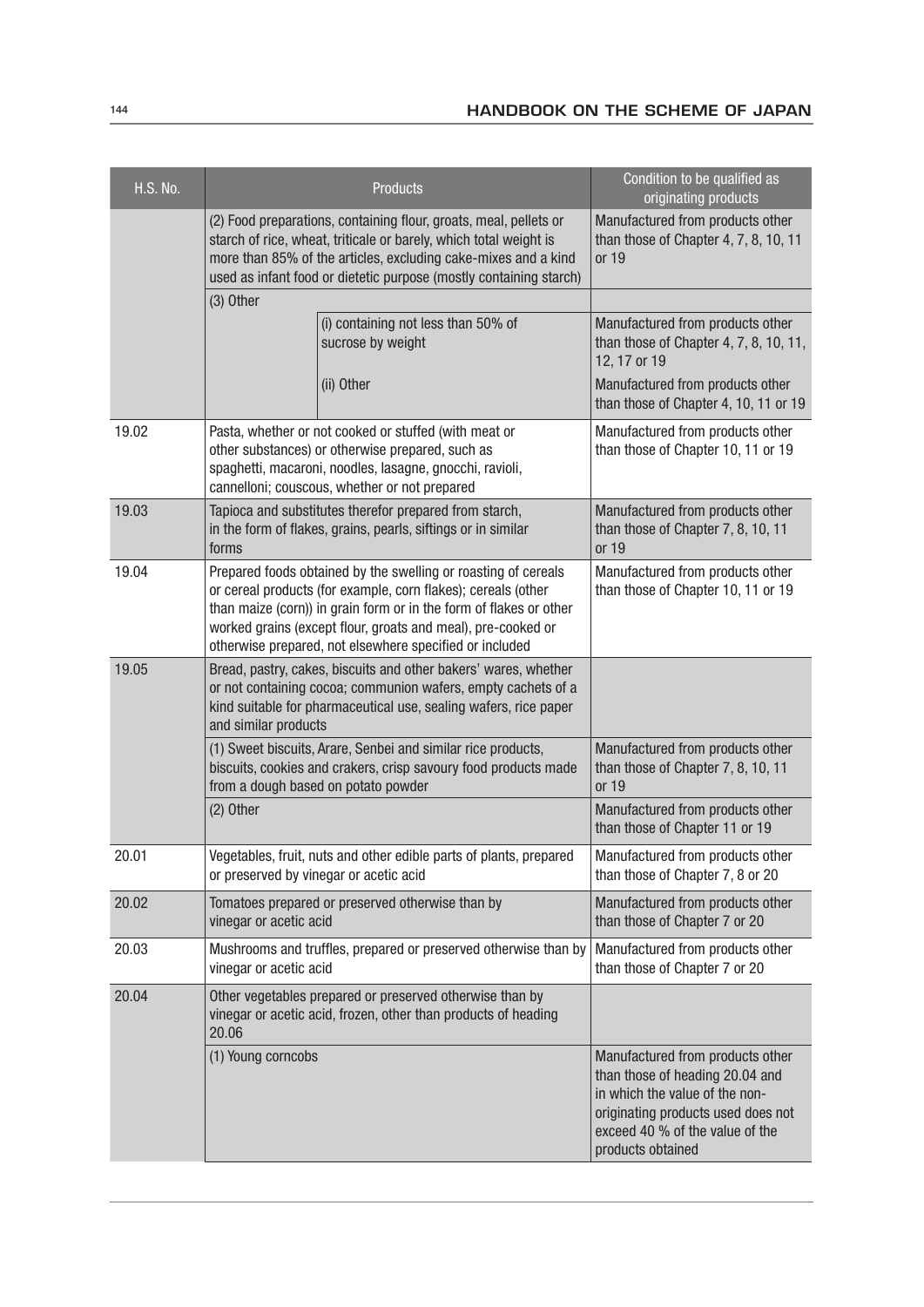| <b>H.S. No.</b> | <b>Products</b>                                                                                                                                                                                                                                                                                                                                                                                                                                                                                                                                                                                                                                                     | Condition to be qualified as<br>originating products                                                                                                                                                |
|-----------------|---------------------------------------------------------------------------------------------------------------------------------------------------------------------------------------------------------------------------------------------------------------------------------------------------------------------------------------------------------------------------------------------------------------------------------------------------------------------------------------------------------------------------------------------------------------------------------------------------------------------------------------------------------------------|-----------------------------------------------------------------------------------------------------------------------------------------------------------------------------------------------------|
|                 | $(2)$ Other                                                                                                                                                                                                                                                                                                                                                                                                                                                                                                                                                                                                                                                         | Manufactured from products other<br>than those of Chapter 7, 10, 11 or<br>20                                                                                                                        |
| 20.05           | Other vegetables prepared or preserved otherwise than by<br>vinegar or acetic acid, not frozen, other than products of heading<br>20.06                                                                                                                                                                                                                                                                                                                                                                                                                                                                                                                             |                                                                                                                                                                                                     |
|                 | (1) Young corncobs                                                                                                                                                                                                                                                                                                                                                                                                                                                                                                                                                                                                                                                  | Manufactured from products other<br>than those of heading 20.05 and<br>in which the value of the non-<br>originating products used does not<br>exceed 40 % of the value of the<br>products obtained |
|                 | (2) Peas (Pisum sativum)(unshelled, containing added sugar).<br>Beans (Vigna spp., Phaseolus spp.)(unshelled, containing added<br>sugar) other than those in airtight containers, containing tomato<br>purée or other kind of tomato preparation and meat of swine, lard<br>or other pig fat. Leguminous vegetables (podded out, containing<br>added sugar) other than those in airtight containers, containing<br>tomato purée or other kind of tomato preparation and meat of<br>swine, lard or other pig fat, excluding Peas (Pisum sativum),<br>Beans (Vigna spp., Phaseolus spp.), Potatoes, Asparagus, Olives,<br>Sweet corn and mixture of other vegetables. | Manufactured from products other<br>than those of Chapter 7, 8, 10, 11,<br>12, 17 or 20                                                                                                             |
|                 | $(3)$ Other                                                                                                                                                                                                                                                                                                                                                                                                                                                                                                                                                                                                                                                         | Manufactured from products other<br>than those of Chapter 7 or 20                                                                                                                                   |
| 20.06           | Vegetables, fruit, nuts, fruit-peel and other parts of plants,<br>preserved by sugar (drained, glacé or crystallised)                                                                                                                                                                                                                                                                                                                                                                                                                                                                                                                                               | Manufactured from products other<br>than those of Chapter $7, 8, 9, 12, 17$<br>or 20                                                                                                                |
| 20.07           | Jams, fruit jellies, marmalades, fruit or nut purée and fruit or nut<br>pastes, obtained by cooking, whether or not containing added<br>sugar or other sweetening matter                                                                                                                                                                                                                                                                                                                                                                                                                                                                                            | Manufactured from products other<br>than those of Chapter 8 or 20                                                                                                                                   |
| 20.08           | Fruit, nuts and other edible parts of plants, otherwise prepared<br>or preserved, whether or not containing added sugar or other<br>sweetening matter or spirit, not elsewhere specified or included:                                                                                                                                                                                                                                                                                                                                                                                                                                                               |                                                                                                                                                                                                     |
|                 | (1) Peanut butter                                                                                                                                                                                                                                                                                                                                                                                                                                                                                                                                                                                                                                                   | Manufactured from products other<br>than those of heading 20.08 and<br>in which the value of the non-<br>originating products used does not<br>exceed 40 % of the value of the<br>products obtained |
|                 | $(2)$ Other                                                                                                                                                                                                                                                                                                                                                                                                                                                                                                                                                                                                                                                         | Manufactured from products other<br>than those of Chapter $7, 8, 9, 12, 17$<br>or 20                                                                                                                |
| 20.09           | Fruit juices (including grape must) and vegetable juices,<br>unfermented and not containing added spirit, whether or not<br>containing added sugar or other sweetening matter                                                                                                                                                                                                                                                                                                                                                                                                                                                                                       | Manufactured from products other<br>than those of Chapter 7, 8 or 20                                                                                                                                |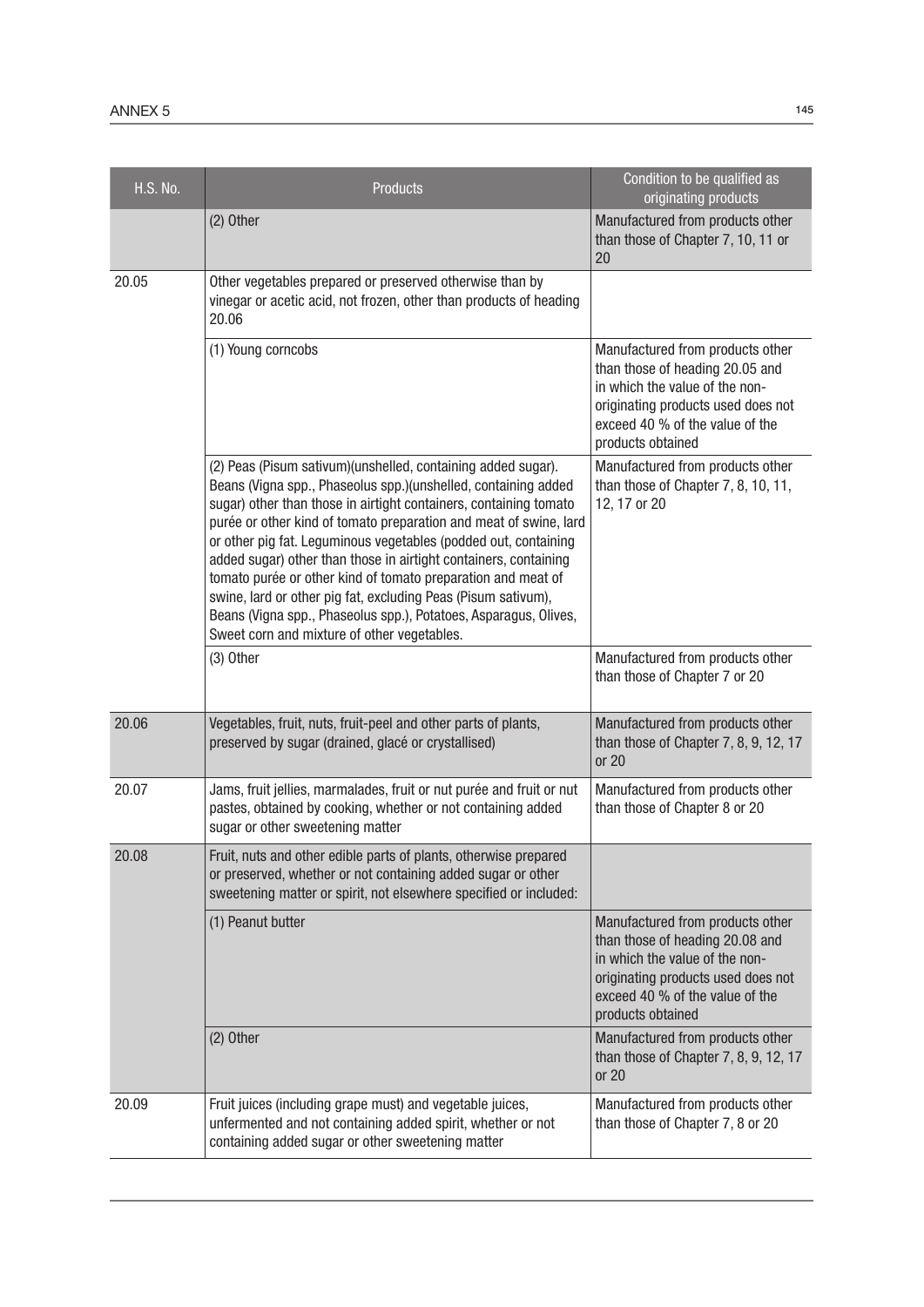| <b>H.S. No.</b> |                                                                                                                         | <b>Products</b>                                                                                                                                                                                                                                                          | Condition to be qualified as<br>originating products                                                                                                                                                                                                      |
|-----------------|-------------------------------------------------------------------------------------------------------------------------|--------------------------------------------------------------------------------------------------------------------------------------------------------------------------------------------------------------------------------------------------------------------------|-----------------------------------------------------------------------------------------------------------------------------------------------------------------------------------------------------------------------------------------------------------|
| ex.21.01        |                                                                                                                         | Extracts, essences and concentrates, of coffee, tea or maté and<br>preparations with a basis of these products or with a basis of<br>coffee, tea or maté ; roasted chicory and other roasted coffee<br>substitutes, and extracts, essences and concentrates thereof      |                                                                                                                                                                                                                                                           |
|                 |                                                                                                                         | Preparations with a basis of coffee, tea or maté:                                                                                                                                                                                                                        |                                                                                                                                                                                                                                                           |
|                 | the dry state                                                                                                           | (1) Not less than 30% of natural milk constituents by weight, in                                                                                                                                                                                                         | Manufactured from products other<br>than those of Chapter 4, 19 or 21                                                                                                                                                                                     |
|                 | (2) Other                                                                                                               |                                                                                                                                                                                                                                                                          |                                                                                                                                                                                                                                                           |
|                 |                                                                                                                         | (i) containing not less than 50% of<br>sucrose by weight                                                                                                                                                                                                                 | Manufactured from products other<br>than those of heading 21.01, and in<br>which the value of non-originating<br>products used does not exceed<br>40 % of the value of the products<br>obtained and provided that sugar<br>used is an originating product |
|                 |                                                                                                                         | (ii) Other                                                                                                                                                                                                                                                               | Manufactured from products other<br>than those of heading 21.01, and in<br>which the value of non-originating<br>products used does not exceed<br>40 % of the value of the products<br>obtained                                                           |
| ex.21.03        | Sauces and preparations therefor; mixed condiments and mixed<br>seasonings; mustard flour and meal and prepared mustard |                                                                                                                                                                                                                                                                          |                                                                                                                                                                                                                                                           |
|                 |                                                                                                                         | Sauces and preparations therefor, mixed<br>condiments and mixed seasonings                                                                                                                                                                                               | Manufactured from products<br>other than those of heading 21.03<br>excluding mustard flour and meal<br>and prepared mustard and provided<br>that contained tomatoes are<br>originating products                                                           |
| 21.04           | Soups and broths and preparations therefor; homogenised<br>composite food preparations                                  |                                                                                                                                                                                                                                                                          | Manufactured from products other<br>than those of heading 20.02 to<br>20.05 excluding sweet corn and<br>young corncobs, or heading 21.04                                                                                                                  |
| 21.05           | Ice cream and other edible ice, whether or not containing cocoa                                                         |                                                                                                                                                                                                                                                                          | Manufactured from products other<br>than those of Chapter 4, 19 or 21                                                                                                                                                                                     |
| 21.06           | Food preparations not elsewhere specified or included                                                                   |                                                                                                                                                                                                                                                                          |                                                                                                                                                                                                                                                           |
|                 |                                                                                                                         | (1) Protein concentrates and textured protein substances                                                                                                                                                                                                                 |                                                                                                                                                                                                                                                           |
|                 |                                                                                                                         | (i) Preparations containing by weight not less<br>than 30% natural milk constituents on the<br>dry matter, excluding protein concentrates<br>containing by weight not less than 80%<br>protein, the largest single ingredient of which<br>is vegetable protein by weight | Manufactured from products other<br>than those of Chapter 4, 19 or 21                                                                                                                                                                                     |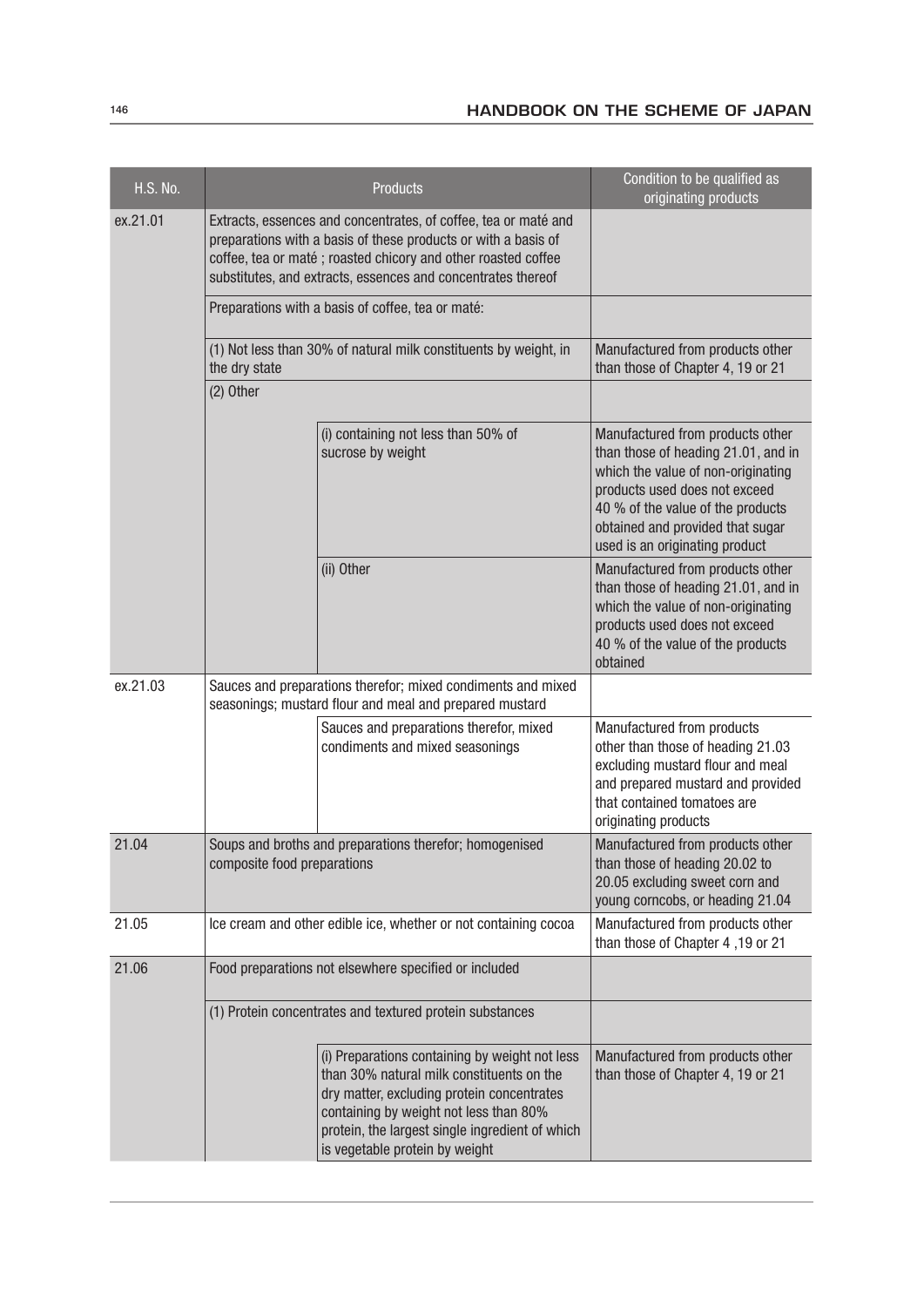| <b>H.S. No.</b> |             | <b>Products</b>                                                                                                                                                                                                                                                             | Condition to be qualified as<br>originating products                                                                                                                                                                                                      |
|-----------------|-------------|-----------------------------------------------------------------------------------------------------------------------------------------------------------------------------------------------------------------------------------------------------------------------------|-----------------------------------------------------------------------------------------------------------------------------------------------------------------------------------------------------------------------------------------------------------|
|                 |             | (ii) Other than "Preparations containing<br>by weight not less than 30% natural milk<br>constituents on the dry matter, excluding<br>protein concentrates containing by weight<br>not less than 80% protein, the largest single<br>ingredient of which is vegetable protein | Manufactured from products other<br>than those of heading 21.06, and in<br>which the value of non-originating<br>products used does not exceed<br>40 % of the value of the products<br>obtained and provided that sugar<br>used is an originating product |
|                 |             | (iii) Other                                                                                                                                                                                                                                                                 | Manufactured from products other<br>than those of heading 21.06, and in<br>which the value of non-originating<br>products used does not exceed<br>40 % of the value of the products<br>obtained                                                           |
|                 | $(2)$ Other |                                                                                                                                                                                                                                                                             |                                                                                                                                                                                                                                                           |
|                 |             | (i) Preparations containing by weight not less<br>than 30% natural milk constituents on the dry<br>matter                                                                                                                                                                   | Manufactured from products other<br>than those of Chapter 4, 19 or 21                                                                                                                                                                                     |
|                 |             | (ii) Other                                                                                                                                                                                                                                                                  |                                                                                                                                                                                                                                                           |
|                 |             | 1 Food preparations containing more than<br>30% by weight of one of those, rice, wheat<br>including triticale or barley                                                                                                                                                     | Manufactured from products other<br>than those of Chapter 10, 11, 19 or<br>21                                                                                                                                                                             |
|                 |             | 2 Other than sugar syrup (containing<br>added flavouring or colouring matter)                                                                                                                                                                                               | Manufactured from products other<br>than those of Chapter 7, 8, 10, 11,<br>12, 17 or 21                                                                                                                                                                   |
|                 |             | 3 Chewing gum                                                                                                                                                                                                                                                               | Manufactured from products other<br>than those of heading 21.06, and in<br>which the value of non-originating<br>products used does not exceed<br>40 % of the value of the products<br>obtained                                                           |
|                 |             | 4 Konnyaku                                                                                                                                                                                                                                                                  | Manufactured from products other<br>than those of Chapter 12 or 21                                                                                                                                                                                        |
|                 |             | 5 Compound alcoholic preparations of a kind<br>used for the manufacture of beverages, of an<br>alcoholic strength by volume of higher than<br>$0.5%$ vol                                                                                                                    |                                                                                                                                                                                                                                                           |
|                 |             | i Preparations with a basis of fruit juices, of<br>an alcoholic strength by volume of less than<br>1% vol                                                                                                                                                                   | Manufactured from products other<br>than those of Chapter 8, 20 or 21                                                                                                                                                                                     |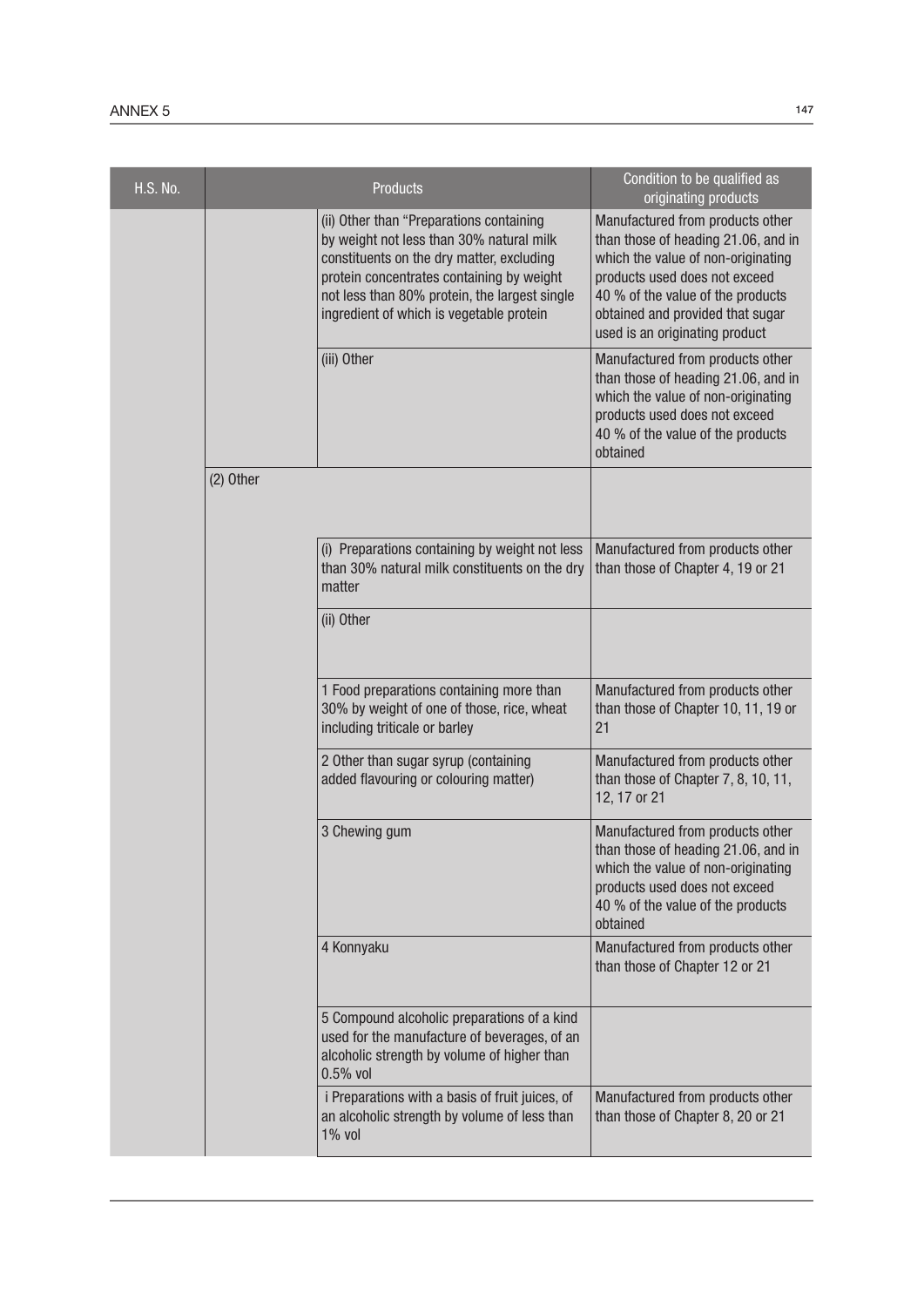| <b>H.S. No.</b> |                                                                                                                                                                                                                                                                                                                                                                                                                                                                                                                                                                                               | <b>Products</b>                                                                                                                                                                                                                                        | Condition to be qualified as<br>originating products                                                                                                                                                                                                                                                                                                                                  |
|-----------------|-----------------------------------------------------------------------------------------------------------------------------------------------------------------------------------------------------------------------------------------------------------------------------------------------------------------------------------------------------------------------------------------------------------------------------------------------------------------------------------------------------------------------------------------------------------------------------------------------|--------------------------------------------------------------------------------------------------------------------------------------------------------------------------------------------------------------------------------------------------------|---------------------------------------------------------------------------------------------------------------------------------------------------------------------------------------------------------------------------------------------------------------------------------------------------------------------------------------------------------------------------------------|
|                 |                                                                                                                                                                                                                                                                                                                                                                                                                                                                                                                                                                                               | ii Other                                                                                                                                                                                                                                               | Manufactured from products<br>other than compound alcoholic<br>preparations of a kind used for<br>the manufactures of beverages, of<br>an alcoholic strength by volume<br>of more than 0.5% vol, or from<br>products other than those of heading<br>22.08, and in which the value of<br>the non-originating products used<br>does not exceed 40% of the value of<br>products obtained |
|                 |                                                                                                                                                                                                                                                                                                                                                                                                                                                                                                                                                                                               | 6 Other                                                                                                                                                                                                                                                |                                                                                                                                                                                                                                                                                                                                                                                       |
|                 |                                                                                                                                                                                                                                                                                                                                                                                                                                                                                                                                                                                               | i Containing added sugar                                                                                                                                                                                                                               |                                                                                                                                                                                                                                                                                                                                                                                       |
|                 |                                                                                                                                                                                                                                                                                                                                                                                                                                                                                                                                                                                               | Bases for beverage, containing Panax<br>$\left( \parallel \right)$<br>ginseng or its extract, or food supplement<br>with a basis of vitamins                                                                                                           | Manufactured from products other<br>than those of heading 21.06, and in<br>which the value of non-originating<br>products used does not exceed<br>40 % of the value of the products<br>obtained                                                                                                                                                                                       |
|                 |                                                                                                                                                                                                                                                                                                                                                                                                                                                                                                                                                                                               | 2) Other                                                                                                                                                                                                                                               |                                                                                                                                                                                                                                                                                                                                                                                       |
|                 | $(1)$ containing less than 50% of<br>sucrose by weight                                                                                                                                                                                                                                                                                                                                                                                                                                                                                                                                        | Manufactured from products other<br>than those of heading 21.06, and in<br>which the value of non-originating<br>products used does not exceed<br>40 % of the value of the products<br>obtained                                                        |                                                                                                                                                                                                                                                                                                                                                                                       |
|                 | $(\circled{2})$ Other                                                                                                                                                                                                                                                                                                                                                                                                                                                                                                                                                                         |                                                                                                                                                                                                                                                        |                                                                                                                                                                                                                                                                                                                                                                                       |
|                 | A Put up in containers for retail sale, by<br>weight of 500g or less each including<br>container, and containing not less than 85%<br>by weight of sucrose excluding those put<br>up in containers for retail sale by weight<br>of 500g or less each including container,<br>those certified by a certification procedure<br>stipulated by a Cabinet Order as imported<br>to be repacked in containers for retail sale<br>by weight of 500g or less each including<br>container after importation with no change in<br>ingredients, or those exceeding 257yen/kg in<br>value for customs duty | Manufactured from products other<br>than those of heading 21.06, and in<br>which the value of non-originating<br>products used does not exceed<br>40 % of the value of the products<br>obtained and provided that sugar<br>used is originating product |                                                                                                                                                                                                                                                                                                                                                                                       |
|                 |                                                                                                                                                                                                                                                                                                                                                                                                                                                                                                                                                                                               | <b>B</b> Other                                                                                                                                                                                                                                         |                                                                                                                                                                                                                                                                                                                                                                                       |
|                 |                                                                                                                                                                                                                                                                                                                                                                                                                                                                                                                                                                                               | (a) Other containing lactose, milk protein or<br>milk fat                                                                                                                                                                                              | Manufactured from products other<br>than those of Chapter 4, $7, 8, 10, 11,$<br>12, 17, 19 or 21                                                                                                                                                                                                                                                                                      |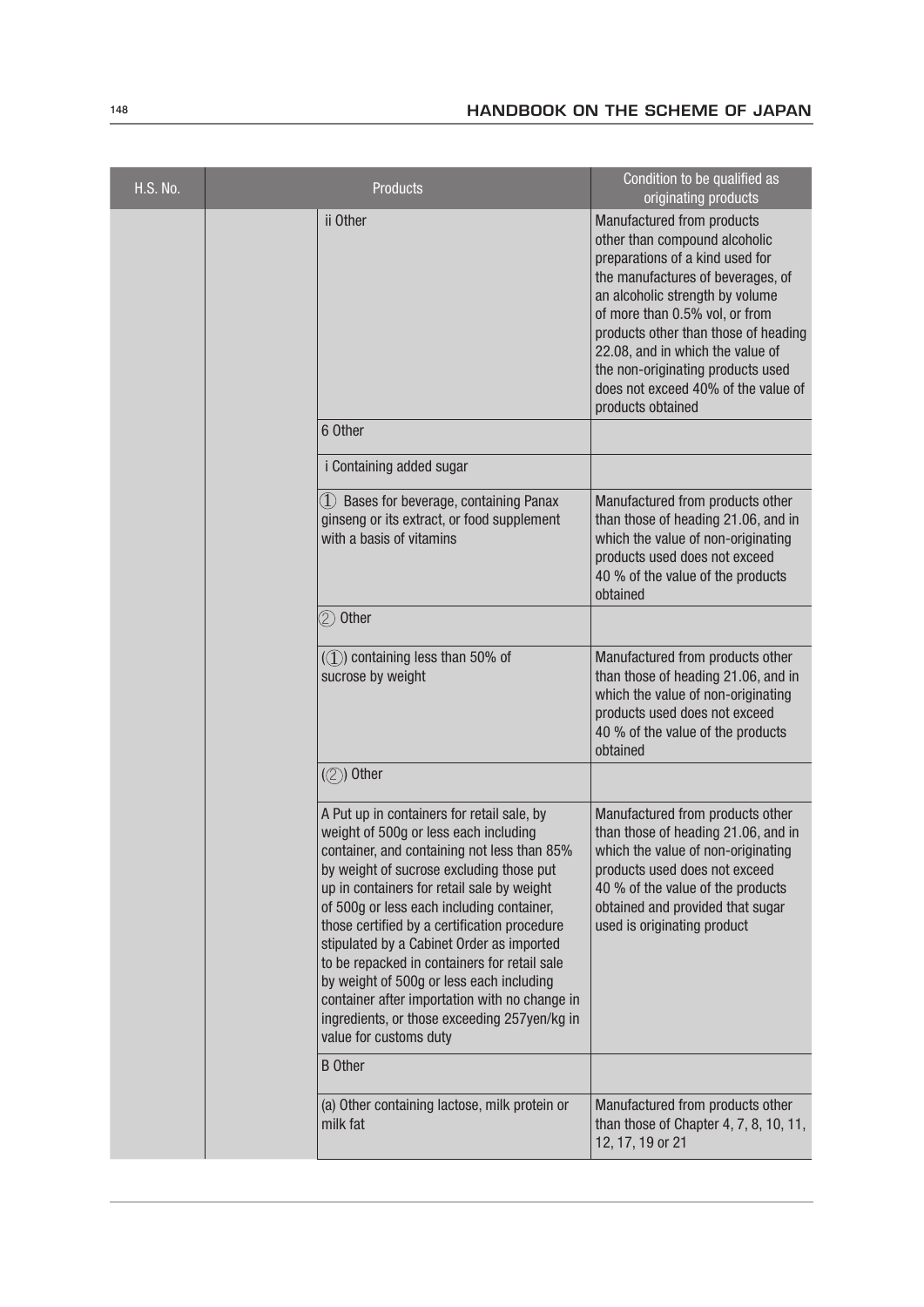| <b>H.S. No.</b> |                                                                                                                                                                                                            | <b>Products</b>                                                                                                                                                                                                           | Condition to be qualified as<br>originating products                                                                                                                                                                                                      |
|-----------------|------------------------------------------------------------------------------------------------------------------------------------------------------------------------------------------------------------|---------------------------------------------------------------------------------------------------------------------------------------------------------------------------------------------------------------------------|-----------------------------------------------------------------------------------------------------------------------------------------------------------------------------------------------------------------------------------------------------------|
|                 |                                                                                                                                                                                                            | (b) Other                                                                                                                                                                                                                 | Manufactured from products other<br>than those of heading 21.06, and in<br>which the value of non-originating<br>products used does not exceed<br>40 % of the value of the products<br>obtained and provided that sugar<br>used is an originating product |
|                 |                                                                                                                                                                                                            | ii0ther                                                                                                                                                                                                                   | Manufactured from products other<br>than those of heading 21.06, and in<br>which the value of non-originating<br>products used does not exceed<br>40 % of the value of the products<br>obtained                                                           |
| ex.22.02        |                                                                                                                                                                                                            | Waters, including mineral waters and aerated waters,<br>containing added sugar or other sweetening matter or<br>flavoured, and other non-alcoholic beverages, not<br>including fruit or vegetable juices of heading 20.09 |                                                                                                                                                                                                                                                           |
|                 |                                                                                                                                                                                                            | Other than waters including mineral waters<br>and aerated waters, containing added sugar<br>or other sweetening matter or flavoured                                                                                       | Manufactured from products other<br>than those of heading 22.02, and in<br>which the value of non-originating<br>products used does not exceed<br>40 % of the value of the products<br>obtained                                                           |
| 22.04           | Wine of fresh grapes, including fortified wines;<br>grape must other than that of heading 20.09                                                                                                            |                                                                                                                                                                                                                           |                                                                                                                                                                                                                                                           |
|                 | (1) Sparkling wine, other wine; grape must of an alcoholic<br>strength by volume of less than 1% vol (excluding wine; grape<br>must with fermentation prevented or arrested by the addition of<br>alcohol) |                                                                                                                                                                                                                           | Manufactured from products other<br>than those of Chapter 8, 20 or 22                                                                                                                                                                                     |
|                 | $(2)$ Other                                                                                                                                                                                                |                                                                                                                                                                                                                           | Manufactured from products other<br>than those of heading 20.09 or<br>22.04                                                                                                                                                                               |
| 22.05           | Vermouth and other wine of fresh grapes flavoured with<br>plants or aromatic substances                                                                                                                    |                                                                                                                                                                                                                           |                                                                                                                                                                                                                                                           |
|                 | (1) In containers holding 2L or more of an alcoholic strength by<br>volume of less than 1% vol                                                                                                             |                                                                                                                                                                                                                           | Manufactured from products other<br>than those of Chapter 8, 20 or 22                                                                                                                                                                                     |
|                 | (2) Other                                                                                                                                                                                                  |                                                                                                                                                                                                                           | Manufactured from products other<br>than those of heading 20.09, 22.04<br>or 22.05                                                                                                                                                                        |
| 22.06           | Other fermented beverages (for example, cider, perry, mead);<br>mixtures of fermented beverages and mixtures of fermented<br>beverages and non-alcoholic beverages not elsewhere specified<br>or included: |                                                                                                                                                                                                                           |                                                                                                                                                                                                                                                           |
|                 |                                                                                                                                                                                                            | (1) Of an alcoholic strength by volume of less than 1% vol                                                                                                                                                                | Manufactured from products other<br>than those of Chapter 8, 20 or 22                                                                                                                                                                                     |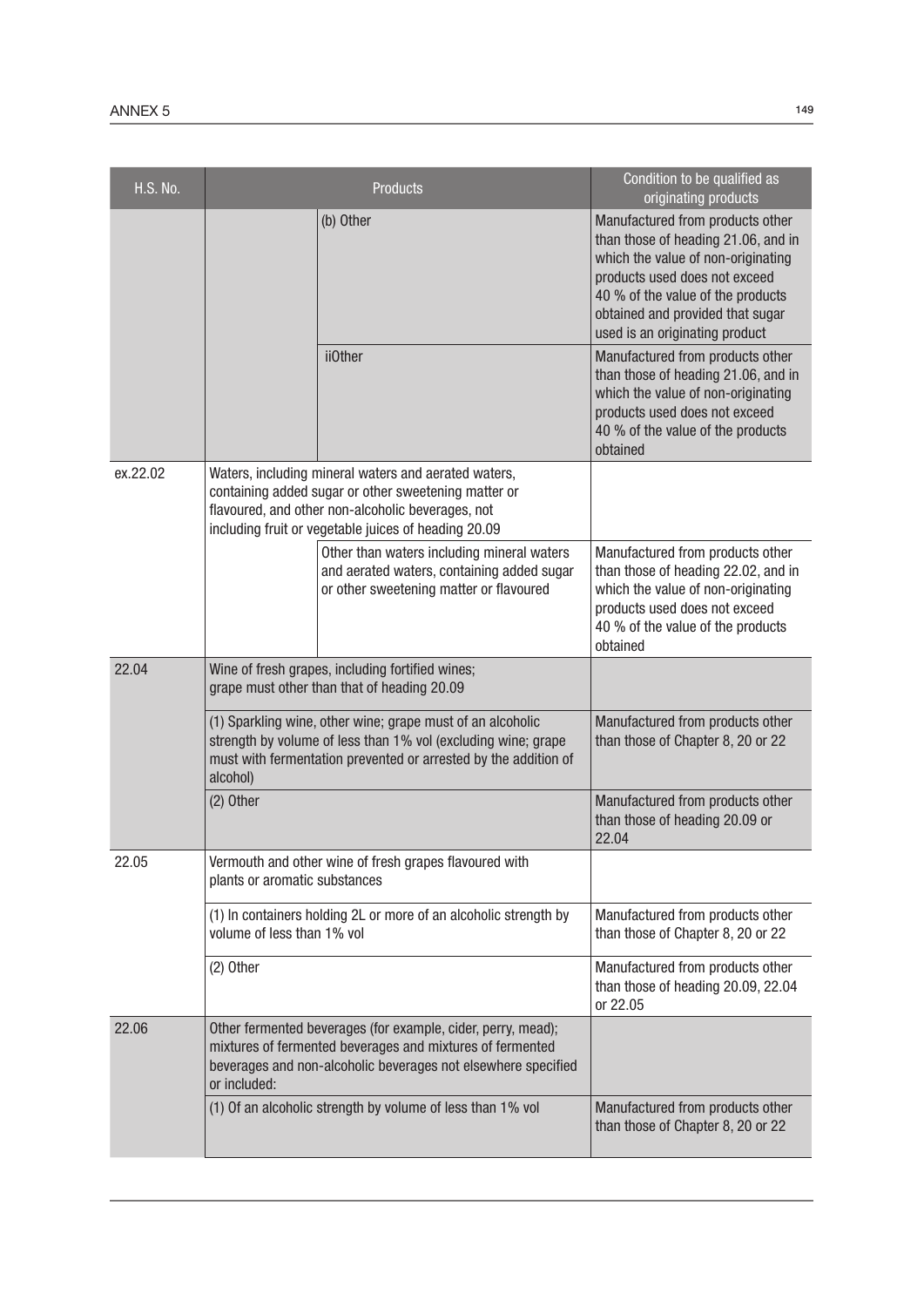| <b>H.S. No.</b> |                                                                    | <b>Products</b>                                                                                                                                    | Condition to be qualified as<br>originating products                                                                                                                                                |
|-----------------|--------------------------------------------------------------------|----------------------------------------------------------------------------------------------------------------------------------------------------|-----------------------------------------------------------------------------------------------------------------------------------------------------------------------------------------------------|
|                 | $(2)$ Other                                                        |                                                                                                                                                    | Manufactured from products other<br>than those of heading 22.06 and<br>in which the value of the non-<br>originating products used does not<br>exceed 40 % of the value of the<br>products obtained |
| 22.08           | spirituous beverages:                                              | Undenatured ethyl alcohol of an alcoholic strength by<br>volume of less than 80% vol; spirits, liqueurs and other                                  |                                                                                                                                                                                                     |
|                 | (1) Ethyl alcohol and spirits                                      |                                                                                                                                                    | Manufactured from products other<br>than those of heading 22.07 or<br>22.08                                                                                                                         |
|                 |                                                                    | (2) Beverages with a basis of fruit juices, of an alcoholic<br>strength by volume of less than 1% vol                                              | Manufactured from products other<br>than those of Chapter 8, 20 or 22                                                                                                                               |
|                 | $(3)$ Other                                                        |                                                                                                                                                    | Manufactured from products other<br>than those of heading 22.08 and<br>in which the value of the non-<br>originating products used does not<br>exceed 40 % of the value of the<br>products obtained |
| 22.09           | Vinegar and substitutes for vinegar obtained from acetic acid      |                                                                                                                                                    | Manufactured from products other<br>than those of heading 22.09 or<br>29.15                                                                                                                         |
| 23.09           | Preparations of a kind used in animal feeding                      |                                                                                                                                                    | Manufactured from products other<br>than those of heading 23.09 and<br>in which the value of the non-<br>originating products used does not<br>exceed 40 % of the value of the<br>products obtained |
| 28.43           |                                                                    | Colloidal precious metals; inorganic or organic<br>compounds of precious metals, whether or not<br>chemically defined; amalgams of precious metals | Manufactured from products of<br>heading 28.43 and manufactured<br>through chemical transformation, or<br>from products other than those of<br>heading 28.43                                        |
| ex.28.52        | Compounds, inorganic or organic, of mercury, excluding<br>amalgams |                                                                                                                                                    |                                                                                                                                                                                                     |
|                 |                                                                    | Organo-inorganic compounds                                                                                                                         | Manufactured from products<br>compounds other than organo -<br>inorganic compounds of heading<br>28.52                                                                                              |
| ex.29.05        | nitrosated derivatives                                             | Acyclic alcohols and their halogenated, sulphonated, nitrated or                                                                                   |                                                                                                                                                                                                     |
|                 |                                                                    | <b>Metal alcoholates</b>                                                                                                                           | Manufactured from products other<br>than metal alcoholates of heading<br>29.05                                                                                                                      |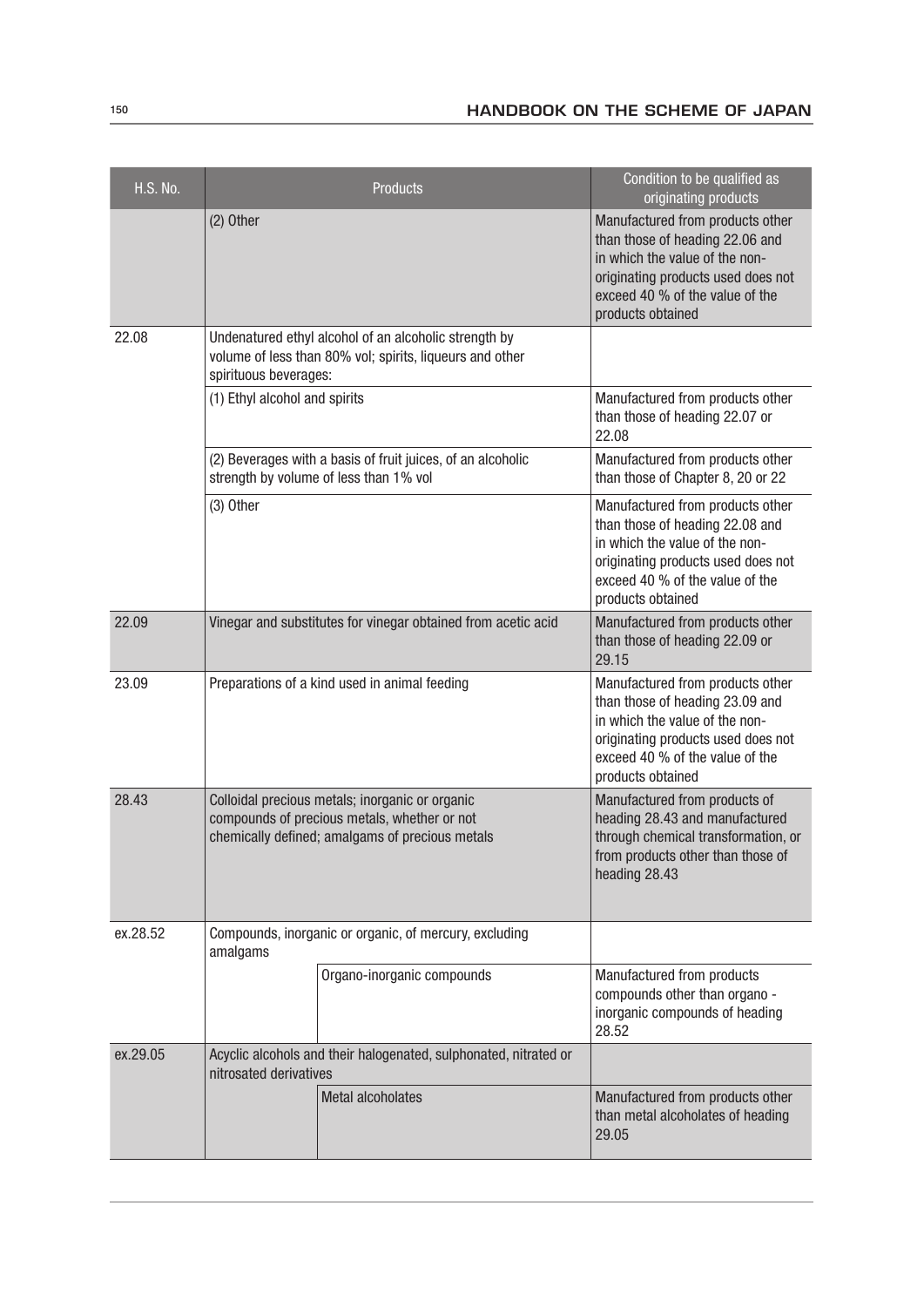| <b>H.S. No.</b> | Products                                                                                                                                                                                                                           |                                                                                                                                           | Condition to be qualified as<br>originating products                                                                                                                                                            |
|-----------------|------------------------------------------------------------------------------------------------------------------------------------------------------------------------------------------------------------------------------------|-------------------------------------------------------------------------------------------------------------------------------------------|-----------------------------------------------------------------------------------------------------------------------------------------------------------------------------------------------------------------|
| ex.29.06        | nitrosated derivatives                                                                                                                                                                                                             | Cyclic alcohols and their halogenated, sulphonated, nitrated or                                                                           |                                                                                                                                                                                                                 |
|                 |                                                                                                                                                                                                                                    | <b>Metal alcoholates</b>                                                                                                                  | Manufactured from products other<br>than metal alcoholates of heading<br>29.06                                                                                                                                  |
| 29.32           |                                                                                                                                                                                                                                    | Heterocyclic compounds with oxygen hetero-atom(s) only                                                                                    | Manufactured from products of<br>heading 29.32 and manufactured<br>through chemical transformation, or<br>from products other than those of<br>heading 29.32                                                    |
| 29.33           |                                                                                                                                                                                                                                    | Heterocyclic compounds with nitrogen hetero-atom(s) only                                                                                  | Manufactured from products of<br>heading 29.33 and manufactured<br>through chemical transformation, or<br>from products other than those of<br>heading 29.33                                                    |
| ex.29.34        | other heterocyclic compounds                                                                                                                                                                                                       | Nucleic acids and their salts, whether or not chemically defined,                                                                         |                                                                                                                                                                                                                 |
|                 |                                                                                                                                                                                                                                    | Other than sultones or sultams                                                                                                            | Manufactured from products other<br>than those (excluding sultones and<br>sultams) of heading 29.34                                                                                                             |
| 29.40           | Sugars, chemically pure, other than sucrose, lactose, maltose,<br>glucose and fructose; sugar ethers, sugar acetals and sugar<br>esters, and their salts, other than products of heading 29.37,<br>29.38 or 29.39                  |                                                                                                                                           | Manufactured from products,<br>chemically pure, other than maltose<br>or fructose of heading 17.02, or from<br>products other than those of heading<br>29.40                                                    |
| 32.05           | Colour lakes; preparations as specified in Note 3 to this<br>Chapter based on colour lakes                                                                                                                                         |                                                                                                                                           | Manufactured from products other<br>than those of heading 32.03 to<br>32.05                                                                                                                                     |
| 32.06           | Other colouring matter; preparations as specified in Note 3 to<br>this Chapter, other than those of heading 32.03, 32.04 or 32.05;<br>inorganic products of a kind used as luminophores, whether or<br>not chemically defined      |                                                                                                                                           | Manufactured from products other<br>then those (excluding mixing of<br>oxides or salts of Chapter 28 with<br>extenders such as barium sulphate,<br>chalk, barium carbonate and satin<br>white) of heading 32.06 |
| 32.08           | Paints and varnishes (including enamels and lacquers) based<br>on synthetic polymers or chemically modified natural polymers,<br>dispersed or dissolved in a non-aqueous medium; solutions as<br>defined in Note 4 to this Chapter |                                                                                                                                           | Manufactured from products other<br>than those of heading 32.08 or<br>32.12                                                                                                                                     |
| 32.10           | Other paints and varnishes (including enamels, lacquers and<br>distempers); prepared water pigments of a kind used for finishing<br>leather                                                                                        |                                                                                                                                           | Manufactured from products other<br>than those of heading 32.10 or<br>32.12                                                                                                                                     |
| 32.13           | pans or in similar forms or packings                                                                                                                                                                                               | Artists', students' or signboard painters' colours, modifying tints,<br>amusement colours and the like, in tablets, tubes, jars, bottles, | Manufactured from products other<br>than those of heading 32.03 to<br>32.10, 32.12 or 32.13                                                                                                                     |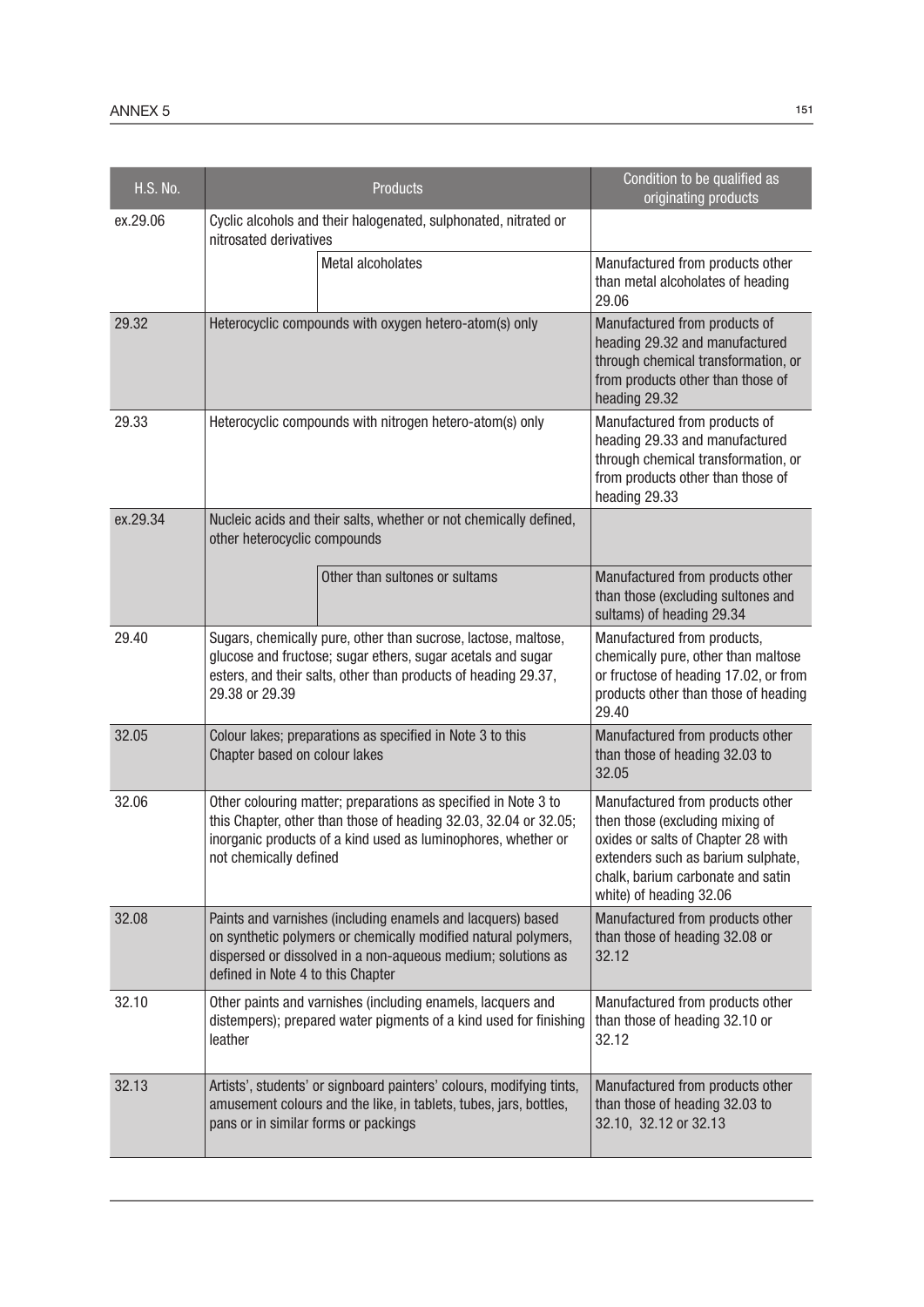| <b>H.S. No.</b> |                                                                                                                                                                                                                                                                                                                                                                                                                                            | <b>Products</b>                                                                                                                                                                                                                                               | Condition to be qualified as<br>originating products                                                                                                                                                                                |
|-----------------|--------------------------------------------------------------------------------------------------------------------------------------------------------------------------------------------------------------------------------------------------------------------------------------------------------------------------------------------------------------------------------------------------------------------------------------------|---------------------------------------------------------------------------------------------------------------------------------------------------------------------------------------------------------------------------------------------------------------|-------------------------------------------------------------------------------------------------------------------------------------------------------------------------------------------------------------------------------------|
| 32.14           |                                                                                                                                                                                                                                                                                                                                                                                                                                            | Glaziers' putty, grafting putty, resin cements, caulking compounds<br>and other mastics; painters' fillings; non-refractory surfacing<br>preparations for facades, indoor walls, floors, ceilings or the like                                                 | Manufactured from products other<br>than those of heading 32.08 to<br>32.10, 32.12 or 32.14                                                                                                                                         |
| 33.02           | the manufa                                                                                                                                                                                                                                                                                                                                                                                                                                 | Mixtures of odoriferous substances and mixtures (including<br>alcoholic solutions) with a basis of one or more of these<br>substances, of a kind used as raw materials in industry; other<br>preparations based on odoriferous substances, of a kind used for | Manufactured from products other<br>than those of heading 33.02 and<br>in which the value of the non-<br>originating products used does not<br>exceed 50 % of the value of the<br>products obtained                                 |
| 34.01           | Soap; organic surface-active products and preparations for use<br>as soap, in the form of bars, cakes, moulded pieces or shapes,<br>whether or not containing soap; organic surface-active products<br>and preparations for washing the skin in the form of liquid or<br>cream and put up for retail sale, whether or not containing soap,<br>paper, wadding, felt and nonwovens, impregnated, coated or<br>covered with soap or detergent |                                                                                                                                                                                                                                                               | Manufactured from products other<br>than those of heading 34.01 or<br>34.02                                                                                                                                                         |
| 34.02           |                                                                                                                                                                                                                                                                                                                                                                                                                                            | Organic surface-active agents (other than soap); surface-<br>active preparations, washing preparations (including auxiliary<br>washing preparations) and cleaning preparations, whether or not<br>containing soap, other than those of heading 34.01          | Manufactured from products other<br>then those of heading 34.01 or<br>34.02                                                                                                                                                         |
| 34.07           | Modelling pastes, including those put up for children's<br>amusement; preparations known as "dental wax" or as "dental<br>impression compounds", put up in sets, in packing for retail sale<br>or in plates, horseshoe shapes, sticks or similar forms; other<br>preparatio                                                                                                                                                                |                                                                                                                                                                                                                                                               |                                                                                                                                                                                                                                     |
|                 | (1) Other preparations for use in dentistry, with abasis of plates<br>(of calcined gypsum or calcium sulphate)                                                                                                                                                                                                                                                                                                                             |                                                                                                                                                                                                                                                               | Manufactured from products other<br>than those of heading 34.07 and<br>in which the value of the non-<br>originating products used does not<br>exceed 50% of the value of the<br>products obtained                                  |
|                 | $(2)$ Other                                                                                                                                                                                                                                                                                                                                                                                                                                |                                                                                                                                                                                                                                                               | Manufactured from products other<br>than hydrogenated fats and oils of<br>heading 15.16 (only hydrogenated<br>fats and oils), 15.17 (only<br>hydrogenated fats and oils), 34.03,<br>34.07, 38.23 (only fatty alcohols),<br>or 38.24 |
| ex.35.02        | Albumins (including concentrates of two or more whey proteins,<br>containing by weight more than 80% whey proteins, calculated<br>on the dry matter), albuminates and other albumin derivatives                                                                                                                                                                                                                                            |                                                                                                                                                                                                                                                               |                                                                                                                                                                                                                                     |
|                 |                                                                                                                                                                                                                                                                                                                                                                                                                                            | Egg albumin                                                                                                                                                                                                                                                   | Manufactured from products other<br>than those of Chapter 4 or 35                                                                                                                                                                   |
| 35.05           | other modified starches                                                                                                                                                                                                                                                                                                                                                                                                                    | Dextrins and other modified starches (for example, pregelatinised<br>or esterified starches); glues based on starches, or on dextrins or                                                                                                                      |                                                                                                                                                                                                                                     |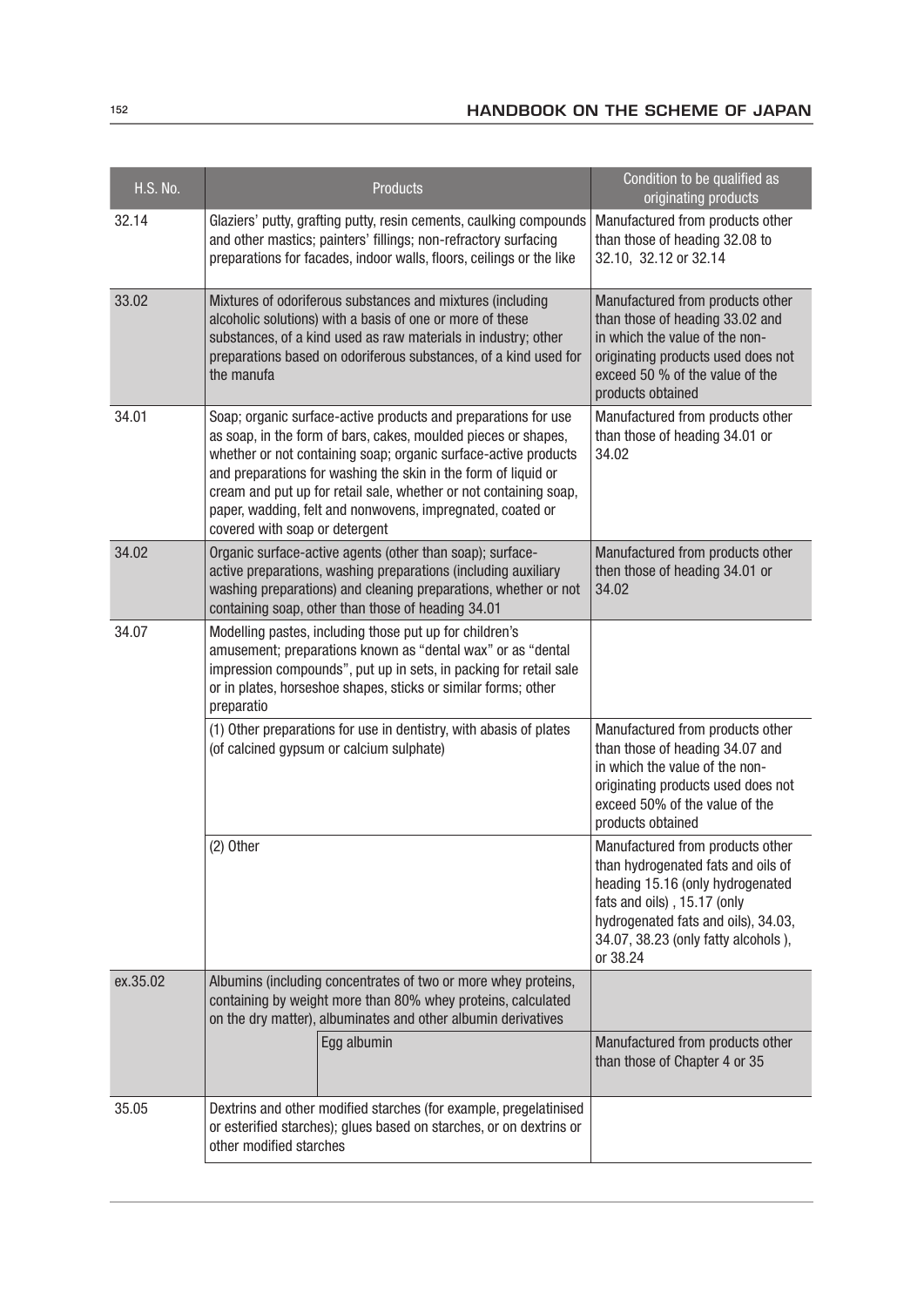| <b>H.S. No.</b>  |                                                                                                                                                                                                                                                                        | <b>Products</b>                                                             | Condition to be qualified as<br>originating products                                                                                                                                                   |
|------------------|------------------------------------------------------------------------------------------------------------------------------------------------------------------------------------------------------------------------------------------------------------------------|-----------------------------------------------------------------------------|--------------------------------------------------------------------------------------------------------------------------------------------------------------------------------------------------------|
|                  | (1) Esterified starches and other starch derivatives                                                                                                                                                                                                                   |                                                                             | Manufactured from products other<br>than esterified starches and other<br>starch derivatives of heading 35.05                                                                                          |
|                  | $(2)$ Other                                                                                                                                                                                                                                                            |                                                                             | Manufactured from products other<br>than those of Chapter 7, 8, 10, 11<br>or 35                                                                                                                        |
| ex.36.06         | Ferro-cerium and other pyrophoric alloys in all forms;<br>articles of combustible materials as specified in Note 2<br>to this Chapter                                                                                                                                  |                                                                             |                                                                                                                                                                                                        |
|                  |                                                                                                                                                                                                                                                                        | Articles of combustible materials as<br>specified in Note 2 to this Chapter | Manufactured from products other<br>than those (excluding combustible<br>preparations or products) of heading<br>36.06                                                                                 |
| 37.02            | Photographic film in rolls, sensitised, unexposed, of any material<br>other than paper, paperboard or textiles; instant print film in rolls,<br>sensitised, unexposed                                                                                                  |                                                                             | Manufactured from products other<br>than those of heading 37.01 or<br>37.02                                                                                                                            |
| ex.Chapter<br>38 | Miscellaneous chemical products, excluding products of<br>heading 38.01 to 38.07, 38.09, 38.21 or 38.23                                                                                                                                                                |                                                                             | Manufactured from products of<br>the different tariff heading of the<br>products obtained, in which the<br>value of the non-originating products<br>used does not exceed 50 % of the<br>value obtained |
| ex.38.01         | Artificial graphite; colloidal or semi-colloidal graphite;<br>preparations based on graphite or other carbon in the<br>form of pastes, blocks, plates or other semi-manufactures:                                                                                      |                                                                             |                                                                                                                                                                                                        |
|                  |                                                                                                                                                                                                                                                                        | Preparations based on graphite or other<br>carbon                           | Manufactured from products other<br>than preparations based on graphite<br>or other carbon of heading 38.01                                                                                            |
| ex.38.06         | rosin oils; run gums                                                                                                                                                                                                                                                   | Rosin and resin acids, and derivatives thereof; rosin spirit and            |                                                                                                                                                                                                        |
|                  |                                                                                                                                                                                                                                                                        | Ester gums                                                                  | Manufactured from products other<br>than ester gums of heading 38.06                                                                                                                                   |
| 38.09            | Fishing agents, dye carriers to accelerate the dyeing or fixing<br>of dyestuffs and other products and preparations (for example,<br>dressings and mordants), of a kind used in the textile, paper,<br>leather or like industries, not elsewhere specified or included |                                                                             |                                                                                                                                                                                                        |
|                  |                                                                                                                                                                                                                                                                        | (1) With a basis of amylaceous substances                                   | Manufactured from products other<br>than those of Chapter 11, heading<br>35.05 or 38.09                                                                                                                |
|                  | $(2)$ Other                                                                                                                                                                                                                                                            |                                                                             | Manufactured from products other<br>than those of heading 38.09 and in<br>which the value of non-originating<br>products used does not exceed<br>50 % of the value of the products<br>obtained         |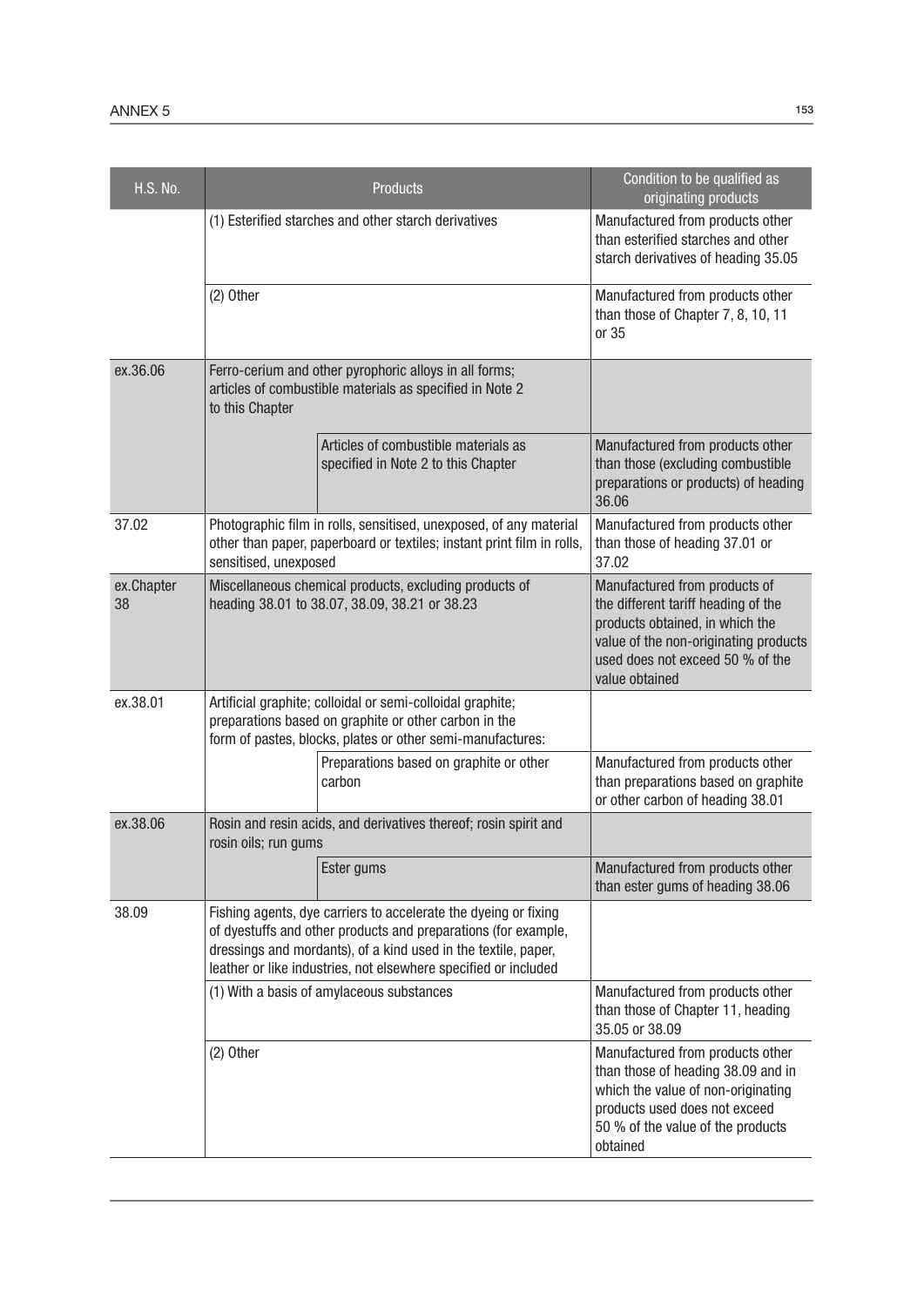| <b>H.S. No.</b> | <b>Products</b>                                                                                                                                                                                                                                                       | Condition to be qualified as<br>originating products                                                    |  |  |
|-----------------|-----------------------------------------------------------------------------------------------------------------------------------------------------------------------------------------------------------------------------------------------------------------------|---------------------------------------------------------------------------------------------------------|--|--|
| 39.14           | Ion-exchangers based on polymers of heading 39.01 to 39.13 in<br>primary forms                                                                                                                                                                                        | Manufactured from products other<br>than those of heading 39.01 to<br>39.14                             |  |  |
| 39.16           | Monofilament of which any cross-sectional dimension exceeds<br>Manufactured from products other<br>1 mm, rods, sticks and profile shapes, whether or not surface<br>than those of heading 39.01 to<br>39.13, or 39.16<br>worked but not otherwise worked, of plastics |                                                                                                         |  |  |
| 39.17           | Tubes, pipes and hoses, and fittings therefor (for example, joints,<br>elbows, flanges), of plastics:                                                                                                                                                                 |                                                                                                         |  |  |
|                 | (1) Seamless tubes and pipes                                                                                                                                                                                                                                          | Manufactured from products other<br>than those of heading 39.01 to<br>39.13, or 39.17                   |  |  |
|                 | $(2)$ Other                                                                                                                                                                                                                                                           | Manufactured from products other<br>than those (excluding seamless<br>tubes and pipes) of heading 39.17 |  |  |
| 39.18           | Floor coverings of plastics, whether or not self-adhesive, in rolls<br>or in the form of tiles; wall or ceiling coverings of plastics, as<br>defined in Note 9 to this Chapter                                                                                        | Manufactured from products other<br>than those of heading 39.01 to<br>39.13, or 39.18 to 39.21          |  |  |
| 39.19           | Self-adhesive plates, sheets, film, foil, tape, strip and<br>other flat shapes, of plastics, whether or not in rolls                                                                                                                                                  | Manufactured from products other<br>than those of heading 39.01 to<br>39.13, or 39.19 to 39.21          |  |  |
| 39.20           | Other plates, sheets, film, foil and strip, of plastics, non-cellular<br>and not reinforced, laminated, supported or similarly combined<br>with other materials                                                                                                       | Manufactured from products other<br>than those of heading 39.01 to<br>39.13, or 39.20                   |  |  |
| 39.21           | Other plates, sheets, film, foil and strip, of plastics                                                                                                                                                                                                               | Manufactured from products other<br>than those of heading 39.01 to<br>39.13, 39.20 or 39.21             |  |  |
| 41.04           | Tanned or crust hides and skins of bovine (including<br>buffalo) or equine animals, without hair on, whether or<br>not split, but not further prepared.                                                                                                               | Manufactured from products other<br>than those of heading 41.01 or<br>41.04                             |  |  |
| 41.05           | Tanned or crust skins of sheep or lambs, without wool<br>on, whether or not split, but not further prepared.                                                                                                                                                          | Manufactured from products other<br>than those of heading 41.02 or<br>41.05                             |  |  |
| 41.06           | Tanned or crust hides and skins of other animals, without wool or<br>hair on, whether or not split, but not further prepared.                                                                                                                                         | Manufactured from products other<br>than those of heading 41.03 or<br>41.06                             |  |  |
| 41.07           | Leather further prepared after tanning or crusting, including<br>parchment-dressed leather, of bovine (including buffalo) or<br>equine animals, without hair on, whether or not split, other than<br>leather of heading 41.14                                         | Manufactured from products other<br>than those of heading 41.01, 41.04<br>or 41.07                      |  |  |
| 41.12           | Leather further prepared after tanning or crusting,<br>including parchment-dressed leather, of sheep or lamb,<br>without wool on, whether or not split, other than leather of<br>heading 41.14.                                                                       | Manufactured from products other<br>than those of heading 41.02, 41.05<br>or 41.12                      |  |  |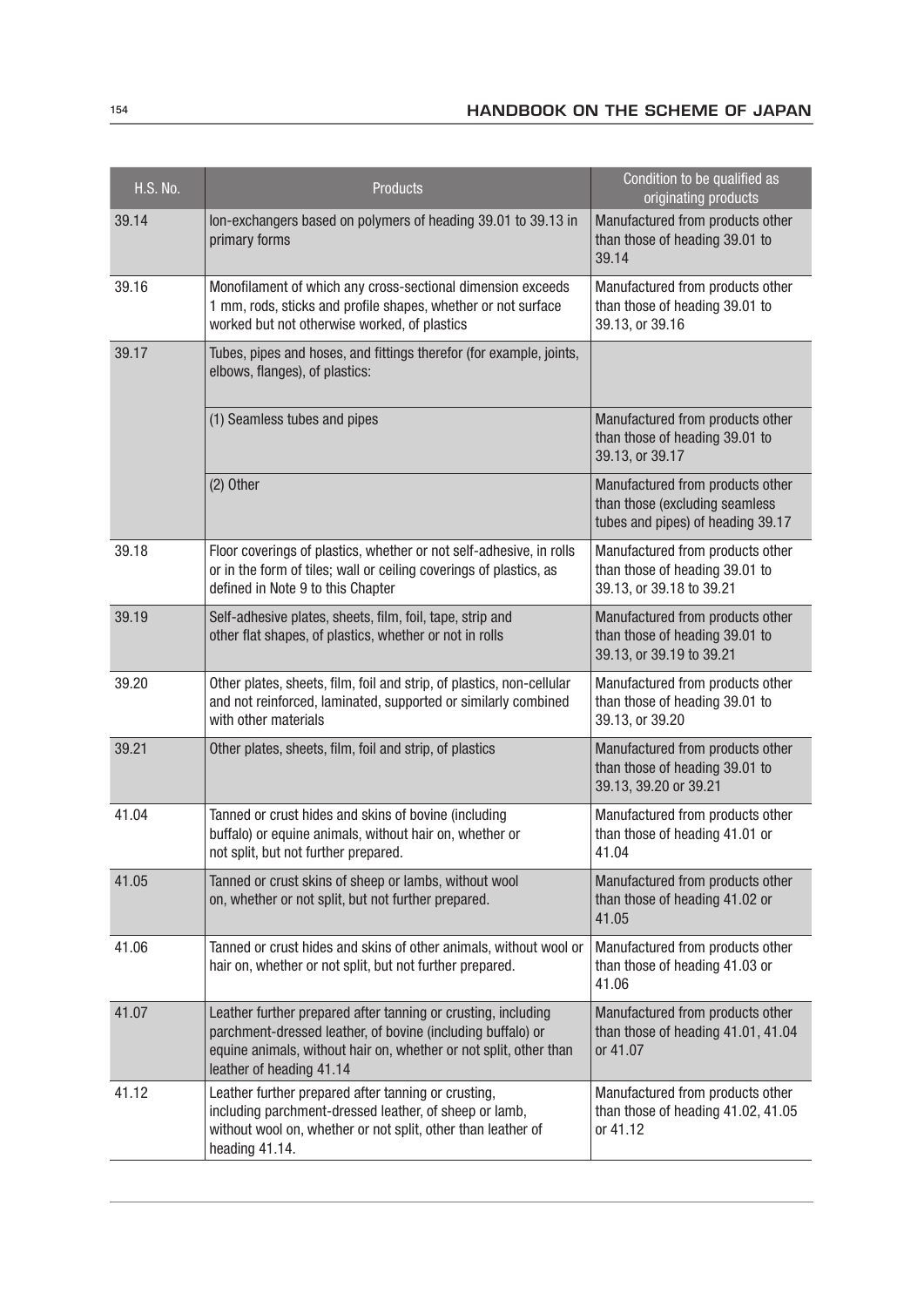| <b>H.S. No.</b>  |                                                                                                                                                                                                         | <b>Products</b>                                                                                                                                                                               | Condition to be qualified as<br>originating products                                                                                                                                                                                                                                                                    |
|------------------|---------------------------------------------------------------------------------------------------------------------------------------------------------------------------------------------------------|-----------------------------------------------------------------------------------------------------------------------------------------------------------------------------------------------|-------------------------------------------------------------------------------------------------------------------------------------------------------------------------------------------------------------------------------------------------------------------------------------------------------------------------|
| 41.13            | Leather further prepared after tanning or crusting,<br>including parchment-dressed leather, of other animals,<br>without wool or hair on, whether or not split, other than<br>leather of heading 41.14. |                                                                                                                                                                                               | Manufactured from products other<br>than those of heading 41.03, 41.06<br>or 41.13                                                                                                                                                                                                                                      |
| 41.14            |                                                                                                                                                                                                         | Chamois (including combination chamois) leather, patent leather<br>and patent laminated leather, metalized leather                                                                            |                                                                                                                                                                                                                                                                                                                         |
|                  |                                                                                                                                                                                                         | (1) Chamois (including combination chamois) leather                                                                                                                                           | Manufactured from products other<br>than those of heading 41.01 to<br>41.03, or 41.14                                                                                                                                                                                                                                   |
|                  | metallised leather                                                                                                                                                                                      | (2) Patent leather and patent laminated leather;                                                                                                                                              | Manufactured from products of<br>heading 41.01 to 41.03                                                                                                                                                                                                                                                                 |
| ex.Chapter<br>42 | Articles of leather; saddlery and harness; travel goods, handbags<br>and similar containers; articles of animal gut (other than silkworm<br>gut) (excluding products of heading 42.05 or 42.06)         |                                                                                                                                                                                               | Manufactured from products of the<br>different tariff headings (excluding<br>heading 42.05) of the products<br>obtained                                                                                                                                                                                                 |
| ex.43.02         | 43.03:                                                                                                                                                                                                  | Tanned or dressed furskins (including heads, tails, paws and<br>other pieces or cuttings), unassembled, or assembled (without<br>the addition of other materials) other than those of heading |                                                                                                                                                                                                                                                                                                                         |
|                  |                                                                                                                                                                                                         | Other than dropped furskins                                                                                                                                                                   | Manufactured from products other<br>than those of heading 43.01 or<br>43.02                                                                                                                                                                                                                                             |
| 43.03            | Articles of apparel, clothing accessories and other articles of<br>furskin                                                                                                                              |                                                                                                                                                                                               | Manufactured from products other<br>than those of heading 43.02 or<br>43.03                                                                                                                                                                                                                                             |
| ex.44.07         | Wood sawn or chipped lengthwise, sliced or peeled, whether or<br>not planed, sanded or end-jointed, of a thickness exceeding 6<br>mm                                                                    |                                                                                                                                                                                               |                                                                                                                                                                                                                                                                                                                         |
|                  | Planed, sanded or end-jointed                                                                                                                                                                           |                                                                                                                                                                                               | Manufactured from products other<br>than those of heading 44.07 which<br>have been planed, sanded or end-<br>jointed                                                                                                                                                                                                    |
| ex.44.12         |                                                                                                                                                                                                         | Plywood, veneered panels and similar laminated wood                                                                                                                                           |                                                                                                                                                                                                                                                                                                                         |
|                  |                                                                                                                                                                                                         | Plywood consisting solely of sheets of wood,<br>each ply not exceeding 6mm thickness                                                                                                          | Manufactured from products other<br>than those of heading 44.07, 44.08<br>or 44.12                                                                                                                                                                                                                                      |
| 44.16            |                                                                                                                                                                                                         | Casks, barrels, vats, tubs and other coopers' products<br>and parts thereof, of wood, including staves                                                                                        | Manufactured from products<br>other than those of heading 44.16<br>excluding staves of wood (riven<br>staves only one principal surface<br>of which has been sawn, or sawn<br>staves at least one principal surface<br>of which has been curvilinearly<br>sawn, each of which has not been<br>worked other than sawing) |
| ex.44.18         |                                                                                                                                                                                                         | Builders' joinery and carpentry of wood, including cellular wood<br>panels, assembled flooring panels, shingles and shakes.                                                                   |                                                                                                                                                                                                                                                                                                                         |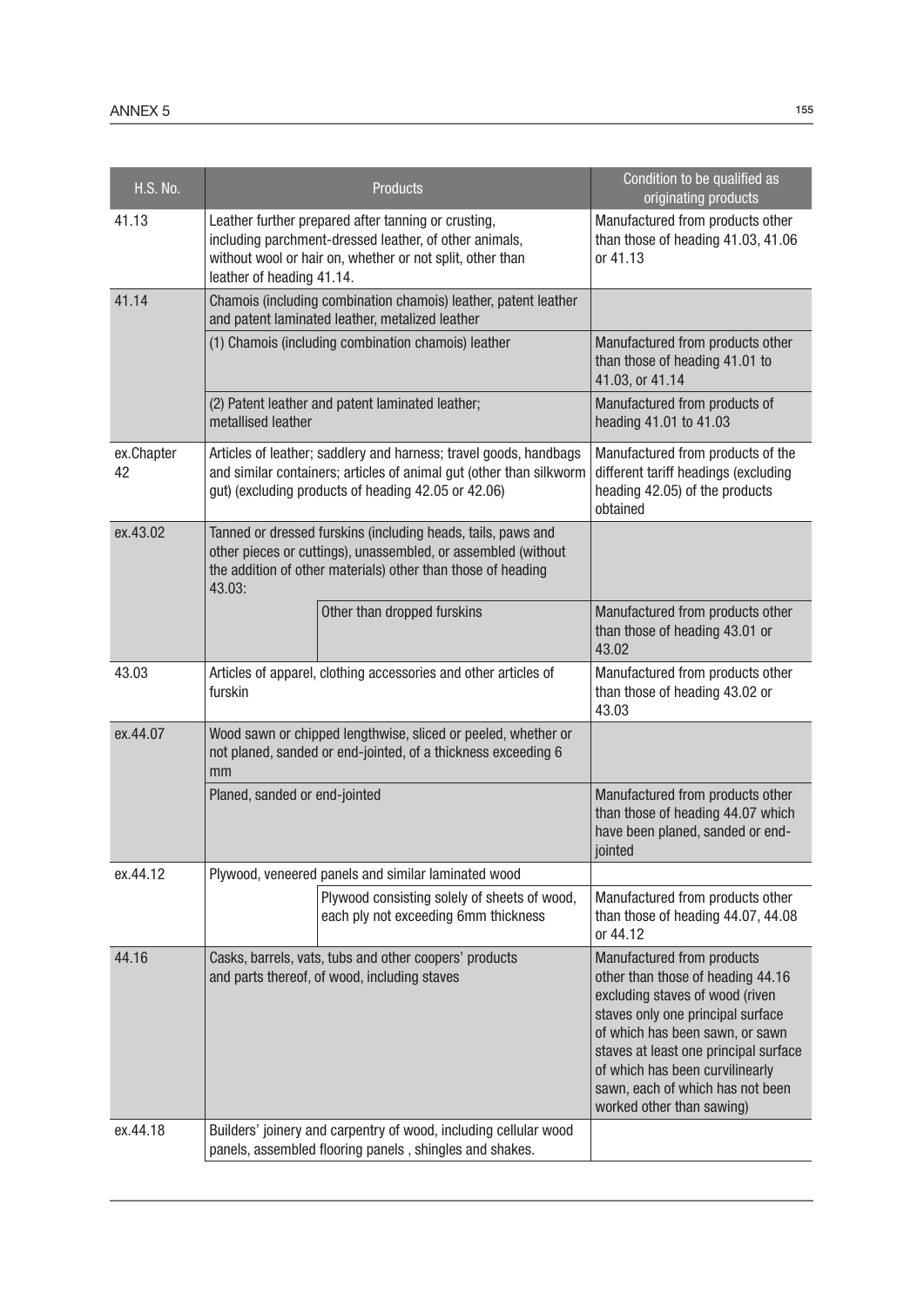| <b>H.S. No.</b> | <b>Products</b>                                                                                                                                                                                                     |                                                                                                                                                                                                                                                                             | Condition to be qualified as<br>originating products                                                                                                                                                                                 |
|-----------------|---------------------------------------------------------------------------------------------------------------------------------------------------------------------------------------------------------------------|-----------------------------------------------------------------------------------------------------------------------------------------------------------------------------------------------------------------------------------------------------------------------------|--------------------------------------------------------------------------------------------------------------------------------------------------------------------------------------------------------------------------------------|
|                 |                                                                                                                                                                                                                     | With cellular wood panels                                                                                                                                                                                                                                                   | Manufactured from products other<br>than cellular wood panels of heading<br>44.18                                                                                                                                                    |
| ex.44.20        | Wood marquetry and inlaid wood; caskets and cases for jewellery<br>or cutlery, and similar articles, of wood; statuettes and other<br>ornaments, of wood; wooden articles of furniture not falling in<br>chapter 94 |                                                                                                                                                                                                                                                                             |                                                                                                                                                                                                                                      |
|                 |                                                                                                                                                                                                                     | Other than wood marquetry or inlaid<br>wood                                                                                                                                                                                                                                 | Manufactured from products<br>other than those of heading 44.20<br>excluding wood marquetry and inlaid<br>wood                                                                                                                       |
| ex.46.01        | (for example, mats, matting, screens)                                                                                                                                                                               | Plaits and similar products of plaiting materials, whether or<br>not assembled into strips; plaiting materials, plaits and similar<br>products of plaiting materials, bound together in parallel strands<br>or woven, in sheet form, whether or not being finished articles |                                                                                                                                                                                                                                      |
|                 |                                                                                                                                                                                                                     | Plaits and similar products of plaiting materials, bound<br>together in parallel strands or woven, in sheet form                                                                                                                                                            | Manufactured from products<br>other than those of heading 46.01<br>excluding plaits and similar products<br>of plaiting materials                                                                                                    |
| ex.50.06        | silk-worm gut:                                                                                                                                                                                                      | Silk yarn and yarn spun from silk waste, put up for retail sale;                                                                                                                                                                                                            |                                                                                                                                                                                                                                      |
|                 |                                                                                                                                                                                                                     | Other than silk-worm gut                                                                                                                                                                                                                                                    | Manufactured from chemical<br>products, from products of heading<br>47.01 to 47.06, or 50.01, or from<br>natural textile fibres (except raw<br>silk), man-made staple fibres or<br>textile fibre waste, neither carded<br>nor combed |
| 50.07           | Woven fabrics of silk or of silk waste                                                                                                                                                                              |                                                                                                                                                                                                                                                                             | Manufactured from chemical<br>products, from products of heading<br>47.01 to 47.06, or 50.01, or from<br>natural textile fibres (except raw<br>silk), man-made staple fibres or<br>textile fibre waste                               |
| 51.06           | Yarn of carded wool, not put up for retail sale                                                                                                                                                                     |                                                                                                                                                                                                                                                                             | Manufactured from chemical<br>products, from products of heading<br>47.01 to 47.06, or from natural<br>textile fibres, man-made staple<br>fibres or textile fibre waste, neither<br>carded nor combed                                |
| 51.07           | Yarn of combed wool, not put up for retail sale                                                                                                                                                                     |                                                                                                                                                                                                                                                                             | Manufactured from chemical<br>products, from products of heading<br>47.01 to 47.06, or from natural<br>textile fibres, man-made staple<br>fibres or textile fibre waste, neither<br>carded nor combed                                |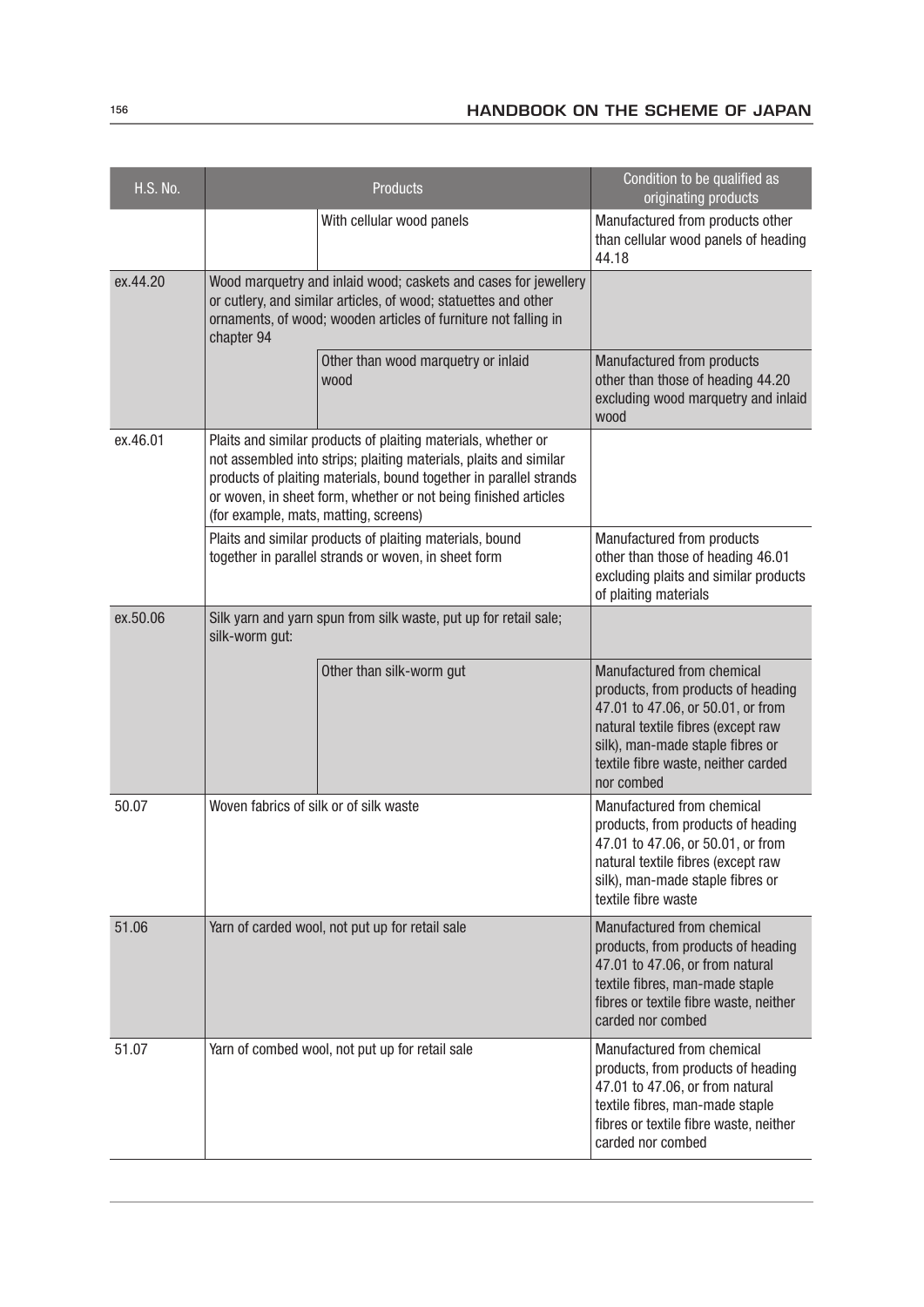| <b>H.S. No.</b> | <b>Products</b>                                                                                                           | Condition to be qualified as<br>originating products                                                                                                                                                   |
|-----------------|---------------------------------------------------------------------------------------------------------------------------|--------------------------------------------------------------------------------------------------------------------------------------------------------------------------------------------------------|
| 51.08           | Yarn of fine animal hair (carded or combed), not put up for retail<br>sale                                                | Manufactured from chemical<br>products, from products of heading<br>47.01 to 47.06, or from natural<br>textile fibres, man-made staple<br>fibres or textile fibre waste, neither<br>carded nor combed  |
| 51.09           | Yarn of wool or of fine animal hair, put up for retail sale                                                               | Manufactured from chemical<br>products, from products of heading<br>47.01 to 47.06, or from natural<br>textile fibres, man-made staple<br>fibres or textile fibre waste, neither<br>carded nor combed  |
| 51.10           | Yarn of coarse animal hair or of horsehair (including<br>gimped horsehair yarn), whether or not put up for retail<br>sale | Manufactured from chemical<br>products, from products of heading<br>47.01 to 47.06, or from natural<br>textile fibres, man-made staple<br>fibres or textile fibre waste, neither<br>carded nor combed  |
| 51.11           | Woven fabrics of carded wool or of carded fine animal hair:                                                               |                                                                                                                                                                                                        |
|                 | (1) Containing more than 10% by weight of silk                                                                            | Manufactured from chemical<br>products, from products of heading<br>47.01 to 47.06, or 50.01, or from<br>natural textile fibres (except raw<br>silk), man-made staple fibre or<br>textile fibre waste  |
|                 | (2) Other                                                                                                                 | Manufactured from chemical<br>products, from products of heading<br>47.01 to 47.06, or from natural<br>textile fibres, man-made staple<br>fibres or textile fibre waste                                |
| 51.12           | Woven fabrics of combed wool or of combed from<br>animal hair:                                                            |                                                                                                                                                                                                        |
|                 | (1) Containing more than 10% by weight of silk                                                                            | Manufactured from chemical<br>products, from products of heading<br>47.01 to 47.06, or 50.01, or from<br>natural textile fibres (except raw<br>silk), man-made staple fibres or<br>textile fibre waste |
|                 | $(2)$ Other                                                                                                               | Manufactured from chemical<br>products, from products of heading<br>47.01 to 47.06, or from natural<br>textile fibres, man-made staple<br>fibres or textile fibre waste                                |
| 51.13           | Woven fabrics of coarse animal hair or of horsehair                                                                       | Manufactured from chemical<br>products, from products of heading<br>47.01 to 47.06, or from natural<br>textile fibres, man-made staple<br>fibres or textile fibre waste                                |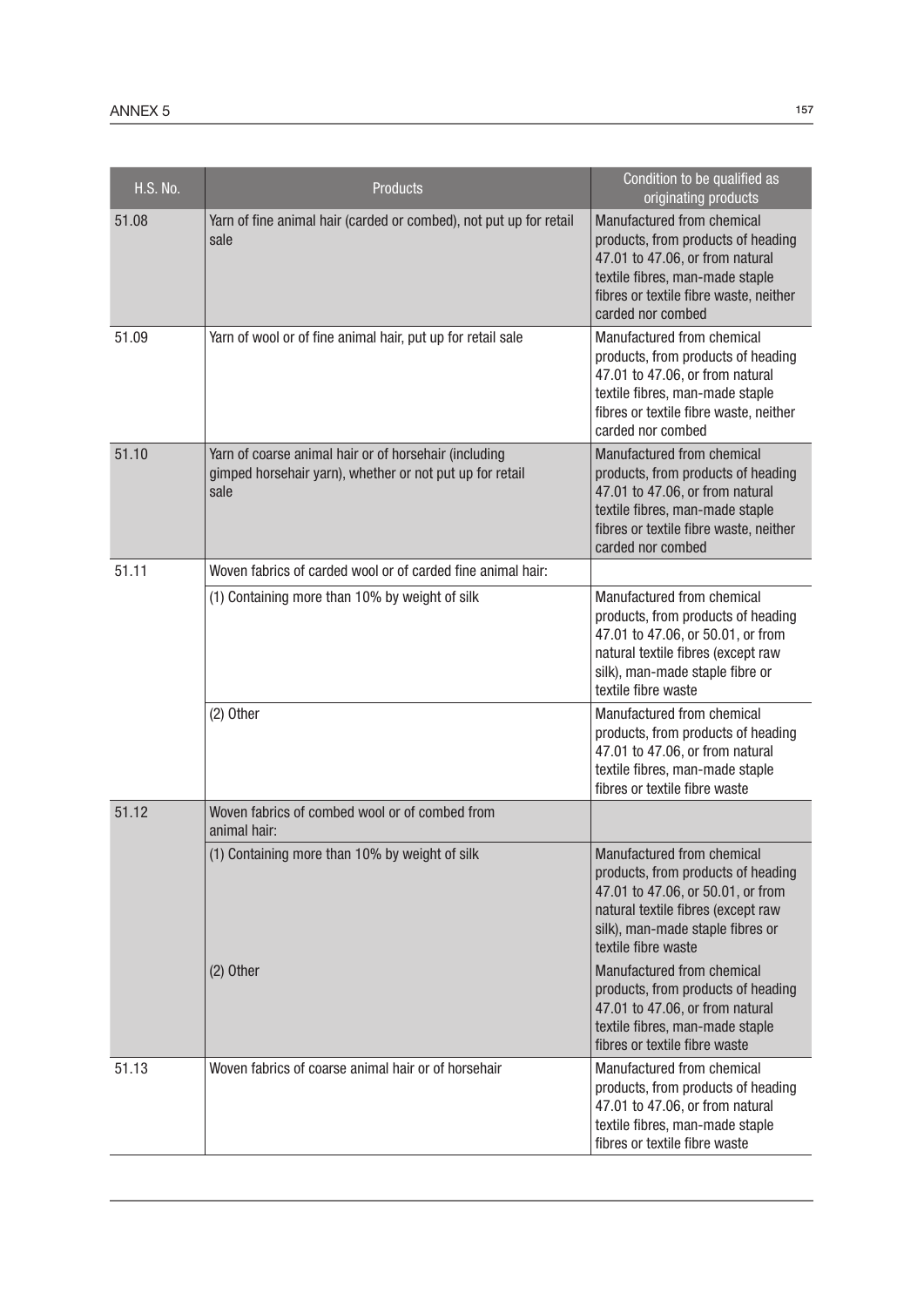| <b>H.S. No.</b> | <b>Products</b>                                                                                                                                          | Condition to be qualified as<br>originating products                                                                                                                                                  |
|-----------------|----------------------------------------------------------------------------------------------------------------------------------------------------------|-------------------------------------------------------------------------------------------------------------------------------------------------------------------------------------------------------|
| 52.04           | Cotton sewing thread, whether or not put up for retail<br>sale                                                                                           | Manufactured from chemical<br>products, from products of heading<br>47.01 to 47.06, or from natural<br>textile fibres, man-made staple<br>fibres or textile fibre waste, neither<br>carded nor combed |
| 52.05           | Cotton yarn (other than sewing thread), containing 85% or more<br>by weight of cotton, not put up for retail sale                                        | Manufactured from chemical<br>products, from products of heading<br>47.01 to 47.06, or from natural<br>textile fibres, man-made staple<br>fibres or textile fibre waste, neither<br>carded nor combed |
| 52.06           | Cotton yarn (other than sewing thread), containing less<br>than 85% by weight of cotton, not put up for retail sale                                      | Manufactured from chemical<br>products, from products of heading<br>47.01 to 47.06, or from natural<br>textile fibres, man-made staple<br>fibres or textile fibre waste, neither<br>carded nor combed |
| 52.07           | Cotton yarn (other than sewing thread) put up for retail<br>sale                                                                                         | Manufactured from chemical<br>products, from products of heading<br>47.01 to 47.06, or from natural<br>textile fibres, man-made staple<br>fibres or textile fibre waste, neither<br>carded nor combed |
| 52.08           | Woven fabrics of cotton, containing 85% or more by<br>weight of cotton, weighing not more than 200 g/m2:                                                 |                                                                                                                                                                                                       |
|                 | (1) Batiks certified as hand-dyed by the Government or<br>a Government instrumentality of the country of origin                                          | Manufactured from grey fabric                                                                                                                                                                         |
|                 | $(2)$ Other                                                                                                                                              | Manufactured from chemical<br>products, from products of heading<br>47.01 to 47.06, or from natural<br>textile fibres, man-made staple<br>fibres or textile fibre waste                               |
| 52.09           | Woven fabrics of cotton, containing 85% or more by weight of<br>cotton, weighing more than 200 g/m2:                                                     |                                                                                                                                                                                                       |
|                 | (1) Batiks certified as hand-dyed by the Government or<br>a Government instrumentality of the country of origin                                          | Manufactured from grey fabric                                                                                                                                                                         |
|                 | $(2)$ Other                                                                                                                                              | Manufactured from chemical<br>products, from products of heading<br>47.01 to 47.06, or from natural<br>textile fibres, man-made staple<br>fibres or textile fibre waste                               |
| 52.10           | Woven fabrics of cotton, containing less than 85% by<br>weight of cotton, mixed mainly or solely with man-made<br>fibres, weighing not more than 200 m2: |                                                                                                                                                                                                       |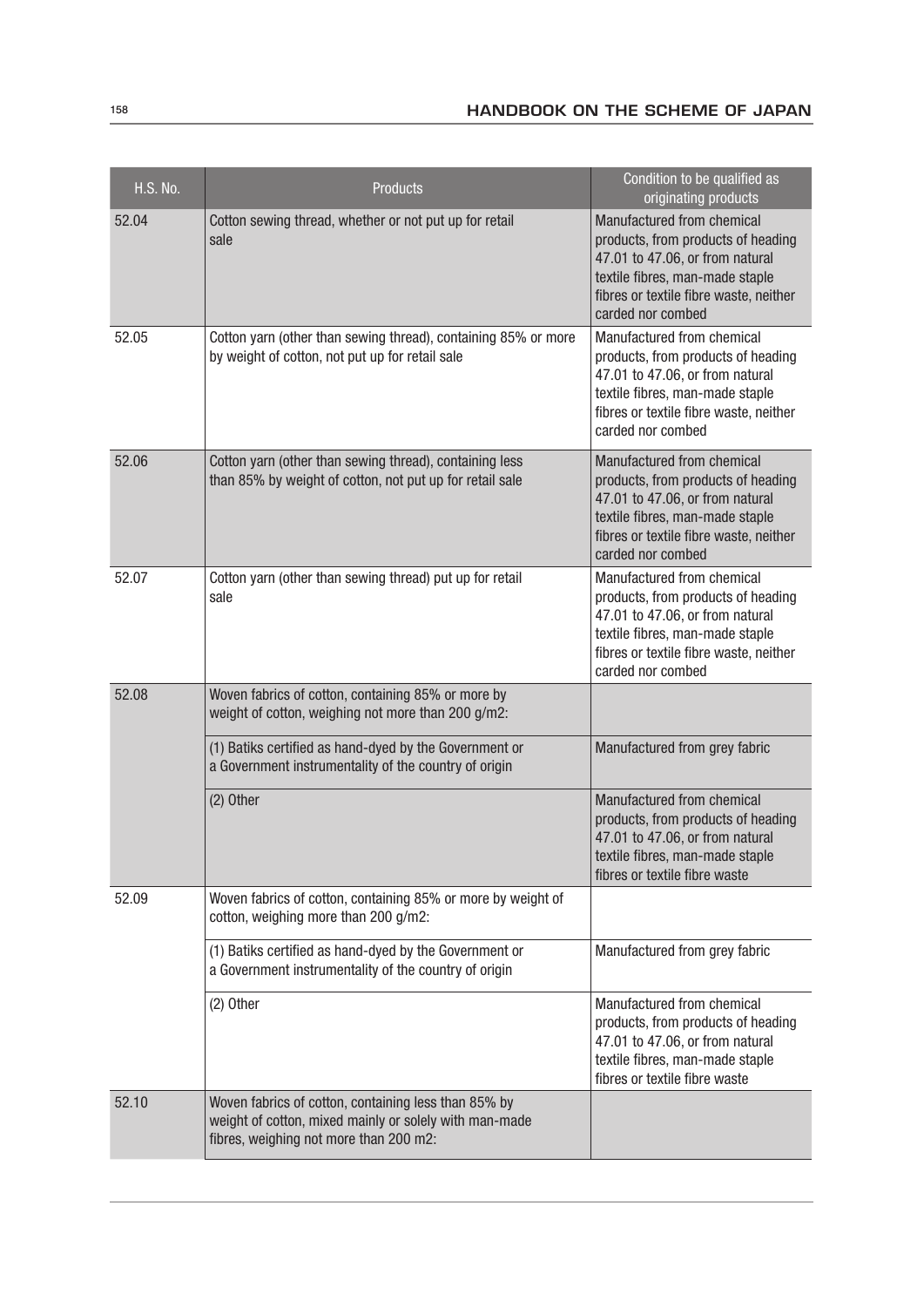| <b>H.S. No.</b> |                                      | <b>Products</b>                                                                                                 | Condition to be qualified as<br>originating products                                                                                                                                                     |
|-----------------|--------------------------------------|-----------------------------------------------------------------------------------------------------------------|----------------------------------------------------------------------------------------------------------------------------------------------------------------------------------------------------------|
|                 | (2) Other                            | (1) Batiks certified as hand-dyed by the Government or<br>a Government instrumentality of the country of origin | Manufactured from grey fabric<br>Manufactured from chemical<br>products, from products of heading<br>47.01 to 47.06, or from natural<br>textile fibres, man-made staple<br>fibres or textile fibre waste |
| 52.11           | fibres, weighing more than 200 g/m2: | Woven fabrics of cotton, containing less than 85% by weight of<br>cotton, mixed mainly or solely with man-made  |                                                                                                                                                                                                          |
|                 |                                      | (1) Batiks certified as hand-dyed by the Government or<br>a Government instrumentality of the country of origin | Manufactured from grey fabric                                                                                                                                                                            |
|                 | $(2)$ Other                          |                                                                                                                 | Manufactured from chemical<br>products, from products of heading<br>47.01 to 47.06, or from natural<br>textile fibres, man-made staple<br>fibres or textile fibre waste                                  |
| 52.12           | Other woven fabrics of cotton:       |                                                                                                                 |                                                                                                                                                                                                          |
|                 |                                      | (1) Batiks certified as hand-dyed by the Government or<br>a Government instrumentality of the country of origin | Manufactured from grey fabric                                                                                                                                                                            |
|                 | (2) Other                            |                                                                                                                 | Manufactured from chemical<br>products, from products of heading<br>47.01 to 47.06, or from natural<br>textile fibres, man-made staple<br>fibres or textile fibre waste                                  |
| 53.06           | Flax yarn                            |                                                                                                                 | Manufactured from chemical<br>products, from products of heading<br>47.01 to 47.06, or from natural<br>textile fibres, man-made staple<br>fibres or textile fibre waste, neither<br>carded nor combed    |
| ex.53.08        |                                      | Yarn of other vegetable textile fibres; paper yarn:                                                             |                                                                                                                                                                                                          |
|                 |                                      | Other than paper yarn                                                                                           | Manufactured from chemical<br>products, from products of heading<br>47.01 to 47.06, or from natural<br>textile fibres, man-made staple<br>fibres or textile fibre waste, neither<br>carded nor combed    |
| 53.09           | Woven fabrics of flax                |                                                                                                                 | Manufactured from chemical<br>products, from products of heading<br>47.01 to 47.06, or from natural<br>textile fibres, man-made staple<br>fibres or textile fibre waste                                  |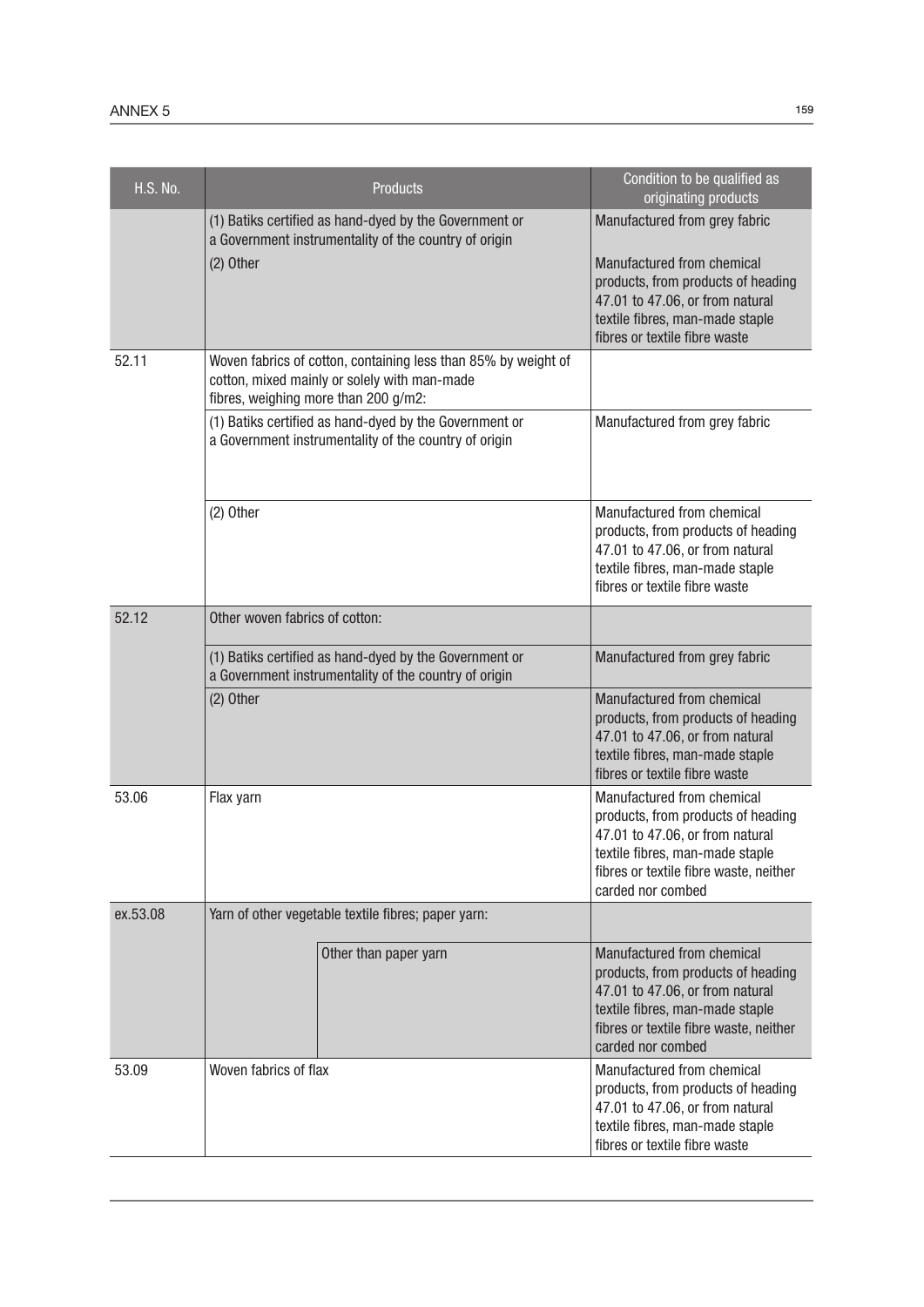| <b>H.S. No.</b>  | <b>Products</b>                                                                                                                                                                                                                                    | Condition to be qualified as<br>originating products                                                                                                                                                                                 |
|------------------|----------------------------------------------------------------------------------------------------------------------------------------------------------------------------------------------------------------------------------------------------|--------------------------------------------------------------------------------------------------------------------------------------------------------------------------------------------------------------------------------------|
| 53.10            | Woven fabrics of jute or of other textile bast fibres of<br>heading 53.03                                                                                                                                                                          | Manufactured from chemical<br>products, from products of heading<br>47.01 to 47.06, or from natural<br>textile fibres, man-made staple<br>fibres, or textile fibre waste                                                             |
| 53.11            | Woven fabrics of other vegetable textile fibres woven<br>fabrics of paper yarn                                                                                                                                                                     | Manufactured from paper, from<br>chemical products, from products<br>of heading 47.01 to 47.06, or from<br>natural textile fibres, man-made<br>staple fibres or textile fibre waste                                                  |
| ex.Chapter<br>54 | Man-made filaments; strip and the like of man-made<br>textile materials, excluding Man-made filaments,<br>excluding products of heading 54.04 to 54.06:                                                                                            |                                                                                                                                                                                                                                      |
|                  | (1) Containing more than 10% by weight of silk                                                                                                                                                                                                     | Manufactured from chemical<br>products, from products of heading<br>47.01 to 47.06, or 50.01, or from<br>natural textile fibres (except raw<br>silk), man-made staple fibres or<br>textile fibre waste, neither carded<br>nor combed |
|                  | (2) Other                                                                                                                                                                                                                                          | Manufactured from chemical<br>products, from products of heading<br>47.01 to 47.06, or from natural<br>textile fibres, man-made staple<br>fibres or textile fibre waste, neither<br>carded nor combed                                |
| 54.04            | Synthetic monofilament of 67 decitex or more and of which no<br>cross-sectional dimension exceeds 1 mm; strip and the like<br>(for example, artificial straw) of synthetic textile materials of an<br>apparent width not exceeding 5 mm            | Manufactured from chemical<br>products, from products of heading<br>47.01 to 47.06, or from natural<br>textile fibres, man-made staple<br>fibres or textile fibre waste, neither<br>carded nor combed                                |
| 54.05            | Artificial monofilament of 67 chemical decitex or more and of<br>which no cross-sectional dimension exceeds 1 mm; strip and the<br>like (for example, artificial straw) of artificial textile materials of<br>an apparent width not exceeding 5 mm | Manufactured from chemical<br>products, from products of heading<br>47.01 to 47.06, or from natural<br>textile fibres, man-made staple<br>fibres or textile fibre waste, neither<br>carded nor combed                                |
| 54.06            | Man-made filament yarn (other chemical than sewing<br>thread), put up for retail sail                                                                                                                                                              | Manufactured from chemical<br>products, from products of heading<br>47.01 to 47.06, or from natural<br>textile fibres, man-made staple<br>fibres or textile fibre waste, neither<br>carded nor combed                                |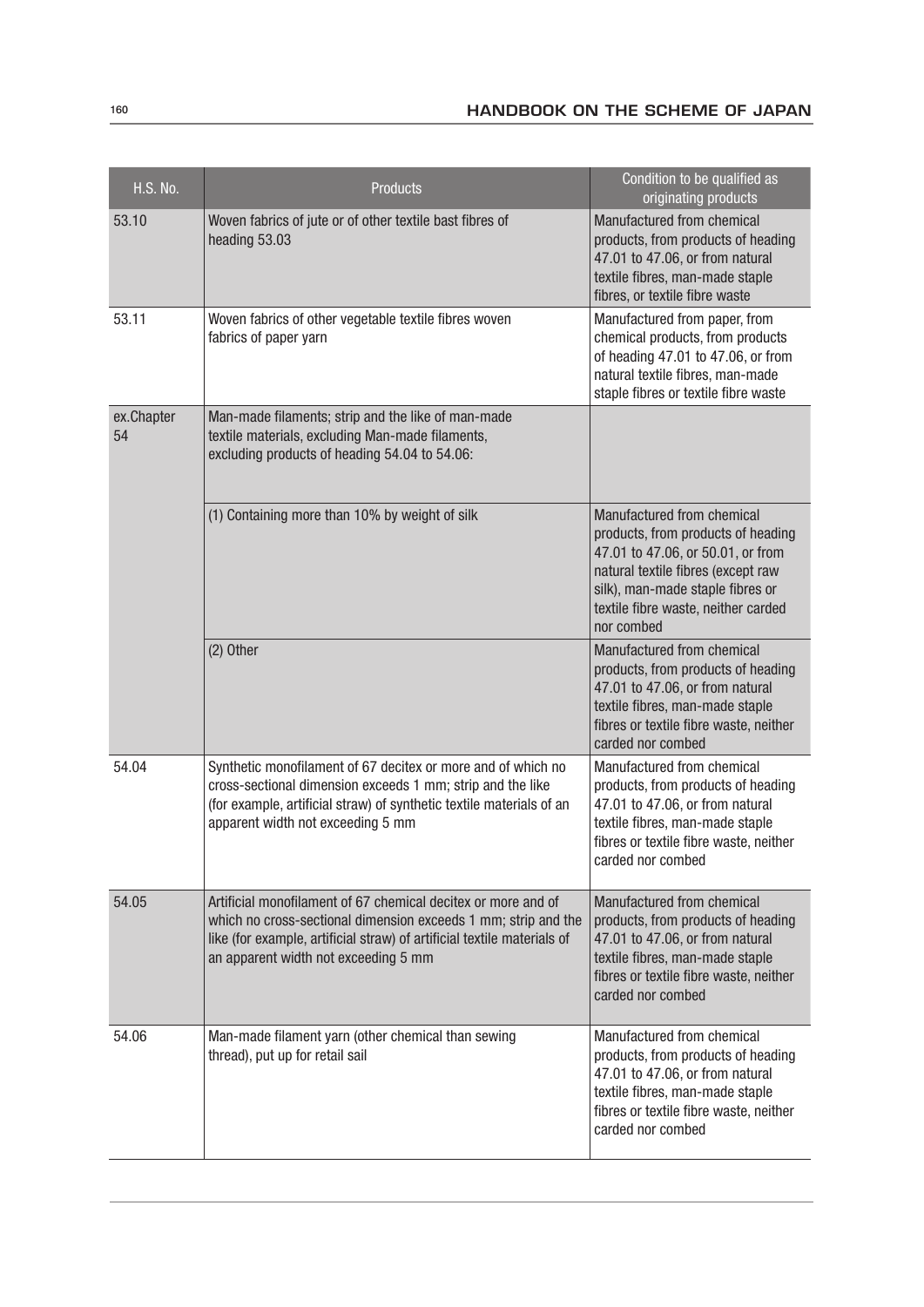| <b>H.S. No.</b> | Products                                                                                   | Condition to be qualified as<br>originating products                                                                                                                                                  |
|-----------------|--------------------------------------------------------------------------------------------|-------------------------------------------------------------------------------------------------------------------------------------------------------------------------------------------------------|
| 55.01           | Synthetic filament tow                                                                     | Manufactured from chemical<br>products or from products of<br>heading 47.01 to 47.06                                                                                                                  |
| 55.02           | Artificial filament tow                                                                    | Manufactured from chemical<br>products or from products of<br>heading 47.01 to 47.06                                                                                                                  |
| 55.03           | Synthetic staple fibres, not carded, combed or otherwise<br>processed for spinning         | Manufactured from chemical<br>products or from products of<br>heading 47.01 to 47.06                                                                                                                  |
| 55.04           | Artificial staple fibres, not carded, combed or otherwise<br>processed for spinning        | Manufactured from chemical<br>products or from products of<br>heading 47.01 to 47.06                                                                                                                  |
| 55.06           | Synthetic staple fibres, carded, combed or otherwise<br>processed for spinning             | Manufactured from chemical<br>products, from products of heading<br>47.01 to 47.06, or from natural<br>textile fibres, man-made staple<br>fibres or textile fibre waste, neither<br>carded nor combed |
| 55.07           | Artificial staple fibres, carded, combed or otherwise<br>processed for spinning            | Manufactured from chemical<br>products, from products of heading<br>47.01 to 47.06, or from natural<br>textile fibres, man-made staple<br>fibres or textile fibre waste, neither<br>carded nor combed |
| 55.08           | Sewing thread of man-made staple fibres, whether or not put up<br>for retail sale          | Manufactured from chemical<br>products, from products of heading<br>47.01 to 47.06, or from natural<br>textile fibres, man-made staple<br>fibres or textile fibre waste, neither<br>carded nor combed |
| 55.09           | Yarn (other than sewing thread) of synthetic staple fibres, not put<br>up for retail sale  | Manufactured from chemical<br>products, from products of heading<br>47.01 to 47.06, or from natural<br>textile fibres, man-made staple<br>fibres or textile fibre waste, neither<br>carded nor combed |
| 55.10           | Yarn (other than sewing thread) of artificial staple fibres, not put<br>up for retail sale | Manufactured from chemical<br>products, from products of heading<br>47.01 to 47.06, or from natural<br>textile fibres, man-made staple<br>fibres or textile fibre waste, neither<br>carded nor combed |
| 55.11           | Yarn (other than sewing thread) of man-made staple fibres, put<br>up for retail sale       | Manufactured from chemical<br>products, from products of heading<br>47.01 to 47.06, or from natural<br>textile fibres, man-made staple<br>fibres or textile fibre waste, neither<br>carded nor combed |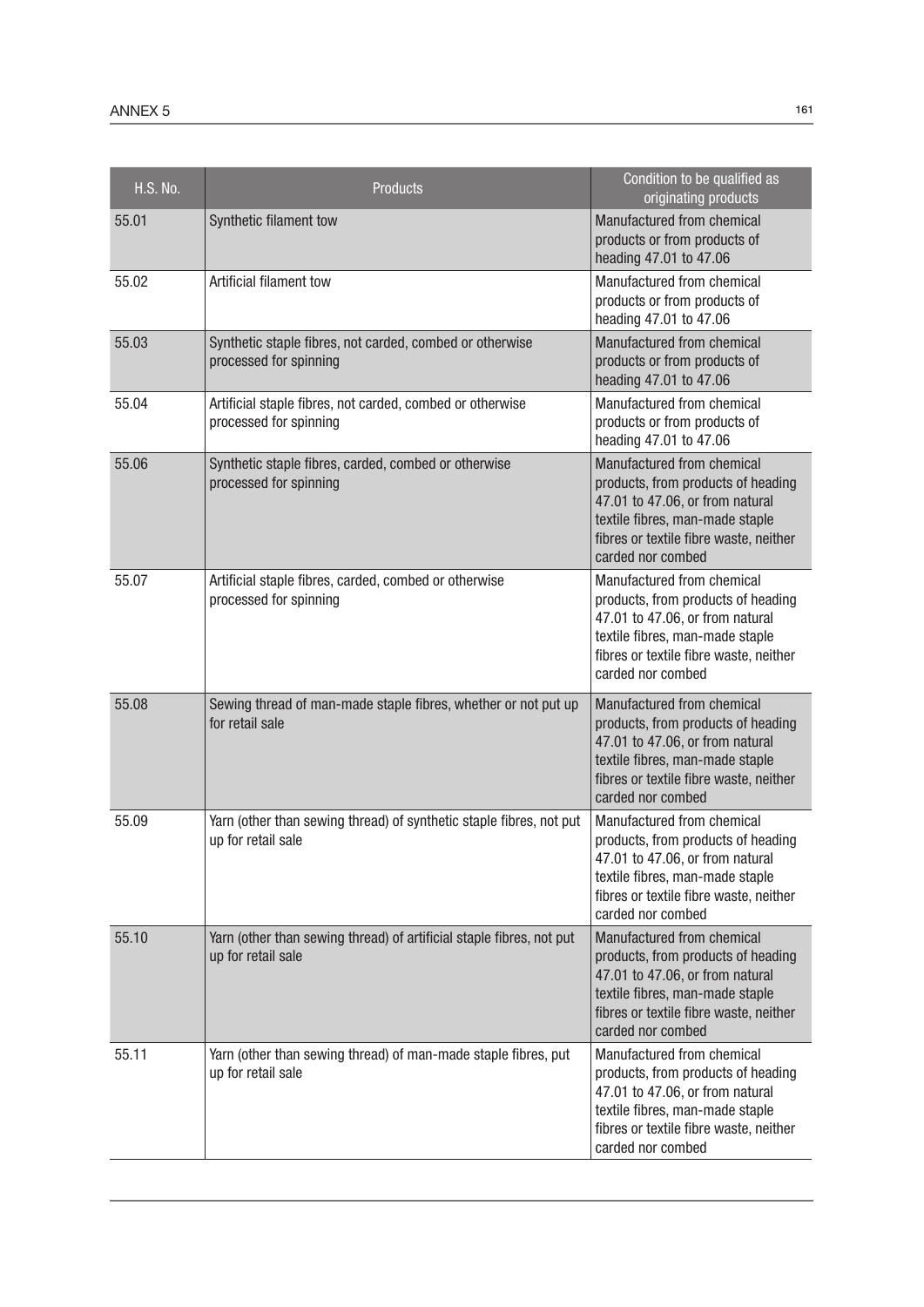| <b>H.S. No.</b> | <b>Products</b>                                                                                                                                                           | Condition to be qualified as<br>originating products                                                                                                                                                   |
|-----------------|---------------------------------------------------------------------------------------------------------------------------------------------------------------------------|--------------------------------------------------------------------------------------------------------------------------------------------------------------------------------------------------------|
| 55.12           | Woven fabrics of synthetic staple fibres, containing 85%<br>or more by weight of synthetic staple fibres                                                                  |                                                                                                                                                                                                        |
|                 | (1) Containing more than 10% by weight of silk                                                                                                                            | Manufactured from chemical<br>products, from products of heading<br>47.01 to 47.06, or 50.01, or from<br>natural textile fibres (except raw<br>silk), man-made staple fibres or<br>textile fibre waste |
|                 | $(2)$ Other                                                                                                                                                               | Manufactured from chemical<br>products, from products of heading<br>47.01 to 47.06, or from natural<br>textile fibres, man-made staple<br>fibres or textile fibre waste                                |
| 55.13           | Woven fabrics of synthetic staple fibres, containing less than<br>85% by weight of such fibres, mixed mainly or solely with cotton,<br>of a weight not exceeding 170 g/m2 |                                                                                                                                                                                                        |
|                 | (1) Containing more than 10% by weight of silk                                                                                                                            | Manufactured from chemical<br>products, from products of heading<br>47.01 to 47.06, or 50.01, or from<br>natural textile fibres (except raw<br>silk), man-made staple fibres or<br>textile fibre waste |
|                 | (2) Other                                                                                                                                                                 | Manufactured from chemical<br>products, from products of heading<br>47.01 to 47.06, or from natural<br>textile fibres, man-made staple<br>fibres or textile fibre waste                                |
| 55.14           | Woven fabrics of synthetic staple fibres, containing less than<br>85% by weight of such fibres, mixed mainly or solely with cotton,<br>of a weight exceeding 170 g/m2     |                                                                                                                                                                                                        |
|                 | (1) Containing more than 10% by weight of silk                                                                                                                            | Manufactured from chemical<br>products, from products of heading<br>47.01 to 47.06, or 50.01, or from<br>natural textile fibres (except raw<br>silk), man-made staple fibres or<br>textile fibre waste |
|                 | $(2)$ Other                                                                                                                                                               | Manufactured from chemical<br>products, from products of heading<br>47.01 to 47.06, or from natural<br>textile fibres, man-made staple<br>fibres or textile fibre waste                                |
| 55.15           | Other woven fabrics of synthetic staple fibres:                                                                                                                           |                                                                                                                                                                                                        |
|                 | (1) Containing more than 10% by weight of silk                                                                                                                            | Manufactured from chemical<br>products, from products of heading<br>47.01 to 47.06, or 50.01, or from<br>natural textile fibres (except raw<br>silk), man-made staple fibres or<br>textile fibre waste |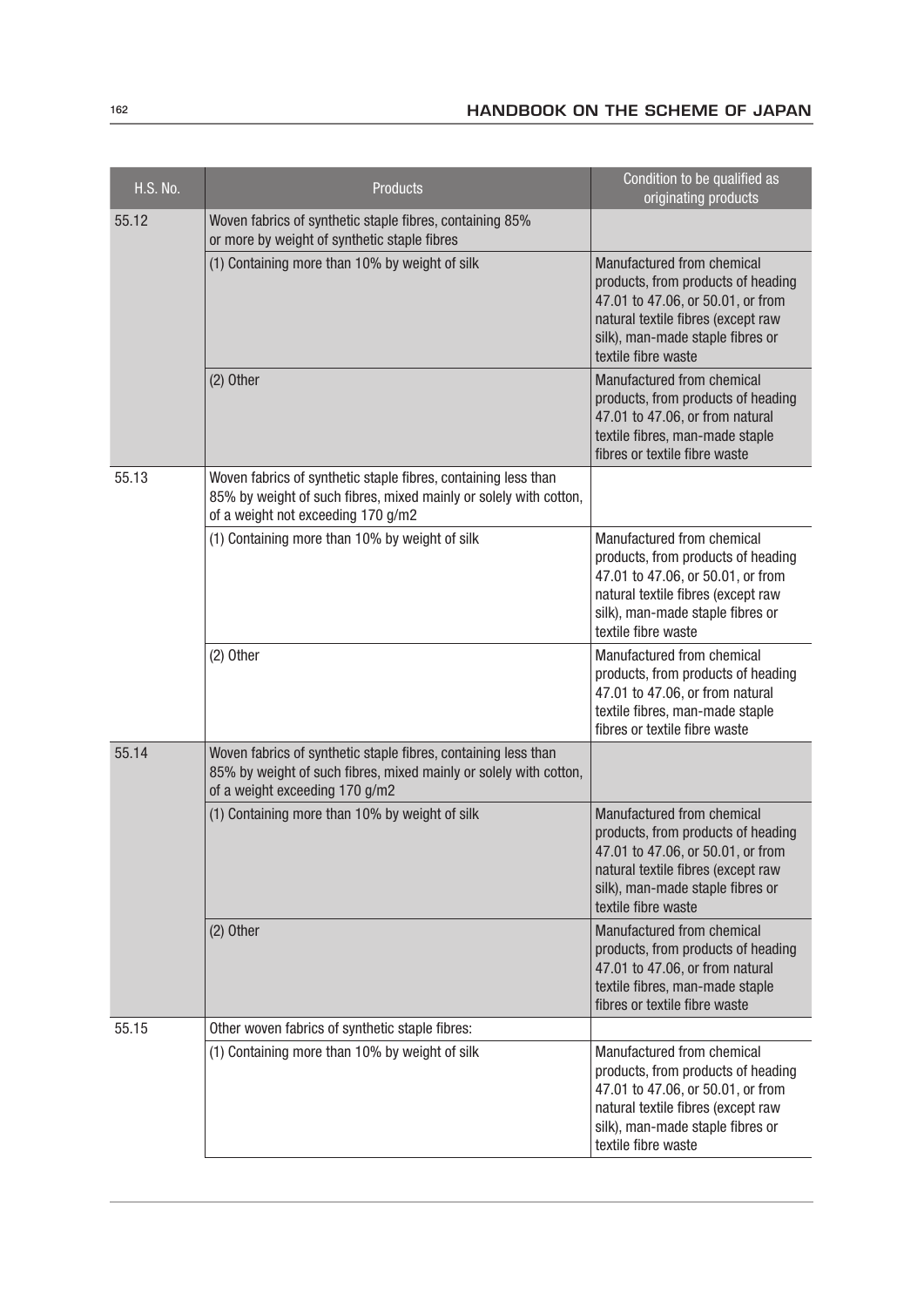| <b>H.S. No.</b> |                                                                                                                                                                                  | <b>Products</b>                                                                                                              | Condition to be qualified as<br>originating products                                                                                                                                                   |
|-----------------|----------------------------------------------------------------------------------------------------------------------------------------------------------------------------------|------------------------------------------------------------------------------------------------------------------------------|--------------------------------------------------------------------------------------------------------------------------------------------------------------------------------------------------------|
|                 | $(2)$ Other                                                                                                                                                                      |                                                                                                                              | Manufactured from chemical<br>products, from products of heading<br>47.01 to 47.06, or from natural<br>textile fibres, man-made staple<br>fibres or textile fibre waste                                |
| 55.16           |                                                                                                                                                                                  | Woven fabrics of artificial staple fibres:                                                                                   |                                                                                                                                                                                                        |
|                 |                                                                                                                                                                                  | (1) Containing more than 10% by weight of silk                                                                               | Manufactured from chemical<br>products, from products of heading<br>47.01 to 47.06, or 50.01, or from<br>natural textile fibres (except raw<br>silk), man-made staple fibres or<br>textile fibre waste |
|                 | (2) Other                                                                                                                                                                        |                                                                                                                              | Manufactured from chemical<br>products, from products of heading<br>47.01 to 47.06, or from natural<br>textile fibres, man-made staple<br>fibres or textile fibre waste                                |
| 56.01           | Wadding of textile materials and articles thereof; textile fibres, not<br>exceeding 5 mm in length (flock), textile dust and mill neps                                           |                                                                                                                              | Manufactured from chemical<br>products, from products of heading<br>47.01 to 47.06, or from natural<br>textile fibres, man-made staple<br>fibres or textile fibre waste, neither<br>carded nor combed  |
| 56.02           | Felt, whether or not impregnated, coated, covered or<br>laminated                                                                                                                |                                                                                                                              | Manufactured from chemical<br>products, from products of heading<br>47.01 to 47.06, or from natural<br>textile fibres, man-made staple<br>fibres or textile fibre waste, neither<br>carded nor combed  |
| 56.03           | Nonwovens, whether or not impregnated, coated, covered or<br>laminated                                                                                                           |                                                                                                                              | Manufactured from chemical<br>products, from products of heading<br>47.01 to 47.06, or from natural<br>textile fibres, man-made staple<br>fibres or textile fibre waste, neither<br>carded nor combed  |
| ex.56.04        | Rubber thread and cord, textile covered; textile yarn, and strip<br>and the like of heading 54.04 or 54.05, impregnated, coated,<br>covered or sheathed with rubber or plastics: |                                                                                                                              |                                                                                                                                                                                                        |
|                 |                                                                                                                                                                                  | Textile yarn, and strip and the like of heading<br>54.04 or 54.05, impregnated, coated, covered<br>or sheathed with plastics | Manufactured from chemical<br>products, from products of heading<br>47.01 to 47.06, or from natural<br>textile fibres, man-made staple<br>fibres or textile fibre waste, neither<br>carded nor combed  |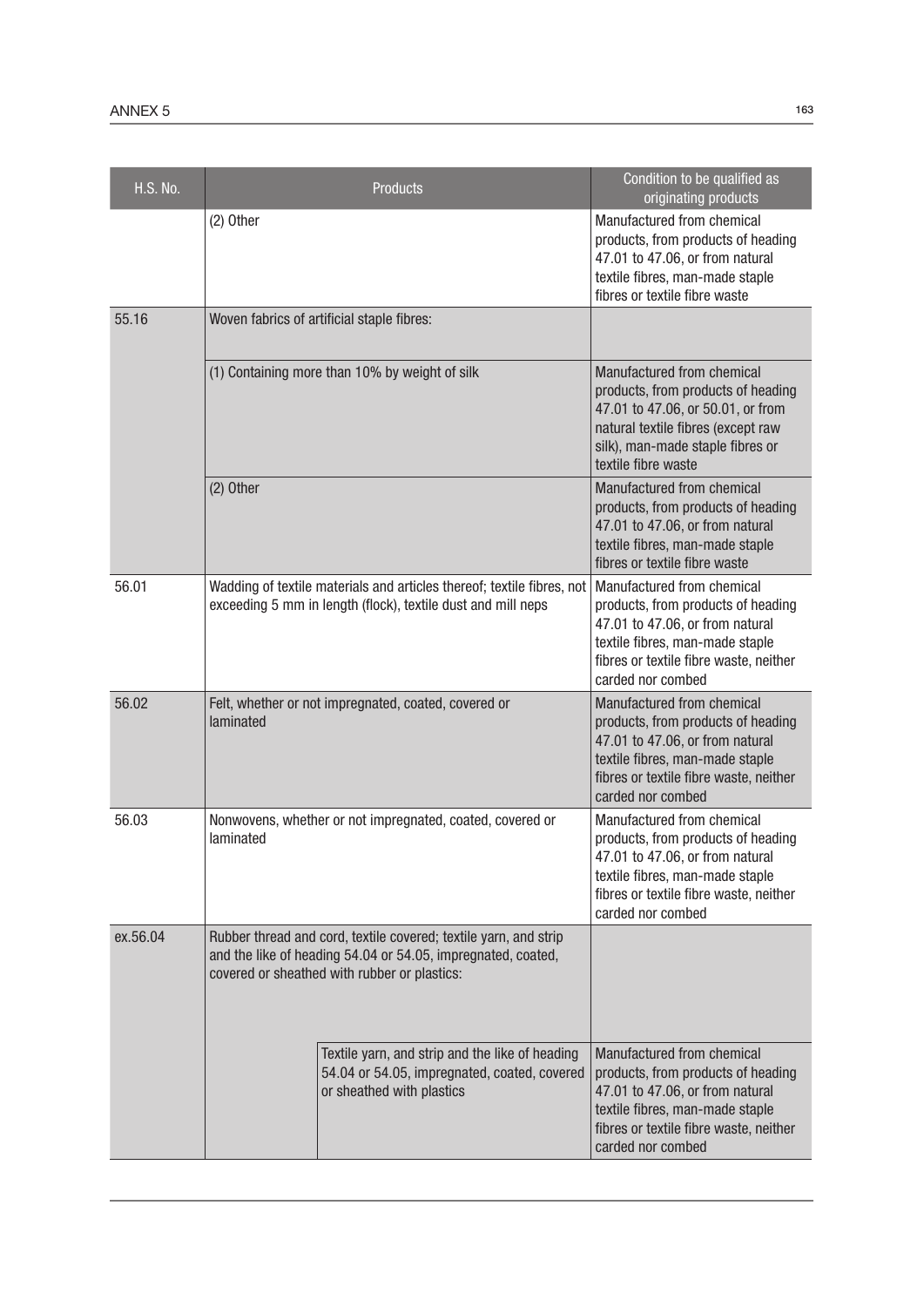| <b>H.S. No.</b>  | <b>Products</b>                                                                                                                                                                                          | Condition to be qualified as<br>originating products                                                                                                                                                  |
|------------------|----------------------------------------------------------------------------------------------------------------------------------------------------------------------------------------------------------|-------------------------------------------------------------------------------------------------------------------------------------------------------------------------------------------------------|
| 56.05            | Metallised yarn, whether or not gimped, being textile yarn, or<br>strip or the like of heading 54.04 or 54.05, combined with metal<br>in the form of thread, strip or powder or covered with metal       | Manufactured from chemical<br>products, from products of heading<br>47.01 to 47.06, or from natural<br>textile fibres, man-made staple<br>fibres or textile fibre waste, neither<br>carded nor combed |
| 56.06            | Gimped yarn, and strip and the like of heading 54.04 or 54.05,<br>gimped (other than those of heading 56.05 and gimped horsehair<br>yarn); chenille yarn (including flock chenille yarn); loop wale-yarn | Manufactured from chemical<br>products, from products of heading<br>47.01 to 47.06, or from natural<br>textile fibres, man-made staple<br>fibres or textile fibre waste                               |
| 56.07            | Twine, cordage, ropes and cables, whether or not plaited or<br>braided and whether or not impregnated, coated, covered or<br>sheathed with rubber or plastic                                             | Manufactured from chemical<br>products, from products of heading<br>47.01 to 47.06, or from natural<br>textile fibres, man-made staple<br>fibres or textile fibre waste, neither<br>carded nor combed |
| 56.08            | Knotted netting of twine, cordage or rope; made up<br>fishing nets and other made up nets, of textile materials                                                                                          | Manufactured from chemical<br>products, from products of heading<br>47.01 to 47.06, or from natural<br>textile fibres, man-made staple<br>fibres or textile fibre waste                               |
| 56.09            | Articles of yarn, strip or the like of heading 54.04 or 54.05, twine,<br>cordage, rope or cables, not elsewhere specified or included                                                                    | Manufactured from paper, from<br>chemical products, from heading<br>47.01 to 47.06, or from natural<br>textile fibres, man-made staple<br>fibres or textile fibre waste, neither<br>carded nor combed |
| ex.Chapter<br>57 | Carpets and other textile chemical floor coverings,<br>excluding products of heading 57.04                                                                                                               | Manufactured from chemical<br>products, from products of heading<br>47.01 to 47.06, or from natural<br>textile fibres, man-made staple<br>fibres or textile fibre waste                               |
| 57.04            | Carpets and other textile floor coverings, of felt, not<br>tufted or flocked, whether or not made up                                                                                                     | Manufactured from chemical<br>products, from products of heading<br>47.01 to 47.06, or from natural<br>textile fibres, man-made staple<br>fibres or textile fibre waste, neither<br>carded nor combed |
| Chapter 58       | Special woven fabrics; tufted textile fabrics; lace;<br>tapestries; trimmings; embroidery:                                                                                                               |                                                                                                                                                                                                       |
|                  | (1) Woven pile fabrics of heading 58.01 containing<br>more than 10% of weight of silk and also uncut pile                                                                                                | Manufactured from chemical<br>products, from products of heading<br>47.01 to 47.06, or 50.01 or from<br>natural textile fibres (except raw<br>silk), man-made staple fibres or<br>textile fibre waste |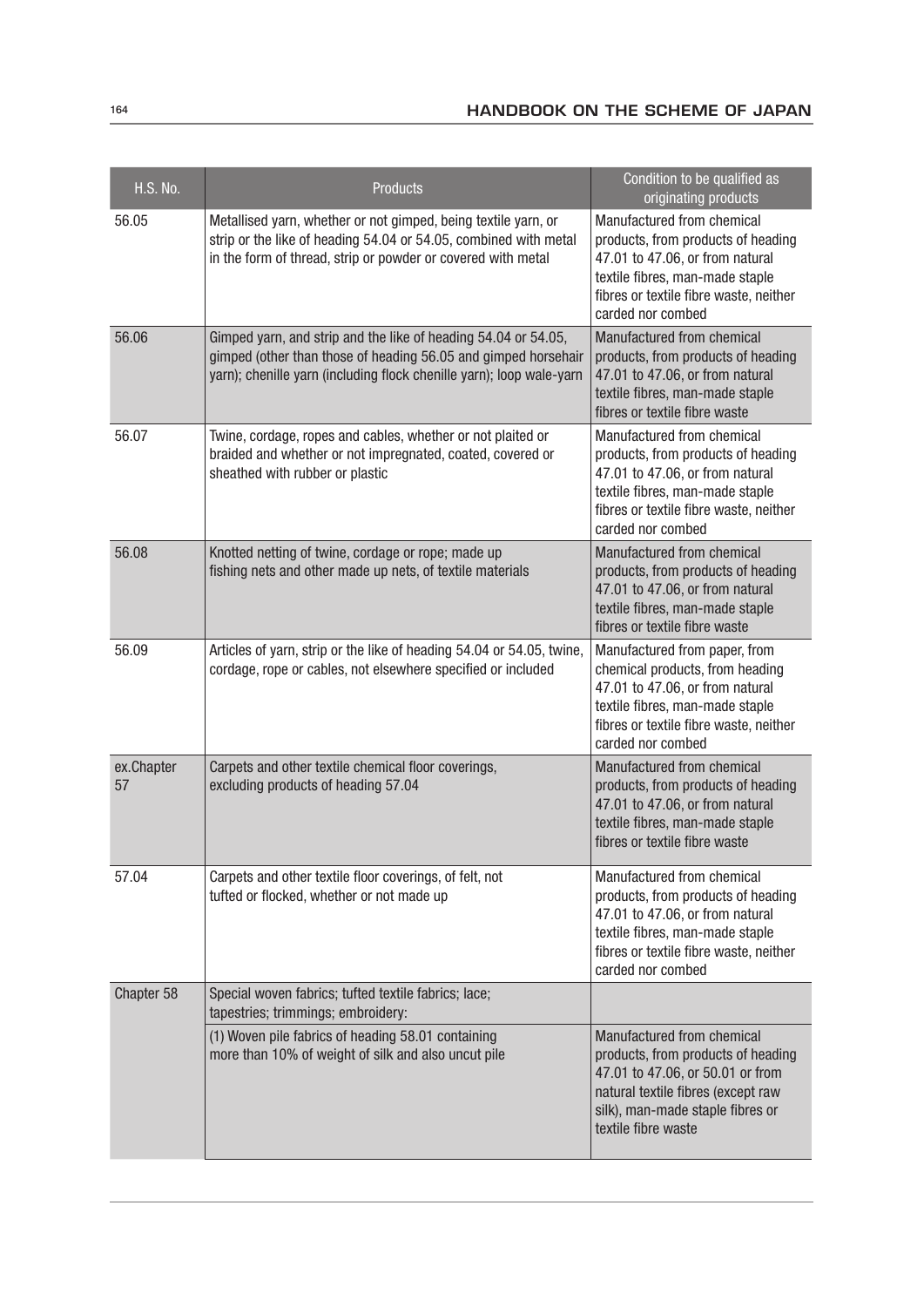| <b>H.S. No.</b> | <b>Products</b>                                                                                                                                                                                                                                         | Condition to be qualified as<br>originating products                                                                                                                                                |
|-----------------|---------------------------------------------------------------------------------------------------------------------------------------------------------------------------------------------------------------------------------------------------------|-----------------------------------------------------------------------------------------------------------------------------------------------------------------------------------------------------|
|                 | $(2)$ Other                                                                                                                                                                                                                                             | Manufactured from chemical<br>products, from products of heading<br>47.01 to 47.06, or from natural<br>textile fibres, man-made staple<br>fibres or textile fibre waste                             |
| 59.01           | Textile fabrics coated with gum or amy-laceous substances, of a<br>kind used for the outer covers of books or the like; tracing cloth;<br>prepared painting canvas; buckram and similar stiffened textile<br>fabrics of a kind used for hat foundations | Manufactured from textile yarn                                                                                                                                                                      |
| 59.02           | Tyre cord fabric of high tenacity yarn of nylon or other<br>polyamides, polyesters of viscose rayon:                                                                                                                                                    |                                                                                                                                                                                                     |
|                 | (1) Impregnated with plastics or rubber                                                                                                                                                                                                                 | Manufactured from textile yarn                                                                                                                                                                      |
|                 | $(2)$ Other                                                                                                                                                                                                                                             | Manufactured from chemical<br>products, from products of heading<br>47.01 to 47.06, or from natural<br>textile fibres, man-made staple<br>fibres or textile fibre waste                             |
| 59.03           | Textile fabrics impregnated, coated, covered or laminated with<br>plastics, other than those of heading 59.02                                                                                                                                           | Manufactured from textile yarn                                                                                                                                                                      |
| 59.04           | Linoleum, whether or not cut to shape; floor coverings<br>consisting of a coating or covering applied on a textile<br>backing, whether or not cut to shape                                                                                              | Manufactured from textile yarn                                                                                                                                                                      |
| 59.05           | Textile wall coverings                                                                                                                                                                                                                                  | Manufactured from textile yarn                                                                                                                                                                      |
| 59.06           | Rubberised textile fabrics, other than those of heading 59.02                                                                                                                                                                                           | Manufactured from textile yarn                                                                                                                                                                      |
| 59.07           | Textile fabrics otherwise impregnated, coated or covered; painted<br>canvas covered; painted canvas studio back-cloths or the like                                                                                                                      | Manufactured from textile yarn                                                                                                                                                                      |
| 59.08           | Textile wicks, woven, plaited or knitted, for lamps, stoves,<br>lighters, candles or the like; incandescent gas mantles and<br>tubular knitted gas mantle fabric therefor, whether or not<br>impregnated                                                | Manufactured from chemical<br>products, from products of heading<br>47.01 to 47.06, or from natural<br>textile fibres, man-made staple<br>fibres or textile fibre waste                             |
| 59.09           | Textile hosepiping and similar textile tubing, with or without<br>lining, armour or accessories of other materials                                                                                                                                      | Manufactured from chemical<br>products, from products of heading<br>47.01 to 47.06, or from natural<br>textile fibres, man-made staple<br>fibres or textile fibre waste                             |
| 59.10           | Transmission or conveyor belts or belting, of textile material,<br>whether or not impregnated, coated, covered or laminated with<br>plastics, or reinforced with metal or other material                                                                | Manufactured from chemical<br>products, from products of heading<br>47.01 to 47.06, or from natural<br>textile fibres, man-made staple<br>fibres or textile fibre waste                             |
| 59.11           | Textile products and articles, for technical uses, specified in Note<br>7 to this Chapter                                                                                                                                                               | Manufactured from chemical<br>products, from products of heading<br>47.01 to 47.06, or from natural<br>textile fibres, man-made staple<br>fibres or textile staple fibres or<br>textile fibre waste |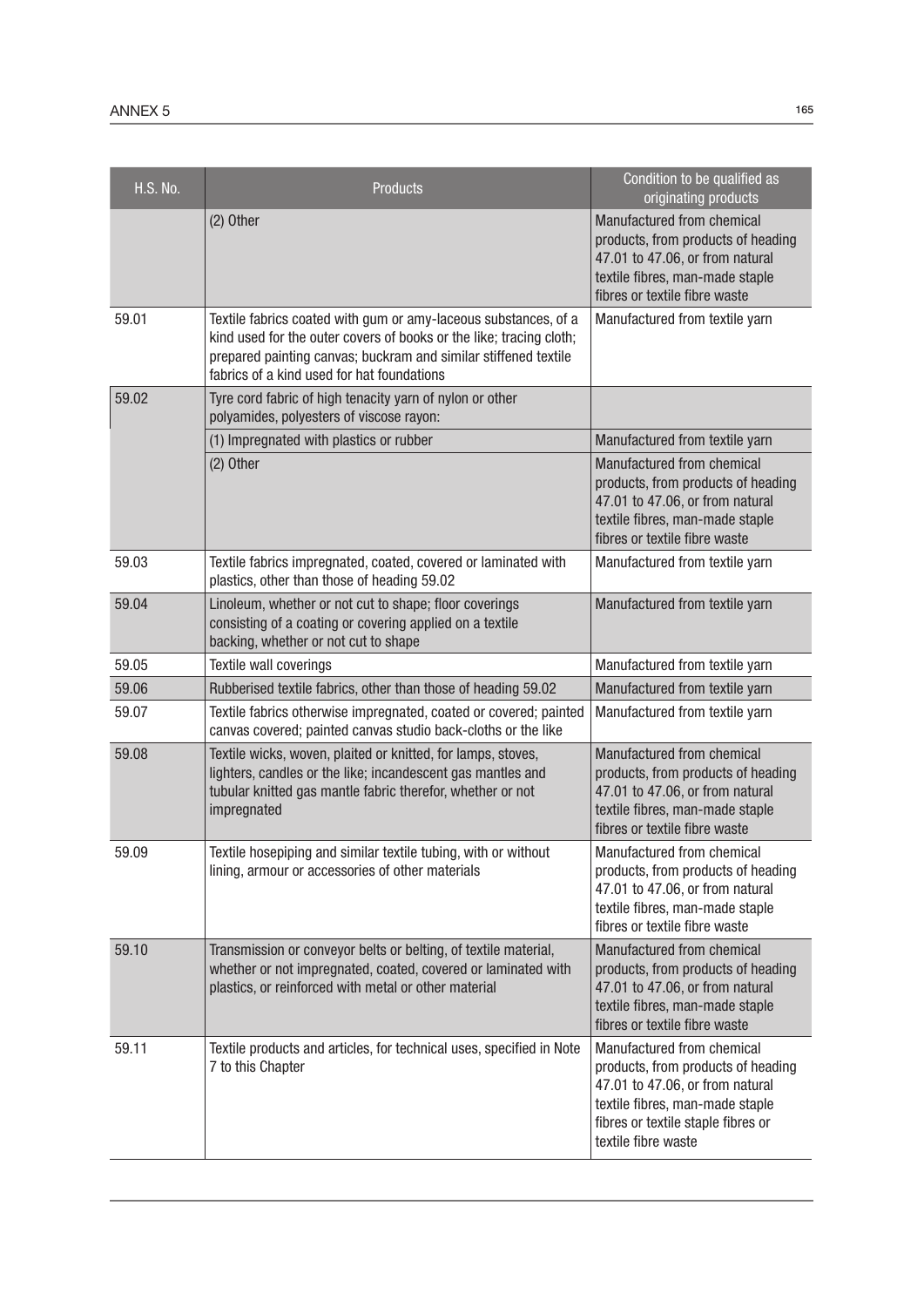| <b>H.S. No.</b>  | Products                                                                                                                                                                                                                         | Condition to be qualified as<br>originating products                                                                                                                                                   |
|------------------|----------------------------------------------------------------------------------------------------------------------------------------------------------------------------------------------------------------------------------|--------------------------------------------------------------------------------------------------------------------------------------------------------------------------------------------------------|
| Chapter 60       | Knitted or crocheted fabrics                                                                                                                                                                                                     | Manufactured from chemical<br>products, from products of heading<br>47.01 to 47.06, or from natural<br>textile fibres, man-made staple<br>fibres or textile fibre waste                                |
| Chapter<br>61    | Articles or apparel and clothing accessories, knitted or crocheted                                                                                                                                                               | Manufactured from textile yarn                                                                                                                                                                         |
| ex.Chapter<br>62 | Articles of apparel and clothing accessories, not knitted or<br>crocheted, excluding products of heading 62.13 to 62.17                                                                                                          | Manufactured from woven fabrics,<br>felt, nonwovens, knitted or crocheted<br>fabrics or lace of Chapter 50 to 56<br>or 58 to 60                                                                        |
| 62.13            | Handkerchiefs                                                                                                                                                                                                                    | Manufactured from chemical<br>products, from products of heading<br>47.01 to 47.06, or 50.01, or from<br>natural textile fibres (except raw<br>silk), man-made staple fibres or<br>textile fibre waste |
| 62.14            | Shawls, scarves, mufflers, mantillas, veils and the like                                                                                                                                                                         | Manufactured from chemical<br>products, from products of heading<br>47.01 to 47.06, or 50.01, or from<br>natural textile fibres (except raw<br>silk), man-made staple fibres or<br>textile fibre waste |
| 62.15            | Ties, bow ties and cravats                                                                                                                                                                                                       | Manufactured from textile yarn                                                                                                                                                                         |
| 62.16            | Gloves, mittens and mitts                                                                                                                                                                                                        | Manufactured from textile yarn                                                                                                                                                                         |
| 62.17            | Other made up clothing accessories; parts of garments or of<br>clothing accessories, other than those of heading 62.12                                                                                                           | Manufactured from textile yarn                                                                                                                                                                         |
| ex.Chapter<br>63 | Other made up textile articles; sets; worn clothing and<br>worn textile articles; rags, excluding products of heading 63.08<br>or 63.09                                                                                          | Manufactured from chemical<br>products, from products of heading<br>47.01 to 47.06, or 50.01, or from<br>natural textile fibres (except raw<br>silk), man-made staple fibres or<br>textile fibre waste |
| 63.08            | Sets consisting of woven fabric and yarn, whether or not with<br>accessories, for making up into rugs, tapestries, embroidered<br>table cloths or serviettes, or similar textile articles, put up in<br>packings for retail sale | Manufactured from chemical<br>products, from products of heading<br>47.01 to 47.06, or from natural<br>textile fibres, man-made staple<br>fibres or textile fibre waste                                |
| Chapter 64       | Footwear, gaiters and the like; part of such articles                                                                                                                                                                            | Manufactured from products of the<br>different heading (excluding heading<br>64.06) from that covering the<br>products obtained                                                                        |
| 65.04            | Hats and other headgear, plaited or made by assembling strips of<br>any material, whether or not lined or trimmed                                                                                                                | Manufactured from products other<br>than those of heading 65.02 or<br>65.04                                                                                                                            |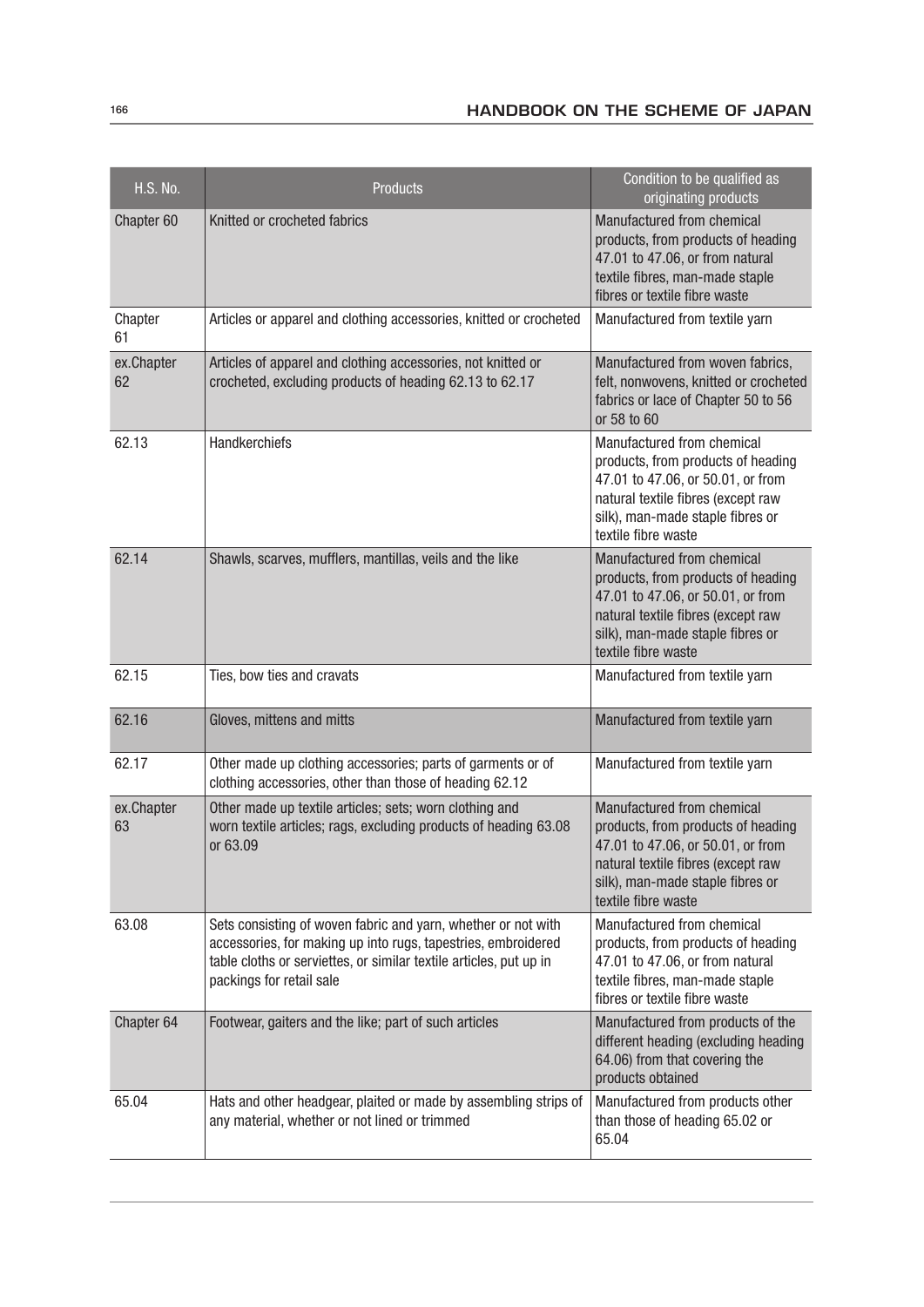| <b>H.S. No.</b> |                                                                                                                                                                                                                                           | <b>Products</b>                                                                                                                        | Condition to be qualified as<br>originating products                                                                                                                                                                                               |
|-----------------|-------------------------------------------------------------------------------------------------------------------------------------------------------------------------------------------------------------------------------------------|----------------------------------------------------------------------------------------------------------------------------------------|----------------------------------------------------------------------------------------------------------------------------------------------------------------------------------------------------------------------------------------------------|
| ex.65.05        | Hats and other headgear, knitted or crocheted, or made up from<br>lace, felt or other textile fabric, in the piece (but not in strips),<br>whether or not lined or trimmed; hair-nets of any material,<br>whether or not lined or trimmed |                                                                                                                                        |                                                                                                                                                                                                                                                    |
|                 |                                                                                                                                                                                                                                           | Felt hats and other felt headgear, made from<br>the hat bodies, hoods or plateaux of heading<br>65.01, whether or not lined or trimmed | Manufactured from products other<br>than those of heading 65.01 or<br>65.05 (Felt hats made from the<br>hat bodies, hoods or plateaux of<br>heading 65.01, whether or not lined<br>or trimmed)                                                     |
| 66.01           | Umbrellas and sun umbrellas (including walking-stick umbrellas,<br>garden umbrellas and similar umbrellas)                                                                                                                                |                                                                                                                                        | Manufactured from products other<br>than those of heading 66.01, in<br>which the value of non-originating<br>products used does not exceed<br>50 % of the value of the products<br>obtained                                                        |
| 70.05           | Float glass and surface ground or polished glass, in sheets,<br>whether or not having an absorbent, reflecting or non-reflecting<br>layer, but not otherwise worked                                                                       |                                                                                                                                        | Manufactured from products other<br>than those of heading 70.03 to<br>70.05                                                                                                                                                                        |
| 70.07           | Safety glass, consisting of toughened (tempered) or laminated<br>glass                                                                                                                                                                    |                                                                                                                                        | Manufactured from products other<br>than those of heading 70.03 to<br>70.07                                                                                                                                                                        |
| ex.70.13        | Glassware of a kind used for table, kitchen, toilet, office, indoor<br>decoration or similar purposes (other than that of heading 70.10<br>or 70.18)                                                                                      |                                                                                                                                        |                                                                                                                                                                                                                                                    |
|                 |                                                                                                                                                                                                                                           | Cut-worked articles                                                                                                                    | Manufactured from products of<br>heading 70.13, cutting of non-<br>originating products the value of<br>which does not exceed 50 % of the<br>value of the products obtained, or<br>manufactured from products other<br>than those of heading 70.13 |
| 71.16           |                                                                                                                                                                                                                                           | Articles of natural or cultured pearls, precious or semi-precious<br>stones (natural, synthetic or reconstructed)                      | Manufactured from unworked<br>products of heading 71.01 to 71.04                                                                                                                                                                                   |
| 71.17           | Imitation jewellery                                                                                                                                                                                                                       |                                                                                                                                        | Manufactured from products<br>other than those of heading 71.17<br>excluding chain of metal                                                                                                                                                        |
| 72.07           | Semi-finished products of iron or non-alloy steel                                                                                                                                                                                         |                                                                                                                                        | Manufactured from products other<br>than those of heading 72.06 or<br>72.07                                                                                                                                                                        |
| 72.08           | Flat-rolled products of iron or non-alloy steel, of a width of 600<br>mm or more, hot-rolled, not clad, plated or coated                                                                                                                  |                                                                                                                                        | Manufactured from products other<br>than those of heading 72.07, 72.08<br>or 72.11                                                                                                                                                                 |
| 72.09           | coated                                                                                                                                                                                                                                    | Flat-rolled products of iron or non-alloy steel, of a width of 600<br>mm or more, cold-rolled (cold-reduced), not clad, plated or      | Manufactured from products other<br>than those of heading 72.07 to<br>72.09 or 72.11                                                                                                                                                               |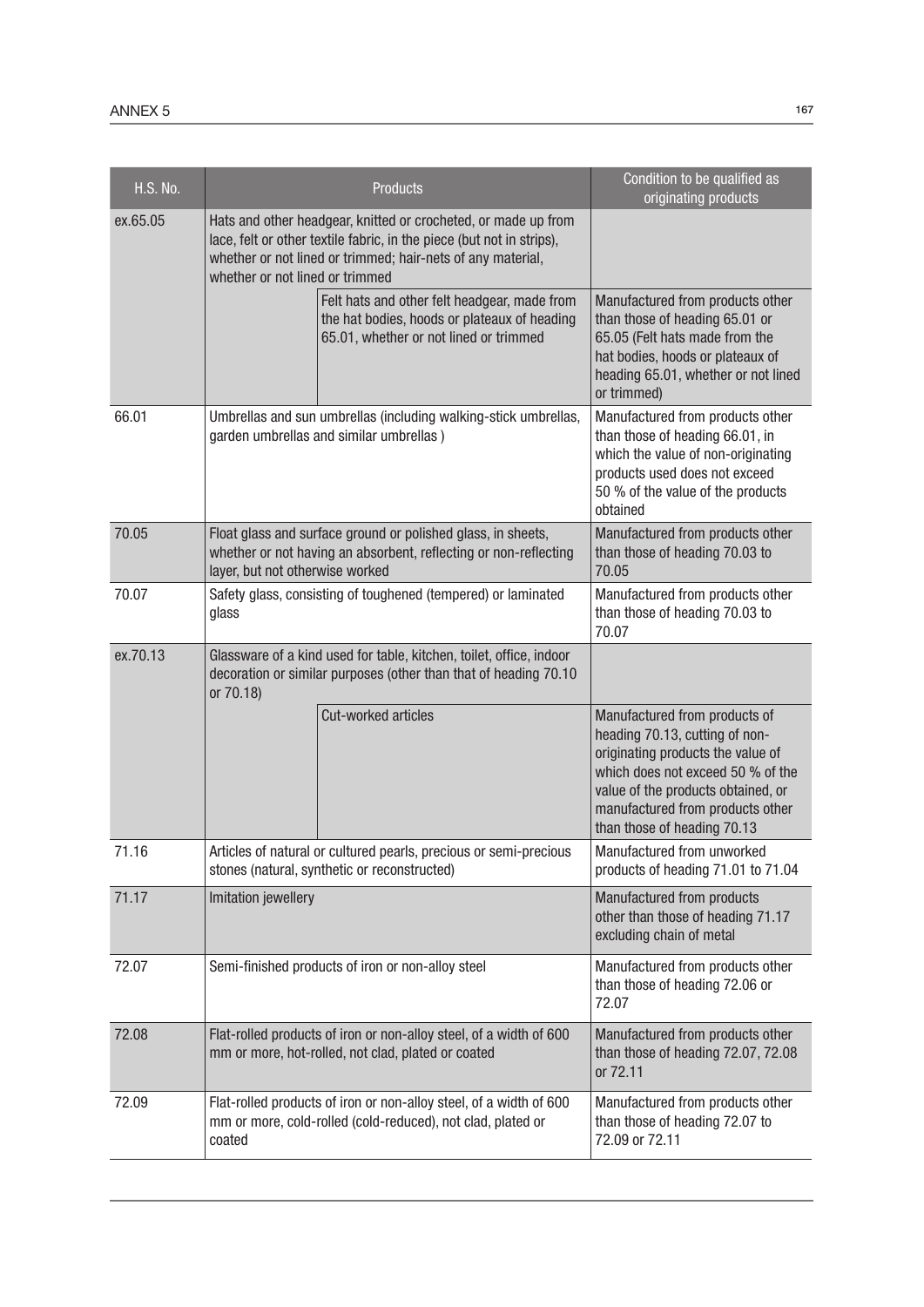| <b>H.S. No.</b> | <b>Products</b>                                                                                                                                                        | Condition to be qualified as<br>originating products                                                                                                   |
|-----------------|------------------------------------------------------------------------------------------------------------------------------------------------------------------------|--------------------------------------------------------------------------------------------------------------------------------------------------------|
| 72.10           | Flat-rolled products of iron or non-alloy steel, of a width of 600<br>mm or more, clad, plated or coated                                                               | Manufactured from products other<br>than those of heading 72.07 to<br>72.11                                                                            |
| 72.11           | Flat-rolled products of iron or non-alloy steel, of a width of less<br>than 600 mm, not clad, plated or coated                                                         | Manufactured from products other<br>than those of heading 72.07 to<br>72.09, or 72.11                                                                  |
| 72.12           | Flat-rolled products of iron or non-alloy steel, of a width of less<br>than 600 mm, clad plated or coated                                                              | Manufactured from products other<br>than those of heading 72.07 to<br>72.12                                                                            |
| 72.13           | Bars and rods, hot-rolled, in irregularly wound coils, of<br>iron or non-alloy steel                                                                                   | Manufactured from products other<br>than those of heading 72.07, 72.13<br>or 72.14                                                                     |
| 72.14           | Other bars and rods of iron or non-alloy steel, not further worked<br>than forged, hot-rolled, hot-drawn or hot-extruded, but including<br>those twisted after rolling | Manufactured from products other<br>than those of heading 72.07, 72.13<br>or 72.14                                                                     |
| 72.15           | Other bars and rods of iron or non-alloy steel                                                                                                                         | Manufactured from products other<br>than those of heading 72.07, or<br>72.13 to 72.15                                                                  |
| 72.16           | Angles, shapes and sections of iron or non-alloy steel                                                                                                                 | Manufactured from products other<br>than those of heading 72.07 to<br>72.16                                                                            |
| 72.17           | Wire of iron non-alloy steel                                                                                                                                           | Manufactured from products other<br>than those of heading 72.13 to<br>72.15, or 72.17                                                                  |
| 72.19           | Flat-rolled products of stainless steel, of a width of 600<br>mm or more                                                                                               | Manufactured from products other<br>than semi-finished products of<br>heading 72.18, or from products<br>other than those of heading 72.19             |
| 72.20           | Flat-rolled products of stainless steel, of a width of less than 600<br>mm                                                                                             | Manufactured from products other<br>than semi-finished products of<br>heading 72.18, or from products<br>other than those of heading 72.19<br>or 72.20 |
| 72.21           | Bars and rods, hot-rolled, in irregularly wound coils, of stainless<br>steel                                                                                           | Manufactured from products other<br>than semi-finished products of<br>heading 72.18, or from products<br>other than those of heading 72.21<br>or 72.22 |
| 72.22           | Other bars and rods of stainless steel; angles, shapes<br>and sections of stainless steel:                                                                             |                                                                                                                                                        |
|                 | (1) Bars and rods                                                                                                                                                      | Manufactured from products other<br>than semi-finished products of<br>heading 72.18, or from products<br>other than those of heading 72.21<br>or 72.22 |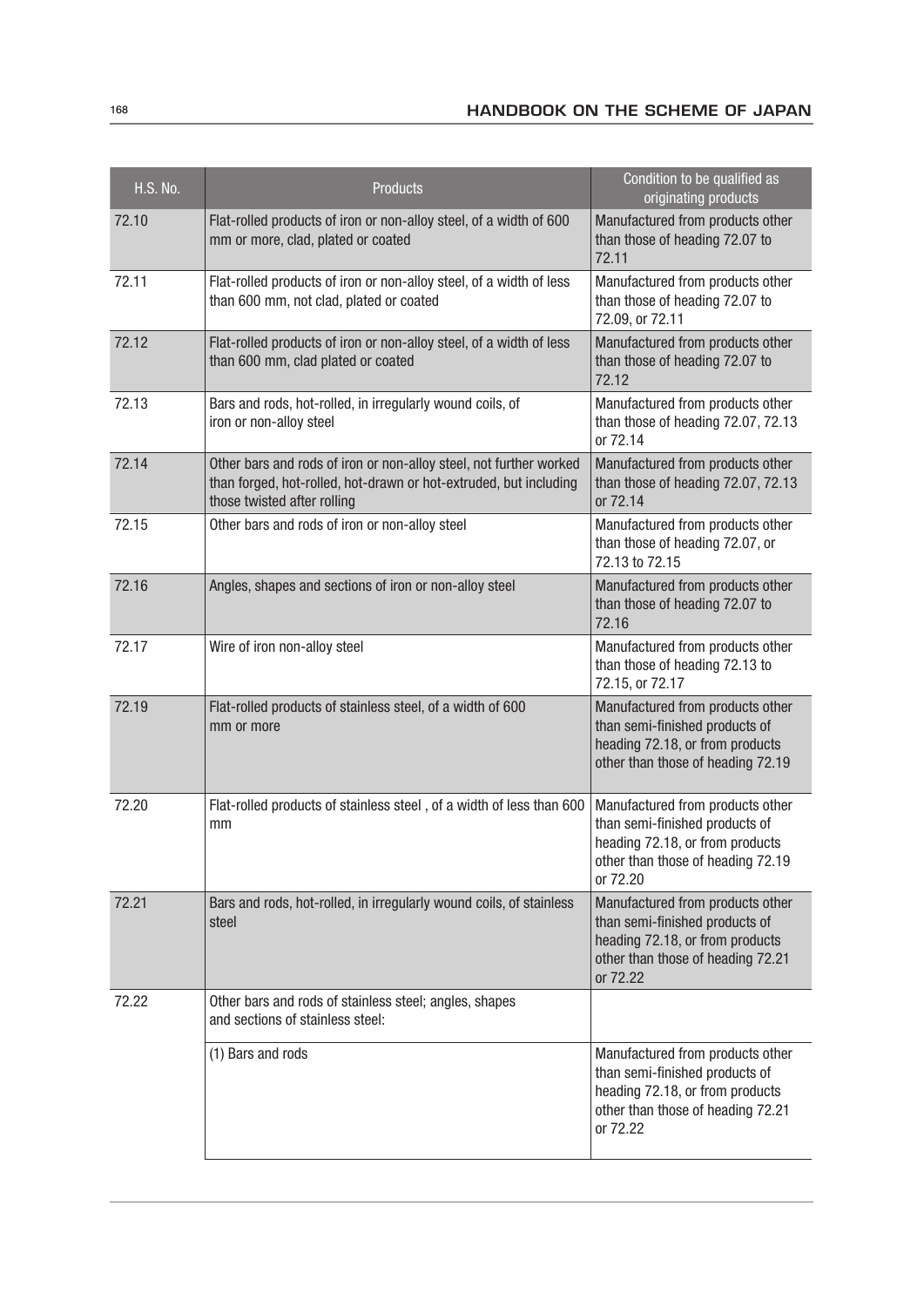| <b>H.S. No.</b> | Products                                                                                                                                                    | Condition to be qualified as<br>originating products                                                                                                                                                                                                                                                                                                                                          |
|-----------------|-------------------------------------------------------------------------------------------------------------------------------------------------------------|-----------------------------------------------------------------------------------------------------------------------------------------------------------------------------------------------------------------------------------------------------------------------------------------------------------------------------------------------------------------------------------------------|
|                 | (2) Angles, shapes and sections                                                                                                                             | Manufactured from products other<br>than semi-finished products of<br>heading 72.18, or from products<br>other than those of heading 72.19<br>to 72.22                                                                                                                                                                                                                                        |
| 72.23           | Wire of stainless steel                                                                                                                                     | Manufactured from products other<br>than those of heading 72.21 to<br>72.23                                                                                                                                                                                                                                                                                                                   |
| 72.25           | Flat-rolled products of other alloy steel, of a width of 600 mm or<br>more                                                                                  | Manufactured from products other<br>than semi-finished products of<br>heading 72.24, or from products<br>other than those of heading 72.25                                                                                                                                                                                                                                                    |
| 72.26           | Flat-rolled products of other alloy steel, of a width of less than<br>600 mm                                                                                | Manufactured from products other<br>than semi-finished products of<br>heading 72.24, or from products<br>other than those of heading 72.25<br>or 72.26                                                                                                                                                                                                                                        |
| 72.27           | Bars and rods, hot-rolled, in irregularly wound coils, of other alloy<br>steel                                                                              | Manufactured from products other<br>than semi-finished products of<br>heading 72.24, or from products<br>other than those of heading 72.27<br>or 72.28                                                                                                                                                                                                                                        |
| 72.28           | Other bars and rods of other alloy steel; angles, shapes and<br>sections, of other alloy steel; follow drill bars and rods, of alloy or<br>non-alloy steel: |                                                                                                                                                                                                                                                                                                                                                                                               |
|                 | (1) Angles, shapes and sections                                                                                                                             | Manufactured from products other<br>than semi-finished products of<br>heading 72.24, or from products<br>other than those of heading 72.25,<br>72.26 or 72.28                                                                                                                                                                                                                                 |
|                 | (2) Other                                                                                                                                                   | Manufactured from products other<br>than semi-finished products of<br>heading 72.24, or from products<br>other than those of heading 72.27<br>or 72.28                                                                                                                                                                                                                                        |
| 72.29           | Wire of other alloy steel                                                                                                                                   | Manufactured from products other<br>than those of heading 72.27 to 72.29                                                                                                                                                                                                                                                                                                                      |
| 73.01           | Sheet piling of iron or steel, whether or not drilled, punched or<br>made from assembled elements; welded angles, shapes and<br>sections, of iron or steel  | Manufactured from products other<br>than those of heading 72.07 to<br>72.12, or 72.16, from products<br>other than semi-finished products of<br>heading 72.18, from products other<br>than those of heading 72.19, 72.20<br>or 72.22, from products other than<br>semi-finished products of heading<br>72.24, or from products other than<br>those of heading 72.25, 72.26,<br>72.28 or 73.01 |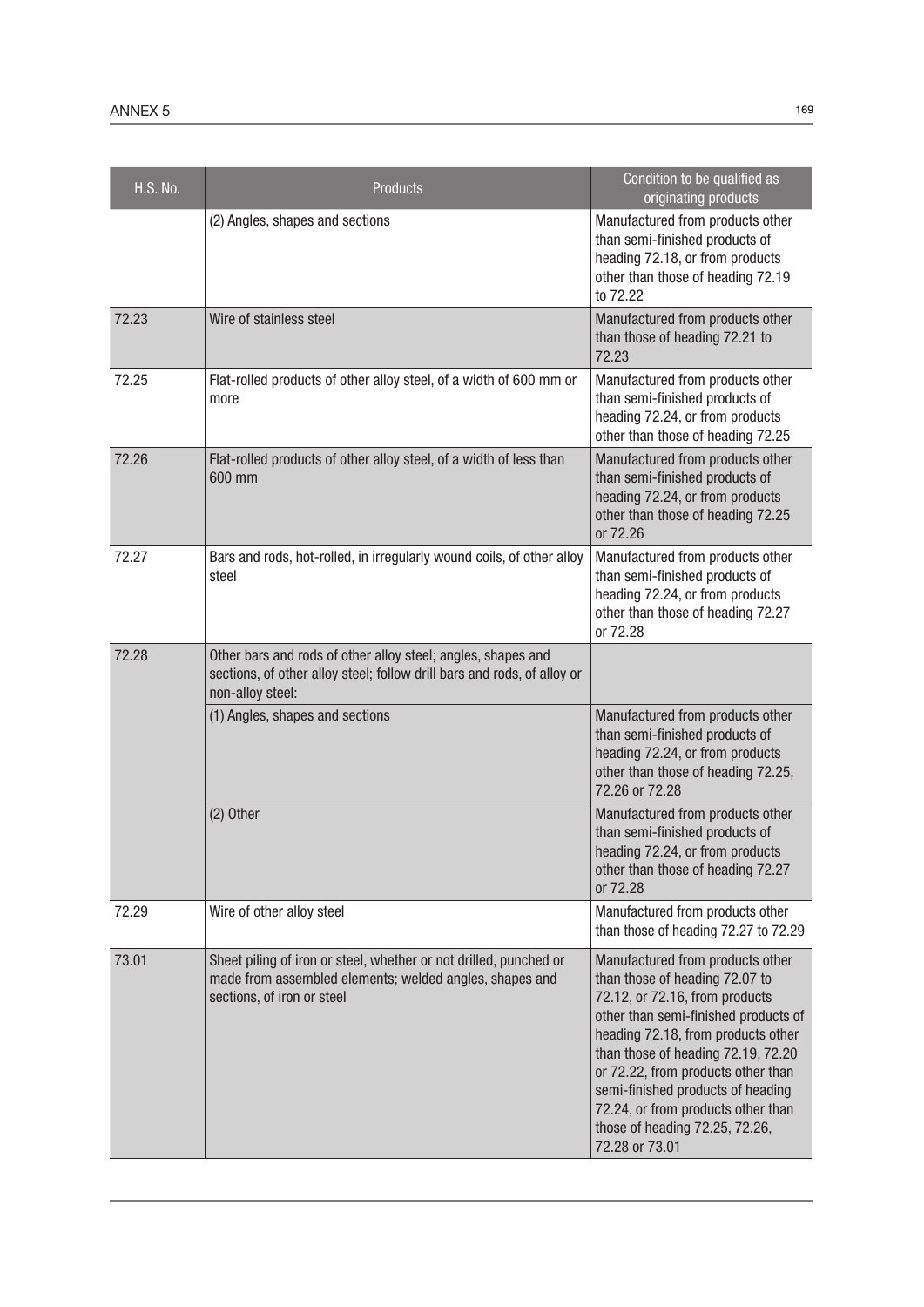| <b>H.S. No.</b> | <b>Products</b>                                                                                                                                                                                                                                                                                                                                                                     | Condition to be qualified as<br>originating products                                                                              |
|-----------------|-------------------------------------------------------------------------------------------------------------------------------------------------------------------------------------------------------------------------------------------------------------------------------------------------------------------------------------------------------------------------------------|-----------------------------------------------------------------------------------------------------------------------------------|
| 73.02           | Railway or tramway track construction material of iron or steel,<br>the following: rails, check-rails and rack rails, switch blades,<br>crossing frogs, point rods and other crossing pieces, sleepers<br>(cross-ties), fish-plates, chairs, chair wedges, sole plates (base<br>plates), rail clips, bedplates, ties and other material specialized<br>for jointing or fixing rails | Manufactured from products of<br>heading 72.06, or from products of<br>heading 72.18 or 72.24 excluding<br>semi-finished products |
| 73.04           | Tubes, pipes and hollow profiles, seamless, of iron (other than<br>cast iron) or steel                                                                                                                                                                                                                                                                                              | Manufactured from products other<br>than those of Chapter 72 (excluding<br>heading 72.07, 72.18 and 72.24)<br>or 73               |
| 73.05           | Other tubes and pipes (for example, welded riveted or similarly<br>closed), having circular cross-sections, the external diameter of<br>which exceeds 406.4mm, of iron or steel                                                                                                                                                                                                     | Manufactured from products other<br>than those of Chapter 72 (excluding<br>heading 72.07, 72.18 and 72.24)<br>or 73               |
| 73.06           | Other tubes, pipes and hollow profiles (for example, open seam or<br>welded, riveted or similarly closed), of iron or steel                                                                                                                                                                                                                                                         | Manufactured from products other<br>than those of Chapter 72 (excluding<br>heading 72.07, 72.18 and 72.24)<br>or 73               |
| 73.12           | Stranded wire, ropes, cables, plaited bands, slings and<br>the like, of iron or steel, not electrically insulated                                                                                                                                                                                                                                                                   | Manufactured from products other<br>than those of heading 72.17, 72.23,<br>72.29 or 73.12                                         |
| 73.13           | Barbed wire of iron or steel; twisted hoop or single flat wire,<br>barbed or not, and loosely twisted double wire, of a kind used for<br>fencing, of iron or steel                                                                                                                                                                                                                  | Manufactured from products other<br>than those of heading 72.17, 72.23,<br>72.29 or 73.13                                         |
| 74.02           | Unrefined copper; copper anodes for electrolytic refining                                                                                                                                                                                                                                                                                                                           | Manufactured from products other<br>than those of heading 74.01 or<br>74.02                                                       |
| 74.03           | Refined copper and copper alloys, unwrought                                                                                                                                                                                                                                                                                                                                         | Manufactured from products other<br>than those of heading 74.01 to<br>74.03                                                       |
| 74.07           | Copper bars, rods and profiles                                                                                                                                                                                                                                                                                                                                                      | Manufactured from products other<br>than those of heading 74.07 to<br>74.09                                                       |
| 74.08           | Copper wire                                                                                                                                                                                                                                                                                                                                                                         | Manufactured from products other<br>than those of heading 74.07 to<br>74.09                                                       |
| 74.09           | Copper plates, sheets and strip, of a thickness exceeding<br>$0.15$ mm                                                                                                                                                                                                                                                                                                              | Manufactured from products other<br>than those of heading 74.07 or<br>74.09                                                       |
| 74.10           | Copper foil (whether or not printed or backed with paper,<br>paperboard, plastics or similar backing materials) of a thickness<br>(excluding any backing) not exceeding 0.15mm)                                                                                                                                                                                                     | Manufactured from products other<br>than those of heading 74.07 to<br>74.10                                                       |
| 74.11           | Copper tubes and pipes                                                                                                                                                                                                                                                                                                                                                              | Manufactured from products than<br>those of heading 74.07, 74.09 or<br>74.11                                                      |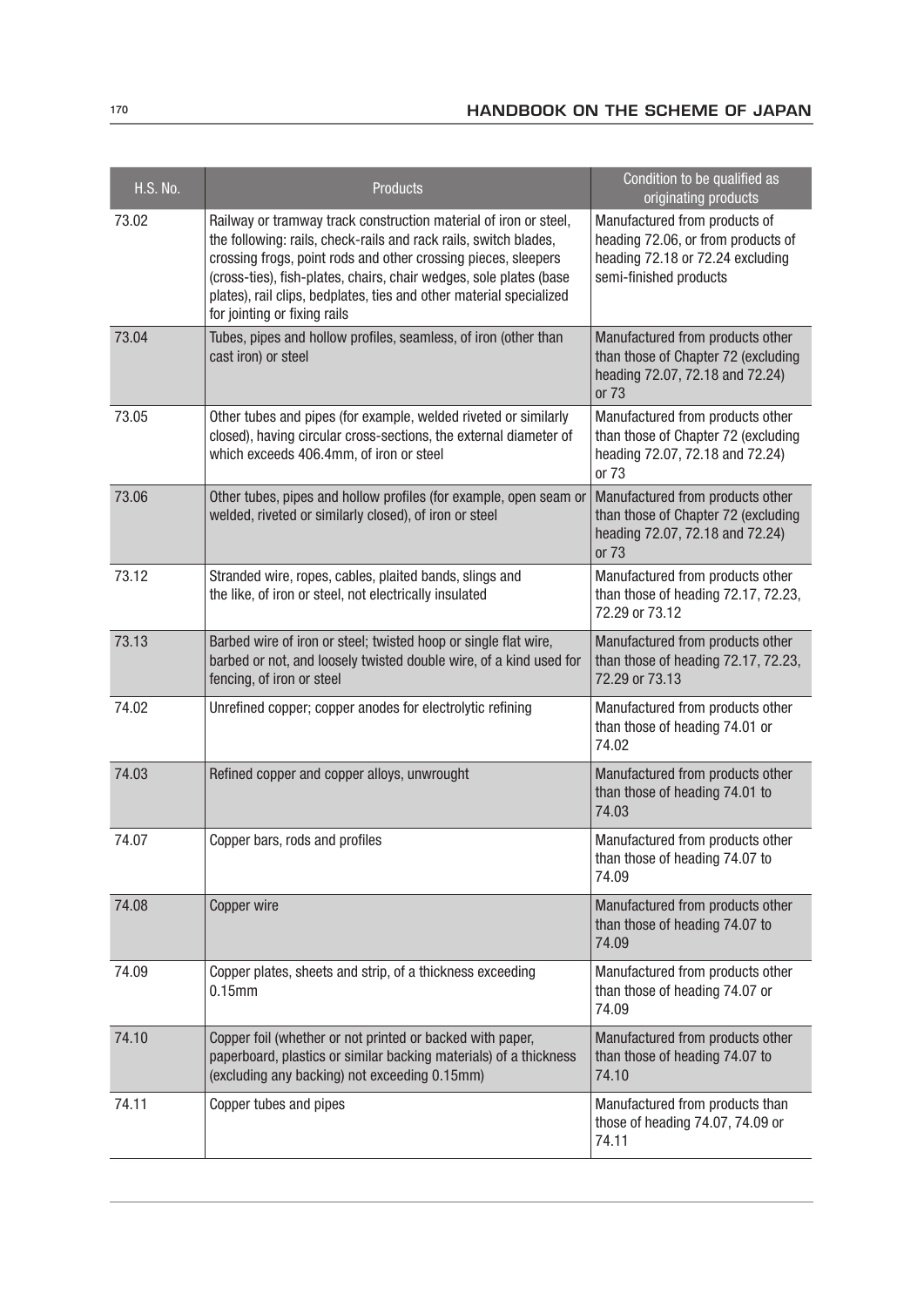| <b>H.S. No.</b> |                                                                                                                                                                                   | <b>Products</b>                                                   | Condition to be qualified as<br>originating products                                                                                                                                                                                                                                                                                                                |
|-----------------|-----------------------------------------------------------------------------------------------------------------------------------------------------------------------------------|-------------------------------------------------------------------|---------------------------------------------------------------------------------------------------------------------------------------------------------------------------------------------------------------------------------------------------------------------------------------------------------------------------------------------------------------------|
| 74.13           | Standard wire, cables, plaited bands and the like, of copper, not<br>electrically insulated                                                                                       |                                                                   | Manufactured from products<br>other than those of heading<br>74.07, excluding profiles, of which<br>the maximum cross-sectional<br>dimension does not exceed 6mm,<br>from products other than those of<br>heading 74.08 or 74.09 of which the<br>maximum cross-sectional dimension<br>does not exceed 6mm, or from<br>products other than those of heading<br>74.13 |
| 75.02           | Unwrought nickel                                                                                                                                                                  |                                                                   | Manufactured from products other<br>than those of heading 75.01 or<br>75.02                                                                                                                                                                                                                                                                                         |
| 75.05           | Nickel bars, rods, profiles and wire                                                                                                                                              |                                                                   | Manufactured from products other<br>than those of heading 75.05 or<br>75.06                                                                                                                                                                                                                                                                                         |
| 75.06           | Nickel plates, sheets, strip and foil                                                                                                                                             |                                                                   | Manufactured from products other<br>than those of heading 75.05 or<br>75.06                                                                                                                                                                                                                                                                                         |
| 75.07           | Nickel tubes, pipes and tube or pipe fittings (for<br>example, couplings, elbows, sleeves)                                                                                        |                                                                   | Manufactured from products other<br>than those of heading 75.05 to<br>75.07                                                                                                                                                                                                                                                                                         |
| ex.75.08        | Other articles of nickel:                                                                                                                                                         |                                                                   |                                                                                                                                                                                                                                                                                                                                                                     |
|                 |                                                                                                                                                                                   | Electroplating anodes including those<br>produced by electrolysis | Manufactured from products other<br>than those cathodes of heading<br>75.01, or from products other than<br>those of heading 75.05 to 75.08                                                                                                                                                                                                                         |
| 76.04           | Aluminium bars, rods and profiles                                                                                                                                                 |                                                                   | Manufactured from products other<br>than those of heading 76.04 to<br>76.06                                                                                                                                                                                                                                                                                         |
| 76.05           | Aluminium wire                                                                                                                                                                    |                                                                   | Manufactured from products other<br>than those of heading 76.04 or<br>76.06                                                                                                                                                                                                                                                                                         |
| 76.06           | exceeding 0.2 mm                                                                                                                                                                  | Aluminium plates, sheets and strip, of a thickness                | Manufactured from products other<br>than those of heading 76.04 to<br>76.06                                                                                                                                                                                                                                                                                         |
| 76.07           | Aluminium foil (whether or not printed or backed with paper,<br>paperboard, plastics or similar backing materials) of a thickness<br>(excluding any backing) not exceeding 0.2 mm |                                                                   | Manufactured from products other<br>than those of heading 76.04 to<br>76.07                                                                                                                                                                                                                                                                                         |
| 76.08           | Aluminium tubes and pipes                                                                                                                                                         |                                                                   | Manufactured from products other<br>than those of heading 76.04, 76.06<br>or 76.08                                                                                                                                                                                                                                                                                  |
| 76.09           | sleeves)                                                                                                                                                                          | Aluminium tube or pipe fittings (for example, couplings, elbows,  | Manufactured from products other<br>than those of heading 76.04, 76.06,<br>76.08 or 76.09                                                                                                                                                                                                                                                                           |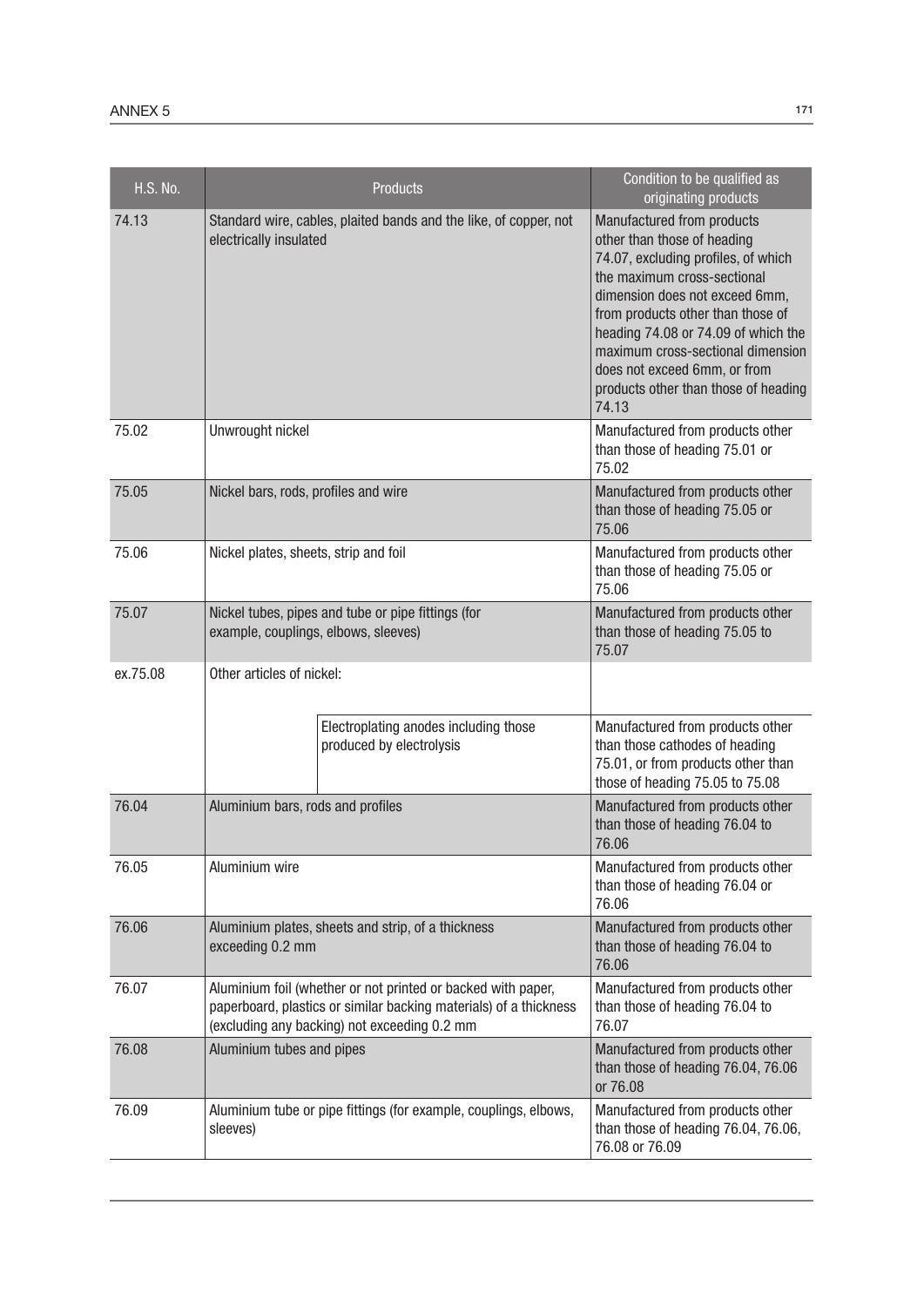| <b>H.S. No.</b> |                                                                                               | <b>Products</b>                                                                          | Condition to be qualified as<br>originating products                                                                                                                                                                                                         |
|-----------------|-----------------------------------------------------------------------------------------------|------------------------------------------------------------------------------------------|--------------------------------------------------------------------------------------------------------------------------------------------------------------------------------------------------------------------------------------------------------------|
| 76.14           | Stranded wire, cables, plaited bands and the like, of alminium,<br>not electrically insulated |                                                                                          | Manufactured from products other<br>than those of heading 76.05, of<br>which the maximum cross-sectional<br>dimension does not exceed 6mm,<br>or from products other than those of<br>heading 76.14                                                          |
| 78.04           | and flakes                                                                                    | Lead plates, sheets, strip and foil; lead powders                                        | Manufactured from products other<br>than those of heading 78.04, from<br>products other than lead bars, rods,<br>profiles and wire of heading 78.06                                                                                                          |
| 78.06           | Other articles of lead                                                                        |                                                                                          |                                                                                                                                                                                                                                                              |
|                 |                                                                                               | Lead tubes, pipes and tube or pipe fittings (for<br>example, couplings, elbows, sleeves) | Manufactured from products other<br>than those of heading 78.04, from<br>products other than<br>lead tubes, pipes and tube or pipe<br>fittings (for example, couplings,<br>elbows, sleeves), lead bars, rods,<br>profiles and wire of heading 78.06          |
|                 |                                                                                               | Lead bars, rods, profiles and wire                                                       | Manufactured from products other<br>than those of heading 78.04, from<br>products other than Lead bars, rods,<br>profiles and wire of heading 78.06                                                                                                          |
| 79.04           | Zinc bars, rods, profiles and wire                                                            |                                                                                          | Manufactured from products other<br>than those of heading 79.04 or<br>79.05                                                                                                                                                                                  |
| 79.05           | Zinc plates, sheets, strip and foil                                                           |                                                                                          | Manufactured from products other<br>than those of heading 79.04 or<br>79.05                                                                                                                                                                                  |
| ex.79.07        | Other articles of zinc                                                                        |                                                                                          |                                                                                                                                                                                                                                                              |
|                 |                                                                                               | Zinc tubes, pipes and tube or pipe fittings (for<br>example, couplings, elbows, sleeves) | Manufactured from products other<br>than those of heading 79.04 or<br>79.05, from products other than zinc<br>tubes, pipes and tube or pipe fittings<br>(for example, couplings, elbows,<br>sleeves), lead bars, rods, profiles<br>and wire of heading 79.07 |
| 80.03           | Tin bars, rods, profiles and wire                                                             |                                                                                          | Manufactured from products other<br>than those of heading 80.03, from<br>products other than tin plates,<br>sheets and strip, of a thickness<br>exceeding 0.2 mm of heading 80.07                                                                            |
| ex.80.07        | Other articles of tin                                                                         |                                                                                          |                                                                                                                                                                                                                                                              |
|                 |                                                                                               | Tin plates, sheets and strip, of a thickness<br>exceeding 0.2 mm                         | Manufactured from products other<br>than those of heading 80.03, from<br>products other than tin plates,<br>sheets and strip, of a thickness<br>exceeding 0.2 mm of heading 80.07                                                                            |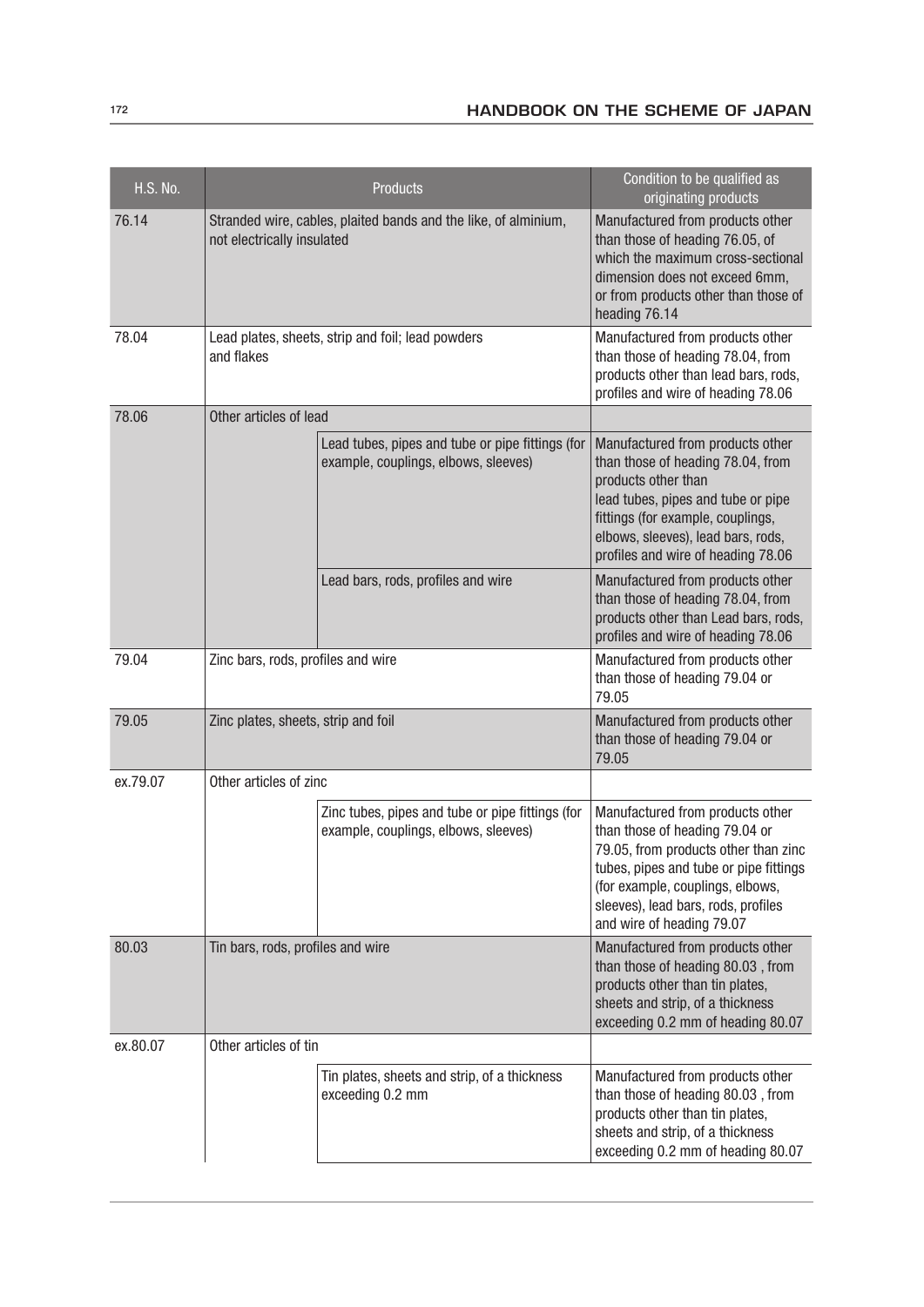| <b>H.S. No.</b>  | <b>Products</b>                                                                                                                                                                                        | Condition to be qualified as<br>originating products                                                                                                                                                                                                                                                                                                                                                                    |
|------------------|--------------------------------------------------------------------------------------------------------------------------------------------------------------------------------------------------------|-------------------------------------------------------------------------------------------------------------------------------------------------------------------------------------------------------------------------------------------------------------------------------------------------------------------------------------------------------------------------------------------------------------------------|
|                  | Tin foil (whether or not printed or backed with<br>paper, paperboard, plastics or similar backing<br>materials), of a thickness (excluding any<br>backing) not exceeding 0.2 mm;                       | Manufactured from products other<br>than those of heading 80.03, from<br>products other than tin plates,<br>sheets and strip, of a thickness<br>exceeding 0.2 mm, tin foil (whether<br>or not printed or backed with paper,<br>paperboard, plastics or similar<br>backing materials), of a thickness<br>(excluding any backing) not<br>exceeding 0.2 mm; tin powders and<br>flakes of heading 80.07                     |
|                  | Tin tubes, pipes and tube or pipe fitting (for<br>example, couplings, elbows, sleeves)                                                                                                                 | Manufactured from products other<br>than those of heading 80.03, from<br>products other than tin plates,<br>sheets and strip, of a thickness<br>exceeding 0.2 mm, tin tubes,<br>pipes and tube or pipe fittings (for<br>example, couplings, elbows, sleeves)<br>of heading 80.07                                                                                                                                        |
| ex.Chapter<br>81 | Other base metals; cermets; articles thereof, excluding<br>products of heading 81.13                                                                                                                   | Manufactured from products other<br>than those of the same tariff heading<br>as the products obtained excluding<br>unwrought                                                                                                                                                                                                                                                                                            |
| Chapter 85       | Electrical machinery and value equipment and parts thereof;<br>sound recorders and reproducers, television image and sound<br>recorders and reproducers, and parts and accessories of such<br>articles | Manufactured in which the value of<br>the non-originating products used<br>of the different tariff heading from<br>that of the products obtained does<br>not exceed 40 % of the value of the<br>products obtained, and also in which<br>the value of the non-originating<br>products used of the same tariff<br>heading as that of the product<br>obtained does not exceed 5 % of the<br>value of the products obtained |
| Chapter 87       | Vehicles other than railway or tramway rolling-stock, and parts<br>and accessories thereof                                                                                                             | Manufactured in which the value of<br>the non-originating products used<br>of the different tariff heading from<br>that of the products obtained does<br>not exceed 40 % of the value of the<br>products obtained, and also in which<br>the value of the non-originating<br>products used of the same tariff<br>heading as that of the product<br>obtained does not exceed 5 % of the<br>value of the products obtained |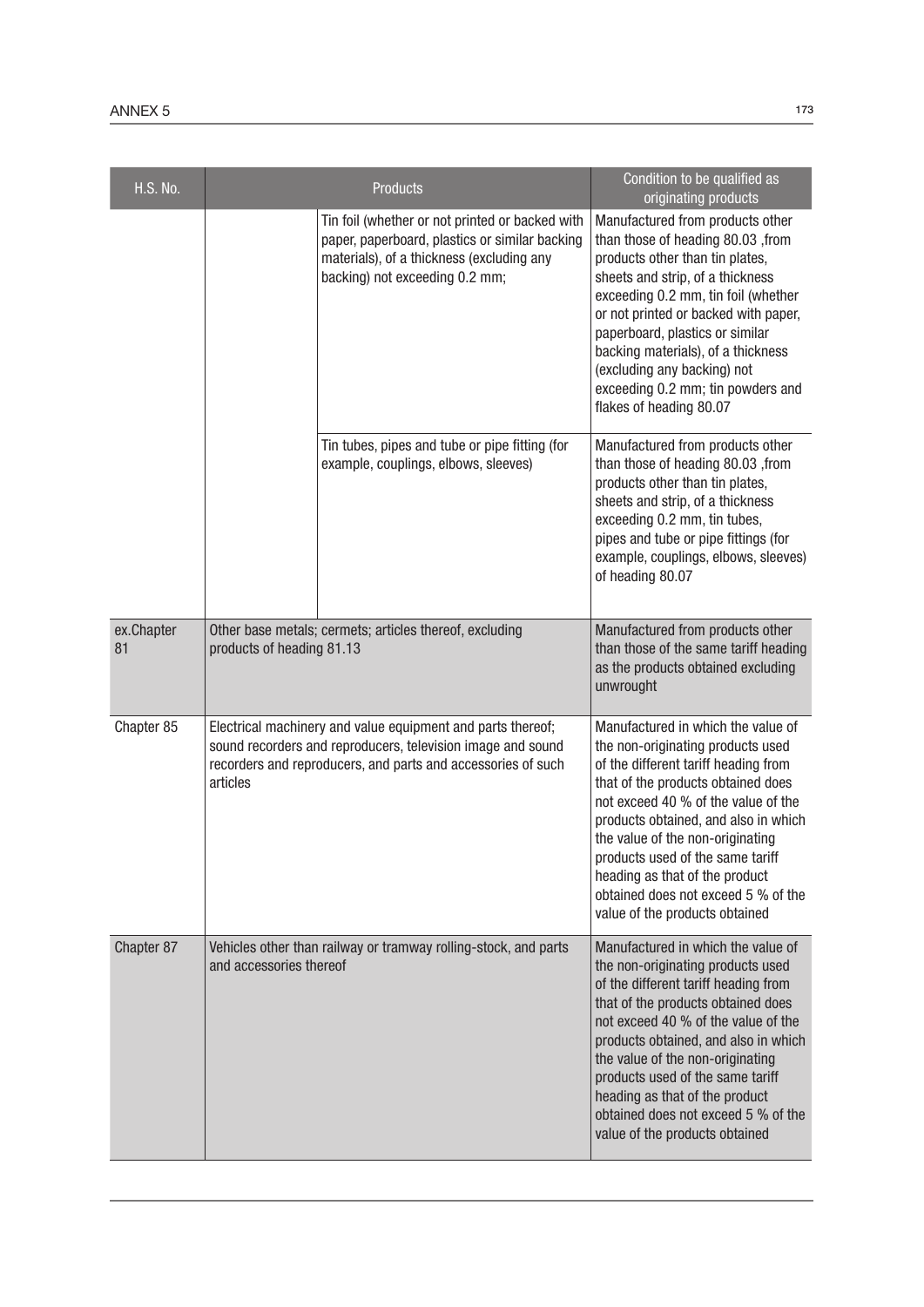| <b>H.S. No.</b>  |                                                                                                                                                                                                                                                                                                          | Products                                                                                                                                                                                                 | Condition to be qualified as<br>originating products                                                                                                                                                                                                                                                                                                                                                                    |
|------------------|----------------------------------------------------------------------------------------------------------------------------------------------------------------------------------------------------------------------------------------------------------------------------------------------------------|----------------------------------------------------------------------------------------------------------------------------------------------------------------------------------------------------------|-------------------------------------------------------------------------------------------------------------------------------------------------------------------------------------------------------------------------------------------------------------------------------------------------------------------------------------------------------------------------------------------------------------------------|
| ex.Chapter<br>90 | Optical, photographic, cinematographic, measuring, checking,<br>precision, medical or surgical instruments and apparatus; parts<br>and accessories thereof, excluding products of heading 90.01 or<br>90.30                                                                                              |                                                                                                                                                                                                          | Manufactured in which the value of<br>the non-originating products used<br>of the different tariff heading from<br>that of the products obtained does<br>not exceed 40 % of the value of the<br>products obtained, and also in which<br>the value of the non-originating<br>products used of the same tariff<br>heading as that of the product<br>obtained does not exceed 5 % of the<br>value of the products obtained |
| Chapter 93       | Arms and ammunition; parts and accessories thereof                                                                                                                                                                                                                                                       |                                                                                                                                                                                                          | Manufactured in which the value of<br>the non-originating products used<br>of the different tariff heading from<br>that of the products obtained does<br>not exceed 40 % of the value of the<br>products obtained, and also in which<br>the value of the non-originating<br>products used of the same tariff<br>heading as that of the product<br>obtained does not exceed 5 % of the<br>value of the products obtained |
| ex.Chapter<br>94 | Furniture; bedding, mattresses, mattress supports, cushions<br>and similar stuffed furnishings; lamps and lighting fittings, not<br>elsewhere specified or included; illuminated signs, illuminated<br>nameplates and the like; prefabricated buildings, excluding<br>products of heading 94.04 to 94.06 |                                                                                                                                                                                                          | Manufactured from products of the<br>different tariff heading from that<br>of the products obtained, other<br>than manufacture from products of<br>heading 94.04                                                                                                                                                                                                                                                        |
| ex.95.03         |                                                                                                                                                                                                                                                                                                          | Tricycles, scooters, pedal cars and similar wheeled toys; dolls'<br>carriages; dolls; other toys; reduced-size ("scale") models and<br>similar recreational models, working or not; puzzles of all kinds |                                                                                                                                                                                                                                                                                                                                                                                                                         |
|                  |                                                                                                                                                                                                                                                                                                          | Wheeled toys; dolls' carriages; Dolls<br>representing only human beings                                                                                                                                  | Manufactured from products other<br>than those of heading 85.01, 85.03,<br>85.04 or 85.26, from products<br>other than wheeled toys, dolls'<br>carriages, dolls representing only<br>human beings of heading 95.03,<br>and in which the value of the non-<br>originating products used does not<br>exceed 50 % of the value of the<br>products obtained                                                                 |
| ex.96.01         | Worked ivory, bone, tortoise-shell, horn, antlers, coral, mother-<br>of-pearl and other animal carving material, and articles of these<br>materials (including articles obtained by moulding):                                                                                                           |                                                                                                                                                                                                          |                                                                                                                                                                                                                                                                                                                                                                                                                         |
|                  |                                                                                                                                                                                                                                                                                                          | <b>Articles</b>                                                                                                                                                                                          | Manufactured from products<br>other than those of heading 96.01<br>excluding worked products                                                                                                                                                                                                                                                                                                                            |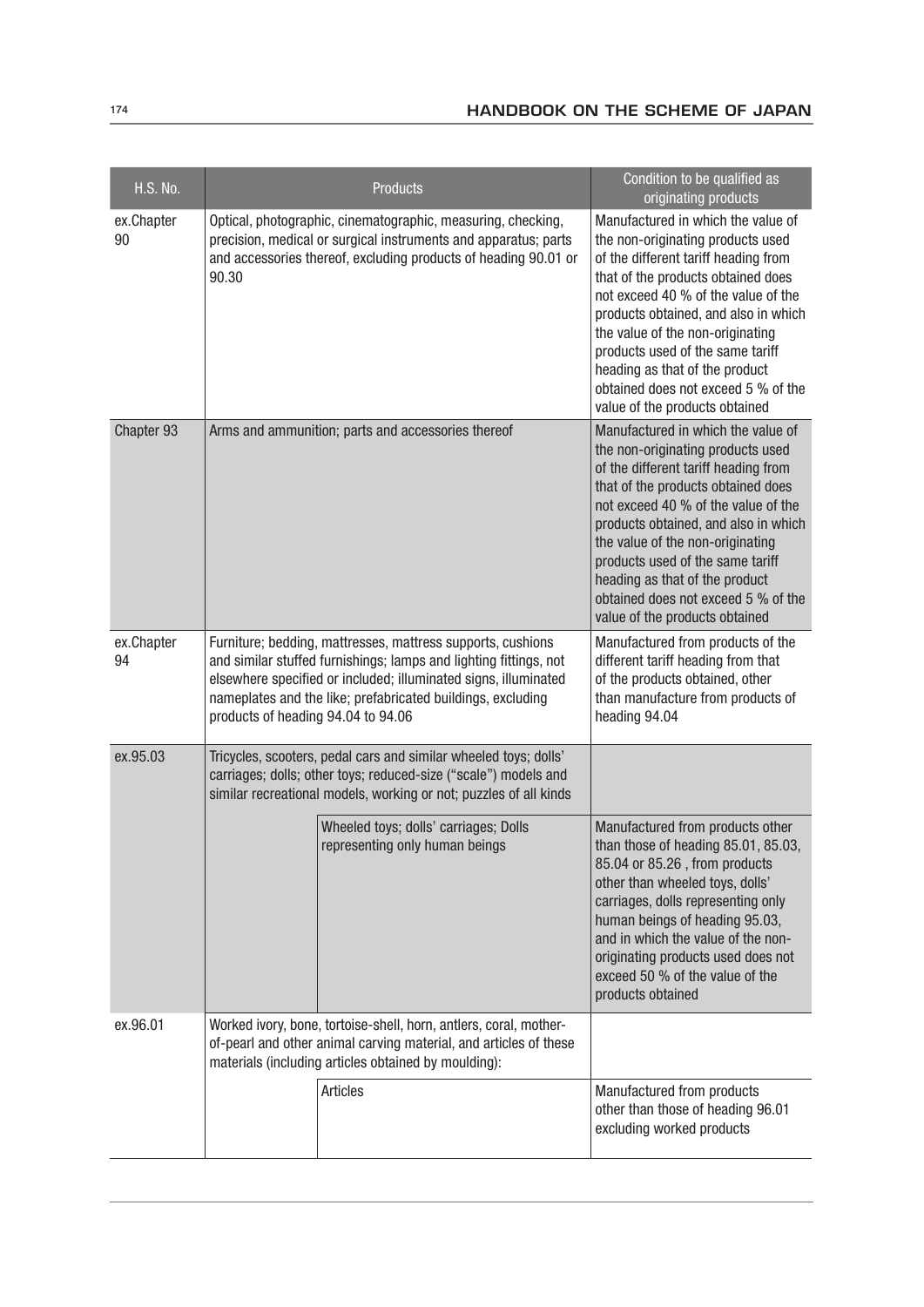| <b>H.S. No.</b> |                                                                                                                                                                                                                                                                                                                                   | Products                                                                                              | Condition to be qualified as<br>originating products                                                                                                                                                |
|-----------------|-----------------------------------------------------------------------------------------------------------------------------------------------------------------------------------------------------------------------------------------------------------------------------------------------------------------------------------|-------------------------------------------------------------------------------------------------------|-----------------------------------------------------------------------------------------------------------------------------------------------------------------------------------------------------|
| ex.96.03        | Brooms, brushes (including brushes constituting parts of<br>machines, appliances or vehicles), hand-operated mechanical<br>floor sweepers, not motorized, mops and feather dusters;<br>prepared knots and tufts for broom or brush making; paint pads<br>and rollers; squeegees (other than roller squeegees):                    |                                                                                                       |                                                                                                                                                                                                     |
|                 |                                                                                                                                                                                                                                                                                                                                   | Brooms and brushes, excluding articles of<br>subheading 9603.10; paint rollers, squeegees<br>and mops | Manufactured from products other<br>than those of heading 96.03 and<br>in which the value of the non-<br>originating products used does not<br>exceed 50 % of the value of the<br>products obtained |
|                 |                                                                                                                                                                                                                                                                                                                                   | Hand-operated mechanical floor sweepers,<br>not motorized                                             | Manufactured from products other<br>than hand-operated mechanical<br>floor sweepers, not motorized, of<br>heading 96.03                                                                             |
| 96.06           | Buttons, press-fasteners, snap-fasteners and press-studs, button<br>moulds and other parts of these articles; button blanks                                                                                                                                                                                                       |                                                                                                       | Manufactured from products<br>other than those of heading 96.06<br>in which the value of the non-<br>originating products used does not<br>exceed 50 % of the value of the<br>products obtained     |
| ex.96.08        | Ballpoint pens; felt tipped and other porous-tipped pens and<br>markers; fountain pens, stylograph pens and other pens;<br>duplicating stylos; propelling or sliding pencils; penholders,<br>pencil-holders and similar holders; parts (including caps and<br>clips) of the foregoing articles, other than those of heading 96.09 |                                                                                                       |                                                                                                                                                                                                     |
|                 |                                                                                                                                                                                                                                                                                                                                   | Fountain pens, stylograph pens and other<br>pens; pen-holders                                         | Manufactured from products<br>other than those of heading 96.08<br>excluding pen nibs and nib points                                                                                                |
| ex.96.14        | holders, and parts thereof                                                                                                                                                                                                                                                                                                        | Smoking pipes (including pipe bowls) and cigar or cigarette                                           |                                                                                                                                                                                                     |
|                 |                                                                                                                                                                                                                                                                                                                                   | Smoking pipes or pipe bowls of wood                                                                   | Manufactured from products<br>other than those of heading 96.14<br>excluding shaped blocks of wood                                                                                                  |
| 96.17           | parts thereof other than glass inners                                                                                                                                                                                                                                                                                             | Vacuum flasks and other vacuum vessels, complete with cases;                                          | Manufactured from products other<br>than vacuum flasks and other glass<br>flasks for vacuum vessels of heading<br>70.20, or from products other than<br>those of products heading 96.17             |

As of April 1 2011 (Reference only)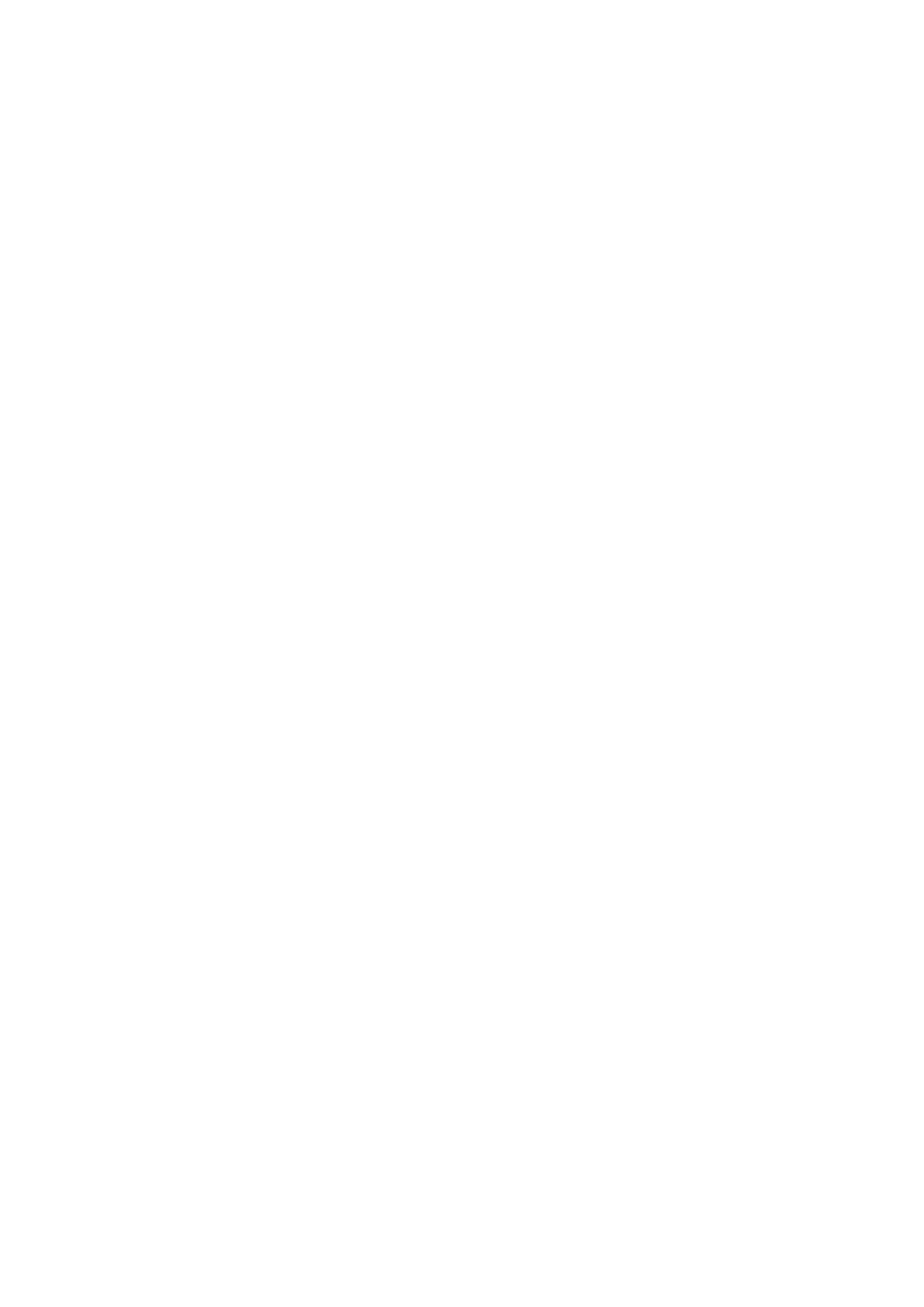# Annex 6

# LIST OF PRODUCTS TO WHICH DONOR COUNTRY CONTENT RULE IS NOT APPLIED

*Note: The products to which donor country content rule is not applied are divided into 8 product groups on the basis of their commodity peculiarities.*

| <b>Group</b><br><b>Number</b> | <b>Tariff</b><br><b>Number</b> | <b>Description</b>                                                                                                                                                                                                                                          |  |  |  |
|-------------------------------|--------------------------------|-------------------------------------------------------------------------------------------------------------------------------------------------------------------------------------------------------------------------------------------------------------|--|--|--|
| 1                             | 41.01                          | Raw hides and skins of bovine (including buffalo) or equine animals (fresh, or salted,<br>dried, limed, pickled or otherwise preserved, but not tanned, parchment-dressed or<br>further prepared), whether or not dehaired or split                         |  |  |  |
|                               | 41.03                          | Other raw hides and skins (fresh, or salted, dried, limed, pickled or otherwise preserved,<br>but not tanned, parchment-dressed or further prepared), whether or not dehaired or<br>split, other than those excluded by Note 1 (b) or 1 (c) to this Chapter |  |  |  |
|                               | 41.04                          | Tanned or crust hides and skins of bovine (including buffalo) or equine animals, without<br>hair on, whether or not split, but not further prepared                                                                                                         |  |  |  |
|                               | 41.05                          | Tanned or crust skins of sheep or lambs, without wool on, whether or not split, but not<br>further prepared                                                                                                                                                 |  |  |  |
|                               | 41.06                          | Tanned or crust hides and skins of other animals, without wool or hair on, whether or<br>not split, but not further prepared                                                                                                                                |  |  |  |
|                               | 41.07                          | Leather further prepared after tanning or crusting, including parchment-dressed<br>leather, of bovine (including buffalo) or equine animals, without hair on, whether or not<br>split, other than leather of heading 41.14:                                 |  |  |  |
|                               |                                | Whole hides and skins:                                                                                                                                                                                                                                      |  |  |  |
|                               | ex 4107.11                     | Full grains, unsplit:                                                                                                                                                                                                                                       |  |  |  |
|                               |                                | 2 Other than parchment-dressed                                                                                                                                                                                                                              |  |  |  |
|                               | ex 4107.12                     | Grain splits:                                                                                                                                                                                                                                               |  |  |  |
|                               |                                | 2 Other than parchment-dressed                                                                                                                                                                                                                              |  |  |  |
|                               | ex 4107.19                     | Other:                                                                                                                                                                                                                                                      |  |  |  |
|                               |                                | 2 Other than parchment-dressed                                                                                                                                                                                                                              |  |  |  |
|                               |                                | Other, including sides:                                                                                                                                                                                                                                     |  |  |  |
|                               | ex 4107.91                     | Full grains, unsplit:                                                                                                                                                                                                                                       |  |  |  |
|                               |                                | 2 Other than parchment-dressed                                                                                                                                                                                                                              |  |  |  |
|                               | ex 4107.92                     | Grain splits:                                                                                                                                                                                                                                               |  |  |  |
|                               |                                | 2 Other than parchment-dressed                                                                                                                                                                                                                              |  |  |  |
|                               | ex 4107.99                     | Other:                                                                                                                                                                                                                                                      |  |  |  |
|                               |                                | 2 Other than parchment-dressed                                                                                                                                                                                                                              |  |  |  |
|                               | 41.12                          |                                                                                                                                                                                                                                                             |  |  |  |
|                               | ex 4112.00                     | Leather further prepared after tanning or crusting, including parchment-dressed<br>leather, of sheep or lamb, without wool on, whether or not split, other than leather of<br>heading 41.14                                                                 |  |  |  |
|                               |                                | 2 Other than parchment-dressed                                                                                                                                                                                                                              |  |  |  |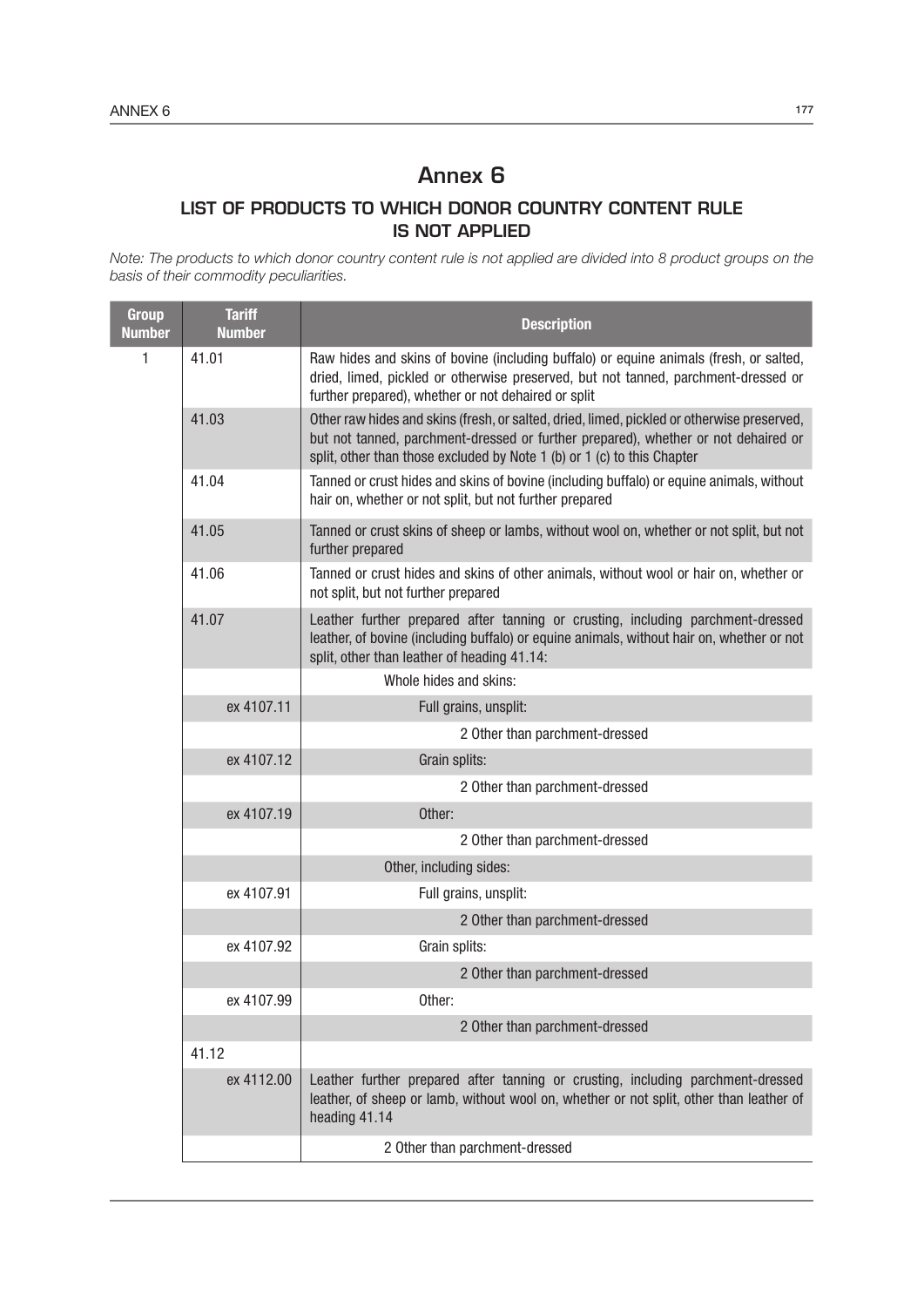| <b>Group</b><br><b>Number</b> | <b>Tariff</b><br><b>Number</b> | <b>Description</b>                                                                                                                                                                                                                                                                                                                                                                                                                                                                                                                                                                                                                                               |  |  |
|-------------------------------|--------------------------------|------------------------------------------------------------------------------------------------------------------------------------------------------------------------------------------------------------------------------------------------------------------------------------------------------------------------------------------------------------------------------------------------------------------------------------------------------------------------------------------------------------------------------------------------------------------------------------------------------------------------------------------------------------------|--|--|
|                               | 41.13                          | Leather further prepared after tanning or crusting, including parchment-dressed<br>leather, of other animals, without wool or hair on, whether or not split, other than leather<br>of heading 41.14                                                                                                                                                                                                                                                                                                                                                                                                                                                              |  |  |
|                               | ex 4113.10                     | Of gouts or kids:                                                                                                                                                                                                                                                                                                                                                                                                                                                                                                                                                                                                                                                |  |  |
|                               |                                | 2 Other than parchment-dressed                                                                                                                                                                                                                                                                                                                                                                                                                                                                                                                                                                                                                                   |  |  |
|                               | ex 4113.20                     | Of swine:                                                                                                                                                                                                                                                                                                                                                                                                                                                                                                                                                                                                                                                        |  |  |
|                               |                                | 2 Other than parchment-dressed                                                                                                                                                                                                                                                                                                                                                                                                                                                                                                                                                                                                                                   |  |  |
|                               | ex 4113.30                     | Of reptiles:                                                                                                                                                                                                                                                                                                                                                                                                                                                                                                                                                                                                                                                     |  |  |
|                               |                                | 2 Other than parchment-dressed                                                                                                                                                                                                                                                                                                                                                                                                                                                                                                                                                                                                                                   |  |  |
|                               | ex 4113.90                     | Other:                                                                                                                                                                                                                                                                                                                                                                                                                                                                                                                                                                                                                                                           |  |  |
|                               |                                | 2 Other than parchment-dressed                                                                                                                                                                                                                                                                                                                                                                                                                                                                                                                                                                                                                                   |  |  |
|                               | 41.14                          | Chamois (including combination chamois) leather; patent leather and patent laminated<br>leather; metallised leather:                                                                                                                                                                                                                                                                                                                                                                                                                                                                                                                                             |  |  |
|                               | 4114.20                        | Patent leather and patent laminated leather; metallised leather                                                                                                                                                                                                                                                                                                                                                                                                                                                                                                                                                                                                  |  |  |
| $\overline{2}$                | 42.02                          | Trunks, suit-cases, vanity-cases, executive-cases, brief-cases, school satchels,<br>spectacle cases, binocular cases, camera cases, musical instrument cases, gun cases,<br>holsters and similar containers; travelling-bags, toilet bags, rucksacks, handbags,<br>shopping-bags, wallets, purses, map-cases, cigarette-cases, tobacco-pouches, tool<br>bags, sports bags, bottle-cases, jewellery boxes, powder-boxes, cutlery cases and<br>similar containers, of leather or of composition leather, of sheeting of plastics, of textile<br>materials, of vulcanised fibre or of paperboard, or wholly or mainly covered with such<br>materials or with paper: |  |  |
|                               |                                | Trunks, suit-cases, vanity-cases, executive-cases, brief-cases, school<br>satchels and similar containers:                                                                                                                                                                                                                                                                                                                                                                                                                                                                                                                                                       |  |  |
|                               | 4202.11                        | With outer surface of leather, of composition leather or of patent<br>leather                                                                                                                                                                                                                                                                                                                                                                                                                                                                                                                                                                                    |  |  |
|                               | 4202.12                        | With outer surface of plastics or of textile materials                                                                                                                                                                                                                                                                                                                                                                                                                                                                                                                                                                                                           |  |  |
|                               |                                | Handbags, whether or not with shoulder strap, including those without<br>handle:                                                                                                                                                                                                                                                                                                                                                                                                                                                                                                                                                                                 |  |  |
|                               | 4202.21                        | With outer surface of leather, of composition leather or of patent<br>leather                                                                                                                                                                                                                                                                                                                                                                                                                                                                                                                                                                                    |  |  |
|                               | 4202.22                        | With outer surface of plastic sheeting or of textile materials                                                                                                                                                                                                                                                                                                                                                                                                                                                                                                                                                                                                   |  |  |
|                               | 4202.29                        | Other                                                                                                                                                                                                                                                                                                                                                                                                                                                                                                                                                                                                                                                            |  |  |
|                               |                                | Articles of a kind normally carried in the pocket or in the handbag:                                                                                                                                                                                                                                                                                                                                                                                                                                                                                                                                                                                             |  |  |
|                               | 4202.31                        | With outer surface of leather, of composition leather or of patent<br>leather                                                                                                                                                                                                                                                                                                                                                                                                                                                                                                                                                                                    |  |  |
|                               | 4202.32                        | With outer surface of plastic sheeting or of textile materials                                                                                                                                                                                                                                                                                                                                                                                                                                                                                                                                                                                                   |  |  |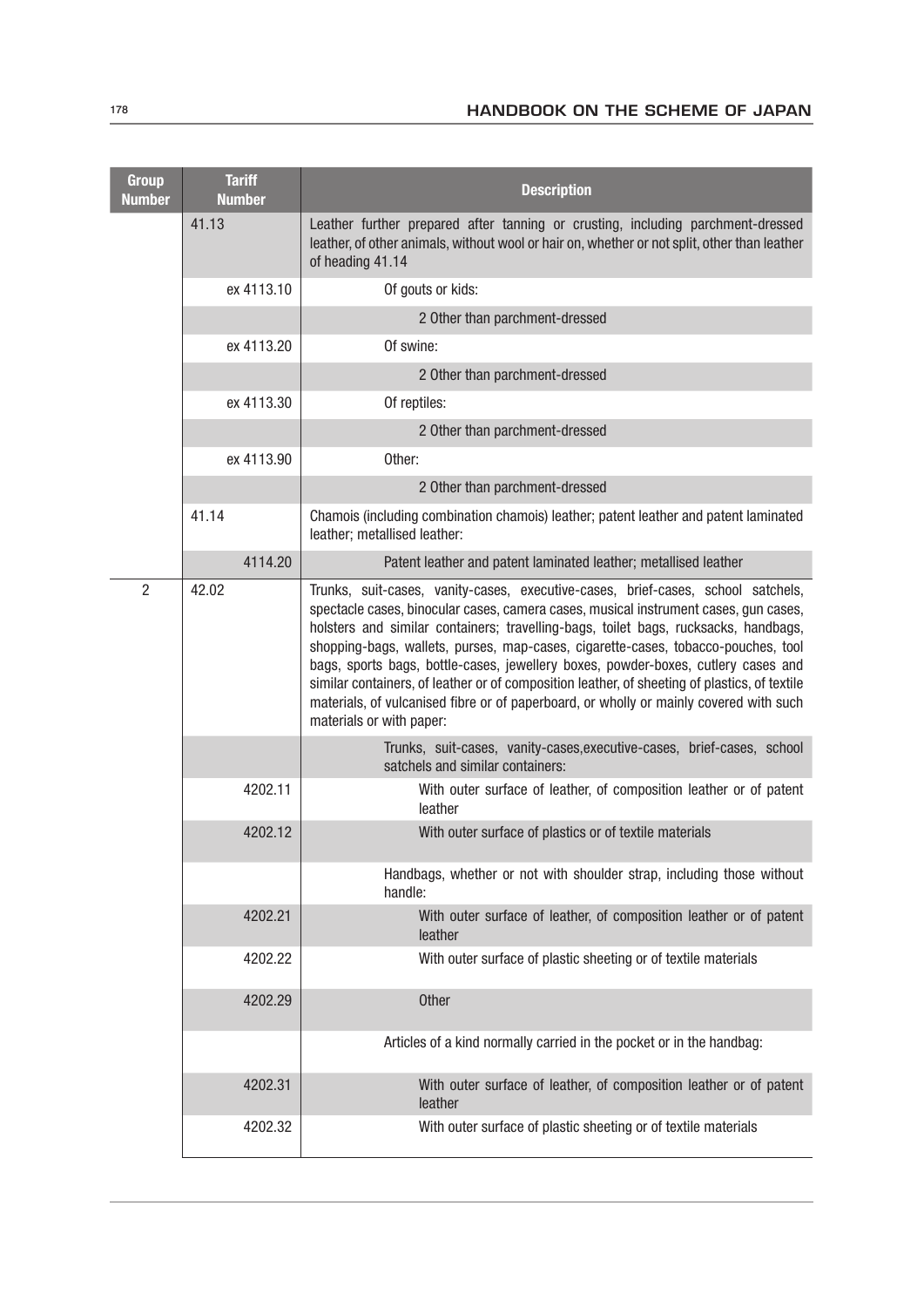| <b>Group</b><br><b>Number</b> | <b>Tariff</b><br><b>Number</b> | <b>Description</b>                                                                                                                                                                                                                       |  |  |
|-------------------------------|--------------------------------|------------------------------------------------------------------------------------------------------------------------------------------------------------------------------------------------------------------------------------------|--|--|
|                               |                                | Other:                                                                                                                                                                                                                                   |  |  |
|                               | 4202.91                        | With outer surface of leather, of composition leather or of patent<br>leather                                                                                                                                                            |  |  |
|                               | 4202.92                        | With outer surface of plastic sheeting or of textile materials                                                                                                                                                                           |  |  |
|                               | 96.05                          |                                                                                                                                                                                                                                          |  |  |
|                               | 9605.00                        | Travel sets for personal toilet, sewing or shoe or clothes cleaning                                                                                                                                                                      |  |  |
| 3                             | 43.02                          | Tanned or dressed furskins (including heads, tails, paws and other pieces or cuttings),<br>unassembled, or assembled (without the addition of other materials) other than those<br>of heading No.43.03                                   |  |  |
|                               | 43.03                          | Articles of apparel, clothing accessories and other articles of furskin                                                                                                                                                                  |  |  |
| 4                             | ex Chapter 46                  | Manufactures of straw, of esparto or of other plaiting materials; basketware and<br>wickerwork:                                                                                                                                          |  |  |
|                               |                                | Articles of plastic materials                                                                                                                                                                                                            |  |  |
| 5                             | 64.03                          | Footwear with outer soles of rubber, plastics, leather or composition leather and uppers<br>of leather                                                                                                                                   |  |  |
|                               | 64.04                          | Footwear with outer soles of rubber, plastics, leather or composition leather and uppers<br>of textile materials                                                                                                                         |  |  |
|                               | 64.05                          | Other footwear:                                                                                                                                                                                                                          |  |  |
|                               | ex 6405.10                     | With uppers of leather or composition leather                                                                                                                                                                                            |  |  |
|                               |                                | 1. With outer soles of leather and uppers of composition<br>leather                                                                                                                                                                      |  |  |
|                               |                                | 2. With outer soles of rubber, plastics or composition leather<br>and uppers of composition leather                                                                                                                                      |  |  |
|                               | ex 6405.90                     | Other footwear, with uppers other than of leather, composition leather or<br>textile material:                                                                                                                                           |  |  |
|                               |                                | 1. With outer soles of rubber, plastics, leather or composition<br>leather                                                                                                                                                               |  |  |
| 6                             | 65.01                          | Hat-forms, hat bodies and hoods of felt, neither blocked to shape nor with made brims;<br>plateaux and manchons (including slit manchons), of felt                                                                                       |  |  |
|                               | 65.05                          | Hats and other headgears, knitted or crocheted, or made up from lace, felt or other<br>textile fabric, in the piece (but not in strips), whether or not lined or trimmed; hair-nets<br>of any material, whether or not lined or trimmed: |  |  |
|                               | 6505.90                        | Other than hair-nets                                                                                                                                                                                                                     |  |  |
| 7                             | 95.03                          | Other toys; reduced-sized ("scale") models and similar recreational models, working<br>or not; puzzles of all kinds                                                                                                                      |  |  |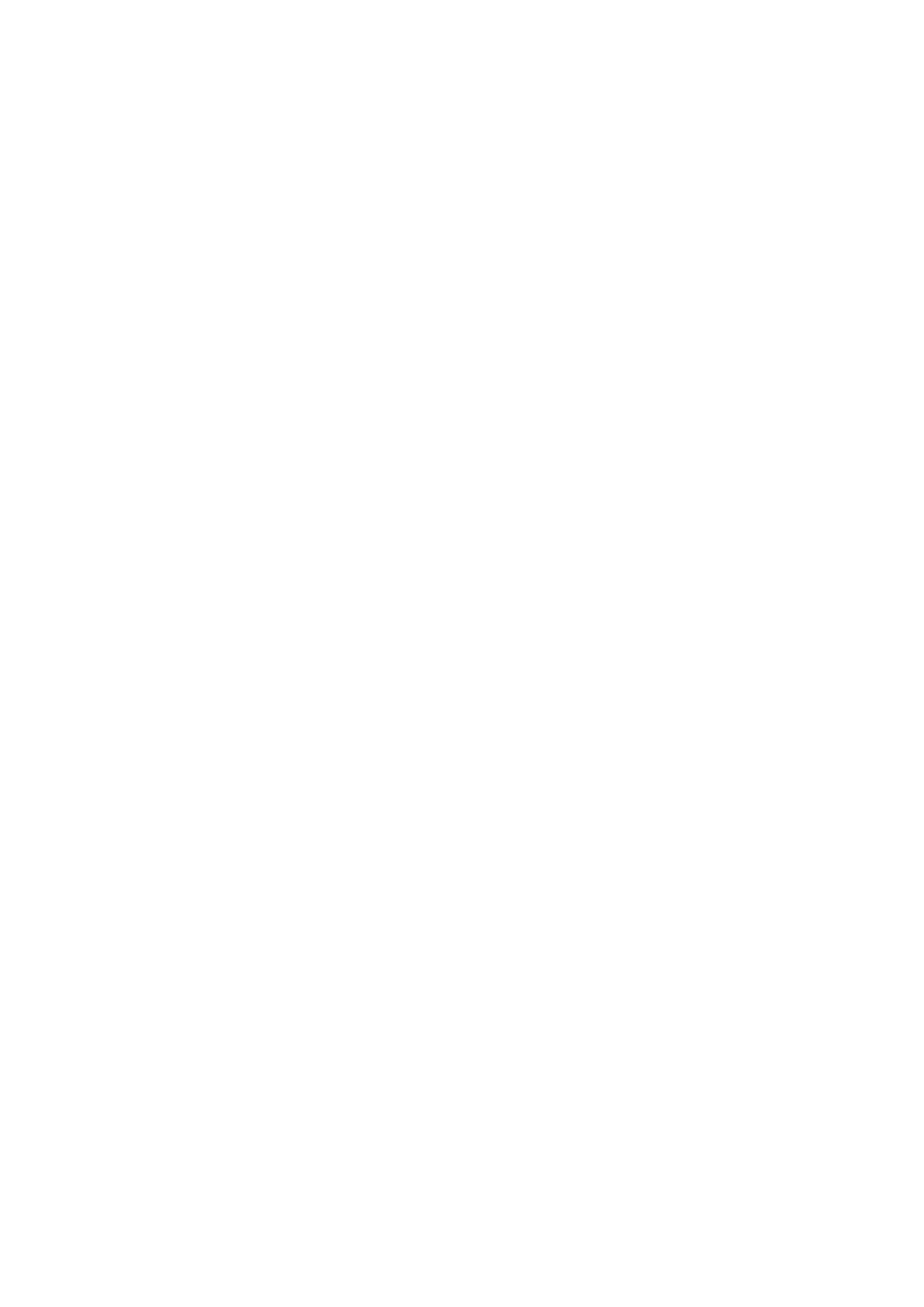# Annex 7

### HS HEADING NUMBER OF PRODUCTS WHICH ARE EXEMPTED FROM DOCUMENTARY REQUIREMENTS

04.10, 06.04, 07.06, 07.09, 08.01, 08.02, 08.03, 08.04, 08.07, 09.01, 09.02, 09.04, 09.07, 09.08, 09.09, 09.10, 12.11, 13.02, 14.04, 15.05, 15.16, 15.18, 15.20, 22.01, 22.03, 25.09, 25.13, 25.20, 25.23, 27.01, 27.04, 27.07, 27.12, 27.13, 28.01, 28.03, 28.06, 28.07, 28.08, 28.09, 28.11, 28.12, 28.13, 28.14, 28.16, 28.17, 28.18, 28.19, 28.20, 28.21, 28.23, 28.24, 28.26, 28.28, 28.29, 28.30, 28.31, 28.32, 28.34, 28.35, 28.37, 28.38, 28.39, 28.41, 28.42, 28.47, 28.48, 28.50, 28.51, 29.01, 29.03, 29.04, 29.07, 29.08, 29.09, 29.10, 29.11, 29.12, 29.13, 29.14, 29.15, 29.16, 29.19, 29.20, 29.21, 29.23, 29.24, 29.25, 29.27, 29.28, 29.29, 29.30, 29.35, 29.38, 29.42, 32.01, 32.02, 32.04, 32.07, 32.09, 32.11, 32.12, 32.15, 33.03, 33.04, 33.05, 33.06, 33.07, 34.03, 34.04, 34.05, 34.06, 35.01, 35.04, 35.06, 35.07, 36.01, 36.02, 36.03, 36.05, 37.03, 37.07, 38.02, 38.05, 38.21, 38.23, 39.05, 39.07, 39.08, 39.09, 39.10, 39.12, 39.13, 39.15, 39.22, 39.23, 39.24, 39.25, 39.26, 40.03, 40.05, 40.06, 40.07, 40.08, 40.09, 40.10, 40.16, 43.01, 43.04, 48.02, 48.03, 48.04, 48.05, 48.06, 48.07, 48.08, 48.09, 48.10, 48.11, 48.15, 48.16, 48.17, 48.18, 48.19, 48.20, 48.21, 48.22, 48.23, 63.09, 65.01, 65.02, 65.05, 65.06, 65.07, 66.02, 67.01, 68.04, 68.05, 68.11, 68.12, 68.13, 69.02, 69.03, 69.05, 69.07, 69.08, 69.11, 69.12, 69.13, 71.14, 78.06, 79.07, 80.01, 80.07, 82.11, 82.13, 82.14, 82.15, 83.01, 83.02, 83.04, 83.06, 83.08, 83.09, 83.11, 94.05, 94.06, 95.01, 95.04, 95.05, 95.06, 95.07, 96.02, 96.04, 96.07, 96.13, 96.15, 96.16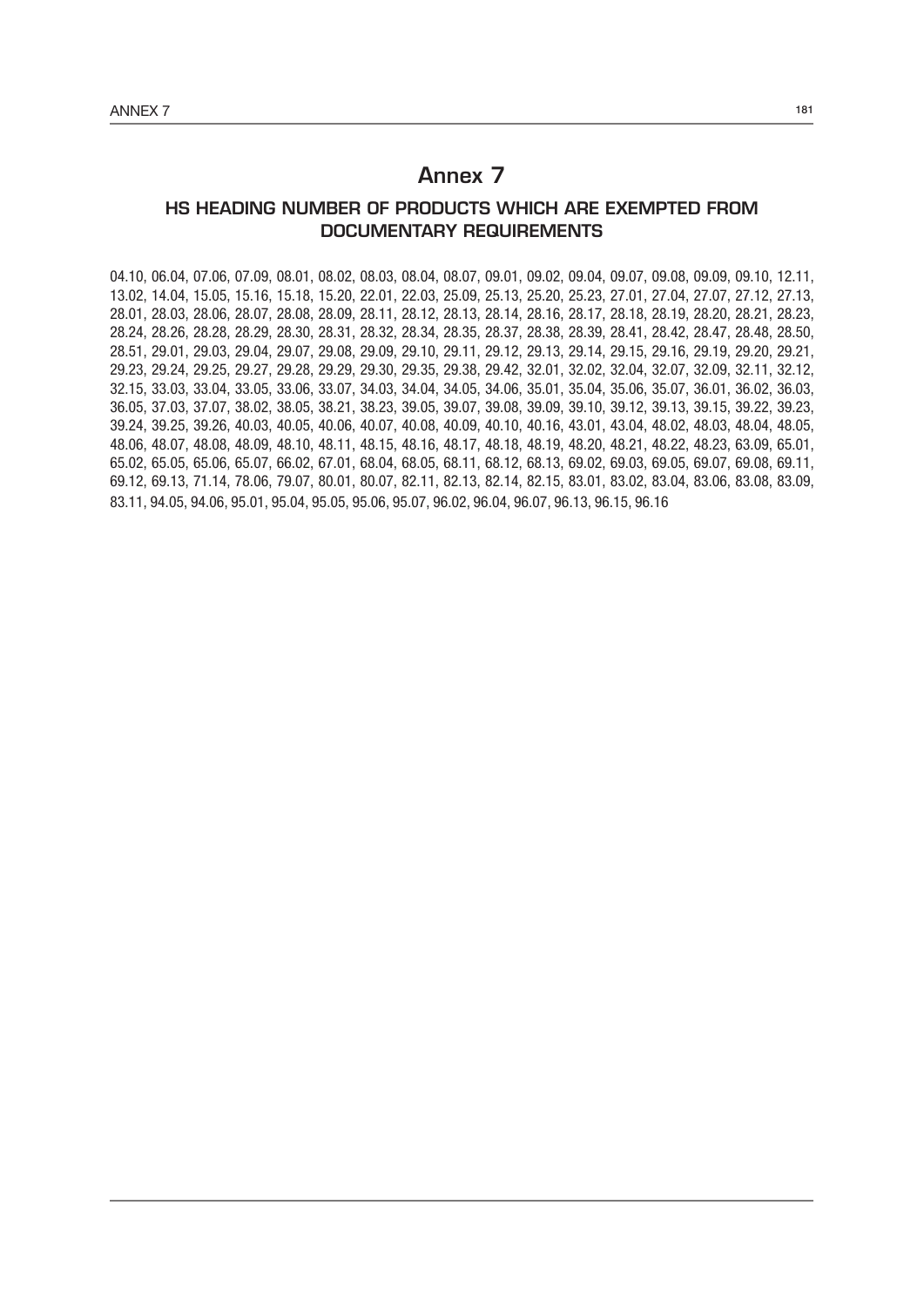# Annex 8

# FORMS OF DOCUMENTARY EVIDENCE Specification and Languages of Forms of Documentary Evidence

## 1. Combined declaration and certificate of origin (Form A)

The format of Form A has been agreed internationally and the form has to comply with the following specifications and languages.

| <b>Measurements:</b>     | 210mm x 297 mm                                                                                                                                 |
|--------------------------|------------------------------------------------------------------------------------------------------------------------------------------------|
| <b>Quality of paper:</b> | Writing paper of fine quality and weighing not less than 25 grams per square meter                                                             |
|                          | <b>Special requirements:</b> Green machine-turned background making any falsification by chemical or mechani-<br>cal means apparent to the eye |
| Languages:               | Certificates may be printed and completed in English or French                                                                                 |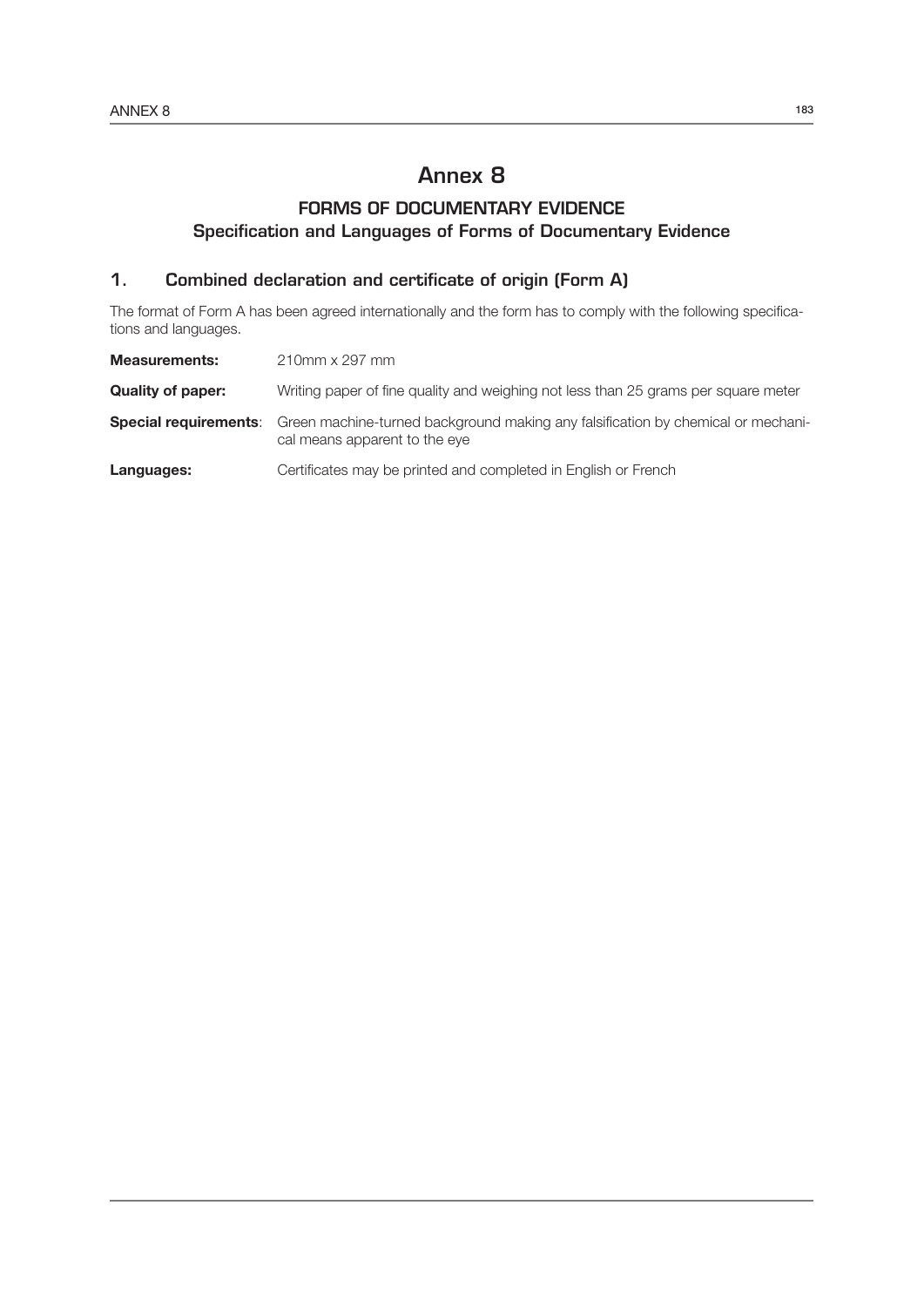| 1. Goods consigned from (Exporter's business name, address,<br>country)<br>2. Goods consigned to (Consignee's name, address, country)<br>3. Means of transport and route (as far as known) | Reference No<br><b>GENERALIZED SYSTEM OF PREFERENCES</b><br><b>CERTIFICATE OF ORIGIN</b><br>(Combined declaration and certificate)<br><b>FORM A</b><br>(country)<br>See notes overleaf<br>4. For official use                                                                                                                 |  |  |
|--------------------------------------------------------------------------------------------------------------------------------------------------------------------------------------------|-------------------------------------------------------------------------------------------------------------------------------------------------------------------------------------------------------------------------------------------------------------------------------------------------------------------------------|--|--|
| 5. Item<br>6. Marks and<br>7. Number and kind of packages, description of goods<br>numbers of<br>num-<br>packages<br>ber                                                                   | 8. Origin<br>9. Gross<br>10. Number<br>criterion<br>weight<br>and date<br>(see Notes<br>or other<br>of invoices<br>overleaf)<br>quantity                                                                                                                                                                                      |  |  |
| 11. Certification<br>It is hereby certified, on the basis of control carried out,<br>that the declaration by the exporter is correct.                                                      | 12. Declaration by the exporter<br>The undersigned hereby declares that the above details<br>and statements are correct; that all the goods were produced in<br>(country)<br>and that they comply with the origin requirements specified for<br>those goods in the Generalized System of Preferences for<br>goods exported to |  |  |
| Place and date, signature and stamp of certifying authority                                                                                                                                | (importing country)<br>Place and date, signature of authorized signatory                                                                                                                                                                                                                                                      |  |  |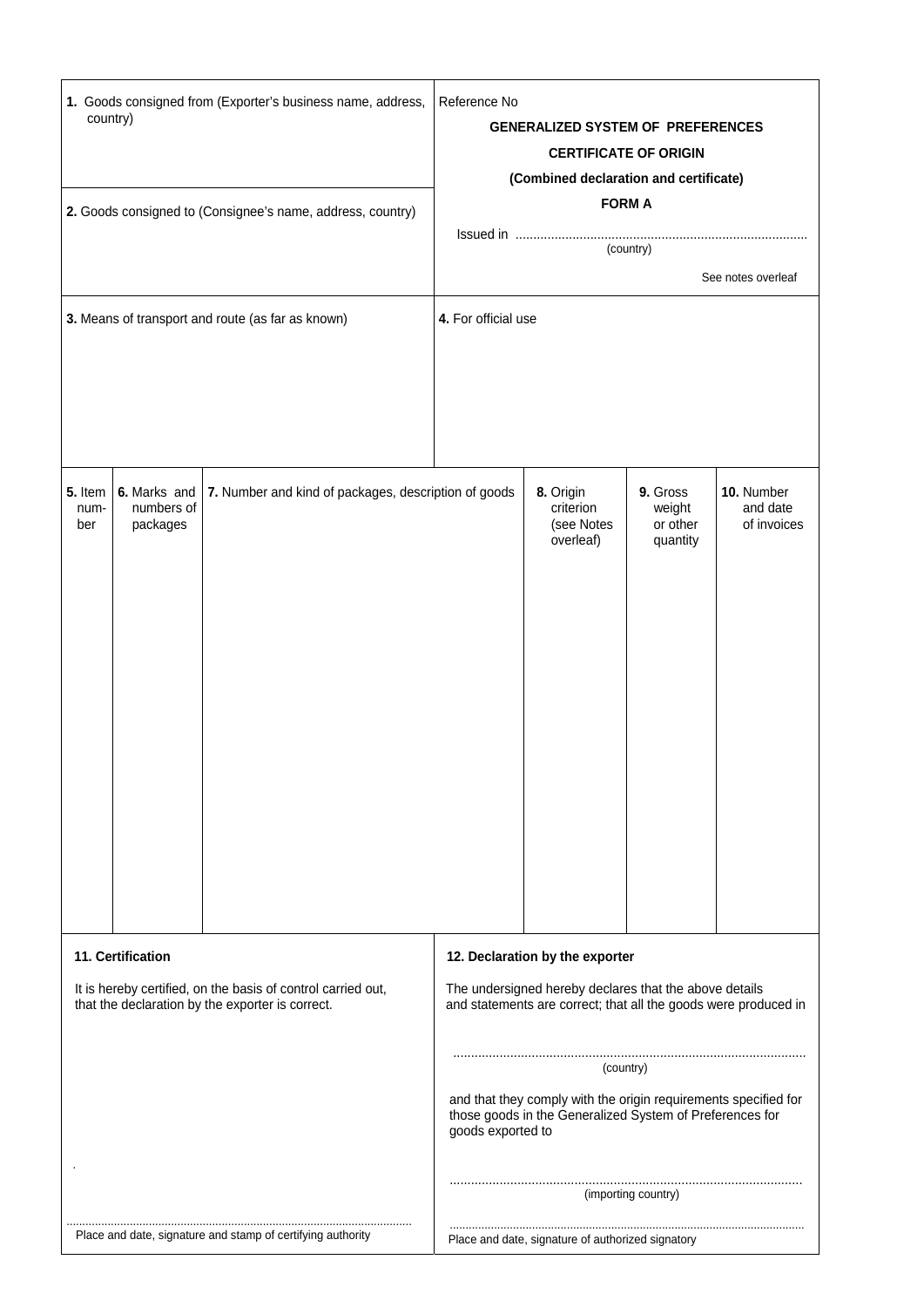#### **NOTES (2007)**

| Australia*                             | European Union: |            |                |
|----------------------------------------|-----------------|------------|----------------|
| <b>Belarus</b>                         | Austria         | Finland    | Netherlands    |
| Canada                                 | Belgium         | France     | Poland         |
| Japan                                  | Bulgaria        | Hungary    | Portugal       |
| New Zealand**                          | Cyprus          | Ireland    | Romania        |
| Norway                                 | Czech Republic  | Italy      | Slovakia       |
| <b>Russian Federation</b>              | Denmark         | Latvia     | Slovenia       |
| Switzerland including Liechtenstein*** | Estonia         | Lithuania  | Spain          |
| Turkey                                 | Germany         | Luxembourg | Sweden         |
| United States of America****           | Greece          | Malta      | United Kingdom |

#### **I. Countries which accept Form A for the purposes of the generalized system of preferences (GSP):**

*Full details of the conditions covering admission to the GSP in these countries are obtainable from the designated authorities in the exporting preference-receiving countries or from the customs authorities of the preference-giving countries listed above. An information note is also obtainable from the UNCTAD secretariat.* 

#### **II. General conditions**

To qualify for preference, products must:

- (a) fall within a description of products eligible for preference in the country of destination. The description entered on the form must be sufficiently detailed to enable the products to be identified by the customs officer examining them;
- (b) comply with the rules of origin of the country of destination. Each article in a consignment must qualify separately in its own right; and,
- (c) comply with the consignment conditions specified by the country of destination. In general, products must be consigned direct from the country of exportation to the country of destination but most preference-giving countries accept passage through intermediate countries subject to certain conditions. (For Australia, direct consignment is not necessary).

#### **III. Entries to be made in Box 8**

Preference products must either be wholly obtained in accordance with the rules of the country of destination or sufficiently worked or processed to fulfil the requirements of that country's origin rules.

- (a) Products wholly obtained: for export to all countries listed in Section I, enter the letter "P" in Box 8 (for Australia and New Zealand Box 8 may be left blank).
- (b) Products sufficiently worked or processed: for export to the countries specified below, the entry in Box 8 should be as follows:
	- (1) United States of America: for single country shipments, enter the letter "Y" in Box 8, for shipments from recognized associations of counties, enter the letter "Z", followed by the sum of the cost or value of the domestic materials and the direct cost of processing, expressed as a percentage of the ex-factory price of the exported products; (example "Y" 35% or "Z" 35%).
	- (2) Canada: for products which meet origin criteria from working or processing in more than one eligible least developed country, enter letter "G" in Box 8; otherwise "F".
	- (3) The European Union, Japan, Norway, Switzerland including Liechtenstein, and Turkey; enter the letter "W" in Box 8 followed by the Harmonized Commodity Description and coding system (Harmonized System) heading at the 4-digit level of the exported product (example "W" 96.18).
	- (4) Russian Federation: for products which include value added in the exporting preference-receiving country, enter the letter "Y" in Box 8 followed by the value of imported materials and components expressed as a percentage of the fob price of the exported products (example "Y" 45%); for products obtained in a preference-receiving country and worked or processed in one or more other such countries, enter "Pk".
	- (5) Australia and New Zealand: completion of Box 8 is not required. It is sufficient that a declaration be properly made in Box 12.

\_\_\_\_\_\_\_\_\_\_\_\_\_\_\_\_\_\_\_\_\_\_\_

<sup>\*</sup> For Australia, the main requirement is the exporter's declaration on the normal commercial invoice. Form A, accompanied by the normal commercial invoice, is an acceptable alternative, but official certification is not required.

<sup>\*\*</sup> Official certification is not required.

<sup>\*\*\*</sup> The Principality of Liechtenstein forms, pursuant to the Treaty of 29 March 1923, a customs union with Switzerland.

The United States does not require GSP Form A. A declaration setting forth all pertinent detailed information concerning the production or manufacture of the merchandise is considered sufficient only if requested by the district collector of Customs.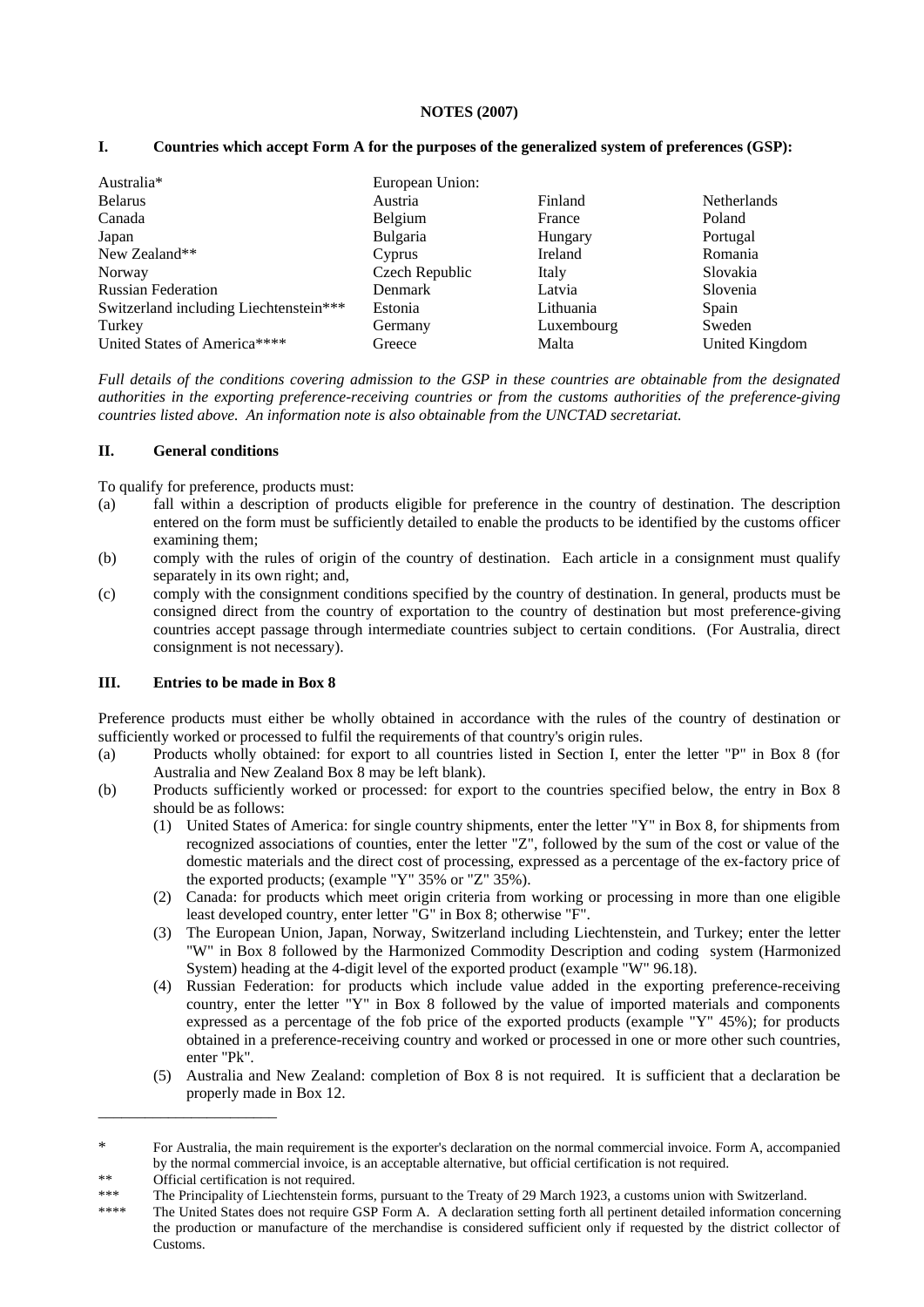| 1. Expéditeur (nom, adresse, pays de l'exportateur)<br>2. Destinataire (nom, adresse, pays)                             |                                       |                                                          | Référence N°<br>SYSTÈME GÉNÉRALISÉ DE PRÉFÉRENCES<br><b>CERTIFICAT D'ORIGINE</b><br>(Déclaration et certificat)<br><b>FORMULE A</b>                                  |                                                     |                              |                                    |
|-------------------------------------------------------------------------------------------------------------------------|---------------------------------------|----------------------------------------------------------|----------------------------------------------------------------------------------------------------------------------------------------------------------------------|-----------------------------------------------------|------------------------------|------------------------------------|
|                                                                                                                         |                                       |                                                          | (pays)<br>Voir notes au verso                                                                                                                                        |                                                     |                              |                                    |
| 3. Moyen de transport et itinéraire (si connus)                                                                         |                                       |                                                          | 4. Pour usage officiel                                                                                                                                               |                                                     |                              |                                    |
| 5. N <sup>°</sup><br>d'or-<br>dre                                                                                       | 6. Marques et<br>numéros<br>des colis | 7. Nombre et type de colis; description des marchandises |                                                                                                                                                                      | 8. Critère<br>d'origine<br>(voir notes<br>au verso) | 9. Poids brut<br>ou quantité | 10. N° et date<br>de la<br>facture |
| 11. Certificat<br>Il est certifié, sur la base du contrôle effectué, que la déclaration de<br>l'exportateur est exacte. |                                       |                                                          | 12. Déclaration de l'exportateur<br>Le soussigné déclare que les mentions et indications ci-dessus<br>sont exactes, que toutes ces marchandises ont été produites en |                                                     |                              |                                    |
|                                                                                                                         |                                       |                                                          | et qu'elles remplissent les conditions d'origine requises par le<br>système généralisé de préférences pour être exportées<br>à destination de                        | (nom du pays)                                       |                              |                                    |
|                                                                                                                         |                                       | (nom du pays importateur)                                |                                                                                                                                                                      |                                                     |                              |                                    |
| Lieu et date, signature et timbre de l'autorité délivrant le certificat                                                 |                                       |                                                          | Lieu et date, signature du signataire habilité                                                                                                                       |                                                     |                              |                                    |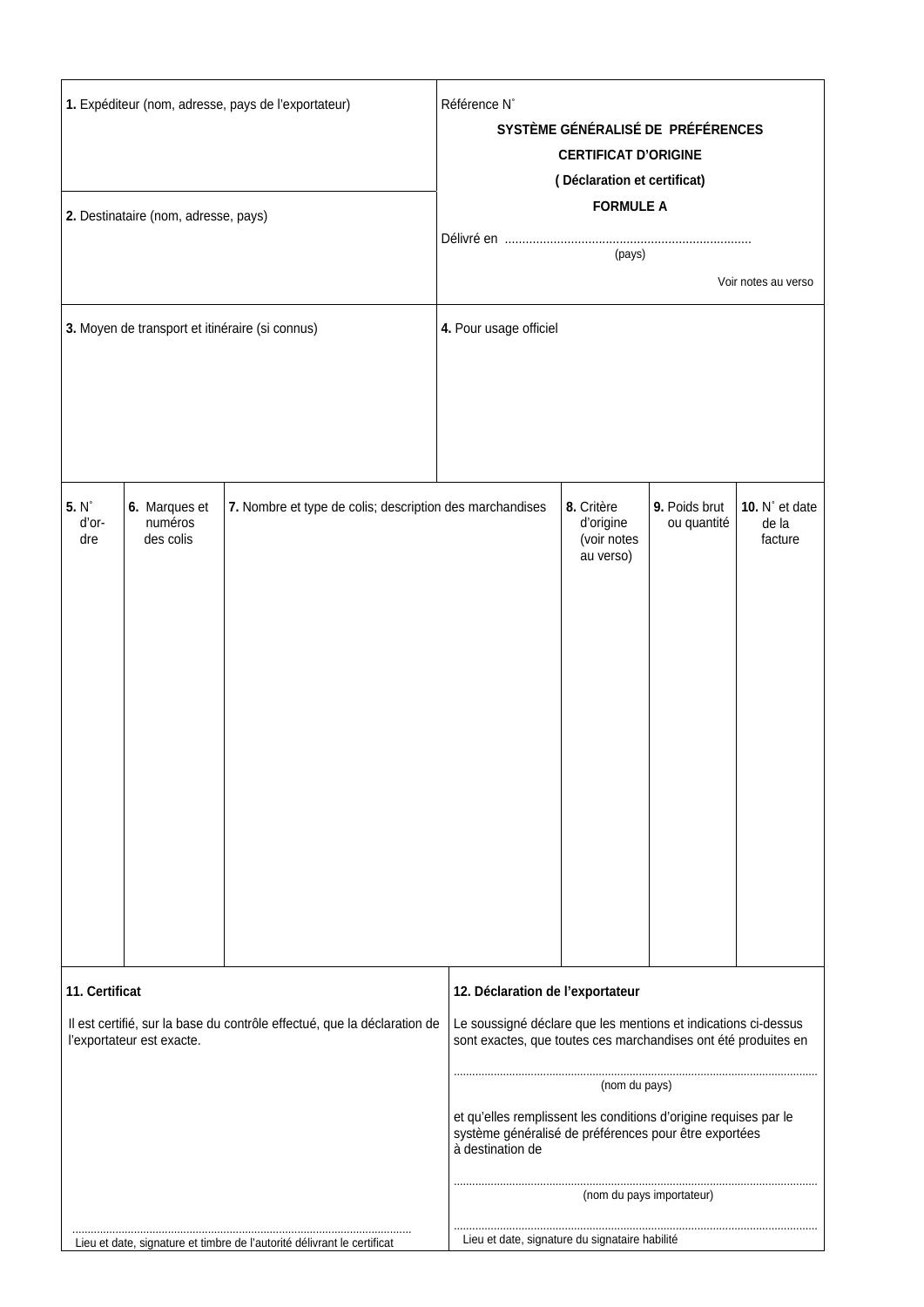#### **NOTES (2007)**

#### **I. Pays qui acceptent la formule A aux fins du système généralisé de préférences (SGP):**

| Australie*                         | Union Européenne: |            |                    |
|------------------------------------|-------------------|------------|--------------------|
| <b>Belarus</b>                     | Allemagne         | France     | Pays-Bas           |
| Canada                             | Autriche          | Grèce      | Pologne            |
| Etats-Unis d'Amérique***           | Belgique          | Hongrie    | Portugal           |
| Fédération de Russie               | <b>Bulgarie</b>   | Irlande    | République tchèque |
| Japon                              | Chypre            | Italie     | Roumanie           |
| Norvège                            | Danemark          | Lettonie   | Royaume-Uni        |
| Nouvelle-Zélande**                 | Espagne           | Lituanie   | Slovaquie          |
| Suisse y compris Liechtenstein**** | Estonie           | Luxembourg | Slovénie           |
| Turquie                            | Finlande          | Malte      | Suède              |

*Des détails complets sur les conditions régissant l'admission au bénéfice du SGP dans ce pays peuvent être obtenus des autorités désignées par les pays exportateurs bénéficiaires ou de l'administration des douanes des pays donneurs qui figurent dans la liste ci-dessus. Une note d'information peut également être obtenue du secrétariat de la CNUCED*.

#### **II. Conditions générales**

Pour être admis au bénéfice des préférences, les produits doivent:

- (a) correspondre à la définition établie des produits pouvant bénéficier du régime de préférences dans les pays de destination. La description figurant sur la formule doit être suffisamment détaillée pour que les produits puissent être identifiés par l'agent des douanes qui les examine;
- (b) satisfaire aux règles d'origine du pays de destination. Chacun des articles d'une même expédition doit répondre aux conditions prescrites; et
- (c) satisfaire aux conditions d'expédition spécifiées par le pays de destination. En général, les produits doivent être expédiés directement du pays d'exportation au pays de destination; toutefois, la plupart des pays donneurs de préférences acceptent sous certaines conditions le passage par des pays intermédiaires (pour l'Australie, l'expédition directe n'est pas nécessaire).

#### **III. Indications à porter dans la case 8**

Pour bénéficier des préférences, les produits doivent avoir été, soit entièrement obtenus, soit suffisamment ouvrés ou transformés conformément aux règles d'origine des pays de destination.

- (a) Produits entièrement obtenus: pour l'exportation vers tous les pays figurant dans la liste de la section, il y a lieu d'inscrire la lettre "P" dans la case 8 (pour l'Australie et la Nouvelle-Zélande, la case 8 peut être laissée en blanc).
- (b) Produits suffisamment ouvrés ou transformés: pour l'exportation vers les pays figurant ci-après, les indications à porter dans la case 8 doivent être les suivantes:
	- (1) Etats Unis d'Amérique: dans le cas d'expédition provenant d'un seul pays, inscrire la lettre "Y" ou, dans le cas d'expéditions provenant d'un groupe de pays reconnu comme un seul, la lettre "Z", suivie de la somme du coût ou de la valeur des matières et du coût direct de la transformation, exprimée en pourcentage du prix départ usine des marchandises exportées (exemple: "Y" 35% ou "Z" 35%);
	- (2) Canada: il y a lieu d'inscrire dans la case 8 la lettre "G" pur les produits qui satisfont aux critères d'origine après ouvraison ou transformation dans plusieurs des pays les moins avancés; sinon, inscrire la lettre "F";
	- (3) Japon, Norvège, Suisse y compris Liechtenstein, Turquie et l'Union européenne: inscrire dans la case 8 la lettre "W" suivie de la position tarifaire à quatre chiffres occupée par le produit exporté dans le Système harmonisé de désignation et de codification des marchandises (Système harmonisé) (exemple "W" 96.18);
	- (4) Fédération de Russie: pour les produits avec valeur ajoutée dans le pays exportateur bénéficiaire de préférences, il y a lieu d'inscrire la lettre "Y" dans la case 8, en la faisant suivre de la valeur des matières et des composants importés, exprimée en pourcentage du prix fob des marchandises exportées (exemple: "Y" 45%); pour les produits obtenus dans un pays bénéficiaire de préférences et ouvrés ou transformés dans un ou plusieurs autres pays bénéficiaires, il y a lieu d'inscrire les lettre "Pk" dans la case 8;
	- (5) Australie et Nouvelle-Zélande: il n'est pas nécessaire de remplir la case 8. Il suffit de faire une déclaration appropriée dans la case 12.

<sup>\*</sup> Pour l'Australie, l'exigence de base est une attestation de l'exportateur sur la facture habituelle. La formule A, accompagnée de la facture habituelle, peut être acceptée en remplacement, mais une certification officielle n'est pas exigée.

<sup>\*\*</sup> Un visa officiel n'est pas exigé.

Les Etats-Unis n'exigent pas de certificat SGP Formule A. Une déclaration reprenant toute information appropriée et détaillée concernant la production ou la fabrication de la marchandise est considérée comme suffisante, et doit être présentée uniquement à la demande du receveur des douanes du district (District collector of Customs).

<sup>\*\*\*\*</sup> D'après l'Accord du 29 mars 1923, la Principauté du Liechtenstein forme une union douanière avec la Suisse.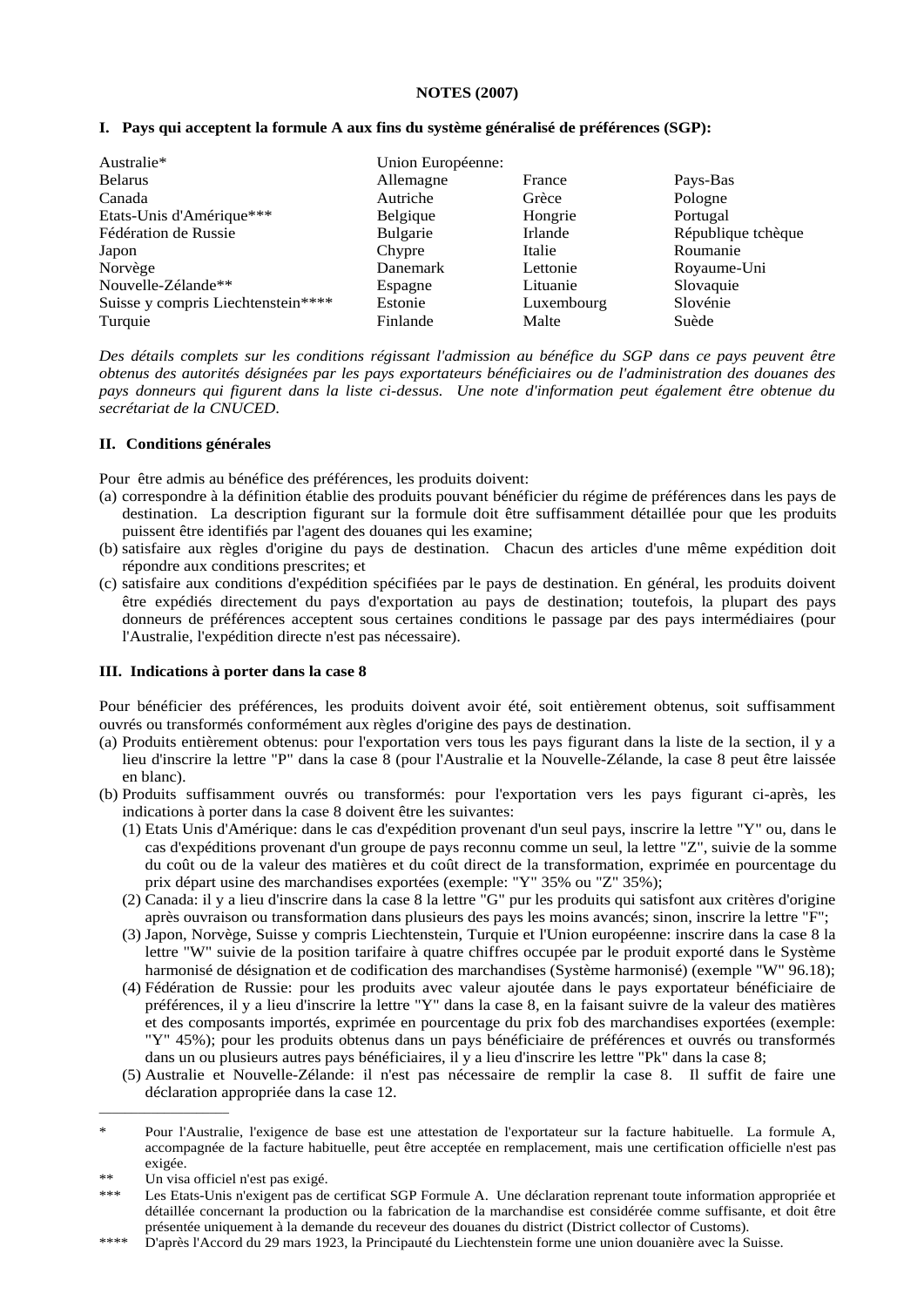## 2. Certificate of Materials Imported from Japan and Certificate of Cumulative Working/Processing

The formats of Certificate of Materials Imported from Japan and Certificate of Cumulative Working/Processing have to comply with the following specifications and languages.

Measurements: 210mm x 297mm

**Quality of paper:** Writing paper of fine quality and weighing not less than 25 grams per square meter

**Languages:** Certificates may be printed and completed in English or French